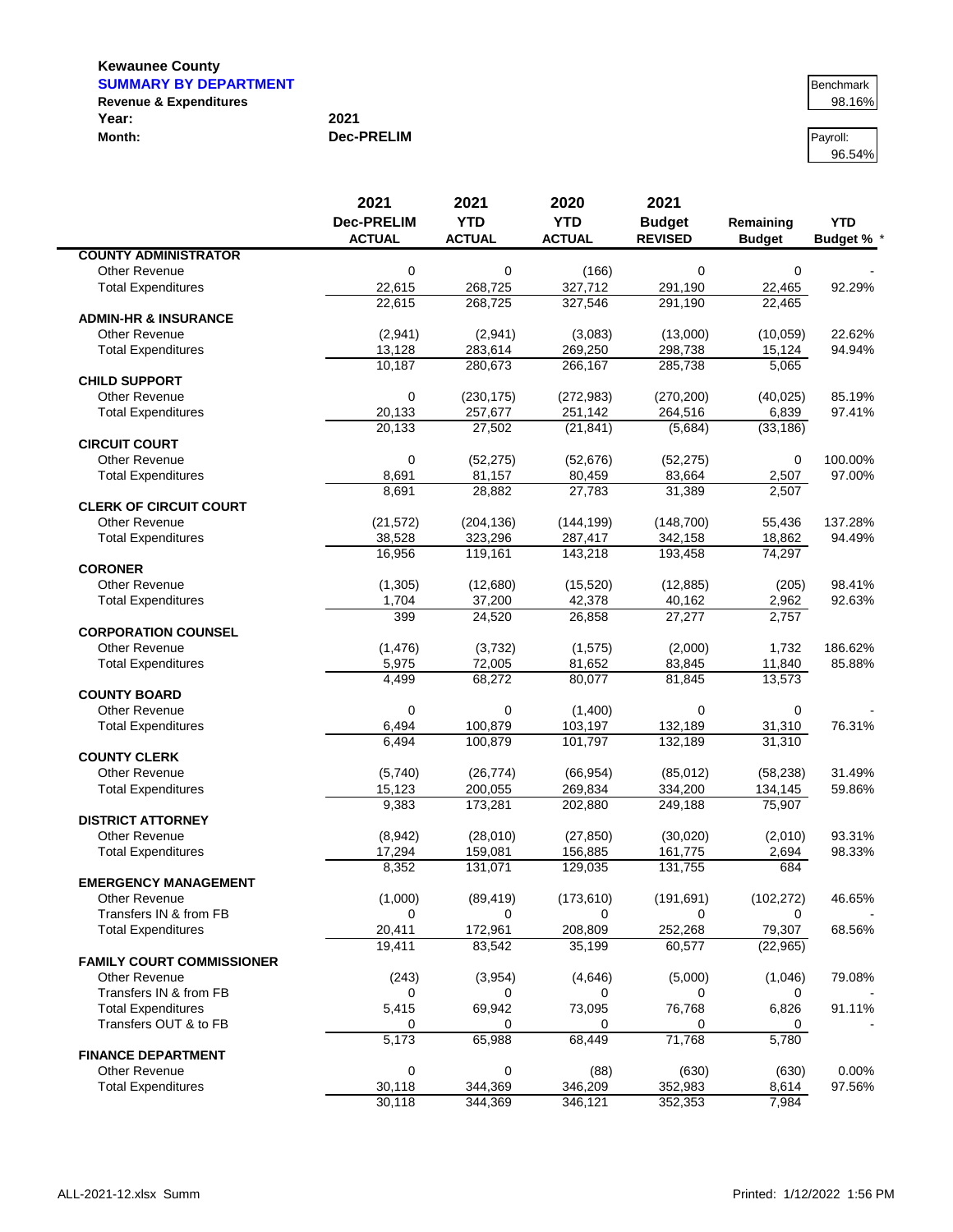$\blacksquare$ 

| <b>SUMMARY BY DEPARTMENT</b>      |                   | Benchmark |
|-----------------------------------|-------------------|-----------|
| <b>Revenue &amp; Expenditures</b> |                   | 98.16%    |
| Year:                             | 2021              |           |
| Month:                            | <b>Dec-PRELIM</b> | Pavroll:  |

96.54%

|                                        | 2021              | 2021            | 2020            | 2021                   |                |                 |
|----------------------------------------|-------------------|-----------------|-----------------|------------------------|----------------|-----------------|
|                                        | <b>Dec-PRELIM</b> | <b>YTD</b>      | <b>YTD</b>      | <b>Budget</b>          | Remaining      | <b>YTD</b>      |
|                                        | <b>ACTUAL</b>     | <b>ACTUAL</b>   | <b>ACTUAL</b>   | <b>REVISED</b>         | <b>Budget</b>  | <b>Budget %</b> |
| <b>COUNTY ROADS &amp; BRIDGES FUND</b> |                   |                 |                 |                        |                |                 |
| Tax Levy                               | $\mathbf 0$       | (2,700,169)     | (2,613,539)     | (2,700,169)            | 0              | 100.00%         |
| <b>Other Revenue</b>                   | 0                 | (1,061,997)     | (764, 761)      | (1,082,373)            | (20, 376)      | 98.12%          |
| Transfers IN & from FB                 | $\Omega$          | 0               | 0               | (315, 391)             | (315, 391)     | 0.00%           |
| <b>Total Expenditures</b>              | 394,728           | 3,864,999       | 3,796,430       | 4,074,144              | 209,145        | 94.87%          |
| Transfers OUT & to FB                  | 0                 | 23,789          | 0               | 23,789                 | 0              | 100.00%         |
|                                        | 394,728           | 126,622         | 418,130         | $\Omega$               | (126, 622)     |                 |
| <b>HIGHWAY INTERNAL SERV FUND</b>      |                   |                 |                 |                        |                |                 |
| <b>Other Revenue</b>                   | (609, 122)        | (5,722,068)     | (5,900,205)     | (5,795,476)            | (73, 408)      | 98.73%          |
| Transfers IN & from FB                 | 0                 | (23, 789)       | 0               | (23, 789)              | 0              | 100.00%         |
| <b>Total Expenditures</b>              | 572,071           | 5,894,188       | 5,763,901       | 5,819,265              | (74, 923)      | 101.29%         |
| Transfers OUT & to FB                  | 0                 | 0               | 0               | 0                      | 0              |                 |
| <b>HSD SUMMARY</b>                     | (37,051)          | 148,331         | (136, 304)      | 0                      | (148, 331)     |                 |
| Tax Levy                               | 0                 | (1,084,036)     | (1,098,511)     | (1,084,036)            | 0              | 100.00%         |
| <b>Other Revenue</b>                   | (870, 265)        | (5,574,697)     | (5,456,621)     | (5, 140, 206)          | 434,491        | 108.45%         |
| Transfers IN & from FB                 | 0                 | 0               | 0               | 0                      | 0              |                 |
| <b>Total Expenditures</b>              | 536,626           | 5,890,000       | 5,665,055       | 6,224,242              | 334,242        | 94.63%          |
| Transfers OUT & to FB                  | 0                 | 0               | 0               | 0                      | 0              |                 |
|                                        | (333, 639)        | (768, 733)      | (890, 077)      | $\Omega$               | 768,733        |                 |
| <b>AGING DISABILITY RSRCE CNTR</b>     |                   |                 |                 |                        |                |                 |
| Tax Levy                               | 0                 | (92, 500)       | (92, 500)       | (92, 500)              | 0              | 100.00%         |
| <b>Other Revenue</b>                   | $\mathbf 0$       | 0               | 0               | 0                      | 0              |                 |
| Transfers IN & from FB                 | $\mathbf 0$       | $\mathbf 0$     | $\overline{0}$  | $\Omega$               | 0              |                 |
| <b>Total Expenditures</b>              | 448               | 3,482           | 92,500          | 92,500                 | 89,018         | 3.76%           |
| Transfers OUT & to FB                  | $\mathbf 0$       | $\Omega$        | 0               | 0                      | 0              |                 |
|                                        | 448               | (89,018)        | $\overline{0}$  | $\overline{0}$         | 89,018         |                 |
| <b>INFORMATION SERVICES</b>            |                   |                 |                 |                        |                |                 |
| Tax Levy                               | 0                 | (6,000)         | (6,000)         | (6,000)                | 0              | 100.00%         |
| <b>Other Revenue</b>                   | $\mathbf 0$       | (10, 735)       | (222,089)       | (10,000)               | 735            | 107.35%         |
| Transfers IN & from FB                 | $\Omega$          | 0               | 0               | 0                      | 0              |                 |
| <b>Total Expenditures</b>              | 21,464            | 295,306         | 461,137         | 295,390                | 84             | 99.97%          |
| Transfers OUT & to FB                  | $\Omega$          | $\Omega$        | 0               | $\Omega$               | 0              |                 |
|                                        | 21,464            | 278,571         | 233,048         | 279,390                | 819            |                 |
| <b>LAND CONSERVATION FUND</b>          |                   |                 |                 |                        |                |                 |
| Tax Levy<br>Other Revenue              | 0                 | (345, 260)      | (371, 571)      | (345, 260)             | 0              | 100.00%         |
| Transfers IN & from FB                 | (20, 655)<br>0    | (316, 878)<br>0 | (530, 908)<br>0 | (356, 502)<br>$\Omega$ | (39, 624)<br>0 | 88.89%          |
| <b>Total Expenditures</b>              | 45,466            | 734,081         | 850,084         | 701,762                | (32, 319)      | 104.61%         |
| Transfers OUT & to FB                  | 0                 | $\Omega$        | 0               | 0                      | 0              |                 |
|                                        | 24,811            | 71,943          | (52, 396)       | $\overline{0}$         | (71, 943)      |                 |
| <b>LAND INFORMATION OFFICE</b>         |                   |                 |                 |                        |                |                 |
| Tax Levy                               | 0                 | (112, 749)      | (110, 733)      | (112, 749)             | 0              | 100.00%         |
| <b>Other Revenue</b>                   | (3,728)           | (201, 578)      | (137, 272)      | (148, 850)             | 52,728         | 135.42%         |
| Transfers IN & from FB                 | 0                 | 0               | 0               | (8,000)                | (8,000)        | 0.00%           |
| <b>Total Expenditures</b>              | 18,222            | 238,853         | 241,737         | 261,599                | 22,746         | 91.31%          |
| Transfers OUT & to FB                  | 0                 | 8,000           | 8,000           | 8,000                  | 0              | 100.00%         |
|                                        | 14,494            | (67, 474)       | 1,731           | $\Omega$               | 67,474         |                 |
| <b>MAINTENANCE</b>                     |                   |                 |                 |                        |                |                 |
| Tax Levy                               | 0                 | 0               | 0               | 0                      | 0              |                 |
| <b>Other Revenue</b>                   | (73)              | (1, 857)        | (7, 344)        | (7,000)                | (5, 143)       | 26.53%          |
| Transfers IN & from FB                 | 0                 | 0               | 0               | 0                      | 0              |                 |
| <b>Total Expenditures</b>              | 48,922            | 521,156         | 399,565         | 524,492                | 3,336          | 99.36%          |
| Transfers OUT & to FB                  | 0                 | 0               | 0               | 5,000                  | 5,000          | 0.00%           |
|                                        | 48,850            | 519,299         | 392,222         | 522,492                | 3,193          |                 |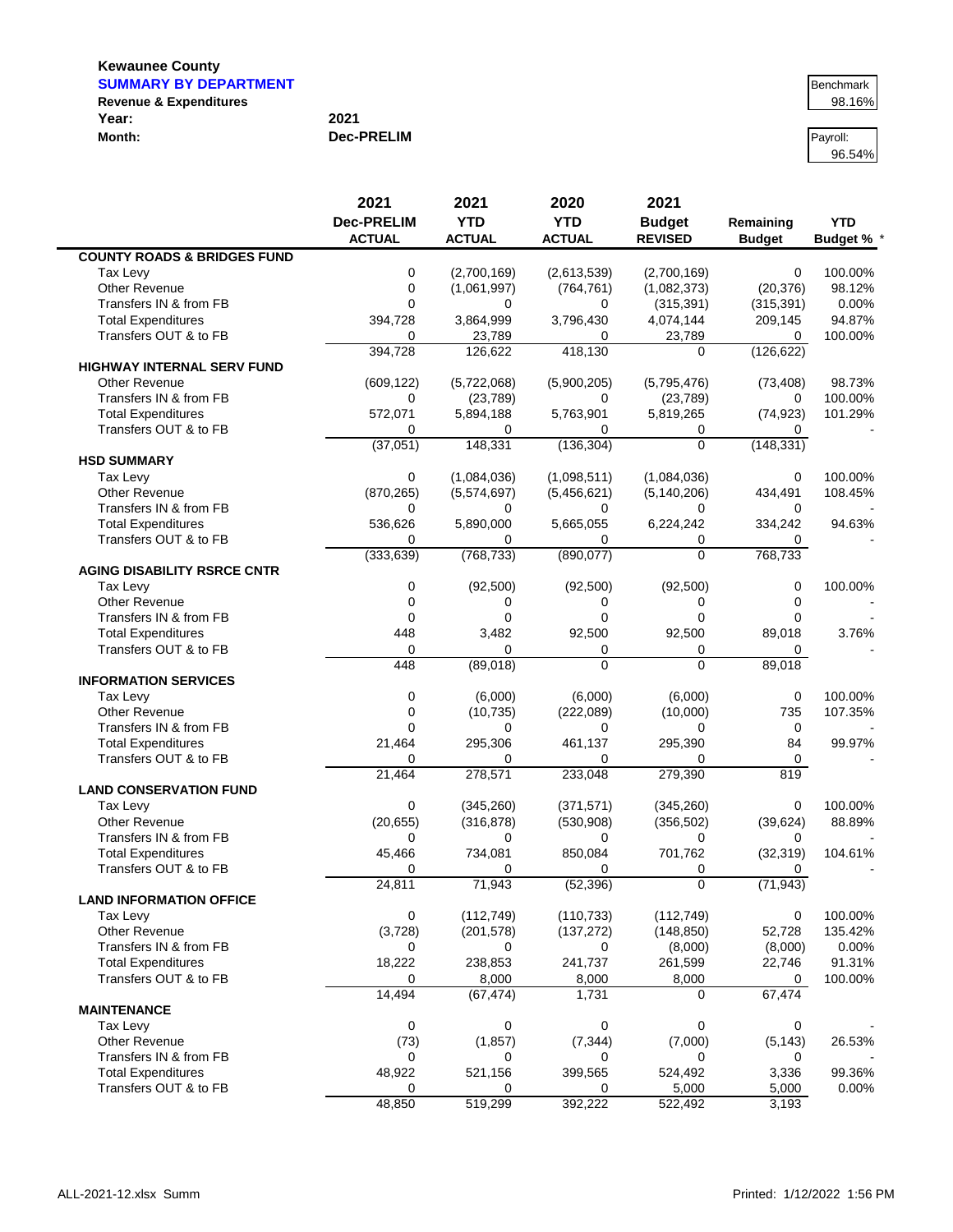| <b>SUMMARY BY DEPARTMENT</b>      |                   | Benchmark |
|-----------------------------------|-------------------|-----------|
| <b>Revenue &amp; Expenditures</b> |                   | 98.16%    |
| Year:                             | 2021              |           |
| Month:                            | <b>Dec-PRELIM</b> | Pavroll:  |

96.54%

|                                                    | 2021              | 2021          | 2020          | 2021           |               |                   |
|----------------------------------------------------|-------------------|---------------|---------------|----------------|---------------|-------------------|
|                                                    | <b>Dec-PRELIM</b> | <b>YTD</b>    | <b>YTD</b>    | <b>Budget</b>  | Remaining     | <b>YTD</b>        |
|                                                    | <b>ACTUAL</b>     | <b>ACTUAL</b> | <b>ACTUAL</b> | <b>REVISED</b> | <b>Budget</b> | <b>Budget % *</b> |
| <b>PROMOTION &amp; RECREATION</b>                  |                   |               |               |                |               |                   |
| Tax Levy                                           | 0                 | 0             | 0             | 0              | 0             |                   |
| <b>Other Revenue</b>                               | (32, 914)         | (231, 937)    | (335, 426)    | (237, 826)     | (5,889)       | 97.52%            |
| Transfers IN & from FB                             | 0                 | $\Omega$      | $\Omega$      | (54, 872)      | (54, 872)     | 0.00%             |
| <b>Total Expenditures</b>                          | 92,018            | 778,573       | 808,941       | 827,680        | 49,107        | 94.07%            |
| Transfers OUT & to FB                              | 1,872             | 42,872        | 0             | 42,872         | 0             | 100.00%           |
|                                                    | 60,976            | 589,509       | 473,515       | 577,854        | (11, 655)     |                   |
| <b>PUBLIC HEALTH</b>                               |                   |               |               |                |               |                   |
| Tax Levy                                           | 0                 | (3,750)       | (5,020)       | (3,750)        | 0             | 100.00%           |
| Other Revenue                                      | (100, 319)        | (375, 748)    | (363, 730)    | (434, 699)     | (58, 951)     | 86.44%            |
| Transfers IN & from FB                             | 0                 | 0             | 0             | (1,856)        | (1,856)       | 0.00%             |
| <b>Total Expenditures</b>                          | 72,641            | 582,650       | 535,792       | 660,443        | 77,793        | 88.22%            |
| Transfers OUT & to FB                              | 0                 | $\Omega$      | 0             | 0              | $\Omega$      |                   |
|                                                    | (27, 678)         | 203,151       | 167,042       | 220,138        | 16,987        |                   |
| <b>REGISTER IN PROBATE</b>                         |                   |               |               |                |               |                   |
| <b>Other Revenue</b>                               | (4, 837)          | (51, 264)     | (45, 878)     | (38,000)       | 13,264        | 134.90%           |
| <b>Total Expenditures</b>                          | 23,607            | 204,411       | 223,564       | 225,437        | 21,026        | 90.67%            |
|                                                    | 18,770            | 153,148       | 177,686       | 187,437        | 34,289        |                   |
| <b>REGISTER OF DEEDS</b>                           |                   |               |               |                |               |                   |
| <b>Other Revenue</b>                               | (30, 993)         | (222, 748)    | (207, 257)    | (156,000)      | 66,748        | 142.79%           |
| <b>Total Expenditures</b>                          | 17,075            | 192,445       | 189,742       | 195,297        | 2,852         | 98.54%            |
| Transfers OUT & to FB                              | 0.00              | $\Omega$      | 0             | 0              | 0             |                   |
|                                                    | (13,918)          | (30, 303)     | (17, 516)     | 39,297         | 69,600        |                   |
| <b>SHERIFF</b>                                     |                   |               |               |                |               |                   |
| Other Revenue                                      | (28, 674)         | (430, 382)    | (531, 449)    | (373, 345)     | (54, 374)     | 115.28%           |
| Transfers IN & from FB                             | 0                 | 0             | 0             | 0              | 0             |                   |
| <b>Total Expenditures</b>                          | 464,645           | 4,516,673     | 4,581,686     | 4,530,749      | 25,678        | 99.69%            |
| Transfers OUT & to FB                              | 0                 | 0             | 0             | 0              | 0             |                   |
|                                                    | 435,971           | 4,086,291     | 4,050,237     | 4,157,404      | (28, 696)     |                   |
| <b>SOLID WASTE FUND</b>                            |                   |               |               |                |               |                   |
| Tax Levy                                           | 0                 | $\mathbf 0$   | 0             | 0              | $\mathbf 0$   |                   |
| Other Revenue                                      | (2,701)           | (34, 993)     | (75, 976)     | (74, 325)      | (39, 332)     | 47.08%            |
| Transfers IN & from FB                             | 0                 | $\Omega$      | 0             | 0              | 0             |                   |
| <b>Total Expenditures</b>                          | 12,255            | 116,931       | 85,213        | 74,325         | (42, 606)     | 157.32%           |
| Transfers OUT & to FB                              | 0                 | $\Omega$      | $\Omega$      | 0              | 0             |                   |
|                                                    | 9,554             | 81,938        | 9,237         | $\Omega$       | (81, 938)     |                   |
| <b>COUNTY TREASURER</b>                            |                   |               |               |                |               |                   |
| <b>Other Revenue</b>                               | 8,860             | (180, 333)    | (375, 102)    | (223, 700)     | (43, 367)     | 80.61%            |
| <b>Total Expenditures</b>                          | 14,906            | 189,713       | 183,452       | 193,647        | 3,934         | 97.97%            |
|                                                    | 23,766            | 9,380         | (191, 649)    | (30,053)       | (39, 433)     |                   |
| <b>UNIVERSITY EXTENSION</b>                        |                   |               |               |                |               |                   |
| Other Revenue                                      | (215)             | (6, 406)      | (4, 595)      | (8,700)        | (2, 294)      | 73.63%            |
|                                                    |                   |               |               |                |               |                   |
| <b>Total Expenditures</b><br>Transfers OUT & to FB | 59,385            | 197,802       | 255,907       | 218,434        | 20,632        | 90.55%            |
|                                                    | 0                 | 0             | 0             | 0<br>209,734   | 0             |                   |
|                                                    | 59,171            | 191,396       | 251,312       |                | 18,338        |                   |
| <b>VETERAN SERVICE OFFICE</b>                      |                   |               |               |                |               |                   |
| Tax Levy                                           | 0                 | (4,869)       | 0             | (4,869)        | 0             | 100.00%           |
| Other Revenue                                      | (250)             | (13,930)      | (14, 635)     | (10, 800)      | 3,130         | 128.98%           |
| <b>Total Expenditures</b>                          | 14,232            | 154,676       | 156,386       | 157,952        | 3,276         | 97.93%            |
|                                                    | 13,982            | 135,877       | 141,752       | 142,283        | 6,406         |                   |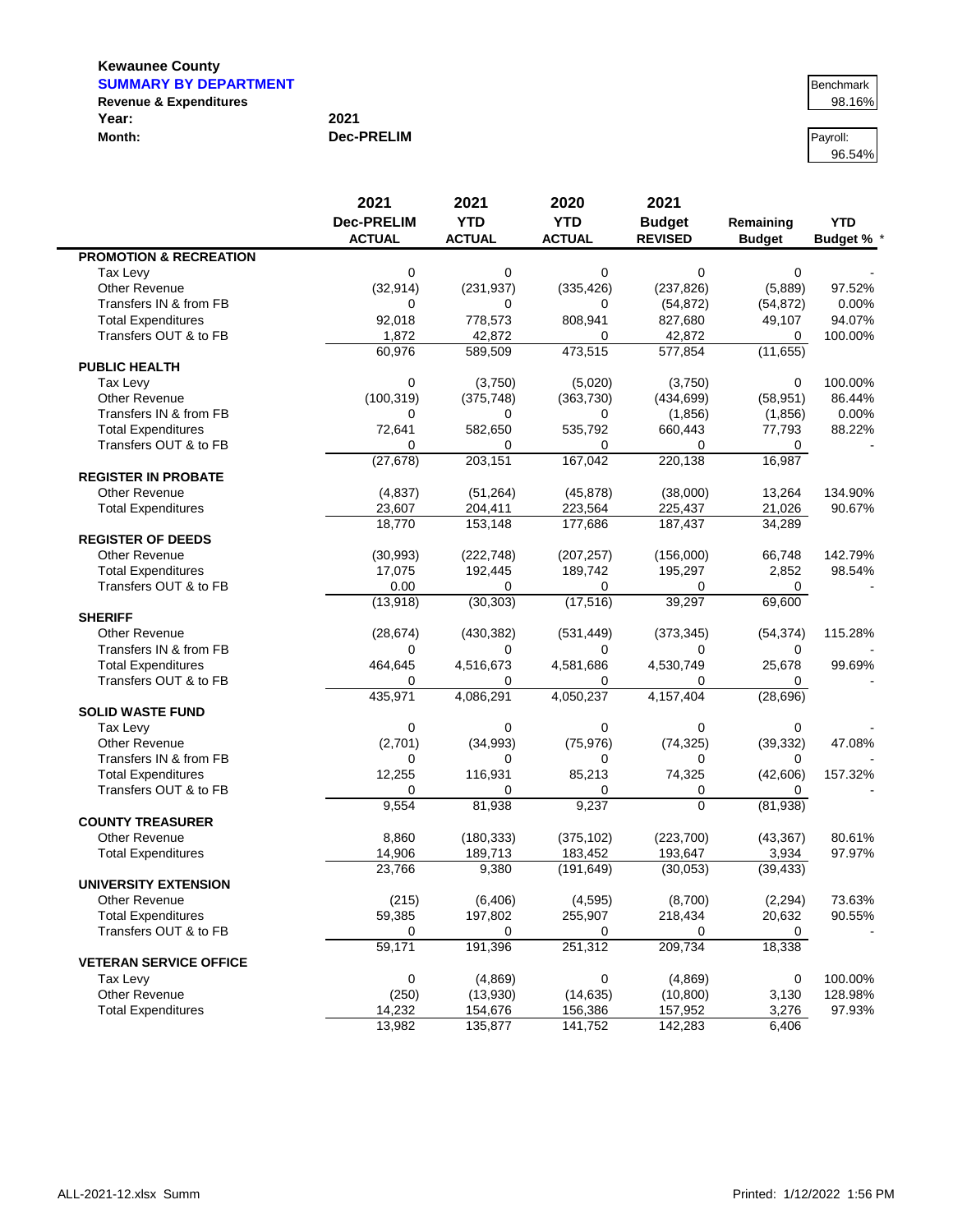**Kewaunee County SUMMARY BY DEPARTMENT BENCHMARY BY DEPARTMENT** 

**NON-DEPARTMENT**

**DEBT SERVICE FUND**

**CAPITAL IMPROVEMENT FUND**

**ECONOMIC DEVELOPMENT FUND**

**REVOLVING LOAN FUND**

| <b>Revenue &amp; Expenditures</b> |                   | 98.16%   |
|-----------------------------------|-------------------|----------|
| Year:                             | 2021              |          |
| Month:                            | <b>Dec-PRELIM</b> | Payroll: |

|                                                           | 0.00        | 0.00         |                | 0.00         | 0.00        |          |
|-----------------------------------------------------------|-------------|--------------|----------------|--------------|-------------|----------|
|                                                           | 855,708     | (2,460,733)  | (398,615)      | 0            | 1,616,041   |          |
| Transfers OUT & to FB                                     | 1,872       | 234.023      | 495,410        | 3,064,636    | 2,830,613   | 7.64%    |
| <b>Total Expenditures</b>                                 | 3,060,789   | 34,233,588   | 38,510,081     | 31,156,118   | 1,083,617   | 109.88%  |
| Transfers IN & from FB                                    | (1, 872)    | (234, 023)   | (284, 856)     | (1,878,033)  | (1,644,010) | 12.46%   |
| Other Revenue                                             | (2,205,081) | (24,007,022) | (26, 758, 807) | (19,655,422) | (654, 179)  | 122.14%  |
| Tax Levy                                                  | $\Omega$    | (12,687,299) | (12,360,443)   | (12,687,299) | 0           | 100.00%  |
|                                                           |             |              |                |              |             |          |
| <b>Grand Total</b>                                        | 855,708     | (2,460,733)  | (398, 615)     | $\Omega$     | 1,616,041   |          |
|                                                           | (2,588)     | (3,303)      | (15,068)       |              |             |          |
| <b>Total Expenditures</b>                                 | 10,452      | 155.287      | 141,074        |              |             |          |
| <b>Other Revenue</b>                                      | (13,040)    | (158, 589)   | (156, 142)     |              |             |          |
| <b>DENTAL SELF INSURANCE FUND</b>                         |             |              |                |              |             |          |
|                                                           | 21,284      | 220,549      | 46,234         |              |             |          |
| <b>Total Expenditures</b>                                 | 311,052     | 3,845,129    | 3,888,731      |              |             |          |
| <b>HEALTH SELF INSURANCE FUND</b><br><b>Other Revenue</b> | (289, 768)  | (3,624,581)  | (3,842,497)    |              |             |          |
|                                                           | (152)       | 8,996        | (250,000)      | 0            | (8,996)     |          |
| Transfers OUT & to FB                                     |             | 0            |                | 421          | 421         | $0.00\%$ |
| <b>Total Expenditures</b>                                 | O           | 9,417        |                | 9,397        | (20)        | 100.21%  |
| Transfers IN & from FB                                    |             | 0            |                | (9, 397)     | (9, 397)    | 0.00%    |
| <b>Other Revenue</b>                                      | (152)       | (421)        | (250,000)      | (421)        | 0           | 100.00%  |
|                                                           |             |              |                |              |             |          |

Other Revenue (9,437) (151,197) (96,923) Total Expenditures 1,539,624 Transfers OUT & to FB 0 0 3,276

**2021 2021 2020 2021**

Tax Levy 0 (6,635,463) (6,449,544) (6,635,463) 0 100.00% Other Revenue (153,581) (4,386,668) (2,371,365) (4,149,333) 237,335 105.72% Transfers IN & from FB (1,872) (90,872) (51,276) (385,366) (294,494) 23.58% Total Expenditures 51,972 813,229 816,342 837,426 24,197 97.11% Transfers OUT & to FB 0 119,362 194,134 2,123,717 2,004,355 5.62%

Tax Levy 0 (1,671,709) (1,562,643) (1,671,709) 0 100.00% Other Revenue 0 0 (3,763,883) 0 0 - Transfers IN & from FB 0 (80,522) (68,300) (80,522) 0 100.00% Total Expenditures 0 1,554,554 5,255,179 1,557,481 2,927 99.81% Transfers OUT & to FB 0 0 0 194,750 194,750 0.00%

Tax Levy 0 (30,794) (50,382) (30,794) 0 100.00% Transfers IN & from FB 0 (38,840) (165,280) (38,840) 0 100.00%

Transfers OUT & to FB 0 0 0 0 0 69,634 69,634 0.00%

Other Revenue 0 (593,918) (540,000) (596,453) (962,535) 99.58% Transfers IN & from FB 0 0 0 (960,000) (960,000) 0.00% Total Expenditures 0 960,000 80,000 960,000 0 100.00% Transfers OUT & to FB 0 40,000 290,000 596,453 556,453 6.71%

63,534 (2,129) 1,445,978

Total Expenditures and the control of the control of the control of the control of the control of the control o

**Dec-PRELIM YTD YTD Budget Remaining YTD ACTUAL ACTUAL ACTUAL REVISED Budget Budget %** \*

(103,481) (10,180,412) (7,861,710) (8,209,019) 1,971,393

0 (197,677) (139,647) 0 197,677

0 (69,634) (215,662) 0 69,634

0 406,082 (170,000) 0 (1,366,082)

96.54%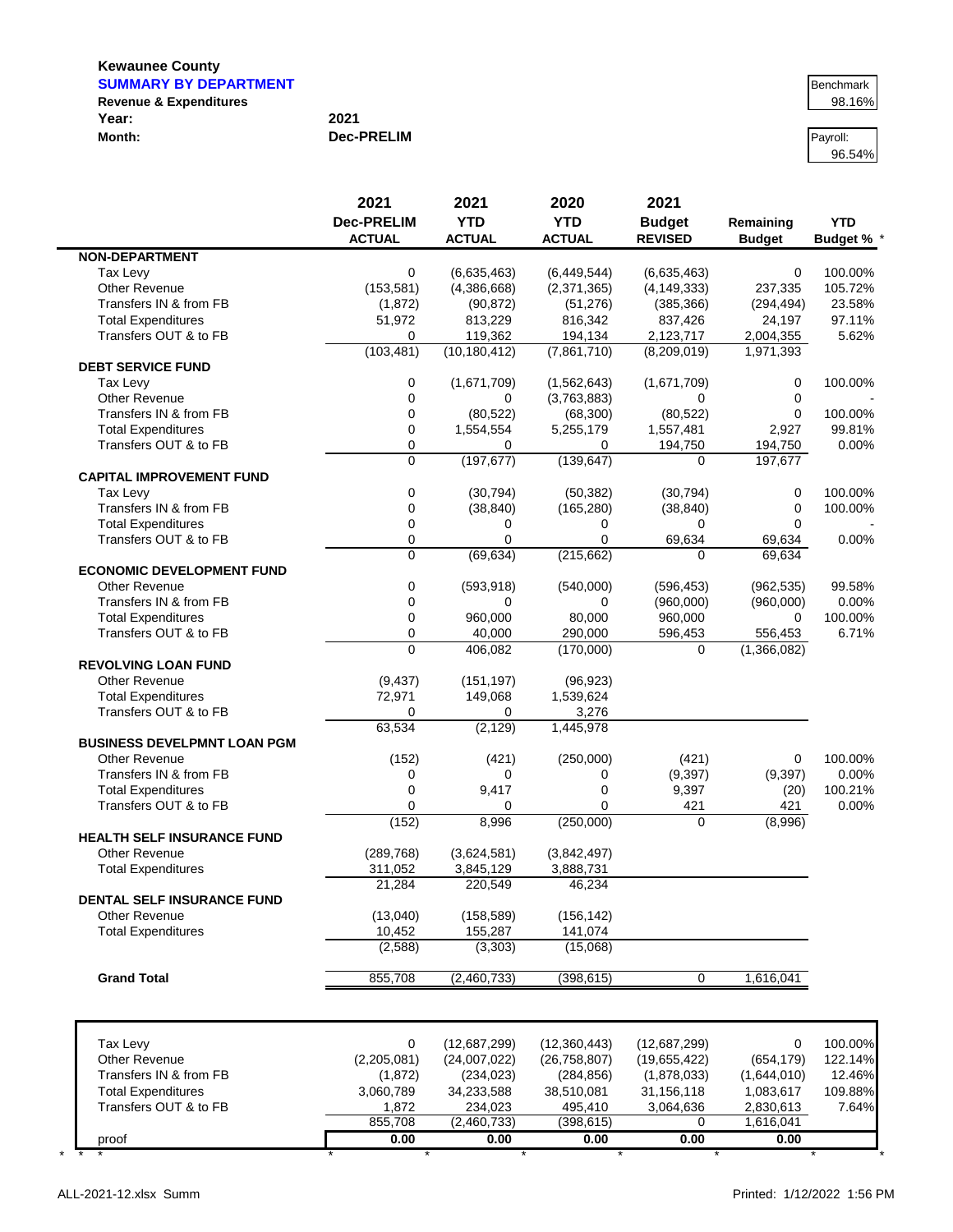**Timing differences of significant items** (accounts that do not follow an even monthly posting pattern)

| <b>REVENUE</b>                                                                                                                                      |                                                                                                                                              | <b>EXPENDITURE</b>                                                                  |                                                                       |
|-----------------------------------------------------------------------------------------------------------------------------------------------------|----------------------------------------------------------------------------------------------------------------------------------------------|-------------------------------------------------------------------------------------|-----------------------------------------------------------------------|
| <b>COUNTY ADMINISTRATOR</b>                                                                                                                         |                                                                                                                                              |                                                                                     |                                                                       |
| <b>ADMIN-HR &amp; INSURANCE</b>                                                                                                                     |                                                                                                                                              | <b>Contracted Services</b><br><b>Professional Development</b>                       | Sporadic, as invoiced<br>Sporadic, as invoiced                        |
| <b>Liability &amp; WC dividends</b>                                                                                                                 | <b>Approximately Sept-Oct</b>                                                                                                                | <b>Insurance Premiums</b>                                                           | <b>Expensed in January</b>                                            |
| <b>CHILD SUPPORT</b><br><b>Child Support Grant</b>                                                                                                  | Reported monthly, payments received<br>Quarterly                                                                                             |                                                                                     |                                                                       |
| <b>CIRCUIT COURT</b><br><b>Circuit Ct Reimb</b>                                                                                                     | Semi-annual by Feb & Aug                                                                                                                     |                                                                                     |                                                                       |
| <b>CLERK OF CIRCUIT COURT</b><br><b>Revenue-all through CCAP</b>                                                                                    | Collected in a month is deposited &<br>recorded in the next month (2 in<br>December)                                                         | <b>GAL &amp; Legal Fees</b>                                                         | sporadic, as invoiced by Attorney(s)                                  |
| <b>CORONER</b>                                                                                                                                      |                                                                                                                                              | <b>Jury Expenses</b>                                                                | <b>ONLY</b> if Jury trial                                             |
| <b>CORPORATION COUNSEL</b>                                                                                                                          |                                                                                                                                              |                                                                                     |                                                                       |
| <b>COUNTY BOARD</b>                                                                                                                                 |                                                                                                                                              |                                                                                     |                                                                       |
| <b>COUNTY CLERK</b>                                                                                                                                 |                                                                                                                                              | <b>Membership Dues</b>                                                              | Paid in January                                                       |
| <b>State Voter Reg Fee</b>                                                                                                                          | When invoiced (by Aug/Sept)                                                                                                                  | <b>Election expenses</b>                                                            | Seasonal, just prior to election                                      |
| <b>DISTRICT ATTORNEY</b>                                                                                                                            |                                                                                                                                              |                                                                                     |                                                                       |
| <b>EMERGENCY MANAGEMENT</b><br><b>EMPG Grant</b><br><b>Nuke Plant</b><br><b>SARA/EPCRA Grant</b><br><b>Clean Sweep Grant</b><br><b>Other Grants</b> | Semi annual (Jul & Feb)<br>Quarterly invoice (May, Aug, Nov, Feb)<br>Semi-annual report (Jul, Jan)<br>Seasonal event<br>Seasonal, IF awarded | <b>Clean Sweep</b>                                                                  | Seasonal - Event usually in April                                     |
| <b>FAMILY COURT COMMISSIONER</b>                                                                                                                    |                                                                                                                                              |                                                                                     |                                                                       |
| <b>FINANCE DEPARTMENT</b>                                                                                                                           |                                                                                                                                              | <b>Audit</b><br><b>Other Prof Svcs</b>                                              | as invoiced, usually by Sept<br>Indirect cost (Oct) & OPEB Rept (Mar) |
| <b>COUNTY ROADS &amp; BRIDGES FUND</b><br><b>Transp Aid</b>                                                                                         | Pmt recd: Jan 25%, Jul 50%, Oct 25%                                                                                                          | <b>Winter Maint</b><br><b>Maint &amp; construction</b><br><b>Bridge Aid (towns)</b> | Early & late in calendar year<br>April - Oct<br>sporadic-as requested |
| <b>HIGHWAY INTERNAL SERV FUND</b>                                                                                                                   |                                                                                                                                              |                                                                                     |                                                                       |
| <b>Revenue invoiced</b><br><b>HSD SUMMARY</b><br>Grant revenue<br><b>Charges for Svc (MA)</b>                                                       | Billing cycles are 4 or 6 weeks (P/R)<br>3 mo lag time (spend, invoice, receive)<br>billing cycle s/b no more than 30 days                   | <b>Family Care payment to WI</b>                                                    | Due in May                                                            |
| <b>AGING DISABILITY RSRCE CNTR</b>                                                                                                                  |                                                                                                                                              | Admin (phone, copier, etc)<br><b>Payment to Manitowoc Co</b>                        | Expensed as used through year<br>Paid in March of following year      |
| <b>INFORMATION SERVICES</b><br><b>Charge to City</b>                                                                                                | Annual fee due Jan, balance as work<br>requested & invoiced                                                                                  | Maintenance agreements                                                              | Most in Jan & April                                                   |
|                                                                                                                                                     |                                                                                                                                              | Outlay/Computer                                                                     | Early in year if possible                                             |
| <b>LAND CONSERVATION FUND</b><br><b>Land Conservation State Aid</b><br><b>Charges &amp; Fees</b>                                                    | One pmt per year (Sept/Oct)<br>Septic System Surcharge-Feb<br>Invoiced as work is done, some seasonal                                        |                                                                                     |                                                                       |
| <b>Wildlife Damage Abatement</b>                                                                                                                    | (less in Winter)<br>Passthrough grant-may not be as much                                                                                     | <b>Wildlife Damage</b>                                                              | as claims rec'd                                                       |
| <b>SWRM Cast Share</b>                                                                                                                              | as budgeted. Recvd late in year<br>Passthrough grant-may not be as much                                                                      | <b>SWRM Cost Share</b>                                                              | as requests are rec'd & completed                                     |
| <b>Other Grants</b>                                                                                                                                 | as budgeted. Recvd late in year<br>Passthrough grant-may not be as much<br>as budgeted. Recvd late in year                                   |                                                                                     |                                                                       |
| <b>WI Fund Grant</b>                                                                                                                                | Passthrough grant-may not be as much<br>as budgeted. Recvd late in year                                                                      | <b>WI Fund</b>                                                                      | ended in 2020                                                         |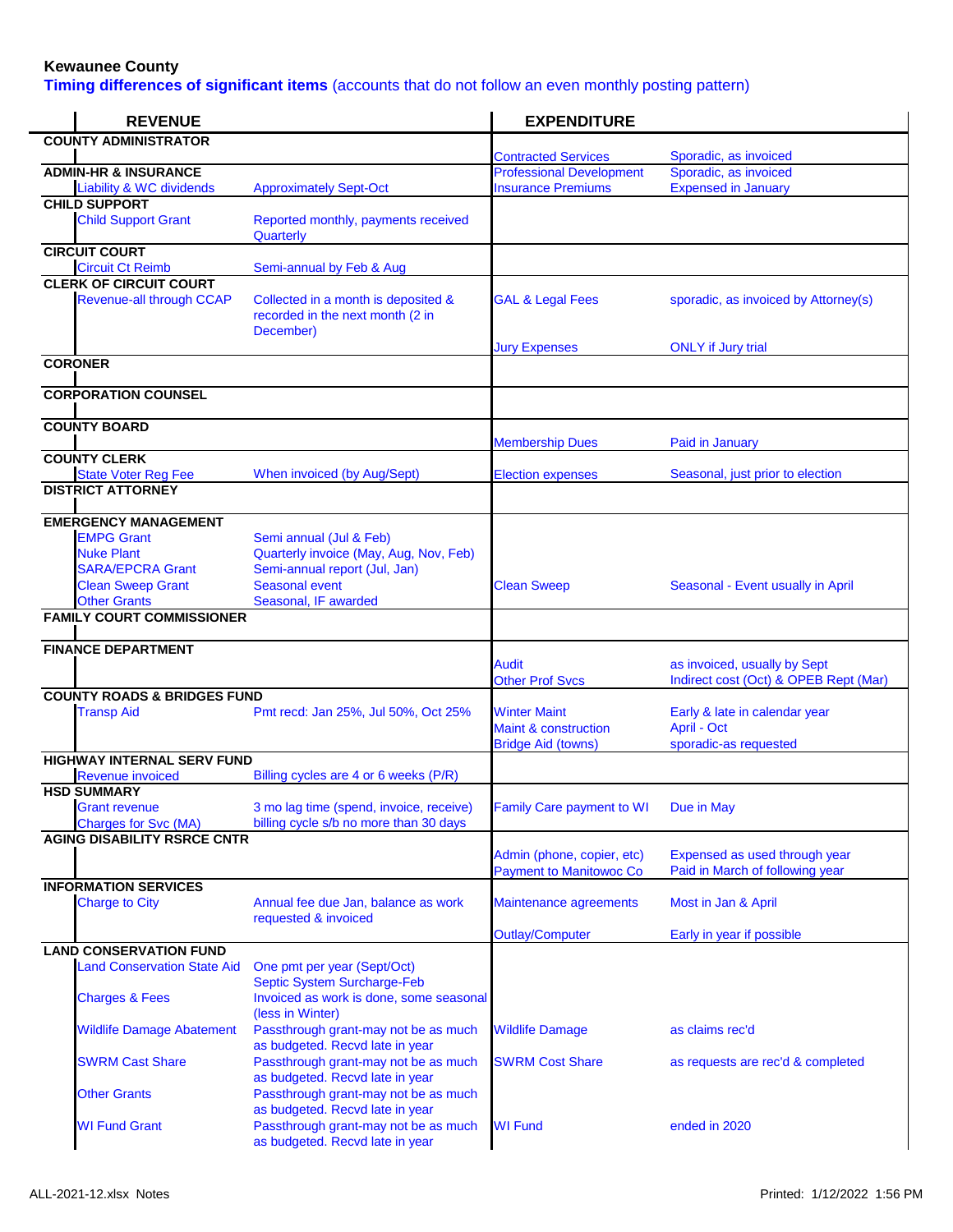**Timing differences of significant items** (accounts that do not follow an even monthly posting pattern)

| <b>REVENUE</b>                     |                                                                                      | <b>EXPENDITURE</b>                       |                                                                              |
|------------------------------------|--------------------------------------------------------------------------------------|------------------------------------------|------------------------------------------------------------------------------|
| <b>LAND INFORMATION OFFICE</b>     |                                                                                      |                                          |                                                                              |
| <b>STRATEGIC INITIATIVE</b>        | As work completed & invoiced                                                         | <b>OTHER 'PROJECTS</b>                   | as work completed & invoiced                                                 |
| <b>Base Budget grant</b>           | Rec'd 1st quarter of year                                                            | <b>MAINT AGREEMENTS</b>                  | Most paid in January                                                         |
| <b>MAINTENANCE</b>                 |                                                                                      |                                          |                                                                              |
|                                    |                                                                                      | Utilities & snow removal                 | seasonal                                                                     |
|                                    |                                                                                      | <b>Outlay (frequent)</b>                 | vehicles, mowers, major building                                             |
| <b>PROMOTION &amp; RECREATION</b>  |                                                                                      |                                          |                                                                              |
| <b>Rent-Racing</b>                 | Seasonal-May-Sept                                                                    | Race related<br><b>Outlay (frequent)</b> | track grading, utilities - Apr-Sept<br>vehicles, mowers, equip, improvements |
| <b>Winter Park</b>                 | Season revenue recyd in March                                                        | <b>Winter Park</b>                       | seasonal, Dec - Mar                                                          |
| <b>Snowmobile Aids</b>             | reimbursed after clubs paid                                                          | <b>Snowmobile Trails</b>                 | as requested by clubs (July)                                                 |
| <b>Other parks</b>                 | project grants, as completed & submitted Other parks                                 |                                          | as project work completed                                                    |
|                                    |                                                                                      |                                          |                                                                              |
| <b>PUBLIC HEALTH</b>               |                                                                                      |                                          |                                                                              |
| <b>Grant revenue</b>               | 3 mo lag time (spend, invoice, receive)                                              |                                          |                                                                              |
| <b>REGISTER IN PROBATE</b>         |                                                                                      |                                          |                                                                              |
| <b>Revenue-through CCAP</b>        | Collected in a month is deposited &<br>recorded in the next month (2 in<br>December) |                                          |                                                                              |
| <b>REGISTER OF DEEDS</b>           |                                                                                      |                                          |                                                                              |
|                                    |                                                                                      | <b>Maintenance Agreements</b>            | Paid in January                                                              |
| <b>SHERIFF</b>                     |                                                                                      |                                          |                                                                              |
| <b>School Liaison</b>              | <b>Semi Annual</b>                                                                   | <b>Outlay (frequent)</b>                 | Vehicles early in year                                                       |
|                                    |                                                                                      | <b>Maintenance Agreements</b>            | Most paid Jan-Apr                                                            |
| <b>SOLID WASTE FUND</b>            |                                                                                      |                                          |                                                                              |
| <b>Facility rent</b>               | Paid in January                                                                      | Admin Fees-Tn W Kewaunee Paid in May     |                                                                              |
| <b>Tipping Fees</b>                | <b>Monthly</b>                                                                       |                                          |                                                                              |
| <b>LTC Trust (Misc)</b>            | Sent report to DNR in January for year,<br>paid in Feb or March                      |                                          |                                                                              |
| <b>COUNTY TREASURER</b>            |                                                                                      |                                          |                                                                              |
| <b>UNIVERSITY EXTENSION</b>        |                                                                                      |                                          |                                                                              |
|                                    | <b>Vet Service Grant-March</b>                                                       | <b>Agent Contracts</b>                   | semi annual - July & Dec                                                     |
| <b>VETERAN SERVICE OFFICE</b>      |                                                                                      |                                          |                                                                              |
| <b>NON-DEPARTMENT</b>              |                                                                                      |                                          |                                                                              |
| <b>State Shared taxes</b>          | Recd in Jul (15%) & Nov (85%)                                                        | <b>Illegal Taxes &amp; Refunds</b>       | <b>Paid in February</b>                                                      |
| <b>Exempt Computer Aid</b>         | Recd in Jul (100%)                                                                   | <b>Violence Intervention Proj</b>        | <b>January</b>                                                               |
| <b>Utility Tax</b>                 | Recd in Jul (15%) & Nov (85%)                                                        | <b>KCEDC</b>                             | Paid early in year                                                           |
| <b>DEBT SERVICE FUND</b>           |                                                                                      | <b>Principal &amp; Interest</b>          | Apr & May                                                                    |
|                                    |                                                                                      | <b>Principal</b>                         | Oct & Nov                                                                    |
| <b>CAPITAL IMPROVEMENT FUND</b>    |                                                                                      |                                          |                                                                              |
|                                    |                                                                                      |                                          |                                                                              |
| <b>ECONOMIC DEVELOPMENT FUND</b>   |                                                                                      |                                          |                                                                              |
| Loan payments (BT)                 | <b>Annual-September</b>                                                              | Projects-as approved & invoiced          |                                                                              |
| <b>REVOLVING LOAN FUND</b>         |                                                                                      | No more loans as of 2019                 |                                                                              |
| <b>BUSINESS DEVELPMNT LOAN PGM</b> |                                                                                      | As loans approved                        |                                                                              |
| <b>HEALTH SELF INSURANCE FUND</b>  |                                                                                      |                                          |                                                                              |
| DENTAL SELF INSURANCE FUND         |                                                                                      |                                          |                                                                              |
|                                    |                                                                                      |                                          |                                                                              |

Threshold to be on this list - about 10% of deptment revenue or expense Other frequent items (may not meet threshold): memberships, maintenance agreements, contracted services Outlay - usually a significant part of department expense, routinely changes from year to year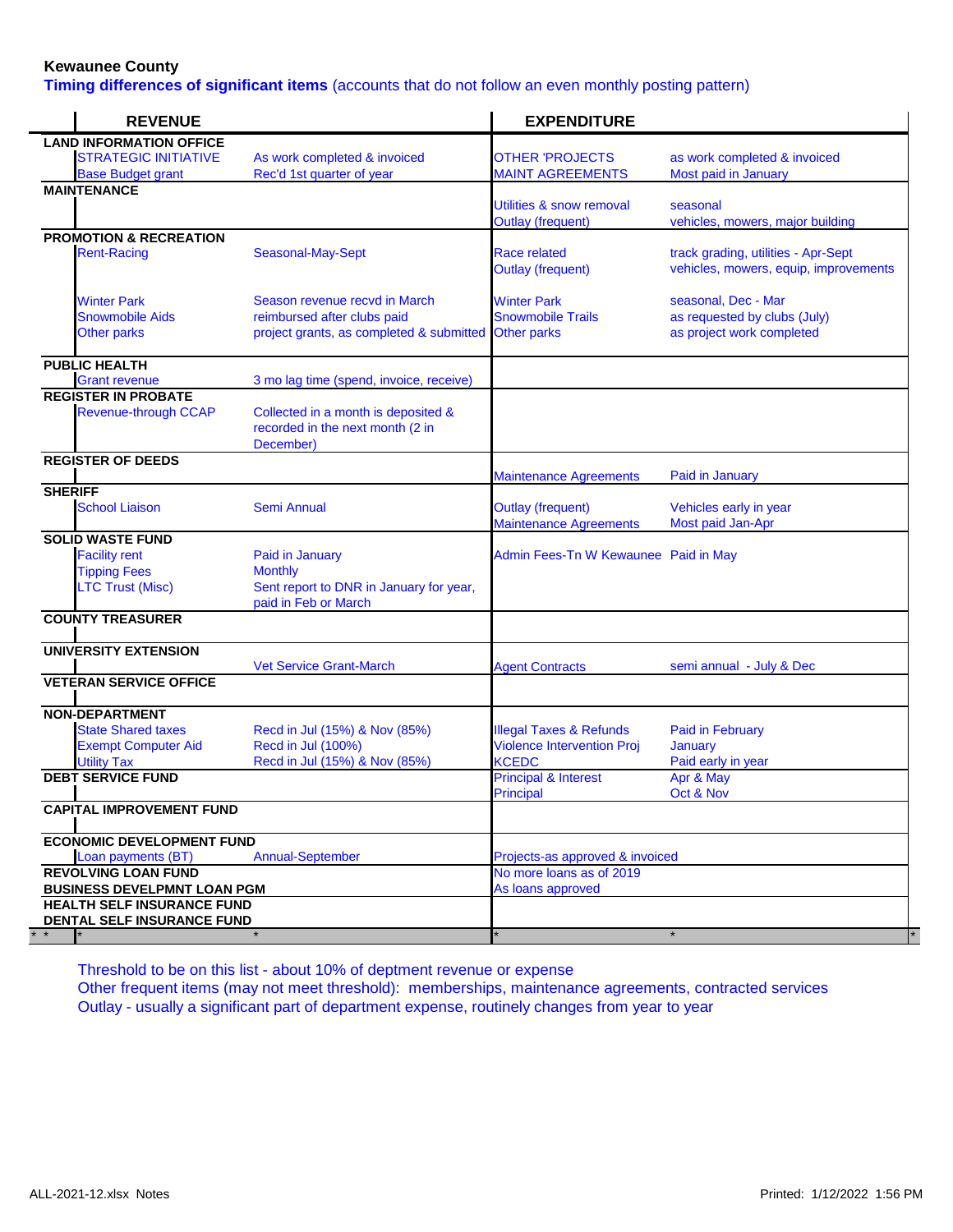| <b>Kewaunee County</b><br><b>COUNTY ADMINISTRATOR</b><br><b>Revenue &amp; Expenditures</b><br>Year: 2021<br>Month: Dec-PRELIM |                |            | AcctYear<br>Ledger Type<br>Year<br>Format<br>Period<br>DesignerGL | <b>CURRENT</b><br><b>ACTUAL</b><br>2021<br>PER<br>12.13<br><b>GFS</b> | <b>CURRENT</b><br><b>ACTUAL</b><br>2021<br><b>YTD</b><br>13<br><b>GFS</b> | LAST<br><b>ACTUAL</b><br>2020<br><b>YTD</b><br>13<br><b>GFS</b> | <b>CURRENT</b><br><b>REVISED</b><br>2021<br><b>YTD</b><br>13<br><b>GFS</b> |                  | Benchmark<br>98.16%<br>Payroll:<br>96.54% |                  |
|-------------------------------------------------------------------------------------------------------------------------------|----------------|------------|-------------------------------------------------------------------|-----------------------------------------------------------------------|---------------------------------------------------------------------------|-----------------------------------------------------------------|----------------------------------------------------------------------------|------------------|-------------------------------------------|------------------|
|                                                                                                                               |                |            |                                                                   | Reverse sign?                                                         | $\overline{\mathbf{1}}$<br>2021                                           | $\mathbf{1}$<br>2021                                            | $\mathbf{1}$<br>2020                                                       | $-1$<br>2021     |                                           |                  |
|                                                                                                                               |                |            |                                                                   |                                                                       | <b>Dec-PRELIM</b>                                                         | <b>YTD</b>                                                      | <b>YTD</b>                                                                 | <b>Budget</b>    | Remaining                                 | <b>YTD</b>       |
| Fund                                                                                                                          | L20            |            | L30 L40                                                           | Description                                                           | <b>ACTUAL</b>                                                             | <b>ACTUAL</b>                                                   | <b>ACTUAL</b>                                                              | <b>REVISED</b>   | <b>Budget</b>                             | <b>Budget %*</b> |
| 100                                                                                                                           |                |            |                                                                   | <b>GENERAL FUND</b>                                                   |                                                                           |                                                                 |                                                                            |                  |                                           |                  |
| 100                                                                                                                           | 51410          |            |                                                                   | <b>COUNTY ADMINISTRATOR</b>                                           |                                                                           |                                                                 |                                                                            |                  |                                           |                  |
|                                                                                                                               |                |            |                                                                   | Revenue                                                               |                                                                           |                                                                 |                                                                            |                  |                                           |                  |
| 100                                                                                                                           | 43249 010      |            |                                                                   | <b>COVID GRANTS-ADM</b>                                               | 0.00                                                                      | 0.00                                                            | (165.50)                                                                   | 0.00             | 0.00                                      |                  |
|                                                                                                                               |                |            |                                                                   |                                                                       | 0.00                                                                      | 0.00                                                            | (165.50)                                                                   | 0.00             | 0.00                                      |                  |
| 100                                                                                                                           | 51410          | 000        | 111                                                               | <b>Expenditures</b><br><b>SALARIES</b>                                | 12,916.80                                                                 |                                                                 | 165,235.21                                                                 | 167,962.00       | 43.60                                     | 99.97%           |
| 100                                                                                                                           | 51410          | 000        | 151                                                               | SOCIAL SECURITY                                                       | 890.88                                                                    | 167,918.40<br>11,743.02                                         | 11,604.58                                                                  | 12,849.00        | 1,105.98                                  | 91.39%           |
| 100                                                                                                                           | 51410          | 000        | 152                                                               | <b>RETIREMENT</b>                                                     | 871.90                                                                    | 11,334.70                                                       | 11,153.48                                                                  | 11,337.00        | 2.30                                      | 99.98%           |
| 100                                                                                                                           | 51410          | 000        | 153                                                               | <b>WORKMEN'S COMPENSATION</b>                                         | 24.30                                                                     | 315.99                                                          | 304.46                                                                     | 316.00           | 0.01                                      | 100.00%          |
| 100                                                                                                                           | 51410          | 000        | 154                                                               | <b>HEALTH INSURANCE</b>                                               | 4,647.88                                                                  | 50,170.28                                                       | 48,334.64                                                                  | 49,661.00        | (509.28)                                  | 101.03%          |
| 100                                                                                                                           | 51410          | 000        | 155                                                               | <b>DENTAL INSURANCE</b>                                               | 135.64                                                                    | 1,556.40                                                        | 1,549.92                                                                   | 1,550.00         | (6.40)                                    | 100.41%          |
| 100                                                                                                                           | 51410          | 000        | 156                                                               | HEALTH REIMBURSEMENT ACCOUNT                                          | 0.00                                                                      | 0.00                                                            | 0.00                                                                       | 0.00             | 0.00                                      |                  |
| 100                                                                                                                           | 51410          | 000        | 225                                                               | <b>TELEPHONE</b>                                                      | 130.65                                                                    | 1,056.32                                                        | 1,466.86                                                                   | 1,500.00         | 443.68                                    | 70.42%           |
| 100                                                                                                                           | 51410          | 000        | 296                                                               | <b>CONTRACTED SERVICES</b>                                            | 2,615.77                                                                  | 20,734.78                                                       | 83,034.80                                                                  | 39,165.00        | 18,430.22                                 | 52.94%           |
| 100                                                                                                                           | 51410          | 000        | 311                                                               | <b>POSTAGE</b>                                                        | 2.96                                                                      | 47.92                                                           | 53.78                                                                      | 150.00           | 102.08                                    | 31.95%           |
| 100                                                                                                                           | 51410          | 000        | 312                                                               | OFFICE SUPPLIES                                                       | 188.43                                                                    | 796.39                                                          | 1,424.69                                                                   | 1,500.00         | 703.61                                    | 53.09%           |
| 100                                                                                                                           | 51410          | 000        | 313                                                               | <b>PRINTING</b>                                                       | 0.00                                                                      | 0.00                                                            | 0.00                                                                       | 0.00             | 0.00                                      |                  |
| 100                                                                                                                           | 51410          | 000        | 322                                                               | <b>SUBSCRIPTIONS</b>                                                  | 0.00                                                                      | 0.00                                                            | 0.00                                                                       | 0.00             | 0.00                                      |                  |
| 100                                                                                                                           | 51410          | 000        | 324                                                               | MEMBERSHIP DUES                                                       | 0.00                                                                      | 333.00                                                          | 0.00                                                                       | 200.00           | (133.00)                                  | 166.50%          |
| 100                                                                                                                           | 51410          | 000        | 332                                                               | <b>TRAVEL EXPENSES</b>                                                | 0.00                                                                      | 486.62                                                          | 448.00                                                                     | 1,500.00         | 1,013.38                                  | 32.44%           |
| 100<br>100                                                                                                                    | 51410<br>51410 | 000<br>000 | 533<br>813                                                        | <b>EQUIPMENT RENTAL &amp; LEASES</b><br><b>OUTLAY</b>                 | 189.94<br>0.00                                                            | 2,231.42<br>0.00                                                | 3,101.16<br>0.00                                                           | 3,500.00<br>0.00 | 1,268.58<br>0.00                          | 63.75%           |
|                                                                                                                               |                |            |                                                                   |                                                                       | 22,615.15                                                                 | 268,725.24                                                      | 327,711.58                                                                 | 291,190.00       | 22,464.76                                 | 92.29%           |
|                                                                                                                               |                |            |                                                                   |                                                                       | 22,615.15                                                                 | 268,725.24                                                      | 327,546.08                                                                 | 291,190.00       | 22,464.76                                 |                  |
| 100                                                                                                                           |                |            |                                                                   | <b>ADMIN-HR &amp; INSURANCE</b>                                       |                                                                           |                                                                 |                                                                            |                  |                                           |                  |
|                                                                                                                               |                |            |                                                                   | Revenue                                                               |                                                                           |                                                                 |                                                                            |                  |                                           |                  |
| 100                                                                                                                           | 48401 000      |            |                                                                   | <b>LIABILITY INS DIVIDENDS</b>                                        | (2,941.00)                                                                | (2,941.00)                                                      | (3,083.00)                                                                 | (3,000.00)       | (59.00)                                   | 98.03%           |
| 100                                                                                                                           | 48402 000      |            |                                                                   | <b>WORKERS COMP DIVIDENDS</b>                                         | 0.00                                                                      | 0.00                                                            | 0.00                                                                       | (10,000.00)      | (10,000.00)                               | 0.00%            |
|                                                                                                                               |                |            |                                                                   |                                                                       | (2,941.00)                                                                | (2,941.00)                                                      | (3,083.00)                                                                 | (13,000.00)      | (10,059.00)                               | 22.62%           |
|                                                                                                                               |                |            |                                                                   | <b>Expenditures</b>                                                   |                                                                           |                                                                 |                                                                            |                  |                                           |                  |
| 100                                                                                                                           | 51430 000 161  |            |                                                                   | PRE-EMPLOYMENT SCREENING                                              | 0.00                                                                      | 0.00                                                            | 0.00                                                                       | 0.00             | 0.00                                      |                  |
| 100                                                                                                                           | 51430          | 000        | 162                                                               | PROFESSIONAL DEVELOPMENT                                              | 0.00                                                                      | 13,129.00                                                       | 6,800.00                                                                   | 13,000.00        | (129.00)                                  | 100.99%          |
| 100                                                                                                                           | 51430          | 000        | 211                                                               | <b>MEDICAL SERVICES</b>                                               | 0.00                                                                      | 233.50                                                          | 0.00                                                                       | 0.00             | (233.50)                                  |                  |
| 100                                                                                                                           | 51430 000 253  |            |                                                                   | <b>TESTING</b>                                                        | 0.00                                                                      | 495.00                                                          | 375.00                                                                     | 1,000.00         | 505.00                                    | 49.50%           |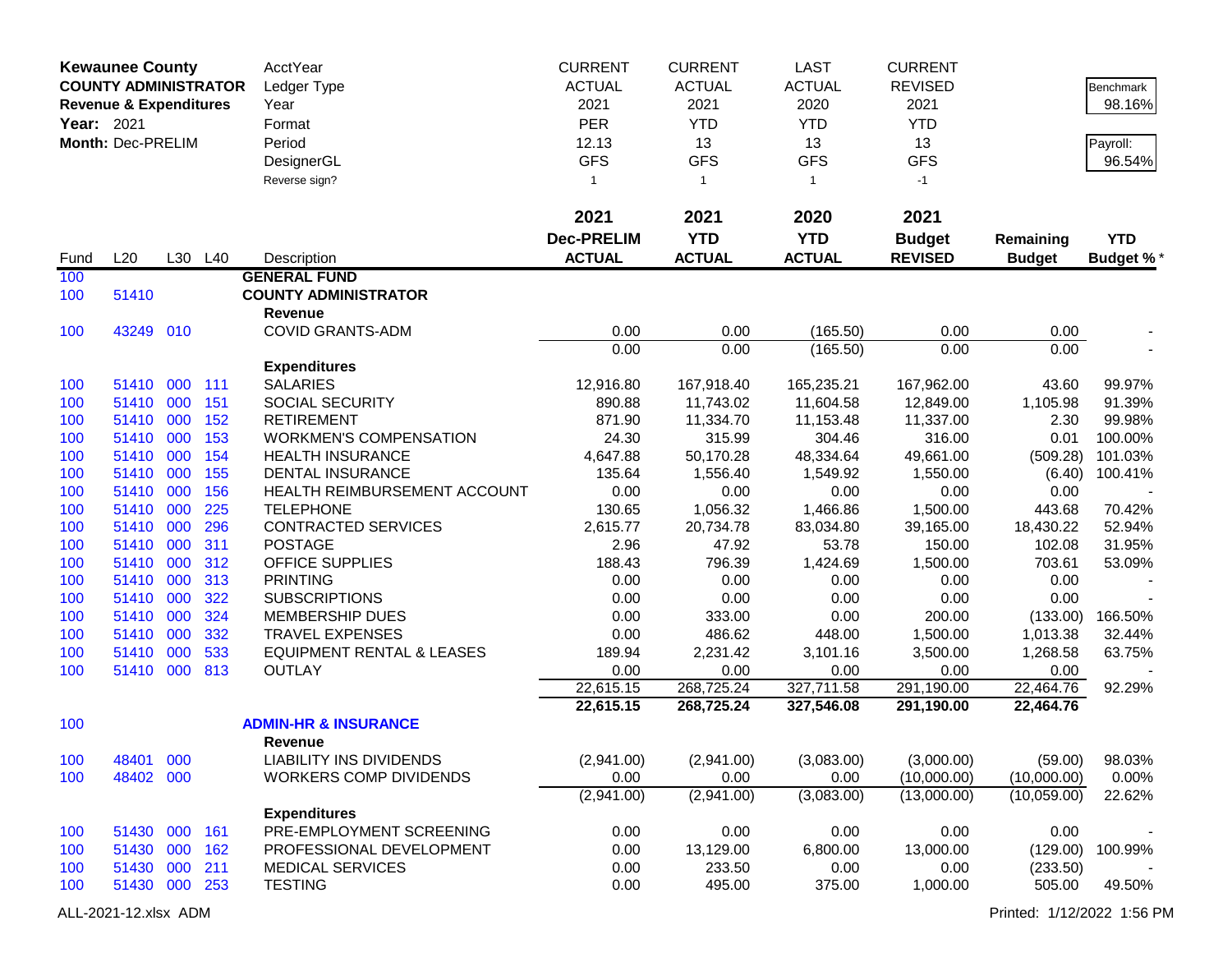|            | <b>Kewaunee County</b>            |     |     | <b>AcctYear</b>               | <b>CURRENT</b>    | <b>CURRENT</b> | <b>LAST</b>   | <b>CURRENT</b> |               |                   |
|------------|-----------------------------------|-----|-----|-------------------------------|-------------------|----------------|---------------|----------------|---------------|-------------------|
|            | <b>COUNTY ADMINISTRATOR</b>       |     |     | Ledger Type                   | <b>ACTUAL</b>     | <b>ACTUAL</b>  | <b>ACTUAL</b> | <b>REVISED</b> |               | <b>Benchmark</b>  |
|            | <b>Revenue &amp; Expenditures</b> |     |     | Year                          | 2021              | 2021           | 2020          | 2021           |               | 98.16%            |
| Year: 2021 |                                   |     |     | Format                        | PER               | <b>YTD</b>     | <b>YTD</b>    | <b>YTD</b>     |               |                   |
|            | Month: Dec-PRELIM                 |     |     | Period                        | 12.13             | 13             | 13            | 13             |               | Payroll:          |
|            |                                   |     |     | DesignerGL                    | <b>GFS</b>        | <b>GFS</b>     | <b>GFS</b>    | <b>GFS</b>     |               | 96.54%            |
|            |                                   |     |     | Reverse sign?                 | $\mathbf{1}$      | $\overline{1}$ | $\mathbf{1}$  | $-1$           |               |                   |
|            |                                   |     |     |                               |                   |                |               |                |               |                   |
|            |                                   |     |     |                               | 2021              | 2021           | 2020          | 2021           |               |                   |
|            |                                   |     |     |                               | <b>Dec-PRELIM</b> | <b>YTD</b>     | <b>YTD</b>    | <b>Budget</b>  | Remaining     | <b>YTD</b>        |
| Fund       | L20                               | L30 | L40 | Description                   | <b>ACTUAL</b>     | <b>ACTUAL</b>  | <b>ACTUAL</b> | <b>REVISED</b> | <b>Budget</b> | <b>Budget %</b>   |
| 100        | 51430                             | 000 | 296 | <b>CONTRACTED SERVICES</b>    | 0.00              | 22,000.00      | 22,000.00     | 23,000.00      | 1,000.00      | 95.65%            |
| 100        | 51430                             | 000 | 321 | PUBLICATIONS OF LEGAL NOTICE  | 52.08             | 4,437.57       | 4,497.67      | 6,000.00       | 1,562.43      | 73.96%            |
| 100        | 51940                             | 000 | 601 | UNEMPLOYMENT COMPENSATION     | 0.00              | 0.00           | 466.36        | 1,000.00       | 1,000.00      | 0.00%             |
| 100        | 51970                             | 000 | 601 | SECTION 125 & HRA ADMINISTRA  | 276.00            | 4,021.00       | 4,633.00      | 5,000.00       | 979.00        | 80.42%            |
| 100        | 51960                             | 000 | 601 | <b>WORKER'S COMPENSATION</b>  | 0.00              | 0.00           | (13, 440.86)  | 0.00           | 0.00          |                   |
| 100        | 51930                             | 000 | 601 | PROPERTY & LIABILITY INS      | 0.00              | 137,190.09     | 135,345.49    | 145,000.00     | 7,809.91      | 94.61%            |
| 100        | 51931                             | 000 | 601 | AUTO PHYSICAL DAMAGE          | 5,537.37          | 8,412.37       | 3,000.00      | 5,000.00       | (3, 412.37)   | 168.25%           |
| 100        | 51935 000                         |     | 601 | OTHER INSURANCE               | 0.00              | 3,381.00       | 1,986.00      | 2,100.00       | (1,281.00)    | 161.00%           |
|            |                                   |     |     |                               | 5,865.45          | 193,299.53     | 165,662.66    | 201,100.00     | 7,800.47      | 96.12%            |
|            |                                   |     |     |                               | 2,924.45          | 190,358.53     | 162,579.66    | 188,100.00     | (2, 258.53)   |                   |
| 100        | 51460                             |     |     | PUBLIC INFO/TOURISM OFFICE    |                   |                |               |                |               |                   |
|            |                                   |     |     | <b>Expenditures</b>           |                   |                |               |                |               |                   |
| 100        | 51460                             | 000 | 111 | <b>SALARIES</b>               | 4,059.20          | 52,769.60      | 51,064.00     | 52,529.00      | (240.60)      | 100.46%           |
| 100        | 51460                             | 000 | 151 | SOCIAL SECURITY               | 273.96            | 3,674.47       | 3,602.36      | 4,019.00       | 344.53        | 91.43%            |
| 100        | 51460                             | 000 | 152 | <b>RETIREMENT</b>             | 274.00            | 3,562.00       | 3,446.82      | 3,546.00       |               | $(16.00)$ 100.45% |
| 100        | 51460                             | 000 | 153 | <b>WORKMEN'S COMPENSATION</b> | 158.34            | 2,081.90       | 1,058.49      | 2,049.00       | (32.90)       | 101.61%           |
| 100        | 51460                             | 000 | 154 | <b>HEALTH INSURANCE</b>       | 2,323.94          | 25,085.14      | 24,167.32     | 24,830.00      | (255.14)      | 101.03%           |
| 100        | 51460                             | 000 | 155 | <b>DENTAL INSURANCE</b>       | 67.82             | 751.56         | 615.12        | 615.00         | (136.56)      | 122.20%           |
| 100        | 51460                             | 000 | 156 | HEALTH REIMBURSEMENT ACCOUNT  | 0.00              | 0.00           | 0.00          | 0.00           | 0.00          |                   |
| 100        | 51460                             | 000 | 225 | <b>TELEPHONE</b>              | 52.91             | 502.40         | 599.85        | 800.00         | 297.60        | 62.80%            |
| 100        | 51460                             | 000 | 311 | <b>POSTAGE</b>                | 0.00              | 0.00           | 69.73         | 100.00         | 100.00        | 0.00%             |
| 100        | 51460                             | 000 | 312 | <b>OFFICE SUPPLIES</b>        | 52.31             | 122.30         | 281.49        | 150.00         | 27.70         | 81.53%            |
| 100        | 51460                             | 000 | 313 | <b>PRINTING</b>               | 0.00              | 0.00           | 0.00          | 2,000.00       | 2,000.00      | 0.00%             |
| 100        | 51460                             | 000 | 316 | WEB SITE & OTHER INFO         | 0.00              | 1,765.50       | 18,298.82     | 5,000.00       | 3,234.50      | 35.31%            |
| 100        | 51460                             | 000 | 322 | <b>SUBSCRIPTIONS</b>          | 0.00              | 0.00           | 0.00          | 0.00           | 0.00          |                   |
| 100        | 51460                             | 000 | 324 | <b>MEMBERSHIP DUES</b>        | 0.00              | 0.00           | 0.00          | 500.00         | 500.00        | 0.00%             |
| 100        | 51460                             | 000 | 332 | <b>TRAVEL EXPENSES</b>        | 0.00              | 0.00           | 383.68        | 1,500.00       | 1,500.00      | $0.00\%$          |
| 100        | 51460 000                         |     | 813 | <b>OUTLAY</b>                 | 0.00              | 0.00           | 0.00          | 0.00           | 0.00          |                   |
|            |                                   |     |     |                               | 7,262.48          | 90,314.87      | 103,587.68    | 97,638.00      | 7,323.13      | 92.50%            |
|            |                                   |     |     |                               | 7,262.48          | 90,314.87      | 103,587.68    | 97,638.00      | 7,323.13      |                   |
|            |                                   |     |     |                               | 32,802.08         | 549,398.64     | 593,713.42    | 576,928.00     | 27,529.36     |                   |
|            |                                   |     |     |                               |                   |                |               |                |               |                   |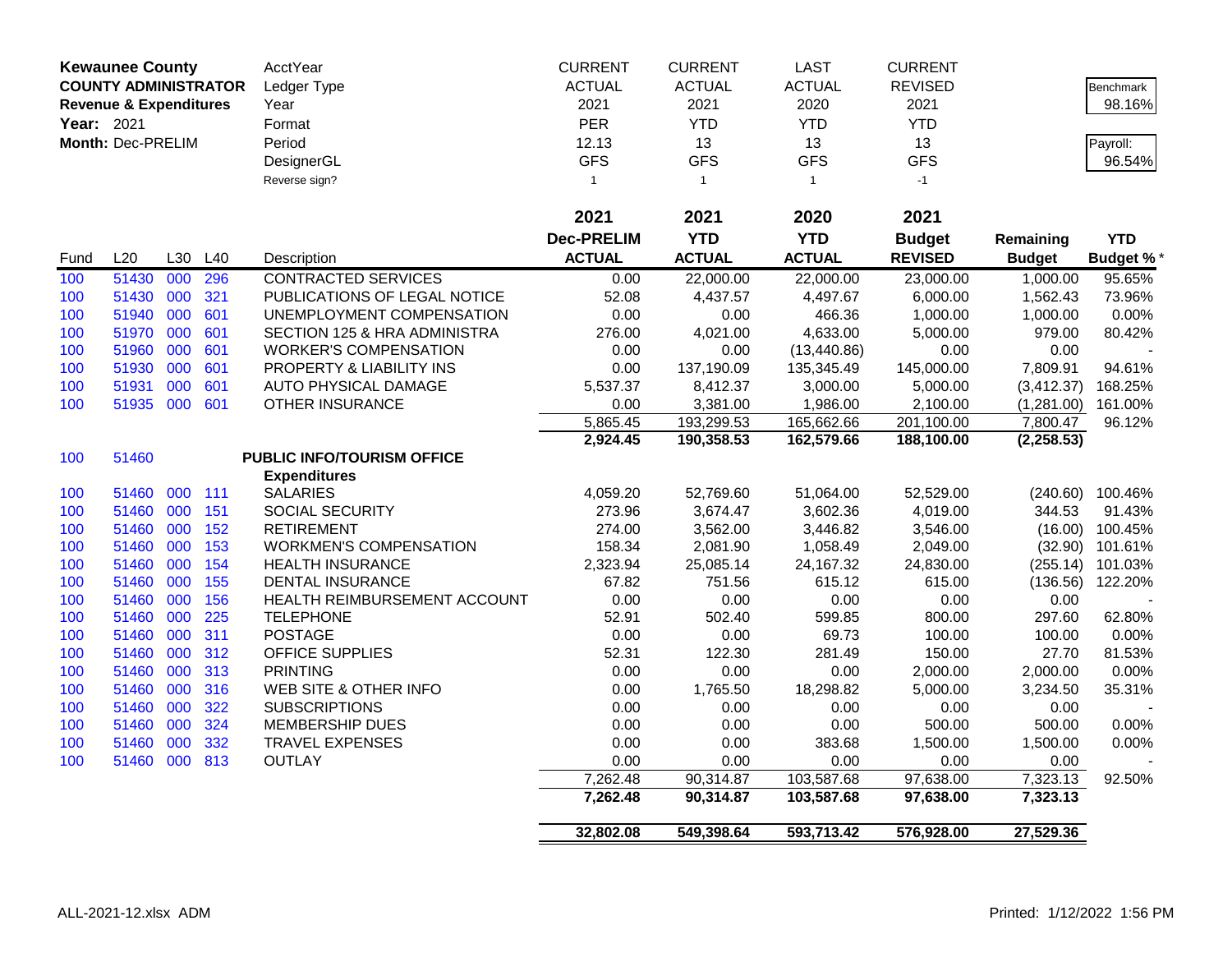|      | <b>Kewaunee County</b>            |     | AcctYear                                | <b>CURRENT</b>    | <b>CURRENT</b> | <b>LAST</b>   | <b>CURRENT</b> |               |                   |
|------|-----------------------------------|-----|-----------------------------------------|-------------------|----------------|---------------|----------------|---------------|-------------------|
|      | <b>COUNTY ADMINISTRATOR</b>       |     | Ledger Type                             | <b>ACTUAL</b>     | <b>ACTUAL</b>  | <b>ACTUAL</b> | <b>REVISED</b> |               | <b>Benchmark</b>  |
|      | <b>Revenue &amp; Expenditures</b> |     | Year                                    | 2021              | 2021           | 2020          | 2021           |               | 98.16%            |
|      | <b>Year: 2021</b>                 |     | Format                                  | <b>PER</b>        | <b>YTD</b>     | YTD.          | <b>YTD</b>     |               |                   |
|      | Month: Dec-PRELIM                 |     | Period                                  | 12.13             | 13             | 13            | 13             |               | Payroll:          |
|      |                                   |     | DesignerGL                              | <b>GFS</b>        | <b>GFS</b>     | <b>GFS</b>    | <b>GFS</b>     |               | 96.54%            |
|      |                                   |     | Reverse sign?                           |                   |                |               | $-1$           |               |                   |
|      |                                   |     |                                         | 2021              | 2021           | 2020          | 2021           |               |                   |
|      |                                   |     |                                         | <b>Dec-PRELIM</b> | <b>YTD</b>     | <b>YTD</b>    | <b>Budget</b>  | Remaining     | <b>YTD</b>        |
| Fund | L20<br>L30                        | L40 | Description                             | <b>ACTUAL</b>     | <b>ACTUAL</b>  | <b>ACTUAL</b> | <b>REVISED</b> | <b>Budget</b> | <b>Budget %*</b>  |
| 100  |                                   |     | <b>FUND BALANCE - Beginning of year</b> |                   |                |               |                |               |                   |
| 100  | 34504                             |     | FB ASSIGND-VEHICLE DAMAGE               |                   | (79, 508.36)   |               | (76,095.99)    |               | 100.51931.000.601 |
|      |                                   |     | <b>INTEGRITY CHECK:</b>                 |                   |                |               |                |               |                   |
|      |                                   |     | <b>Total Expenditures (report)</b>      | 35,743.08         | 552,339.64     | 596,961.92    | 589,928.00     |               |                   |
| 100  | [51410,51 *                       |     | Total Dept expenditures (G/L)           | 35,743.08         | 552,339.64     | 596,961.92    | 589,928.00     |               |                   |
|      |                                   |     |                                         | 0.00              | 0.00           | 0.00          | 0.00           |               |                   |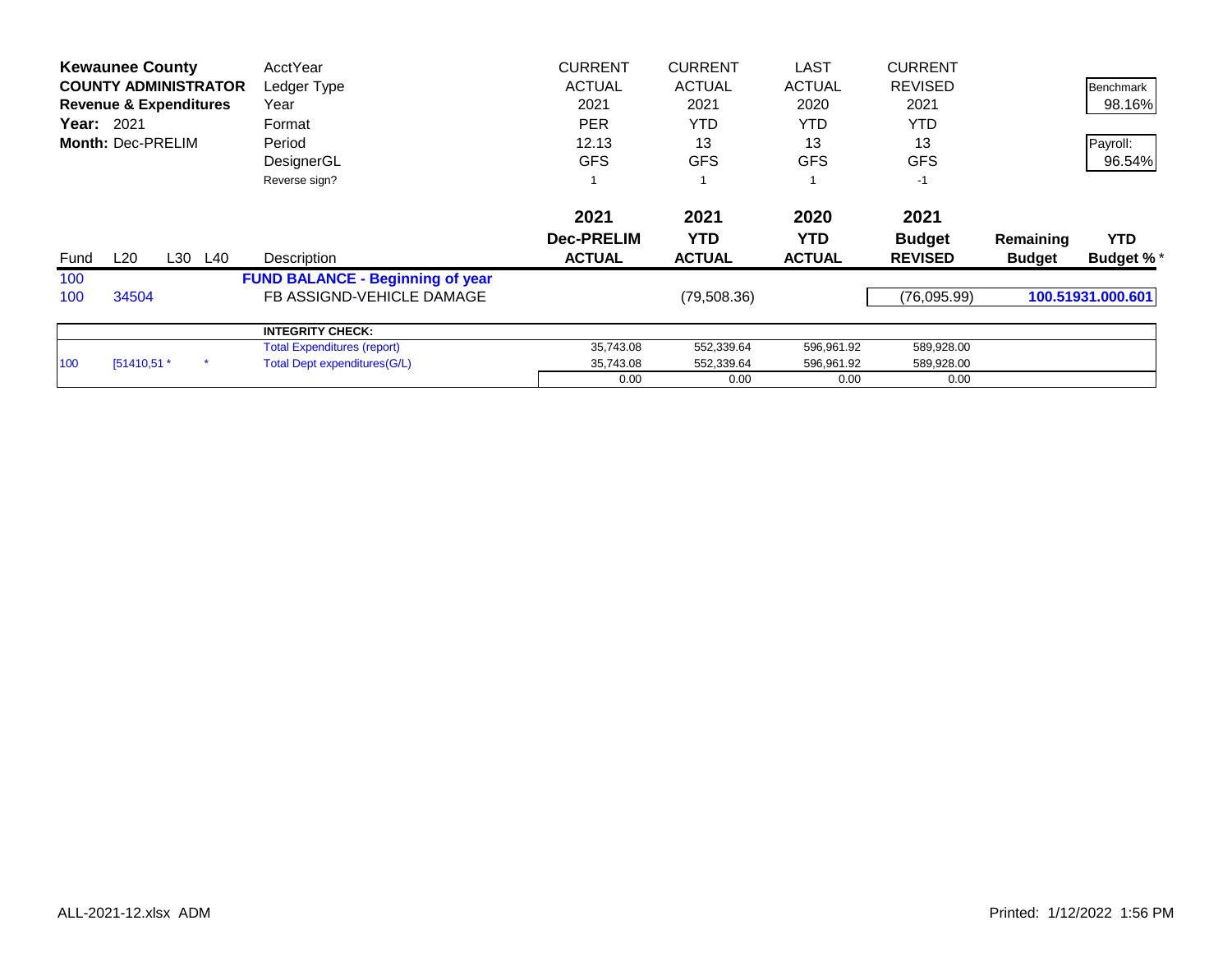|            | <b>Kewaunee County</b>            |     |     | AcctYear                             | <b>CURRENT</b>    | <b>CURRENT</b>         | <b>LAST</b>        | <b>CURRENT</b>         |                    |                  |
|------------|-----------------------------------|-----|-----|--------------------------------------|-------------------|------------------------|--------------------|------------------------|--------------------|------------------|
|            | <b>CHILD SUPPORT</b>              |     |     | Ledger Type                          | <b>ACTUAL</b>     | <b>ACTUAL</b>          | <b>ACTUAL</b>      | <b>REVISED</b>         |                    | Benchmark        |
|            | <b>Revenue &amp; Expenditures</b> |     |     | Year                                 | 2021              | 2021                   | 2020               | 2021                   |                    | 98.16%           |
| Year: 2021 |                                   |     |     | Format                               | PER               | <b>YTD</b>             | <b>YTD</b>         | <b>YTD</b>             |                    |                  |
|            | Month: Dec-PRELIM                 |     |     | Period                               | 12.13             | 13                     | 13                 | 13                     |                    | Payroll:         |
|            |                                   |     |     | DesignerGL                           | <b>GFS</b>        | <b>GFS</b>             | <b>GFS</b>         | <b>GFS</b>             |                    | 96.54%           |
|            |                                   |     |     | Reverse sign?                        | $\mathbf{1}$      | $\mathbf{1}$           | $\mathbf{1}$       | $-1$                   |                    |                  |
|            |                                   |     |     |                                      | 2021              | 2021                   | 2020               | 2021                   |                    |                  |
|            |                                   |     |     |                                      | <b>Dec-PRELIM</b> | <b>YTD</b>             | <b>YTD</b>         | <b>Budget</b>          | Remaining          | <b>YTD</b>       |
| Fund       | L20                               | L30 | L40 | Descr-L40                            | <b>ACTUAL</b>     | <b>ACTUAL</b>          | <b>ACTUAL</b>      | <b>REVISED</b>         | <b>Budget</b>      | <b>Budget %</b>  |
| 100        |                                   |     |     | <b>GENERAL FUND</b>                  |                   |                        |                    |                        |                    |                  |
| 100        | 51330                             |     |     | <b>CHILD SUPPORT</b>                 |                   |                        |                    |                        |                    |                  |
|            |                                   |     |     | <b>Revenue</b>                       |                   |                        |                    |                        |                    |                  |
| 100        | 43249                             | 020 |     | <b>COVID GRANTS-CSA</b>              | 0.00              | 0.00                   | (36.15)            | 0.00                   | 0.00               |                  |
| 100        | 43562                             | 000 |     | CHILD SUPPORT                        | 0.00              | (230, 175.13)          | (272, 947.12)      | (270, 200.00)          | (40,024.87)        | 85.19%           |
| 100        | 43562 002                         |     |     | CHILD SUPP VITAL STATISTICS          | 0.00              | 0.00                   | 0.00               | 0.00                   | 0.00               |                  |
|            |                                   |     |     |                                      | 0.00              | (230, 175.13)          | (272, 983.27)      | (270, 200.00)          | (40,024.87)        | 85.19%           |
|            |                                   |     |     | <b>Expenditures</b>                  |                   |                        |                    |                        |                    |                  |
| 100        | 51330                             | 000 | 111 | <b>SALARIES</b>                      | 4,985.60          | 64,812.80              | 63,752.00          | 64,804.00              | (8.80)             | 100.01%          |
| 100        | 51330                             | 000 | 121 | <b>WAGES-REGULAR</b>                 | 8,364.80          | 85,426.41              | 85,998.91          | 86,751.00              | 1,324.59           | 98.47%           |
| 100        | 51330                             | 000 | 122 | WAGES-OVERTIME                       | 0.00              | 0.00                   | 0.00               | 0.00                   | 0.00               |                  |
| 100        | 51330                             | 000 | 149 | <b>INTERPRETERS</b>                  | 0.00              | 0.00                   | 0.00               | 0.00                   | 0.00               |                  |
| 100        | 51330                             | 000 | 151 | SOCIAL SECURITY                      | 948.09            | 10,275.80              | 10,519.17          | 11,594.00              | 1,318.20           | 88.63%           |
| 100        | 51330                             | 000 | 152 | <b>RETIREMENT</b>                    | 896.91            | 10,136.80              | 10,112.56          | 10,230.00              | 93.20              | 99.09%           |
| 100        | 51330                             | 000 | 153 | <b>WORKMEN'S COMPENSATION</b>        | 332.51            | 3,568.78               | 1,832.97           | 3,506.00               | (62.78)            | 101.79%          |
| 100        | 51330                             | 000 | 154 | <b>HEALTH INSURANCE</b>              | 4,093.00          | 74,111.80              | 72,501.96          | 74,491.00              | 379.20             | 99.49%           |
| 100        | 51330                             | 000 | 155 | <b>DENTAL INSURANCE</b>              | 145.73            | 2,276.87               | 2,324.88           | 2,325.00               | 48.13              | 97.93%           |
| 100        | 51330                             | 000 | 156 | HEALTH REIMBURSEMENT ACCOUNT         | 0.00              | 0.00                   | 0.00               | 0.00                   | 0.00               |                  |
| 100        | 51330                             | 000 | 211 | <b>MEDICAL SERVICES</b>              | (25.00)           | 14.13                  | (807.91)           | 150.00                 | 135.87             | 9.42%            |
| 100        | 51330                             | 000 | 214 | <b>FILING FEES</b>                   | 10.00             | 80.00                  | (30.00)            | 150.00                 | 70.00              | 53.33%           |
| 100        | 51330                             | 000 | 225 | <b>TELEPHONE</b>                     | 173.49            | 1,546.50               | 1,045.32           | 1,450.00               | (96.50)            | 106.66%          |
| 100        | 51330                             | 000 | 249 | MAINTENANCE AGREEMENTS               | 0.00              | 172.00                 | 0.00               | 150.00                 | (22.00)            | 114.67%          |
| 100        | 51330                             | 000 | 255 | PAPER SERVICE                        | 0.00              | 335.00                 | (7.00)             | 500.00                 | 165.00             | 67.00%           |
| 100        | 51330                             | 000 | 311 | <b>POSTAGE</b>                       | 65.01             | 779.85                 | 815.74             | 900.00                 | 120.15             | 86.65%           |
| 100        | 51330                             | 000 | 312 | <b>OFFICE SUPPLIES</b>               | 98.17             | 752.55                 | 672.74             | 1,700.00               | 947.45             | 44.27%           |
| 100        | 51330                             | 000 | 313 | <b>PRINTING</b>                      | 0.00              | 0.00                   | 212.20             | 250.00                 | 250.00             | 0.00%            |
| 100        | 51330                             | 000 | 321 | PUBLICATIONS OF LEGAL NOTICE         | 0.00              | 0.00                   | 0.00               | 100.00                 | 100.00             | 0.00%            |
| 100        | 51330                             | 000 | 324 | MEMBERSHIP DUES                      | 0.00              | 0.00                   | 0.00               | 50.00                  | 50.00              | 0.00%            |
| 100        | 51330                             | 000 | 332 | <b>TRAVEL EXPENSES</b>               | 0.00              | 0.00                   | 27.60              | 500.00                 | 500.00             | 0.00%<br>43.05%  |
| 100        | 51330                             | 000 | 533 | <b>EQUIPMENT RENTAL &amp; LEASES</b> | 44.62             | 1,039.76               | 2,170.87           | 2,415.00               | 1,375.24           |                  |
| 100        | 51330                             | 000 | 813 | <b>OUTLAY</b>                        | 0.00<br>20,132.93 | 2,348.20<br>257,677.25 | 0.00<br>251,142.01 | 2,500.00<br>264,516.00 | 151.80<br>6,838.75 | 93.93%<br>97.41% |
|            |                                   |     |     |                                      | 20,132.93         | 27,502.12              | (21, 841.26)       | (5,684.00)             | (33, 186.12)       |                  |
|            |                                   |     |     |                                      |                   |                        |                    |                        |                    |                  |

80,519 Indirect Cost 2021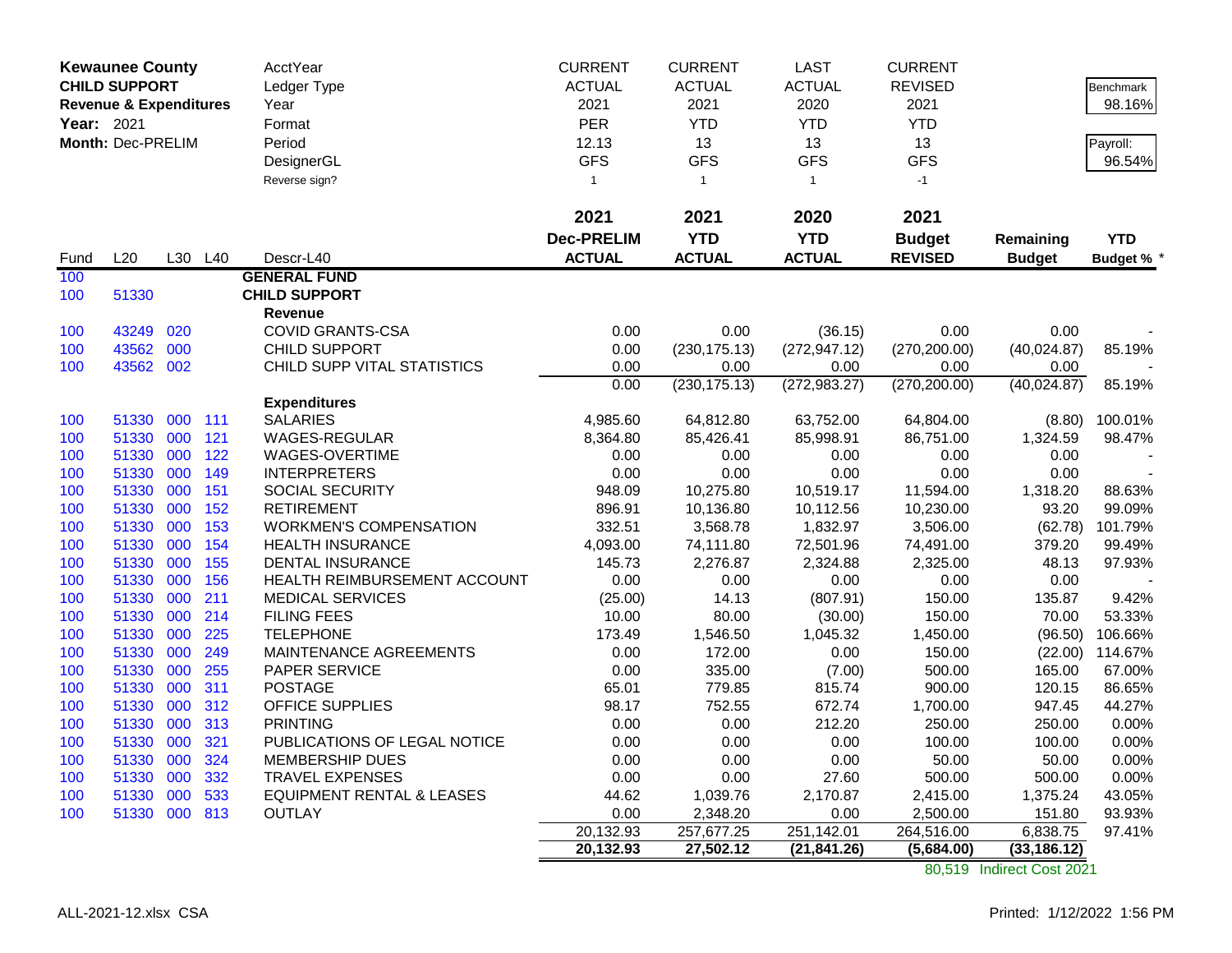| <b>Kewaunee County</b>            | AcctYear                           | <b>CURRENT</b>    | <b>CURRENT</b> | <b>LAST</b>   | <b>CURRENT</b> |                    |                  |
|-----------------------------------|------------------------------------|-------------------|----------------|---------------|----------------|--------------------|------------------|
| <b>CHILD SUPPORT</b>              | Ledger Type                        | <b>ACTUAL</b>     | <b>ACTUAL</b>  | <b>ACTUAL</b> | <b>REVISED</b> |                    | <b>Benchmark</b> |
| <b>Revenue &amp; Expenditures</b> | Year                               | 2021              | 2021           | 2020          | 2021           |                    | 98.16%           |
| <b>Year: 2021</b>                 | Format                             | <b>PER</b>        | <b>YTD</b>     | YTD           | YTD            |                    |                  |
| <b>Month: Dec-PRELIM</b>          | Period                             | 12.13             | 13             | 13            | 13             |                    | Payroll:         |
|                                   | DesignerGL                         | <b>GFS</b>        | <b>GFS</b>     | <b>GFS</b>    | <b>GFS</b>     |                    | 96.54%           |
|                                   | Reverse sign?                      |                   |                |               | $-1$           |                    |                  |
|                                   |                                    | 2021              | 2021           | 2020          | 2021           |                    |                  |
|                                   |                                    | <b>Dec-PRELIM</b> | <b>YTD</b>     | YTD.          | <b>Budget</b>  | Remaining          | <b>YTD</b>       |
| L20<br>L30 L40<br>Fund            | Descr-L40                          | <b>ACTUAL</b>     | <b>ACTUAL</b>  | <b>ACTUAL</b> | <b>REVISED</b> | <b>Budget</b>      | <b>Budget %</b>  |
|                                   |                                    |                   |                |               | 52,514         | Indirect Cost 2020 |                  |
|                                   | <b>INTEGRITY CHECK:</b>            |                   |                |               |                |                    |                  |
|                                   | <b>Total Expenditures (report)</b> | 20,132.93         | 257,677.25     | 251,142.01    | 264,516.00     |                    |                  |
| 51330<br>100                      | Total Dept expenditures (G/L)      | 20,132.93         | 257,677.25     | 251,142.01    | 264,516.00     |                    |                  |
|                                   |                                    | 0.00              | 0.00           | 0.00          | 0.00           |                    |                  |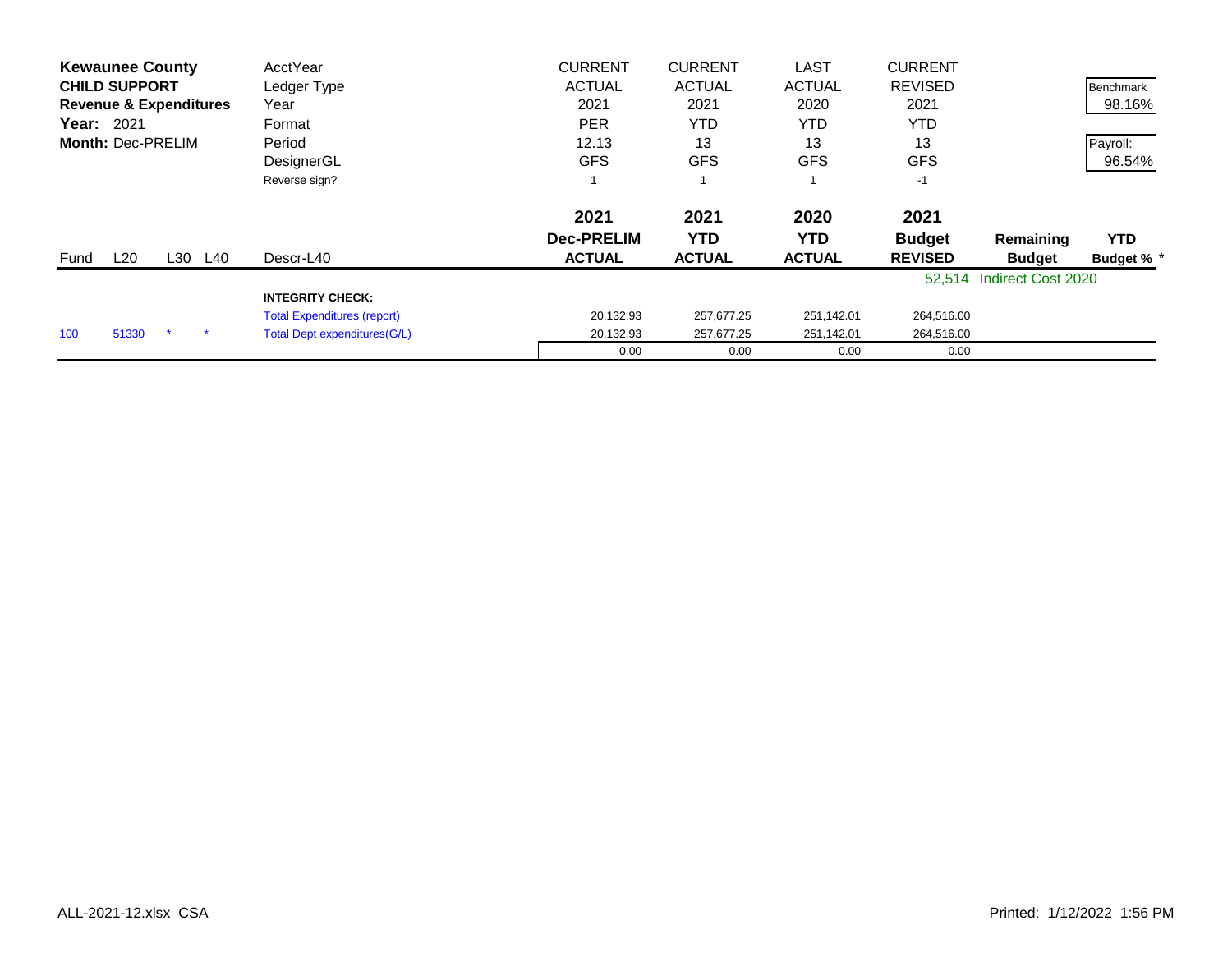| PER<br><b>YTD</b><br><b>YTD</b><br><b>YTD</b><br>Year: 2021<br>Format<br>13<br>Month: Dec-PRELIM<br>Period<br>12.13<br>13<br>13<br><b>GFS</b><br><b>GFS</b><br><b>GFS</b><br><b>GFS</b><br>DesignerGL<br>Reverse sign?<br>$\mathbf{1}$<br>$-1$<br>$\overline{1}$<br>$\overline{1}$<br>2021<br>2021<br>2021<br>2020<br><b>Dec-PRELIM</b><br><b>YTD</b><br><b>YTD</b><br><b>Budget</b><br>Remaining<br>L20<br><b>ACTUAL</b><br><b>ACTUAL</b><br><b>ACTUAL</b><br>L30 L40<br>Descr-L40<br><b>REVISED</b><br>Fund<br><b>Budget</b><br><b>GENERAL FUND</b><br>100<br><b>CIRCUIT COURT</b><br>51210<br>100<br><b>Revenue</b><br>030<br><b>COVID GRANTS-CCT</b><br>0.00<br>0.00<br>0.00<br>43249<br>0.00<br>(401.08)<br>100<br>000<br>46144<br><b>CIRCUIT COURT REIMBURSEMENTS</b><br>0.00<br>(52, 275.00)<br>(52, 275.00)<br>(52, 275.00)<br>0.00<br>100<br>0.00<br>0.00<br>(52, 275.00)<br>(52,676.08)<br>(52, 275.00)<br><b>Expenditures</b><br>000<br>121<br><b>WAGES-REGULAR</b><br>5,025.60<br>51210<br>43,722.78<br>43,048.60<br>43,534.00<br>(188.78)<br>100<br>000<br>122<br>51210<br>WAGES-OVERTIME<br>0.00<br>0.00<br>0.00<br>0.00<br>100<br>0.00<br>51210 000<br>151<br>SOCIAL SECURITY<br>326.59<br>2,756.51<br>2,715.77<br>3,330.00<br>573.49<br>100<br>000<br>2,908.11<br>51210<br>152<br><b>RETIREMENT</b><br>335.05<br>2,947.20<br>2,939.00<br>(8.20)<br>100<br>51210<br>000<br>153<br><b>WORKMEN'S COMPENSATION</b><br>9.39<br>82.84<br>80.01<br>82.00<br>100<br>(0.84)<br>51210 000<br>27,637.72<br>26,804.00<br>100<br>154<br><b>HEALTH INSURANCE</b><br>2,323.94<br>27,105.74<br>(301.74)<br>51210 000<br>155<br><b>DENTAL INSURANCE</b><br>67.82<br>778.20<br>774.96<br>775.00<br>100<br>(3.20)<br>51210 000<br>156<br>HEALTH REIMBURSEMENT ACCOUNT<br>0.00<br>0.00<br>0.00<br>0.00<br>100<br>0.00<br>000<br>225<br>51210<br><b>TELEPHONE</b><br>103.86<br>624.09<br>611.62<br>550.00<br>(74.09) 113.47%<br>100<br>000<br>0.00<br>51210<br>249<br>MAINTENANCE AGREEMENTS<br>0.00<br>0.00<br>500.00<br>100<br>500.00<br>51210 000<br>251<br><b>TRANSCRIPTS</b><br>0.00<br>0.00<br>0.00<br>200.00<br>200.00<br>100<br>311<br>900.00<br>51210<br>000<br><b>POSTAGE</b><br>11.09<br>256.34<br>463.40<br>643.66<br>100<br>51210<br>000<br>312<br><b>OFFICE SUPPLIES</b><br>421.45<br>721.53<br>475.37<br>1,600.00<br>878.47<br>100<br>000<br>313<br><b>PRINTING</b><br>0.00<br>0.00<br>0.00<br>51210<br>0.00<br>0.00<br>100<br><b>SUBSCRIPTIONS</b><br>51210<br>000<br>322<br>0.00<br>1,022.95<br>678.34<br>900.00<br>100<br>(122.95)<br>324<br>51210 000<br><b>MEMBERSHIP DUES</b><br>0.00<br>283.67<br>274.00<br>500.00<br>216.33<br>100<br>51210<br>000<br>332<br><b>TRAVEL EXPENSES</b><br>0.00<br>0.00<br>0.00<br>250.00<br>250.00<br>100<br>51210<br>000<br>533<br>855.41<br>791.02<br>800.00<br>100<br><b>EQUIPMENT RENTAL &amp; LEASES</b><br>66.55<br>(55.41) |     | <b>Kewaunee County</b><br><b>CIRCUIT COURT</b><br><b>Revenue &amp; Expenditures</b> |     |     | <b>AcctYear</b><br>Ledger Type<br>Year | <b>CURRENT</b><br><b>ACTUAL</b><br>2021 | <b>CURRENT</b><br><b>ACTUAL</b><br>2021 | <b>LAST</b><br><b>ACTUAL</b><br>2020 | <b>CURRENT</b><br><b>REVISED</b><br>2021 |      | Benchmark<br>98.16% |
|----------------------------------------------------------------------------------------------------------------------------------------------------------------------------------------------------------------------------------------------------------------------------------------------------------------------------------------------------------------------------------------------------------------------------------------------------------------------------------------------------------------------------------------------------------------------------------------------------------------------------------------------------------------------------------------------------------------------------------------------------------------------------------------------------------------------------------------------------------------------------------------------------------------------------------------------------------------------------------------------------------------------------------------------------------------------------------------------------------------------------------------------------------------------------------------------------------------------------------------------------------------------------------------------------------------------------------------------------------------------------------------------------------------------------------------------------------------------------------------------------------------------------------------------------------------------------------------------------------------------------------------------------------------------------------------------------------------------------------------------------------------------------------------------------------------------------------------------------------------------------------------------------------------------------------------------------------------------------------------------------------------------------------------------------------------------------------------------------------------------------------------------------------------------------------------------------------------------------------------------------------------------------------------------------------------------------------------------------------------------------------------------------------------------------------------------------------------------------------------------------------------------------------------------------------------------------------------------------------------------------------------------------------------------------------------------------------------------------------------------------------------------------------------------------------------------------------------------------------------------------------|-----|-------------------------------------------------------------------------------------|-----|-----|----------------------------------------|-----------------------------------------|-----------------------------------------|--------------------------------------|------------------------------------------|------|---------------------|
|                                                                                                                                                                                                                                                                                                                                                                                                                                                                                                                                                                                                                                                                                                                                                                                                                                                                                                                                                                                                                                                                                                                                                                                                                                                                                                                                                                                                                                                                                                                                                                                                                                                                                                                                                                                                                                                                                                                                                                                                                                                                                                                                                                                                                                                                                                                                                                                                                                                                                                                                                                                                                                                                                                                                                                                                                                                                                  |     |                                                                                     |     |     |                                        |                                         |                                         |                                      |                                          |      |                     |
|                                                                                                                                                                                                                                                                                                                                                                                                                                                                                                                                                                                                                                                                                                                                                                                                                                                                                                                                                                                                                                                                                                                                                                                                                                                                                                                                                                                                                                                                                                                                                                                                                                                                                                                                                                                                                                                                                                                                                                                                                                                                                                                                                                                                                                                                                                                                                                                                                                                                                                                                                                                                                                                                                                                                                                                                                                                                                  |     |                                                                                     |     |     |                                        |                                         |                                         |                                      |                                          |      | Payroll:            |
|                                                                                                                                                                                                                                                                                                                                                                                                                                                                                                                                                                                                                                                                                                                                                                                                                                                                                                                                                                                                                                                                                                                                                                                                                                                                                                                                                                                                                                                                                                                                                                                                                                                                                                                                                                                                                                                                                                                                                                                                                                                                                                                                                                                                                                                                                                                                                                                                                                                                                                                                                                                                                                                                                                                                                                                                                                                                                  |     |                                                                                     |     |     |                                        |                                         |                                         |                                      |                                          |      | 96.54%              |
|                                                                                                                                                                                                                                                                                                                                                                                                                                                                                                                                                                                                                                                                                                                                                                                                                                                                                                                                                                                                                                                                                                                                                                                                                                                                                                                                                                                                                                                                                                                                                                                                                                                                                                                                                                                                                                                                                                                                                                                                                                                                                                                                                                                                                                                                                                                                                                                                                                                                                                                                                                                                                                                                                                                                                                                                                                                                                  |     |                                                                                     |     |     |                                        |                                         |                                         |                                      |                                          |      |                     |
|                                                                                                                                                                                                                                                                                                                                                                                                                                                                                                                                                                                                                                                                                                                                                                                                                                                                                                                                                                                                                                                                                                                                                                                                                                                                                                                                                                                                                                                                                                                                                                                                                                                                                                                                                                                                                                                                                                                                                                                                                                                                                                                                                                                                                                                                                                                                                                                                                                                                                                                                                                                                                                                                                                                                                                                                                                                                                  |     |                                                                                     |     |     |                                        |                                         |                                         |                                      |                                          |      |                     |
|                                                                                                                                                                                                                                                                                                                                                                                                                                                                                                                                                                                                                                                                                                                                                                                                                                                                                                                                                                                                                                                                                                                                                                                                                                                                                                                                                                                                                                                                                                                                                                                                                                                                                                                                                                                                                                                                                                                                                                                                                                                                                                                                                                                                                                                                                                                                                                                                                                                                                                                                                                                                                                                                                                                                                                                                                                                                                  |     |                                                                                     |     |     |                                        |                                         |                                         |                                      |                                          |      | <b>YTD</b>          |
|                                                                                                                                                                                                                                                                                                                                                                                                                                                                                                                                                                                                                                                                                                                                                                                                                                                                                                                                                                                                                                                                                                                                                                                                                                                                                                                                                                                                                                                                                                                                                                                                                                                                                                                                                                                                                                                                                                                                                                                                                                                                                                                                                                                                                                                                                                                                                                                                                                                                                                                                                                                                                                                                                                                                                                                                                                                                                  |     |                                                                                     |     |     |                                        |                                         |                                         |                                      |                                          |      | <b>Budget %*</b>    |
|                                                                                                                                                                                                                                                                                                                                                                                                                                                                                                                                                                                                                                                                                                                                                                                                                                                                                                                                                                                                                                                                                                                                                                                                                                                                                                                                                                                                                                                                                                                                                                                                                                                                                                                                                                                                                                                                                                                                                                                                                                                                                                                                                                                                                                                                                                                                                                                                                                                                                                                                                                                                                                                                                                                                                                                                                                                                                  |     |                                                                                     |     |     |                                        |                                         |                                         |                                      |                                          |      |                     |
|                                                                                                                                                                                                                                                                                                                                                                                                                                                                                                                                                                                                                                                                                                                                                                                                                                                                                                                                                                                                                                                                                                                                                                                                                                                                                                                                                                                                                                                                                                                                                                                                                                                                                                                                                                                                                                                                                                                                                                                                                                                                                                                                                                                                                                                                                                                                                                                                                                                                                                                                                                                                                                                                                                                                                                                                                                                                                  |     |                                                                                     |     |     |                                        |                                         |                                         |                                      |                                          |      |                     |
|                                                                                                                                                                                                                                                                                                                                                                                                                                                                                                                                                                                                                                                                                                                                                                                                                                                                                                                                                                                                                                                                                                                                                                                                                                                                                                                                                                                                                                                                                                                                                                                                                                                                                                                                                                                                                                                                                                                                                                                                                                                                                                                                                                                                                                                                                                                                                                                                                                                                                                                                                                                                                                                                                                                                                                                                                                                                                  |     |                                                                                     |     |     |                                        |                                         |                                         |                                      |                                          |      |                     |
|                                                                                                                                                                                                                                                                                                                                                                                                                                                                                                                                                                                                                                                                                                                                                                                                                                                                                                                                                                                                                                                                                                                                                                                                                                                                                                                                                                                                                                                                                                                                                                                                                                                                                                                                                                                                                                                                                                                                                                                                                                                                                                                                                                                                                                                                                                                                                                                                                                                                                                                                                                                                                                                                                                                                                                                                                                                                                  |     |                                                                                     |     |     |                                        |                                         |                                         |                                      |                                          |      |                     |
|                                                                                                                                                                                                                                                                                                                                                                                                                                                                                                                                                                                                                                                                                                                                                                                                                                                                                                                                                                                                                                                                                                                                                                                                                                                                                                                                                                                                                                                                                                                                                                                                                                                                                                                                                                                                                                                                                                                                                                                                                                                                                                                                                                                                                                                                                                                                                                                                                                                                                                                                                                                                                                                                                                                                                                                                                                                                                  |     |                                                                                     |     |     |                                        |                                         |                                         |                                      |                                          |      | 100.00%             |
|                                                                                                                                                                                                                                                                                                                                                                                                                                                                                                                                                                                                                                                                                                                                                                                                                                                                                                                                                                                                                                                                                                                                                                                                                                                                                                                                                                                                                                                                                                                                                                                                                                                                                                                                                                                                                                                                                                                                                                                                                                                                                                                                                                                                                                                                                                                                                                                                                                                                                                                                                                                                                                                                                                                                                                                                                                                                                  |     |                                                                                     |     |     |                                        |                                         |                                         |                                      |                                          |      | 100.00%             |
|                                                                                                                                                                                                                                                                                                                                                                                                                                                                                                                                                                                                                                                                                                                                                                                                                                                                                                                                                                                                                                                                                                                                                                                                                                                                                                                                                                                                                                                                                                                                                                                                                                                                                                                                                                                                                                                                                                                                                                                                                                                                                                                                                                                                                                                                                                                                                                                                                                                                                                                                                                                                                                                                                                                                                                                                                                                                                  |     |                                                                                     |     |     |                                        |                                         |                                         |                                      |                                          |      |                     |
|                                                                                                                                                                                                                                                                                                                                                                                                                                                                                                                                                                                                                                                                                                                                                                                                                                                                                                                                                                                                                                                                                                                                                                                                                                                                                                                                                                                                                                                                                                                                                                                                                                                                                                                                                                                                                                                                                                                                                                                                                                                                                                                                                                                                                                                                                                                                                                                                                                                                                                                                                                                                                                                                                                                                                                                                                                                                                  |     |                                                                                     |     |     |                                        |                                         |                                         |                                      |                                          |      | 100.43%             |
|                                                                                                                                                                                                                                                                                                                                                                                                                                                                                                                                                                                                                                                                                                                                                                                                                                                                                                                                                                                                                                                                                                                                                                                                                                                                                                                                                                                                                                                                                                                                                                                                                                                                                                                                                                                                                                                                                                                                                                                                                                                                                                                                                                                                                                                                                                                                                                                                                                                                                                                                                                                                                                                                                                                                                                                                                                                                                  |     |                                                                                     |     |     |                                        |                                         |                                         |                                      |                                          |      |                     |
|                                                                                                                                                                                                                                                                                                                                                                                                                                                                                                                                                                                                                                                                                                                                                                                                                                                                                                                                                                                                                                                                                                                                                                                                                                                                                                                                                                                                                                                                                                                                                                                                                                                                                                                                                                                                                                                                                                                                                                                                                                                                                                                                                                                                                                                                                                                                                                                                                                                                                                                                                                                                                                                                                                                                                                                                                                                                                  |     |                                                                                     |     |     |                                        |                                         |                                         |                                      |                                          |      | 82.78%              |
|                                                                                                                                                                                                                                                                                                                                                                                                                                                                                                                                                                                                                                                                                                                                                                                                                                                                                                                                                                                                                                                                                                                                                                                                                                                                                                                                                                                                                                                                                                                                                                                                                                                                                                                                                                                                                                                                                                                                                                                                                                                                                                                                                                                                                                                                                                                                                                                                                                                                                                                                                                                                                                                                                                                                                                                                                                                                                  |     |                                                                                     |     |     |                                        |                                         |                                         |                                      |                                          |      | 100.28%             |
|                                                                                                                                                                                                                                                                                                                                                                                                                                                                                                                                                                                                                                                                                                                                                                                                                                                                                                                                                                                                                                                                                                                                                                                                                                                                                                                                                                                                                                                                                                                                                                                                                                                                                                                                                                                                                                                                                                                                                                                                                                                                                                                                                                                                                                                                                                                                                                                                                                                                                                                                                                                                                                                                                                                                                                                                                                                                                  |     |                                                                                     |     |     |                                        |                                         |                                         |                                      |                                          |      | 101.02%             |
|                                                                                                                                                                                                                                                                                                                                                                                                                                                                                                                                                                                                                                                                                                                                                                                                                                                                                                                                                                                                                                                                                                                                                                                                                                                                                                                                                                                                                                                                                                                                                                                                                                                                                                                                                                                                                                                                                                                                                                                                                                                                                                                                                                                                                                                                                                                                                                                                                                                                                                                                                                                                                                                                                                                                                                                                                                                                                  |     |                                                                                     |     |     |                                        |                                         |                                         |                                      |                                          |      | 101.13%             |
|                                                                                                                                                                                                                                                                                                                                                                                                                                                                                                                                                                                                                                                                                                                                                                                                                                                                                                                                                                                                                                                                                                                                                                                                                                                                                                                                                                                                                                                                                                                                                                                                                                                                                                                                                                                                                                                                                                                                                                                                                                                                                                                                                                                                                                                                                                                                                                                                                                                                                                                                                                                                                                                                                                                                                                                                                                                                                  |     |                                                                                     |     |     |                                        |                                         |                                         |                                      |                                          |      | 100.41%             |
|                                                                                                                                                                                                                                                                                                                                                                                                                                                                                                                                                                                                                                                                                                                                                                                                                                                                                                                                                                                                                                                                                                                                                                                                                                                                                                                                                                                                                                                                                                                                                                                                                                                                                                                                                                                                                                                                                                                                                                                                                                                                                                                                                                                                                                                                                                                                                                                                                                                                                                                                                                                                                                                                                                                                                                                                                                                                                  |     |                                                                                     |     |     |                                        |                                         |                                         |                                      |                                          |      |                     |
|                                                                                                                                                                                                                                                                                                                                                                                                                                                                                                                                                                                                                                                                                                                                                                                                                                                                                                                                                                                                                                                                                                                                                                                                                                                                                                                                                                                                                                                                                                                                                                                                                                                                                                                                                                                                                                                                                                                                                                                                                                                                                                                                                                                                                                                                                                                                                                                                                                                                                                                                                                                                                                                                                                                                                                                                                                                                                  |     |                                                                                     |     |     |                                        |                                         |                                         |                                      |                                          |      |                     |
|                                                                                                                                                                                                                                                                                                                                                                                                                                                                                                                                                                                                                                                                                                                                                                                                                                                                                                                                                                                                                                                                                                                                                                                                                                                                                                                                                                                                                                                                                                                                                                                                                                                                                                                                                                                                                                                                                                                                                                                                                                                                                                                                                                                                                                                                                                                                                                                                                                                                                                                                                                                                                                                                                                                                                                                                                                                                                  |     |                                                                                     |     |     |                                        |                                         |                                         |                                      |                                          |      | 0.00%               |
|                                                                                                                                                                                                                                                                                                                                                                                                                                                                                                                                                                                                                                                                                                                                                                                                                                                                                                                                                                                                                                                                                                                                                                                                                                                                                                                                                                                                                                                                                                                                                                                                                                                                                                                                                                                                                                                                                                                                                                                                                                                                                                                                                                                                                                                                                                                                                                                                                                                                                                                                                                                                                                                                                                                                                                                                                                                                                  |     |                                                                                     |     |     |                                        |                                         |                                         |                                      |                                          |      | 0.00%               |
|                                                                                                                                                                                                                                                                                                                                                                                                                                                                                                                                                                                                                                                                                                                                                                                                                                                                                                                                                                                                                                                                                                                                                                                                                                                                                                                                                                                                                                                                                                                                                                                                                                                                                                                                                                                                                                                                                                                                                                                                                                                                                                                                                                                                                                                                                                                                                                                                                                                                                                                                                                                                                                                                                                                                                                                                                                                                                  |     |                                                                                     |     |     |                                        |                                         |                                         |                                      |                                          |      | 28.48%<br>45.10%    |
|                                                                                                                                                                                                                                                                                                                                                                                                                                                                                                                                                                                                                                                                                                                                                                                                                                                                                                                                                                                                                                                                                                                                                                                                                                                                                                                                                                                                                                                                                                                                                                                                                                                                                                                                                                                                                                                                                                                                                                                                                                                                                                                                                                                                                                                                                                                                                                                                                                                                                                                                                                                                                                                                                                                                                                                                                                                                                  |     |                                                                                     |     |     |                                        |                                         |                                         |                                      |                                          |      |                     |
|                                                                                                                                                                                                                                                                                                                                                                                                                                                                                                                                                                                                                                                                                                                                                                                                                                                                                                                                                                                                                                                                                                                                                                                                                                                                                                                                                                                                                                                                                                                                                                                                                                                                                                                                                                                                                                                                                                                                                                                                                                                                                                                                                                                                                                                                                                                                                                                                                                                                                                                                                                                                                                                                                                                                                                                                                                                                                  |     |                                                                                     |     |     |                                        |                                         |                                         |                                      |                                          |      | 113.66%             |
|                                                                                                                                                                                                                                                                                                                                                                                                                                                                                                                                                                                                                                                                                                                                                                                                                                                                                                                                                                                                                                                                                                                                                                                                                                                                                                                                                                                                                                                                                                                                                                                                                                                                                                                                                                                                                                                                                                                                                                                                                                                                                                                                                                                                                                                                                                                                                                                                                                                                                                                                                                                                                                                                                                                                                                                                                                                                                  |     |                                                                                     |     |     |                                        |                                         |                                         |                                      |                                          |      | 56.73%              |
|                                                                                                                                                                                                                                                                                                                                                                                                                                                                                                                                                                                                                                                                                                                                                                                                                                                                                                                                                                                                                                                                                                                                                                                                                                                                                                                                                                                                                                                                                                                                                                                                                                                                                                                                                                                                                                                                                                                                                                                                                                                                                                                                                                                                                                                                                                                                                                                                                                                                                                                                                                                                                                                                                                                                                                                                                                                                                  |     |                                                                                     |     |     |                                        |                                         |                                         |                                      |                                          |      | 0.00%               |
|                                                                                                                                                                                                                                                                                                                                                                                                                                                                                                                                                                                                                                                                                                                                                                                                                                                                                                                                                                                                                                                                                                                                                                                                                                                                                                                                                                                                                                                                                                                                                                                                                                                                                                                                                                                                                                                                                                                                                                                                                                                                                                                                                                                                                                                                                                                                                                                                                                                                                                                                                                                                                                                                                                                                                                                                                                                                                  |     |                                                                                     |     |     |                                        |                                         |                                         |                                      |                                          |      | 106.93%             |
|                                                                                                                                                                                                                                                                                                                                                                                                                                                                                                                                                                                                                                                                                                                                                                                                                                                                                                                                                                                                                                                                                                                                                                                                                                                                                                                                                                                                                                                                                                                                                                                                                                                                                                                                                                                                                                                                                                                                                                                                                                                                                                                                                                                                                                                                                                                                                                                                                                                                                                                                                                                                                                                                                                                                                                                                                                                                                  | 100 | 51210                                                                               | 000 | 813 | <b>OUTLAY</b>                          | 0.00                                    | 0.00                                    | 0.00                                 | 0.00                                     | 0.00 |                     |
| 80,458.92<br>83,664.00<br>8,691.34<br>81,157.26<br>2,506.74                                                                                                                                                                                                                                                                                                                                                                                                                                                                                                                                                                                                                                                                                                                                                                                                                                                                                                                                                                                                                                                                                                                                                                                                                                                                                                                                                                                                                                                                                                                                                                                                                                                                                                                                                                                                                                                                                                                                                                                                                                                                                                                                                                                                                                                                                                                                                                                                                                                                                                                                                                                                                                                                                                                                                                                                                      |     |                                                                                     |     |     |                                        |                                         |                                         |                                      |                                          |      | 97.00%              |
| 8,691.34<br>2,506.74<br>28,882.26<br>27,782.84<br>31,389.00                                                                                                                                                                                                                                                                                                                                                                                                                                                                                                                                                                                                                                                                                                                                                                                                                                                                                                                                                                                                                                                                                                                                                                                                                                                                                                                                                                                                                                                                                                                                                                                                                                                                                                                                                                                                                                                                                                                                                                                                                                                                                                                                                                                                                                                                                                                                                                                                                                                                                                                                                                                                                                                                                                                                                                                                                      |     |                                                                                     |     |     |                                        |                                         |                                         |                                      |                                          |      |                     |

|     |       |  | <b>INTEGRITY CHECK:</b>             |          |           |           |           |  |
|-----|-------|--|-------------------------------------|----------|-----------|-----------|-----------|--|
|     |       |  | i otal '<br>Expenditures (report)   | 8,691.34 | 81,157.26 | 80,458.92 | 83,664.00 |  |
| 100 | 51210 |  | <b>Total Dept expenditures(G/L)</b> | 8,691.34 | 81,157.26 | 80,458.92 | 83,664.00 |  |
|     |       |  |                                     | 0.00     | 0.00      | 0.00      | 0.00      |  |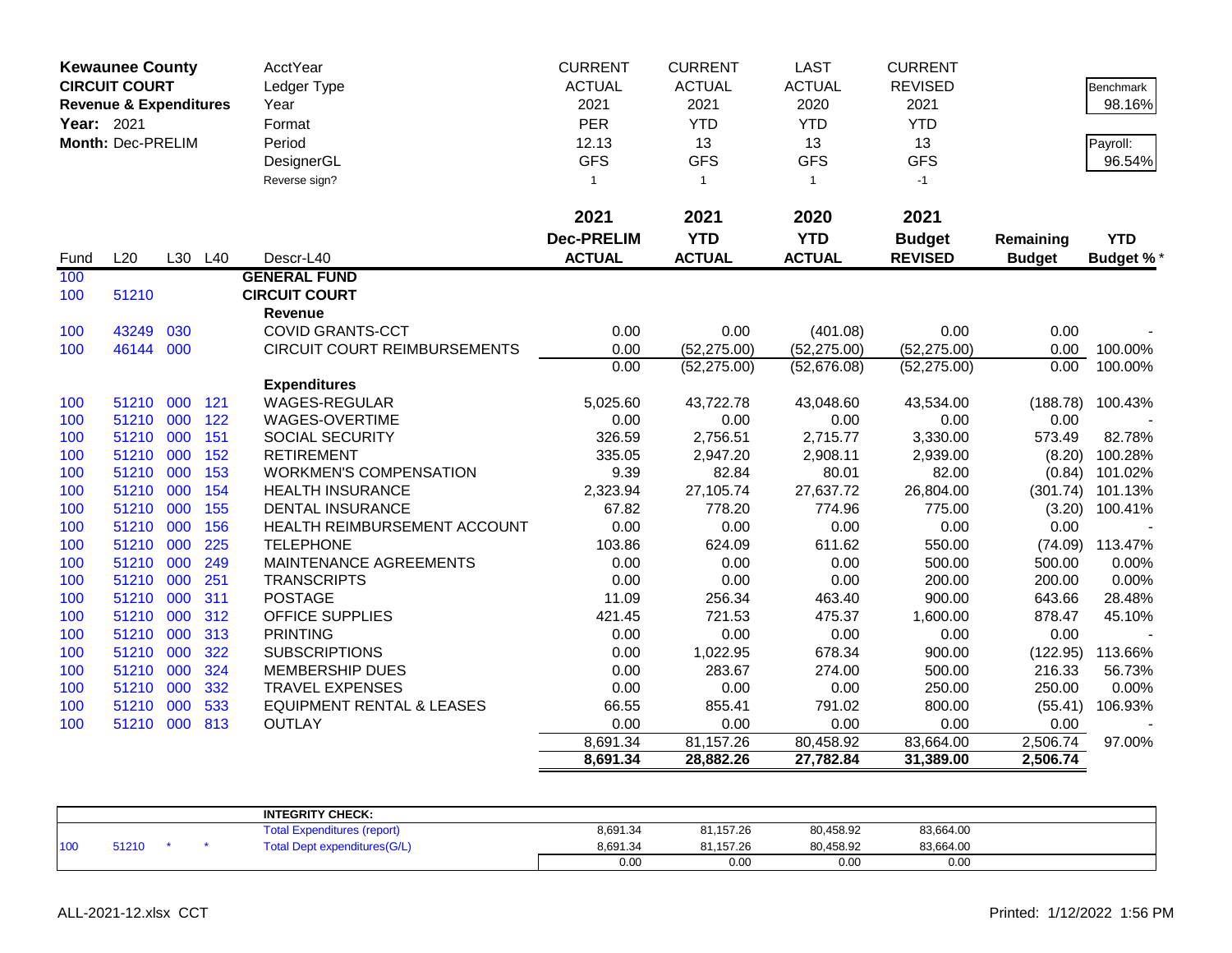|            | <b>Kewaunee County</b>            |     |         | AcctYear                            | <b>CURRENT</b>          | <b>CURRENT</b> | <b>LAST</b>   | <b>CURRENT</b> |               |                    |
|------------|-----------------------------------|-----|---------|-------------------------------------|-------------------------|----------------|---------------|----------------|---------------|--------------------|
|            | <b>CLERK OF CIRCUIT COURT</b>     |     |         | Ledger Type                         | <b>ACTUAL</b>           | <b>ACTUAL</b>  | <b>ACTUAL</b> | <b>REVISED</b> |               | Benchmark          |
|            | <b>Revenue &amp; Expenditures</b> |     |         | Year                                | 2021                    | 2021           | 2020          | 2021           |               | 98.16%             |
| Year: 2021 |                                   |     |         | Format                              | <b>PER</b>              | <b>YTD</b>     | <b>YTD</b>    | <b>YTD</b>     |               |                    |
|            | Month: Dec-PRELIM                 |     |         | Period                              | 12.13                   | 13             | 13            | 13             |               |                    |
|            |                                   |     |         |                                     | <b>GFS</b>              | <b>GFS</b>     | <b>GFS</b>    | <b>GFS</b>     |               | Payroll:<br>96.54% |
|            |                                   |     |         | DesignerGL                          |                         |                |               |                |               |                    |
|            |                                   |     |         | Reverse sign?                       | $\overline{\mathbf{1}}$ | $\mathbf{1}$   | $\mathbf{1}$  | $-1$           |               |                    |
|            |                                   |     |         |                                     | 2021                    | 2021           | 2020          | 2021           |               |                    |
|            |                                   |     |         |                                     | <b>Dec-PRELIM</b>       | <b>YTD</b>     | <b>YTD</b>    | <b>Budget</b>  | Remaining     | <b>YTD</b>         |
| Fund       | L20                               |     | L30 L40 | Descr-L40                           | <b>ACTUAL</b>           | <b>ACTUAL</b>  | <b>ACTUAL</b> | <b>REVISED</b> | <b>Budget</b> | <b>Budget %*</b>   |
| 100        |                                   |     |         | <b>GENERAL FUND</b>                 |                         |                |               |                |               |                    |
| 100        | 51220                             |     |         | <b>CLERK OF CIRCUIT COURT</b>       |                         |                |               |                |               |                    |
|            |                                   |     |         | Revenue                             |                         |                |               |                |               |                    |
| 100        | 43249                             | 040 |         | <b>COVID GRANTS-COC</b>             | 0.00                    | 0.00           | (742.69)      | 0.00           | 0.00          |                    |
| 100        | 45110                             | 000 |         | <b>COUNTY ORDINANCE FORFEITURES</b> | (4,281.68)              | (57, 794.12)   | (49, 146.77)  | (46,000.00)    | 11,794.12     | 125.64%            |
| 100        | 45120                             | 000 |         | <b>COUNTY SHARE OF STATE FINES</b>  | (726.66)                | (22,089.64)    | (11, 216.80)  | (12,000.00)    | 10,089.64     | 184.08%            |
| 100        | 45130                             | 000 |         | PARKING TICKETS                     | 0.00                    | 0.00           | 0.00          | 0.00           | 0.00          |                    |
| 100        | 45150                             | 000 |         | IGNITION DEVICE SUR CO SHARE        | (148.74)                | (1,938.54)     | (1,990.19)    | (1,000.00)     | 938.54        | 193.85%            |
| 100        | 46141                             | 000 |         | <b>CIRCUIT COURT FEES</b>           | (14,882.71)             | (107, 112.23)  | (71, 182.48)  | (87,000.00)    | 20,112.23     | 123.12%            |
| 100        | 46145                             | 000 |         | <b>INTERPRETER SERVICES</b>         | 0.00                    | (12,030.00)    | (8,486.00)    | (2,500.00)     | 9,530.00      | 481.20%            |
| 100        | 48111                             | 000 |         | <b>INTEREST ON JUDGEMENTS</b>       | (1,531.76)              | (3, 171.08)    | (1,434.32)    | (200.00)       | 2,971.08      | ########           |
|            |                                   |     |         |                                     | (21, 571.55)            | (204, 135.61)  | (144, 199.25) | (148,700.00)   | 55,435.61     | 137.28%            |
|            |                                   |     |         | <b>Expenditures</b>                 |                         |                |               |                |               |                    |
| 100        | 51220                             | 000 | 111     | <b>SALARIES</b>                     | 5,085.40                | 66,109.00      | 65,132.00     | 66,109.00      | 0.00          | 100.00%            |
| 100        | 51220                             | 000 | 121     | WAGES-REGULAR                       | 6,931.23                | 83,032.02      | 84,909.00     | 85,651.00      | 2,618.98      | 96.94%             |
| 100        | 51220                             | 000 | 122     | WAGES-OVERTIME                      | 0.00                    | 0.00           | 0.00          | 200.00         | 200.00        | 0.00%              |
| 100        | 51220                             | 000 | 142     | <b>JURY PER DIEM</b>                | (45.00)                 | 2,734.13       | 0.00          | 6,800.00       | 4,065.87      | 40.21%             |
| 100        | 51220                             | 000 | 143     | <b>WITNESS FEES</b>                 | (16.00)                 | 48.00          | 0.00          | 240.00         | 192.00        | 20.00%             |
| 100        | 51220                             | 000 | 149     | <b>INTERPRETERS</b>                 | 912.16                  | 8,165.40       | 7,250.14      | 8,450.00       | 284.60        | 96.63%             |
| 100        | 51220                             | 000 | 151     | <b>SOCIAL SECURITY</b>              | 889.08                  | 10,700.29      | 10,698.27     | 11,625.00      | 924.71        | 92.05%             |
| 100        | 51220                             | 000 | 152     | <b>RETIREMENT</b>                   | 806.58                  | 10,062.44      | 10,132.04     | 10,257.00      | 194.56        | 98.10%             |
| 100        | 51220                             | 000 | 153     | <b>WORKMEN'S COMPENSATION</b>       | 22.53                   | 283.70         | 278.82        | 286.00         | 2.30          | 99.20%             |
| 100        | 51220                             | 000 | 154     | <b>HEALTH INSURANCE</b>             | 1,399.43                | 57,239.81      | 59,782.18     | 60,820.00      | 3,580.19      | 94.11%             |
| 100        | 51220                             | 000 | 155     | <b>DENTAL INSURANCE</b>             | 121.66                  | 1,395.90       | 2,001.24      | 1,390.00       | (5.90)        | 100.42%            |
| 100        | 51220                             | 000 | 156     | HEALTH REIMBURSEMENT ACCOUNT        | 0.00                    | 0.00           | 0.00          | 0.00           | 0.00          |                    |
| 100        | 51220                             | 000 | 209     | <b>GUARDIAN AD LITEM FEES</b>       | 17,750.00               | 32,400.90      | 18,874.13     | 30,000.00      | (2,400.90)    | 108.00%            |
| 100        | 51220 000                         |     | 211     | <b>MEDICAL SERVICES</b>             | 0.00                    | 0.00           | 0.00          | 0.00           | 0.00          |                    |
| 100        | 51220 000 212                     |     |         | <b>LEGAL FEES</b>                   | 2,872.01                | 31,506.31      | 10,706.95     | 32,973.00      | 1,466.69      | 95.55%             |
| 100        | 51220                             | 000 | 225     | <b>TELEPHONE</b>                    | 166.19                  | 998.57         | 1,012.61      | 1,000.00       | 1.43          | 99.86%             |
| 100        | 51220                             | 000 | 251     | <b>TRANSCRIPTS</b>                  | 0.00                    | 544.00         | 343.85        | 450.00         | (94.00)       | 120.89%            |
| 100        | 51220                             | 000 | 271     | PUBLIC DEFENDER-WITNESS FEES        | 0.00                    | 0.00           | 0.00          | 80.00          | 80.00         | 0.00%              |
| 100        | 51220                             | 000 | 311     | <b>POSTAGE</b>                      | 508.15                  | 3,598.16       | 2,911.78      | 3,924.00       | 325.84        | 91.70%             |
| 100        | 51220                             | 000 | 312     | OFFICE SUPPLIES                     | 108.06                  | 973.52         | 2,267.45      | 2,000.00       | 1,026.48      | 48.68%             |
| 100        | 51220                             | 000 | 313     | <b>PRINTING</b>                     | 0.00                    | 0.00           | 0.00          | 0.00           | 0.00          |                    |
| 100        | 51220 000 324                     |     |         | <b>MEMBERSHIP DUES</b>              | 0.00                    | 125.00         | 125.00        | 150.00         | 25.00         | 83.33%             |
|            |                                   |     |         |                                     |                         |                |               |                |               |                    |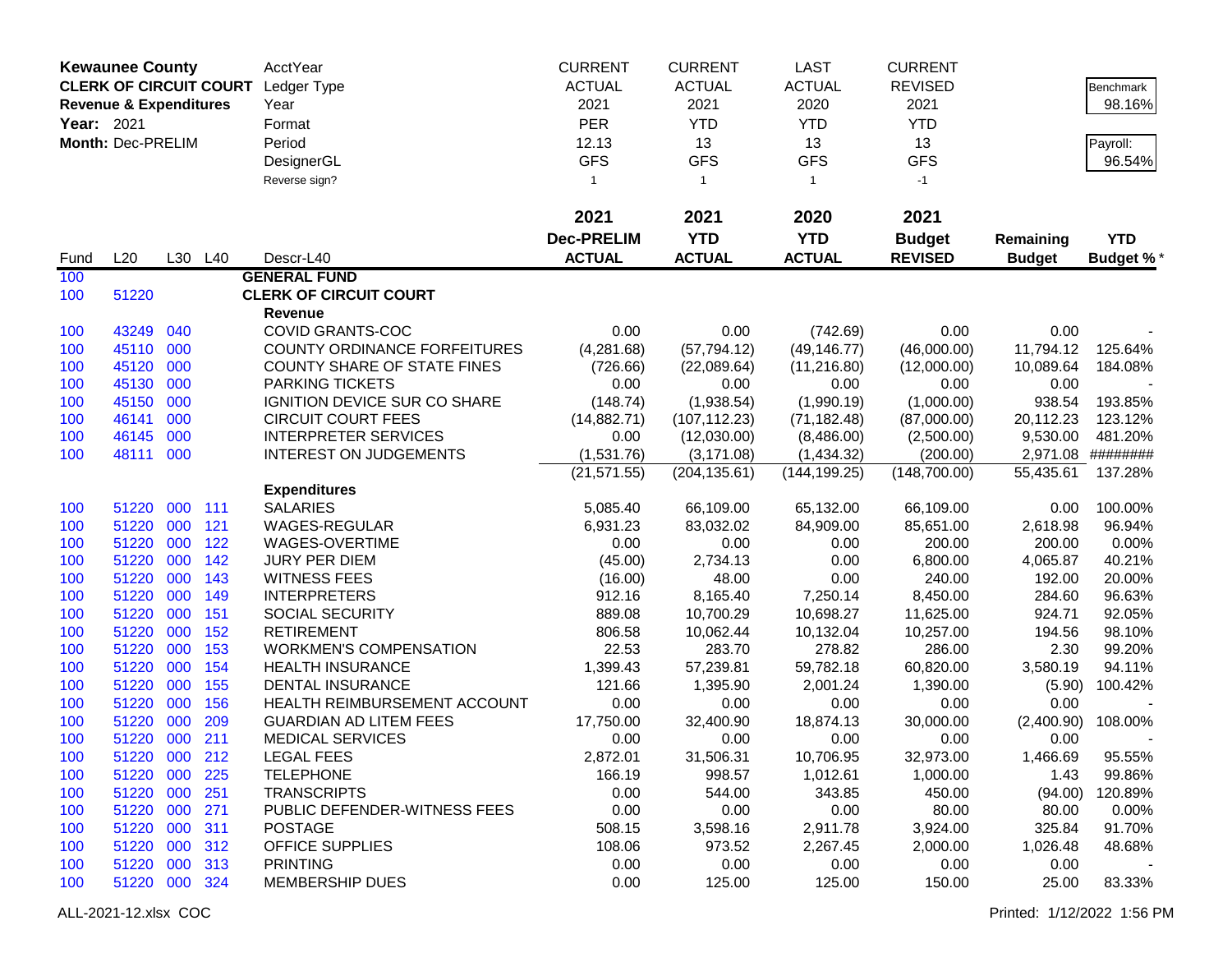|            | <b>Kewaunee County</b>            |     |     | AcctYear                                                      | <b>CURRENT</b>    | <b>CURRENT</b> | <b>LAST</b>   | <b>CURRENT</b> |               |                  |
|------------|-----------------------------------|-----|-----|---------------------------------------------------------------|-------------------|----------------|---------------|----------------|---------------|------------------|
|            | <b>CLERK OF CIRCUIT COURT</b>     |     |     | Ledger Type                                                   | <b>ACTUAL</b>     | <b>ACTUAL</b>  | <b>ACTUAL</b> | <b>REVISED</b> |               | <b>Benchmark</b> |
|            | <b>Revenue &amp; Expenditures</b> |     |     | Year                                                          | 2021              | 2021           | 2020          | 2021           |               | 98.16%           |
| Year: 2021 |                                   |     |     | Format                                                        | <b>PER</b>        | <b>YTD</b>     | <b>YTD</b>    | <b>YTD</b>     |               |                  |
|            | Month: Dec-PRELIM                 |     |     | Period                                                        | 12.13             | 13             | 13            | 13             |               | Payroll:         |
|            |                                   |     |     | DesignerGL                                                    | <b>GFS</b>        | <b>GFS</b>     | <b>GFS</b>    | <b>GFS</b>     |               | 96.54%           |
|            |                                   |     |     | Reverse sign?                                                 |                   |                |               | $-1$           |               |                  |
|            |                                   |     |     |                                                               | 2021              | 2021           | 2020          | 2021           |               |                  |
|            |                                   |     |     |                                                               | <b>Dec-PRELIM</b> | <b>YTD</b>     | <b>YTD</b>    | <b>Budget</b>  | Remaining     | <b>YTD</b>       |
| Fund       | L20                               | L30 | L40 | Descr-L40                                                     | <b>ACTUAL</b>     | <b>ACTUAL</b>  | <b>ACTUAL</b> | <b>REVISED</b> | <b>Budget</b> | <b>Budget %*</b> |
| 100        | 51220                             | 000 | 332 | <b>TRAVEL EXPENSES</b>                                        | 0.00              | 976.57         | 321.54        | 781.00         | (195.57)      | 125.04%          |
| 100        | 51220                             | 000 | 339 | <b>JURY EXPENSES &amp; MILEAGE</b>                            | 45.00             | 1,120.51       | 0.00          | 1,076.00       | (44.51)       | 104.14%          |
| 100        | 51220                             | 000 | 340 | <b>WITNESS TRAVEL</b>                                         | 16.00             | 62.28          | 0.00          | 46.00          | (16.28)       | 135.39%          |
| 100        | 51220                             | 000 | 533 | <b>EQUIPMENT RENTAL &amp; LEASES</b>                          | 77.18             | 1,097.36       | 1,029.70      | 1,250.00       | 152.64        | 87.79%           |
| 100        | 51220                             | 000 | 813 | <b>OUTLAY</b>                                                 | 0.00              | 0.00           | 0.00          | 0.00           | 0.00          |                  |
|            |                                   |     |     |                                                               | 37,649.66         | 313,173.87     | 277,776.70    | 325,558.00     | 12,384.13     | 96.20%           |
|            |                                   |     |     |                                                               | 16,078.11         | 109,038.26     | 133,577.45    | 176,858.00     | 67,819.74     |                  |
| 100        | 51311                             |     |     | <b>LAW LIBRARY</b>                                            |                   |                |               |                |               |                  |
|            |                                   |     |     | <b>Expenditures</b>                                           |                   |                |               |                |               |                  |
| 100        | 51311 000                         |     | 601 | <b>LAW LIBRARY</b>                                            | 878.01            | 10,122.40      | 9,640.37      | 16,600.00      | 6,477.60      | 60.98%           |
|            |                                   |     |     |                                                               | 878.01            | 10,122.40      | 9,640.37      | 16,600.00      | 6,477.60      | 60.98%           |
|            |                                   |     |     |                                                               | 878.01            | 10,122.40      | 9,640.37      | 16,600.00      | 6,477.60      |                  |
|            |                                   |     |     |                                                               | 16,956.12         | 119,160.66     | 143,217.82    | 193,458.00     | 74,297.34     |                  |
|            |                                   |     |     |                                                               |                   |                |               |                |               |                  |
|            |                                   |     |     | <b>INTEGRITY CHECK:</b><br><b>Total Expenditures (report)</b> | 38.527.67         | 323.296.27     | 287.417.07    | 342.158.00     |               |                  |

|     |                                               | <b>INTEGRITY CHECK:</b>             |           |            |            |            |  |
|-----|-----------------------------------------------|-------------------------------------|-----------|------------|------------|------------|--|
|     |                                               | Total Expenditures (report)         | 38,527.67 | 323,296.27 | 287,417.07 | 342,158.00 |  |
| 100 | $T = 4.000 \text{ E} + \text{m}$<br>. כ,ט∠∠ור | <b>Total Dept expenditures(G/L)</b> | 38,527.67 | 323,296.27 | 287,417.07 | 342,158.00 |  |
|     |                                               |                                     | 0.00      | 0.00       | 0.00       | 0.00       |  |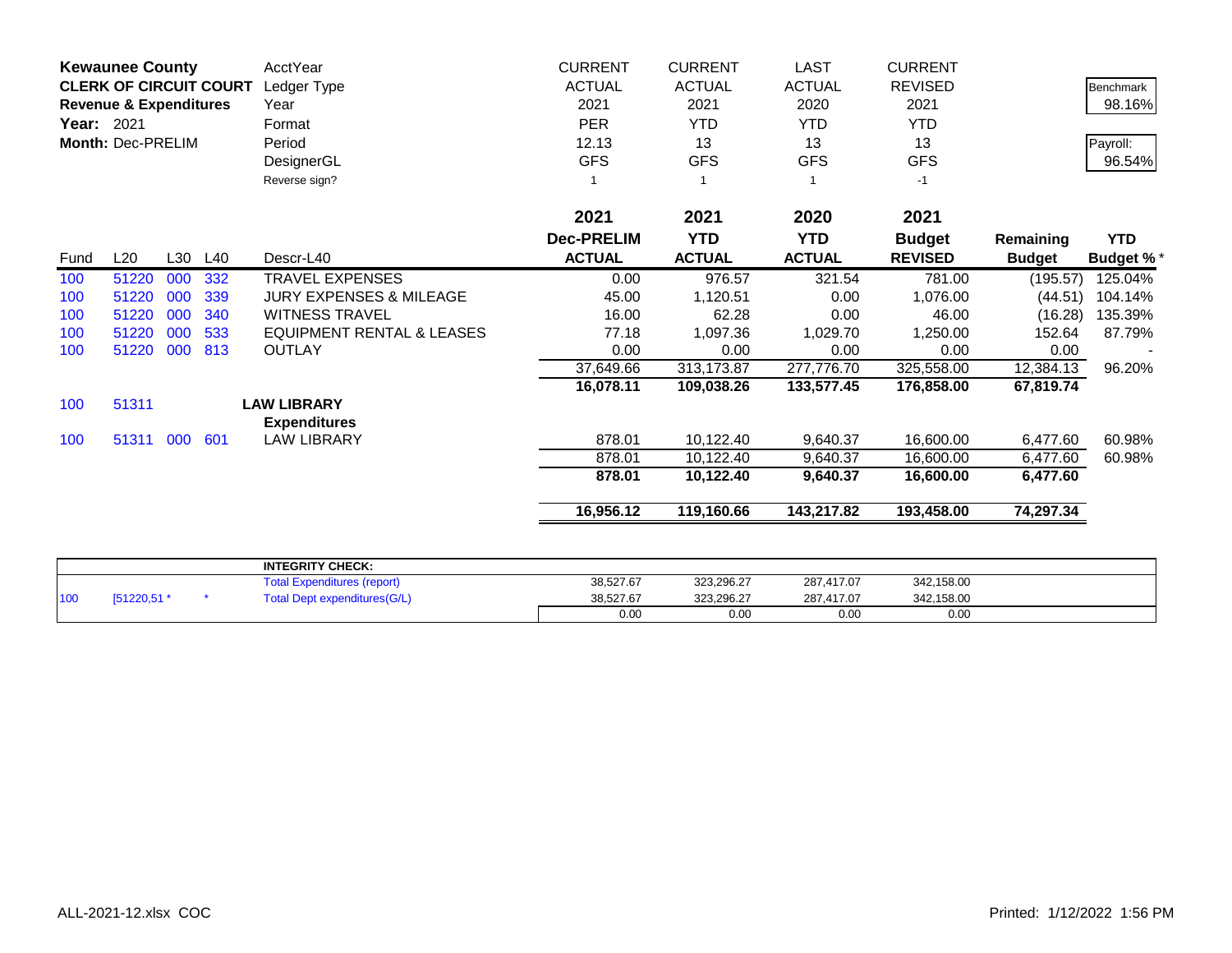| <b>CORONER</b> | <b>Kewaunee County</b>            |     |     | <b>AcctYear</b><br>Ledger Type      | <b>CURRENT</b><br><b>ACTUAL</b> | <b>CURRENT</b><br><b>ACTUAL</b> | <b>LAST</b><br><b>ACTUAL</b> | <b>CURRENT</b><br><b>REVISED</b> |               | Benchmark        |
|----------------|-----------------------------------|-----|-----|-------------------------------------|---------------------------------|---------------------------------|------------------------------|----------------------------------|---------------|------------------|
|                | <b>Revenue &amp; Expenditures</b> |     |     | Year                                | 2021                            | 2021                            | 2020                         | 2021                             |               | 98.16%           |
| Year: 2021     |                                   |     |     | Format                              | PER                             | <b>YTD</b>                      | <b>YTD</b>                   | <b>YTD</b>                       |               |                  |
|                | Month: Dec-PRELIM                 |     |     | Period                              | 12.13                           | 13                              | 13                           | 13                               |               | Payroll:         |
|                |                                   |     |     | DesignerGL                          | <b>GFS</b>                      | <b>GFS</b>                      | <b>GFS</b>                   | <b>GFS</b>                       |               | 96.54%           |
|                |                                   |     |     | Reverse sign?                       | $\mathbf{1}$                    | $\mathbf{1}$                    | $\mathbf{1}$                 | $-1$                             |               |                  |
|                |                                   |     |     |                                     | 2021                            | 2021                            | 2020                         | 2021                             |               |                  |
|                |                                   |     |     |                                     | <b>Dec-PRELIM</b>               | <b>YTD</b>                      | <b>YTD</b>                   | <b>Budget</b>                    | Remaining     | <b>YTD</b>       |
| Fund           | L20                               | L30 | L40 | Descr-L40                           | <b>ACTUAL</b>                   | <b>ACTUAL</b>                   | <b>ACTUAL</b>                | <b>REVISED</b>                   | <b>Budget</b> | <b>Budget %*</b> |
| 100            |                                   |     |     | <b>GENERAL FUND</b>                 |                                 |                                 |                              |                                  |               |                  |
| 100            | 51201                             |     |     | <b>CORONER</b>                      |                                 |                                 |                              |                                  |               |                  |
|                |                                   |     |     | Revenue                             |                                 |                                 |                              |                                  |               |                  |
| 100            | 43249                             | 050 |     | <b>COVID GRANTS-COR</b>             | 0.00                            | 0.00                            | 0.00                         | 0.00                             | 0.00          |                  |
| 100            | 46160                             | 000 |     | <b>CREMATION PERMITS</b>            | (1,200.00)                      | (10, 350.00)                    | (12, 150.00)                 | (9,900.00)                       | 450.00        | 104.55%          |
| 100            | 46161                             | 000 |     | <b>DEATH CERTIFICATES SIGNED</b>    | (105.00)                        | (1,680.00)                      | (2, 170.00)                  | (2,035.00)                       | (355.00)      | 82.56%           |
| 100            | 46162 000                         |     |     | REFERRAL FEES DONOR TISSUE          | 0.00                            | (650.00)                        | (1,200.00)                   | (950.00)                         | (300.00)      | 68.42%           |
|                |                                   |     |     |                                     | (1,305.00)                      | (12,680.00)                     | (15,520.00)                  | (12,885.00)                      | (205.00)      | 98.41%           |
|                |                                   |     |     | <b>Expenditures</b>                 |                                 |                                 |                              |                                  |               |                  |
| 100            | 51201                             | 000 | 141 | <b>CORONER'S PER DIEM</b>           | 1,220.00                        | 15,780.00                       | 15,880.00                    | 16,000.00                        | 220.00        | 98.63%           |
| 100            | 51201                             | 000 | 149 | DEPUTY CORONER PER DIEM             | 80.00                           | 2,620.00                        | 2,920.00                     | 3,000.00                         | 380.00        | 87.33%           |
| 100            | 51201                             | 000 | 151 | SOCIAL SECURITY                     | 99.45                           | 1,407.64                        | 1,438.25                     | 1,186.00                         | (221.64)      | 118.69%          |
| 100            | 51201                             | 000 | 152 | <b>RETIREMENT</b>                   | 82.35                           | 1,065.19                        | 1,071.94                     | 911.00                           | (154.19)      | 116.93%          |
| 100            | 51201                             | 000 | 153 | <b>WORKMEN'S COMPENSATION</b>       | 50.71                           | 717.72                          | 716.66                       | 605.00                           | (112.72)      | 118.63%          |
| 100            | 51201                             | 000 | 211 | <b>MEDICAL SERVICES</b>             | 0.00                            | 12,534.00                       | 15,074.00                    | 14,000.00                        | 1,466.00      | 89.53%           |
| 100            | 51201                             | 000 | 225 | <b>TELEPHONE</b>                    | 4.87                            | 56.37                           | 74.30                        | 50.00                            |               | $(6.37)$ 112.74% |
| 100            | 51201                             | 000 | 311 | <b>POSTAGE</b>                      | 15.90                           | 85.20                           | 238.45                       | 100.00                           | 14.80         | 85.20%           |
| 100            | 51201                             | 000 | 312 | <b>OFFICE SUPPLIES</b>              | 0.00                            | 0.00                            | 72.23                        | 50.00                            | 50.00         | 0.00%            |
| 100            | 51201                             | 000 | 324 | <b>MEMBERSHIP DUES</b>              | 0.00                            | 60.00                           | 60.00                        | 60.00                            | 0.00          | 100.00%          |
| 100            | 51201                             | 000 | 332 | <b>TRAVEL EXPENSES</b>              | 151.20                          | 2,873.99                        | 4,739.51                     | 3,500.00                         | 626.01        | 82.11%           |
| 100            | 51201                             | 000 | 336 | <b>TRAINING</b>                     | 0.00                            | 0.00                            | 0.00                         | 500.00                           | 500.00        | 0.00%            |
| 100            | 51201                             | 000 | 342 | <b>MEDICAL SUPPLIES</b>             | 0.00                            | 0.00                            | 92.96                        | 100.00                           | 100.00        | 0.00%            |
| 100            | 51201                             | 000 | 346 | UNIFORM ALLOWANCE                   | 0.00                            | 0.00                            | 0.00                         | 100.00                           | 100.00        | 0.00%            |
| 100            | 51201                             | 000 | 813 | <b>OUTLAY</b>                       | 0.00                            | 0.00                            | 0.00                         | 0.00                             | 0.00          |                  |
|                |                                   |     |     |                                     | 1,704.48                        | 37,200.11                       | 42,378.30                    | 40,162.00                        | 2,961.89      | 92.63%           |
|                |                                   |     |     |                                     | 399.48                          | 24,520.11                       | 26,858.30                    | 27,277.00                        | 2,756.89      |                  |
|                |                                   |     |     | <b>INTEGRITY CHECK:</b>             |                                 |                                 |                              |                                  |               |                  |
|                |                                   |     |     | <b>Total Expenditures (report)</b>  | 1,704.48                        | 37,200.11                       | 42,378.30                    | 40,162.00                        |               |                  |
| 100            | 51201                             |     |     | <b>Total Dept expenditures(G/L)</b> | 1,704.48                        | 37,200.11                       | 42,378.30                    | 40,162.00                        |               |                  |
|                |                                   |     |     |                                     | 0.00                            | 0.00                            | 0.00                         | 0.00                             |               |                  |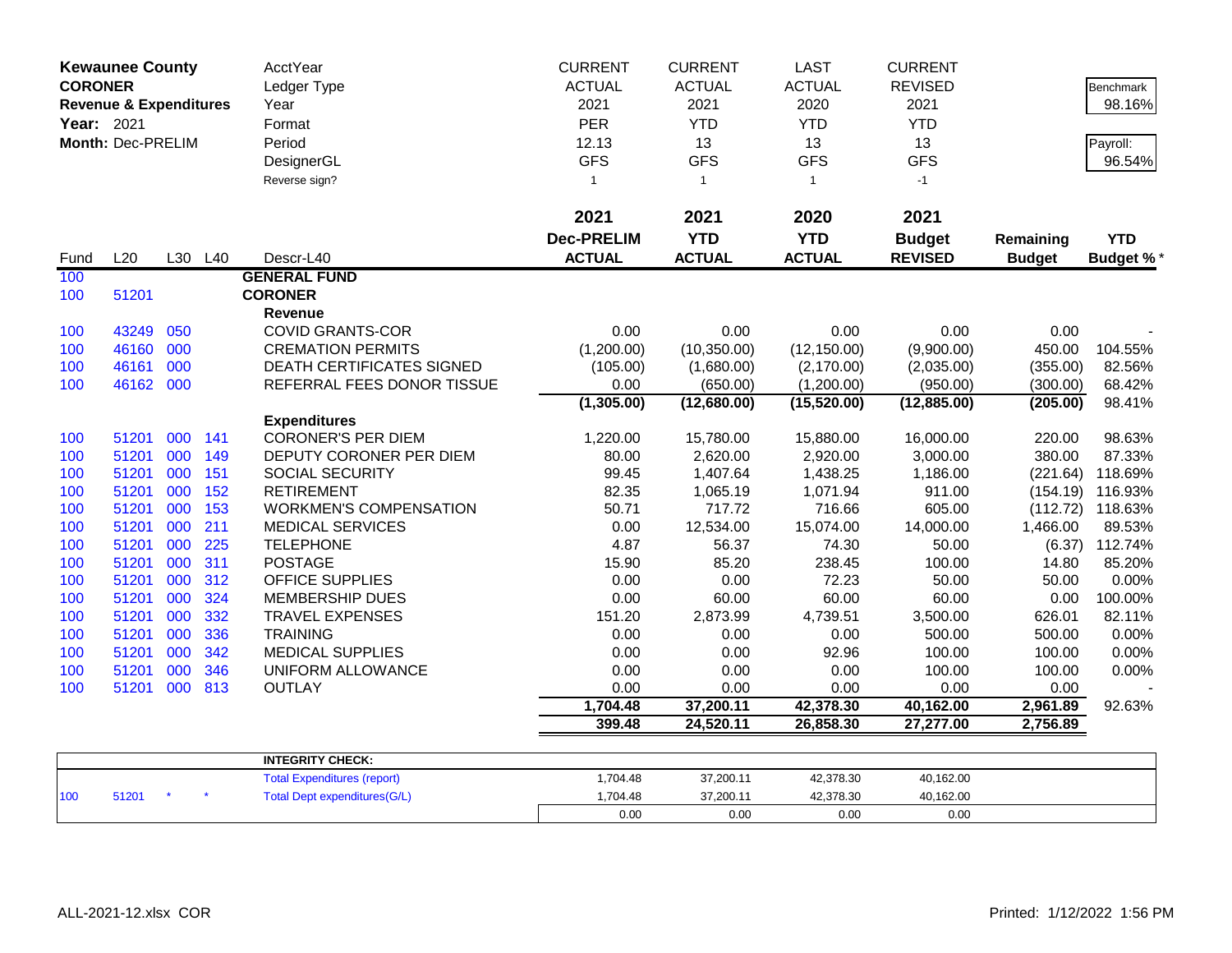|            | <b>Kewaunee County</b>            |         |     | AcctYear                            | <b>CURRENT</b>    | <b>CURRENT</b> | <b>LAST</b>   | <b>CURRENT</b> |               |                   |
|------------|-----------------------------------|---------|-----|-------------------------------------|-------------------|----------------|---------------|----------------|---------------|-------------------|
|            | <b>CORPORATION COUNSEL</b>        |         |     | Ledger Type                         | <b>ACTUAL</b>     | <b>ACTUAL</b>  | <b>ACTUAL</b> | <b>REVISED</b> |               | <b>Benchmark</b>  |
|            | <b>Revenue &amp; Expenditures</b> |         |     | Year                                | 2021              | 2021           | 2020          | 2021           |               | 98.16%            |
| Year: 2021 |                                   |         |     | Format                              | <b>PER</b>        | <b>YTD</b>     | <b>YTD</b>    | <b>YTD</b>     |               |                   |
|            | Month: Dec-PRELIM                 |         |     | Period                              | 12.13             | 13             | 13            | 13             |               | Payroll:          |
|            |                                   |         |     | DesignerGL                          | <b>GFS</b>        | <b>GFS</b>     | <b>GFS</b>    | <b>GFS</b>     |               | 96.54%            |
|            |                                   |         |     | Reverse sign?                       | $\overline{1}$    | $\overline{1}$ | $\mathbf{1}$  | $-1$           |               |                   |
|            |                                   |         |     |                                     |                   |                |               |                |               |                   |
|            |                                   |         |     |                                     | 2021              | 2021           | 2020          | 2021           |               |                   |
|            |                                   |         |     |                                     | <b>Dec-PRELIM</b> | <b>YTD</b>     | <b>YTD</b>    | <b>Budget</b>  | Remaining     | <b>YTD</b>        |
| Fund       | L20                               | L30 L40 |     | Descr-L40                           | <b>ACTUAL</b>     | <b>ACTUAL</b>  | <b>ACTUAL</b> | <b>REVISED</b> | <b>Budget</b> | <b>Budget %*</b>  |
| 100        |                                   |         |     | <b>GENERAL FUND</b>                 |                   |                |               |                |               |                   |
| 100        | 51320                             |         |     | <b>CORPORATION COUNSEL</b>          |                   |                |               |                |               |                   |
|            |                                   |         |     | Revenue                             |                   |                |               |                |               |                   |
| 100        | 43249                             | 060     |     | <b>COVID GRANTS-CPC</b>             | 0.00              | 0.00           | 0.00          | 0.00           | 0.00          |                   |
| 100        | 46148                             | 000     |     | <b>CORP COUNSEL FEES</b>            | (1,475.78)        | (3,732.48)     | (1, 575.30)   | (2,000.00)     | 1,732.48      | 186.62%           |
|            |                                   |         |     |                                     | (1, 475.78)       | (3,732.48)     | (1, 575.30)   | (2,000.00)     | 1,732.48      | 186.62%           |
|            |                                   |         |     | <b>Expenditures</b>                 |                   |                |               |                |               |                   |
| 100        | 51320                             | 000     | 111 | <b>SALARIES</b>                     | 2,579.28          | 39,688.88      | 53,456.00     | 54,338.00      | 14,649.12     | 73.04%            |
| 100        | 51320                             | 000     | 121 | <b>WAGES-REGULAR</b>                | 1,380.60          | 12,011.30      | 11,863.42     | 11,967.00      | (44.30)       | 100.37%           |
| 100        | 51320                             | 000     | 151 | <b>SOCIAL SECURITY</b>              | 281.63            | 3,774.41       | 4,901.37      | 5,072.00       | 1,297.59      | 74.42%            |
| 100        | 51320                             | 000     | 152 | <b>RETIREMENT</b>                   | 266.13            | 3,488.60       | 4,409.74      | 4,476.00       | 987.40        | 77.94%            |
| 100        | 51320                             | 000     | 153 | <b>WORKMEN'S COMPENSATION</b>       | 7.43              | 97.24          | 120.52        | 125.00         | 27.76         | 77.79%            |
| 100        | 51320                             | 000     | 154 | <b>HEALTH INSURANCE</b>             | 1,347.89          | 11,818.11      | 6,041.92      | 6,208.00       | (5,610.11)    | 190.37%           |
| 100        | 51320                             | 000     | 155 | <b>DENTAL INSURANCE</b>             | 16.96             | 194.56         | 193.73        | 194.00         | (0.56)        | 100.29%           |
| 100        | 51320                             | 000     | 156 | HEALTH REIMBURSEMENT ACCOUNT        | 0.00              | 0.00           | 0.00          | 0.00           | 0.00          |                   |
| 100        | 51320                             | 000     | 212 | <b>LEGAL FEES</b>                   | 18.75             | 107.75         | 15.00         | 500.00         | 392.25        | 21.55%            |
| 100        | 51320                             | 000     | 225 | <b>TELEPHONE</b>                    | 13.80             | 82.90          | 84.05         | 80.00          | (2.90)        | 103.63%           |
| 100        | 51320                             | 000     | 251 | <b>TRANSCRIPTS</b>                  | 0.00              | 0.00           | 0.00          | 0.00           | 0.00          |                   |
| 100        | 51320                             | 000     | 255 | PAPER SERVICE                       | 0.00              | 0.00           | 0.00          | 0.00           | 0.00          |                   |
| 100        | 51320                             | 000     | 311 | <b>POSTAGE</b>                      | 33.18             | 171.35         | 169.65        | 300.00         | 128.65        | 57.12%            |
| 100        | 51320                             | 000     | 312 | <b>OFFICE SUPPLIES</b>              | 29.40             | 65.68          | 34.72         | 150.00         | 84.32         | 43.79%            |
| 100        | 51320                             | 000     | 322 | <b>SUBSCRIPTIONS</b>                | 0.00              | 0.00           | 0.00          | 100.00         | 100.00        | 0.00%             |
| 100        | 51320                             | 000     | 324 | <b>MEMBERSHIP DUES</b>              | 0.00              | 504.00         | 35.00         | 35.00          |               | (469.00) 1440.00% |
| 100        | 51320                             | 000     | 332 | <b>TRAVEL EXPENSES</b>              | 0.00              | 0.00           | 0.00          | 300.00         | 300.00        | 0.00%             |
| 100        | 51320                             | 000     | 813 | <b>OUTLAY</b>                       | 0.00              | 0.00           | 327.14        | 0.00           | 0.00          |                   |
|            |                                   |         |     |                                     | 5,975.05          | 72,004.78      | 81,652.26     | 83,845.00      | 11,840.22     | 85.88%            |
|            |                                   |         |     |                                     | 4,499.27          | 68,272.30      | 80,076.96     | 81,845.00      | 13,572.70     |                   |
|            |                                   |         |     |                                     |                   |                |               |                |               |                   |
|            |                                   |         |     | <b>INTEGRITY CHECK:</b>             |                   |                |               |                |               |                   |
|            |                                   |         |     | <b>Total Expenditures (report)</b>  | 5,975.05          | 72,004.78      | 81,652.26     | 83,845.00      |               |                   |
| 100        | 51320                             |         |     | <b>Total Dept expenditures(G/L)</b> | 5,975.05          | 72,004.78      | 81,652.26     | 83,845.00      |               |                   |
|            |                                   |         |     |                                     | 0.00              | 0.00           | 0.00          | 0.00           |               |                   |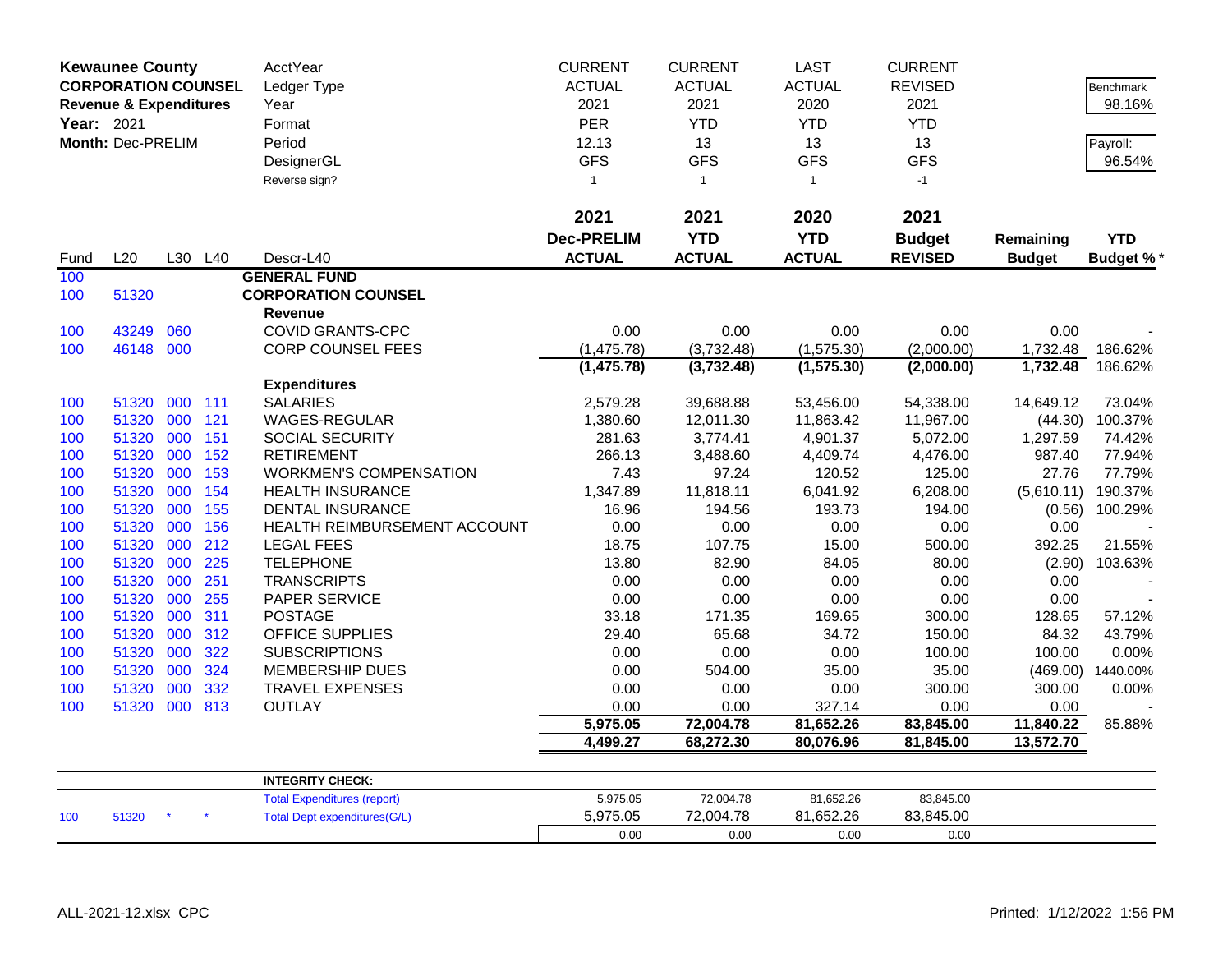|            | <b>Kewaunee County</b>            |     |         | AcctYear                             | <b>CURRENT</b>    | <b>CURRENT</b> | <b>LAST</b>   | <b>CURRENT</b> |               |                  |
|------------|-----------------------------------|-----|---------|--------------------------------------|-------------------|----------------|---------------|----------------|---------------|------------------|
|            | <b>COUNTY BOARD</b>               |     |         | Ledger Type                          | <b>ACTUAL</b>     | <b>ACTUAL</b>  | <b>ACTUAL</b> | <b>REVISED</b> |               | Benchmark        |
|            | <b>Revenue &amp; Expenditures</b> |     |         | Year                                 | 2021              | 2021           | 2020          | 2021           |               | 98.16%           |
| Year: 2021 |                                   |     |         | Format                               | <b>PER</b>        | <b>YTD</b>     | <b>YTD</b>    | <b>YTD</b>     |               |                  |
|            | <b>Month: Dec-PRELIM</b>          |     |         | Period                               | 12.13             | 13             | 13            | 13             |               | Payroll:         |
|            |                                   |     |         | DesignerGL                           | <b>GFS</b>        | <b>GFS</b>     | <b>GFS</b>    | <b>GFS</b>     |               | 96.54%           |
|            |                                   |     |         | Reverse sign?                        | $\mathbf{1}$      | $\mathbf{1}$   | $\mathbf{1}$  | $-1$           |               |                  |
|            |                                   |     |         |                                      |                   |                |               |                |               |                  |
|            |                                   |     |         |                                      | 2021              | 2021           | 2020          | 2021           |               |                  |
|            |                                   |     |         |                                      | <b>Dec-PRELIM</b> | <b>YTD</b>     | <b>YTD</b>    | <b>Budget</b>  | Remaining     | <b>YTD</b>       |
| Fund       | L20                               |     | L30 L40 | Descr-L40                            | <b>ACTUAL</b>     | <b>ACTUAL</b>  | <b>ACTUAL</b> | <b>REVISED</b> | <b>Budget</b> | <b>Budget %</b>  |
| 100        |                                   |     |         | <b>GENERAL FUND</b>                  |                   |                |               |                |               |                  |
| 100        | 51100                             |     |         | <b>COUNTY BOARD</b>                  |                   |                |               |                |               |                  |
|            |                                   |     |         | Revenue                              |                   |                |               |                |               |                  |
| 100        | 43249 070                         |     |         | <b>COVID GRANTS-CB</b>               | 0.00              | 0.00           | (1,400.00)    | 0.00           | 0.00          |                  |
|            |                                   |     |         |                                      | 0.00              | 0.00           | (1,400.00)    | 0.00           | 0.00          |                  |
|            |                                   |     |         | <b>Expenditures</b>                  |                   |                |               |                |               |                  |
| 100        | 51100                             | 000 | 111     | <b>SALARIES</b>                      | 488.92            | 5,867.04       | 5,453.29      | 5,867.00       | (0.04)        | 100.00%          |
| 100        | 51100                             | 000 | 141     | <b>COMMITTEE MEMBERS PER DIEM</b>    | 2,096.80          | 30,186.80      | 30,120.00     | 40,000.00      | 9,813.20      | 75.47%           |
| 100        | 51100                             | 000 | 149     | <b>COUNTY BOARD PER DIEM</b>         | 1,800.00          | 21,900.00      | 20,200.00     | 24,000.00      | 2,100.00      | 91.25%           |
| 100        | 51100                             | 000 | 151     | SOCIAL SECURITY                      | 335.53            | 4,433.61       | 4,266.89      | 5,345.00       | 911.39        | 82.95%           |
| 100        | 51100                             | 000 | 152     | <b>RETIREMENT</b>                    | 0.00              | 0.00           | 237.81        | 396.00         | 396.00        | 0.00%            |
| 100        | 51100                             | 000 | 153     | <b>WORKMEN'S COMPENSATION</b>        | 8.24              | 109.26         | 102.84        | 131.00         | 21.74         | 83.40%           |
| 100        | 51100                             | 000 | 160     | <b>EMPLOYEE RECOGNITION</b>          | 68.66             | 357.66         | 150.00        | 2,000.00       | 1,642.34      | 17.88%           |
| 100        | 51100                             | 000 | 212     | <b>LEGAL FEES</b>                    | 0.00              | 0.00           | 0.00          | 0.00           | 0.00          |                  |
| 100        | 51100                             | 000 | 225     | <b>TELEPHONE</b>                     | 32.13             | 377.73         | 421.90        | 600.00         | 222.27        | 62.96%           |
| 100        | 51100                             | 000 | 249     | MAINTENANCE AGREEMENTS               | 0.00              | 0.00           | 0.00          | 0.00           | 0.00          |                  |
| 100        | 51100                             | 000 | 296     | <b>CONTRACTED SERVICES</b>           | 0.00              | 0.00           | 3,400.00      | 4,000.00       | 4,000.00      | 0.00%            |
| 100        | 51100                             | 000 | 311     | <b>POSTAGE</b>                       | 243.73            | 272.56         | 701.89        | 600.00         | 327.44        | 45.43%           |
| 100        | 51100                             | 000 | 312     | <b>OFFICE SUPPLIES</b>               | 89.30             | 336.76         | 803.61        | 150.00         | (186.76)      | 224.51%          |
| 100        | 51100                             | 000 | 313     | <b>PRINTING</b>                      | 0.00              | 0.00           | 0.00          | 0.00           | 0.00          |                  |
| 100        | 51100                             | 000 | 321     | PUBLICATIONS OF LEGAL NOTICE         | 133.76            | 1,949.07       | 2,406.28      | 2,000.00       | 50.93         | 97.45%           |
| 100        | 51100                             | 000 | 322     | <b>SUBSCRIPTIONS</b>                 | 0.00              | 0.00           | 0.00          | 0.00           | 0.00          |                  |
| 100        | 51100                             | 000 | 324     | <b>MEMBERSHIP DUES</b>               | 10.00             | 17,481.54      | 16,233.59     | 17,000.00      | (481.54)      | 102.83%          |
| 100        | 51100                             | 000 | 329     | PROCEED/STATS/DIRECTORIES            | 0.00              | 2,256.00       | 2,161.30      | 2,000.00       |               | (256.00) 112.80% |
| 100        | 51100                             | 000 | 330     | DOOR-KEW LEGISLATIVE DAYS            | 0.00              | 0.00           | 0.00          | 3,000.00       | 3,000.00      | 0.00%            |
| 100        | 51100                             | 000 | 332     | <b>TRAVEL EXPENSES</b>               | 926.71            | 12,561.97      | 12,205.00     | 20,000.00      | 7,438.03      | 62.81%           |
| 100        | 51100                             | 000 | 533     | <b>EQUIPMENT RENTAL &amp; LEASES</b> | 260.37            | 2,788.57       | 4,332.69      | 5,100.00       | 2,311.43      | 54.68%           |
| 100        | 51100                             | 000 | 813     | <b>OUTLAY</b>                        | 0.00              | 0.00           | 0.00          | 0.00           | 0.00          |                  |
|            |                                   |     |         |                                      | 6,494.15          | 100,878.57     | 103,197.09    | 132,189.00     | 31,310.43     | 76.31%           |
|            |                                   |     |         |                                      | 6,494.15          | 100,878.57     | 101,797.09    | 132,189.00     | 31,310.43     |                  |
|            |                                   |     |         |                                      |                   |                |               |                |               |                  |
|            |                                   |     |         | <b>INTEGRITY CHECK:</b>              | 0.10117           | 100.070.57     | 10010700      | 10010000       |               |                  |

|     |      |  | INIEURII I UNEUR.                   |          |            |            |            |  |
|-----|------|--|-------------------------------------|----------|------------|------------|------------|--|
|     |      |  | <b>Fotal Expenditures (report)</b>  | 6,494.15 | 100,878.57 | 103,197.09 | 132,189.00 |  |
| 100 | 1100 |  | <b>Total Dept expenditures(G/L)</b> | 494.15.ذ | 100,878.57 | 103.197.09 | 132,189.00 |  |
|     |      |  |                                     | 0.00     | 0.00       | 0.00       | 0.00       |  |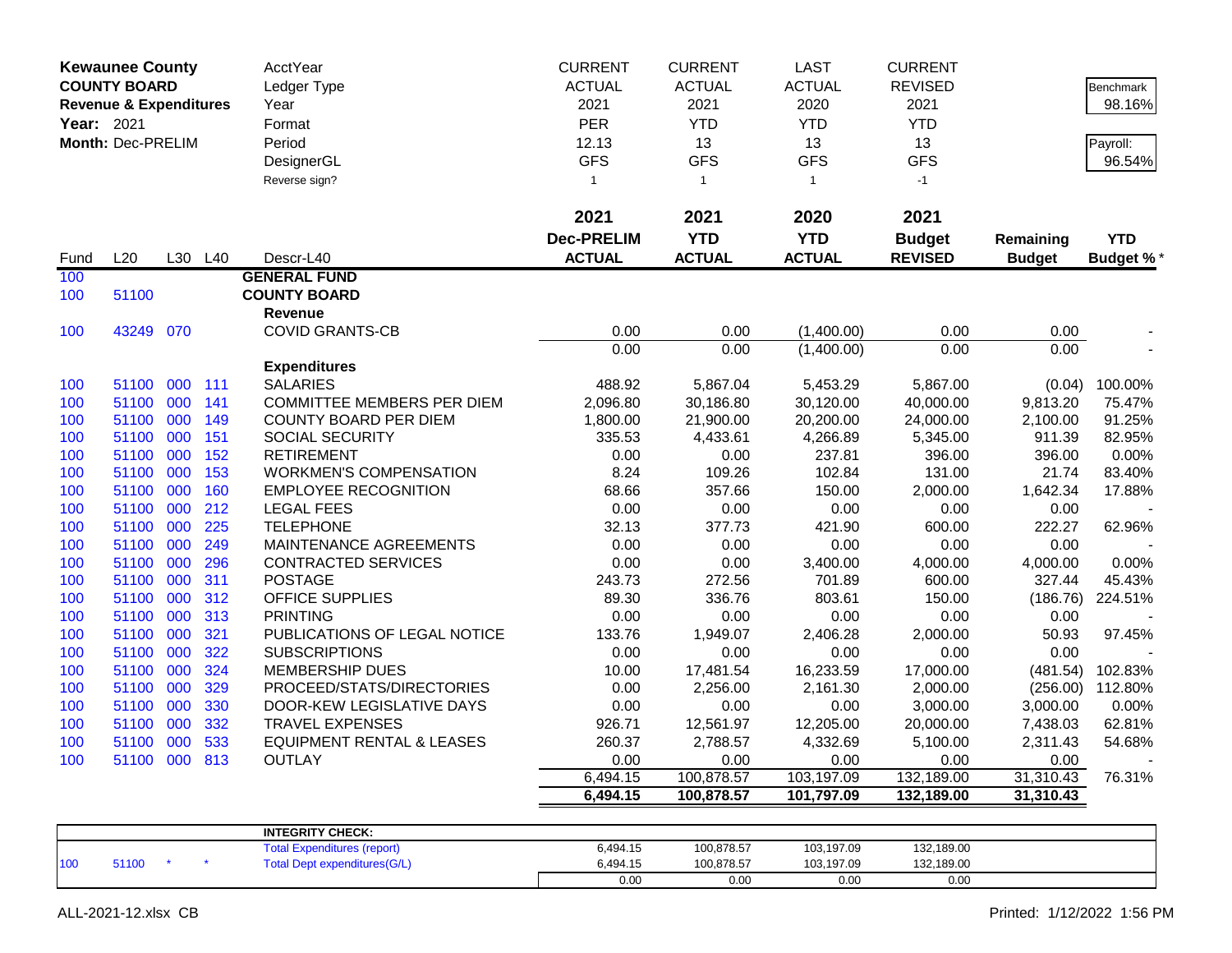|                                                                      | <b>Kewaunee County</b> |     |     | AcctYear                      | <b>CURRENT</b>    | <b>CURRENT</b> | <b>LAST</b>   | <b>CURRENT</b> |               |                  |
|----------------------------------------------------------------------|------------------------|-----|-----|-------------------------------|-------------------|----------------|---------------|----------------|---------------|------------------|
|                                                                      | <b>COUNTY CLERK</b>    |     |     | Ledger Type                   | <b>ACTUAL</b>     | <b>ACTUAL</b>  | <b>ACTUAL</b> | <b>REVISED</b> |               | <b>Benchmark</b> |
| <b>Revenue &amp; Expenditures</b><br>Year: 2021<br>Month: Dec-PRELIM |                        |     |     | Year                          | 2021              | 2021           | 2020          | 2021           |               | 98.16%           |
|                                                                      |                        |     |     | Format                        | PER               | <b>YTD</b>     | <b>YTD</b>    | <b>YTD</b>     |               |                  |
|                                                                      |                        |     |     | Period                        | 12.13             | 13             | 13            | 13             |               | Payroll:         |
|                                                                      |                        |     |     | DesignerGL                    | <b>GFS</b>        | <b>GFS</b>     | <b>GFS</b>    | <b>GFS</b>     |               | 96.54%           |
|                                                                      |                        |     |     | Reverse sign?                 | $\mathbf{1}$      | $\mathbf{1}$   | $\mathbf{1}$  | $-1$           |               |                  |
|                                                                      |                        |     |     |                               |                   |                |               |                |               |                  |
|                                                                      |                        |     |     |                               | 2021              | 2021           | 2020          | 2021           |               |                  |
|                                                                      |                        |     |     |                               | <b>Dec-PRELIM</b> | <b>YTD</b>     | <b>YTD</b>    | <b>Budget</b>  | Remaining     | <b>YTD</b>       |
| Fund                                                                 | L20                    | L30 | L40 | Descr-L40                     | <b>ACTUAL</b>     | <b>ACTUAL</b>  | <b>ACTUAL</b> | <b>REVISED</b> | <b>Budget</b> | <b>Budget %*</b> |
| 100                                                                  |                        |     |     | <b>GENERAL FUND</b>           |                   |                |               |                |               |                  |
| 100                                                                  | 51420                  |     |     | <b>COUNTY CLERK</b>           |                   |                |               |                |               |                  |
|                                                                      |                        |     |     | Revenue                       |                   |                |               |                |               |                  |
| 100                                                                  | 43249                  | 080 |     | <b>COVID GRANTS-CCL</b>       | 0.00              | 0.00           | (7,775.00)    | 0.00           | 0.00          |                  |
| 100                                                                  | 44200                  | 000 |     | <b>MARRIAGE LICENSES</b>      | (163.00)          | (3,951.00)     | (4,349.50)    | (3,450.00)     | 501.00        | 114.52%          |
| 100                                                                  | 46110                  | 000 |     | <b>COUNTY CLERK FEES</b>      | (2.00)            | (54.00)        | (65.50)       | (50.00)        | 4.00          | 108.00%          |
| 100                                                                  | 46111                  | 000 |     | PASSPORT FEES                 | (490.00)          | (6,265.00)     | (4,550.00)    | (4,000.00)     | 2,265.00      | 156.63%          |
| 100                                                                  | 46113                  | 000 |     | PASSPORT PHOTO REVENUE        | (204.00)          | (2,556.00)     | (1,332.00)    | (100.00)       | 2,456.00      | ########         |
| 100                                                                  | 46130                  | 000 |     | DEPT OF NATURAL RESOURCE FEE  | 2.00              | (65.25)        | (58.85)       | (50.00)        | 15.25         | 130.50%          |
|                                                                      |                        |     |     |                               | (857.00)          | (12,891.25)    | (18, 130.85)  | (7,650.00)     | 5,241.25      | 168.51%          |
|                                                                      |                        |     |     | <b>Expenditures</b>           |                   |                |               |                |               |                  |
| 100                                                                  | 51420                  | 000 | 111 | <b>SALARIES</b>               | 5,358.52          | 69,661.00      | 65,132.00     | 69,661.00      | 0.00          | 100.00%          |
| 100                                                                  | 51420                  | 000 | 121 | <b>WAGES-REGULAR</b>          | 5,176.80          | 45,038.17      | 44,477.15     | 44,866.00      | (172.17)      | 100.38%          |
| 100                                                                  | 51420                  | 000 | 122 | WAGES-OVERTIME                | 0.00              | 0.00           | 167.11        | 200.00         | 200.00        | 0.00%            |
| 100                                                                  | 51420                  | 000 | 151 | SOCIAL SECURITY               | 757.73            | 7,918.46       | 7,536.44      | 8,777.00       | 858.54        | 90.22%           |
| 100                                                                  | 51420                  | 000 | 152 | <b>RETIREMENT</b>             | 706.82            | 7,737.91       | 7,412.18      | 7,744.00       | 6.09          | 99.92%           |
| 100                                                                  | 51420                  | 000 | 153 | <b>WORKMEN'S COMPENSATION</b> | 19.76             | 215.85         | 202.66        | 216.00         | 0.15          | 99.93%           |
| 100                                                                  | 51420                  | 000 | 154 | <b>HEALTH INSURANCE</b>       | 2,323.94          | 47,846.34      | 48,334.64     | 49,661.00      | 1,814.66      | 96.35%           |
| 100                                                                  | 51420                  | 000 | 155 | <b>DENTAL INSURANCE</b>       | 0.00              | 710.38         | 774.96        | 775.00         | 64.62         | 91.66%           |
| 100                                                                  | 51420                  | 000 | 156 | HEALTH REIMBURSEMENT ACCOUNT  | 0.00              | 0.00           | 0.00          | 0.00           | 0.00          |                  |
| 100                                                                  | 51420                  | 000 | 225 | <b>TELEPHONE</b>              | 83.08             | 499.23         | 506.26        | 500.00         | 0.77          | 99.85%           |
| 100                                                                  | 51420                  | 000 | 242 | MACHY & EQUIP MAINT/REPAIRS   | 0.00              | 0.00           | 0.00          | 0.00           | 0.00          |                  |
| 100                                                                  | 51420                  | 000 | 249 | MAINTENANCE AGREEMENTS        | 0.00              | 0.00           | 0.00          | 0.00           | 0.00          |                  |
| 100                                                                  | 51420                  | 000 | 311 | <b>POSTAGE</b>                | 107.29            | 1,015.58       | 765.72        | 1,000.00       | (15.58)       | 101.56%          |
| 100                                                                  | 51420                  | 000 | 312 | <b>OFFICE SUPPLIES</b>        | 484.02            | 1,401.53       | 1,736.22      | 2,000.00       | 598.47        | 70.08%           |
| 100                                                                  | 51420                  | 000 | 313 | <b>PRINTING</b>               | 0.00              | 0.00           | 205.14        | 200.00         | 200.00        | 0.00%            |
| 100                                                                  | 51420                  | 000 | 322 | <b>SUBSCRIPTIONS</b>          | 0.00              | 0.00           | 0.00          | 0.00           | 0.00          |                  |
| 100                                                                  | 51420                  | 000 | 324 | <b>MEMBERSHIP DUES</b>        | 0.00              | 125.00         | 125.00        | 125.00         | 0.00          | 100.00%          |
| 100                                                                  | 51420                  | 000 | 332 | <b>TRAVEL EXPENSES</b>        | 0.00              | 702.15         | 7.77          | 1,500.00       | 797.85        | 46.81%           |
| 100                                                                  | 51420                  | 000 | 813 | <b>OUTLAY</b>                 | 0.00              | 0.00           | 0.00          | 0.00           | 0.00          |                  |
|                                                                      |                        |     |     |                               | 15,017.96         | 182,871.60     | 177,383.25    | 187,225.00     | 4,353.40      | 97.67%           |
|                                                                      |                        |     |     |                               | 14,160.96         | 169,980.35     | 159,252.40    | 179,575.00     | 9,594.65      |                  |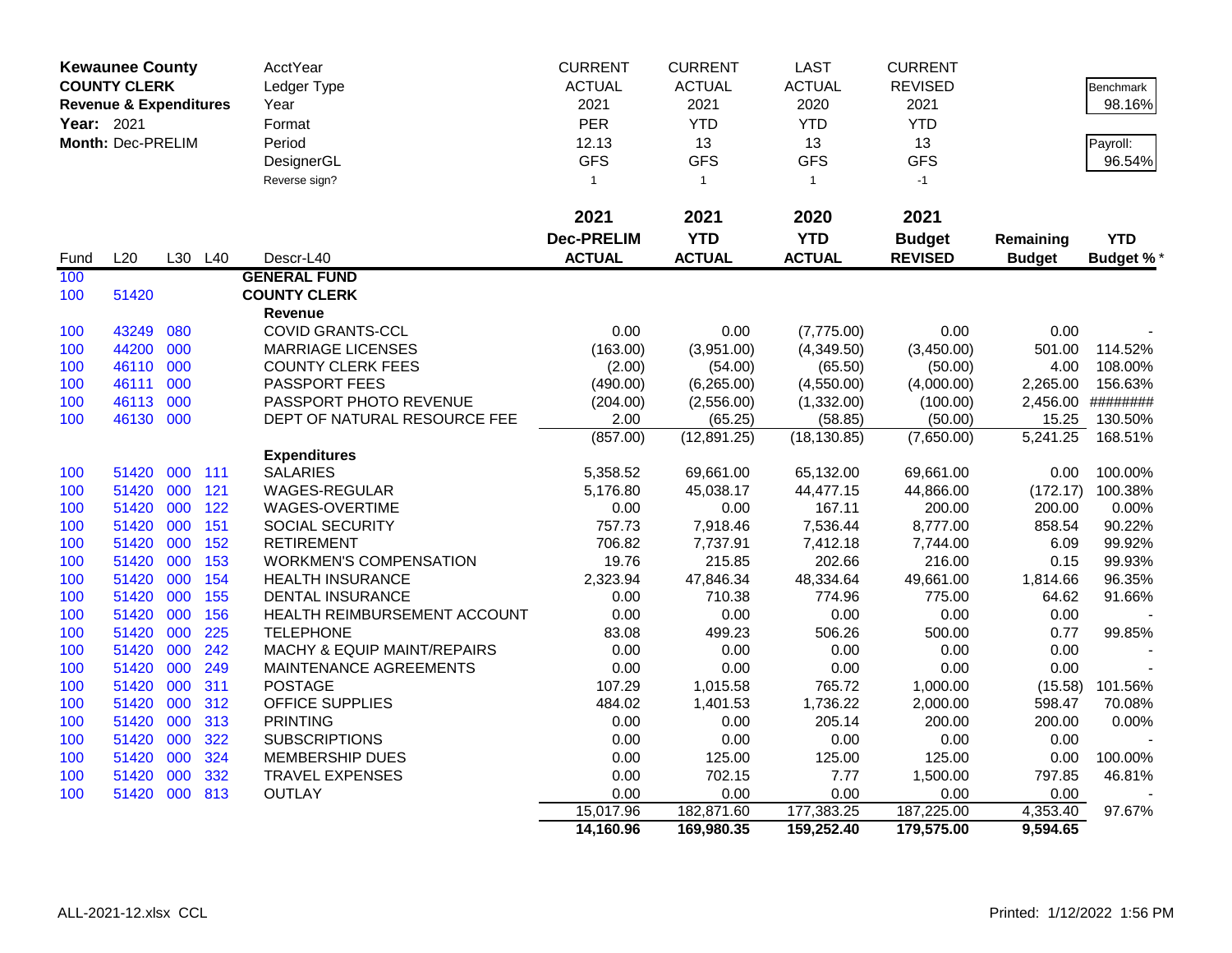|                                                                        | <b>Kewaunee County</b> |               |               | <b>AcctYear</b>                 | <b>CURRENT</b>    | <b>CURRENT</b> | <b>LAST</b>      | <b>CURRENT</b> |               |                  |
|------------------------------------------------------------------------|------------------------|---------------|---------------|---------------------------------|-------------------|----------------|------------------|----------------|---------------|------------------|
| <b>COUNTY CLERK</b><br><b>Revenue &amp; Expenditures</b><br>Year: 2021 | Ledger Type            | <b>ACTUAL</b> | <b>ACTUAL</b> | <b>ACTUAL</b>                   | <b>REVISED</b>    |                | <b>Benchmark</b> |                |               |                  |
|                                                                        | Month: Dec-PRELIM      |               |               | Year                            | 2021              | 2021           | 2020             | 2021           |               | 98.16%           |
|                                                                        |                        |               |               | Format                          | <b>PER</b>        | <b>YTD</b>     | <b>YTD</b>       | <b>YTD</b>     |               |                  |
|                                                                        |                        |               |               | Period                          | 12.13             | 13             | 13               | 13             |               | Payroll:         |
|                                                                        |                        |               |               | DesignerGL                      | <b>GFS</b>        | <b>GFS</b>     | <b>GFS</b>       | <b>GFS</b>     |               | 96.54%           |
|                                                                        |                        |               |               | Reverse sign?                   |                   | $\overline{1}$ | $\mathbf{1}$     | $-1$           |               |                  |
|                                                                        |                        |               |               |                                 | 2021              | 2021           | 2020             | 2021           |               |                  |
|                                                                        |                        |               |               |                                 | <b>Dec-PRELIM</b> | <b>YTD</b>     | <b>YTD</b>       | <b>Budget</b>  | Remaining     | <b>YTD</b>       |
| Fund                                                                   | L20                    |               | L30 L40       | Descr-L40                       | <b>ACTUAL</b>     | <b>ACTUAL</b>  | <b>ACTUAL</b>    | <b>REVISED</b> | <b>Budget</b> | <b>Budget %*</b> |
| 100                                                                    | 51440                  |               |               | <b>ELECTIONS</b>                |                   |                |                  |                |               |                  |
|                                                                        |                        |               |               | <b>Revenue</b>                  |                   |                |                  |                |               |                  |
| 100                                                                    | 43510                  | 001           |               | <b>ELECTION EQUIPMENT GRANT</b> | 0.00              | 0.00           | (39,823.10)      | 0.00           | 0.00          |                  |
| 100                                                                    | 46110                  | 310           |               | CO CLERK RECOUNT FEES           | 0.00              | 0.00           | 0.00             | 0.00           | 0.00          |                  |
| 100                                                                    | 46112                  | 000           |               | STATEWIDE VOTER REG SYSTEM      | 0.00              | (9,000.00)     | (9,000.00)       | (9,000.00)     | 0.00          | 100.00%          |
| 100                                                                    | 46112 310              |               |               | <b>ELECTION EQUIPMENT FEES</b>  | (4,883.00)        | (4,883.00)     | 0.00             | (68, 362.00)   | (63, 479.00)  | 7.14%            |
|                                                                        |                        |               |               |                                 | (4,883.00)        | (13,883.00)    | (48, 823.10)     | (77, 362.00)   | (63, 479.00)  | 17.95%           |
|                                                                        |                        |               |               | <b>Expenditures</b>             |                   |                |                  |                |               |                  |
| 100                                                                    | 51440                  | 000           | 141           | BD OF CANVASSERS PER DIEM       | 0.00              | 160.00         | 400.00           | 280.00         | 120.00        | 57.14%           |
| 100                                                                    | 51440                  | 000           | 249           | MAINTENANCE AGREEMENTS          | 0.00              | 585.00         | 0.00             | 0.00           | (585.00)      |                  |
| 100                                                                    | 51440                  | 000           | 310           | <b>RECOUNT EXPENSES</b>         | 0.00              | 0.00           | 0.00             | 0.00           | 0.00          |                  |
| 100                                                                    | 51440                  | 000           | 311           | <b>POSTAGE</b>                  | 0.00              | 0.00           | 0.00             | 0.00           | 0.00          |                  |
| 100                                                                    | 51440                  | 000           | 312           | <b>OFFICE SUPPLIES</b>          | 105.49            | 1,716.45       | 499.10           | 2,000.00       | 283.55        | 85.82%           |
| 100                                                                    | 51440                  | 000           | 313           | <b>PRINTING</b>                 | 0.00              | 5,427.01       | 21,650.92        | 6,000.00       | 572.99        | 90.45%           |
| 100                                                                    | 51440                  | 000           | 321           | PUBLICATIONS OF LEGAL NOTICE    | 0.00              | 846.05         | 3,058.64         | 1,200.00       | 353.95        | 70.50%           |
| 100                                                                    | 51440                  | 000           | 332           | <b>TRAVEL EXPENSES</b>          | 0.00              | 124.24         | 194.32           | 250.00         | 125.76        | 49.70%           |
| 100                                                                    | 51440                  | 000           | 601           | PROGRAMMING COSTS               | 0.00              | 8,324.86       | 26,824.72        | 14,500.00      | 6,175.14      | 57.41%           |
| 100                                                                    | 51440                  | 000           | 813           | <b>OUTLAY</b>                   | 0.00              | 0.00           | 39,823.31        | 122,745.00     | 122,745.00    | 0.00%            |
|                                                                        |                        |               |               |                                 | 105.49            | 17,183.61      | 92,451.01        | 146,975.00     | 129,791.39    | 11.69%           |
|                                                                        |                        |               |               |                                 | (4,777.51)        | 3,300.61       | 43,627.91        | 69,613.00      | 66,312.39     |                  |
|                                                                        |                        |               |               |                                 | 9,383.45          | 173,280.96     | 202,880.31       | 249,188.00     | 75,907.04     |                  |

|     |            | <b>INTEGRITY CHECK:</b>             |           |            |            |            |  |
|-----|------------|-------------------------------------|-----------|------------|------------|------------|--|
|     |            | <b>Expenditures (report)</b>        | 15,123.45 | 200,055.21 | 269,834.26 | 334,200.00 |  |
| 100 | [51420,51] | <b>Total Dept expenditures(G/L)</b> | 15.123.45 | 200,055.21 | 269,834.26 | 334,200.00 |  |
|     |            |                                     | 0.00      | 0.00       | 0.00       | 0.00       |  |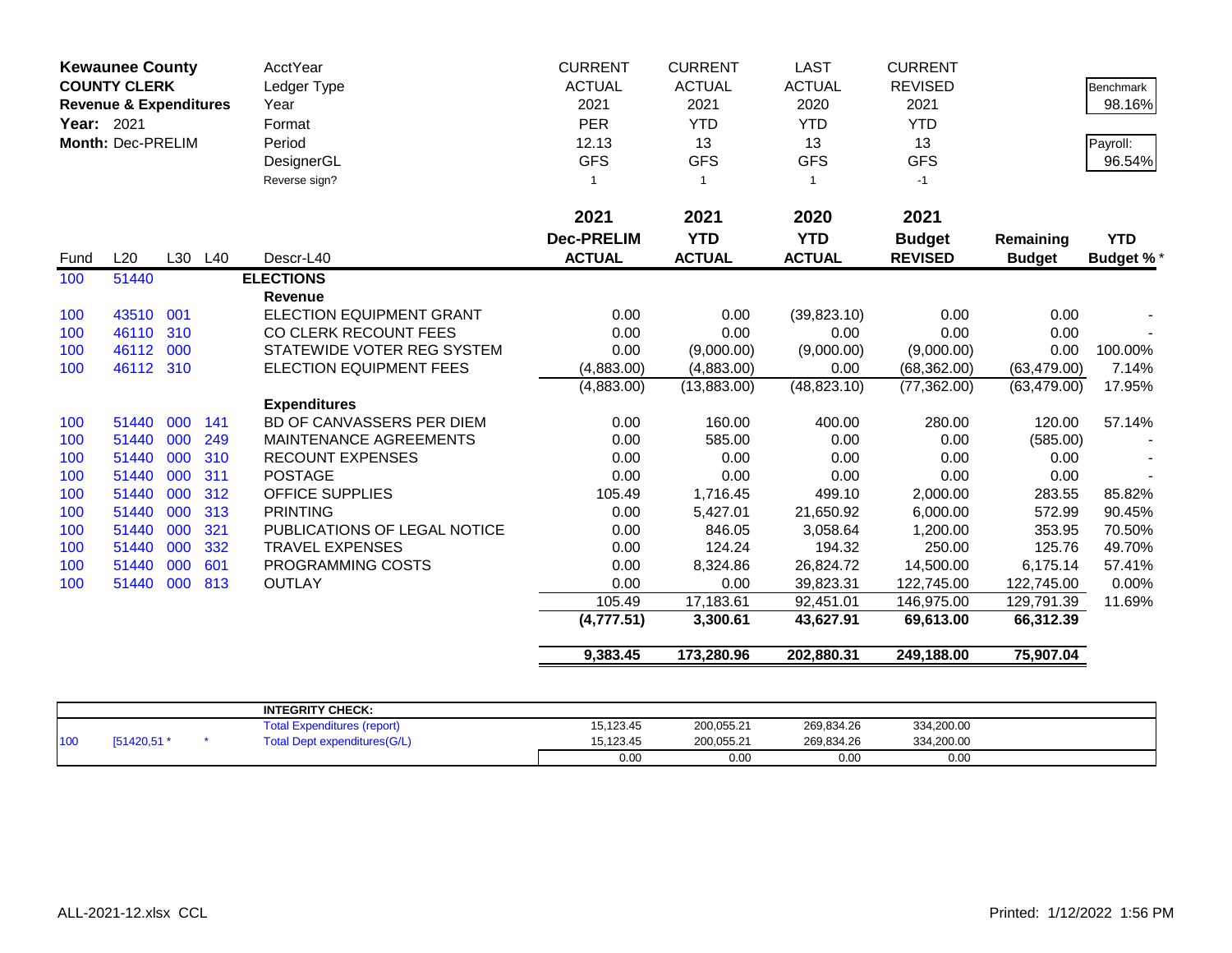|                                                                                                  | <b>Kewaunee County</b> |         |            | AcctYear                      | <b>CURRENT</b>    | <b>CURRENT</b>    | <b>LAST</b>       | <b>CURRENT</b>     |                  |                  |
|--------------------------------------------------------------------------------------------------|------------------------|---------|------------|-------------------------------|-------------------|-------------------|-------------------|--------------------|------------------|------------------|
|                                                                                                  |                        |         |            | Ledger Type                   | <b>ACTUAL</b>     | <b>ACTUAL</b>     | <b>ACTUAL</b>     | <b>REVISED</b>     |                  | <b>Benchmark</b> |
| <b>DISTRICT ATTORNEY</b><br><b>Revenue &amp; Expenditures</b><br>Year: 2021<br>Month: Dec-PRELIM | Year                   | 2021    | 2021       | 2020                          | 2021              |                   | 98.16%            |                    |                  |                  |
|                                                                                                  |                        |         |            | Format                        | <b>PER</b>        | <b>YTD</b>        | <b>YTD</b>        | <b>YTD</b>         |                  |                  |
|                                                                                                  |                        |         |            | Period                        | 12.13             | 13                | 13                | 13                 |                  | Payroll:         |
|                                                                                                  |                        |         |            | DesignerGL                    | <b>GFS</b>        | <b>GFS</b>        | <b>GFS</b>        | <b>GFS</b>         |                  | 96.54%           |
|                                                                                                  |                        |         |            | Reverse sign?                 | $\mathbf{1}$      | $\mathbf{1}$      | $\mathbf{1}$      | $-1$               |                  |                  |
|                                                                                                  |                        |         |            |                               |                   |                   |                   |                    |                  |                  |
|                                                                                                  |                        |         |            |                               | 2021              | 2021              | 2020              | 2021               |                  |                  |
|                                                                                                  |                        |         |            |                               | <b>Dec-PRELIM</b> | <b>YTD</b>        | <b>YTD</b>        | <b>Budget</b>      | Remaining        | <b>YTD</b>       |
| Fund                                                                                             | L20                    | L30     | L40        | Descr-L40                     | <b>ACTUAL</b>     | <b>ACTUAL</b>     | <b>ACTUAL</b>     | <b>REVISED</b>     | <b>Budget</b>    | <b>Budget %*</b> |
| 100                                                                                              |                        |         |            | <b>GENERAL FUND</b>           |                   |                   |                   |                    |                  |                  |
| 100                                                                                              | 51310                  |         |            | <b>DISTRICT ATTORNEY</b>      |                   |                   |                   |                    |                  |                  |
|                                                                                                  |                        |         |            | Revenue                       |                   |                   |                   |                    |                  |                  |
| 100                                                                                              | 43249                  | 090     |            | <b>COVID GRANTS-DA</b>        | 0.00              | 0.00              | 0.00              | 0.00               | 0.00             |                  |
| 100                                                                                              | 48308 000              |         |            | SALE OF CD/DVD                | (940.00)          | (3, 160.00)       | (3,005.00)        | (2,520.00)         | 640.00           | 125.40%          |
|                                                                                                  |                        |         |            |                               | (940.00)          | (3,160.00)        | (3,005.00)        | (2,520.00)         | 640.00           | 125.40%          |
|                                                                                                  |                        |         |            | <b>Expenditures</b>           |                   |                   |                   |                    |                  |                  |
| 100                                                                                              | 51310                  | 000 111 |            | <b>SALARIES</b>               | 0.00              | 0.00              | 0.00              | 0.00               | 0.00             |                  |
| 100                                                                                              | 51310                  | 000     | 121        | WAGES-REGULAR                 | 7,056.01          | 61,387.28         | 60,181.47         | 61,167.00          | (220.28)         | 100.36%          |
| 100                                                                                              | 51310                  | 000     | 122        | WAGES-OVERTIME                | 0.00              | 0.00              | 0.00              | 0.00               | 0.00             |                  |
| 100                                                                                              | 51310                  | 000     | 125        | WAGES-TEMPORARY EMPLOYEES     | 0.00              | 0.00              | 0.00              | 0.00               | 0.00             |                  |
| 100                                                                                              | 51310                  | 000     | 149        | <b>INTERPRETERS</b>           | 0.00              | 0.00              | 0.00              | 500.00             | 500.00           | 0.00%            |
| 100                                                                                              | 51310                  | 000     | 151        | SOCIAL SECURITY               | 485.58            | 4,156.61          | 4,192.47          | 4,679.00           | 522.39           | 88.84%           |
| 100                                                                                              | 51310                  | 000     | 152        | <b>RETIREMENT</b>             | 338.08            | 2,973.79          | 2,943.75          | 2,967.00           | (6.79)           | 100.23%          |
| 100                                                                                              | 51310                  | 000     | 153        | <b>WORKMEN'S COMPENSATION</b> | 13.17             | 115.35            | 112.63            | 115.00             | (0.35)           | 100.30%          |
| 100                                                                                              | 51310                  | 000     | 154        | <b>HEALTH INSURANCE</b>       | 2,323.94          | 25,085.14         | 24,167.32         | 24,830.00          | (255.14)         | 101.03%          |
| 100                                                                                              | 51310                  | 000     | 155        | <b>DENTAL INSURANCE</b>       | 67.82             | 778.20            | 774.96            | 775.00             | (3.20)           | 100.41%          |
| 100                                                                                              | 51310                  | 000     | 156        | HEALTH REIMBURSEMENT ACCOUNT  | 0.00              | 0.00              | 0.00              | 0.00               | 0.00             |                  |
| 100                                                                                              | 51310                  | 000     | 211        | <b>MEDICAL SERVICES</b>       | 0.00              | 0.00              | 0.00              | 0.00               | 0.00             |                  |
| 100                                                                                              | 51310                  | 000     | 212        | <b>LEGAL FEES</b>             | 0.00              | 0.00              | 0.00              | 50.00              | 50.00            | 0.00%            |
| 100                                                                                              | 51310                  | 000     | 225        | <b>TELEPHONE</b>              | 124.64            | 748.97            | 759.49            | 800.00             | 51.03            | 93.62%           |
| 100                                                                                              | 51310                  | 000     | 249        | MAINTENANCE AGREEMENTS        | 0.00              | 876.60            | 842.88            | 890.00             | 13.40            | 98.49%           |
| 100                                                                                              | 51310                  | 000     | 251        | <b>TRANSCRIPTS</b>            | 22.50             | 109.25            | 51.00             | 300.00             | 190.75           | 36.42%           |
| 100                                                                                              | 51310                  | 000     | 254        | <b>INVESTIGATIONS</b>         | 0.00              | 0.00              | 0.00              | 0.00               | 0.00             |                  |
| 100                                                                                              | 51310                  | 000     | 255        | PAPER SERVICE                 | 0.00              | (93.50)           | 0.00              | 50.00              |                  | 143.50 -187.00%  |
| 100                                                                                              | 51310                  | 000     | 311        | <b>POSTAGE</b>                | (26.53)           | 337.28            | 493.26            | 450.00             | 112.72           | 74.95%           |
| 100                                                                                              | 51310                  | 000     | 312        | <b>OFFICE SUPPLIES</b>        | 218.26            | 490.41            | 556.37            | 600.00             | 109.59           | 81.74%           |
| 100                                                                                              | 51310                  | 000     | 322        | <b>SUBSCRIPTIONS</b>          | 0.00              | 289.35            | 620.41            | 600.00             | 310.65           | 48.23%           |
| 100                                                                                              | 51310                  | 000     | 324        | <b>MEMBERSHIP DUES</b>        | 0.00              | 564.00            | 1,042.00          | 1,100.00           | 536.00           | 51.27%           |
| 100                                                                                              | 51310                  | 000     | 332<br>813 | <b>TRAVEL EXPENSES</b>        | 0.00              | 26.32             | 0.00              | 400.00             | 373.68           | 6.58%            |
| 100                                                                                              | 51310                  | 000     |            | <b>OUTLAY</b>                 | 0.00<br>10,623.47 | 0.00<br>97,845.05 | 0.00<br>96,738.01 | 0.00<br>100,273.00 | 0.00<br>2,427.95 | 97.58%           |
|                                                                                                  |                        |         |            |                               | 9,683.47          | 94,685.05         | 93,733.01         | 97,753.00          | 3,067.95         |                  |
|                                                                                                  |                        |         |            |                               |                   |                   |                   |                    |                  |                  |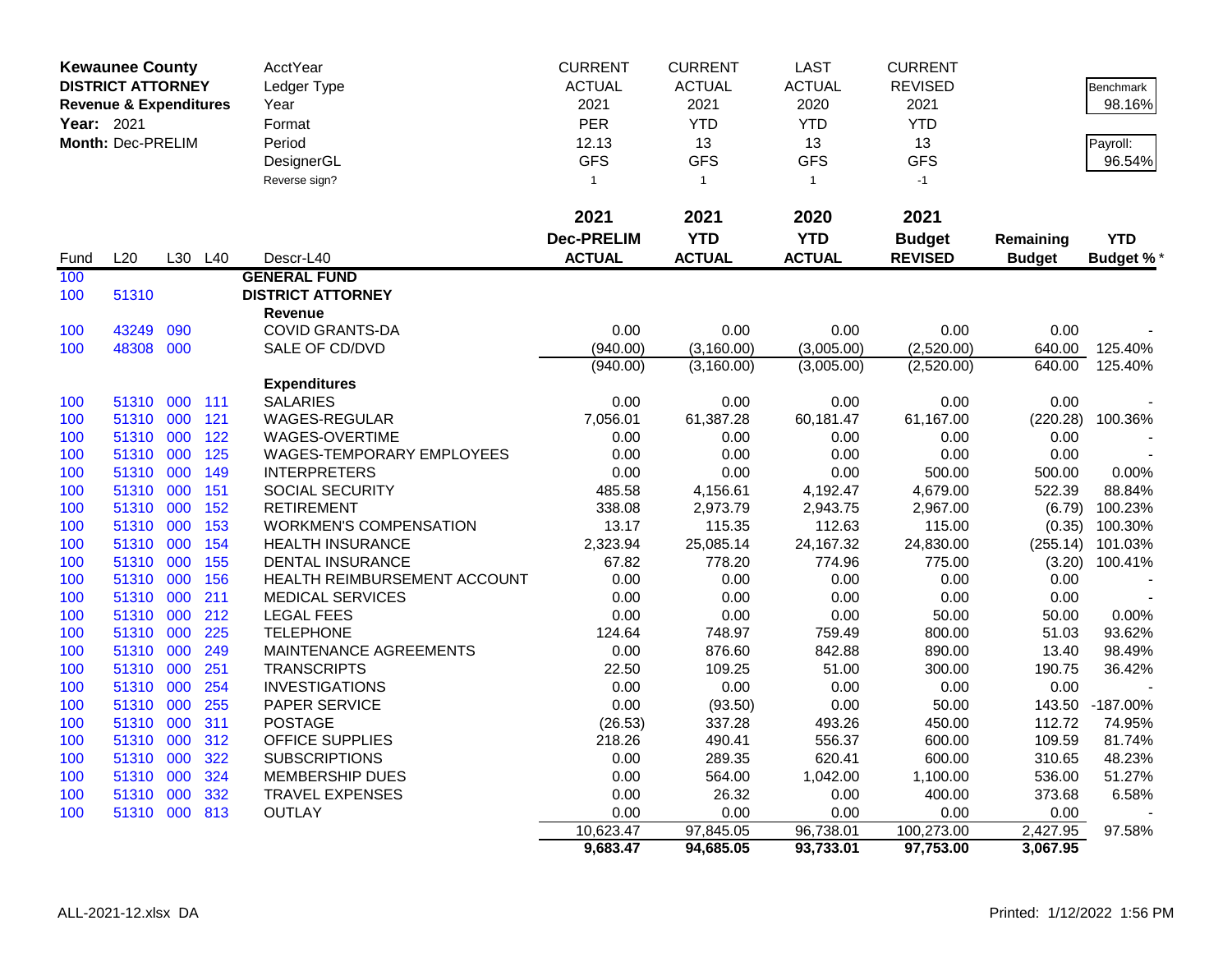| <b>Kewaunee County</b><br><b>DISTRICT ATTORNEY</b><br><b>Revenue &amp; Expenditures</b><br>Year: 2021<br>Month: Dec-PRELIM |           |     | AcctYear<br>Ledger Type<br>Year<br>Format<br>Period<br>DesignerGL<br>Reverse sign? | <b>CURRENT</b><br><b>ACTUAL</b><br>2021<br><b>PER</b><br>12.13<br><b>GFS</b><br>$\mathbf{1}$ | <b>CURRENT</b><br><b>ACTUAL</b><br>2021<br><b>YTD</b><br>13<br><b>GFS</b><br>$\overline{1}$ | <b>LAST</b><br><b>ACTUAL</b><br>2020<br><b>YTD</b><br>13<br><b>GFS</b><br>$\mathbf{1}$ | <b>CURRENT</b><br><b>REVISED</b><br>2021<br><b>YTD</b><br>13<br><b>GFS</b><br>$-1$ |                                 | <b>Benchmark</b><br>98.16%<br>Payroll:<br>96.54% |                                |
|----------------------------------------------------------------------------------------------------------------------------|-----------|-----|------------------------------------------------------------------------------------|----------------------------------------------------------------------------------------------|---------------------------------------------------------------------------------------------|----------------------------------------------------------------------------------------|------------------------------------------------------------------------------------|---------------------------------|--------------------------------------------------|--------------------------------|
|                                                                                                                            |           |     |                                                                                    |                                                                                              | 2021                                                                                        | 2021                                                                                   | 2020                                                                               | 2021                            |                                                  |                                |
| Fund                                                                                                                       | L20       | L30 | L40                                                                                | Descr-L40                                                                                    | <b>Dec-PRELIM</b><br><b>ACTUAL</b>                                                          | <b>YTD</b><br><b>ACTUAL</b>                                                            | <b>YTD</b><br><b>ACTUAL</b>                                                        | <b>Budget</b><br><b>REVISED</b> | Remaining<br><b>Budget</b>                       | <b>YTD</b><br><b>Budget %*</b> |
| 100                                                                                                                        | 51312     |     |                                                                                    | <b>VICTIM WITNESS PROGRAM</b>                                                                |                                                                                             |                                                                                        |                                                                                    |                                 |                                                  |                                |
|                                                                                                                            |           |     |                                                                                    | Revenue                                                                                      |                                                                                             |                                                                                        |                                                                                    |                                 |                                                  |                                |
| 100                                                                                                                        | 43521     | 000 |                                                                                    | <b>VICTIM WITNESS PROGRAM</b>                                                                | 0.00                                                                                        | (14, 393.45)                                                                           | (22, 644.90)                                                                       | (25,000.00)                     | (10,606.55)                                      | 57.57%                         |
| 100                                                                                                                        | 46146     | 000 |                                                                                    | <b>VICTIM WITNESS RESTITUTON</b>                                                             | (8,002.17)<br>(8,002.17)                                                                    | (10, 456.91)<br>(24, 850.36)                                                           | (2, 199.65)<br>(24, 844.55)                                                        | (2,500.00)<br>(27,500.00)       | 7,956.91<br>(2,649.64)                           | 418.28%<br>90.36%              |
|                                                                                                                            |           |     |                                                                                    | <b>Expenditures</b>                                                                          |                                                                                             |                                                                                        |                                                                                    |                                 |                                                  |                                |
| 100                                                                                                                        | 51312     | 000 | 121                                                                                | <b>WAGES-REGULAR</b>                                                                         | 4,141.81                                                                                    | 36,033.69                                                                              | 35,590.02                                                                          | 35,901.00                       | (132.69)                                         | 100.37%                        |
| 100                                                                                                                        | 51312     | 000 | 122                                                                                | <b>WAGES-OVERTIME</b>                                                                        | 0.00                                                                                        | 0.00                                                                                   | 0.00                                                                               | 0.00                            | 0.00                                             |                                |
| 100                                                                                                                        | 51312     | 000 | 151                                                                                | SOCIAL SECURITY                                                                              | 283.98                                                                                      | 2,439.05                                                                               | 2,436.07                                                                           | 2,746.00                        | 306.95                                           | 88.82%                         |
| 100                                                                                                                        | 51312     | 000 | 152                                                                                | <b>RETIREMENT</b>                                                                            | 276.12                                                                                      | 2,428.76                                                                               | 2,404.21                                                                           | 2,423.00                        | (5.76)                                           | 100.24%                        |
| 100                                                                                                                        | 51312     | 000 | 153                                                                                | <b>WORKMEN'S COMPENSATION</b>                                                                | 7.73                                                                                        | 67.74                                                                                  | 65.89                                                                              | 68.00                           | 0.26                                             | 99.62%                         |
| 100                                                                                                                        | 51312     | 000 | 154                                                                                | <b>HEALTH INSURANCE</b>                                                                      | 1,742.95                                                                                    | 18,813.81                                                                              | 18,125.40                                                                          | 18,623.00                       | (190.81)                                         | 101.02%                        |
| 100                                                                                                                        | 51312     | 000 | 155                                                                                | <b>DENTAL INSURANCE</b>                                                                      | 50.86                                                                                       | 583.64                                                                                 | 581.23                                                                             | 581.00                          | (2.64)                                           | 100.45%                        |
| 100                                                                                                                        | 51312     | 000 | 156                                                                                | HEALTH REIMBURSEMENT ACCOUNT                                                                 | 0.00                                                                                        | 0.00                                                                                   | 0.00                                                                               | 0.00                            | 0.00                                             |                                |
| 100                                                                                                                        | 51312     | 000 | 225                                                                                | <b>TELEPHONE</b>                                                                             | 27.75                                                                                       | 166.72                                                                                 | 169.07                                                                             | 200.00                          | 33.28                                            | 83.36%                         |
| 100                                                                                                                        | 51312     | 000 | 311                                                                                | <b>POSTAGE</b>                                                                               | 44.23                                                                                       | 502.69                                                                                 | 564.77                                                                             | 500.00                          | (2.69)                                           | 100.54%                        |
| 100                                                                                                                        | 51312     | 000 | 312                                                                                | <b>OFFICE SUPPLIES</b>                                                                       | 95.56                                                                                       | 150.00                                                                                 | 140.00                                                                             | 150.00                          | 0.00                                             | 100.00%                        |
| 100                                                                                                                        | 51312     | 000 | 324                                                                                | <b>MEMBERSHIP DUES</b>                                                                       | 0.00                                                                                        | 50.00                                                                                  | 70.00                                                                              | 60.00                           | 10.00                                            | 83.33%                         |
| 100                                                                                                                        | 51312     | 000 | 332                                                                                | <b>TRAVEL EXPENSES</b>                                                                       | 0.00                                                                                        | 0.00                                                                                   | 0.00                                                                               | 250.00                          | 250.00                                           | 0.00%                          |
| 100                                                                                                                        | 51312 000 |     | 813                                                                                | <b>OUTLAY</b>                                                                                | 0.00                                                                                        | 0.00                                                                                   | 0.00                                                                               | 0.00                            | 0.00                                             |                                |
|                                                                                                                            |           |     |                                                                                    |                                                                                              | 6,670.99                                                                                    | 61,236.10                                                                              | 60,146.66                                                                          | 61,502.00                       | 265.90                                           | 99.57%                         |
|                                                                                                                            |           |     |                                                                                    |                                                                                              | (1, 331.18)                                                                                 | 36,385.74                                                                              | 35,302.11                                                                          | 34,002.00                       | (2, 383.74)                                      |                                |
|                                                                                                                            |           |     |                                                                                    |                                                                                              | 8,352.29                                                                                    | 131,070.79                                                                             | 129,035.12                                                                         | 131,755.00                      | 684.21                                           |                                |

|     |             | <b>INTEGRITY CHECK:</b>            |           |            |            |            |  |
|-----|-------------|------------------------------------|-----------|------------|------------|------------|--|
|     |             | <b>Total Expenditures (report)</b> | 17.294.46 | 159.081.15 | 156.884.67 | 161,775.00 |  |
| 100 | [51310,51 * | Total Dept expenditures (G/L)      | 17.294.46 | 159.081.15 | 156.884.67 | 161,775.00 |  |
|     |             |                                    | 0.00      | 0.00       | 0.00       | 0.00       |  |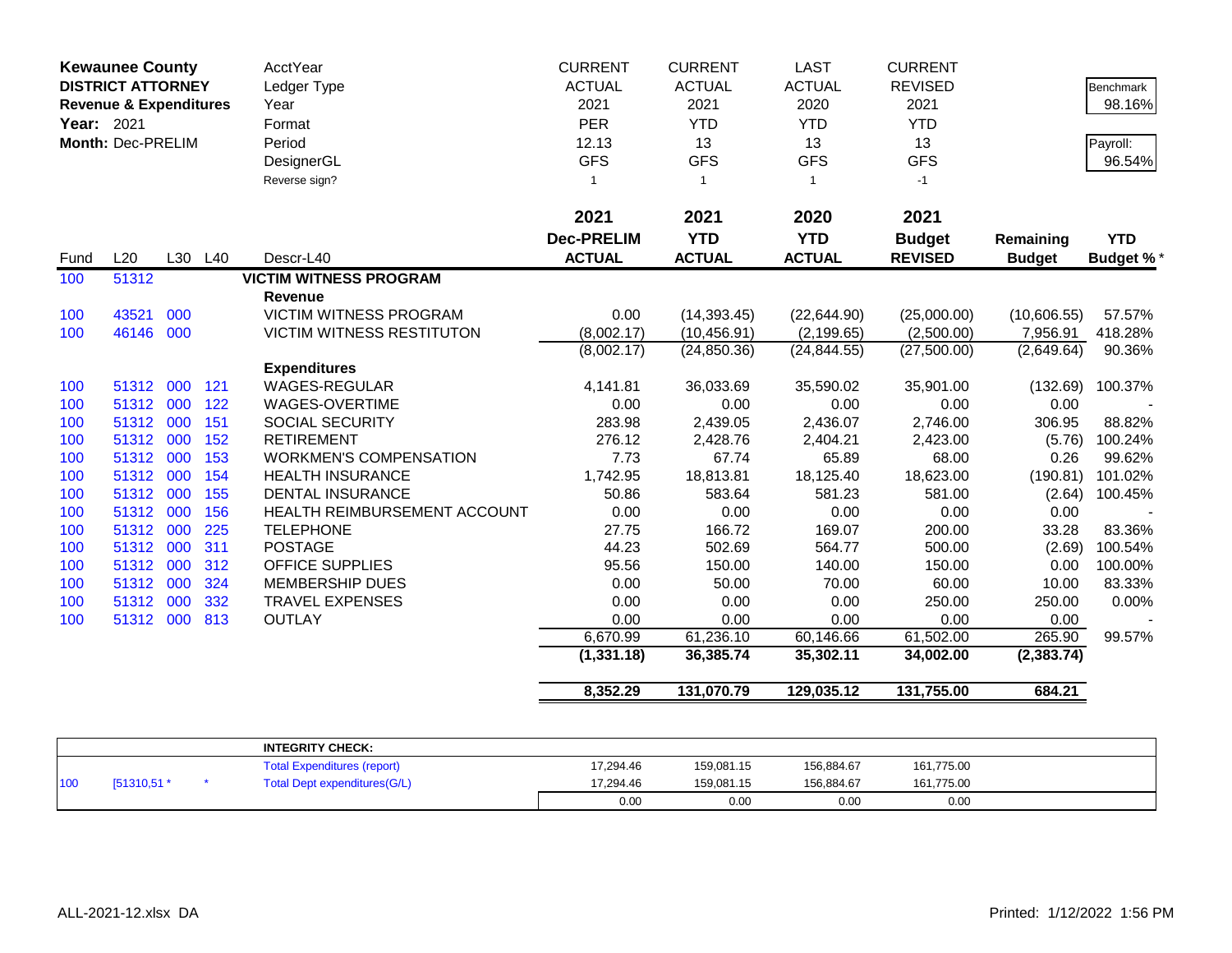|            | <b>Kewaunee County</b>            |     |         | <b>AcctYear</b>                         | <b>CURRENT</b>    | <b>CURRENT</b> | <b>LAST</b>   | <b>CURRENT</b> |               |                  |
|------------|-----------------------------------|-----|---------|-----------------------------------------|-------------------|----------------|---------------|----------------|---------------|------------------|
|            |                                   |     |         | <b>EMERGENCY MANAGEMENT Ledger Type</b> | <b>ACTUAL</b>     | <b>ACTUAL</b>  | <b>ACTUAL</b> | <b>REVISED</b> |               | Benchmark        |
|            | <b>Revenue &amp; Expenditures</b> |     |         | Year                                    | 2021              | 2021           | 2020          | 2021           |               | 98.16%           |
| Year: 2021 |                                   |     |         | Format                                  | <b>PER</b>        | <b>YTD</b>     | <b>YTD</b>    | <b>YTD</b>     |               |                  |
|            | Month: Dec-PRELIM                 |     |         | Period                                  | 12.13             | 13             | 13            | 13             |               | Payroll:         |
|            |                                   |     |         | DesignerGL                              | <b>GFS</b>        | <b>GFS</b>     | <b>GFS</b>    | <b>GFS</b>     |               | 96.54%           |
|            |                                   |     |         | Reverse sign?                           | $\mathbf{1}$      | $\overline{1}$ | $\mathbf{1}$  | $-1$           |               |                  |
|            |                                   |     |         |                                         |                   |                |               |                |               |                  |
|            |                                   |     |         |                                         | 2021              | 2021           | 2020          | 2021           |               |                  |
|            |                                   |     |         |                                         | <b>Dec-PRELIM</b> | <b>YTD</b>     | <b>YTD</b>    | <b>Budget</b>  | Remaining     | <b>YTD</b>       |
| Fund       | L20                               |     | L30 L40 | Descr-L40                               | <b>ACTUAL</b>     | <b>ACTUAL</b>  | <b>ACTUAL</b> | <b>REVISED</b> | <b>Budget</b> | <b>Budget %*</b> |
| 100        |                                   |     |         | <b>GENERAL FUND</b>                     |                   |                |               |                |               |                  |
| 100        | 52600                             |     |         | <b>EMERGENCY MANAGEMENT</b>             |                   |                |               |                |               |                  |
|            |                                   |     |         | <b>Revenue</b>                          |                   |                |               |                |               |                  |
| 100        | 43249                             | 100 |         | <b>COVID GRANTS-EGT</b>                 | 0.00              | 0.00           | (1,380.38)    | 0.00           | 0.00          |                  |
| 100        | 43301                             | 000 |         | <b>EMERGENCY GOVERNMENT-EMPG</b>        | 0.00              | (13, 363.35)   | (28,044.57)   | (25, 476.00)   | (12, 112.65)  | 52.45%           |
|            |                                   |     |         |                                         | 0.00              | (13, 363.35)   | (29, 424.95)  | (25, 476.00)   | (12, 112.65)  | 52.45%           |
|            |                                   |     |         | <b>Expenditures</b>                     |                   |                |               |                |               |                  |
| 100        | 52600                             | 000 | 111     | <b>SALARIES</b>                         | 3,486.00          | 37,955.01      | 44,584.81     | 37,526.00      | (429.01)      | 101.14%          |
| 100        | 52600                             | 000 | 121     | WAGES-REGULAR                           | 1,765.03          | 2,699.16       | 5,423.76      | 4,363.00       | 1,663.84      | 61.86%           |
| 100        | 52600                             | 000 | 122     | WAGES-OVERTIME                          | 0.00              | 0.00           | 0.00          | 0.00           | 0.00          |                  |
| 100        | 52600                             | 000 | 125     | WAGES-TEMPORARY EMPLOYEES               | 0.00              | 0.00           | 0.00          | 1,000.00       | 1,000.00      | 0.00%            |
| 100        | 52600                             | 000 | 151     | SOCIAL SECURITY                         | 370.45            | 2,826.22       | 3,506.18      | 3,296.00       | 469.78        | 85.75%           |
| 100        | 52600                             | 000 | 152     | <b>RETIREMENT</b>                       | 235.31            | 2,567.47       | 3,171.20      | 2,614.00       | 46.53         | 98.22%           |
| 100        | 52600                             | 000 | 153     | <b>WORKMEN'S COMPENSATION</b>           | 139.25            | 1,499.43       | 1,710.71      | 1,481.00       | (18.43)       | 101.24%          |
| 100        | 52600                             | 000 | 154     | <b>HEALTH INSURANCE</b>                 | 1,742.96          | 15,879.51      | 19,939.16     | 15,643.00      | (236.51)      | 101.51%          |
| 100        | 52600                             | 000 | 155     | <b>DENTAL INSURANCE</b>                 | 50.87             | 492.12         | 639.43        | 488.00         | (4.12)        | 100.84%          |
| 100        | 52600                             | 000 | 156     | HEALTH REIMBURSEMENT ACCOUNT            | 0.00              | 0.00           | 0.00          | 0.00           | 0.00          |                  |
| 100        | 52600                             | 000 | 225     | <b>TELEPHONE</b>                        | 486.27            | 3,247.99       | 2,687.08      | 3,706.00       | 458.01        | 87.64%           |
| 100        | 52600                             | 000 | 241     | <b>CAR/TRUCK MAINTENANCE</b>            | 23.41             | 86.75          | 129.88        | 228.00         | 141.25        | 38.05%           |
| 100        | 52600                             | 000 | 244     | <b>TOWER MAINTENANCE</b>                | 0.00              | 0.00           | 13,200.00     | 13,200.00      | 13,200.00     | 0.00%            |
| 100        | 52600                             | 000 | 249     | MAINTENANCE AGREEMENTS                  | 0.00              | 1,020.33       | 1,008.00      | 1,008.00       |               | (12.33) 101.22%  |
| 100        | 52600                             | 000 | 286     | <b>EMERGENCY NOTIFICATION SYSTM</b>     | 0.00              | 0.00           | 0.00          | 2,000.00       | 2,000.00      | 0.00%            |
| 100        | 52600                             | 000 | 292     | <b>RADIO MAINTENANCE</b>                | 0.00              | 18.48          | 110.88        | 1,180.00       | 1,161.52      | 1.57%            |
| 100        | 52600                             | 000 | 296     | <b>CONTRACTED SERVICES</b>              | 0.00              | 0.00           | 0.00          | 0.00           | 0.00          |                  |
| 100        | 52600                             | 000 | 311     | <b>POSTAGE</b>                          | 0.00              | 0.00           | 7.09          | 56.00          | 56.00         | 0.00%            |
| 100        | 52600                             | 000 | 312     | <b>OFFICE SUPPLIES</b>                  | 53.83             | 307.15         | 683.80        | 450.00         | 142.85        | 68.26%           |
| 100        | 52600 000                         |     | 324     | <b>MEMBERSHIP DUES</b>                  | 0.00              | 0.00           | 0.00          | 25.00          | 25.00         | 0.00%            |
| 100        | 52600 000 332                     |     |         | <b>TRAVEL EXPENSES</b>                  | 67.76             | 159.83         | 869.39        | 1,770.00       | 1,610.17      | 9.03%            |
| 100        | 52600 000                         |     | 336     | <b>TRAINING</b>                         | 56.07             | 2,861.39       | 2,835.01      | 4,270.00       | 1,408.61      | 67.01%           |
| 100        | 52600 000                         |     | 351     | <b>GASOLINE &amp; DIESEL FUEL</b>       | 100.16            | 501.22         | 448.21        | 700.00         | 198.78        | 71.60%           |
| 100        | 52600 000 533                     |     |         | <b>EQUIPMENT RENTAL &amp; LEASES</b>    | 7.55              | 182.69         | 431.16        | 504.00         | 321.31        | 36.25%           |
| 100        | 52600 000 813                     |     |         | <b>OUTLAY</b>                           | 0.00              | 0.00           | 0.00          | 0.00           | 0.00          |                  |
|            |                                   |     |         |                                         | 8,584.92          | 72,304.75      | 101,385.75    | 95,508.00      | 23,203.25     | 75.71%           |
|            |                                   |     |         |                                         | 8,584.92          | 58,941.40      | 71,960.80     | 70,032.00      | 11,090.60     |                  |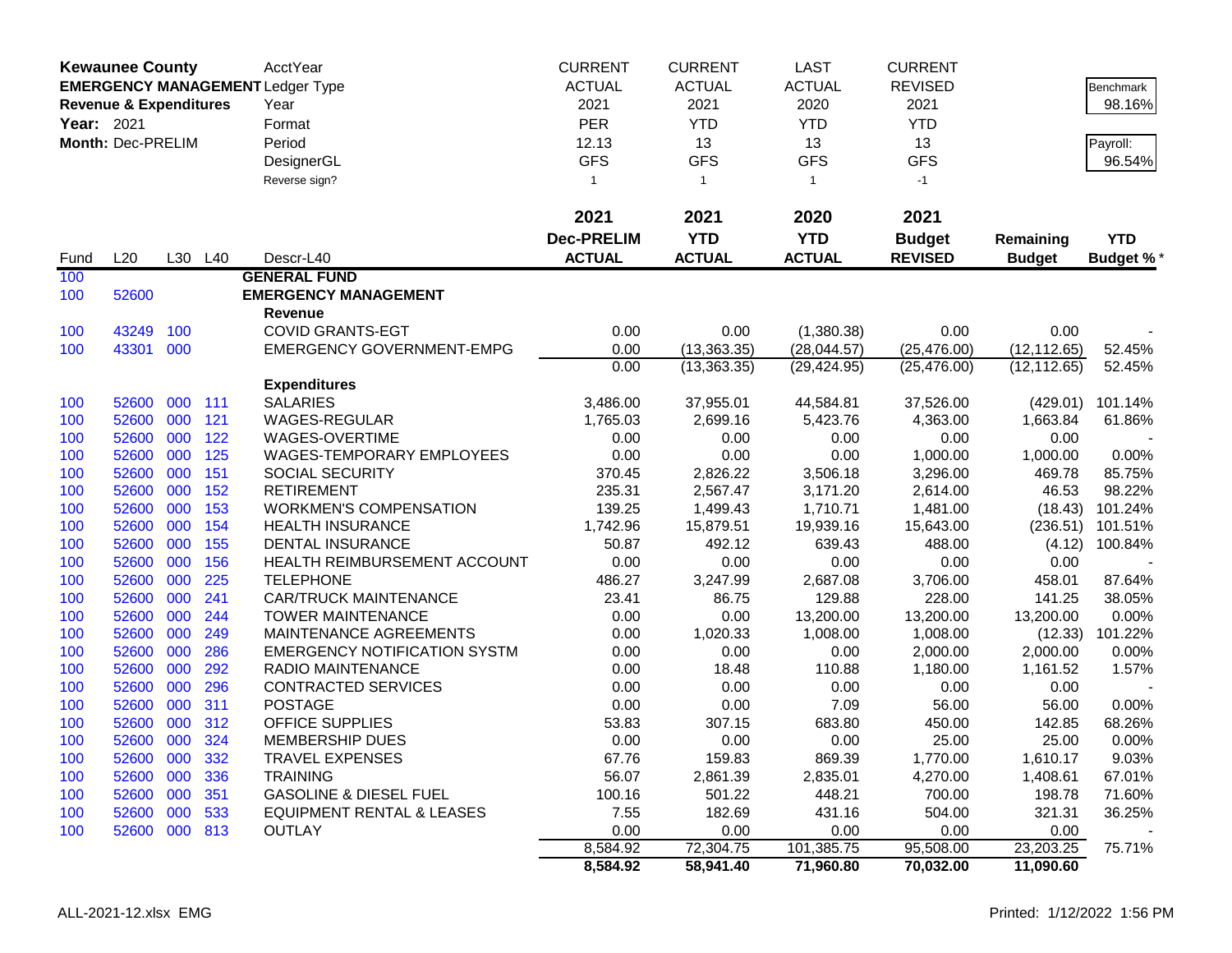|                                                                              | <b>Kewaunee County</b>          |               |               | <b>AcctYear</b>                      | <b>CURRENT</b>    | <b>CURRENT</b> | <b>LAST</b>   | <b>CURRENT</b> |               |                  |
|------------------------------------------------------------------------------|---------------------------------|---------------|---------------|--------------------------------------|-------------------|----------------|---------------|----------------|---------------|------------------|
| <b>EMERGENCY MANAGEMENT Ledger Type</b><br><b>Revenue &amp; Expenditures</b> |                                 | <b>ACTUAL</b> | <b>ACTUAL</b> | <b>ACTUAL</b>                        | <b>REVISED</b>    |                | Benchmark     |                |               |                  |
|                                                                              | Year: 2021<br>Month: Dec-PRELIM |               |               | Year                                 | 2021              | 2021           | 2020          | 2021           |               | 98.16%           |
|                                                                              |                                 |               |               | Format                               | <b>PER</b>        | <b>YTD</b>     | <b>YTD</b>    | <b>YTD</b>     |               |                  |
|                                                                              |                                 |               |               | Period                               | 12.13             | 13             | 13            | 13             |               | Payroll:         |
|                                                                              |                                 |               |               | DesignerGL                           | <b>GFS</b>        | <b>GFS</b>     | <b>GFS</b>    | <b>GFS</b>     |               | 96.54%           |
|                                                                              |                                 |               |               | Reverse sign?                        | $\mathbf{1}$      | $\mathbf{1}$   | $\mathbf{1}$  | $-1$           |               |                  |
|                                                                              |                                 |               |               |                                      | 2021              | 2021           | 2020          | 2021           |               |                  |
|                                                                              |                                 |               |               |                                      | <b>Dec-PRELIM</b> | <b>YTD</b>     | <b>YTD</b>    | <b>Budget</b>  | Remaining     | <b>YTD</b>       |
| Fund                                                                         | L20                             |               | L30 L40       | Descr-L40                            | <b>ACTUAL</b>     | <b>ACTUAL</b>  | <b>ACTUAL</b> | <b>REVISED</b> | <b>Budget</b> | <b>Budget %*</b> |
| 100                                                                          | 52602                           |               |               | <b>EMGT-NUKE PLANT</b>               |                   |                |               |                |               |                  |
|                                                                              |                                 |               |               | Revenue                              |                   |                |               |                |               |                  |
| 100                                                                          | 46203                           | 000           |               | EMER GOVT-NUKE PLANT REIMB           | 0.00              | (72, 764.89)   | (107, 451.00) | (113,018.00)   | (40, 253.11)  | 64.38%           |
|                                                                              |                                 |               |               |                                      | 0.00              | (72, 764.89)   | (107, 451.00) | (113,018.00)   | (40, 253.11)  | 64.38%           |
|                                                                              |                                 |               |               | <b>Expenditures</b>                  |                   |                |               |                |               |                  |
| 100                                                                          | 52602                           | 000           | 111           | <b>SALARIES</b>                      | 1,162.00          | 15,105.99      | 14,861.59     | 15,539.00      | 433.01        | 97.21%           |
| 100                                                                          | 52602                           | 000           | 121           | <b>WAGES-REGULAR</b>                 | 870.91            | 8,398.33       | 8,682.83      | 8,909.00       | 510.67        | 94.27%           |
| 100                                                                          | 52602                           | 000           | 122           | WAGES-OVERTIME                       | 0.00              | 0.00           | 0.00          | 0.00           | 0.00          |                  |
| 100                                                                          | 52602                           | 000           | 125           | WAGES-TEMPORARY EMPLOYEES            | 0.00              | 0.00           | 0.00          | 2,000.00       | 2,000.00      | 0.00%            |
| 100                                                                          | 52602                           | 000           | 151           | SOCIAL SECURITY                      | 145.84            | 1,686.34       | 1,676.20      | 2,008.00       | 321.66        | 83.98%           |
| 100                                                                          | 52602                           | 000           | 152           | <b>RETIREMENT</b>                    | 78.43             | 1,134.84       | 1,193.10      | 1,170.00       | 35.16         | 96.99%           |
| 100                                                                          | 52602                           | 000           | 153           | <b>WORKMEN'S COMPENSATION</b>        | 46.98             | 628.49         | 582.53        | 619.00         | (9.49)        | 101.53%          |
| 100                                                                          | 52602                           | 000           | 154           | <b>HEALTH INSURANCE</b>              | 580.98            | 6,989.53       | 7,799.66      | 6,208.00       | (781.53)      | 112.59%          |
| 100                                                                          | 52602                           | 000           | 155           | <b>DENTAL INSURANCE</b>              | 16.95             | 220.67         | 250.21        | 194.00         | (26.67)       | 113.75%          |
| 100                                                                          | 52602                           | 000           | 225           | <b>TELEPHONE</b>                     | 2,446.07          | 13,062.88      | 13,113.38     | 12,742.00      | (320.88)      | 102.52%          |
| 100                                                                          | 52602                           | 000           | 241           | <b>CAR/TRUCK MAINTENANCE</b>         | 23.42             | 94.81          | 121.92        | 228.00         | 133.19        | 41.58%           |
| 100                                                                          | 52602                           | 000           | 249           | MAINTENANCE AGREEMENTS               | 4,417.00          | 8,054.83       | 8,830.50      | 9,858.00       | 1,803.17      | 81.71%           |
| 100                                                                          | 52602                           | 000           | 286           | <b>EMERGENCY NOTIFICATION SYSTM</b>  | 0.00              | 2,000.00       | 2,000.00      | 2,000.00       | 0.00          | 100.00%          |
| 100                                                                          | 52602                           | 000           | 292           | RADIO MAINTENANCE                    | 0.00              | 0.00           | 0.00          | 800.00         | 800.00        | 0.00%            |
| 100                                                                          | 52602                           | 000           | 296           | CONTRACTED SERVICES                  | 0.00              | 0.00           | 0.00          | 0.00           | 0.00          |                  |
| 100                                                                          | 52602                           | 000           | 311           | <b>POSTAGE</b>                       | 0.00              | 240.21         | 198.50        | 260.00         | 19.79         | 92.39%           |
| 100                                                                          | 52602                           | 000           | 312           | OFFICE SUPPLIES                      | 335.13            | 1,312.70       | 394.31        | 6,451.00       | 5,138.30      | 20.35%           |
| 100                                                                          | 52602                           | 000           | 324           | <b>MEMBERSHIP DUES</b>               | 0.00              | 0.00           | 0.00          | 0.00           | 0.00          |                  |
| 100                                                                          | 52602                           | 000           | 332           | <b>TRAVEL EXPENSES</b>               | 0.00              | 287.29         | 1,162.05      | 7,345.00       | 7,057.71      | 3.91%            |
| 100                                                                          | 52602                           | 000           | 336           | <b>TRAINING</b>                      | 813.97            | 9,909.65       | 9,942.45      | 14,389.00      | 4,479.35      | 68.87%           |
| 100                                                                          | 52602                           | 000           | 351           | <b>GASOLINE &amp; DIESEL FUEL</b>    | 53.67             | 310.34         | 346.51        | 700.00         | 389.66        | 44.33%           |
| 100                                                                          | 52602                           | 000           | 533           | <b>EQUIPMENT RENTAL &amp; LEASES</b> | 7.56              | 193.04         | 249.12        | 360.00         | 166.96        | 53.62%           |
| 100                                                                          | 52602                           | 000           | 813           | <b>OUTLAY</b>                        | 0.00              | 0.00           | 0.00          | 0.00           | 0.00          |                  |
|                                                                              |                                 |               |               |                                      | 10,998.91         | 69,629.94      | 71,404.86     | 91,780.00      | 22,150.06     | 75.87%           |
|                                                                              |                                 |               |               |                                      | 10,998.91         | (3, 134.95)    | (36,046.14)   | (21, 238.00)   | (18, 103.05)  |                  |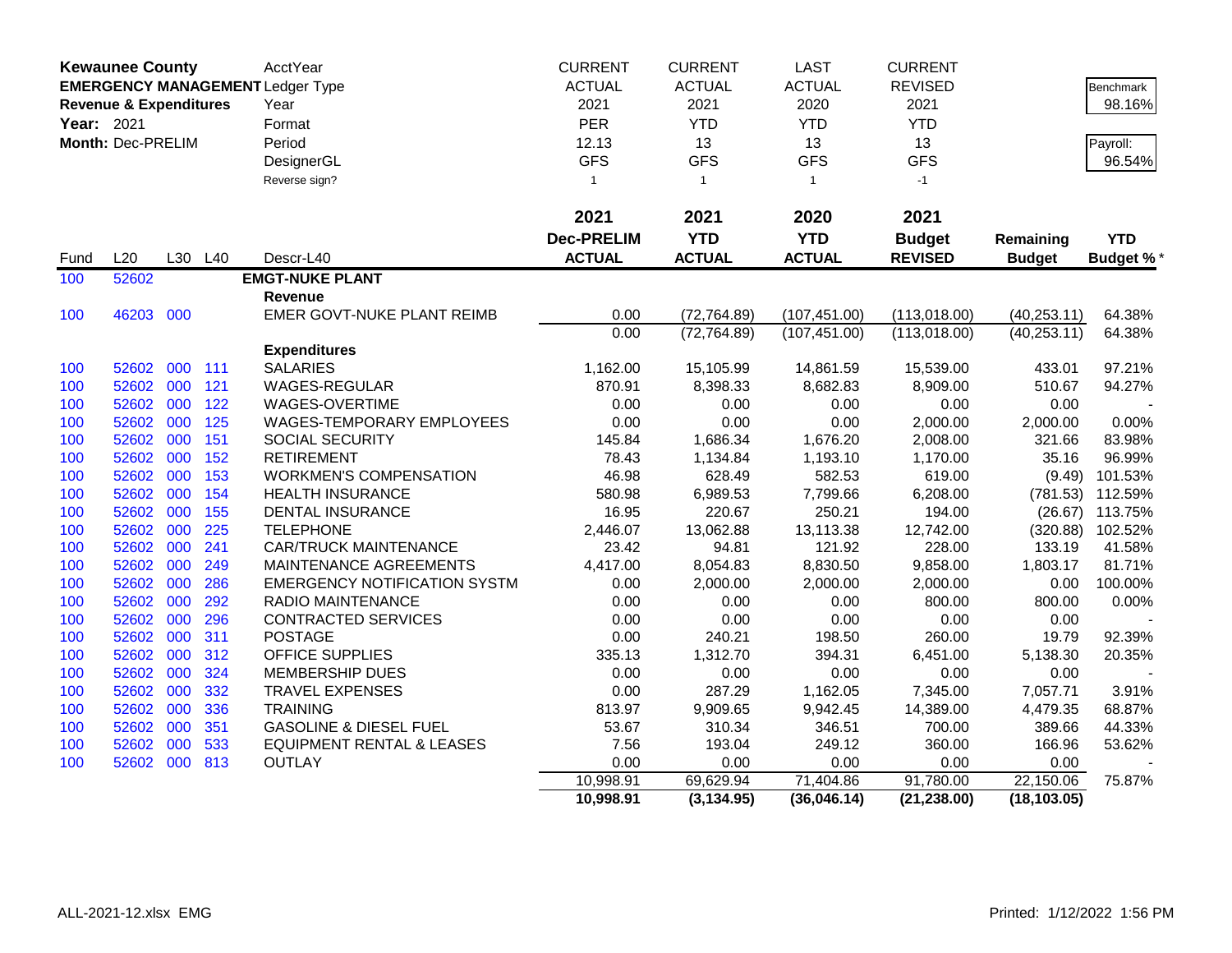|            | <b>Kewaunee County</b>            |     |         | AcctYear                                | <b>CURRENT</b>    | <b>CURRENT</b> | <b>LAST</b>   | <b>CURRENT</b> |               |                 |
|------------|-----------------------------------|-----|---------|-----------------------------------------|-------------------|----------------|---------------|----------------|---------------|-----------------|
|            |                                   |     |         | <b>EMERGENCY MANAGEMENT Ledger Type</b> | <b>ACTUAL</b>     | <b>ACTUAL</b>  | <b>ACTUAL</b> | <b>REVISED</b> |               | Benchmark       |
|            | <b>Revenue &amp; Expenditures</b> |     |         | Year                                    | 2021              | 2021           | 2020          | 2021           |               | 98.16%          |
| Year: 2021 |                                   |     |         | Format                                  | <b>PER</b>        | <b>YTD</b>     | <b>YTD</b>    | <b>YTD</b>     |               |                 |
|            | Month: Dec-PRELIM                 |     |         | Period                                  | 12.13             | 13             | 13            | 13             |               | Payroll:        |
|            |                                   |     |         | DesignerGL                              | <b>GFS</b>        | <b>GFS</b>     | <b>GFS</b>    | <b>GFS</b>     |               | 96.54%          |
|            |                                   |     |         | Reverse sign?                           | $\overline{1}$    | $\mathbf{1}$   | $\mathbf{1}$  | $-1$           |               |                 |
|            |                                   |     |         |                                         |                   |                |               |                |               |                 |
|            |                                   |     |         |                                         | 2021              | 2021           | 2020          | 2021           |               |                 |
|            |                                   |     |         |                                         | <b>Dec-PRELIM</b> | <b>YTD</b>     | <b>YTD</b>    | <b>Budget</b>  | Remaining     | <b>YTD</b>      |
| Fund       | L20                               |     | L30 L40 | Descr-L40                               | <b>ACTUAL</b>     | <b>ACTUAL</b>  | <b>ACTUAL</b> | <b>REVISED</b> | <b>Budget</b> | <b>Budget %</b> |
| 100        | 52601                             |     |         | <b>EMGT-SARA/EPCRA</b>                  |                   |                |               |                |               |                 |
|            |                                   |     |         | Revenue                                 |                   |                |               |                |               |                 |
| 100        | 43302                             | 000 |         | <b>EMERGENCY GOVERNMENT-SARA</b>        | 0.00              | 0.00           | (10, 348.26)  | (11, 430.00)   | (11, 430.00)  | 0.00%           |
|            |                                   |     |         |                                         | 0.00              | 0.00           | (10, 348.26)  | (11, 430.00)   | (11, 430.00)  | 0.00%           |
|            |                                   |     |         | <b>Expenditures</b>                     |                   |                |               |                |               |                 |
| 100        | 52601                             | 000 | 111     | <b>SALARIES</b>                         | 0.00              | 7,363.00       | 0.00          | 7,363.00       | 0.00          | 100.00%         |
| 100        | 52601                             | 000 | 121     | WAGES-REGULAR                           | 0.00              | 4,376.00       | 3,418.11      | 4,276.00       | (100.00)      | 102.34%         |
| 100        | 52601                             | 000 | 125     | <b>WAGES-TEMPORARY EMPLOYEES</b>        | 0.00              | 0.00           | 0.00          | 0.00           | 0.00          |                 |
| 100        | 52601                             | 000 | 151     | SOCIAL SECURITY                         | 0.00              | 890.00         | 261.49        | 890.00         | 0.00          | 100.00%         |
| 100        | 52601                             | 000 | 152     | <b>RETIREMENT</b>                       | 0.00              | 497.00         | 0.00          | 497.00         | 0.00          | 100.00%         |
| 100        | 52601                             | 000 | 153     | <b>WORKMEN'S COMPENSATION</b>           | 0.00              | 295.00         | 6.30          | 295.00         | 0.00          | 100.00%         |
| 100        | 52601                             | 000 | 154     | <b>HEALTH INSURANCE</b>                 | 0.00              | 2,980.00       | 0.00          | 2,980.00       | 0.00          | 100.00%         |
| 100        | 52601                             | 000 | 155     | <b>DENTAL INSURANCE</b>                 | 0.00              | 93.00          | 0.00          | 93.00          | 0.00          | 100.00%         |
| 100        | 52601                             | 000 | 225     | <b>TELEPHONE</b>                        | 266.27            | 1,754.79       | 2,127.28      | 1,200.00       | (554.79)      | 146.23%         |
| 100        | 52601                             | 000 | 241     | <b>CAR/TRUCK MAINTENANCE</b>            | 23.42             | 84.81          | 5.00          | 228.00         | 143.19        | 37.20%          |
| 100        | 52601                             | 000 | 249     | MAINTENANCE AGREEMENTS                  | 0.00              | 0.00           | 0.00          | 0.00           | 0.00          |                 |
| 100        | 52601                             | 000 | 286     | <b>EMERGENCY NOTIFICATION SYSTM</b>     | 0.00              | 2,000.00       | 2,000.00      | 0.00           | (2,000.00)    |                 |
| 100        | 52601                             | 000 | 292     | RADIO MAINTENANCE                       | 0.00              | 0.00           | 0.00          | 0.00           | 0.00          |                 |
| 100        | 52601                             | 000 | 296     | <b>CONTRACTED SERVICES</b>              | 0.00              | 0.00           | 0.00          | 0.00           | 0.00          |                 |
| 100        | 52601                             | 000 | 311     | <b>POSTAGE</b>                          | 0.00              | 0.00           | 12.61         | 100.00         | 100.00        | 0.00%           |
| 100        | 52601                             | 000 | 312     | <b>OFFICE SUPPLIES</b>                  | 5.79              | 606.98         | 1,964.40      | 2,337.00       | 1,730.02      | 25.97%          |
| 100        | 52601                             | 000 | 321     | PUBLICATIONS OF LEGAL NOTICE            | 0.00              | 67.55          | 65.44         | 70.00          | 2.45          | 96.50%          |
| 100        | 52601                             | 000 | 332     | <b>TRAVEL EXPENSES</b>                  | 0.00              | 673.96         | 86.54         | 926.00         | 252.04        | 72.78%          |
| 100        | 52601                             | 000 | 336     | <b>TRAINING</b>                         | 0.00              | 91.81          | 1,255.83      | 1,608.00       | 1,516.19      | 5.71%           |
| 100        | 52601                             | 000 | 351     | <b>GASOLINE &amp; DIESEL FUEL</b>       | 68.18             | 208.43         | 63.02         | 150.00         | (58.43)       | 138.95%         |
| 100        | 52601                             | 000 | 533     | <b>EQUIPMENT RENTAL &amp; LEASES</b>    | 7.55              | 346.32         | 258.25        | 200.00         | (146.32)      | 173.16%         |
| 100        | 52601                             | 000 | 813     | <b>OUTLAY</b>                           | 0.00              | 0.00           | 0.00          | 0.00           | 0.00          |                 |
|            |                                   |     |         |                                         | 371.21            | 22,328.65      | 11,524.27     | 23,213.00      | 884.35        | 96.19%          |
|            |                                   |     |         |                                         | 371.21            | 22,328.65      | 1,176.01      | 11,783.00      | (10, 545.65)  |                 |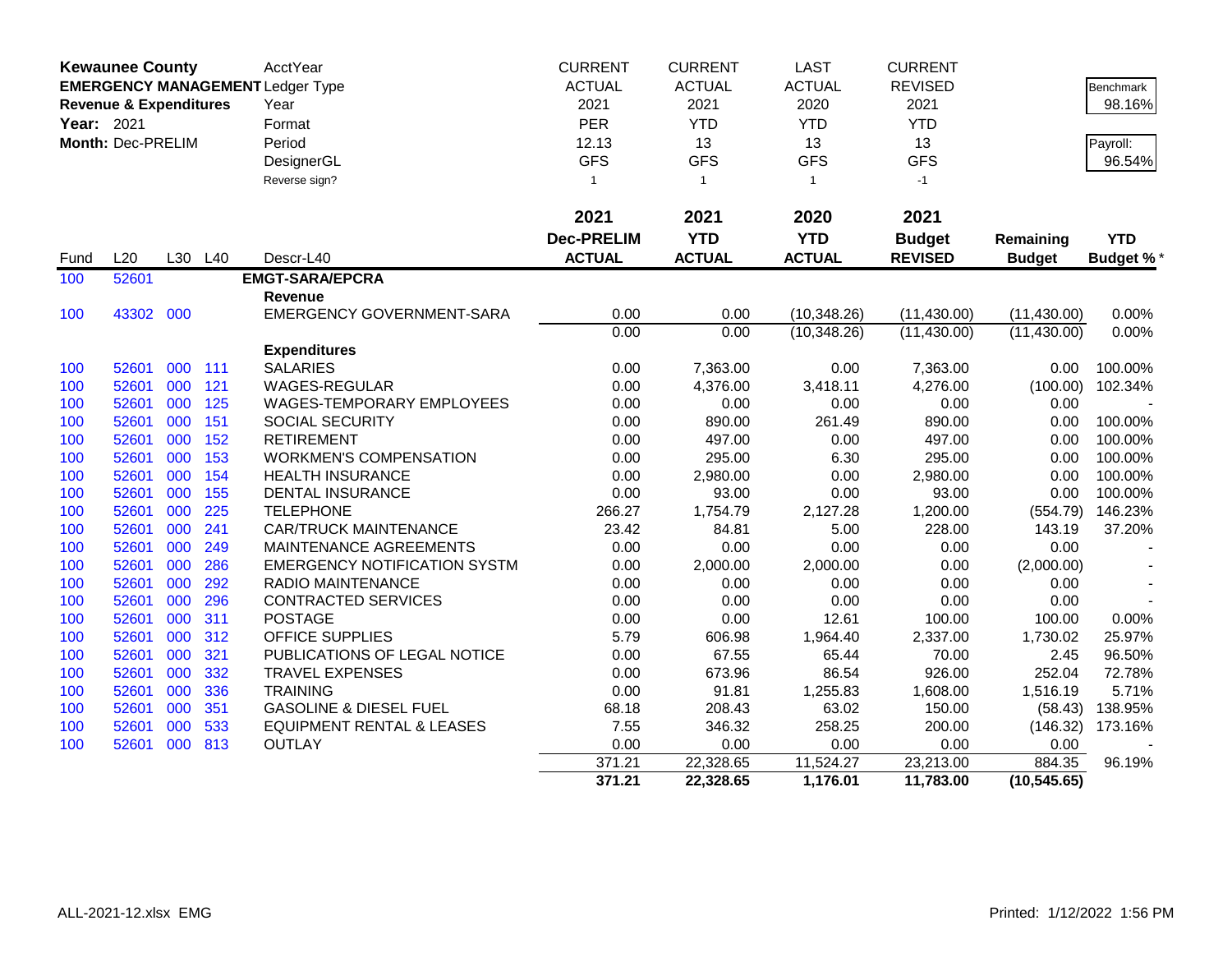|            | <b>Kewaunee County</b>            |     |     | AcctYear                                | <b>CURRENT</b>    | <b>CURRENT</b> | <b>LAST</b>   | <b>CURRENT</b> |               |                  |
|------------|-----------------------------------|-----|-----|-----------------------------------------|-------------------|----------------|---------------|----------------|---------------|------------------|
|            |                                   |     |     | <b>EMERGENCY MANAGEMENT Ledger Type</b> | <b>ACTUAL</b>     | <b>ACTUAL</b>  | <b>ACTUAL</b> | <b>REVISED</b> |               | Benchmark        |
|            | <b>Revenue &amp; Expenditures</b> |     |     | Year                                    | 2021              | 2021           | 2020          | 2021           |               | 98.16%           |
| Year: 2021 |                                   |     |     | Format                                  | PER               | <b>YTD</b>     | <b>YTD</b>    | <b>YTD</b>     |               |                  |
|            | Month: Dec-PRELIM                 |     |     | Period                                  | 12.13             | 13             | 13            | 13             |               | Payroll:         |
|            |                                   |     |     | DesignerGL                              | <b>GFS</b>        | <b>GFS</b>     | <b>GFS</b>    | <b>GFS</b>     |               | 96.54%           |
|            |                                   |     |     | Reverse sign?                           | $\overline{1}$    | $\overline{1}$ | $\mathbf{1}$  | $-1$           |               |                  |
|            |                                   |     |     |                                         |                   |                |               |                |               |                  |
|            |                                   |     |     |                                         | 2021              | 2021           | 2020          | 2021           |               |                  |
|            |                                   |     |     |                                         | <b>Dec-PRELIM</b> | <b>YTD</b>     | <b>YTD</b>    | <b>Budget</b>  | Remaining     | <b>YTD</b>       |
| Fund       | L20                               | L30 | L40 | Descr-L40                               | <b>ACTUAL</b>     | <b>ACTUAL</b>  | <b>ACTUAL</b> | <b>REVISED</b> | <b>Budget</b> | <b>Budget %*</b> |
| 100        | 52500                             |     |     | <b>CLEAN SWEEP PROGRAM</b>              |                   |                |               |                |               |                  |
|            |                                   |     |     | <b>Revenue</b>                          |                   |                |               |                |               |                  |
| 100        | 43303                             | 000 |     | <b>CLEAN SWEEP GRANTS</b>               | 0.00              | 0.00           | (11, 461.84)  | (28,000.00)    | (28,000.00)   | 0.00%            |
| 100        | 46203                             | 015 |     | <b>EMGT-CLEAN SWEEP FEES</b>            | 0.00              | (450.00)       | 0.00          | 0.00           | 450.00        |                  |
| 100        | 48505                             | 002 |     | <b>CLEAN SWEEP DONATIONS</b>            | (1,000.00)        | (1,050.00)     | (1,000.00)    | 0.00           | 1,050.00      |                  |
|            |                                   |     |     |                                         | (1,000.00)        | (1,500.00)     | (12, 461.84)  | (28,000.00)    | (26,500.00)   | 5.36%            |
|            |                                   |     |     | <b>Expenditures</b>                     |                   |                |               |                |               |                  |
| 100        | 52500                             | 000 | 342 | <b>PHARMACEUTICALS</b>                  | 450.00            | 518.76         | 40.87         | 4,000.00       | 3,481.24      | 12.97%           |
| 100        | 52500                             | 000 | 344 | <b>HOUSEHOLD</b>                        | 6.38              | 433.72         | 9,166.50      | 16,000.00      | 15,566.28     | 2.71%            |
| 100        | 52500                             | 000 | 790 | <b>AGRICULTURAL</b>                     | 0.00              | 68.75          | 2,254.26      | 8,000.00       | 7,931.25      | 0.86%            |
|            |                                   |     |     |                                         | 456.38            | 1,021.23       | 11,461.63     | 28,000.00      | 26,978.77     | 3.65%            |
|            |                                   |     |     |                                         | (543.62)          | (478.77)       | (1,000.21)    | 0.00           | 478.77        |                  |
| 100        | 52604                             |     |     | <b>HAZ MATERIALS EMERG PLANNING</b>     |                   |                |               |                |               |                  |
|            |                                   |     |     | <b>Revenue</b>                          |                   |                |               |                |               |                  |
| 100        | 43306                             | 000 |     | HAZARDOUS MATERIALS EMG PREP            | 0.00              | 0.00           | 0.00          | (2,867.00)     | (2,867.00)    | $0.00\%$         |
|            |                                   |     |     |                                         | 0.00              | 0.00           | 0.00          | (2,867.00)     | (2,867.00)    | 0.00%            |
|            |                                   |     |     | <b>Expenditures</b>                     |                   |                |               |                |               |                  |
| 100        | 52604                             | 000 | 296 | <b>CONTRACTED SERVICES</b>              | 0.00              | 0.00           | 0.00          | 2,792.00       | 2,792.00      | 0.00%            |
| 100        | 52604 000                         |     | 312 | <b>OFFICE SUPPLIES</b>                  | 0.00              | 0.00           | 0.00          | 75.00          | 75.00         | 0.00%            |
|            |                                   |     |     |                                         | 0.00              | 0.00           | 0.00          | 2,867.00       | 2,867.00      | 0.00%            |
|            |                                   |     |     |                                         | 0.00              | 0.00           | 0.00          | 0.00           | 0.00          |                  |
| 100        | 52609                             |     |     | <b>MASS CASUALTY INCIDENT</b>           |                   |                |               |                |               |                  |
|            |                                   |     |     | <b>Revenue</b>                          |                   |                |               |                |               |                  |
| 100        | 43308                             | 000 |     | MASS CASUALTY INCIDENT                  | 0.00              | 0.00           | 0.00          | 0.00           | 0.00          |                  |
|            |                                   |     |     |                                         | 0.00              | 0.00           | 0.00          | 0.00           | 0.00          |                  |
|            |                                   |     |     | <b>Expenditures</b>                     |                   |                |               |                |               |                  |
| 100        | 52609                             | 000 | 601 | <b>MASS CASUALTY INCIDENT</b>           | 0.00              | 0.00           | 0.00          | 0.00           | 0.00          |                  |
|            |                                   |     |     |                                         | 0.00              | 0.00           | 0.00          | 0.00           | 0.00          |                  |
|            |                                   |     |     |                                         | 0.00              | 0.00           | 0.00          | 0.00           | 0.00          |                  |
| 100        | 52610                             |     |     | <b>EPCRA COMPUTER &amp; HAZMAT GRNT</b> |                   |                |               |                |               |                  |
|            |                                   |     |     | <b>Revenue</b>                          |                   |                |               |                |               |                  |
| 100        | 43309                             | 000 |     | EPCRA COMPUTER & HAZMAT GRNT            | 0.00              | (1,790.68)     | (5,473.69)    | (10,000.00)    | (8,209.32)    | 17.91%           |
|            |                                   |     |     |                                         | 0.00              | (1,790.68)     | (5,473.69)    | (10,000.00)    | (8,209.32)    | 17.91%           |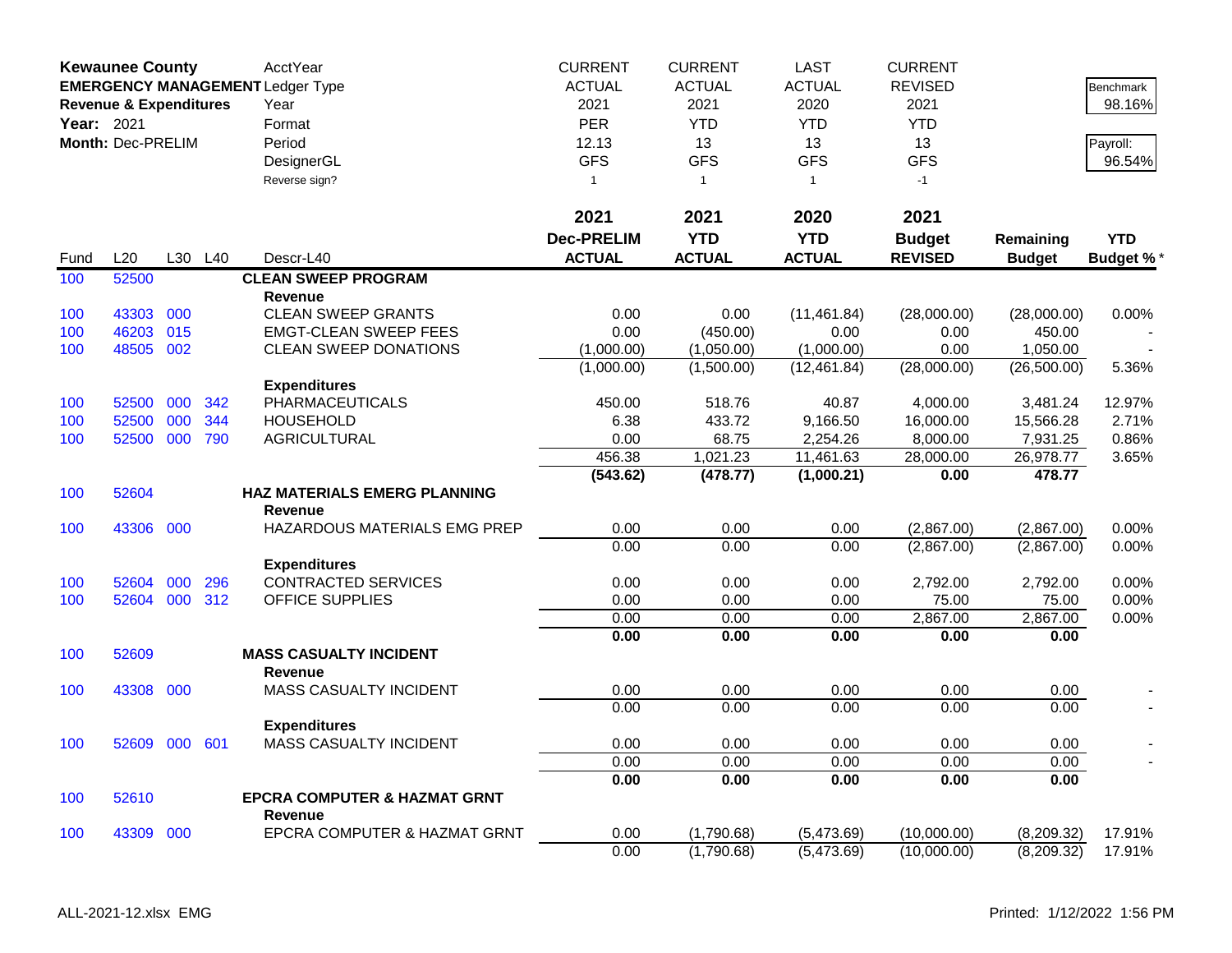|            | <b>Kewaunee County</b><br><b>EMERGENCY MANAGEMENT Ledger Type</b><br><b>Revenue &amp; Expenditures</b><br>Year: 2021<br>Month: Dec-PRELIM |     |     | AcctYear<br>Year<br>Format<br>Period<br>DesignerGL<br>Reverse sign? | <b>CURRENT</b><br><b>ACTUAL</b><br>2021<br>PER<br>12.13<br><b>GFS</b><br>$\mathbf{1}$ | <b>CURRENT</b><br><b>ACTUAL</b><br>2021<br><b>YTD</b><br>13<br><b>GFS</b><br>$\mathbf{1}$<br>2021 | <b>LAST</b><br><b>ACTUAL</b><br>2020<br><b>YTD</b><br>13<br><b>GFS</b><br>$\mathbf{1}$<br>2020 | <b>CURRENT</b><br><b>REVISED</b><br>2021<br><b>YTD</b><br>13<br><b>GFS</b><br>$-1$ |                            | Benchmark<br>98.16%<br>Payroll:<br>96.54% |
|------------|-------------------------------------------------------------------------------------------------------------------------------------------|-----|-----|---------------------------------------------------------------------|---------------------------------------------------------------------------------------|---------------------------------------------------------------------------------------------------|------------------------------------------------------------------------------------------------|------------------------------------------------------------------------------------|----------------------------|-------------------------------------------|
|            |                                                                                                                                           |     |     |                                                                     | 2021                                                                                  |                                                                                                   |                                                                                                | 2021                                                                               |                            |                                           |
| Fund       | L20                                                                                                                                       | L30 | L40 | Descr-L40                                                           | <b>Dec-PRELIM</b><br><b>ACTUAL</b>                                                    | <b>YTD</b><br><b>ACTUAL</b>                                                                       | <b>YTD</b><br><b>ACTUAL</b>                                                                    | <b>Budget</b><br><b>REVISED</b>                                                    | Remaining<br><b>Budget</b> | <b>YTD</b><br><b>Budget %*</b>            |
|            |                                                                                                                                           |     |     | <b>Expenditures</b>                                                 |                                                                                       |                                                                                                   |                                                                                                |                                                                                    |                            |                                           |
| 100        | 52610                                                                                                                                     | 000 | 601 | EPCRA COMPUTER & HAZMAT GRNT                                        | 0.00                                                                                  | 7,676.22                                                                                          | 4,582.35                                                                                       | 4,000.00                                                                           | (3,676.22)                 | 191.91%                                   |
| 100        | 52610                                                                                                                                     | 000 | 813 | <b>OUTLAY</b>                                                       | 0.00                                                                                  | 0.00                                                                                              | 0.00                                                                                           | 6,000.00                                                                           | 6,000.00                   | 0.00%                                     |
|            |                                                                                                                                           |     |     |                                                                     | 0.00                                                                                  | 7,676.22                                                                                          | 4,582.35                                                                                       | 10,000.00                                                                          | 2,323.78                   | 76.76%                                    |
| 100        | 52614                                                                                                                                     |     |     | <b>PRE-DISASTER MITIGATION</b><br>Revenue                           | 0.00                                                                                  | 5,885.54                                                                                          | (891.34)                                                                                       | 0.00                                                                               | (5,885.54)                 |                                           |
| 100        | 43316 000                                                                                                                                 |     |     | PRE-DISASTER MITIGATION                                             | 0.00                                                                                  | 0.00                                                                                              | (8,450.46)                                                                                     | 0.00                                                                               | 0.00                       |                                           |
|            |                                                                                                                                           |     |     |                                                                     | 0.00                                                                                  | 0.00                                                                                              | (8,450.46)                                                                                     | 0.00                                                                               | 0.00                       |                                           |
|            |                                                                                                                                           |     |     | <b>Expenditures</b>                                                 |                                                                                       |                                                                                                   |                                                                                                |                                                                                    |                            |                                           |
| 100        | 52614                                                                                                                                     | 000 | 296 | <b>CONTRACTED SERVICES</b>                                          | 0.00                                                                                  | 0.00                                                                                              | 7,950.00                                                                                       | 0.00                                                                               | 0.00                       |                                           |
| 100        | 52614                                                                                                                                     | 000 | 312 | <b>OFFICE SUPPLIES</b>                                              | 0.00                                                                                  | 0.00                                                                                              | 500.46                                                                                         | 0.00                                                                               | 0.00                       |                                           |
| 100        | 52614 000                                                                                                                                 |     | 601 | PRE-DISASTER MITIGATION                                             | 0.00                                                                                  | 0.00                                                                                              | 0.00                                                                                           | 0.00                                                                               | 0.00                       |                                           |
|            |                                                                                                                                           |     |     |                                                                     | 0.00                                                                                  | 0.00                                                                                              | 8,450.46                                                                                       | 0.00                                                                               | 0.00                       |                                           |
|            |                                                                                                                                           |     |     |                                                                     | 0.00                                                                                  | 0.00                                                                                              | 0.00                                                                                           | 0.00                                                                               | 0.00                       |                                           |
| 100        | 52617                                                                                                                                     |     |     | <b>INCIDENT COMMAND SYSTEM TRNG</b><br><b>Revenue</b>               |                                                                                       |                                                                                                   |                                                                                                |                                                                                    |                            |                                           |
| 100        | 43317 000                                                                                                                                 |     |     | INCIDENT COMMAND SYSTEM TRNG                                        | 0.00                                                                                  | 0.00                                                                                              | 0.00                                                                                           | 0.00                                                                               | 0.00                       |                                           |
|            |                                                                                                                                           |     |     |                                                                     | 0.00                                                                                  | 0.00                                                                                              | 0.00                                                                                           | 0.00                                                                               | 0.00                       |                                           |
| 100        | 52617                                                                                                                                     | 000 | 601 | <b>Expenditures</b><br>INCIDENT COMMAND SYSTEM TRNG                 | 0.00                                                                                  | 0.00                                                                                              | 0.00                                                                                           | 0.00                                                                               | 0.00                       |                                           |
|            |                                                                                                                                           |     |     |                                                                     | 0.00                                                                                  | 0.00                                                                                              | 0.00                                                                                           | 0.00                                                                               | 0.00                       |                                           |
|            |                                                                                                                                           |     |     |                                                                     | 0.00                                                                                  | 0.00                                                                                              | 0.00                                                                                           | 0.00                                                                               | 0.00                       |                                           |
|            |                                                                                                                                           |     |     | <b>GENERAL FUND</b>                                                 | 19,411.42                                                                             | 83,541.87                                                                                         | 35,199.12                                                                                      | 60,577.00                                                                          | (22,964.87)                |                                           |
| 150<br>150 | 52624                                                                                                                                     |     |     | <b>MOBILE COMMAND POST FUND</b><br><b>MOBILE COMMAND POST</b>       |                                                                                       |                                                                                                   |                                                                                                |                                                                                    |                            |                                           |
| 150        | 43326                                                                                                                                     | 000 |     | <b>Revenue</b><br>MOBILE COMMAND POST                               | 0.00                                                                                  | 0.00                                                                                              | 0.00                                                                                           | 0.00                                                                               | 0.00                       |                                           |
| 150        | 49202 000                                                                                                                                 |     |     | TRANSFER FROM FUND BALANCE                                          | 0.00                                                                                  | 0.00                                                                                              | 0.00                                                                                           | (400.00)                                                                           | (400.00)                   | $0.00\%$                                  |
|            |                                                                                                                                           |     |     |                                                                     | 0.00                                                                                  | 0.00                                                                                              | 0.00                                                                                           | (400.00)                                                                           | (400.00)                   | 0.00%                                     |
|            |                                                                                                                                           |     |     | <b>Expenditures</b>                                                 |                                                                                       |                                                                                                   |                                                                                                |                                                                                    |                            |                                           |
| 150        | 52624 000 601                                                                                                                             |     |     | MOBILE COMMAND POST                                                 | 0.00                                                                                  | 0.00                                                                                              | 0.00                                                                                           | 400.00                                                                             | 400.00                     | 0.00%                                     |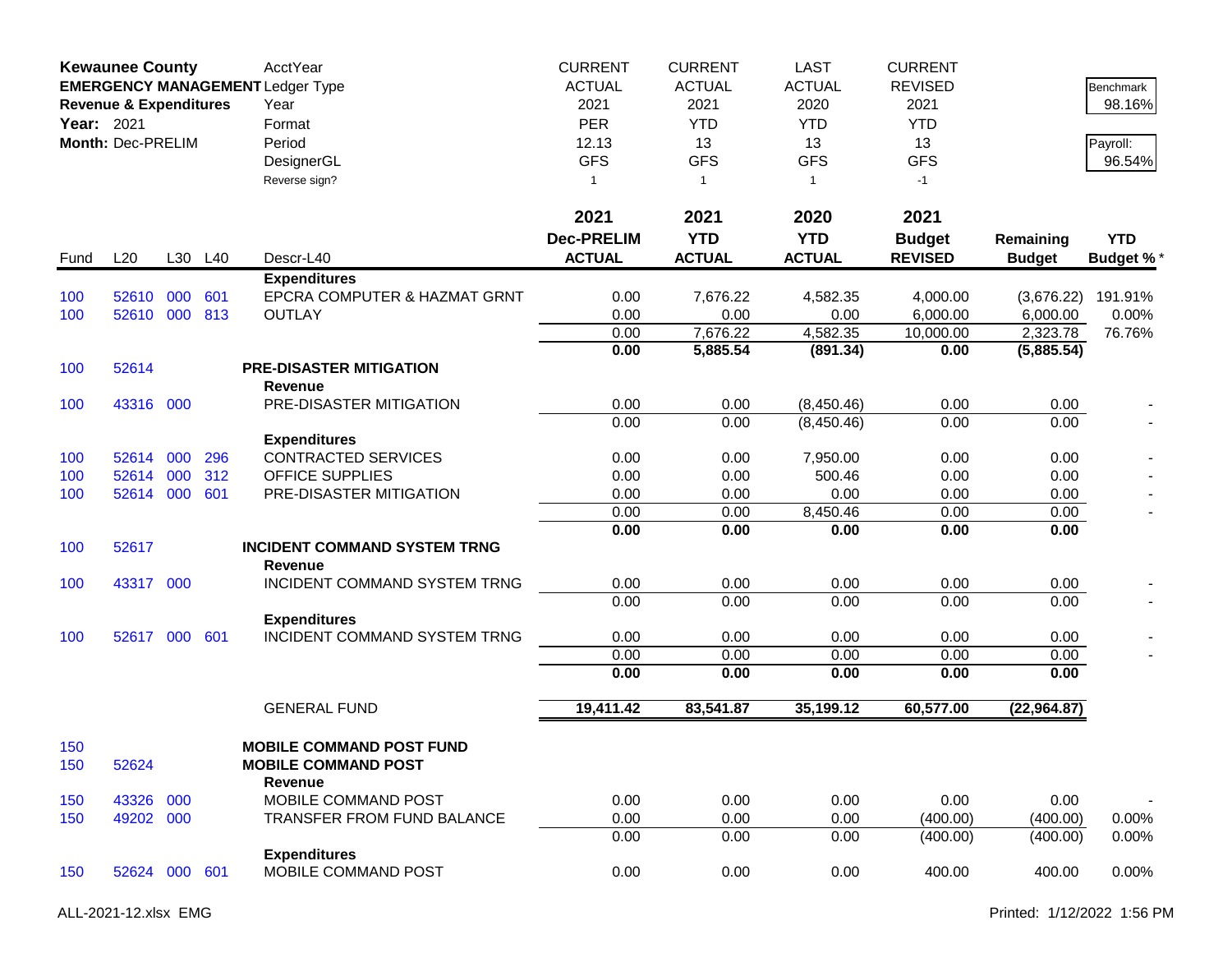|            | <b>Kewaunee County</b>            |     |         | <b>AcctYear</b>                         | <b>CURRENT</b>    | <b>CURRENT</b> | <b>LAST</b>    | <b>CURRENT</b> |                           |                  |
|------------|-----------------------------------|-----|---------|-----------------------------------------|-------------------|----------------|----------------|----------------|---------------------------|------------------|
|            |                                   |     |         | <b>EMERGENCY MANAGEMENT Ledger Type</b> | <b>ACTUAL</b>     | <b>ACTUAL</b>  | <b>ACTUAL</b>  | <b>REVISED</b> |                           | <b>Benchmark</b> |
|            | <b>Revenue &amp; Expenditures</b> |     |         | Year                                    | 2021              | 2021           | 2020           | 2021           |                           | 98.16%           |
| Year: 2021 |                                   |     |         | Format                                  | <b>PER</b>        | <b>YTD</b>     | <b>YTD</b>     | <b>YTD</b>     |                           |                  |
|            | Month: Dec-PRELIM                 |     |         | Period                                  | 12.13             | 13             | 13             | 13             |                           | Payroll:         |
|            |                                   |     |         | DesignerGL                              | <b>GFS</b>        | <b>GFS</b>     | <b>GFS</b>     | <b>GFS</b>     |                           | 96.54%           |
|            |                                   |     |         | Reverse sign?                           |                   | $\overline{1}$ | $\overline{1}$ | $-1$           |                           |                  |
|            |                                   |     |         |                                         | 2021              | 2021           | 2020           | 2021           |                           |                  |
|            |                                   |     |         |                                         | <b>Dec-PRELIM</b> | <b>YTD</b>     | <b>YTD</b>     | <b>Budget</b>  | Remaining                 | <b>YTD</b>       |
| Fund       | L20                               |     | L30 L40 | Descr-L40                               | <b>ACTUAL</b>     | <b>ACTUAL</b>  | <b>ACTUAL</b>  | <b>REVISED</b> | <b>Budget</b>             | <b>Budget %*</b> |
|            |                                   |     |         |                                         | 0.00              | 0.00           | 0.00           | 400.00         | 400.00                    | 0.00%            |
|            |                                   |     |         |                                         | 0.00              | 0.00           | 0.00           | 0.00           | 0.00                      |                  |
| 160        |                                   |     |         | <b>NOAA RADIO FUND</b>                  |                   |                |                |                |                           |                  |
| 160        | 52625                             |     |         | <b>NOAA RADIOS</b>                      |                   |                |                |                |                           |                  |
|            |                                   |     |         | <b>Revenue</b>                          |                   |                |                |                |                           |                  |
| 160        | 43327                             | 000 |         | <b>NOAA RADIOS</b>                      | 0.00              | 0.00           | 0.00           | (500.00)       | (500.00)                  | 0.00%            |
| 160        | 49202 000                         |     |         | TRANSFER FROM FUND BALANCE              | 0.00              | 0.00           | 0.00           | 0.00           | 0.00                      |                  |
|            |                                   |     |         |                                         | 0.00              | 0.00           | 0.00           | (500.00)       | (500.00)                  | 0.00%            |
|            |                                   |     |         | <b>Expenditures</b>                     |                   |                |                |                |                           |                  |
| 160        | 52625                             | 000 | 601     | <b>NOAA RADIOS</b>                      | 0.00              | 0.00           | 0.00           | 500.00         | 500.00                    | 0.00%            |
|            |                                   |     |         |                                         | 0.00              | 0.00           | 0.00           | 500.00         | 500.00                    | 0.00%            |
|            |                                   |     |         |                                         | 0.00              | 0.00           | 0.00           | 0.00           | 0.00                      |                  |
|            |                                   |     |         |                                         | 19,411.42         | 83,541.87      | 35,199.12      | 60,577.00      | (22, 964.87)              |                  |
|            |                                   |     |         |                                         |                   |                |                |                | 72,130 Indirect Cost 2021 |                  |
|            |                                   |     |         | <b>FUND BALANCE - Beginning of year</b> |                   |                |                |                | 57.758 Indirect Cost 2020 |                  |
| 150        |                                   |     |         | MOBILE COMMAND POST FUND                |                   | (371.74)       |                |                |                           |                  |
| 160        |                                   |     |         | NOAA RADIO FUND                         |                   | (244.00)       |                |                |                           |                  |
|            |                                   |     |         | <b>INTEGRITY CHECK:</b>                 |                   |                |                |                |                           |                  |
|            |                                   |     |         | <b>Total Expenditures (report)</b>      | 20,411.42         | 172,960.79     | 208,809.32     | 252,268.00     |                           |                  |
|            | [100,150,1[52500.52 *             |     |         | <b>Total Dept expenditures(G/L)</b>     | 20,411.42         | 172,960.79     | 208,809.32     | 252,268.00     |                           |                  |
|            |                                   |     |         |                                         | 0.00              | 0.00           | 0.00           | 0.00           |                           |                  |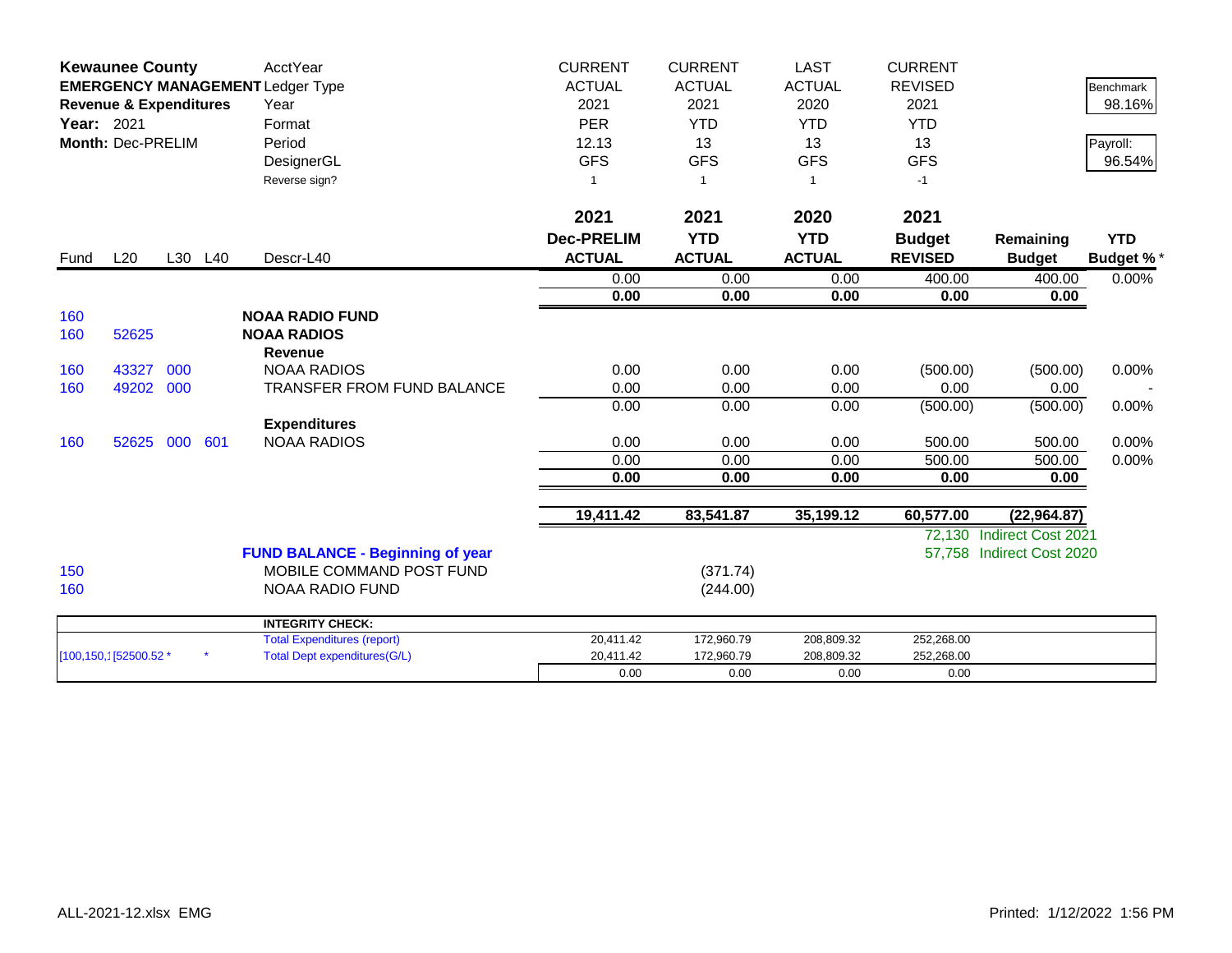| Year: 2021 | <b>Kewaunee County</b><br><b>Revenue &amp; Expenditures</b><br>Month: Dec-PRELIM |     |         | AcctYear<br>FAMILY COURT COMMISSIOI Ledger Type<br>Year<br>Format<br>Period<br>DesignerGL<br>Reverse sign? | <b>CURRENT</b><br><b>ACTUAL</b><br>2021<br><b>PER</b><br>12.13<br><b>GFS</b><br>-1<br>2021 | <b>CURRENT</b><br><b>ACTUAL</b><br>2021<br><b>YTD</b><br>13<br><b>GFS</b><br>$\overline{1}$<br>2021 | <b>LAST</b><br><b>ACTUAL</b><br>2020<br><b>YTD</b><br>13<br><b>GFS</b><br>$\mathbf{1}$<br>2020 | <b>CURRENT</b><br><b>REVISED</b><br>2021<br><b>YTD</b><br>13<br><b>GFS</b><br>$-1$<br>2021 |               | Benchmark<br>98.16%<br>Payroll:<br>96.54% |
|------------|----------------------------------------------------------------------------------|-----|---------|------------------------------------------------------------------------------------------------------------|--------------------------------------------------------------------------------------------|-----------------------------------------------------------------------------------------------------|------------------------------------------------------------------------------------------------|--------------------------------------------------------------------------------------------|---------------|-------------------------------------------|
|            |                                                                                  |     |         |                                                                                                            | <b>Dec-PRELIM</b>                                                                          | <b>YTD</b>                                                                                          | <b>YTD</b>                                                                                     | <b>Budget</b>                                                                              | Remaining     | <b>YTD</b>                                |
| Fund       | L20                                                                              |     | L30 L40 | Descr-L40                                                                                                  | <b>ACTUAL</b>                                                                              | <b>ACTUAL</b>                                                                                       | <b>ACTUAL</b>                                                                                  | <b>REVISED</b>                                                                             | <b>Budget</b> | <b>Budget %*</b>                          |
| 100<br>100 | 51202                                                                            |     |         | <b>GENERAL FUND</b><br><b>FAMILY COURT COMMISSIONER</b><br><b>Revenue</b>                                  |                                                                                            |                                                                                                     |                                                                                                |                                                                                            |               |                                           |
| 100        | 43249                                                                            | 110 |         | <b>COVID GRANTS-FCT</b>                                                                                    | 0.00                                                                                       | 0.00                                                                                                | 0.00                                                                                           | 0.00                                                                                       | 0.00          |                                           |
| 100        | 46142 000                                                                        |     |         | <b>FAMILY SERVICES FEES</b>                                                                                | (242.75)                                                                                   | (3,954.21)                                                                                          | (4,645.79)                                                                                     | (5,000.00)                                                                                 | (1,045.79)    | 79.08%                                    |
|            |                                                                                  |     |         |                                                                                                            | (242.75)                                                                                   | (3,954.21)                                                                                          | (4,645.79)                                                                                     | (5,000.00)                                                                                 | (1,045.79)    |                                           |
|            |                                                                                  |     |         | <b>Expenditures</b>                                                                                        |                                                                                            |                                                                                                     |                                                                                                |                                                                                            |               |                                           |
| 100        | 51202 000                                                                        |     | 111     | <b>SALARIES</b>                                                                                            | 2,984.80                                                                                   | 37,757.72                                                                                           | 38,168.00                                                                                      | 38,798.00                                                                                  | 1,040.28      | 97.32%                                    |
| 100        | 51202 000                                                                        |     | 151     | SOCIAL SECURITY                                                                                            | 228.34                                                                                     | 2,888.50                                                                                            | 2,920.06                                                                                       | 2,968.00                                                                                   | 79.50         | 97.32%                                    |
| 100        | 51202 000                                                                        |     | 152     | <b>RETIREMENT</b>                                                                                          | 0.00                                                                                       | 705.18                                                                                              | 2,576.34                                                                                       | 2,619.00                                                                                   | 1,913.82      | 26.93%                                    |
| 100        | 51202                                                                            | 000 | 153     | <b>WORKMEN'S COMPENSATION</b>                                                                              | 5.62                                                                                       | 71.08                                                                                               | 70.46                                                                                          | 73.00                                                                                      | 1.92          | 97.37%                                    |
| 100        | 51202                                                                            | 000 | 154     | <b>HEALTH INSURANCE</b>                                                                                    | 0.00                                                                                       | 0.00                                                                                                | 0.00                                                                                           | 0.00                                                                                       | 0.00          |                                           |
| 100        | 51202                                                                            | 000 | 155     | <b>DENTAL INSURANCE</b>                                                                                    | 0.00                                                                                       | 0.00                                                                                                | 0.00                                                                                           | 0.00                                                                                       | 0.00          |                                           |
| 100        | 51202 000                                                                        |     | 212     | <b>MEDIATION FEES</b>                                                                                      | 0.00                                                                                       | 1,960.00                                                                                            | 3,000.00                                                                                       | 5,000.00                                                                                   | 3,040.00      | 39.20%                                    |
| 100        | 51202                                                                            | 000 | 225     | <b>TELEPHONE</b>                                                                                           | 0.00                                                                                       | 0.00                                                                                                | 0.00                                                                                           | 0.00                                                                                       | 0.00          |                                           |
| 100        | 51202                                                                            | 000 | 255     | PAPER SERVICE                                                                                              | 0.00                                                                                       | 0.00                                                                                                | 0.00                                                                                           | 0.00                                                                                       | 0.00          |                                           |
| 100        | 51202                                                                            | 000 | 296     | <b>CONTRACTED SERVICES</b>                                                                                 | 1,615.50                                                                                   | 19,386.00                                                                                           | 19,386.00                                                                                      | 19,386.00                                                                                  | 0.00          | 100.00%                                   |
| 100        | 51202                                                                            | 000 | 310     | LUMP SUM OFFICE                                                                                            | 497.83                                                                                     | 5,973.96                                                                                            | 5,974.00                                                                                       | 5,974.00                                                                                   | 0.04          | 100.00%                                   |
| 100        | 51202                                                                            | 000 | 312     | <b>OFFICE SUPPLIES</b>                                                                                     | 83.33                                                                                      | 999.96                                                                                              | 1,000.00                                                                                       | 1,000.00                                                                                   | 0.04          | 100.00%                                   |
| 100        | 51202 000                                                                        |     | 324     | <b>MEMBERSHIP DUES</b>                                                                                     | 0.00                                                                                       | 200.00                                                                                              | 0.00                                                                                           | 200.00                                                                                     | 0.00          | 100.00%                                   |
| 100        | 51202                                                                            | 000 | 332     | <b>TRAVEL EXPENSES</b>                                                                                     | 0.00                                                                                       | 0.00                                                                                                | 0.00                                                                                           | 750.00                                                                                     | 750.00        | 0.00%                                     |
| 100        | 51202 000                                                                        |     | 813     | <b>OUTLAY</b>                                                                                              | 0.00                                                                                       | 0.00                                                                                                | 0.00                                                                                           | 0.00                                                                                       | 0.00          |                                           |
|            |                                                                                  |     |         |                                                                                                            | 5,415.42                                                                                   | 69,942.40                                                                                           | 73,094.86                                                                                      | 76,768.00                                                                                  | 6,825.60      | 91.11%                                    |
|            |                                                                                  |     |         |                                                                                                            | 5,172.67                                                                                   | 65,988.19                                                                                           | 68,449.07                                                                                      | 71,768.00                                                                                  | 5,779.81      |                                           |
|            |                                                                                  |     |         | <b>INTEGRITY CHECK:</b>                                                                                    |                                                                                            |                                                                                                     |                                                                                                |                                                                                            |               |                                           |
|            |                                                                                  |     |         | <b>Total Expenditures (report)</b>                                                                         | 5,415.42                                                                                   | 69,942.40                                                                                           | 73,094.86                                                                                      | 76,768.00                                                                                  |               |                                           |
|            | [100,260] [51202,51 *                                                            |     |         | <b>Total Dept expenditures(G/L)</b>                                                                        | 5,415.42                                                                                   | 69,942.40                                                                                           | 73,094.86                                                                                      | 76,768.00                                                                                  |               |                                           |
|            |                                                                                  |     |         |                                                                                                            | 0.00                                                                                       | 0.00                                                                                                | 0.00                                                                                           | 0.00                                                                                       |               |                                           |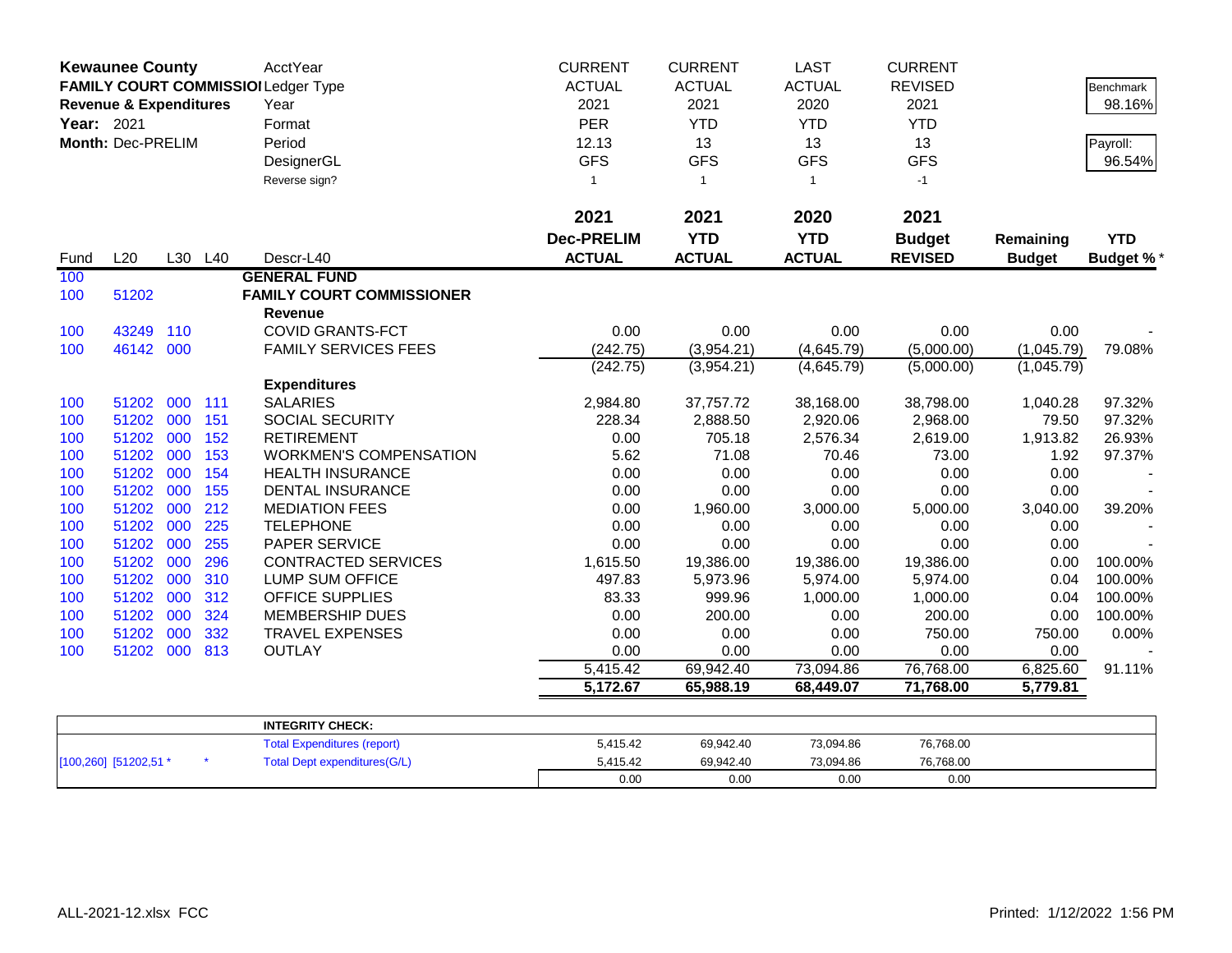| <b>Kewaunee County</b> |                                   |     | AcctYear | <b>CURRENT</b>                   | <b>CURRENT</b>    | <b>LAST</b>    | <b>CURRENT</b> |                |               |                  |
|------------------------|-----------------------------------|-----|----------|----------------------------------|-------------------|----------------|----------------|----------------|---------------|------------------|
|                        | <b>FINANCE DEPARTMENT</b>         |     |          | Ledger Type                      | <b>ACTUAL</b>     | <b>ACTUAL</b>  | <b>ACTUAL</b>  | <b>REVISED</b> |               | Benchmark        |
|                        | <b>Revenue &amp; Expenditures</b> |     |          | Year                             | 2021              | 2021           | 2020           | 2021           |               | 98.16%           |
| Year: 2021             |                                   |     |          | Format                           | <b>PER</b>        | <b>YTD</b>     | <b>YTD</b>     | <b>YTD</b>     |               |                  |
|                        | Month: Dec-PRELIM                 |     |          | Period                           | 12.13             | 13             | 13             | 13             |               | Payroll:         |
|                        |                                   |     |          | DesignerGL                       | <b>GFS</b>        | <b>GFS</b>     | <b>GFS</b>     | <b>GFS</b>     |               | 96.54%           |
|                        |                                   |     |          | Reverse sign?                    | $\mathbf{1}$      | $\overline{1}$ | $\mathbf{1}$   | $-1$           |               |                  |
|                        |                                   |     |          |                                  |                   |                |                |                |               |                  |
|                        |                                   |     |          |                                  | 2021              | 2021           | 2020           | 2021           |               |                  |
|                        |                                   |     |          |                                  | <b>Dec-PRELIM</b> | <b>YTD</b>     | <b>YTD</b>     | <b>Budget</b>  | Remaining     | <b>YTD</b>       |
| Fund                   | L20                               | L30 | L40      | Descr-L40                        | <b>ACTUAL</b>     | <b>ACTUAL</b>  | <b>ACTUAL</b>  | <b>REVISED</b> | <b>Budget</b> | <b>Budget %*</b> |
| 100                    |                                   |     |          | <b>GENERAL FUND</b>              |                   |                |                |                |               |                  |
| 100                    | 51511                             |     |          | <b>FINANCE DEPARTMENT</b>        |                   |                |                |                |               |                  |
|                        |                                   |     |          | <b>Revenue</b>                   |                   |                |                |                |               |                  |
| 100                    | 43249                             | 120 |          | <b>COVID GRANTS-FIN</b>          | 0.00              | 0.00           | (87.78)        | 0.00           | 0.00          |                  |
| 100                    | 46850 511                         |     |          | FIN-CHARGE FOR SERVICE           | 0.00              | 0.00           | 0.00           | (630.00)       | (630.00)      | 0.00%            |
|                        |                                   |     |          |                                  | 0.00              | 0.00           | (87.78)        | (630.00)       | (630.00)      | 0.00%            |
|                        |                                   |     |          | <b>Expenditures</b>              |                   |                |                |                |               |                  |
| 100                    | 51511                             | 000 | 111      | <b>SALARIES</b>                  | 7,259.20          | 94,369.60      | 92,851.20      | 94,383.00      | 13.40         | 99.99%           |
| 100                    | 51511                             | 000 | 121      | WAGES-REGULAR                    | 10,675.57         | 92,959.06      | 90,676.21      | 91,931.00      | (1,028.06)    | 101.12%          |
| 100                    | 51511                             | 000 | 122      | WAGES-OVERTIME                   | 0.00              | 0.00           | 54.38          | 0.00           | 0.00          |                  |
| 100                    | 51511                             | 000 | 151      | <b>SOCIAL SECURITY</b>           | 1,235.71          | 12,927.64      | 12,735.83      | 14,253.00      | 1,325.36      | 90.70%           |
| 100                    | 51511                             | 000 | 152      | <b>RETIREMENT</b>                | 1,201.59          | 12,635.72      | 12,396.93      | 12,576.00      | (59.72)       | 100.47%          |
| 100                    | 51511                             | 000 | 153      | <b>WORKMEN'S COMPENSATION</b>    | 33.60             | 352.42         | 338.78         | 350.00         | (2.42)        | 100.69%          |
| 100                    | 51511                             | 000 | 154      | <b>HEALTH INSURANCE</b>          | 6,971.82          | 75,174.20      | 72,489.40      | 74,491.00      | (683.20)      | 100.92%          |
| 100                    | 51511                             | 000 | 155      | <b>DENTAL INSURANCE</b>          | 203.46            | 2,332.07       | 2,257.88       | 2,325.00       | (7.07)        | 100.30%          |
| 100                    | 51511                             | 000 | 156      | HEALTH REIMBURSEMENT ACCOUNT     | 0.00              | 0.00           | 0.00           | 0.00           | 0.00          |                  |
| 100                    | 51511                             | 000 | 213      | <b>ACCOUNTING &amp; AUDITING</b> | 0.00              | 22,085.00      | 0.00           | 25,108.00      | 3,023.00      | 87.96%           |
| 100                    | 51511                             | 000 | 219      | OTHER PROFESSIONAL SERVICES      | 0.00              | 4,580.00       | 0.00           | 8,800.00       | 4,220.00      | 52.05%           |
| 100                    | 51511                             | 000 | 225      | <b>TELEPHONE</b>                 | 62.33             | 374.49         | 379.69         | 385.00         | 10.51         | 97.27%           |
| 100                    | 51511                             | 000 | 249      | MAINTENANCE AGREEMENTS           | 1,085.91          | 23,075.08      | 23,599.64      | 21,738.00      | (1,337.08)    | 106.15%          |
| 100                    | 51511                             | 000 | 296      | <b>CONTRACTED SERVICES</b>       | 0.00              | 0.00           | 0.00           | 0.00           | 0.00          |                  |
| 100                    | 51511                             | 000 | 311      | <b>POSTAGE</b>                   | 37.70             | 752.36         | 733.73         | 1,030.00       | 277.64        | 73.04%           |
| 100                    | 51511                             | 000 | 312      | <b>OFFICE SUPPLIES</b>           | 1,316.53          | 1,724.38       | 2,533.27       | 2,588.00       | 863.62        | 66.63%           |
| 100                    | 51511                             | 000 | 322      | <b>SUBSCRIPTIONS</b>             | 0.00              | 0.00           | 0.00           | 0.00           | 0.00          |                  |
| 100                    | 51511                             | 000 | 324      | <b>MEMBERSHIP DUES</b>           | 0.00              | 250.00         | 250.00         | 250.00         | 0.00          | 100.00%          |
| 100                    | 51511                             | 000 | 332      | <b>TRAVEL EXPENSES</b>           | 34.16             | 777.32         | 187.76         | 2,775.00       | 1,997.68      | 28.01%           |
| 100                    | 51511                             | 000 | 813      | <b>OUTLAY</b>                    | 0.00              | 0.00           | 3,533.16       | 0.00           | 0.00          |                  |
|                        |                                   |     |          |                                  | 30,117.58         | 344,369.34     | 315,017.86     | 352,983.00     | 8,613.66      | 97.56%           |
|                        |                                   |     |          |                                  | 30,117.58         | 344,369.34     | 314,930.08     | 352,353.00     | 7,983.66      |                  |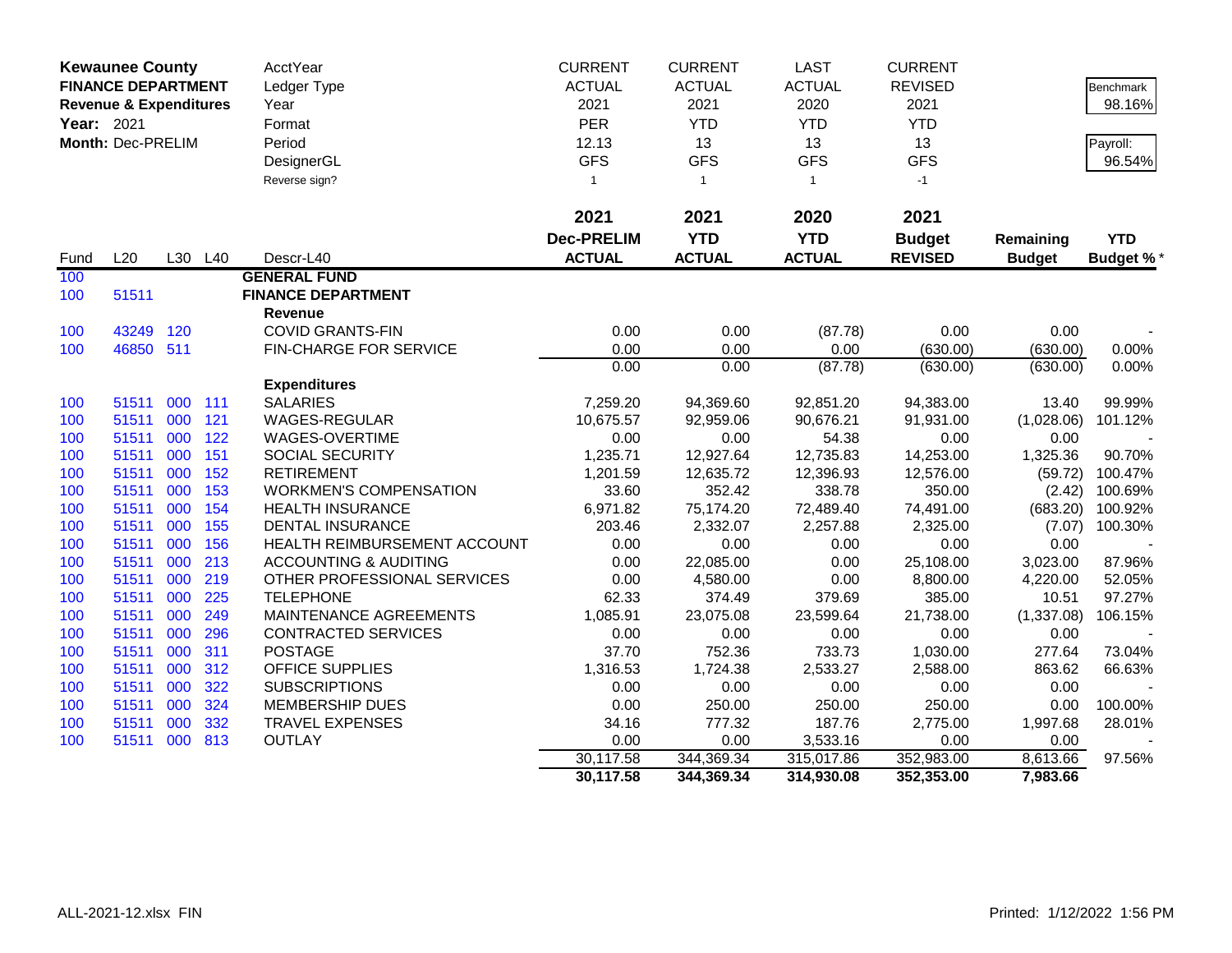| <b>Kewaunee County</b> |                                   |     |         | AcctYear                            | <b>CURRENT</b>     | <b>CURRENT</b>     | <b>LAST</b>   | <b>CURRENT</b>     |               |                  |
|------------------------|-----------------------------------|-----|---------|-------------------------------------|--------------------|--------------------|---------------|--------------------|---------------|------------------|
|                        | <b>FINANCE DEPARTMENT</b>         |     |         | Ledger Type                         | <b>ACTUAL</b>      | <b>ACTUAL</b>      | <b>ACTUAL</b> | <b>REVISED</b>     |               | Benchmark        |
|                        | <b>Revenue &amp; Expenditures</b> |     |         | Year                                | 2021<br><b>PER</b> | 2021<br><b>YTD</b> | 2020          | 2021<br><b>YTD</b> |               | 98.16%           |
| <b>Year: 2021</b>      |                                   |     |         | Format                              |                    |                    | <b>YTD</b>    |                    |               |                  |
|                        | Month: Dec-PRELIM                 |     |         | Period                              | 12.13              | 13                 | 13            | 13                 |               | Payroll:         |
|                        |                                   |     |         | DesignerGL                          | <b>GFS</b>         | <b>GFS</b>         | <b>GFS</b>    | <b>GFS</b>         |               | 96.54%           |
|                        |                                   |     |         | Reverse sign?                       |                    |                    |               | $-1$               |               |                  |
|                        |                                   |     |         |                                     | 2021               | 2021               | 2020          | 2021               |               |                  |
|                        |                                   |     |         |                                     | <b>Dec-PRELIM</b>  | <b>YTD</b>         | <b>YTD</b>    | <b>Budget</b>      | Remaining     | <b>YTD</b>       |
| Fund                   | L20                               |     | L30 L40 | Descr-L40                           | <b>ACTUAL</b>      | <b>ACTUAL</b>      | <b>ACTUAL</b> | <b>REVISED</b>     | <b>Budget</b> | <b>Budget %*</b> |
| 100                    | 51510                             |     |         | <b>SPECIAL AUDITING/ACCOUNTING</b>  |                    |                    |               |                    |               |                  |
|                        |                                   |     |         | <b>Expenditures</b>                 |                    |                    |               |                    |               |                  |
| 100                    | 51510                             | 000 | 213     | <b>ACCOUNTING &amp; AUDITING</b>    |                    |                    | 22,641.00     |                    |               |                  |
| 100                    | 51510 000                         |     | 219     | OTHER PROFESSIONAL SERVICES         |                    |                    | 8,550.00      |                    |               |                  |
|                        |                                   |     |         |                                     | 0.00               | 0.00               | 31,191.00     | 0.00               | 0.00          |                  |
|                        |                                   |     |         |                                     | 0.00               | 0.00               | 31,191.00     | 0.00               | 0.00          |                  |
|                        |                                   |     |         |                                     | 30,117.58          | 344,369.34         | 346,121.08    | 352,353.00         | 7,983.66      |                  |
|                        |                                   |     |         | <b>INTEGRITY CHECK:</b>             |                    |                    |               |                    |               |                  |
|                        |                                   |     |         | <b>Total Expenditures (report)</b>  | 30,117.58          | 344,369.34         | 346,208.86    | 352,983.00         |               |                  |
| 100                    | [51510.51 *                       |     |         | <b>Total Dept expenditures(G/L)</b> | 30,117.58          | 344,369.34         | 346,208.86    | 352,983.00         |               |                  |
|                        |                                   |     |         |                                     | 0.00               | 0.00               | 0.00          | 0.00               |               |                  |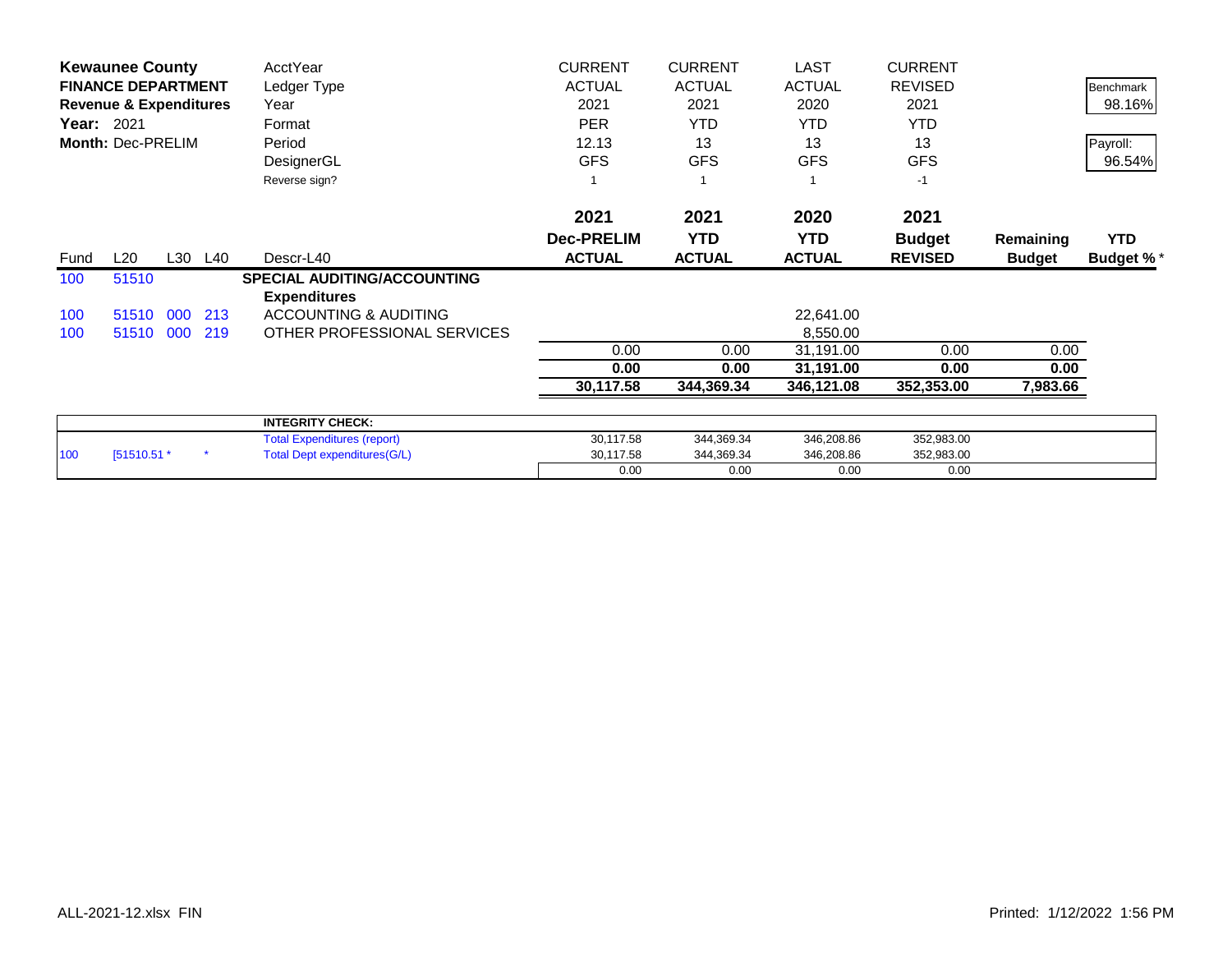|                                                            | <b>Kewaunee County</b> |     |             | <b>AcctYear</b>                        | <b>CURRENT</b>    | <b>CURRENT</b>   | <b>LAST</b>      | <b>CURRENT</b>   |               |                  |
|------------------------------------------------------------|------------------------|-----|-------------|----------------------------------------|-------------------|------------------|------------------|------------------|---------------|------------------|
| <b>NON-DEPARTMENT</b><br><b>Revenue &amp; Expenditures</b> |                        |     | Ledger Type | <b>ACTUAL</b>                          | <b>ACTUAL</b>     | <b>ACTUAL</b>    | <b>REVISED</b>   |                  | Benchmark     |                  |
|                                                            |                        |     |             | Year                                   | 2021              | 2021             | 2020             | 2021             |               | 98.16%           |
| Year: 2021                                                 |                        |     |             | Format                                 | PER               | <b>YTD</b>       | <b>YTD</b>       | <b>YTD</b>       |               |                  |
|                                                            | Month: Dec-PRELIM      |     |             | Period                                 | 12.13             | 13               | 13               | 13               |               | Payroll:         |
|                                                            |                        |     |             | DesignerGL                             | <b>GFS</b>        | <b>GFS</b>       | <b>GFS</b>       | <b>GFS</b>       |               | 96.54%           |
|                                                            |                        |     |             | Reverse sign?                          | $\mathbf{1}$      | $\mathbf{1}$     | $\mathbf{1}$     | $-1$             |               |                  |
|                                                            |                        |     |             |                                        | 2021              | 2021             | 2020             | 2021             |               |                  |
|                                                            |                        |     |             |                                        | <b>Dec-PRELIM</b> | <b>YTD</b>       | <b>YTD</b>       | <b>Budget</b>    | Remaining     | <b>YTD</b>       |
| Fund                                                       | L20                    |     | L30 L40     | Descr-L40                              | <b>ACTUAL</b>     | <b>ACTUAL</b>    | <b>ACTUAL</b>    | <b>REVISED</b>   | <b>Budget</b> | <b>Budget %*</b> |
| 100                                                        |                        |     |             | <b>GENERAL FUND</b>                    |                   |                  |                  |                  |               |                  |
| 100                                                        |                        |     |             | <b>NON-DEPARTMENT</b>                  |                   |                  |                  |                  |               |                  |
|                                                            |                        |     |             | Revenue                                |                   |                  |                  |                  |               |                  |
| 100                                                        | 41100 000              |     |             | <b>GENERAL PROPERTY TAXES</b>          | 0.00              | (6,635,463.00)   | (6,449,544.00)   | (6,635,463.00)   | 0.00          | 100.00%          |
| 100                                                        | 41180                  | 000 |             | <b>OMITTED PROPERTY TAX</b>            | 0.00              | 0.00             | 0.00             | 0.00             | 0.00          |                  |
| 100                                                        | 41300                  | 000 |             | <b>SALES TAX REVENUE</b>               | (131, 761.58)     | (1,327,947.00)   | (1,316,887.39)   | (1, 150, 000.00) | 177,947.00    | 115.47%          |
| 100                                                        | 43410                  | 000 |             | <b>STATE SHARED TAXES</b>              | 0.00              | (644, 046.83)    | (644, 077.18)    | (644, 047.00)    | (0.17)        | 100.00%          |
| 100                                                        | 43420                  | 000 |             | <b>EXEMPT COMPUTER STATE AID</b>       | 0.00              | (12, 322.46)     | (12, 322.46)     | (12,322.00)      | 0.46          | 100.00%          |
| 100                                                        | 43425                  | 000 |             | STATE PERSONAL PROPERTY AID            | 0.00              | (65, 248.40)     | (67, 637.63)     | (65, 248.00)     | 0.40          | 100.00%          |
| 100                                                        | 43430                  | 000 |             | UTILITY TAX                            | 0.00              | (240, 546.68)    | (245, 229.71)    | (233,797.00)     | 6,749.68      | 102.89%          |
| 100                                                        | 43660                  | 000 |             | DNR PAYMENT IN LIEU OF TAXES           | 0.00              | (28, 190.96)     | (27,983.01)      | (26, 487.00)     | 1,703.96      | 106.43%          |
| 100                                                        | 48110                  | 000 |             | <b>CREDIT CARD REBATE</b>              | 0.00              | (6, 298.39)      | (5,297.27)       | (6,000.00)       | 298.39        | 104.97%          |
| 100                                                        | 48204                  | 000 |             | <b>RENT-COUNTY PROPERTY</b>            | 0.00              | (34, 204.94)     | (25, 114.16)     | (23,000.00)      | 11,204.94     | 148.72%          |
| 100                                                        | 48301                  | 000 |             | SALE OF COUNTY PROPERTY                | (21, 100.20)      | (40,000.53)      | (23, 934.25)     | (2,000.00)       | 38,000.53     | ########         |
| 100                                                        | 48302                  | 000 |             | SALE OF MAPS & PLATS                   | (714.46)          | (2,237.32)       | (2, 141.67)      | (900.00)         | 1,337.32      | 248.59%          |
| 100                                                        | 48304                  | 000 |             | SALE OF DISCOUNTED TICKETS             | 0.00              | 0.00             | 0.00             | 0.00             | 0.00          |                  |
| 100                                                        | 48400                  | 000 |             | MISCELLANEOUS REVENUE                  | (4.80)            | (1,091.29)       | (740.15)         | (1,000.00)       | 91.29         | 109.13%          |
| 100                                                        | 49200                  | 000 |             | TRANSFER FROM OTHER FUNDS              | (1,872.00)        | (90, 872.00)     | (51, 276.39)     | (90, 872.00)     | 0.00          | 100.00%          |
| 100                                                        | 49202                  | 000 |             | <b>TRANSFER FROM FUND BALANCE</b>      | 0.00              | 0.00             | 0.00             | (294, 494.00)    | (294, 494.00) | 0.00%            |
|                                                            |                        |     |             |                                        | (155, 453.04)     | (9, 128, 469.80) | (8,872,185.27)   | (9, 185, 630.00) | (57, 160.20)  | 99.38%           |
|                                                            |                        |     |             | <b>Expenditures</b>                    |                   |                  |                  |                  |               |                  |
| 100                                                        | 51540                  | 000 | 601         | CONTINGENCY (ANNUAL)                   | 0.00              | 0.00             | 0.00             | 22,571.00        | 22,571.00     | 0.00%            |
| 100                                                        | 51910                  | 000 | 601         | <b>ILLEGAL TAXES &amp; TAX REFUNDS</b> | 0.00              | 486,005.03       | 486,673.38       | 487,211.00       | 1,205.97      | 99.75%           |
| 100                                                        | 51990                  | 000 | 813         | OUTLAY, NON-DEPT                       | 0.00              | 0.00             | 110.17           | 0.00             | 0.00          |                  |
| 100                                                        | 54200                  | 000 | 601         | VIOLENCE INTERVENTION PROJ             | 0.00              | 26,000.00        | 26,000.00        | 26,000.00        | 0.00          | 100.00%          |
| 100                                                        | 55113                  | 000 | 601         | KEW CO ECONOMIC DEVELOPMENT            | 0.00              | 40,000.00        | 40,000.00        | 40,000.00        | 0.00          | 100.00%          |
| 100                                                        | 59200                  | 000 | 601         | TRANSFER TO OTHER FUNDS                | 0.00              | 119,362.00       | 194,134.00       | 119,362.00       | 0.00          | 100.00%          |
| 100                                                        | 59202 000              |     | 601         | <b>TRANSFER TO FUND BALANCE</b>        | 0.00              | 0.00             | 0.00             | 19,823.00        | 19,823.00     | 0.00%            |
|                                                            |                        |     |             |                                        | 0.00              | 671,367.03       | 746,917.55       | 714,967.00       | 43,599.97     | 93.90%           |
|                                                            |                        |     |             |                                        | (155, 453.04)     | (8,457,102.77)   | (8, 125, 267.72) | (8,470,663.00)   | (13, 560.23)  |                  |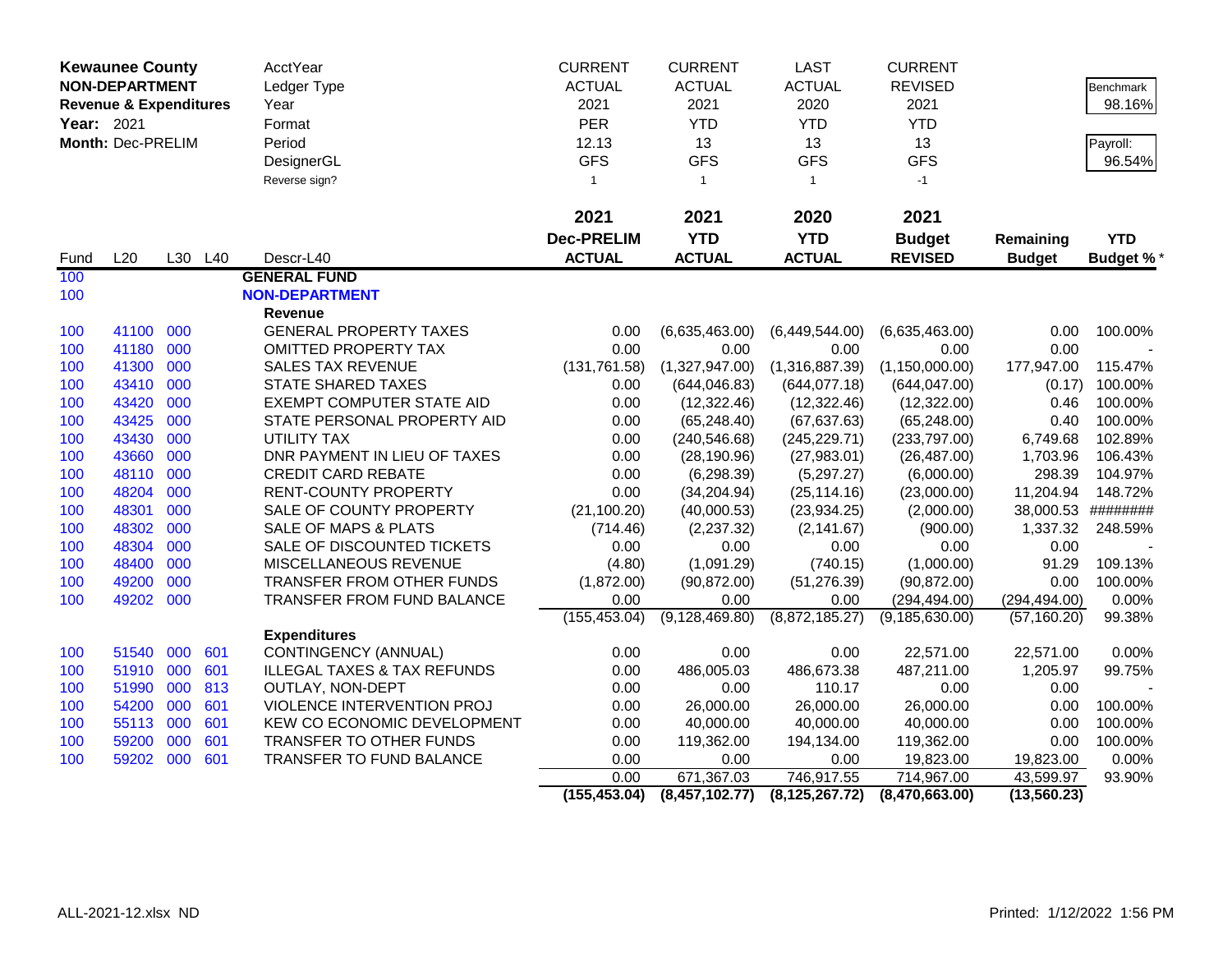| <b>Kewaunee County</b><br><b>NON-DEPARTMENT</b><br><b>Revenue &amp; Expenditures</b><br>Year: 2021<br>Month: Dec-PRELIM |           |     |         | <b>AcctYear</b><br>Ledger Type<br>Year<br>Format<br>Period<br>DesignerGL<br>Reverse sign? | <b>CURRENT</b><br><b>ACTUAL</b><br>2021<br><b>PER</b><br>12.13<br><b>GFS</b><br>$\overline{1}$<br>2021 | <b>CURRENT</b><br><b>ACTUAL</b><br>2021<br><b>YTD</b><br>13<br><b>GFS</b><br>$\overline{1}$<br>2021 | <b>LAST</b><br><b>ACTUAL</b><br>2020<br><b>YTD</b><br>13<br><b>GFS</b><br>$\mathbf{1}$<br>2020 | <b>CURRENT</b><br><b>REVISED</b><br>2021<br><b>YTD</b><br>13<br><b>GFS</b><br>$-1$<br>2021 |                  | <b>Benchmark</b><br>98.16%<br>Payroll:<br>96.54% |
|-------------------------------------------------------------------------------------------------------------------------|-----------|-----|---------|-------------------------------------------------------------------------------------------|--------------------------------------------------------------------------------------------------------|-----------------------------------------------------------------------------------------------------|------------------------------------------------------------------------------------------------|--------------------------------------------------------------------------------------------|------------------|--------------------------------------------------|
|                                                                                                                         |           |     |         |                                                                                           | <b>Dec-PRELIM</b>                                                                                      | <b>YTD</b>                                                                                          | <b>YTD</b>                                                                                     | <b>Budget</b>                                                                              | Remaining        | <b>YTD</b>                                       |
| Fund                                                                                                                    | L20       |     | L30 L40 | Descr-L40                                                                                 | <b>ACTUAL</b>                                                                                          | <b>ACTUAL</b>                                                                                       | <b>ACTUAL</b>                                                                                  | <b>REVISED</b>                                                                             | <b>Budget</b>    | <b>Budget %*</b>                                 |
| 100                                                                                                                     | 55110     |     |         | <b>COUNTY LIBRARY BOARD</b>                                                               |                                                                                                        |                                                                                                     |                                                                                                |                                                                                            |                  |                                                  |
|                                                                                                                         |           |     |         | <b>Revenue</b>                                                                            |                                                                                                        |                                                                                                     |                                                                                                |                                                                                            |                  |                                                  |
| 100                                                                                                                     | 43571 000 |     |         | <b>LIBRARY STATE AID</b>                                                                  | 0.00                                                                                                   | (0.59)                                                                                              | (0.10)                                                                                         | 0.00                                                                                       | 0.59             |                                                  |
|                                                                                                                         |           |     |         |                                                                                           | 0.00                                                                                                   | (0.59)                                                                                              | (0.10)                                                                                         | 0.00                                                                                       | 0.59             |                                                  |
|                                                                                                                         |           |     |         | <b>Expenditures</b>                                                                       |                                                                                                        |                                                                                                     |                                                                                                |                                                                                            |                  |                                                  |
| 100                                                                                                                     | 55110 000 |     | 597     | <b>ADMINISTRATIVE EXPENSES</b>                                                            | 1,450.00                                                                                               | 1,450.00                                                                                            | 1,450.00                                                                                       | 1,450.00                                                                                   | 0.00             | 100.00%                                          |
| 100                                                                                                                     | 55110 000 |     | 598     | <b>ACT 420 PAYMENTS</b>                                                                   | 0.00                                                                                                   | 55,662.00                                                                                           | 51,336.00                                                                                      | 55,662.00                                                                                  | 0.00             | 100.00%                                          |
| 100                                                                                                                     | 55110     | 000 | 599     | NICOLET FED LIB DELIVERY FEE                                                              | 326.69                                                                                                 | 3,329.65                                                                                            | 2,760.02                                                                                       | 3,750.00                                                                                   | 420.35           | 88.79%                                           |
| 100                                                                                                                     | 55110 000 |     | 601     | <b>QUARTERLY PAYMENTS</b>                                                                 | 50,195.50<br>51,972.19                                                                                 | 200,782.00<br>261,223.65                                                                            | 208,012.00<br>263,558.02                                                                       | 200,782.00                                                                                 | 0.00             | 100.00%<br>99.84%                                |
|                                                                                                                         |           |     |         |                                                                                           | 51,972.19                                                                                              | 261,223.06                                                                                          | 263,557.92                                                                                     | 261,644.00<br>261,644.00                                                                   | 420.35<br>420.94 |                                                  |
|                                                                                                                         |           |     |         |                                                                                           |                                                                                                        |                                                                                                     |                                                                                                |                                                                                            |                  |                                                  |
| 280                                                                                                                     |           |     |         | <b>CORONAVIRUS RECOVERY FUND</b><br><b>Revenue</b>                                        |                                                                                                        |                                                                                                     |                                                                                                |                                                                                            |                  |                                                  |
| 280                                                                                                                     | 43351     | 000 |         | <b>ARPA GRANT</b>                                                                         | 0.00                                                                                                   | (1,984,532.50)                                                                                      | 0.00                                                                                           | (1,984,532.00)                                                                             | 0.50             | 100.00%                                          |
| 280                                                                                                                     | 49200     | 000 |         | TRANSFER FROM OTHER FUNDS                                                                 | 0.00                                                                                                   | 0.00                                                                                                | 0.00                                                                                           | 0.00                                                                                       | 0.00             |                                                  |
| 280                                                                                                                     | 49202     | 000 |         | TRANSFER FROM FUND BALANCE                                                                | 0.00                                                                                                   | 0.00                                                                                                | 0.00                                                                                           | 0.00                                                                                       | 0.00             |                                                  |
|                                                                                                                         |           |     |         |                                                                                           | 0.00                                                                                                   | (1,984,532.50)                                                                                      | 0.00                                                                                           | (1,984,532.00)                                                                             | 0.50             | 100.00%                                          |
|                                                                                                                         |           |     |         | <b>Expenditures</b>                                                                       |                                                                                                        |                                                                                                     |                                                                                                |                                                                                            |                  |                                                  |
| 280                                                                                                                     | 54950     | 000 | 601     | PROGRAM-ARPA                                                                              | 0.00                                                                                                   | 0.00                                                                                                | 0.00                                                                                           | 0.00                                                                                       | 0.00             |                                                  |
| 280                                                                                                                     | 59200     | 000 | 601     | TRANSFER TO OTHER FUNDS                                                                   | 0.00                                                                                                   | 0.00                                                                                                | 0.00                                                                                           | 0.00                                                                                       | 0.00             |                                                  |
| 280                                                                                                                     | 59202     | 000 | 601     | TRANSFER TO FUND BALANCE                                                                  | 0.00                                                                                                   | 0.00                                                                                                | 0.00                                                                                           | 1,984,532.00                                                                               | 1,984,532.00     | 0.00%                                            |
|                                                                                                                         |           |     |         |                                                                                           | 0.00                                                                                                   | 0.00                                                                                                | 0.00                                                                                           | 1,984,532.00                                                                               | 1,984,532.00     | 0.00%                                            |
|                                                                                                                         |           |     |         |                                                                                           | 0.00                                                                                                   | (1,984,532.50)                                                                                      | 0.00                                                                                           | 0.00                                                                                       | 1,984,532.50     |                                                  |
|                                                                                                                         |           |     |         |                                                                                           |                                                                                                        |                                                                                                     |                                                                                                |                                                                                            |                  |                                                  |
|                                                                                                                         |           |     |         |                                                                                           |                                                                                                        | $(103, 480.85)$ $(10, 180, 412.21)$                                                                 | (7,861,709.80)                                                                                 | (8,209,019.00)                                                                             | 1,971,393.21     |                                                  |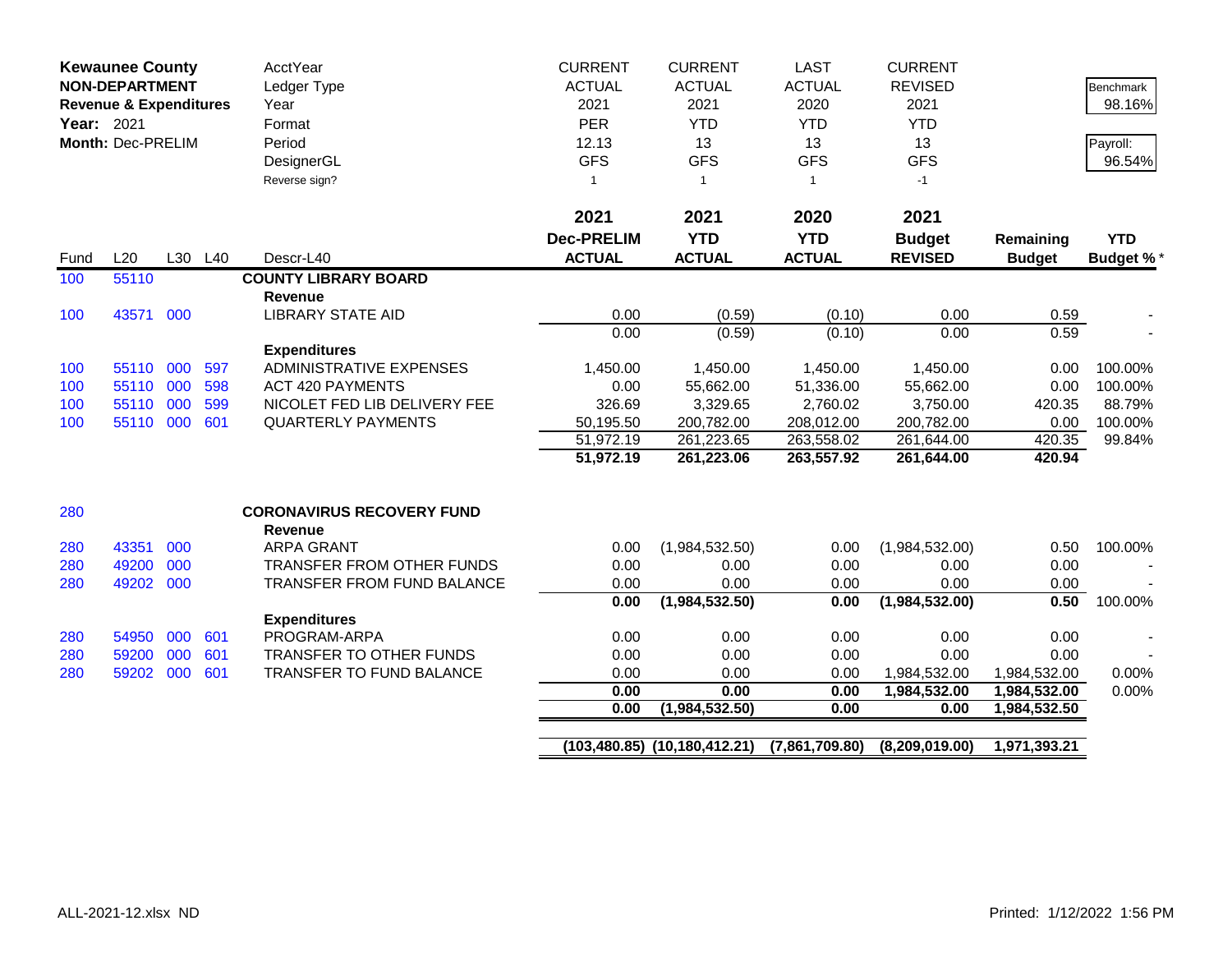| Year: 2021 | <b>Kewaunee County</b><br><b>NON-DEPARTMENT</b><br><b>Revenue &amp; Expenditures</b><br>Month: Dec-PRELIM |     | <b>AcctYear</b><br>Ledger Type<br>Year<br>Format<br>Period<br>DesignerGL<br>Reverse sign? | <b>CURRENT</b><br><b>ACTUAL</b><br>2021<br><b>PER</b><br>12.13<br><b>GFS</b> | <b>CURRENT</b><br><b>ACTUAL</b><br>2021<br><b>YTD</b><br>13<br><b>GFS</b><br>-1 | <b>LAST</b><br><b>ACTUAL</b><br>2020<br><b>YTD</b><br>13<br><b>GFS</b><br>1 | <b>CURRENT</b><br><b>REVISED</b><br>2021<br><b>YTD</b><br>13<br><b>GFS</b><br>$-1$ |               | <b>Benchmark</b><br>98.16%<br>Payroll:<br>96.54% |
|------------|-----------------------------------------------------------------------------------------------------------|-----|-------------------------------------------------------------------------------------------|------------------------------------------------------------------------------|---------------------------------------------------------------------------------|-----------------------------------------------------------------------------|------------------------------------------------------------------------------------|---------------|--------------------------------------------------|
|            |                                                                                                           |     |                                                                                           | 2021                                                                         | 2021                                                                            | 2020                                                                        | 2021                                                                               |               |                                                  |
|            |                                                                                                           |     |                                                                                           | <b>Dec-PRELIM</b>                                                            | <b>YTD</b>                                                                      | <b>YTD</b>                                                                  | <b>Budget</b>                                                                      | Remaining     | <b>YTD</b>                                       |
| Fund       | L20<br>L30                                                                                                | L40 | Descr-L40                                                                                 | <b>ACTUAL</b>                                                                | <b>ACTUAL</b>                                                                   | <b>ACTUAL</b>                                                               | <b>REVISED</b>                                                                     | <b>Budget</b> | <b>Budget %*</b>                                 |
|            |                                                                                                           |     | <b>FUND BALANCE - Beginning of year</b>                                                   |                                                                              |                                                                                 |                                                                             |                                                                                    |               |                                                  |
| 100        |                                                                                                           |     | <b>GENERAL FUND</b>                                                                       |                                                                              |                                                                                 |                                                                             |                                                                                    |               |                                                  |
| 100        | 34510                                                                                                     |     | FB ASSIGND-CONTINGENCY                                                                    |                                                                              | (464, 062.30)                                                                   |                                                                             | (400,000.30)                                                                       |               | 100.51540.000.601                                |
| 100        | 34300                                                                                                     |     | <b>Total Fund Balance</b>                                                                 |                                                                              | (8, 119, 171.53)                                                                |                                                                             |                                                                                    |               |                                                  |
| 100        | 38000.38999                                                                                               |     | FB-NonSpendable                                                                           |                                                                              | (953, 145.83)                                                                   |                                                                             |                                                                                    |               |                                                  |
| 100        | 38310                                                                                                     |     | FB-NonSpend (Cash Adv to other Funds)                                                     |                                                                              | (293, 879.66)                                                                   |                                                                             |                                                                                    |               |                                                  |
| 100        | 37000.37999                                                                                               |     | <b>FB-Restricted</b>                                                                      |                                                                              | (7, 553.33)                                                                     |                                                                             |                                                                                    |               |                                                  |
| 100        | 36000.36999                                                                                               |     | <b>FB-Committed</b>                                                                       |                                                                              | (415, 465.00)                                                                   |                                                                             |                                                                                    |               |                                                  |
| 100        | 34500.34999                                                                                               |     | <b>FB Assigned</b>                                                                        |                                                                              | (550, 874.48)                                                                   |                                                                             |                                                                                    |               |                                                  |
|            |                                                                                                           |     | <b>Unassigned FB</b>                                                                      |                                                                              | (5,898,253.23)                                                                  | 0.00                                                                        |                                                                                    |               |                                                  |
| 280        |                                                                                                           |     | <b>CORONAVIRUS RECOVERY FUND</b>                                                          |                                                                              |                                                                                 |                                                                             |                                                                                    |               |                                                  |
| 280        | 34300                                                                                                     |     | <b>FUND BALANCE</b>                                                                       |                                                                              | 0.00                                                                            |                                                                             |                                                                                    |               |                                                  |
|            |                                                                                                           |     | <b>INTEGRITY CHECK:</b>                                                                   |                                                                              |                                                                                 |                                                                             |                                                                                    |               |                                                  |
|            |                                                                                                           |     | <b>Total Expenditures (report)</b>                                                        | 51,972.19                                                                    | 932,590.68                                                                      | 1,010,475.57                                                                | 2,961,143.00                                                                       |               |                                                  |
|            | [100,280] [51540,51 *                                                                                     |     | <b>Total Dept expenditures(G/L)</b>                                                       | 51,972.19                                                                    | 932,590.68                                                                      | 1,010,475.57                                                                | 2,961,143.00                                                                       |               |                                                  |
|            |                                                                                                           |     |                                                                                           | 0.00                                                                         | 0.00                                                                            | 0.00                                                                        | 0.00                                                                               |               |                                                  |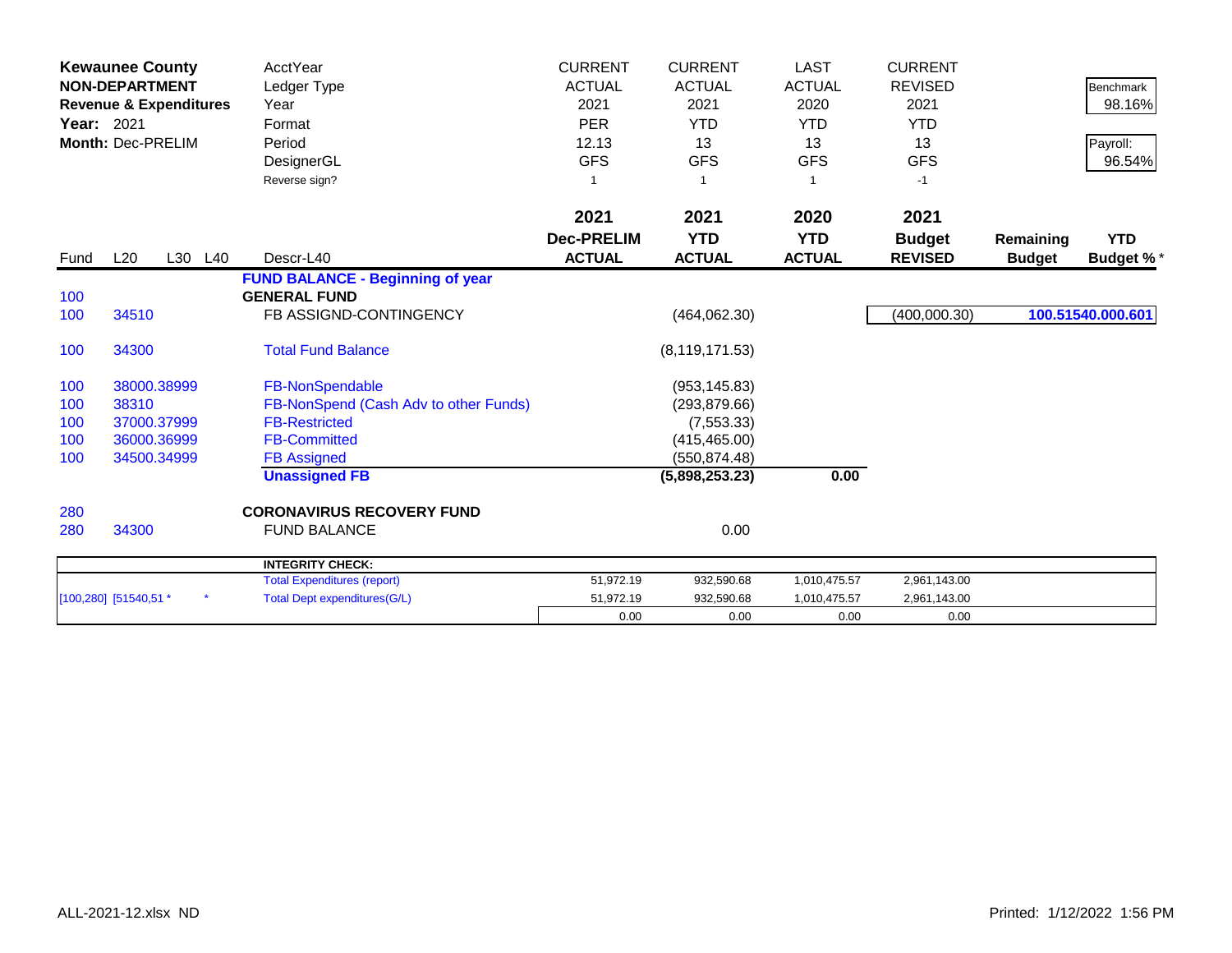|                                                               | <b>Kewaunee County</b> |     |             | AcctYear                            | <b>CURRENT</b>    | <b>CURRENT</b>                | <b>LAST</b>                   | <b>CURRENT</b>       |                          |                  |
|---------------------------------------------------------------|------------------------|-----|-------------|-------------------------------------|-------------------|-------------------------------|-------------------------------|----------------------|--------------------------|------------------|
| <b>DEBT SERVICE FUND</b><br><b>Revenue &amp; Expenditures</b> |                        |     | Ledger Type | <b>ACTUAL</b>                       | <b>ACTUAL</b>     | <b>ACTUAL</b>                 | <b>REVISED</b>                |                      | <b>Benchmark</b>         |                  |
|                                                               |                        |     |             | Year                                | 2021              | 2021                          | 2020                          | 2021                 |                          | 98.16%           |
| Year: 2021                                                    |                        |     |             | Format                              | PER               | <b>YTD</b>                    | <b>YTD</b>                    | <b>YTD</b>           |                          |                  |
|                                                               | Month: Dec-PRELIM      |     |             | Period                              | 12.13             | 13                            | 13                            | 13                   |                          | Payroll:         |
|                                                               |                        |     |             | DesignerGL                          | <b>GFS</b>        | <b>GFS</b>                    | <b>GFS</b>                    | <b>GFS</b>           |                          | 96.54%           |
|                                                               |                        |     |             | Reverse sign?                       | 1                 | $\overline{1}$                | $\mathbf{1}$                  | $-1$                 |                          |                  |
|                                                               |                        |     |             |                                     |                   |                               |                               |                      |                          |                  |
|                                                               |                        |     |             |                                     | 2021              | 2021                          | 2020                          | 2021                 |                          |                  |
|                                                               |                        |     |             |                                     | <b>Dec-PRELIM</b> | <b>YTD</b>                    | <b>YTD</b>                    | <b>Budget</b>        | Remaining                | <b>YTD</b>       |
| Fund                                                          | L20                    |     | L30 L40     | Descr-L40                           | <b>ACTUAL</b>     | <b>ACTUAL</b>                 | <b>ACTUAL</b>                 | <b>REVISED</b>       | <b>Budget</b>            | <b>Budget %*</b> |
| 300                                                           |                        |     |             | <b>DEBT SERVICE FUND</b>            |                   |                               |                               |                      |                          |                  |
|                                                               |                        |     |             | <b>Revenue</b>                      |                   |                               |                               |                      |                          |                  |
| 300                                                           | 41100                  | 000 |             | <b>GENERAL PROPERTY TAXES</b>       | 0.00              | (1,671,709.00)                | (1,562,643.00)                | (1,671,709.00)       | 0.00                     | 100.00%          |
| 300                                                           | 48108                  | 000 |             | <b>BUILD AMERICA BONDS REBATE</b>   | 0.00              | 0.00                          | (33,013.38)                   | 0.00                 | 0.00                     |                  |
| 300                                                           | 48109                  | 000 |             | RECOVERY ZONE BOND REBATE           | 0.00              | 0.00                          | (8,768.82)                    | 0.00                 | 0.00                     |                  |
| 300                                                           | 49203                  | 000 |             | PROCEEDS OF DEBT                    | 0.00              | 0.00                          | (3,510,000.00)                | 0.00                 | 0.00                     |                  |
| 300                                                           | 49204                  | 000 |             | PREMIUM ON DEBT ISSUED              | 0.00              | 0.00                          | (212, 101.00)                 | 0.00                 | 0.00                     |                  |
| 300                                                           | 49200                  | 000 |             | TRANSFER FROM OTHER FUNDS           | 0.00              | (80, 522.00)                  | (68,300.00)                   | (80, 522.00)         | 0.00                     | 100.00%          |
|                                                               |                        |     |             |                                     | 0.00              | (1,752,231.00)                | (5,394,826.20)                | (1,752,231.00)       | 0.00                     | 100.00%          |
|                                                               |                        |     |             | <b>Expenditures</b>                 |                   |                               |                               |                      |                          |                  |
| 300                                                           | 58107                  | 000 | 601         | PRINCIPAL-ADMINISTRATION CTR        | 0.00              | 125,000.00                    | 400,000.00                    | 125,000.00           | 0.00                     | 100.00%          |
| 300                                                           | 58111                  | 000 | 601         | PRINCIPAL-HEALTH/HUMAN SERV         | 0.00              | 0.00                          | 2,995,200.00                  | 0.00                 | 0.00                     |                  |
| 300                                                           | 58112                  | 000 | 601         | PRINCIPAL-FAIRGROUNDS PROJ          | 0.00              | 0.00                          | 844,800.00                    | 0.00                 | 0.00                     |                  |
| 300                                                           | 58113                  | 000 | 601         | PRINCIPAL-RADIO/FAIR/EVID           | 0.00              | 175,000.00                    | 100,000.00                    | 175,000.00           | 0.00                     | 100.00%          |
| 300                                                           | 58116                  | 000 | 601         | PRINCIPAL-16 REFUND CTHSE           | 0.00              | 570,000.00                    | 465,000.00                    | 570,000.00           | 0.00                     | 100.00%          |
| 300                                                           | 58120                  | 000 | 601         | PRINCIPAL-20 REFUND HHS/FAIR        | 0.00              | 450,000.00                    | 0.00                          | 450,000.00           | 0.00                     | 100.00%          |
| 300                                                           | 58207                  | 000 | 601         | <b>INTEREST-ADMINISTRATION CTR</b>  | 0.00              | 1,875.00                      | 9,750.00                      | 1,875.00             | 0.00                     | 100.00%          |
| 300                                                           | 58211                  | 000 | 601         | INTEREST-HEALTH/HUMAN SERV          | 0.00              | 0.00                          | 93,019.88                     | 0.00                 | 0.00                     |                  |
| 300                                                           | 58212                  | 000 | 601         | <b>INTEREST-FAIRGROUNDS PROJECT</b> | 0.00              | 0.00                          | 26,236.37                     | 0.00                 | 0.00                     |                  |
| 300                                                           | 58213                  | 000 | 601         | INTEREST-RADIO/FAIR/EVIDENCE        | 0.00              | 82,556.26                     | 85,306.26                     | 82,556.00            | (0.26)                   | 100.00%          |
| 300                                                           | 58216                  | 000 | 601         | <b>INTEREST-16 REFUND CTHSE</b>     | 0.00              | 50,900.00                     | 61,250.00                     | 50,900.00            | 0.00                     | 100.00%          |
| 300                                                           | 58220                  | 000 | 601         | INTEREST-20 REFUND HHS/FAIR         | 0.00              | 98,550.00                     | 48,555.01                     | 98,550.00            | 0.00                     | 100.00%          |
| 300                                                           | 59500                  | 000 | 312         | DEBT ISSUE EXPENSES                 | 0.00              | 672.92                        | 86,615.59                     | 3,600.00             | 2,927.08                 | 18.69%           |
| 300                                                           | 58150                  | 000 | 601         | PAYMENT TO REFUNDING ESCROW         | 0.00              | 0.00                          | 0.00                          | 0.00                 | 0.00                     |                  |
| 300                                                           | 59200                  | 000 | 601         | TRANSFER TO OTHER FUNDS             | 0.00              | 0.00                          | 39,446.00                     | 0.00                 | 0.00                     |                  |
| 300                                                           | 59202                  | 000 | 601         | TRANSFER TO FUND BALANCE            | 0.00              | 0.00                          | 0.00                          | 194,750.00           | 194,750.00               | 0.00%            |
|                                                               |                        |     |             |                                     | 0.00<br>0.00      | 1,554,554.18<br>(197, 676.82) | 5,255,179.11<br>(139, 647.09) | 1,752,231.00<br>0.00 | 197,676.82<br>197,676.82 | 88.72%           |
|                                                               |                        |     |             |                                     |                   |                               |                               |                      |                          |                  |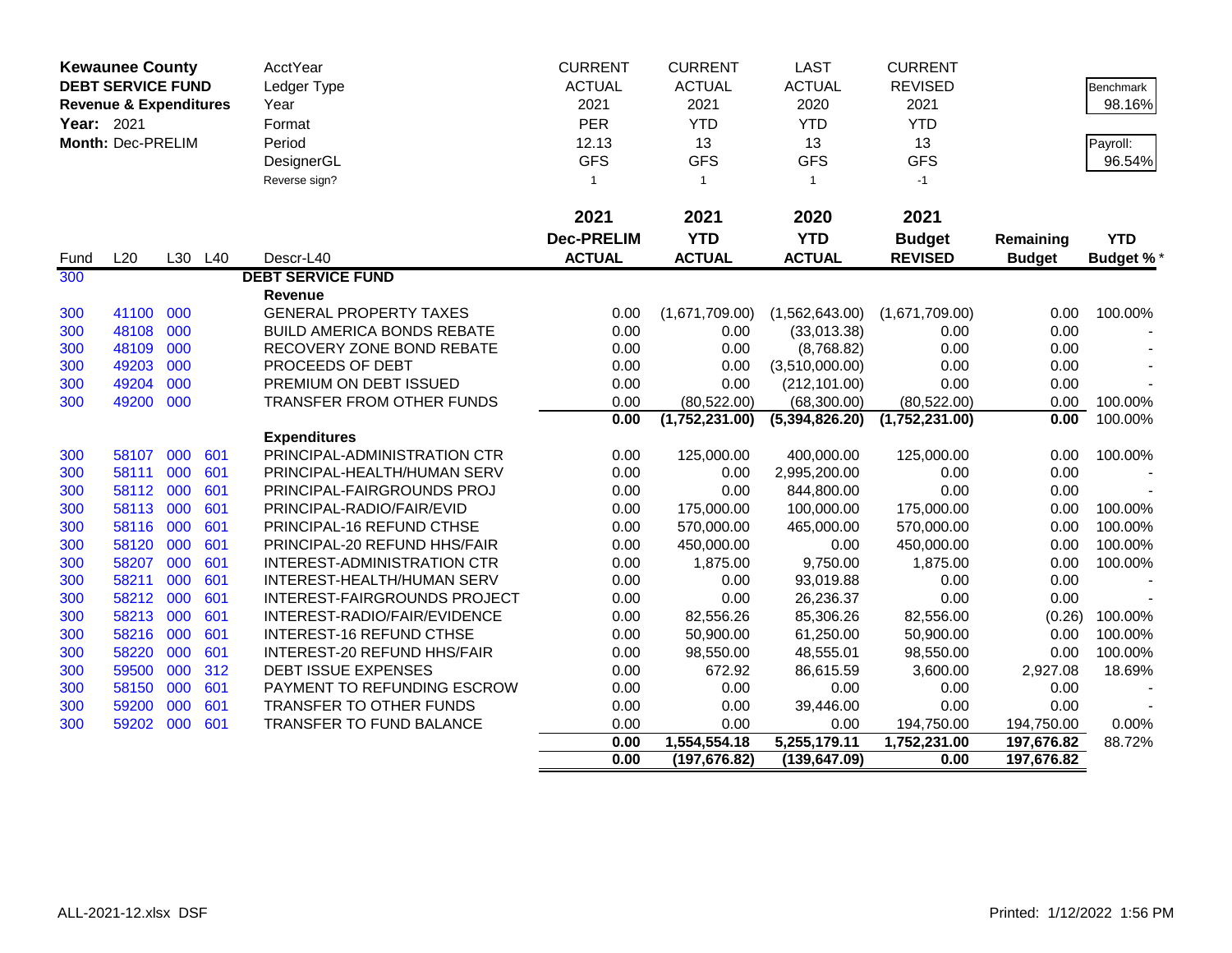|      | <b>Kewaunee County</b>            |            | AcctYear                                | <b>CURRENT</b>    | <b>CURRENT</b> |                          | <b>LAST</b>   | <b>CURRENT</b> |               |                  |
|------|-----------------------------------|------------|-----------------------------------------|-------------------|----------------|--------------------------|---------------|----------------|---------------|------------------|
|      | <b>DEBT SERVICE FUND</b>          |            | Ledger Type                             | <b>ACTUAL</b>     | <b>ACTUAL</b>  |                          | <b>ACTUAL</b> | <b>REVISED</b> |               | <b>Benchmark</b> |
|      | <b>Revenue &amp; Expenditures</b> |            | Year                                    | 2021              |                | 2021<br><b>YTD</b><br>13 | 2020          | 2021           |               | 98.16%           |
|      | <b>Year: 2021</b>                 |            | Format                                  | <b>PER</b>        |                |                          | <b>YTD</b>    | <b>YTD</b>     |               |                  |
|      | Month: Dec-PRELIM                 |            | Period                                  | 12.13             |                |                          | 13            | 13             |               | Payroll:         |
|      |                                   |            | DesignerGL                              | <b>GFS</b>        | <b>GFS</b>     |                          | <b>GFS</b>    | <b>GFS</b>     |               | 96.54%           |
|      |                                   |            | Reverse sign?                           |                   |                |                          |               | $-1$           |               |                  |
|      |                                   |            |                                         | 2021              | 2021           |                          | 2020          | 2021           |               |                  |
|      |                                   |            |                                         | <b>Dec-PRELIM</b> | <b>YTD</b>     |                          | YTD.          | <b>Budget</b>  | Remaining     | <b>YTD</b>       |
| Fund | L20                               | L30<br>L40 | Descr-L40                               | <b>ACTUAL</b>     | <b>ACTUAL</b>  |                          | <b>ACTUAL</b> | <b>REVISED</b> | <b>Budget</b> | <b>Budget %*</b> |
|      |                                   |            | <b>FUND BALANCE - Beginning of year</b> |                   |                |                          |               |                |               |                  |
| 300  |                                   |            | <b>DEBT SERVICE FUND</b>                |                   |                | (408, 910.65)            |               |                |               |                  |
|      |                                   |            | <b>INTEGRITY CHECK:</b>                 |                   |                |                          |               |                |               |                  |
|      |                                   |            | Total (report)                          |                   | 0.00           | (197, 676.82)            | (139, 647.09) | 0.00           |               |                  |
| 300  | [40000.59 *                       |            | Total Dept (G/L)                        |                   | 0.00           | (197, 676.82)            | (139, 647.09) | 0.00           |               |                  |
|      |                                   |            |                                         |                   | 0.00           | 0.00                     | 0.00          | 0.00           |               |                  |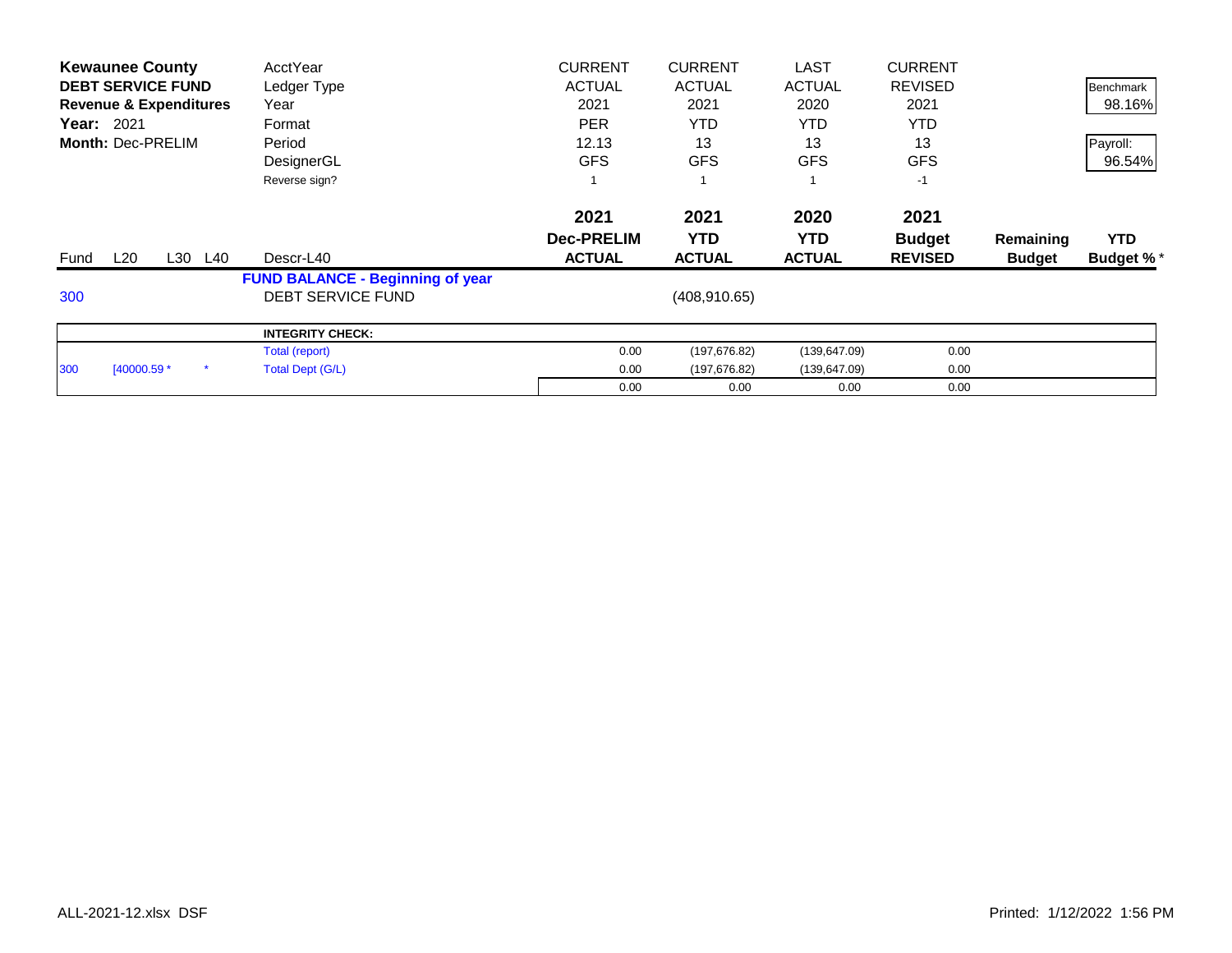| <b>Kewaunee County</b><br><b>REVOLVING LOAN FUND</b><br><b>Revenue &amp; Expenditures</b><br>Year: 2021<br>Month: Dec-PRELIM |             |     |         | AcctYear<br>Ledger Type<br>Year<br>Format<br>Period<br>DesignerGL<br>Reverse sign? | <b>CURRENT</b><br><b>ACTUAL</b><br>2021<br><b>PER</b><br>12.13<br><b>GFS</b><br>1 | <b>CURRENT</b><br><b>ACTUAL</b><br>2021<br><b>YTD</b><br>13<br><b>GFS</b><br>$\overline{1}$ | <b>LAST</b><br><b>ACTUAL</b><br>2020<br><b>YTD</b><br>13<br><b>GFS</b><br>$\mathbf{1}$ | <b>CURRENT</b><br><b>REVISED</b><br>2021<br><b>YTD</b><br>13<br><b>GFS</b><br>$-1$ |                            | <b>Benchmark</b><br>98.16%<br>Payroll:<br>96.54% |
|------------------------------------------------------------------------------------------------------------------------------|-------------|-----|---------|------------------------------------------------------------------------------------|-----------------------------------------------------------------------------------|---------------------------------------------------------------------------------------------|----------------------------------------------------------------------------------------|------------------------------------------------------------------------------------|----------------------------|--------------------------------------------------|
|                                                                                                                              |             |     |         |                                                                                    | 2021                                                                              | 2021                                                                                        | 2020                                                                                   | 2021                                                                               |                            |                                                  |
| Fund                                                                                                                         | L20         |     | L30 L40 | Descr-L40                                                                          | <b>Dec-PRELIM</b><br><b>ACTUAL</b>                                                | <b>YTD</b><br><b>ACTUAL</b>                                                                 | <b>YTD</b><br><b>ACTUAL</b>                                                            | <b>Budget</b><br><b>REVISED</b>                                                    | Remaining<br><b>Budget</b> | <b>YTD</b><br><b>Budget %*</b>                   |
| 301                                                                                                                          |             |     |         | <b>REVOLVING LOAN FUND</b>                                                         |                                                                                   |                                                                                             |                                                                                        |                                                                                    |                            |                                                  |
|                                                                                                                              |             |     |         | Revenue                                                                            |                                                                                   |                                                                                             |                                                                                        |                                                                                    |                            |                                                  |
| 301                                                                                                                          | 48100 000   |     |         | <b>INTEREST ON INVESTMENTS</b>                                                     | 0.00                                                                              | 0.00                                                                                        | (6, 193.23)                                                                            |                                                                                    |                            |                                                  |
| 301                                                                                                                          | 48596       | 000 |         | HARBOR EXPRESS-INTEREST                                                            | (128.29)                                                                          | (1,686.71)                                                                                  | (1,999.96)                                                                             |                                                                                    |                            |                                                  |
| 301                                                                                                                          | 48595       | 000 |         | HARBOR EXPRESS-PRINCIPAL                                                           | (679.08)                                                                          | (8,001.73)                                                                                  | (7,688.48)                                                                             |                                                                                    |                            |                                                  |
| 301                                                                                                                          | 48591       | 000 |         | <b>TIPPY CANOE BAR-INTEREST</b>                                                    | (35.21)                                                                           | (510.13)                                                                                    | (604.08)                                                                               |                                                                                    |                            |                                                  |
| 301                                                                                                                          | 48592       | 000 |         | TIPPY CANOE BAR-PRINCIPAL                                                          | (404.21)                                                                          | (4,762.91)                                                                                  | (3,790.12)                                                                             |                                                                                    |                            |                                                  |
| 301                                                                                                                          | 48603       | 000 |         | C&P OAKS ALGOMA LLC-INTEREST                                                       | 0.00                                                                              | 0.00                                                                                        | (149.17)                                                                               |                                                                                    |                            |                                                  |
| 301                                                                                                                          | 48604       | 000 |         | <b>C&amp;P OAKS ALGOMA LLC-PRINCIP</b>                                             | 0.00                                                                              | 0.00                                                                                        | (8,051.30)                                                                             |                                                                                    |                            |                                                  |
| 301                                                                                                                          | 48605       | 000 |         | D-LUX FLOORING LLC-INTEREST                                                        | (174.26)                                                                          | (1,097.43)                                                                                  | (1,218.90)                                                                             |                                                                                    |                            |                                                  |
| 301                                                                                                                          | 48606       | 000 |         | D-LUX FLOORING LLC-PRINCIPAL                                                       | (525.74)                                                                          | (3, 102.57)                                                                                 | (2,981.10)                                                                             |                                                                                    |                            |                                                  |
| 301                                                                                                                          | 48607       | 000 |         | <b>WAKKER CHEESE LLC-INTEREST</b>                                                  | 0.00                                                                              | 0.00                                                                                        | 0.00                                                                                   |                                                                                    |                            |                                                  |
| 301                                                                                                                          | 48608       | 000 |         | <b>WAKKER CHEESE LLC-PRINCIPAL</b>                                                 | (6,365.12)                                                                        | (38, 190.72)                                                                                | (35,008.16)                                                                            |                                                                                    |                            |                                                  |
| 301                                                                                                                          | 48609       | 000 |         | JV KIDS LLC-INTEREST                                                               | (74.39)                                                                           | (1,067.44)                                                                                  | (1,944.19)                                                                             |                                                                                    |                            |                                                  |
| 301                                                                                                                          | 48610       | 000 |         | JV KIDS LLC-PRINCIPAL                                                              | (925.61)                                                                          | (10, 932.56)                                                                                | (7,455.81)                                                                             |                                                                                    |                            |                                                  |
| 301                                                                                                                          | 48611       | 000 |         | THUMB KNUCKLE-INTEREST                                                             | 0.00                                                                              | (1,755.00)                                                                                  | (2, 147.31)                                                                            |                                                                                    |                            |                                                  |
| 301                                                                                                                          | 48612       | 000 |         | THUMB KNUCKLE-PRINCIPAL                                                            | 0.00                                                                              | (1,845.00)                                                                                  | (5,453.84)                                                                             |                                                                                    |                            |                                                  |
| 301                                                                                                                          | 48613       | 000 |         | AHNAPEE BREW-INTEREST                                                              | 0.00                                                                              | (2,040.58)                                                                                  | (2,796.01)                                                                             |                                                                                    |                            |                                                  |
| 301                                                                                                                          | 48614       | 000 |         | AHNAPEE BREW-PRINCIPAL                                                             | 0.00                                                                              | (74, 703.53)                                                                                | (8,235.09)                                                                             |                                                                                    |                            |                                                  |
| 301                                                                                                                          | 48615       | 000 |         | L SALON-INTEREST                                                                   | (20.03)                                                                           | (264.92)                                                                                    | (297.41)                                                                               |                                                                                    |                            |                                                  |
| 301                                                                                                                          | 48616 000   |     |         | L SALON-PRINCIPAL                                                                  | (105.06)                                                                          | (1,236.16)                                                                                  | (908.86)                                                                               |                                                                                    |                            |                                                  |
|                                                                                                                              |             |     |         |                                                                                    | (9,437.00)                                                                        | (151, 197.39)                                                                               | (96, 923.02)                                                                           | 0.00                                                                               | 0.00                       |                                                  |
|                                                                                                                              |             |     |         | <b>Expenditures</b>                                                                |                                                                                   |                                                                                             |                                                                                        |                                                                                    |                            |                                                  |
| 301                                                                                                                          | 56702       | 000 | 602     | <b>RLF-CLOSE FUNDS TO STATE</b>                                                    | 72,970.56                                                                         | 149,067.94                                                                                  | 1,539,560.18                                                                           |                                                                                    |                            |                                                  |
| 301                                                                                                                          | 56702       | 000 | 601     | RLF ADMIN EXPENSES                                                                 | 0.00                                                                              | 0.00                                                                                        | 64.24                                                                                  |                                                                                    |                            |                                                  |
| 301                                                                                                                          | 59200       | 000 | 601     | TRANSFER TO OTHER FUNDS                                                            | 0.00                                                                              | 0.00                                                                                        | 3,276.39                                                                               |                                                                                    |                            |                                                  |
|                                                                                                                              |             |     |         |                                                                                    | 72,970.56                                                                         | 149,067.94                                                                                  | 1,542,900.81                                                                           | 0.00                                                                               | 0.00                       |                                                  |
|                                                                                                                              |             |     |         |                                                                                    | 63,533.56                                                                         | (2, 129.45)                                                                                 | 1,445,977.79                                                                           | 0.00                                                                               | 0.00                       |                                                  |
|                                                                                                                              |             |     |         | <b>FUND BALANCE - Beginning of year</b>                                            |                                                                                   |                                                                                             |                                                                                        |                                                                                    |                            |                                                  |
| 301                                                                                                                          | 34300       |     |         | <b>FUND BALANCE</b>                                                                |                                                                                   | (7,307.55)                                                                                  |                                                                                        |                                                                                    |                            |                                                  |
|                                                                                                                              |             |     |         | <b>INTEGRITY CHECK:</b>                                                            |                                                                                   |                                                                                             |                                                                                        |                                                                                    |                            |                                                  |
|                                                                                                                              |             |     | $\star$ | Total (report)                                                                     | 63,533.56                                                                         | (2, 129.45)                                                                                 | 1,445,977.79                                                                           |                                                                                    |                            |                                                  |
| 301                                                                                                                          | [40000.59 * |     |         | <b>Total Dept (G/L)</b>                                                            | 63,533.56<br>0.00                                                                 | (2, 129.45)<br>(0.00)                                                                       | 1,445,977.79<br>0.00                                                                   |                                                                                    |                            |                                                  |
|                                                                                                                              |             |     |         |                                                                                    |                                                                                   |                                                                                             |                                                                                        |                                                                                    |                            |                                                  |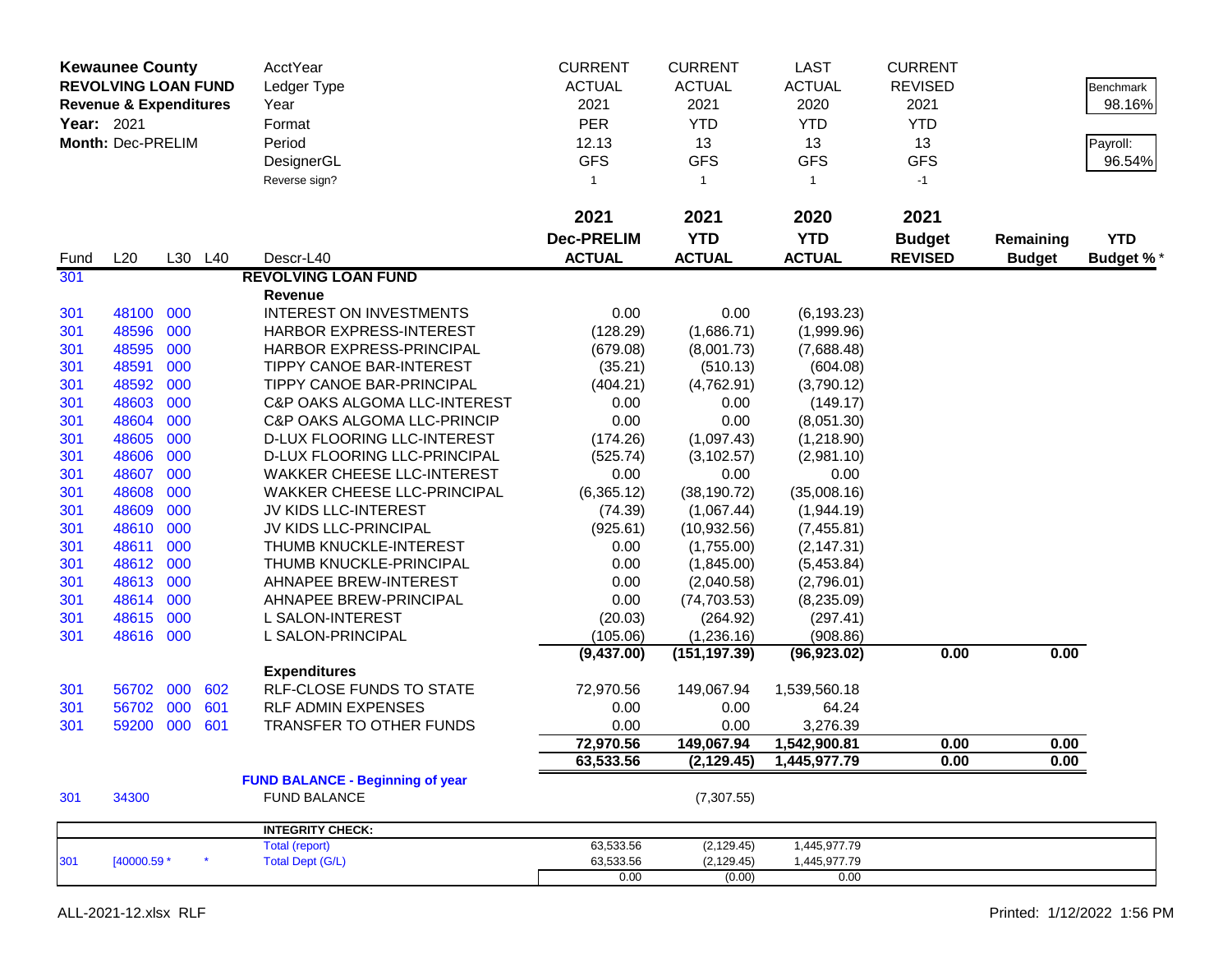|                   | <b>Kewaunee County</b>                                                        |         |     | AcctYear                                | <b>CURRENT</b>    | <b>CURRENT</b> | <b>LAST</b>   | <b>CURRENT</b> |               |                  |
|-------------------|-------------------------------------------------------------------------------|---------|-----|-----------------------------------------|-------------------|----------------|---------------|----------------|---------------|------------------|
|                   | <b>BUSINESS DEVELPMNT LOALedger Type</b><br><b>Revenue &amp; Expenditures</b> |         |     |                                         | <b>ACTUAL</b>     | <b>ACTUAL</b>  | <b>ACTUAL</b> | <b>REVISED</b> |               | Benchmark        |
|                   |                                                                               |         |     | Year                                    | 2021              | 2021           | 2020          | 2021           |               | 98.16%           |
| <b>Year: 2021</b> |                                                                               |         |     | Format                                  | <b>PER</b>        | <b>YTD</b>     | <b>YTD</b>    | <b>YTD</b>     |               |                  |
|                   | Month: Dec-PRELIM                                                             |         |     | Period                                  | 12.13             | 13             | 13            | 13             |               | Payroll:         |
|                   |                                                                               |         |     | DesignerGL                              | <b>GFS</b>        | <b>GFS</b>     | <b>GFS</b>    | <b>GFS</b>     |               | 96.54%           |
|                   |                                                                               |         |     | Reverse sign?                           | 1                 | $\overline{1}$ | $\mathbf{1}$  | $-1$           |               |                  |
|                   |                                                                               |         |     |                                         |                   |                |               |                |               |                  |
|                   |                                                                               |         |     |                                         | 2021              | 2021           | 2020          | 2021           |               |                  |
|                   |                                                                               |         |     |                                         | <b>Dec-PRELIM</b> | <b>YTD</b>     | <b>YTD</b>    | <b>Budget</b>  | Remaining     | <b>YTD</b>       |
| Fund              | L20                                                                           | L30 L40 |     | Descr-L40                               | <b>ACTUAL</b>     | <b>ACTUAL</b>  | <b>ACTUAL</b> | <b>REVISED</b> | <b>Budget</b> | <b>Budget %*</b> |
| 305               |                                                                               |         |     | <b>BUSINESS DEVELPMNT LOAN PGM</b>      |                   |                |               |                |               |                  |
|                   |                                                                               |         |     | <b>Revenue</b>                          |                   |                |               |                |               |                  |
| 305               | 48310                                                                         | 000     |     | <b>GAIN/LOSS ON ASSET SALE</b>          | 0.00              | 0.00           | 0.00          | 0.00           | 0.00          |                  |
| 305               | 48700                                                                         | 640     |     | PRIN-THE BAKERY BAR                     | (123.03)          | (244.72)       | 0.00          | (245.00)       | (0.28)        | 99.89%           |
| 305               | 48710                                                                         | 640     |     | <b>INT-THE BAKERY BAR</b>               | (28.59)           | (176.30)       | 0.00          | (176.00)       | 0.30          | 100.17%          |
| 305               | 49200                                                                         | 000     |     | TRANSFER FROM OTHER FUNDS               | 0.00              | 0.00           | (250,000.00)  | 0.00           | 0.00          |                  |
| 305               | 49202                                                                         | 000     |     | <b>TRANSFER FROM FUND BALANCE</b>       | 0.00              | 0.00           | 0.00          | (9,397.00)     | (9,397.00)    | 0.00%            |
|                   |                                                                               |         |     |                                         | (151.62)          | (421.02)       | (250,000.00)  | (9,818.00)     | (9,396.98)    | 4.29%            |
|                   |                                                                               |         |     | <b>Expenditures</b>                     |                   |                |               |                |               |                  |
| 305               | 56705                                                                         | 000     | 601 | <b>ADMINISTRATION EXP</b>               | 20.00             | 20.00          | 0.00          | 0.00           | (20.00)       |                  |
| 305               | 56705                                                                         | 000     | 640 | THE BAKERY BAR                          | (20.00)           | 9,397.20       | 0.00          | 9,397.00       | (0.20)        | 100.00%          |
| 305               | 59200                                                                         | 000     | 601 | <b>TRANSFER TO OTHER FUNDS</b>          | 0.00              | 0.00           | 0.00          | 0.00           | 0.00          |                  |
| 305               | 59202                                                                         | 000     | 601 | TRANSFER TO FUND BALANCE                | 0.00              | 0.00           | 0.00          | 421.00         | 421.00        | 0.00%            |
|                   |                                                                               |         |     |                                         | 0.00              | 9,417.20       | 0.00          | 9,818.00       | 400.80        | 95.92%           |
|                   |                                                                               |         |     |                                         | (151.62)          | 8,996.18       | (250,000.00)  | 0.00           | (8,996.18)    |                  |
|                   |                                                                               |         |     | <b>FUND BALANCE - Beginning of year</b> |                   |                |               |                |               |                  |
| 305               | 34300                                                                         |         |     | <b>FUND BALANCE</b>                     |                   | (250,000.00)   |               |                | (241,003.82)  |                  |
|                   |                                                                               |         |     | <b>CASH BALANCE</b>                     |                   |                |               |                |               |                  |
| 305               | 11100                                                                         |         |     | <b>TREASURER'S CASH</b>                 |                   | 241,003.82     |               |                |               |                  |
|                   |                                                                               |         |     |                                         |                   |                |               |                |               |                  |
|                   |                                                                               |         |     | <b>INTEGRITY CHECK:</b>                 |                   |                |               |                |               |                  |
|                   |                                                                               |         |     | <b>Total (report)</b>                   | (151.62)          | 8,996.18       | (250,000.00)  | 0.00           |               |                  |
| 305               | [40000.59 *                                                                   |         |     | <b>Total Dept (G/L)</b>                 | (151.62)          | 8,996.18       | (250,000.00)  | 0.00           |               |                  |
|                   |                                                                               |         |     |                                         | 0.00              | 0.00           | 0.00          | 0.00           |               |                  |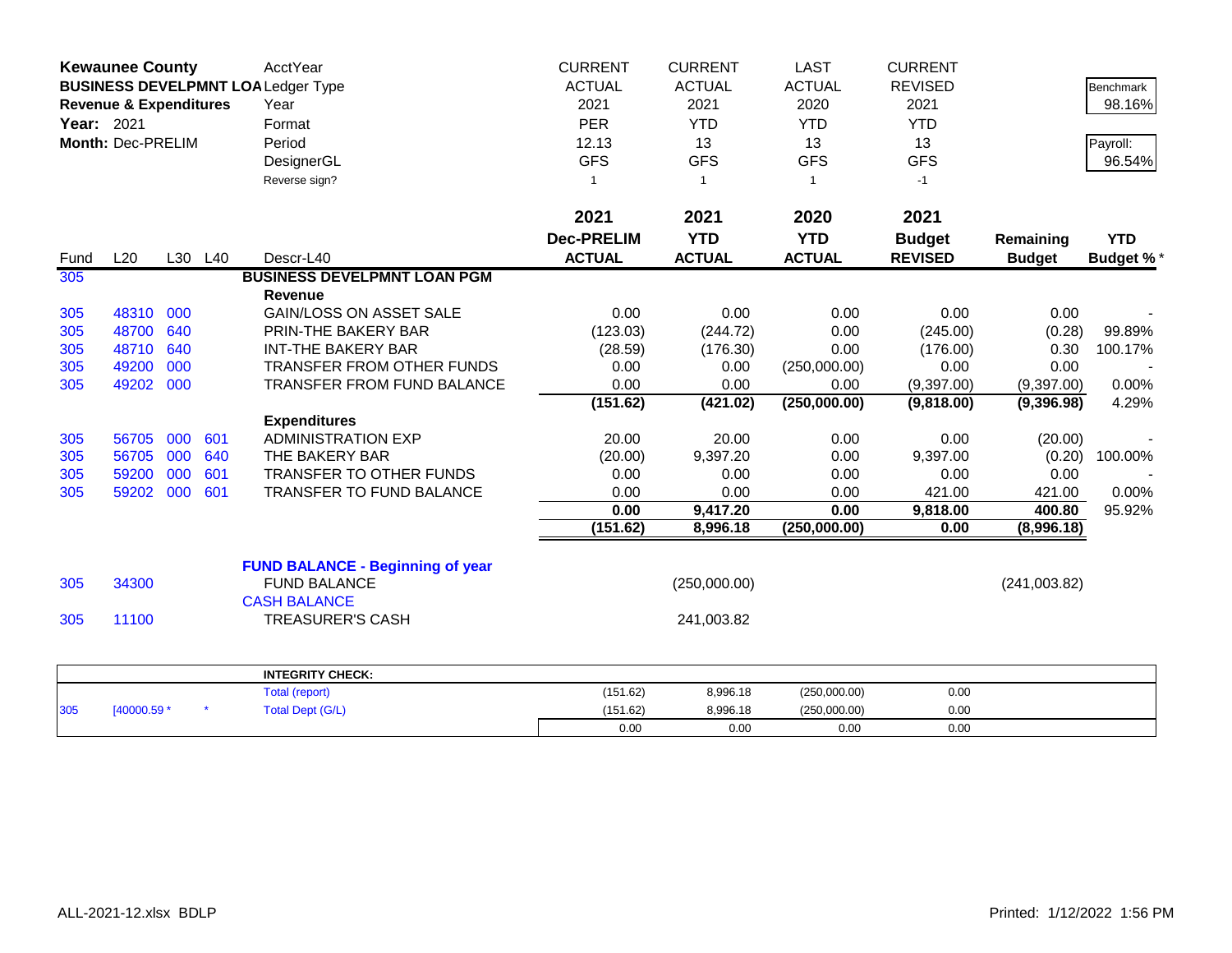|            | <b>Kewaunee County</b>            |     |         | AcctYear                                              | <b>CURRENT</b>    | <b>CURRENT</b> | <b>LAST</b>   | <b>CURRENT</b> |               |                  |
|------------|-----------------------------------|-----|---------|-------------------------------------------------------|-------------------|----------------|---------------|----------------|---------------|------------------|
|            |                                   |     |         | <b>CAPITAL IMPROVEMENT &amp; ELedger Type</b>         | <b>ACTUAL</b>     | <b>ACTUAL</b>  | <b>ACTUAL</b> | <b>REVISED</b> |               | <b>Benchmark</b> |
|            | <b>Revenue &amp; Expenditures</b> |     |         | Year                                                  | 2021              | 2021           | 2020          | 2021           |               | 98.16%           |
| Year: 2021 |                                   |     |         | Format                                                | <b>PER</b>        | <b>YTD</b>     | <b>YTD</b>    | <b>YTD</b>     |               |                  |
|            | Month: Dec-PRELIM                 |     |         | Period                                                | 12.13             | 13             | 13            | 13             |               | Payroll:         |
|            |                                   |     |         | DesignerGL                                            | <b>GFS</b>        | <b>GFS</b>     | <b>GFS</b>    | <b>GFS</b>     |               | 96.54%           |
|            |                                   |     |         | Reverse sign?                                         | 1                 | $\overline{1}$ | $\mathbf{1}$  | $-1$           |               |                  |
|            |                                   |     |         |                                                       |                   |                |               |                |               |                  |
|            |                                   |     |         |                                                       | 2021              | 2021           | 2020          | 2021           |               |                  |
|            |                                   |     |         |                                                       | <b>Dec-PRELIM</b> | <b>YTD</b>     | <b>YTD</b>    | <b>Budget</b>  | Remaining     | <b>YTD</b>       |
| Fund       | L20                               |     | L30 L40 | Descr-L40                                             | <b>ACTUAL</b>     | <b>ACTUAL</b>  | <b>ACTUAL</b> | <b>REVISED</b> | <b>Budget</b> | <b>Budget %*</b> |
|            |                                   |     |         | <b>CAPITAL IMPROVEMENT &amp; ECONOMIC DEVELOPMENT</b> |                   |                |               |                |               |                  |
| 310        |                                   |     |         | <b>ECONOMIC DEVELOPMENT FUND</b>                      |                   |                |               |                |               |                  |
|            |                                   |     |         | <b>Revenue</b>                                        |                   |                |               |                |               |                  |
| 310        | 43510                             | 020 |         | <b>BROADBAND EXPANSION GRANT</b>                      | 0.00              | 0.00           | (40,000.00)   | 0.00           | 0.00          |                  |
| 310        | 48510                             | 000 |         | DOMINION DONATION                                     | 0.00              | (500,000.00)   | (500,000.00)  | (500,000.00)   | 0.00          | 100.00%          |
| 310        | 48700                             | 639 |         | PRIN-BUG TUSSEL                                       | 0.00              | (93,048.73)    | 0.00          | (67, 653.00)   | 25,395.73     | 137.54%          |
| 310        | 48710 639                         |     |         | <b>INT-BUG TUSSEL</b>                                 | 0.00              | (869.64)       | 0.00          | (28,800.00)    | (27,930.36)   | 3.02%            |
| 310        | 49200                             | 000 |         | <b>TRANSFER FROM OTHER FUNDS</b>                      | 0.00              | 0.00           | 0.00          | 0.00           | 0.00          |                  |
| 310        | 49202                             | 000 |         | TRANSFER FROM FUND BALANCE                            | 0.00              | 0.00           | 0.00          | (960,000.00)   | (960,000.00)  | 0.00%            |
|            |                                   |     |         |                                                       | 0.00              | (593, 918.37)  | (540,000.00)  | (1,556,453.00) | (962, 534.63) | 38.16%           |
|            |                                   |     |         | <b>Expenditures</b>                                   |                   |                |               |                |               |                  |
| 310        | 56710                             | 000 | 601     | ECONOMIC DEVELOPMENT EXPEND                           | 0.00              | 960,000.00     | 80,000.00     | 960,000.00     | 0.00          | 100.00%          |
| 310        | 59200                             | 000 | 601     | TRANSFER TO OTHER FUNDS                               | 0.00              | 40,000.00      | 290,000.00    | 40,000.00      | 0.00          | 100.00%          |
| 310        | 59202 000                         |     | 601     | TRANSFER TO FUND BALANCE                              | 0.00              | 0.00           | 0.00          | 556,453.00     | 556,453.00    | 0.00%            |
|            |                                   |     |         |                                                       | 0.00              | 1,000,000.00   | 370,000.00    | 1,556,453.00   | 556,453.00    | 64.25%           |
|            |                                   |     |         |                                                       | 0.00              | 406,081.63     | (170,000.00)  | 0.00           | (406, 081.63) |                  |
| 410        |                                   |     |         | <b>CAPITAL IMPROVEMENT FUND</b>                       |                   |                |               |                |               |                  |
|            |                                   |     |         | <b>Revenue</b>                                        |                   |                |               |                |               |                  |
| 410        | 41100                             | 000 |         | <b>GENERAL PROPERTY TAXES</b>                         | 0.00              | (30,794.00)    | (50, 382.00)  | (30,794.00)    | 0.00          | 100.00%          |
| 410        | 49200                             | 000 |         | <b>TRANSFER FROM OTHER FUNDS</b>                      | 0.00              | (38, 840.00)   | (165, 280.00) | (38, 840.00)   | 0.00          | 100.00%          |
| 410        | 49202 000                         |     |         | TRANSFER FROM FUND BALANCE                            | 0.00              | 0.00           | 0.00          | 0.00           | 0.00          |                  |
|            |                                   |     |         |                                                       | 0.00              | (69, 634.00)   | (215, 662.00) | (69, 634.00)   | 0.00          | 100.00%          |
|            |                                   |     |         | <b>Expenditures</b>                                   |                   |                |               |                |               |                  |
| 410        | 59200                             | 000 | 601     | TRANSFER TO OTHER FUNDS                               | 0.00              | 0.00           | 0.00          | 0.00           | 0.00          |                  |
| 410        | 59202 000                         |     | 601     | TRANSFER TO FUND BALANCE                              | 0.00              | 0.00           | 0.00          | 69,634.00      | 69,634.00     | 0.00%            |
|            |                                   |     |         |                                                       | 0.00              | 0.00           | 0.00          | 69,634.00      | 69,634.00     | 0.00%            |
|            |                                   |     |         |                                                       | 0.00              | (69, 634.00)   | (215,662.00)  | 0.00           | 69,634.00     |                  |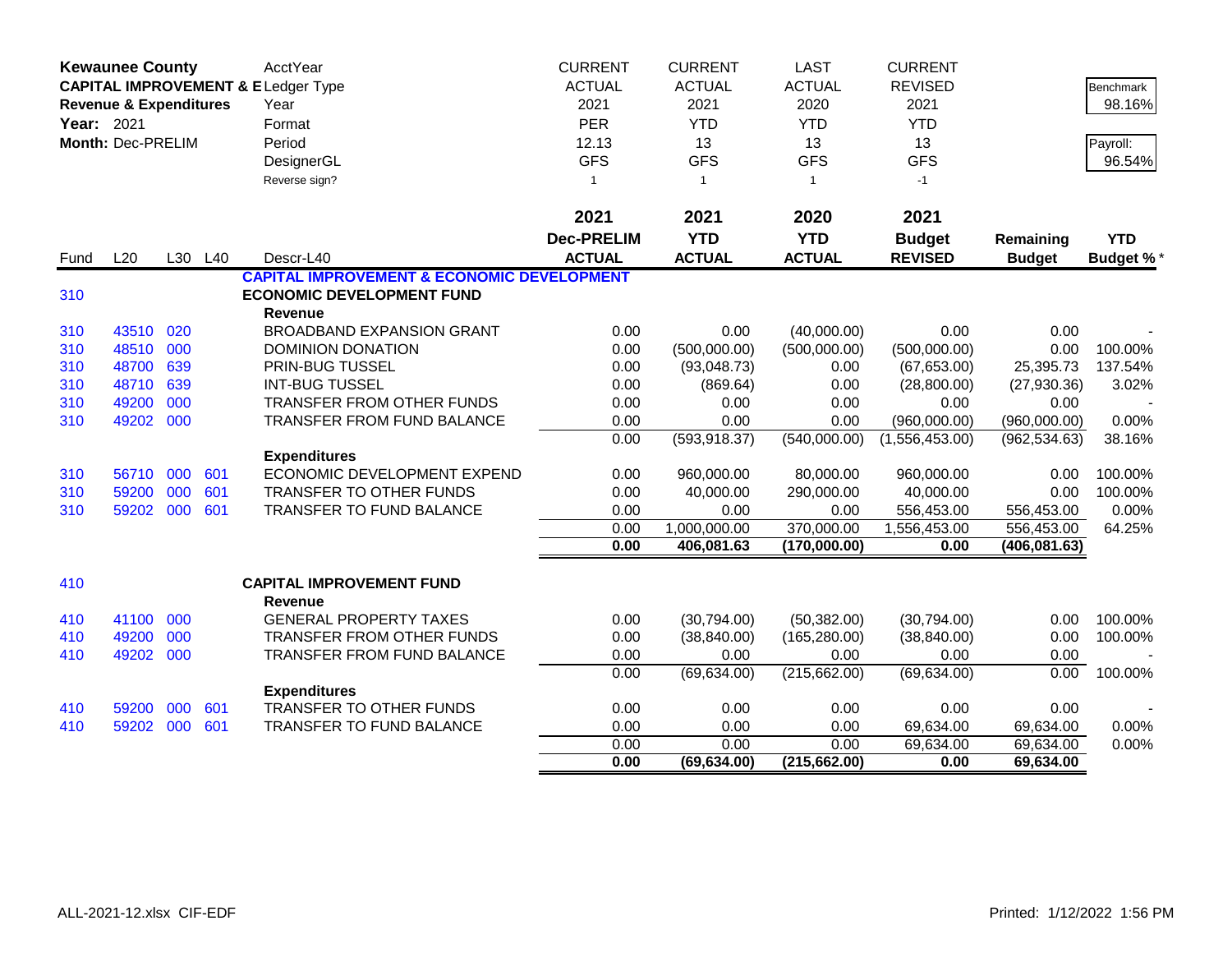|                   | <b>Kewaunee County</b>            |         | AcctYear                                      | <b>CURRENT</b>    | <b>CURRENT</b>   | LAST          | <b>CURRENT</b> |               |                  |
|-------------------|-----------------------------------|---------|-----------------------------------------------|-------------------|------------------|---------------|----------------|---------------|------------------|
|                   |                                   |         | <b>CAPITAL IMPROVEMENT &amp; ELedger Type</b> | <b>ACTUAL</b>     | <b>ACTUAL</b>    | <b>ACTUAL</b> | <b>REVISED</b> |               | Benchmark        |
|                   | <b>Revenue &amp; Expenditures</b> |         | Year                                          | 2021              | 2021             | 2020          | 2021           |               | 98.16%           |
| <b>Year: 2021</b> |                                   |         | Format                                        | <b>PER</b>        | <b>YTD</b>       | YTD.          | <b>YTD</b>     |               |                  |
|                   | Month: Dec-PRELIM                 |         | Period                                        | 12.13             | 13               | 13            | 13             |               | Payroll:         |
|                   |                                   |         | DesignerGL                                    | <b>GFS</b>        | <b>GFS</b>       | <b>GFS</b>    | <b>GFS</b>     |               | 96.54%           |
|                   |                                   |         | Reverse sign?                                 |                   |                  |               | $-1$           |               |                  |
|                   |                                   |         |                                               | 2021              | 2021             | 2020          | 2021           |               |                  |
|                   |                                   |         |                                               | <b>Dec-PRELIM</b> | <b>YTD</b>       | <b>YTD</b>    | <b>Budget</b>  | Remaining     | <b>YTD</b>       |
| Fund              | L20                               | L30 L40 | Descr-L40                                     | <b>ACTUAL</b>     | <b>ACTUAL</b>    | <b>ACTUAL</b> | <b>REVISED</b> | <b>Budget</b> | <b>Budget %*</b> |
|                   |                                   |         | <b>FUND BALANCE - Beginning of year:</b>      |                   |                  |               |                |               |                  |
| 310               | 34300                             |         | <b>ECONOMIC DEVELOPMENT FUND</b>              |                   | (1, 130, 000.00) |               |                | (723, 918.37) |                  |
| 410               | 34300                             |         | <b>CAPITAL IMPROVEMENT FUND</b>               |                   | (430,666.00)     |               |                | (500, 300.00) |                  |
|                   |                                   |         | <b>INTEGRITY CHECK:</b>                       |                   |                  |               |                |               |                  |
|                   |                                   |         | Total (report)                                | 0.00              | 336,447.63       | (385, 662.00) | 0.00           |               |                  |
|                   | $[310, 410]$ $[40000.60 *$        |         | Total Dept expenditures (G/L)                 | 0.00              | 336,447.63       | (385, 662.00) | 0.00           |               |                  |
|                   |                                   |         |                                               | 0.00              | 0.00             | 0.00          | 0.00           |               |                  |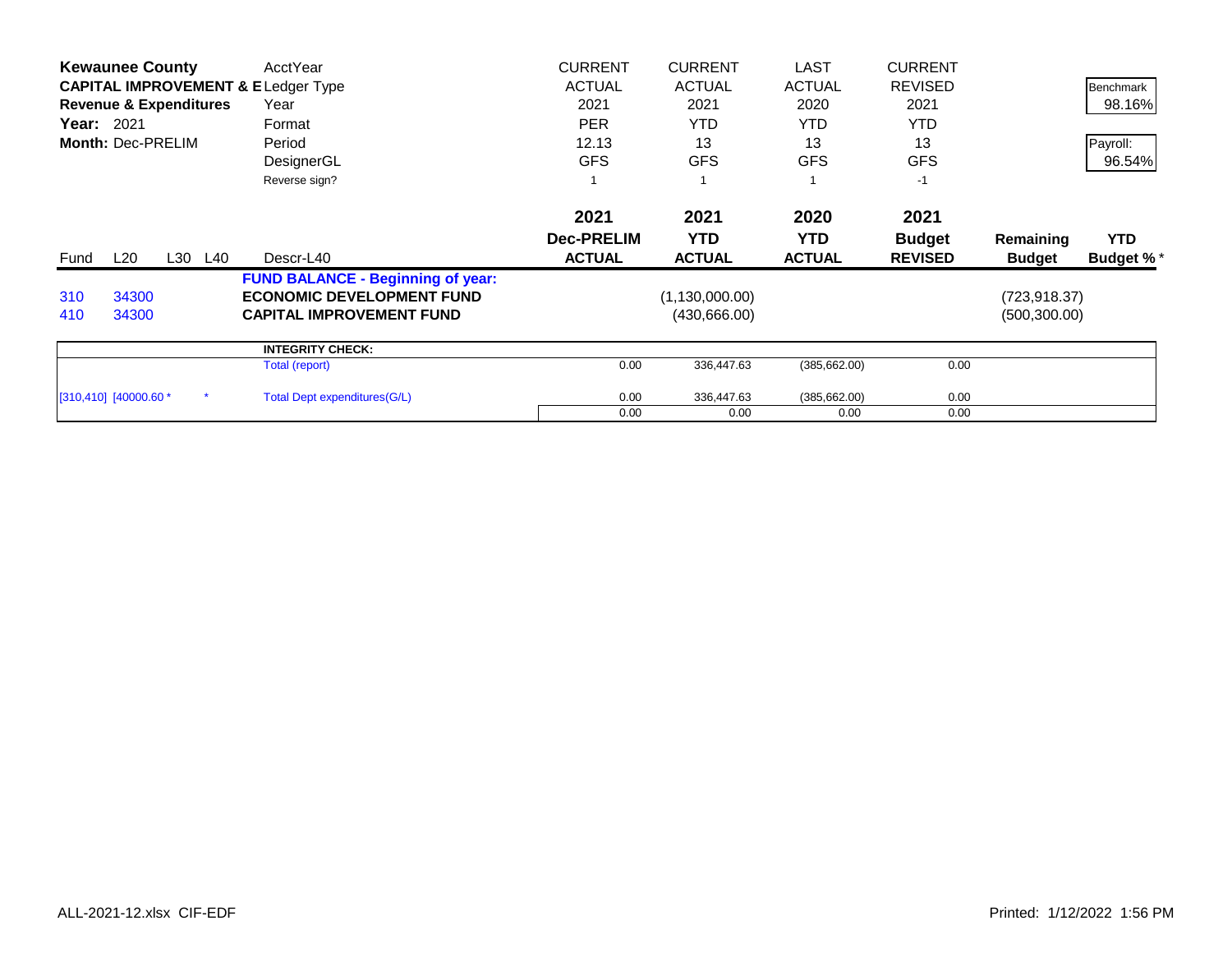|            | <b>Kewaunee County</b>            |     |         | AcctYear                                      | <b>CURRENT</b>    | <b>CURRENT</b> | <b>LAST</b>    | <b>CURRENT</b> |               |                  |
|------------|-----------------------------------|-----|---------|-----------------------------------------------|-------------------|----------------|----------------|----------------|---------------|------------------|
|            |                                   |     |         | <b>COUNTY ROADS &amp; BRIDGES Ledger Type</b> | <b>ACTUAL</b>     | <b>ACTUAL</b>  | <b>ACTUAL</b>  | <b>REVISED</b> |               | <b>Benchmark</b> |
|            | <b>Revenue &amp; Expenditures</b> |     |         | Year                                          | 2021              | 2021           | 2020           | 2021           |               | 98.16%           |
| Year: 2021 |                                   |     |         | Format                                        | <b>PER</b>        | <b>YTD</b>     | <b>YTD</b>     | <b>YTD</b>     |               |                  |
|            | Month: Dec-PRELIM                 |     |         | Period                                        | 12.13             | 13             | 13             | 13             |               | Payroll:         |
|            |                                   |     |         | DesignerGL                                    | <b>GFS</b>        | <b>GFS</b>     | <b>GFS</b>     | <b>GFS</b>     |               | 96.54%           |
|            |                                   |     |         | Reverse sign?                                 | $\mathbf{1}$      | $\overline{1}$ | $\mathbf{1}$   | $-1$           |               |                  |
|            |                                   |     |         |                                               |                   |                |                |                |               |                  |
|            |                                   |     |         |                                               | 2021              | 2021           | 2020           | 2021           |               |                  |
|            |                                   |     |         |                                               | <b>Dec-PRELIM</b> | <b>YTD</b>     | <b>YTD</b>     | <b>Budget</b>  | Remaining     | <b>YTD</b>       |
| Fund       | L20                               |     | L30 L40 | Descr-L40                                     | <b>ACTUAL</b>     | <b>ACTUAL</b>  | <b>ACTUAL</b>  | <b>REVISED</b> | <b>Budget</b> | <b>Budget %*</b> |
| 200        |                                   |     |         | <b>COUNTY ROADS &amp; BRIDGES FUND</b>        |                   |                |                |                |               |                  |
|            |                                   |     |         | <b>Revenue</b>                                |                   |                |                |                |               |                  |
| 200        | 41100                             | 000 |         | <b>GENERAL PROPERTY TAXES</b>                 | 0.00              | (2,561,289.00) | (2,561,289.00) | (2,561,289.00) | 0.00          | 100.00%          |
| 200        | 43531                             | 000 |         | LOCAL TRANSPORTATION AID                      | 0.00              | (790, 788.74)  | (764, 761.08)  | (788, 845.00)  | 1,943.74      | 100.25%          |
| 200        | 43535                             | 000 |         | <b>CHIP PROGRAM</b>                           | 0.00              | (271, 208.72)  | 0.00           | (293, 528.00)  | (22, 319.28)  | 92.40%           |
| 200        | 48301                             | 000 |         | SALE OF COUNTY PROPERTY                       | 0.00              | 0.00           | 0.00           | 0.00           | 0.00          |                  |
| 200        | 49200                             | 000 |         | TRANSFER FROM OTHER FUNDS                     | 0.00              | 0.00           | 0.00           | 0.00           | 0.00          |                  |
| 200        | 49202 000                         |     |         | TRANSFER FROM FUND BALANCE                    | 0.00              | 0.00           | 0.00           | (299, 771.00)  | (299, 771.00) | 0.00%            |
|            |                                   |     |         |                                               | 0.00              | (3,623,286.46) | (3,326,050.08) | (3,943,433.00) | (320, 146.54) | 91.88%           |
|            |                                   |     |         | <b>Expenditures</b>                           |                   |                |                |                |               |                  |
| 200        | 53310 103                         |     | 902     | <b>COUNTY TRUNK BRIDGES</b>                   | 4,977.35          | 474,984.33     | 170,651.32     | 410,000.00     | (64, 984.33)  | 115.85%          |
| 200        | 53310 104                         |     | 902     | COUNTY TRUNK CONSTRUCTION                     | 0.00              | 1,368,408.70   | 1,599,554.72   | 1,580,000.00   | 211,591.30    | 86.61%           |
| 200        | 53310 105                         |     | 902     | <b>COUNTY WINTER MAINTENANCE</b>              | 326,783.27        | 828,880.56     | 859,336.31     | 810,000.00     | (18,880.56)   | 102.33%          |
| 200        | 53310 106                         |     | 902     | COUNTY GENERAL MAINTENANCE                    | 43,352.59         | 1,060,378.78   | 1,145,239.65   | 1,119,644.00   | 59,265.22     | 94.71%           |
| 200        | 59200                             | 000 | 601     | TRANSFER TO OTHER FUNDS                       | 0.00              | 23,789.00      | 0.00           | 23,789.00      | 0.00          | 100.00%          |
| 200        | 59202 000                         |     | 601     | TRANSFER TO FUND BALANCE                      | 0.00              | 0.00           | 0.00           | 0.00           | 0.00          |                  |
|            |                                   |     |         |                                               | 375,113.21        | 3,756,441.37   | 3,774,782.00   | 3,943,433.00   | 186,991.63    | 95.26%           |
|            |                                   |     |         |                                               | 375,113.21        | 133,154.91     | 448,731.92     | 0.00           | (133, 154.91) |                  |
| 201        |                                   |     |         | <b>COUNTY BRIDGE AID FUND</b>                 |                   |                |                |                |               |                  |
|            |                                   |     |         | Revenue                                       |                   |                |                |                |               |                  |
| 201        | 41100 000                         |     |         | PROPERTY TAX-BRIDGE AID                       | 0.00              | (138, 880.00)  | (52, 250.00)   | (138, 880.00)  | 0.00          | 100.00%          |
| 201        | 49202                             | 000 |         | TRANSFER FROM FUND BALANCE                    | 0.00              | 0.00           | 0.00           | (15,620.00)    | (15,620.00)   | 0.00%            |
|            |                                   |     |         |                                               | 0.00              | (138, 880.00)  | (52, 250.00)   | (154, 500.00)  | (15,620.00)   | 89.89%           |
|            |                                   |     |         | <b>Expenditures</b>                           |                   |                |                |                |               |                  |
| 201        | 53310 101                         |     | 902     | <b>COUNTY CHARGES</b>                         | 19,614.29         | 132,346.98     | 21,647.58      | 154,500.00     | 22,153.02     | 85.66%           |
| 201        | 59202 000                         |     | 601     | TRANSFER TO FUND BALANCE                      | 0.00              | 0.00           | 0.00           | 0.00           | 0.00          |                  |
|            |                                   |     |         |                                               | 19,614.29         | 132,346.98     | 21,647.58      | 154,500.00     | 22,153.02     | 85.66%           |
|            |                                   |     |         |                                               | 19,614.29         | (6, 533.02)    | (30, 602.42)   | 0.00           | 6,533.02      |                  |
|            |                                   |     |         |                                               | 394,727.50        | 126,621.89     | 418,129.50     | 0.00           | (126, 621.89) |                  |
|            |                                   |     |         |                                               |                   |                |                |                |               |                  |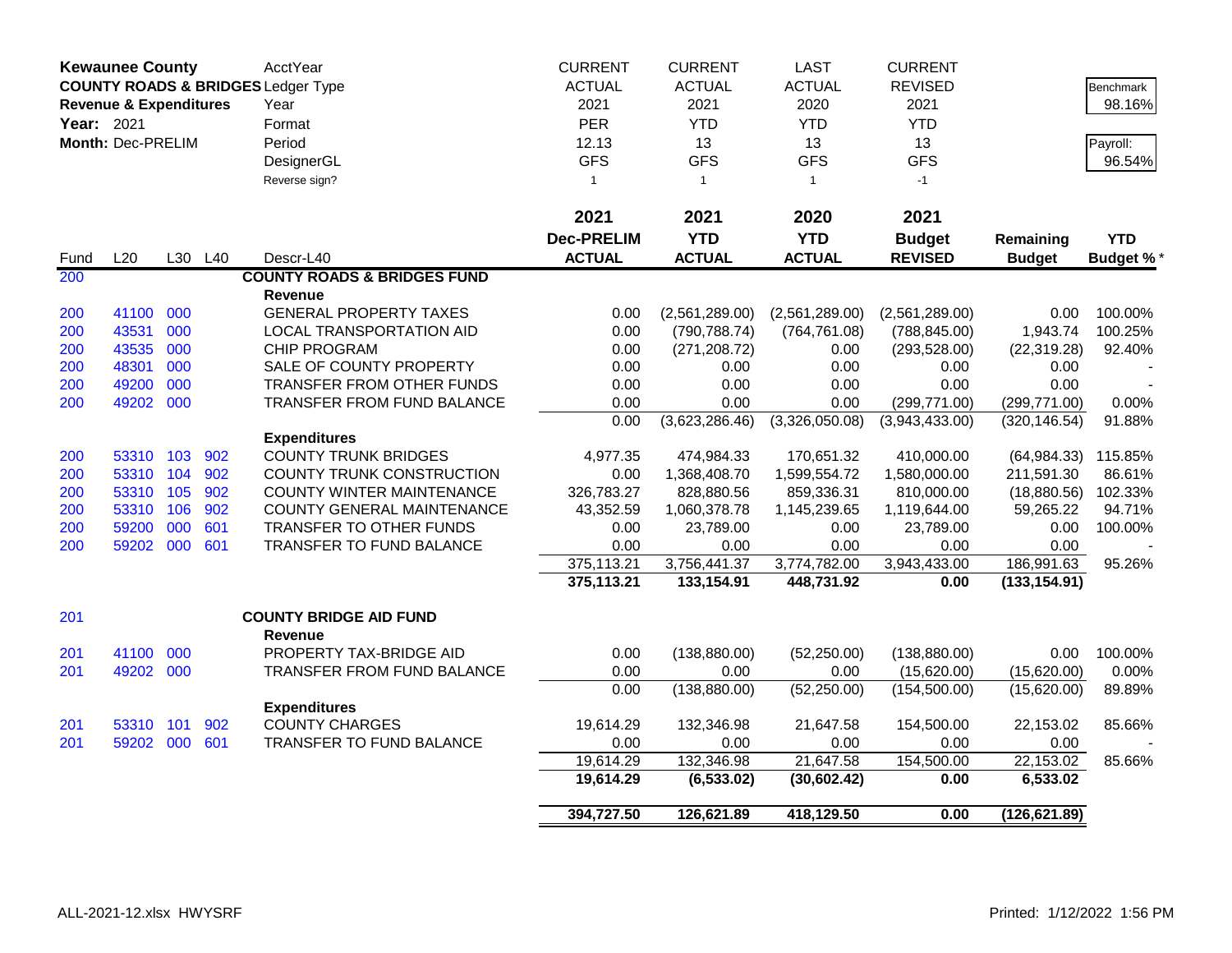|                   | <b>Kewaunee County</b> |                                   | AcctYear                                      | <b>CURRENT</b>    | <b>CURRENT</b> | <b>LAST</b>   | <b>CURRENT</b> |               |                  |
|-------------------|------------------------|-----------------------------------|-----------------------------------------------|-------------------|----------------|---------------|----------------|---------------|------------------|
|                   |                        |                                   | <b>COUNTY ROADS &amp; BRIDGES Ledger Type</b> | <b>ACTUAL</b>     | <b>ACTUAL</b>  | <b>ACTUAL</b> | <b>REVISED</b> |               | Benchmark        |
|                   |                        | <b>Revenue &amp; Expenditures</b> | Year                                          | 2021              | 2021           | 2020          | 2021           |               | 98.16%           |
| <b>Year: 2021</b> |                        |                                   | Format                                        | <b>PER</b>        | <b>YTD</b>     | YTD.          | <b>YTD</b>     |               |                  |
|                   | Month: Dec-PRELIM      |                                   | Period                                        | 12.13             | 13             | 13            | 13             |               | Payroll:         |
|                   |                        |                                   | DesignerGL                                    | <b>GFS</b>        | <b>GFS</b>     | <b>GFS</b>    | <b>GFS</b>     |               | 96.54%           |
|                   |                        |                                   | Reverse sign?                                 |                   |                |               | $-1$           |               |                  |
|                   |                        |                                   |                                               | 2021              | 2021           | 2020          | 2021           |               |                  |
|                   |                        |                                   |                                               | <b>Dec-PRELIM</b> | <b>YTD</b>     | <b>YTD</b>    | <b>Budget</b>  | Remaining     | <b>YTD</b>       |
|                   |                        |                                   |                                               |                   |                |               |                |               |                  |
| Fund              | L20                    | L30 L40                           | Descr-L40                                     | <b>ACTUAL</b>     | <b>ACTUAL</b>  | <b>ACTUAL</b> | <b>REVISED</b> | <b>Budget</b> | <b>Budget %*</b> |
|                   |                        |                                   | <b>FUND BALANCE - Beginning of year</b>       |                   |                |               |                |               |                  |
| 200               |                        |                                   | <b>COUNTY ROADS &amp; BRIDGES FUND</b>        |                   | (1,962,632.63) |               |                |               |                  |
| 200               | 36000                  |                                   | <b>FB COMMITTED</b>                           |                   | 0.00           |               |                |               |                  |
| 201               |                        |                                   | <b>COUNTY BRIDGE AID FUND</b>                 |                   | (95, 470.51)   |               |                |               |                  |
|                   |                        |                                   | <b>INTEGRITY CHECK:</b>                       |                   |                |               |                |               |                  |
|                   |                        |                                   | Total (report)                                | 394,727.50        | 126,621.89     | 418,129.50    | 0.00           |               |                  |
|                   | 200.203 [40000.59 *    |                                   | Total Dept (G/L)                              | 394,727.50        | 126,621.89     | 418,129.50    | 0.00           |               |                  |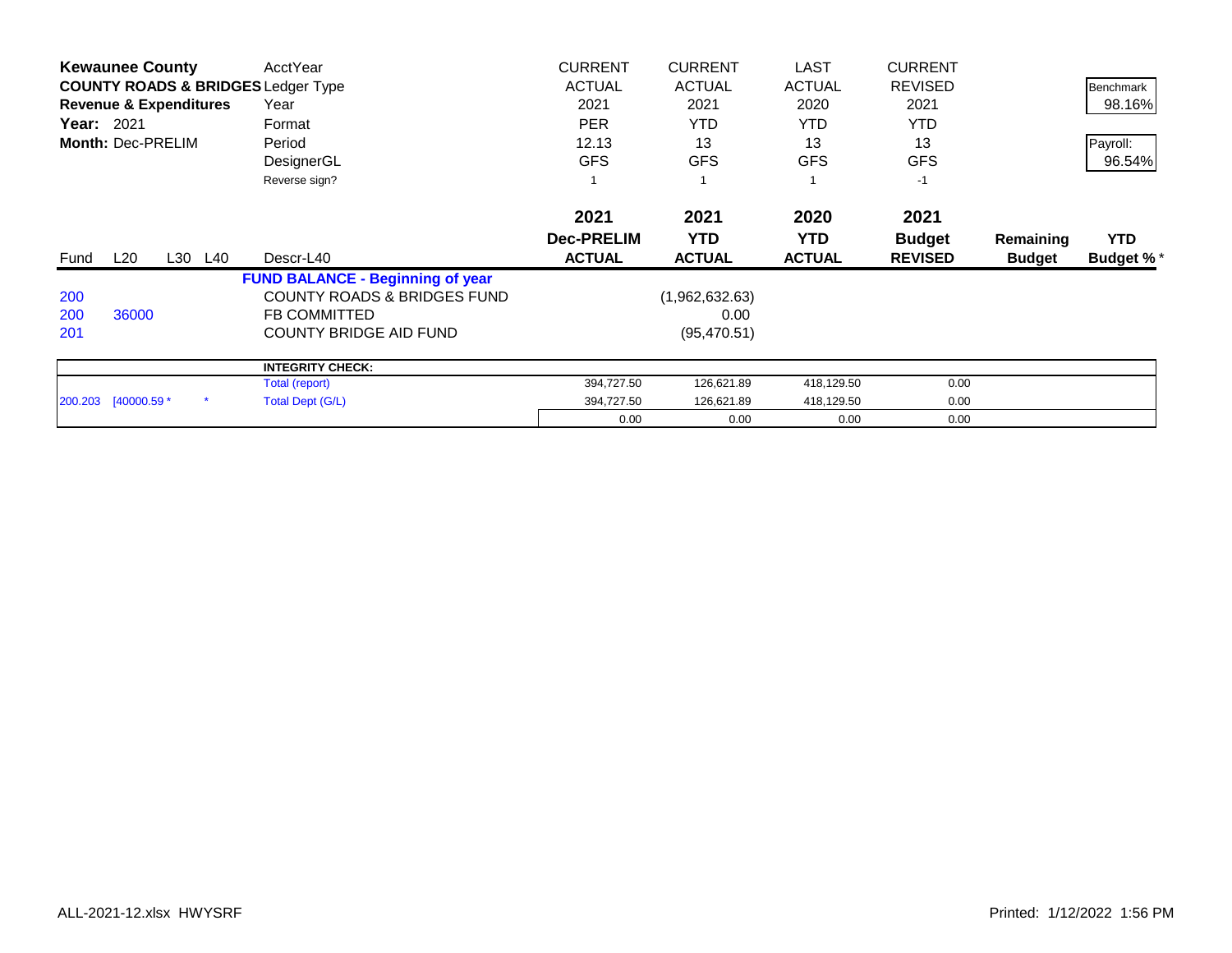|            | <b>Kewaunee County</b>            |     |         | AcctYear                                  | <b>CURRENT</b>    | <b>CURRENT</b> | LAST           | <b>CURRENT</b> |               |                   |
|------------|-----------------------------------|-----|---------|-------------------------------------------|-------------------|----------------|----------------|----------------|---------------|-------------------|
|            |                                   |     |         | <b>HIGHWAY INTERNAL SERV FLedger Type</b> | <b>ACTUAL</b>     | <b>ACTUAL</b>  | <b>ACTUAL</b>  | <b>REVISED</b> |               | Benchmark         |
|            | <b>Revenue &amp; Expenditures</b> |     |         | Year                                      | 2021              | 2021           | 2020           | 2021           |               | 98.16%            |
| Year: 2021 |                                   |     |         | Format                                    | <b>PER</b>        | <b>YTD</b>     | <b>YTD</b>     | <b>YTD</b>     |               |                   |
|            | Month: Dec-PRELIM                 |     |         | Period                                    | 12.13             | 13             | 13             | 13             |               | Payroll:          |
|            |                                   |     |         |                                           | <b>GFS</b>        | <b>GFS</b>     | <b>GFS</b>     | <b>GFS</b>     |               | 96.54%            |
|            |                                   |     |         | DesignerGL                                |                   |                |                |                |               |                   |
|            |                                   |     |         | Reverse sign?                             | $\overline{1}$    | $\mathbf{1}$   | $\mathbf{1}$   | $-1$           |               |                   |
|            |                                   |     |         |                                           | 2021              | 2021           | 2020           | 2021           |               |                   |
|            |                                   |     |         |                                           | <b>Dec-PRELIM</b> | <b>YTD</b>     | <b>YTD</b>     | <b>Budget</b>  | Remaining     | <b>YTD</b>        |
| Fund       | L20                               |     | L30 L40 | Descr-L40                                 | <b>ACTUAL</b>     | <b>ACTUAL</b>  | <b>ACTUAL</b>  | <b>REVISED</b> | <b>Budget</b> | <b>Budget % *</b> |
| 700        |                                   |     |         | <b>HIGHWAY INTERNAL SERV FUND</b>         |                   |                |                |                |               |                   |
|            |                                   |     |         | <b>Revenue</b>                            |                   |                |                |                |               |                   |
| 700        | 43249                             | 130 |         | <b>COVID GRANTS-HWY</b>                   | 0.00              | 0.00           | (8,866.75)     | 0.00           | 0.00          |                   |
| 700        | 43530                             | 000 |         | <b>ADMINISTRATION COSTS</b>               | (2,622.99)        | (2,622.99)     | (2,627.05)     | (3,100.00)     | (477.01)      | 84.61%            |
| 700        | 44301                             | 000 |         | UTILITY PERMIT FEES                       | (500.00)          | (3,800.00)     | (5, 175.00)    | (3,800.00)     | 0.00          | 100.00%           |
| 700        | 44302                             | 000 |         | <b>DRIVEWAY PERMIT FEES</b>               | 0.00              | (1, 175.00)    | (1,300.00)     | (1,500.00)     | (325.00)      | 78.33%            |
| 700        | 46310                             | 000 |         | <b>SUNDRY CHARGES</b>                     | (3,391.53)        | (233, 854.82)  | (249, 582.31)  | (101, 670.00)  | 132,184.82    | 230.01%           |
| 700        | 47231                             | 000 |         | STATE-ROUTINE MAINTENANCE                 | (41,380.10)       | (350, 419.07)  | (480, 457.18)  | (564, 805.00)  | (214, 385.93) | 62.04%            |
| 700        | 47232 000                         |     |         | STATE-CONSTRUCTION                        | (160.31)          | (4,249.55)     | (20, 454.51)   | (96, 304.00)   | (92,054.45)   | 4.41%             |
| 700        | 47238                             |     |         | RECORDS AND REPORTS                       | (23,742.97)       | (246, 275.61)  | (275, 037.13)  | (238,965.00)   | 7,310.61      | 103.06%           |
| 700        | 47239                             | 000 |         | PATROL SUPERVISION                        | (5,350.77)        | (93, 391.16)   | (64,099.06)    | (69, 256.00)   | 24,135.16     | 134.85%           |
| 700        | 47239                             | 060 |         | <b>RADIO REIMBURSEMENT</b>                | 0.00              | (1,037.03)     | (768.13)       | (1,300.00)     | (262.97)      | 79.77%            |
| 700        | 47239                             | 061 |         | <b>GENERAL PUBLIC LIAB REIMBURS</b>       | 0.00              | (8,374.06)     | (8, 151.47)    | (9,500.00)     | (1, 125.94)   | 88.15%            |
| 700        | 47239                             | 062 |         | SALT STORAGE REIMBURSEMENT                | 0.00              | (90.26)        | 0.00           | (1,500.00)     | (1,409.74)    | 6.02%             |
| 700        | 47330                             | 000 |         | TOWN, VILLAGE, CITY-MAINT                 | (151, 763.95)     | (877, 366.80)  | (908, 150.64)  | (728, 355.00)  | 149,011.80    | 120.46%           |
| 700        | 47401                             | 000 |         | <b>COUNTY-ROAD &amp; BRIDGE MAINT</b>     | (375, 113.21)     | (3,732,958.39) | (3,775,000.41) | (3,846,550.00) | (113, 591.61) | 97.05%            |
| 700        | 47402                             | 000 |         | OTHER COUNTY DEPT-CHARGES                 | (3,679.53)        | (147, 683.57)  | (69,033.54)    | (83,709.00)    | 63,974.57     | 176.42%           |
| 700        | 47410 000                         |     |         | <b>COUNTY CAR MILEAGE</b>                 | 0.00              | (201.00)       | (144.00)       | (400.00)       | (199.00)      | 50.25%            |
| 700        | 48301                             | 000 |         | SALE OF COUNTY PROPERTY                   | 0.00              | 0.00           | 0.00           | 0.00           | 0.00          |                   |
| 700        | 48310                             | 000 |         | <b>GAIN/LOSS ON ASSET SALE</b>            | 0.00              | 0.00           | 0.00           | 0.00           | 0.00          |                   |
| 700        | 48340                             | 000 |         | SALE OF SALVAGE & WASTE                   | 0.00              | 0.00           | 0.00           | (1,200.00)     | (1,200.00)    | 0.00%             |
| 700        | 48400                             | 000 |         | <b>INSURANCE RECOVERIES</b>               | (150.80)          | (6,829.79)     | (22, 443.78)   | (5,000.00)     | 1,829.79      | 136.60%           |
| 700        | 48402                             | 000 |         | MISCELLANEOUS REVENUE                     | (1,265.63)        | (11,738.70)    | (8,914.22)     | (38, 562.00)   | (26, 823.30)  | 30.44%            |
| 700        | 49200 000                         |     |         | TRANSFER FROM OTHER FUNDS                 | 0.00              | (23,789.00)    | 0.00           | (23,789.00)    | 0.00          | 100.00%           |
|            |                                   |     |         |                                           | (609, 121.79)     | (5,745,856.80) | (5,900,205.18) | (5,819,265.00) | (73, 408.20)  | 98.74%            |
|            |                                   |     |         | <b>Expenditures</b>                       |                   |                |                |                |               |                   |
| 700        | 53111 *                           |     |         | <b>HIGHWAY ADMINISTRATION</b>             | 43,255.95         | 425,969.93     | 418,285.70     | 451,333.00     | 25,363.07     | 94.38%            |
| 700        | 53191 *                           |     |         | PATROL SUPERVISION                        | 13,376.90         | 135,696.94     | 134,648.47     | 161,060.00     | 25,363.06     | 84.25%            |
| 700        | 53192 *                           |     |         | RADIO EXPENSES                            | 807.33            | 9,511.98       | 9,688.00       | 10,200.00      | 688.02        | 93.25%            |
| 700        | 53193 *                           |     |         | <b>GENERAL PUBLIC LIAB INSUR</b>          | 0.00              | 22,268.95      | 19,308.63      | 21,000.00      | (1,268.95)    | 106.04%           |
| 700        | 53210 *                           |     |         | P/R & INCIDENTAL LABOR POOL               | (13,630.46)       | 131,650.32     | 0.00           | 152,164.00     | 20,513.68     | 86.52%            |
| 700        | 53220 *                           |     |         | FIELD TOOLS COST POOL                     | (3,938.92)        | (45, 634.92)   | 0.00           | (22, 415.00)   | 23,219.92     | 203.59%           |
| 700        | 53225 *                           |     |         | BRINE PRODUCTION COST POOL                | 18,564.55         | 71,908.47      | 103,056.15     | 46,107.00      | (25,801.47)   | 155.96%           |
| 700        | 53230 *                           |     |         | <b>SHOP OPERATIONS</b>                    | 18,021.79         | 210,604.74     | 33,561.67      | 40,000.00      | (170, 604.74) | 526.51%           |
| 700        | 53232 *                           |     |         | FUEL HANDLING COST POOL                   | 2,943.10          | 28,837.00      | 0.00           | 4,650.00       | (24, 187.00)  | 620.15%           |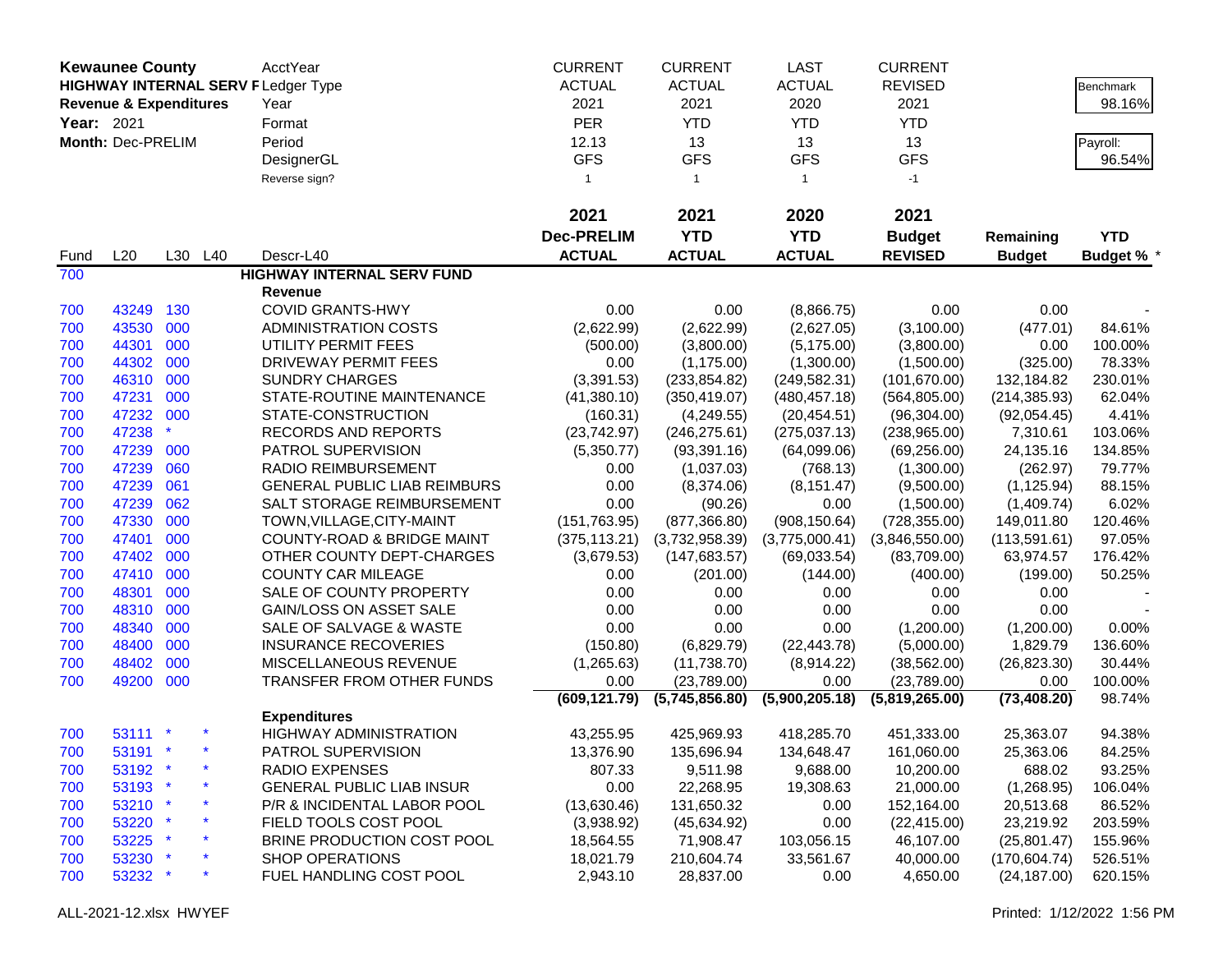| <b>Kewaunee County</b><br><b>HIGHWAY INTERNAL SERV F Ledger Type</b><br><b>Revenue &amp; Expenditures</b><br>Year: 2021<br>Month: Dec-PRELIM |            |         | <b>AcctYear</b><br>Year<br>Format<br>Period<br>DesignerGL<br>Reverse sign?                                                            | <b>CURRENT</b><br><b>ACTUAL</b><br>2021<br><b>PER</b><br>12.13<br><b>GFS</b><br>$\mathbf{1}$ | <b>CURRENT</b><br><b>ACTUAL</b><br>2021<br><b>YTD</b><br>13<br><b>GFS</b><br>$\overline{1}$ | <b>LAST</b><br><b>ACTUAL</b><br>2020<br><b>YTD</b><br>13<br><b>GFS</b><br>$\overline{1}$ | <b>CURRENT</b><br><b>REVISED</b><br>2021<br><b>YTD</b><br>13<br><b>GFS</b><br>$-1$ |                            | <b>Benchmark</b><br>98.16%<br>Payroll:<br>96.54% |
|----------------------------------------------------------------------------------------------------------------------------------------------|------------|---------|---------------------------------------------------------------------------------------------------------------------------------------|----------------------------------------------------------------------------------------------|---------------------------------------------------------------------------------------------|------------------------------------------------------------------------------------------|------------------------------------------------------------------------------------|----------------------------|--------------------------------------------------|
|                                                                                                                                              |            |         |                                                                                                                                       | 2021                                                                                         | 2021                                                                                        | 2020                                                                                     | 2021                                                                               |                            |                                                  |
|                                                                                                                                              |            |         |                                                                                                                                       | <b>Dec-PRELIM</b>                                                                            | <b>YTD</b>                                                                                  | <b>YTD</b>                                                                               |                                                                                    |                            |                                                  |
| Fund                                                                                                                                         | L20        | L30 L40 | Descr-L40                                                                                                                             | <b>ACTUAL</b>                                                                                | <b>ACTUAL</b>                                                                               | <b>ACTUAL</b>                                                                            | <b>Budget</b><br><b>REVISED</b>                                                    | Remaining<br><b>Budget</b> | <b>YTD</b><br>Budget % *                         |
| 700                                                                                                                                          | 53240      |         | EQUIPMENT OPERATN COST POOL                                                                                                           | (104, 046.51)                                                                                | (313, 649.10)                                                                               | (133,768.31)                                                                             | (397,700.00)                                                                       | (84,050.90)                | 78.87%                                           |
| 700                                                                                                                                          | 53250      |         | PIT OPERATION COST POOL                                                                                                               | (2, 186.27)                                                                                  | (254, 138.11)                                                                               | 172,197.69                                                                               | (217, 730.00)                                                                      | 36,408.11                  | 116.72%                                          |
| 700                                                                                                                                          | 53260 *    |         | HOTMIX PLANT OPERATION C/P                                                                                                            | 10,565.03                                                                                    | 53,860.61                                                                                   | (57,607.85)                                                                              | (118, 850.00)                                                                      | (172, 710.61)              | $-45.32%$                                        |
| 700                                                                                                                                          | 53270 *    |         | <b>BUILDING &amp; GROUNDS OPER</b>                                                                                                    | 12,183.63                                                                                    | 157,657.18                                                                                  | (691.64)                                                                                 | 18,089.00                                                                          | (139, 568.18)              | 871.56%                                          |
| 700                                                                                                                                          | 53273 *    |         | SALT STORAGE COSTS                                                                                                                    | 0.00                                                                                         | 3,749.22                                                                                    | 691.64                                                                                   | 10,999.00                                                                          | 7,249.78                   | 34.09%                                           |
| 700                                                                                                                                          | 53280 *    |         | <b>EQUIP &amp; MATL ACQUISTN C/P</b>                                                                                                  | 0.00                                                                                         | 0.00                                                                                        | 0.00                                                                                     | 0.00                                                                               | 0.00                       |                                                  |
| 700                                                                                                                                          | 53310 *    |         | CO ROAD & BRIDGE-MAINT/CONST                                                                                                          | 377,870.11                                                                                   | 3,733,066.03                                                                                | 3,377,824.68                                                                             | 4,019,644.00                                                                       | 286,577.97                 | 92.87%                                           |
| 700                                                                                                                                          | 53321 *    |         | STATE HIGHWAY MAINTENANCE                                                                                                             | 41,540.41                                                                                    | 380,900.04                                                                                  | 479,705.12                                                                               | 590,560.00                                                                         | 209,659.96                 | 64.50%                                           |
| 700                                                                                                                                          | 53322 *    |         | STATE ROAD & BRIDGE CONST                                                                                                             | 0.00                                                                                         | 0.00                                                                                        | 0.00                                                                                     | 100,696.00                                                                         | 100,696.00                 | 0.00%                                            |
| 700                                                                                                                                          | 53330 *    |         | <b>LOCAL GOVT MAINT &amp; CONST</b>                                                                                                   | 150,787.74                                                                                   | 795,887.61                                                                                  | 853,268.36                                                                               | 761,568.00                                                                         | (34, 319.61)               | 104.51%                                          |
| 700                                                                                                                                          | 53340 *    |         | <b>COUNTY DEPARTMENT CHARGES</b>                                                                                                      | 3,679.53                                                                                     | 148,231.94                                                                                  | 67,667.60                                                                                | 86,220.00                                                                          | (62,011.94)                | 171.92%                                          |
| 700                                                                                                                                          | 53360 *    |         | OTHER CUSTOMER CHARGES                                                                                                                | 2,276.95                                                                                     | 227,010.50                                                                                  | 244,271.72                                                                               | 101,670.00                                                                         | (125, 340.50)              | 223.28%                                          |
| 700                                                                                                                                          | 60000 *    |         | HWY PAYROLL/CLEARING POOL                                                                                                             | 0.00                                                                                         | (29, 201.21)                                                                                | 41,793.69                                                                                | 0.00                                                                               | 29,201.21                  |                                                  |
|                                                                                                                                              |            |         |                                                                                                                                       | 572,070.86                                                                                   | 5,894,188.12                                                                                | 5,763,901.32                                                                             | 5,819,265.00                                                                       | (74, 923.12)               | 101.29%                                          |
|                                                                                                                                              |            |         |                                                                                                                                       | (37,050.93)                                                                                  | 148,331.32                                                                                  | (136, 303.86)                                                                            | 0.00                                                                               | (148, 331.32)              |                                                  |
| 700                                                                                                                                          |            |         | <b>FUND BALANCE - Beginning of year</b><br>HIGHWAY INTERNAL SERV FUND<br><b>Net Invested in Capital Assets</b><br><b>Unrestricted</b> |                                                                                              | (6,278,722.47)<br>(3,845,204.33)<br>(2,433,518.14)                                          |                                                                                          |                                                                                    |                            |                                                  |
|                                                                                                                                              |            |         | <b>INTEGRITY CHECK:</b>                                                                                                               |                                                                                              |                                                                                             |                                                                                          |                                                                                    |                            |                                                  |
|                                                                                                                                              |            |         | Total (report)                                                                                                                        | (37,050.93)                                                                                  | 148,331.32                                                                                  | (136, 303.86)                                                                            | 0.00                                                                               |                            |                                                  |
| 700                                                                                                                                          | [40000.60] |         | <b>Total Dept (G/L)</b>                                                                                                               | (37,050.93)                                                                                  | 148,331.32                                                                                  | (136, 303.86)                                                                            | 0.00                                                                               |                            |                                                  |
|                                                                                                                                              |            |         |                                                                                                                                       | (0.00)                                                                                       | 0.00                                                                                        | 0.00                                                                                     | 0.00                                                                               |                            |                                                  |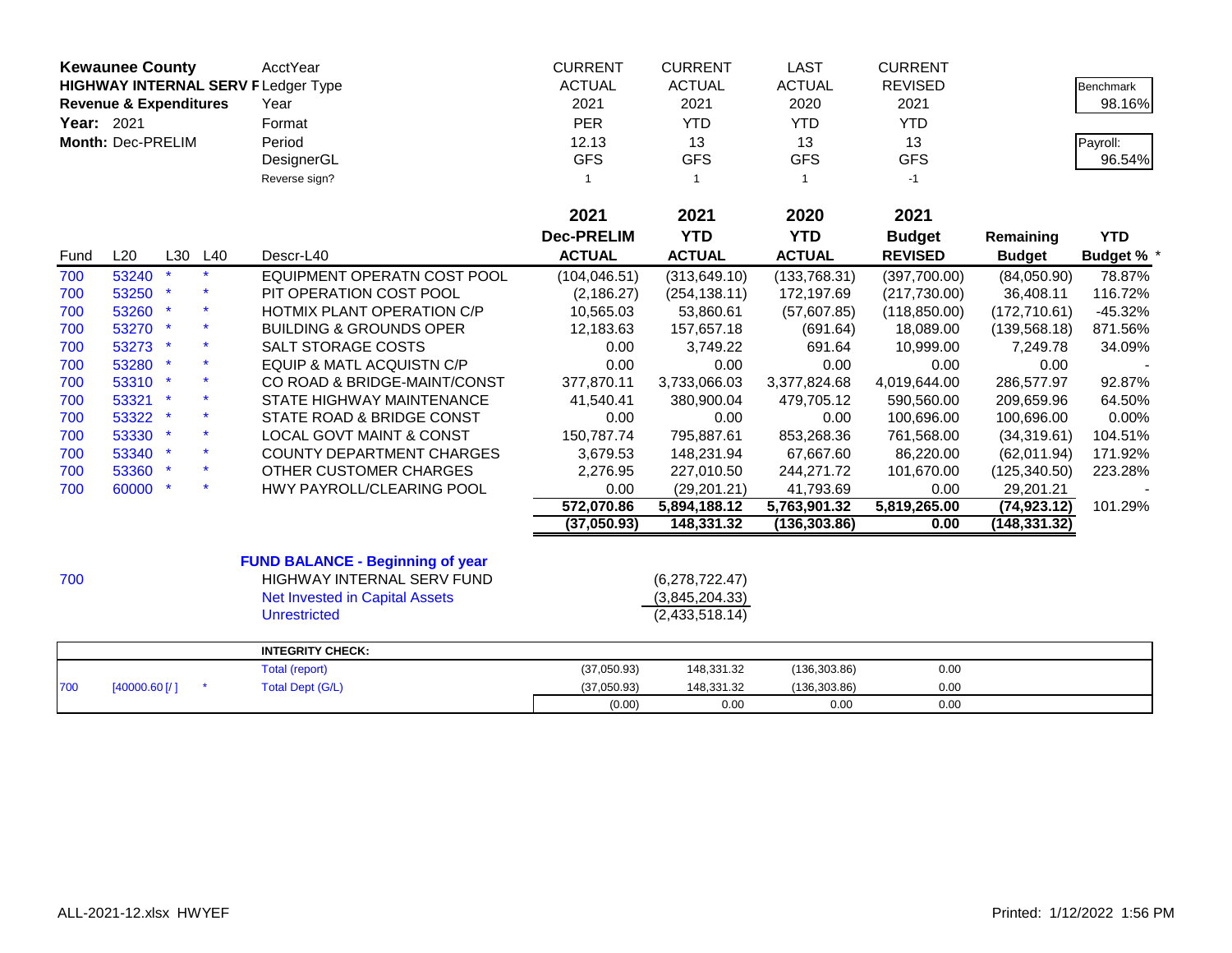|            | <b>Kewaunee County</b>            |         | AcctYear                              | <b>CURRENT</b>    | <b>CURRENT</b> | <b>LAST</b>    | <b>CURRENT</b> |               |                   |
|------------|-----------------------------------|---------|---------------------------------------|-------------------|----------------|----------------|----------------|---------------|-------------------|
|            | <b>HSD SUMMARY</b>                |         | Ledger Type                           | <b>ACTUAL</b>     | <b>ACTUAL</b>  | <b>ACTUAL</b>  | <b>REVISED</b> |               | <b>Benchmark</b>  |
|            | <b>Revenue &amp; Expenditures</b> |         | Year                                  | 2021              | 2021           | 2020           | 2021           |               | 98.16%            |
| Year: 2021 |                                   |         | Format                                | <b>PER</b>        | <b>YTD</b>     | <b>YTD</b>     | <b>YTD</b>     |               |                   |
|            | Month: Dec-PRELIM                 |         | Period                                | 12.13             | 13             | 13             | 13             |               | Payroll:          |
|            |                                   |         | DesignerGL                            | <b>GFS</b>        | <b>GFS</b>     | <b>GFS</b>     | <b>GFS</b>     |               | 96.54%            |
|            |                                   |         | Reverse sign?                         | $\mathbf{1}$      | $\mathbf{1}$   | -1             | $-1$           |               |                   |
|            |                                   |         |                                       |                   |                |                |                |               |                   |
|            |                                   |         |                                       | 2021              | 2021           | 2020           | 2021           |               |                   |
|            |                                   |         |                                       | <b>Dec-PRELIM</b> | <b>YTD</b>     | <b>YTD</b>     | <b>Budget</b>  | Remaining     | <b>YTD</b>        |
| Fund       | L20                               | L30 L40 | Descr-L40                             | <b>ACTUAL</b>     | <b>ACTUAL</b>  | <b>ACTUAL</b>  | <b>REVISED</b> | <b>Budget</b> | <b>Budget % *</b> |
| 215        |                                   |         | <b>HUMAN SERVICES FUND</b>            |                   |                |                |                |               |                   |
|            |                                   |         | <b>HSD SUMMARY</b>                    |                   |                |                |                |               |                   |
|            |                                   |         | <b>Revenue</b>                        |                   |                |                |                |               |                   |
| 215        | 41100 000                         |         | <b>GENERAL PROPERTY TAXES</b>         | 0.00              | (1,084,036.00) | (1,098,511.00) | (1,084,036.00) | 0.00          | 100.00%           |
| 215        | 43220 000                         |         | 85.21 GRANT                           | 0.00              | (79, 889.00)   | (80, 240.00)   | (80, 240.00)   | (351.00)      | 99.56%            |
| 215        | 43249                             |         | <b>CARES/COVID-ROUTES 2 RECOVRY</b>   |                   |                |                |                |               |                   |
| 215        | 43249                             | 140     | <b>COVID GRANTS-HSD</b>               | 0.00              | 0.00           | (11, 109.58)   | 0.00           | 0.00          |                   |
| 215        | 43553                             |         | <b>HUMAN SERVICES STATE AID</b>       |                   |                |                |                |               |                   |
| 215        | 43553                             | 000     | PRIOR YEAR REVENUE                    | 0.00              | (215, 374.00)  | (200, 396.00)  | 0.00           | 215,374.00    |                   |
| 215        | 43553                             | 306     | <b>FAMILY PRESERVATION &amp; SUPP</b> | 0.00              | (38,069.00)    | (38,069.00)    | (38,069.00)    | 0.00          | 100.00%           |
| 215        | 43553 312                         |         | APS-ADULT PROTECTIVE SERVICE          | (8,091.00)        | (19, 109.00)   | (17,632.00)    | (17,632.00)    | 1,477.00      | 108.38%           |
| 215        | 43553                             | 377     | <b>CHILDRENS COP</b>                  | (45, 191.00)      | (50, 116.00)   | (50, 116.00)   | (50, 116.00)   | 0.00          | 100.00%           |
| 215        | 43553                             | 427     | CLTS DD AUTISM FEDERAL                | (19, 416.42)      | (801, 538.51)  | (692, 779.62)  | (786, 197.00)  | 15,341.51     | 101.95%           |
| 215        | 43553 515                         |         | COORDINATED SERVICES COUNTY           | (15,006.00)       | (43,901.00)    | (60,000.00)    | (60,000.00)    | (16,099.00)   | 73.17%            |
| 215        | 43553                             | 516     | <b>COMMUNITY MENTAL HEALTH</b>        | (10, 104.00)      | (41,544.00)    | (50, 359.00)   | (50, 359.00)   | (8,815.00)    | 82.50%            |
| 215        | 43553                             | 545     | AODA TREATMENT SVCS GRANT             | 0.00              | (15, 275.00)   | (15, 275.00)   | (15, 275.00)   | 0.00          | 100.00%           |
| 215        | 43553                             | 546     | AODA WOMENS TREATMENT GRANT           | 0.00              | (4,823.00)     | (4,823.00)     | (4,823.00)     | 0.00          | 100.00%           |
| 215        | 43553                             | 550     | BIRTH TO THREE INITIATIVE             | 0.00              | (52,766.00)    | (48, 223.00)   | (42,321.00)    | 10,445.00     | 124.68%           |
| 215        | 43553                             | 561     | BASIC COUNTY ALLOCATION-DHS           | 0.00              | (549, 287.00)  | (548, 646.00)  | (548, 510.00)  | 777.00        | 100.14%           |
| 215        | 43553                             | 567     | <b>INTOXICATED DRIVERS</b>            | 0.00              | 100.00         | (60, 374.00)   | (70,000.00)    | (70, 100.00)  | $-0.14%$          |
| 215        | 43553                             | 569     | MENTAL HEALTH BLOCK GRANT             | 0.00              | 0.00           | (7,486.00)     | (14, 634.00)   | (14,634.00)   | 0.00%             |
| 215        | 43553                             | 570     | AODA BLOCK GRANT                      | (1,700.00)        | (6,699.00)     | (18,758.00)    | (18,758.00)    | (12,059.00)   | 35.71%            |
| 215        | 43553                             | 681     | STATE/COUNTY MATCH                    | 0.00              | (60, 340.00)   | (60, 340.00)   | (60, 340.00)   | 0.00          | 100.00%           |
| 215        | 43553                             | 684     | <b>ACT 318 ADJUSTMENT</b>             | (465, 787.11)     | (465, 787.11)  | (617, 272.41)  | 0.00           | 465,787.11    |                   |
| 215        | 43553                             | 877     | <b>CLTS OTHER CWA ADMIN GPR</b>       | (7,725.00)        | (41,044.00)    | (35,601.00)    | (79, 215.00)   | (38, 171.00)  | 51.81%            |
| 215        | 43553                             | 878     | CLTS OTHER CWS ADMIN FED              | (7,725.00)        | (41,040.00)    | (35,595.00)    | 0.00           | 41,040.00     |                   |
| 215        | 43553                             | 880     | CLTS AUTISM CWS ADMIN GPR             | 0.00              | 0.00           | (5,218.00)     | 0.00           | 0.00          |                   |
| 215        | 43553                             | 881     | <b>CLTS AUTISM CWS ADMIN FED</b>      | 0.00              | 0.00           | (5,935.00)     | 0.00           | 0.00          |                   |
| 215        | 43553                             | 882     | <b>CLTS PF STATE MATCHED</b>          | 0.00              | 0.00           | 512.00         | 0.00           | 0.00          |                   |
| 215        | 43553                             | 883     | <b>CLTS PF BCA MATCHED</b>            | 0.00              | 0.00           | 1,667.00       | 4,464.00       | 4,464.00      | 0.00%             |
| 215        | 43553 918                         |         | CSH ADJ TPA CLTS BCA MATCH            | 0.00              | 1,070.00       | 241,395.00     | 0.00           | (1,070.00)    |                   |
| 215        | 43553                             | 982     | COP RISK RESERVE-REVENUE              | 0.00              | 0.00           | 0.00           | 0.00           | 0.00          |                   |
| 215        | 43563                             | 105     | FUNERAL/CEMETERY W-2                  | 0.00              | 0.00           | 0.00           | 0.00           | 0.00          |                   |
| 215        | 43563                             | 195     | YOUTH AIDS-JUVENILE AODA              | (378.00)          | (2,079.00)     | (2,266.00)     | (2,266.00)     | (187.00)      | 91.75%            |
| 215        | 43563                             | 203     | <b>ELDER ABUSE</b>                    | (825.00)          | (7,425.00)     | (19,900.00)    | (9,900.00)     | (2,475.00)    | 75.00%            |
| 215        | 43563 283                         |         | <b>IMAA STATE SHARE</b>               | (5,071.00)        | (64, 829.00)   | (67, 452.00)   | (62,800.00)    | 2,029.00      | 103.23%           |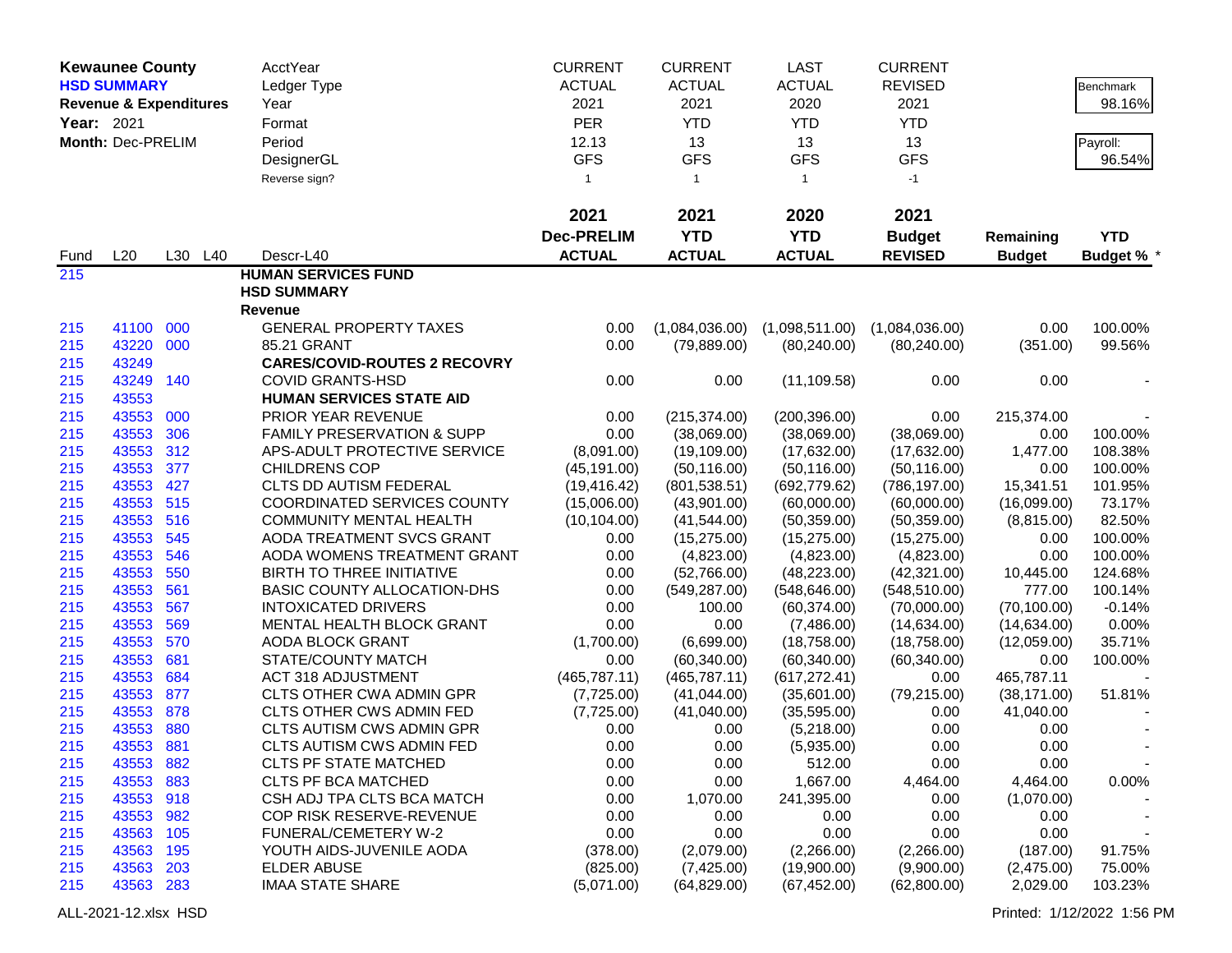|            | <b>Kewaunee County</b> |                                   | AcctYear                            | <b>CURRENT</b>    | <b>CURRENT</b> | <b>LAST</b>    | <b>CURRENT</b> |               |                   |
|------------|------------------------|-----------------------------------|-------------------------------------|-------------------|----------------|----------------|----------------|---------------|-------------------|
|            | <b>HSD SUMMARY</b>     |                                   | Ledger Type                         | <b>ACTUAL</b>     | <b>ACTUAL</b>  | <b>ACTUAL</b>  | <b>REVISED</b> |               | Benchmark         |
|            |                        | <b>Revenue &amp; Expenditures</b> | Year                                | 2021              | 2021           | 2020           | 2021           |               | 98.16%            |
| Year: 2021 |                        |                                   | Format                              | <b>PER</b>        | <b>YTD</b>     | <b>YTD</b>     | <b>YTD</b>     |               |                   |
|            | Month: Dec-PRELIM      |                                   | Period                              | 12.13             | 13             | 13             | 13             |               | Payroll:          |
|            |                        |                                   | DesignerGL                          | <b>GFS</b>        | <b>GFS</b>     | <b>GFS</b>     | <b>GFS</b>     |               | 96.54%            |
|            |                        |                                   | Reverse sign?                       | $\mathbf{1}$      | $\mathbf{1}$   | $\overline{1}$ | $-1$           |               |                   |
|            |                        |                                   |                                     |                   |                |                |                |               |                   |
|            |                        |                                   |                                     | 2021              | 2021           | 2020           | 2021           |               |                   |
|            |                        |                                   |                                     | <b>Dec-PRELIM</b> | <b>YTD</b>     | <b>YTD</b>     | <b>Budget</b>  | Remaining     | <b>YTD</b>        |
| Fund       | L20                    | L40<br>L30                        | Descr-L40                           | <b>ACTUAL</b>     | <b>ACTUAL</b>  | <b>ACTUAL</b>  | <b>REVISED</b> | <b>Budget</b> | <b>Budget % *</b> |
| 215        | 43563                  | 284                               | <b>IMAA FEDERAL SHARE</b>           | (12,346.00)       | (135, 655.00)  | (186, 638.77)  | (180, 932.00)  | (45, 277.00)  | 74.98%            |
| 215        | 43563                  | 292                               | STATE FOODSHARE BONUS               | 0.00              | (3,599.00)     | (3,590.00)     | (3,600.00)     | (1.00)        | 99.97%            |
| 215        | 43563                  | 293                               | FEDERAL FOODSHARE BONUS             | (408.00)          | (642.00)       | (3,582.00)     | (2,500.00)     | (1,858.00)    | 25.68%            |
| 215        | 43563                  | 366                               | YOUTH AIDS COMMUNITY                | (9,689.00)        | (112, 711.00)  | (101, 336.00)  | (109, 740.00)  | 2,971.00      | 102.71%           |
| 215        | 43563                  | 367                               | <b>COMMUNITY INTERVENTION GRANT</b> | (286.00)          | (5,670.00)     | 781.00         | (5, 132.00)    | 538.00        | 110.48%           |
| 215        | 43563                  | 377                               | KINSHIP CARE BASE BENEFITS          | (4,826.00)        | (43,688.00)    | (36,576.00)    | (36, 185.00)   | 7,503.00      | 120.74%           |
| 215        | 43563                  | 380                               | KINSHIP CARE ASSESMENTS             | (123.00)          | (1,996.00)     | (2,087.00)     | (3,264.00)     | (1,268.00)    | 61.15%            |
| 215        | 43563                  | 409                               | YOUTH JUSTICE INNOVATN GRANT        | 0.00              | (21,003.00)    | (100,000.00)   | (50,000.00)    | (28, 997.00)  | 42.01%            |
| 215        | 43563                  | 561                               | <b>BASIC COUNTY ALLOCATION-DCF</b>  | 0.00              | (404, 474.00)  | (398, 017.00)  | (404, 113.00)  | 361.00        | 100.09%           |
| 215        | 43563                  | 604                               | WISACWIS RELATED GRANT              | 0.00              | 0.00           | (2,291.02)     | 0.00           | 0.00          |                   |
| 215        | 43563                  | 632                               | <b>TARGETED SAFETY SUPT GRANT</b>   | (6,267.00)        | (14, 551.00)   | (9,000.00)     | (9,000.00)     | 5,551.00      | 161.68%           |
| 215        | 43563                  | 681                               | STATE/COUNTY MATCH                  | 0.00              | (32, 405.00)   | (31,942.00)    | (32,766.00)    | (361.00)      | 98.90%            |
| 215        | 43563                  | 821                               | CST COUNTIES 2016                   | 0.00              | 0.00           | 0.00           | 0.00           | 0.00          |                   |
| 215        | 43563                  | 831                               | CHILD CARE CERTIFICATION            | (8.00)            | (377.00)       | 0.00           | 0.00           | 377.00        |                   |
| 215        | 43563                  | 833                               | LIHEAP GENERAL OPERATIONS           | 0.00              | (17, 235.55)   | (45, 353.10)   | (39, 234.00)   | (21, 998.45)  | 43.93%            |
| 215        | 43563                  | 841                               | CHILD CARE-FRAUD                    | (184.00)          | (770.00)       | (456.00)       | (500.00)       | 270.00        | 154.00%           |
| 215        | 43563                  | 852                               | CHILD CARE ADMIN PAYMENTS           | (777.00)          | (3,578.00)     | (4,977.00)     | (17,000.00)    | (13, 422.00)  | 21.05%            |
| 215        | 43563                  | 961                               | FS AGENCY COLLECTIONS               | 0.00              | 0.00           | 0.00           | 0.00           | 0.00          |                   |
| 215        | 43563                  | 965                               | <b>FS AGENCY INCENTIVE</b>          | (24.93)           | (404.37)       | (153.94)       | 0.00           | 404.37        |                   |
| 215        | 43563                  | 966                               | <b>HEALTHCHECK/OTH SRVS ADM</b>     | 0.00              | 0.00           | 0.00           | 0.00           | 0.00          |                   |
| 215        | 43563                  | 967                               | HEALTHCHECK/OTH SERV PART           | 0.00              | 0.00           | 0.00           | 0.00           | 0.00          |                   |
| 215        | 43563                  | 980                               | MA AGENCY INCENTIVES                | (67.22)           | (781.48)       | (1, 394.82)    | (36.00)        | 745.48        | 2170.78%          |
| 215        | 43563                  | 981                               | MA AGENCY COLLECTIONS               | 0.00              | 0.00           | 0.00           | 0.00           | 0.00          |                   |
| 215        | 43568                  |                                   | <b>ELDERLY SERVICES COLLECTIONS</b> |                   |                |                |                |               |                   |
| 215        | 43568                  | 460                               | DRIVER ESCORT                       | (3,309.10)        | (16,669.00)    | (11,056.94)    | (10,000.00)    | 6,669.00      | 166.69%           |
| 215        | 43568                  | 461                               | <b>BUS COLLECTIONS</b>              | (61.50)           | (428.51)       | (481.77)       | (600.00)       | (171.49)      | 71.42%            |
| 215        | 43568                  | 462                               | <b>TRANSPORTATION DONATIONS</b>     | 0.00              | (10,667.00)    | (6.00)         | (8,640.00)     | 2,027.00      | 123.46%           |
| 215        | 43568 473              |                                   | <b>KEWAUNEE VAN</b>                 | 0.00              | (22.00)        | (66.00)        | (150.00)       | (128.00)      | 14.67%            |
| 215        | 43568 475              |                                   | 5310 VAN - GRANT                    | (582.64)          | (2,598.10)     | (8,734.76)     | (11,000.00)    | (8,401.90)    | 23.62%            |
| 215        | 45140                  |                                   | DRIVER IMPROVEMENT SURCHARGE        |                   |                |                |                |               |                   |
| 215        | 45140                  | 000                               | DRIVER IMPROVEMENT SURCHARGE        | (965.93)          | (13,909.99)    | (14, 814.00)   | (10,504.00)    | 3,405.99      | 132.43%           |
| 215        | 46560                  |                                   | <b>CLIENT FEES</b>                  |                   |                |                |                |               |                   |
| 215        | 46560 076              |                                   | CHILD CARING INSTITUTIN FEES        | 0.00              | 0.00           | 0.00           | 0.00           | 0.00          |                   |
| 215        | 46560 077              |                                   | <b>GROUP HOME FEES</b>              | 0.00              | 0.00           | 0.00           | 0.00           | 0.00          |                   |
| 215        | 46560 078              |                                   | <b>ELECTRONIC MONITORING FEES</b>   | (50.00)           | (660.10)       | (1,809.38)     | (480.00)       | 180.10        | 137.52%           |
| 215        | 46560 079              |                                   | <b>FOSTER CARE FEES</b>             | (1,836.24)        | (19, 497.95)   | (26, 296.58)   | (8,880.00)     | 10,617.95     | 219.57%           |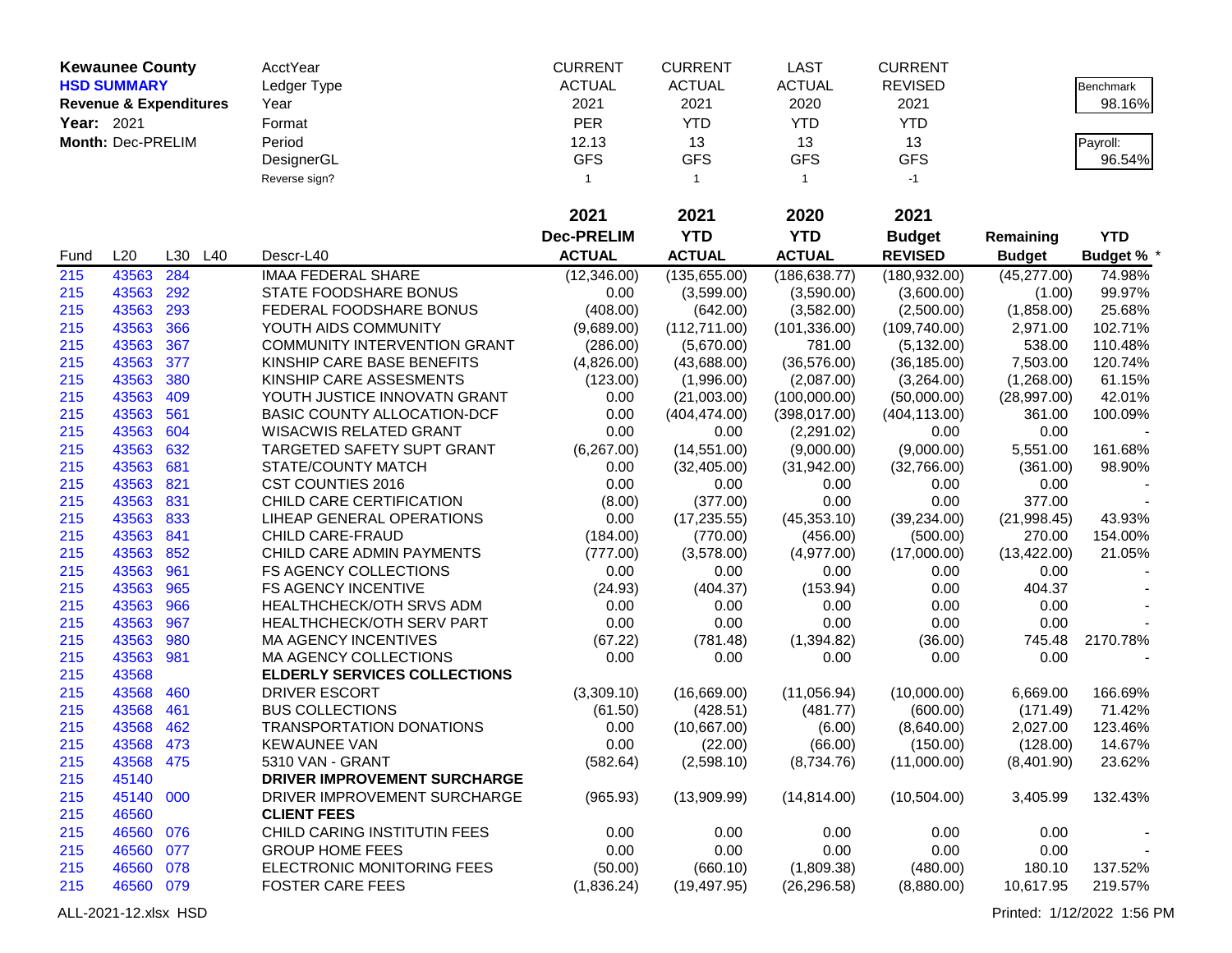|            | <b>Kewaunee County</b>            |     |     | AcctYear                                        | <b>CURRENT</b>    | <b>CURRENT</b>  | <b>LAST</b>          | <b>CURRENT</b>     |                    |                   |
|------------|-----------------------------------|-----|-----|-------------------------------------------------|-------------------|-----------------|----------------------|--------------------|--------------------|-------------------|
|            | <b>HSD SUMMARY</b>                |     |     | Ledger Type                                     | <b>ACTUAL</b>     | <b>ACTUAL</b>   | <b>ACTUAL</b>        | <b>REVISED</b>     |                    | Benchmark         |
|            | <b>Revenue &amp; Expenditures</b> |     |     | Year                                            | 2021              | 2021            | 2020                 | 2021               |                    | 98.16%            |
| Year: 2021 |                                   |     |     | Format                                          | <b>PER</b>        | <b>YTD</b>      | <b>YTD</b>           | <b>YTD</b>         |                    |                   |
|            | Month: Dec-PRELIM                 |     |     | Period                                          | 12.13             | 13              | 13                   | 13                 |                    | Payroll:          |
|            |                                   |     |     | DesignerGL                                      | <b>GFS</b>        | <b>GFS</b>      | <b>GFS</b>           | <b>GFS</b>         |                    | 96.54%            |
|            |                                   |     |     | Reverse sign?                                   | $\mathbf{1}$      | $\mathbf{1}$    | $\overline{1}$       | $-1$               |                    |                   |
|            |                                   |     |     |                                                 |                   |                 |                      |                    |                    |                   |
|            |                                   |     |     |                                                 | 2021              | 2021            | 2020                 | 2021               |                    |                   |
|            |                                   |     |     |                                                 | <b>Dec-PRELIM</b> | <b>YTD</b>      | <b>YTD</b>           | <b>Budget</b>      | Remaining          | <b>YTD</b>        |
| Fund       | L20                               | L30 | L40 | Descr-L40                                       | <b>ACTUAL</b>     | <b>ACTUAL</b>   | <b>ACTUAL</b>        | <b>REVISED</b>     | <b>Budget</b>      | <b>Budget % *</b> |
| 215        | 46560 080                         |     |     | DRUG TESTING FEES                               | 0.00              | 0.00            | 0.00                 | 0.00               | 0.00               |                   |
| 215        | 46570                             |     |     | <b>BIRTH TO THREE</b>                           |                   |                 |                      |                    |                    |                   |
| 215        | 46570 015                         |     |     | <b>CLIENT FEES</b>                              | (5.00)            | (3, 194.40)     | (2,446.56)           | (1,750.00)         | 1,444.40           | 182.54%           |
| 215        | 46570                             | 020 |     | <b>HEALTH INSURANCE</b>                         | (44.00)           | (345.41)        | (2,371.31)           | (1,400.00)         | (1,054.59)         | 24.67%            |
| 215        | 46570 022                         |     |     | TITLE 19-MA MEDICAID                            | (9, 163.97)       | (40, 332.98)    | (28, 216.27)         | (17, 382.00)       | 22,950.98          | 232.04%           |
| 215        | 46580                             |     |     | <b>CLIENT FEES ADMINISTRATION</b>               |                   |                 |                      |                    |                    |                   |
| 215        | 46580 000                         |     |     | CLIENT FEES ADMINISTRATION                      | 0.00              | 0.00            | 0.00                 | 0.00               | 0.00               |                   |
| 215        | 46581                             |     |     | <b>COLLECTIONS MENTAL HEALTH</b>                |                   |                 |                      |                    |                    |                   |
| 215        | 46581 013                         |     |     | <b>DOOR COUNTY</b>                              | 0.00              | 0.00            | 0.00                 | 0.00               | 0.00               |                   |
| 215        | 46581 015                         |     |     | <b>CLIENT FEES</b>                              | (1,745.00)        | (8,453.91)      | (6,050.85)           | (3,310.00)         | 5,143.91           | 255.41%           |
| 215        | 46581 016                         |     |     | <b>BROWN COUNTY</b>                             | (10.00)           | (105.00)        | (120.00)             | (1,000.00)         | (895.00)           | 10.50%            |
| 215        | 46581 019                         |     |     | <b>MISCELLANEOUS</b>                            | 0.00              | (0.25)          | (189.00)             | 0.00               | 0.25               |                   |
| 215        | 46581                             | 020 |     | <b>HEALTH INSURANCE</b>                         | (1,731.10)        | (15,078.20)     | (29, 322.69)         | (17, 471.00)       | (2,392.80)         | 86.30%            |
| 215        | 46581                             | 021 |     | TITLE 18-MEDICARE                               | 0.00              | (4,640.82)      | (5,024.67)           | (6,337.00)         | (1,696.18)         | 73.23%            |
| 215        | 46581                             | 022 |     | TITLE 19-MA MEDICAID                            | (1,540.06)        | (10, 139.55)    | (7,838.19)           | (13,879.00)        | (3,739.45)         | 73.06%            |
| 215        | 46581 024                         |     |     | MH COLLECTION AGENCY                            | 0.00              | 0.00            | (2, 254.76)          | (1,000.00)         | (1,000.00)         | 0.00%             |
| 215        | 46582                             |     |     | <b>DEV DISABILITIES COLLECTIONS</b>             |                   |                 |                      |                    |                    |                   |
| 215        | 46582 015                         |     |     | <b>CLIENT FEES</b>                              | 0.00              | 0.00            | 0.00                 | 0.00               | 0.00               |                   |
| 215        | 46582 017                         |     |     | SOCIAL SECURITY                                 | 0.00              | 0.00            | 0.00                 | 0.00               | 0.00               |                   |
| 215        | 46582 018                         |     |     | SSI                                             | 0.00              | 0.00            | 0.00                 | 0.00               | 0.00               |                   |
| 215        | 46582 020                         |     |     | <b>HEALTH INSURANCE</b>                         | 0.00              | 0.00            | 0.00                 | 0.00               | 0.00               |                   |
| 215        | 46582 021                         |     |     | <b>TITLE 18-MEDICARE</b>                        | 0.00              | 0.00            | 0.00                 | 0.00               | 0.00               |                   |
| 215        | 46582 022                         |     |     | TITLE 19-MA MEDICAID                            | 0.00              | 0.00            | 0.00                 | 0.00               | 0.00               |                   |
| 215        | 46582 023                         |     |     | <b>MISCELLANEOUS</b><br><b>AODA COLLECTIONS</b> | 0.00              | 0.00            | 0.00                 | 0.00               | 0.00               |                   |
| 215<br>215 | 46583<br>46583 015                |     |     | <b>CLIENT FEES</b>                              |                   |                 |                      |                    |                    |                   |
| 215        | 46583 016                         |     |     | <b>BROWN COUNTY</b>                             | 0.00<br>0.00      | (97.56)<br>0.00 | (492.90)<br>0.00     | (500.00)<br>0.00   | (402.44)<br>0.00   | 19.51%            |
|            |                                   |     |     |                                                 |                   |                 | 0.00                 |                    |                    |                   |
| 215        | 46583 017                         |     |     | SOCIAL SECURITY<br><b>MISCELLANEOUS</b>         | 0.00              | 0.00            |                      | 0.00               | 0.00               |                   |
| 215<br>215 | 46583 019<br>46583 020            |     |     | <b>HEALTH INSURANCE</b>                         | 0.00<br>0.00      | 0.00<br>(30.12) | (0.25)<br>(2,822.31) | 0.00<br>(8,504.00) | 0.00<br>(8,473.88) | 0.35%             |
| 215        | 46583 021                         |     |     | <b>TITLE 18-MEDICARE</b>                        | 0.00              | 0.00            | 0.00                 | 0.00               | 0.00               |                   |
| 215        | 46583 022                         |     |     | TITLE 19-MA MEDICAID                            | (92.02)           | (387.75)        | (30.05)              | 0.00               | 387.75             |                   |
| 215        | 46583 024                         |     |     | <b>COLLECTION AGENCY</b>                        | (100.00)          | (4,448.37)      | (5,253.93)           | (2,000.00)         | 2,448.37           | 222.42%           |
| 215        | 46590                             |     |     | <b>COMMUNITY SUPPORT PROGRAM</b>                |                   |                 |                      |                    |                    |                   |
| 215        | 46590 015                         |     |     | <b>CLIENT FEES - CSP</b>                        | (13.88)           | (39.88)         | 0.00                 | 0.00               | 39.88              |                   |
|            |                                   |     |     |                                                 |                   |                 |                      |                    |                    |                   |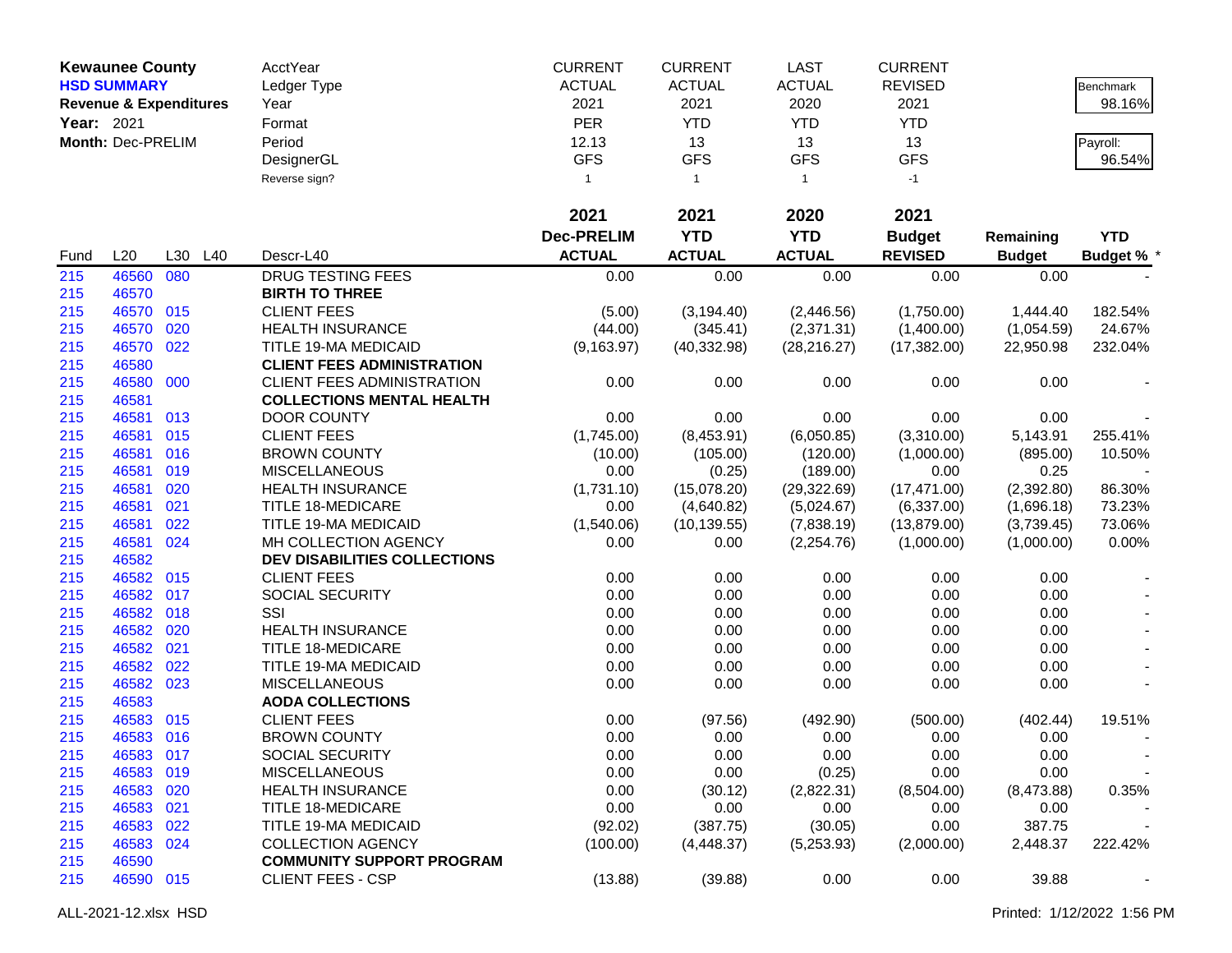|            | <b>Kewaunee County</b>            |     |     | AcctYear                            | <b>CURRENT</b>    | <b>CURRENT</b> | <b>LAST</b>    | <b>CURRENT</b> |               |                   |
|------------|-----------------------------------|-----|-----|-------------------------------------|-------------------|----------------|----------------|----------------|---------------|-------------------|
|            | <b>HSD SUMMARY</b>                |     |     | Ledger Type                         | <b>ACTUAL</b>     | <b>ACTUAL</b>  | <b>ACTUAL</b>  | <b>REVISED</b> |               | Benchmark         |
|            | <b>Revenue &amp; Expenditures</b> |     |     | Year                                | 2021              | 2021           | 2020           | 2021           |               | 98.16%            |
| Year: 2021 |                                   |     |     | Format                              | <b>PER</b>        | <b>YTD</b>     | <b>YTD</b>     | <b>YTD</b>     |               |                   |
|            | Month: Dec-PRELIM                 |     |     | Period                              | 12.13             | 13             | 13             | 13             |               | Payroll:          |
|            |                                   |     |     | DesignerGL                          | <b>GFS</b>        | <b>GFS</b>     | <b>GFS</b>     | <b>GFS</b>     |               | 96.54%            |
|            |                                   |     |     |                                     |                   |                |                |                |               |                   |
|            |                                   |     |     | Reverse sign?                       | $\mathbf{1}$      | $\mathbf{1}$   | $\overline{1}$ | $-1$           |               |                   |
|            |                                   |     |     |                                     | 2021              | 2021           | 2020           | 2021           |               |                   |
|            |                                   |     |     |                                     | <b>Dec-PRELIM</b> | <b>YTD</b>     | <b>YTD</b>     | <b>Budget</b>  | Remaining     | <b>YTD</b>        |
| Fund       | L20                               | L30 | L40 | Descr-L40                           | <b>ACTUAL</b>     | <b>ACTUAL</b>  | <b>ACTUAL</b>  | <b>REVISED</b> | <b>Budget</b> | <b>Budget % *</b> |
| 215        | 46590                             | 019 |     | MISCELLANEOUS - CSP                 | 0.00              | 0.00           | 0.00           | 0.00           | 0.00          |                   |
| 215        | 46590                             | 021 |     | <b>TITLE 18-MEDICARE</b>            | 0.00              | 0.00           | (49.18)        | 0.00           | 0.00          |                   |
| 215        | 46590                             | 022 |     | TITLE 19-MA MEDICAID                | (2,240.11)        | (23,693.44)    | (19, 186.64)   | (16, 343.00)   | 7,350.44      | 144.98%           |
| 215        | 46595                             |     |     | <b>CHILD LONG TERM SUPP-COLLECT</b> |                   |                |                |                |               |                   |
| 215        | 46595                             | 015 |     | <b>CLIENT FEES</b>                  | (366.73)          | (3,319.43)     | (2,619.21)     | (4,464.00)     | (1, 144.57)   | 74.36%            |
| 215        | 46595                             | 022 |     | TITLE 19-MA MEDICAID                | 0.00              | (393, 638.35)  | (358, 575.12)  | (345, 443.00)  | 48,195.35     | 113.95%           |
| 215        | 46596                             |     |     | <b>INTOX DRIVER PROG-ASSESSMENT</b> |                   |                |                |                |               |                   |
| 215        | 46596                             | 000 |     | INTOX DRIVER PROG-ASSESSMENT        | (550.00)          | (18, 205.00)   | (18,682.85)    | (21,502.00)    | (3,297.00)    | 84.67%            |
| 215        | 46596                             | 015 |     | <b>CLIENT FEES</b>                  | (200.00)          | (4,205.67)     | (3,738.95)     | (5,228.00)     | (1,022.33)    | 80.45%            |
| 215        | 46596                             | 019 |     | MISCELLANEOUS-IDP                   | 0.00              | (100.00)       | (6.00)         | 0.00           | 100.00        |                   |
| 215        | 46596                             | 020 |     | <b>HEALTH INSURANCE</b>             | 0.00              | (360.58)       | (676.76)       | (2,333.00)     | (1,972.42)    | 15.46%            |
| 215        | 46596                             | 021 |     | <b>TITLE 18-MEDICARE</b>            | 0.00              | 0.00           | 0.00           | 0.00           | 0.00          |                   |
| 215        | 46596                             | 022 |     | TITLE 19-MA MEDICAID                | (188.04)          | (611.13)       | (141.03)       | (89.00)        | 522.13        | 686.66%           |
| 215        | 46596                             | 024 |     | <b>COLLECTION AGENCY</b>            | 0.00              | 0.00           | (85.00)        | (2,000.00)     | (2,000.00)    | 0.00%             |
| 215        | 46598                             |     |     | <b>AGING PROGRAMS</b>               |                   |                |                |                |               |                   |
| 215        | 46598                             | 015 |     | ELDER ABUSE CLIENT FEES             | 0.00              | 0.00           | 0.00           | 0.00           | 0.00          |                   |
| 215        | 46599                             |     |     | <b>COLLECTIONS-CRISIS</b>           |                   |                |                |                |               |                   |
| 215        | 46599                             | 003 |     | <b>WINNEBAGO</b>                    | (20, 462.00)      | (295, 786.92)  | 0.00           | 0.00           | 295,786.92    |                   |
| 215        | 46599                             | 015 |     | <b>CLIENT FEES</b>                  | 0.00              | 0.00           | 0.00           | 0.00           | 0.00          |                   |
| 215        | 46599                             | 016 |     | <b>BROWN COUNTY</b>                 | 0.00              | 0.00           | 0.00           | 0.00           | 0.00          |                   |
| 215        | 46599                             | 020 |     | <b>HEALTH INSURANCE</b>             | 0.00              | 0.00           | (1,557.00)     | 0.00           | 0.00          |                   |
| 215        | 46599                             | 021 |     | TITLE 18-MEDICARE                   | 0.00              | 0.00           | 0.00           | 0.00           | 0.00          |                   |
| 215        | 46599                             | 022 |     | TITLE 19-MA MEDICAID                | (5,083.84)        | (19, 167.51)   | (17, 377.48)   | (16, 469.00)   | 2,698.51      | 116.39%           |
| 215        | 47410                             |     |     | <b>COUNTY CAR MILEAGE</b>           |                   |                |                |                |               |                   |
| 215        | 47410                             | 000 |     | CO CAR MILEAGE CHARGES              | (4, 129.20)       | (10, 156.50)   | (7, 355.25)    | (3,700.00)     | 6,456.50      | 274.50%           |
|            |                                   |     |     | <b>OTHER REVENUE</b>                |                   |                |                |                |               |                   |
| 215        | 48100 000                         |     |     | <b>INTEREST ON COP RESERVE</b>      | (0.06)            | (0.68)         | (0.06)         | 0.00           | 0.68          |                   |
| 215        | 48105 000                         |     |     | <b>INTEREST-TRANSP TRUST</b>        | 0.00              | 0.00           | (96.70)        | (175.00)       | (175.00)      | 0.00%             |
| 215        | 48201 000                         |     |     | RENT ON COUNTY BLDGS & OFF          | (432.00)          | (5, 184.00)    | (5, 184.00)    | (5, 184.00)    | 0.00          | 100.00%           |
| 215        | 48301                             | 000 |     | SALE OF COUNTY PROPERTY             | 0.00              | (7, 161.98)    | 0.00           | 0.00           | 7,161.98      |                   |
| 215        | 48400 000                         |     |     | MISCELLANEOUS REVENUE               | 0.00              | (0.05)         | (3, 102.82)    | 0.00           | 0.05          |                   |
| 215        | 48508 000                         |     |     | COMPREHENSIVE COMM SERVICE          | 0.00              | 0.00           | 0.00           | 0.00           | 0.00          |                   |
| 215        | 48508 015                         |     |     | <b>CLIENT FEES</b>                  | 0.00              | 0.00           | (108.00)       | 0.00           | 0.00          |                   |
| 215        | 48508 020                         |     |     | <b>HEALTH INSURANCE</b>             | 0.00              | 0.00           | 0.00           | 0.00           | 0.00          |                   |
| 215        | 48508 021                         |     |     | TITLE 18-MEDICARE                   | 0.00              | 0.00           | 0.00           | 0.00           | 0.00          |                   |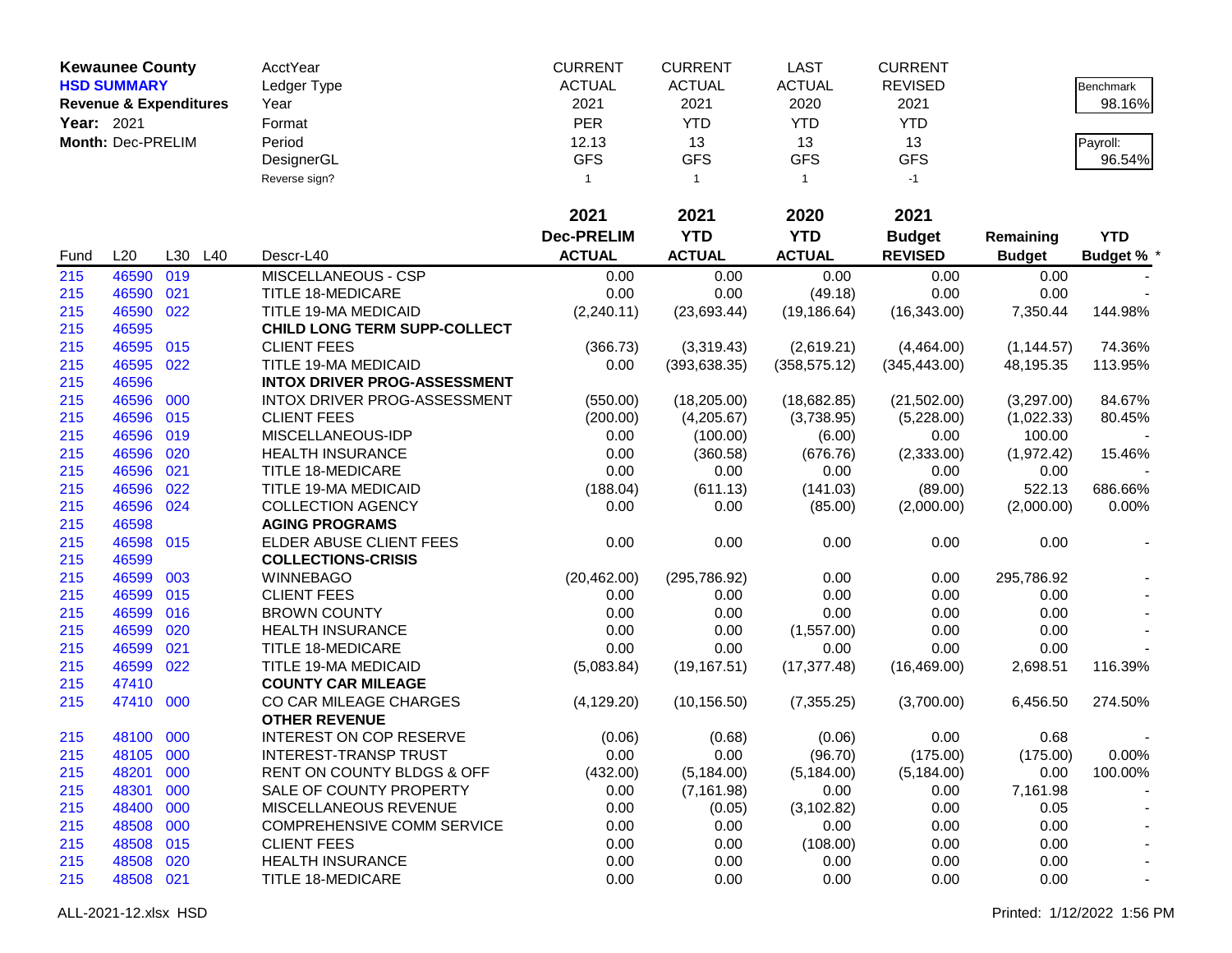|            | <b>Kewaunee County</b>            |     |                 | AcctYear                                | <b>CURRENT</b>    | <b>CURRENT</b> | <b>LAST</b>      | <b>CURRENT</b>   |               |                   |
|------------|-----------------------------------|-----|-----------------|-----------------------------------------|-------------------|----------------|------------------|------------------|---------------|-------------------|
|            | <b>HSD SUMMARY</b>                |     |                 | Ledger Type                             | <b>ACTUAL</b>     | <b>ACTUAL</b>  | <b>ACTUAL</b>    | <b>REVISED</b>   |               | Benchmark         |
|            | <b>Revenue &amp; Expenditures</b> |     |                 | Year                                    | 2021              | 2021           | 2020             | 2021             |               | 98.16%            |
| Year: 2021 |                                   |     |                 | Format                                  | <b>PER</b>        | <b>YTD</b>     | <b>YTD</b>       | <b>YTD</b>       |               |                   |
|            | Month: Dec-PRELIM                 |     |                 | Period                                  | 12.13             | 13             | 13               | 13               |               | Payroll:          |
|            |                                   |     |                 | DesignerGL                              | <b>GFS</b>        | <b>GFS</b>     | <b>GFS</b>       | <b>GFS</b>       |               | 96.54%            |
|            |                                   |     |                 | Reverse sign?                           | $\mathbf{1}$      | $\mathbf{1}$   | $\overline{1}$   | $-1$             |               |                   |
|            |                                   |     |                 |                                         |                   |                |                  |                  |               |                   |
|            |                                   |     |                 |                                         | 2021              | 2021           | 2020             | 2021             |               |                   |
|            |                                   |     |                 |                                         | <b>Dec-PRELIM</b> | <b>YTD</b>     | <b>YTD</b>       | <b>Budget</b>    | Remaining     | <b>YTD</b>        |
| Fund       | L20                               | L30 | L40             | Descr-L40                               | <b>ACTUAL</b>     | <b>ACTUAL</b>  | <b>ACTUAL</b>    | <b>REVISED</b>   | <b>Budget</b> | <b>Budget % *</b> |
| 215        | 48508                             | 022 |                 | TITLE 19-MA MEDICAID                    | (193, 336.88)     | (1,242,053.58) | (1,424,074.82)   | (1,689,696.00)   | (447, 642.42) | 73.51%            |
| 215        | 48509 000                         |     |                 | PREVNTN TASK FORCE DONATIONS            | 0.00              | 0.00           | (1,400.00)       | (1,800.00)       | (1,800.00)    | 0.00%             |
|            |                                   |     |                 | OFS:                                    |                   |                |                  |                  |               |                   |
| 215        | 49200                             | 000 |                 | TRANSFER FROM OTHER FUNDS               | 0.00              | 0.00           | 0.00             | 0.00             | 0.00          |                   |
| 215        | 49202 000                         |     |                 | <b>TRANSFER FROM FUND BALANCE</b>       | 0.00              | 0.00           | 0.00             | 0.00             | 0.00          |                   |
|            |                                   |     |                 |                                         | (870, 264.98)     | (6,658,732.69) | (6, 555, 132.30) | (6, 224, 242.00) | 434,490.69    | 106.98%           |
|            |                                   |     |                 | <b>Expenditures</b>                     |                   |                |                  |                  |               |                   |
| 215        | 54300                             |     |                 | <b>HUMAN SERVICES</b>                   |                   |                |                  |                  |               |                   |
| 215        | 54300                             | 367 |                 | <b>COMMUNITY OPTIONS PROGRAM</b>        | 0.00              | 193,949.92     | 193,949.92       | 193,950.00       | 0.08          | 100.00%           |
| 215        | 54300                             | 429 |                 | CHILDREN'S LONG TERM SPT-DD             | 55,996.73         | 1,159,213.07   | 1,024,548.39     | 1,107,057.00     | (52, 156.07)  | 104.71%           |
| 215        | 54300                             | 550 |                 | <b>BIRTH TO THREE</b>                   | 15,448.27         | 180,509.45     | 179,465.72       | 220,763.00       | 40,253.55     | 81.77%            |
| 215        | 54300                             | 567 |                 | <b>INTOXICATED DRIVERS</b>              | 7,714.32          | 69,152.55      | 72,365.96        | 74,853.00        | 5,700.45      | 92.38%            |
| 215        | 54300                             | 569 |                 | MENTAL HEALTH BLOCK GRANT               | 7,486.00          | 7,486.00       | 7,486.00         | 14,634.00        | 7,148.00      | 51.15%            |
| 215        | 54300                             | 570 |                 | <b>AODA BLOCK GRANT</b>                 | 0.00              | 0.00           | 12,059.00        | 15,275.00        | 15,275.00     | 0.00%             |
| 215        | 54300 578                         |     |                 | <b>CHILDRENS COP</b>                    | 230.73            | 62,361.77      | 9,309.43         | 14,814.00        | (47, 547.77)  | 420.97%           |
| 215        | 54352                             |     |                 | <b>MENTAL HEALTH</b>                    |                   |                |                  |                  |               |                   |
| 215        | 54352                             | 516 |                 | <b>COMMUNITY MENTAL HEALTH</b>          | 4,856.05          | 52,182.12      | 52,710.14        | 74,822.00        | 22,639.88     | 69.74%            |
| 215        | 54352 561                         |     | $\star$         | <b>MENTAL HEALTH</b>                    | 25,394.70         | 274,689.94     | 329,822.71       | 374,931.00       | 100,241.06    | 73.26%            |
| 215        | 54353                             |     |                 | DEVELOPMENTAL DISABILITIES              |                   |                |                  |                  |               |                   |
| 215        | 54353 561                         |     | $\star$         | DEVELOPMENTAL DISABILITIES              | 1,040.82          | 11,821.60      | 11,426.25        | 6,572.00         | (5,249.60)    | 179.88%           |
| 215        | 54354                             |     |                 | <b>ALCOHOL/DRUG ABUSE</b>               |                   |                |                  |                  |               |                   |
| 215        | 54354 561                         |     | $\star$         | ALCOHOL/DRUG ABUSE                      | 3,149.55          | 59,465.70      | 42,919.42        | 40,205.00        | (19,260.70)   | 147.91%           |
| 215        | 54355                             |     |                 | <b>COMMUNITY SUPPORT PROGRAM</b>        |                   |                |                  |                  |               |                   |
| 215        | 54355 561                         |     | $\star$         | COMMUNITY SUPPORT PROGRAM               | 13,993.95         | 138,703.93     | 136,969.11       | 140,431.00       | 1,727.07      | 98.77%            |
| 215        | 54358                             |     |                 | <b>PREVENTION</b>                       |                   |                |                  |                  |               |                   |
| 215        | 54358 000                         |     |                 | PREVENTION TASK FORCE                   | 1,000.00          | 1,000.00       | 4,200.00         | 500.00           | (500.00)      | 200.00%           |
| 215        | 54358 572                         |     |                 | <b>PREVENTION</b>                       | 246.87            | 5,693.02       | 5,873.14         | 4,719.00         | (974.02)      | 120.64%           |
| 215        | 54359                             |     |                 | <b>COMPREHENSIVE COMM SERVICE</b>       |                   |                |                  |                  |               |                   |
| 215        | 54359 000 *                       |     |                 | <b>COMPREHENSIVE COMM SERVICE</b>       | 142,657.79        | 1,213,204.10   | 1,348,669.55     | 1,747,498.00     | 534,293.90    | 69.43%            |
| 215        | 54362                             |     |                 | <b>HUMAN SERVICES - CRISIS</b>          |                   |                |                  |                  |               |                   |
| 215        | 54362 561 *                       |     |                 | <b>HUMAN SERVICES - CRISIS</b>          | 30,129.73         | 576,431.98     | 304,055.41       | 119,891.00       | (456, 540.98) | 480.80%           |
| 215        | 54410                             |     |                 | <b>INCOME MAINTENANCE</b>               |                   |                |                  |                  |               |                   |
| 215        | 54410 076                         |     | $\mathbf{\ast}$ | <b>INCOME MAINTENANCE</b>               | 22,297.77         | 207,699.37     | 208,454.04       | 208,506.00       | 806.63        | 99.61%            |
| 215        | 54410 059                         |     | $\mathbf{\ast}$ | <b>IM-FRAUD PREVENTION &amp; INVEST</b> | 643.70            | 2,266.75       | 5,000.19         | 8,310.00         | 6,043.25      | 27.28%            |
| 215        | 54410 833 *                       |     |                 | <b>ENERGY ASSISTANCE OPERATIONS</b>     | 0.00              | 17,235.55      | 45,353.10        | 39,234.00        | 21,998.45     | 43.93%            |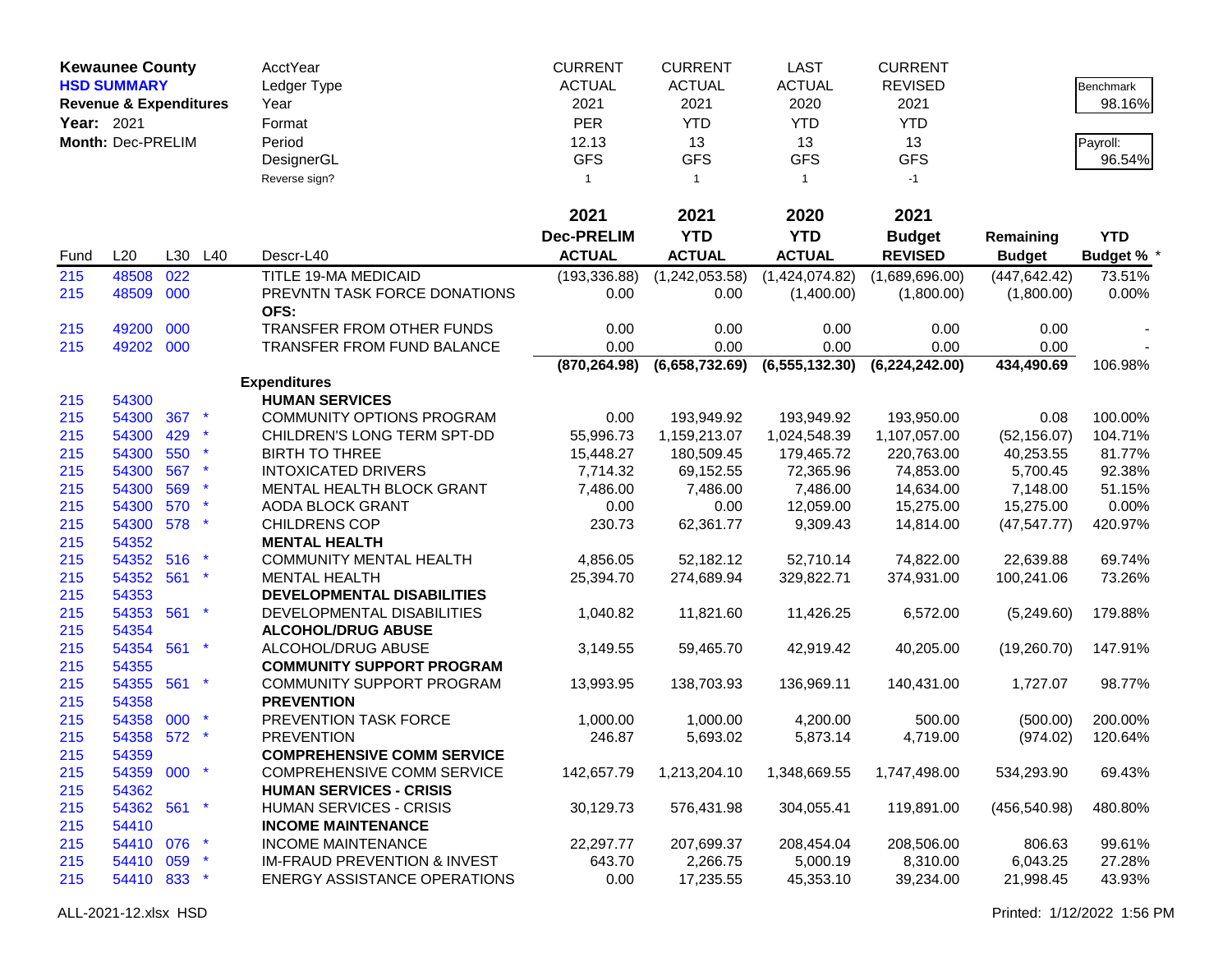|            | <b>Kewaunee County</b>            |     |         | <b>AcctYear</b>                         | <b>CURRENT</b>    | <b>CURRENT</b> | <b>LAST</b>    | <b>CURRENT</b> |                    |                   |
|------------|-----------------------------------|-----|---------|-----------------------------------------|-------------------|----------------|----------------|----------------|--------------------|-------------------|
|            | <b>HSD SUMMARY</b>                |     |         | Ledger Type                             | <b>ACTUAL</b>     | <b>ACTUAL</b>  | <b>ACTUAL</b>  | <b>REVISED</b> |                    | <b>Benchmark</b>  |
|            | <b>Revenue &amp; Expenditures</b> |     |         | Year                                    | 2021              | 2021           | 2020           | 2021           |                    | 98.16%            |
| Year: 2021 |                                   |     |         | Format                                  | <b>PER</b>        | <b>YTD</b>     | <b>YTD</b>     | <b>YTD</b>     |                    |                   |
|            | Month: Dec-PRELIM                 |     |         | Period                                  | 12.13             | 13             | 13             | 13             |                    | Payroll:          |
|            |                                   |     |         | DesignerGL                              | <b>GFS</b>        | <b>GFS</b>     | <b>GFS</b>     | <b>GFS</b>     |                    | 96.54%            |
|            |                                   |     |         | Reverse sign?                           | $\mathbf{1}$      | $\mathbf{1}$   | $\overline{1}$ | $-1$           |                    |                   |
|            |                                   |     |         |                                         |                   |                |                |                |                    |                   |
|            |                                   |     |         |                                         | 2021              | 2021           | 2020           | 2021           |                    |                   |
|            |                                   |     |         |                                         | <b>Dec-PRELIM</b> | <b>YTD</b>     | <b>YTD</b>     | <b>Budget</b>  | Remaining          | <b>YTD</b>        |
| Fund       | L20                               |     | L30 L40 | Descr-L40                               | <b>ACTUAL</b>     | <b>ACTUAL</b>  | <b>ACTUAL</b>  | <b>REVISED</b> | <b>Budget</b>      | <b>Budget % *</b> |
| 215        | 54410                             | 852 |         | CHILD CARE ADMINISTRATION               | 633.41            | 2,929.73       | 3,468.03       | 3,539.00       | 609.27             | 82.78%            |
| 215        | 54410 841                         |     | $\star$ | <b>CC-FRAUD PREVENTION &amp; INVEST</b> | 296.08            | 1,218.82       | 300.83         | 329.00         | (889.82)           | 370.46%           |
| 215        | 54500                             |     |         | MANAGEMENT/SUPPORT/OVERHEAD             |                   |                |                |                |                    |                   |
| 215        | 54500                             | 000 | $\star$ | <b>HSD PAYROLL CLEARING</b>             | (0.08)            | (0.15)         | (0.09)         | 0.00           | 0.15               |                   |
| 215        | 54500                             | 002 |         | AGENCY MGT/SUPPORT OVERHEAD             | 52,170.43         | 556,405.79     | 544,129.20     | 633,021.00     | 76,615.21          | 87.90%            |
| 215        | 54500                             | 004 | $\star$ | <b>HSD VEHICLE POOL</b>                 | 777.74            | 3,562.47       | 2,506.68       | 3,700.00       | 137.53             | 96.28%            |
| 215        | 54500                             | 301 | $\ast$  | <b>FAMILIES FIRST</b>                   | 120.91            | 3,814.70       | 1,895.51       | 1,552.00       | (2,262.70)         | 245.79%           |
| 215        | 54500                             | 303 |         | <b>FAMILY PRESERVATION</b>              | 516.99            | 20,816.45      | 40,749.84      | 41,843.00      | 21,026.55          | 49.75%            |
| 215        | 54500                             | 304 |         | <b>FAMILY REUNIFICATION</b>             | 1,725.75          | 14,642.32      | 36,720.91      | 18,463.00      | 3,820.68           | 79.31%            |
| 215        | 54500                             | 365 | $\star$ | COMM INTERVNTN / ELEC MONITR            | 16.62             | 7,939.21       | 643.40         | 9,721.00       | 1,781.79           | 81.67%            |
| 215        | 54500                             | 366 |         | <b>COMMUNITY YOUTH AIDS</b>             | 40,029.65         | 157,669.11     | 228,311.28     | 213,895.00     | 56,225.89          | 73.71%            |
| 215        | 54500                             | 378 |         | KINSHIP ASSESSMENTS/BENEFITS            | 6,300.45          | 50,956.72      | 38,152.16      | 54,671.00      | 3,714.28           | 93.21%            |
| 215        | 54500 414                         |     |         | <b>FOSTER CARE</b>                      | 0.00              | 3,288.57       | 2,818.33       | 9,364.00       | 6,075.43           | 35.12%            |
| 215        | 54500 811                         |     | $\star$ | <b>COMMUNITY SERVICES TEAM</b>          | 12,073.11         | 67,370.47      | 74,630.95      | 45,965.00      | (21, 405.47)       | 146.57%           |
| 215        | 54501                             |     |         | <b>CHILDREN AND FAMILIES</b>            |                   |                |                |                |                    |                   |
| 215        | 54501                             | 341 | $\star$ | CHILD PROTECTIVE SERVICES               | 58,465.73         | 561,052.71     | 528,968.31     | 592,646.00     | 31,593.29          | 94.67%            |
| 215        |                                   |     |         | <b>AGING PROGRAMS</b>                   |                   |                |                |                |                    |                   |
| 215        | 54607                             | 000 | $\star$ | 85.21 TRANSPORTATION GRANT              | 9,112.96          | 63,270.38      | 52,709.79      | 63,071.00      | (199.38)           | 100.32%           |
| 215        | 54608 000                         |     |         | <b>BUS TRANSPORTATION</b>               | 10,506.24         | 34,781.51      | 13,802.43      | 38,780.00      | 3,998.49           | 89.69%            |
| 215        | 54614 000                         |     | $\star$ | <b>ELDER ABUSE</b>                      | 5,229.27          | 61,265.67      | 65,227.58      | 52,026.00      | (9,239.67)         | 117.76%           |
| 215        | 54624 000                         |     | $\star$ | ADULT PROTECTIVE SERVICE                | 4,094.86          | 17,691.33      | 13,386.62      | 17,463.00      | (228.33)           | 101.31%           |
| 215        | 54615 000                         |     |         | SUPPORTIVE HOME CARE                    | 93.50             | 1,011.50       | 960.50         | 1,122.00       | 110.50             | 90.15%            |
| 215        | 54616                             | 000 | $\ast$  | <b>KEWAUNEE VAN</b>                     | 173.71            | 2,422.00       | 2,373.04       | 7,191.00       | 4,769.00           | 33.68%            |
| 215        | 54620 000                         |     | $\star$ | 5310 VAN - GRANT                        | 2,001.49          | 24,823.74      | 18,662.22      | 8,915.00       | (15,908.74)        | 278.45%           |
|            | 59200                             | 000 | $\star$ | OFU:<br>TRANSFER TO OTHER FUNDS         | 0.00              | 0.00           | 0.00           | 0.00           |                    |                   |
| 215        |                                   |     |         |                                         | 536,625.80        | 5,889,999.87   | 5,665,055.00   | 6,224,242.00   | 0.00<br>334,242.13 | 94.63%            |
|            |                                   |     |         |                                         | (333, 639.18)     | (768, 732.82)  | (890, 077.30)  | 0.00           | 768,732.82         |                   |
|            |                                   |     |         | Exclude WIMCR:                          | 132,147.93        | (302, 945.71)  |                |                |                    |                   |
|            |                                   |     |         |                                         |                   |                |                |                |                    |                   |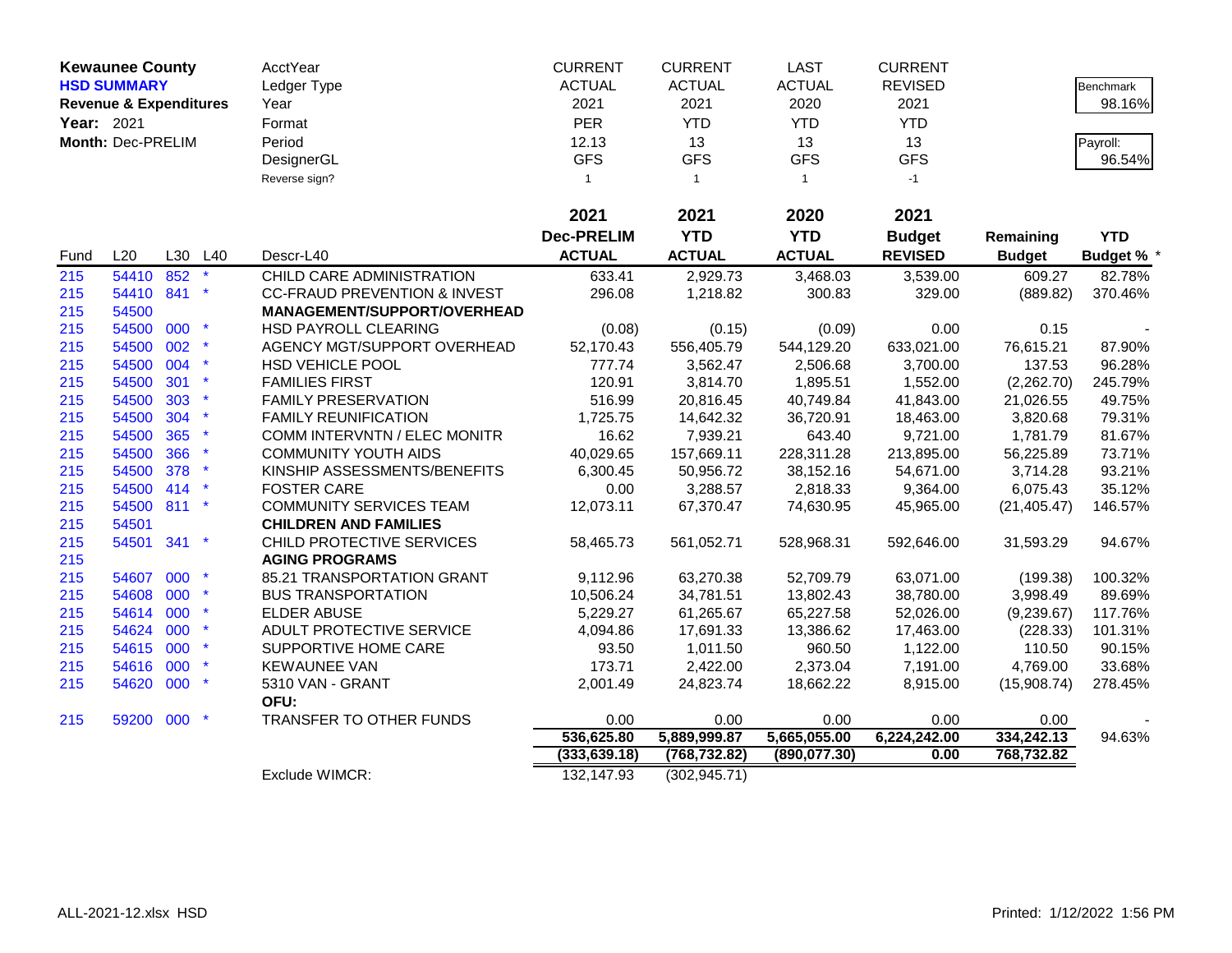|                   | <b>Kewaunee County</b>            |         | AcctYear                                                              | <b>CURRENT</b>    | <b>CURRENT</b> | <b>LAST</b>      | <b>CURRENT</b>   |                            |                   |
|-------------------|-----------------------------------|---------|-----------------------------------------------------------------------|-------------------|----------------|------------------|------------------|----------------------------|-------------------|
|                   | <b>HSD SUMMARY</b>                |         | Ledger Type                                                           | <b>ACTUAL</b>     | <b>ACTUAL</b>  | <b>ACTUAL</b>    | <b>REVISED</b>   |                            | <b>Benchmark</b>  |
|                   | <b>Revenue &amp; Expenditures</b> |         | Year                                                                  | 2021              | 2021           | 2020             | 2021             |                            | 98.16%            |
| <b>Year: 2021</b> |                                   |         | Format                                                                | <b>PER</b>        | <b>YTD</b>     | <b>YTD</b>       | <b>YTD</b>       |                            |                   |
|                   | Month: Dec-PRELIM                 |         | Period                                                                | 12.13             | 13             | 13               | 13               |                            | Payroll:          |
|                   |                                   |         | DesignerGL                                                            | <b>GFS</b>        | <b>GFS</b>     | <b>GFS</b>       | <b>GFS</b>       |                            | 96.54%            |
|                   |                                   |         | Reverse sign?                                                         | $\mathbf 1$       | $\overline{1}$ | $\mathbf{1}$     | $-1$             |                            |                   |
|                   |                                   |         |                                                                       |                   |                |                  |                  |                            |                   |
|                   |                                   |         |                                                                       | 2021              | 2021           | 2020             | 2021             |                            |                   |
|                   |                                   |         |                                                                       | <b>Dec-PRELIM</b> | <b>YTD</b>     | <b>YTD</b>       | <b>Budget</b>    | Remaining                  | <b>YTD</b>        |
| Fund              | L20                               | L30 L40 | Descr-L40                                                             | <b>ACTUAL</b>     | <b>ACTUAL</b>  | <b>ACTUAL</b>    | <b>REVISED</b>   | <b>Budget</b>              | <b>Budget % *</b> |
|                   |                                   |         |                                                                       |                   |                |                  |                  | 459,812 Indirect Cost 2021 |                   |
|                   |                                   |         |                                                                       |                   |                |                  |                  | 435,691 Indirect Cost 2020 |                   |
| 215               |                                   |         | <b>FUND BALANCE - Beginning of year</b><br><b>HUMAN SERVICES FUND</b> |                   | 362,594.48     |                  |                  |                            |                   |
| 215               | 37000                             |         | <b>FB-Restricted-Transportation</b>                                   |                   |                |                  |                  |                            |                   |
|                   | 37020                             |         | <b>FB-Restricted-Prevention Donations</b>                             |                   | (32, 684.14)   |                  |                  |                            |                   |
| 215               |                                   |         |                                                                       |                   | (4,469.14)     |                  |                  |                            |                   |
|                   |                                   |         | <b>INTEGRITY CHECK:</b>                                               |                   |                |                  |                  |                            |                   |
|                   |                                   |         | <b>Total (report)</b>                                                 | (333, 639.18)     | (768, 732.82)  | (890,077.30)     | 0.00             |                            |                   |
| 215               | $[40000.49*$                      |         | <b>Total Revenue</b>                                                  | (870, 264.98)     | (6,658,732.69) | (6, 555, 132.30) | (6,224,242.00)   |                            |                   |
| 215               | [50000.59 *                       |         | <b>Total Expenditures</b>                                             | 536,625.80        | 5,889,999.87   | 5,665,055.00     | 6,224,242.00     |                            |                   |
|                   |                                   |         |                                                                       | (333, 639.18)     | (768, 732.82)  | (890,077.30)     | 0.00             |                            |                   |
|                   |                                   |         |                                                                       | 0.00              | 0.00           | 0.00             | 0.00             |                            |                   |
|                   |                                   |         | Tax Levy (direct)                                                     | 0.00              | (1,084,036.00) | (1,098,511.00)   | (1,084,036.00)   | 0.00                       |                   |
|                   |                                   |         | <b>Other Revenue</b>                                                  | (870, 264.98)     | (5,574,696.69) | (5,456,621.30)   | (5, 140, 206.00) | 434,490.69                 |                   |
|                   |                                   |         | Transfers IN & from FB                                                | 0.00              | 0.00           | 0.00             | 0.00             | 0.00                       |                   |
|                   |                                   |         | <b>Total Expenditures</b>                                             | 536,625.80        | 5,889,999.87   | 5,665,055.00     | 6,224,242.00     | 334,242.13                 |                   |
|                   |                                   |         | Transfers OUT & to FB                                                 | 0.00              | 0.00           | 0.00             | 0.00             | 0.00                       |                   |
|                   |                                   |         |                                                                       | (333, 639.18)     | (768, 732.82)  | (890,077.30)     | 0.00             | 768,732.82                 |                   |
|                   |                                   |         | Proof:                                                                | 0.00              | 0.00           | 0.00             | 0.00             | 0.00                       |                   |
|                   |                                   |         |                                                                       |                   |                |                  |                  |                            |                   |
|                   |                                   |         | FB Calculation: (consider open year(s))                               |                   | <b>LAST</b>    | <b>AcctYear</b>  |                  |                            |                   |
|                   |                                   |         |                                                                       |                   | 2020           | PY               |                  |                            |                   |
|                   |                                   |         |                                                                       |                   | 13             | Period           |                  |                            |                   |
|                   |                                   |         |                                                                       |                   | Closed         | PY Open?         |                  |                            |                   |
| 215               |                                   |         | <b>HUMAN SERVICES FUND</b>                                            |                   |                |                  |                  |                            |                   |
| 215               | 34300                             |         | <b>FUND BALANCE</b>                                                   |                   | 362.594.48     |                  |                  |                            |                   |
| 215               | 40000.59*                         |         | <b>HUMAN SERVICES FUND</b>                                            |                   | (890, 077.30)  |                  |                  |                            |                   |
|                   |                                   |         |                                                                       |                   | 362,594.48     |                  |                  |                            |                   |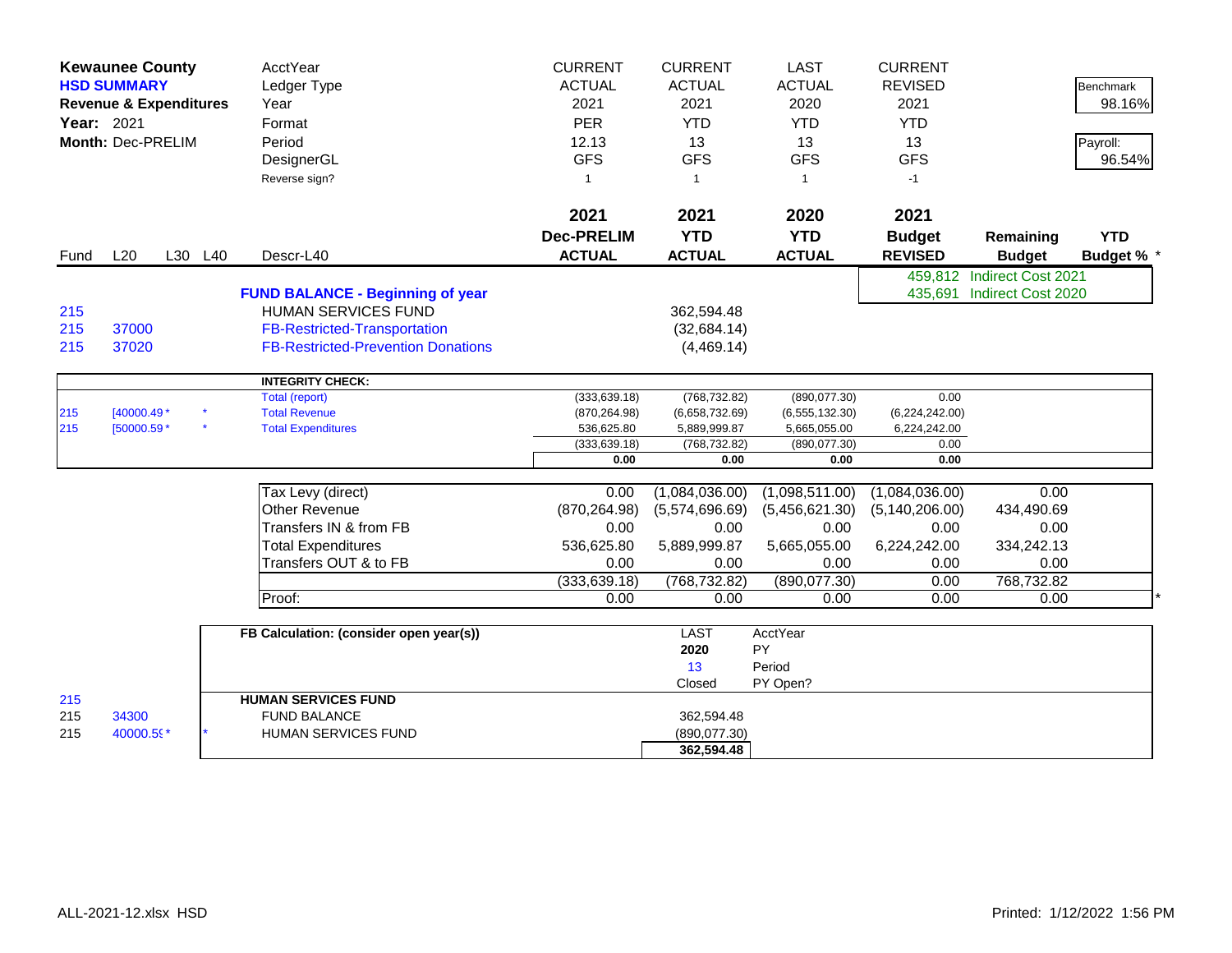|            | <b>Kewaunee County</b> |                                   | AcctYear                                | <b>CURRENT</b>    | <b>CURRENT</b> | LAST          | <b>CURRENT</b> |               |                   |
|------------|------------------------|-----------------------------------|-----------------------------------------|-------------------|----------------|---------------|----------------|---------------|-------------------|
|            | <b>HSD SUMMARY</b>     |                                   | Ledger Type                             | <b>ACTUAL</b>     | <b>ACTUAL</b>  | <b>ACTUAL</b> | <b>REVISED</b> |               | <b>Benchmark</b>  |
|            |                        | <b>Revenue &amp; Expenditures</b> | Year                                    | 2021              | 2021           | 2020          | 2021           |               | 98.16%            |
| Year: 2021 |                        |                                   | Format                                  | <b>PER</b>        | <b>YTD</b>     | <b>YTD</b>    | <b>YTD</b>     |               |                   |
|            | Month: Dec-PRELIM      |                                   | Period                                  | 12.13             | 13             | 13            | 13             |               | Payroll:          |
|            |                        |                                   | DesignerGL                              | <b>GFS</b>        | <b>GFS</b>     | <b>GFS</b>    | <b>GFS</b>     |               | 96.54%            |
|            |                        |                                   | Reverse sign?                           | $\mathbf{1}$      | $\mathbf{1}$   | $\mathbf{1}$  | $-1$           |               |                   |
|            |                        |                                   |                                         |                   |                |               |                |               |                   |
|            |                        |                                   |                                         | 2021              | 2021           | 2020          | 2021           |               |                   |
|            |                        |                                   |                                         | <b>Dec-PRELIM</b> | <b>YTD</b>     | <b>YTD</b>    | <b>Budget</b>  | Remaining     | <b>YTD</b>        |
| Fund       | L20                    | L30 L40                           | Descr-L40                               | <b>ACTUAL</b>     | <b>ACTUAL</b>  | <b>ACTUAL</b> | <b>REVISED</b> | <b>Budget</b> | <b>Budget % *</b> |
|            |                        | L30                               | Subtotals by L30:                       |                   |                |               |                |               |                   |
|            |                        |                                   | <b>EXPENDITURE:</b>                     |                   |                |               |                |               |                   |
|            |                        | 000                               | Not Defined (multiple)                  | 174,869.74        | 1,419,470.08   | 1,519,991.64  | 1,936,566.00   |               |                   |
|            |                        | 002                               | AGENCY MGT/SUPPORT OVERHEAD             | 52,170.43         | 556,405.79     | 544,129.20    | 633,021.00     |               |                   |
|            |                        | 004                               | <b>HSD VEHICLE POOL</b>                 | 777.74            | 3,562.47       | 2,506.68      | 3,700.00       |               |                   |
|            |                        | 059                               | <b>IM-FRAUD PREVENTION &amp; INVEST</b> | 643.70            | 2,266.75       | 5,000.19      | 8,310.00       |               |                   |
|            |                        | 076                               | <b>INCOME MAINTENANCE</b>               | 22,297.77         | 207,699.37     | 208,454.04    | 208,506.00     |               |                   |
|            |                        | 301                               | <b>FAMILIES FIRST</b>                   | 120.91            | 3,814.70       | 1,895.51      | 1,552.00       |               |                   |
|            |                        | 303                               | <b>FAMILY PRESERVATION</b>              | 516.99            | 20,816.45      | 40,749.84     | 41,843.00      |               |                   |
|            |                        | 304                               | <b>FAMILY REUNIFICATION</b>             | 1,725.75          | 14,642.32      | 36,720.91     | 18,463.00      |               |                   |
|            |                        | 341                               | CHILD PROTECTIVE SERVICES               | 58,465.73         | 561,052.71     | 528,968.31    | 592,646.00     |               |                   |
|            |                        | 365                               | <b>COMM INTERVNTN / ELEC MONITR</b>     | 16.62             | 7,939.21       | 643.40        | 9,721.00       |               |                   |
|            |                        | 366                               | <b>COMMUNITY YOUTH AIDS</b>             | 40,029.65         | 157,669.11     | 228,311.28    | 213,895.00     |               |                   |
|            |                        | 367                               | COMMUNITY OPTIONS PROGRAM               | 0.00              | 193,949.92     | 193,949.92    | 193,950.00     |               |                   |
|            |                        | 378                               | KINSHIP ASSESSMENTS/BENEFITS            | 6,300.45          | 50,956.72      | 38,152.16     | 54,671.00      |               |                   |
|            |                        | 414                               | <b>FOSTER CARE</b>                      | 0.00              | 3,288.57       | 2,818.33      | 9,364.00       |               |                   |
|            |                        | 429                               | CHILDREN'S LONG TERM SPT-DD             | 55,996.73         | 1,159,213.07   | 1,024,548.39  | 1,107,057.00   |               |                   |
|            |                        | 516                               | <b>COMMUNITY MENTAL HEALTH</b>          | 4,856.05          | 52,182.12      | 52,710.14     | 74,822.00      |               |                   |
|            |                        | 550                               | <b>BIRTH TO THREE</b>                   | 15,448.27         | 180,509.45     | 179,465.72    | 220,763.00     |               |                   |
|            |                        | 561                               | <b>MENTAL HEALTH</b>                    | 73,708.75         | 1,061,113.15   | 825,192.90    | 682,030.00     |               |                   |
|            |                        | 567                               | <b>INTOXICATED DRIVERS</b>              | 7,714.32          | 69,152.55      | 72,365.96     | 74,853.00      |               |                   |
|            |                        | 569                               | MENTAL HEALTH BLOCK GRANT               | 7,486.00          | 7,486.00       | 7,486.00      | 14,634.00      |               |                   |
|            |                        | 570                               | <b>AODA BLOCK GRANT</b>                 | 0.00              | 0.00           | 12,059.00     | 15,275.00      |               |                   |
|            |                        | 572                               | <b>PREVENTION</b>                       | 246.87            | 5,693.02       | 5,873.14      | 4,719.00       |               |                   |
|            |                        | 578                               | <b>CHILDRENS COP</b>                    | 230.73            | 62,361.77      | 9,309.43      | 14,814.00      |               |                   |
|            |                        | 811                               | COMMUNITY SERVICES TEAM                 | 12,073.11         | 67,370.47      | 74,630.95     | 45,965.00      |               |                   |
|            |                        | 833                               | <b>ENERGY ASSISTANCE OPERATIONS</b>     | 0.00              | 17,235.55      | 45,353.10     | 39,234.00      |               |                   |
|            |                        | 841                               | <b>CC-FRAUD PREVENTION &amp; INVEST</b> | 296.08            | 1,218.82       | 300.83        | 329.00         |               |                   |
|            |                        | 852                               | CHILD CARE ADMINISTRATION               | 633.41            | 2,929.73       | 3,468.03      | 3,539.00       |               |                   |
|            |                        |                                   | <b>Total</b>                            | 536,625.80        | 5,889,999.87   | 5,665,055.00  | 6,224,242.00   |               |                   |
| 215        | 50000.5*               |                                   | <b>Total Dept Expenditures</b>          | 536,625.80        | 5,889,999.87   | 5,665,055.00  | 6,224,242.00   |               |                   |
|            |                        |                                   | <b>Difference</b>                       | 0.00              | 0.00           | 0.00          | 0.00           |               |                   |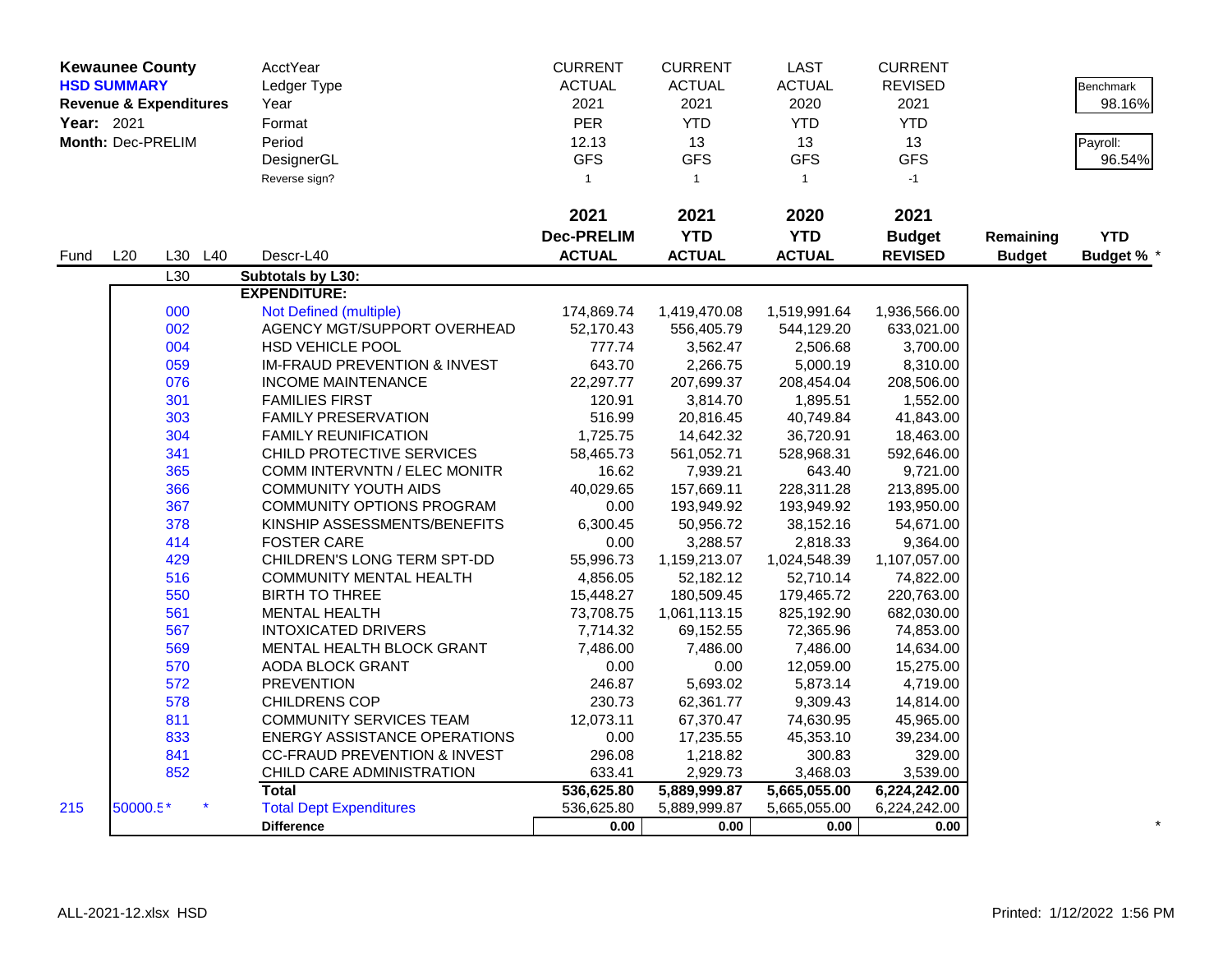|            | <b>Kewaunee County</b><br><b>AGING DISABILITY RSRCE C Ledger Type</b> |     |         | <b>AcctYear</b>                         | <b>CURRENT</b>           | <b>CURRENT</b> | <b>LAST</b>   | <b>CURRENT</b> |                           |                  |
|------------|-----------------------------------------------------------------------|-----|---------|-----------------------------------------|--------------------------|----------------|---------------|----------------|---------------------------|------------------|
|            |                                                                       |     |         |                                         | <b>ACTUAL</b>            | <b>ACTUAL</b>  | <b>ACTUAL</b> | <b>REVISED</b> |                           | <b>Benchmark</b> |
|            | <b>Revenue &amp; Expenditures</b>                                     |     |         | Year                                    | 2021                     | 2021           | 2020          | 2021           |                           | 98.16%           |
| Year: 2021 |                                                                       |     |         | Format                                  | <b>PER</b>               | <b>YTD</b>     | <b>YTD</b>    | <b>YTD</b>     |                           |                  |
|            | Month: Dec-PRELIM                                                     |     |         | Period                                  | 12.13                    | 13             | 13            | 13             |                           | Payroll:         |
|            |                                                                       |     |         | DesignerGL                              | <b>GFS</b>               | <b>GFS</b>     | <b>GFS</b>    | <b>GFS</b>     |                           | 96.54%           |
|            |                                                                       |     |         | Reverse sign?                           | $\overline{\phantom{a}}$ | $\mathbf{1}$   | 1             | $-1$           |                           |                  |
|            |                                                                       |     |         |                                         |                          |                |               |                |                           |                  |
|            |                                                                       |     |         |                                         | 2021                     | 2021           | 2020          | 2021           |                           |                  |
|            |                                                                       |     |         |                                         | <b>Dec-PRELIM</b>        | <b>YTD</b>     | <b>YTD</b>    | <b>Budget</b>  | Remaining                 | <b>YTD</b>       |
| Fund       | L20                                                                   |     | L30 L40 | Descr-L40                               | <b>ACTUAL</b>            | <b>ACTUAL</b>  | <b>ACTUAL</b> | <b>REVISED</b> | <b>Budget</b>             | <b>Budget %*</b> |
| 216        |                                                                       |     |         | <b>ADRC FUND</b>                        |                          |                |               |                |                           |                  |
| 216        | 54361                                                                 |     |         | <b>AGING DISABILITY RSRCE CNTR</b>      |                          |                |               |                |                           |                  |
|            |                                                                       |     |         | <b>Revenue</b>                          |                          |                |               |                |                           |                  |
| 216        | 41100                                                                 | 000 |         | <b>GENERAL PROPERTY TAXES</b>           | 0.00                     | (92,500.00)    | (92,500.00)   | (92,500.00)    | 0.00                      | 100.00%          |
| 216        | 46598                                                                 | 000 |         | AGING-DISAB RESOURCE CTR                | 0.00                     | 0.00           | 0.00          | 0.00           | 0.00                      |                  |
| 216        | 49200                                                                 | 000 |         | <b>TRANSFER FROM OTHER FUNDS</b>        | 0.00                     | 0.00           | 0.00          | 0.00           | 0.00                      |                  |
|            |                                                                       |     |         |                                         | 0.00                     | (92, 500.00)   | (92, 500.00)  | (92, 500.00)   | 0.00                      | 100.00%          |
|            |                                                                       |     |         | <b>Expenditures</b>                     |                          |                |               |                |                           |                  |
| 216        | 54361                                                                 | 000 | 141     | <b>COMMITTEE MEMBERS PER DIEM</b>       | 80.00                    | 360.00         | 380.00        | 525.00         | 165.00                    | 68.57%           |
| 216        | 54361                                                                 | 000 | 151     | <b>SOCIAL SECURITY</b>                  | 6.12                     | 27.54          | 29.09         | 40.00          | 12.46                     | 68.85%           |
| 216        | 54361                                                                 | 000 | 153     | <b>WORKMEN'S COMPENSATION</b>           | 0.16                     | 0.68           | 0.70          | 1.00           | 0.32                      | 68.00%           |
| 216        | 54361                                                                 | 000 | 158     | <b>OVERHEAD</b>                         | 346.19                   | 2,887.63       | 3,969.55      | 4,000.00       | 1,112.37                  | 72.19%           |
| 216        | 54361                                                                 | 000 | 332     | <b>TRAVEL EXPENSES</b>                  | 15.12                    | 206.64         | 24.44         | 141.00         | (65.64)                   | 146.55%          |
| 216        | 54361                                                                 | 000 | 592     | PMT TO MANITOWOC CO                     | 0.00                     | 0.00           | 88,096.22     | 87,793.00      | 87,793.00                 | $0.00\%$         |
|            |                                                                       |     |         |                                         | 447.59                   | 3,482.49       | 92,500.00     | 92,500.00      | 89,017.51                 | 3.76%            |
|            |                                                                       |     |         |                                         | 447.59                   | (89,017.51)    | 0.00          | 0.00           | 89,017.51                 |                  |
|            |                                                                       |     |         |                                         |                          |                |               | 62,015         | Indirect Cost 2021        |                  |
|            |                                                                       |     |         | <b>FUND BALANCE - Beginning of year</b> |                          |                |               | 71,215         | <b>Indirect Cost 2020</b> |                  |
| 216        |                                                                       |     |         | <b>ADRC FUND</b>                        |                          | (18, 574.72)   |               |                |                           |                  |
|            |                                                                       |     |         | <b>INTEGRITY CHECK:</b>                 |                          |                |               |                |                           |                  |
|            |                                                                       |     |         | <b>Total (report)</b>                   | 447.59                   | (89,017.51)    | 0.00          | 0.00           |                           |                  |
| 216        | [40000.59 *                                                           |     |         | <b>Total Dept (G/L)</b>                 | 447.59                   | (89,017.51)    | 0.00          | 0.00           |                           |                  |
|            |                                                                       |     |         |                                         | 0.00                     | 0.00           | 0.00          | 0.00           |                           |                  |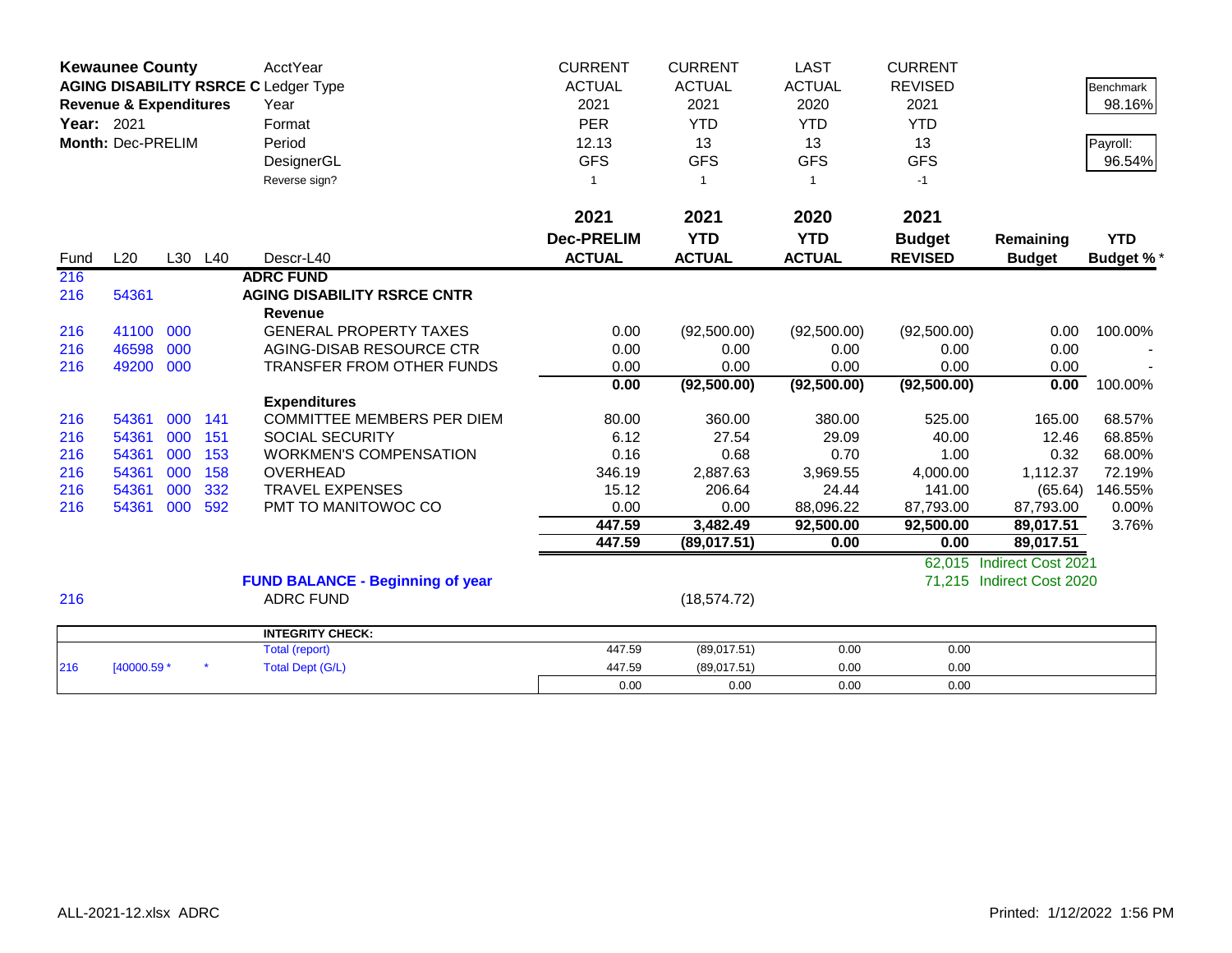| <b>Kewaunee County</b><br><b>INFORMATION SERVICES</b> |                                   |     | AcctYear | <b>CURRENT</b>                    | <b>CURRENT</b>    | <b>LAST</b>    | <b>CURRENT</b> |                |               |                  |
|-------------------------------------------------------|-----------------------------------|-----|----------|-----------------------------------|-------------------|----------------|----------------|----------------|---------------|------------------|
|                                                       | <b>Revenue &amp; Expenditures</b> |     |          | Ledger Type                       | <b>ACTUAL</b>     | <b>ACTUAL</b>  | <b>ACTUAL</b>  | <b>REVISED</b> |               | <b>Benchmark</b> |
|                                                       |                                   |     |          | Year                              | 2021              | 2021           | 2020           | 2021           |               | 98.16%           |
| Year: 2021                                            |                                   |     |          | Format                            | PER               | <b>YTD</b>     | <b>YTD</b>     | <b>YTD</b>     |               |                  |
|                                                       | Month: Dec-PRELIM                 |     |          | Period                            | 12.13             | 13             | 13             | 13             |               | Payroll:         |
|                                                       |                                   |     |          | DesignerGL                        | <b>GFS</b>        | <b>GFS</b>     | <b>GFS</b>     | <b>GFS</b>     |               | 96.54%           |
|                                                       |                                   |     |          | Reverse sign?                     | $\mathbf{1}$      | $\overline{1}$ | $\mathbf{1}$   | $-1$           |               |                  |
|                                                       |                                   |     |          |                                   |                   |                |                |                |               |                  |
|                                                       |                                   |     |          |                                   | 2021              | 2021           | 2020           | 2021           |               |                  |
|                                                       |                                   |     |          |                                   | <b>Dec-PRELIM</b> | <b>YTD</b>     | <b>YTD</b>     | <b>Budget</b>  | Remaining     | <b>YTD</b>       |
| Fund                                                  | L20                               |     | L30 L40  | Descr-L40                         | <b>ACTUAL</b>     | <b>ACTUAL</b>  | <b>ACTUAL</b>  | <b>REVISED</b> | <b>Budget</b> | <b>Budget %*</b> |
| 100                                                   |                                   |     |          | <b>GENERAL FUND</b>               |                   |                |                |                |               |                  |
| 100                                                   | 51450                             |     |          | <b>INFORMATION SERVICES</b>       |                   |                |                |                |               |                  |
|                                                       |                                   |     |          | <b>Revenue</b>                    |                   |                |                |                |               |                  |
| 100                                                   | 43249                             | 150 |          | <b>COVID GRANTS-IS</b>            | 0.00              | 0.00           | (208, 550.84)  | 0.00           | 0.00          |                  |
| 100                                                   | 46850                             | 000 |          | <b>IS-CHARGE FOR SERVICE</b>      | 0.00              | (10, 734.73)   | (13,537.71)    | (10,000.00)    | 734.73        | 107.35%          |
|                                                       |                                   |     |          |                                   | 0.00              | (10, 734.73)   | (222, 088.55)  | (10,000.00)    | 734.73        |                  |
|                                                       |                                   |     |          | <b>Expenditures</b>               |                   |                |                |                |               |                  |
| 100                                                   | 51450                             | 000 | 111      | <b>SALARIES</b>                   | 7,165.28          | 93,147.20      | 91,670.28      | 93,133.00      | (14.20)       | 100.02%          |
| 100                                                   | 51450                             | 000 | 121      | <b>WAGES-REGULAR</b>              | 4,831.20          | 42,031.47      | 41,503.18      | 41,864.00      | (167.47)      | 100.40%          |
| 100                                                   | 51450                             | 000 | 151      | <b>SOCIAL SECURITY</b>            | 838.05            | 9,514.31       | 9,351.20       | 10,327.00      | 812.69        | 92.13%           |
| 100                                                   | 51450                             | 000 | 152      | <b>RETIREMENT</b>                 | 805.73            | 9,120.38       | 8,991.34       | 9,112.00       | (8.38)        | 100.09%          |
| 100                                                   | 51450                             | 000 | 153      | <b>WORKMEN'S COMPENSATION</b>     | 22.51             | 254.31         | 245.72         | 254.00         | (0.31)        | 100.12%          |
| 100                                                   | 51450                             | 000 | 154      | <b>HEALTH INSURANCE</b>           | 4,647.88          | 50,170.28      | 48,334.64      | 49,661.00      | (509.28)      | 101.03%          |
| 100                                                   | 51450                             | 000 | 155      | <b>DENTAL INSURANCE</b>           | 135.64            | 1,556.40       | 1,549.92       | 1,550.00       | (6.40)        | 100.41%          |
| 100                                                   | 51450                             | 000 | 156      | HEALTH REIMBURSEMENT ACCOUNT      | 0.00              | 0.00           | 0.00           | 0.00           | 0.00          |                  |
| 100                                                   | 51450                             | 000 | 225      | <b>TELEPHONE</b>                  | 128.23            | 1,268.09       | 1,772.56       | 1,500.00       | 231.91        | 84.54%           |
| 100                                                   | 51450                             | 000 | 241      | <b>CAR/TRUCK MAINTENANCE</b>      | 32.95             | 81.60          | 0.00           | 400.00         | 318.40        | 20.40%           |
| 100                                                   | 51450                             | 000 | 249      | MAINTENANCE AGREEMENTS            | 2,817.98          | 60,743.24      | 41,002.72      | 58,114.00      | (2,629.24)    | 104.52%          |
| 100                                                   | 51450                             | 000 | 311      | <b>POSTAGE</b>                    | 0.00              | 0.00           | 0.00           | 25.00          | 25.00         | 0.00%            |
| 100                                                   | 51450                             | 000 | 312      | <b>OFFICE SUPPLIES</b>            | 0.00              | 0.00           | 0.00           | 100.00         | 100.00        | 0.00%            |
| 100                                                   | 51450                             | 000 | 332      | <b>TRAVEL EXPENSES</b>            | 0.00              | 0.00           | 20.89          | 350.00         | 350.00        | 0.00%            |
| 100                                                   | 51450                             | 000 | 351      | <b>GASOLINE &amp; DIESEL FUEL</b> | 38.33             | 226.76         | 189.80         | 400.00         | 173.24        | 56.69%           |
| 100                                                   | 51450                             | 000 | 601      | <b>COMPUTER</b>                   | 0.00              | 3,663.88       | 3,615.46       | 4,000.00       | 336.12        | 91.60%           |
| 100                                                   | 51450 000                         |     | 813      | <b>OUTLAY</b>                     | 0.00              | 19,723.48      | 211,208.89     | 18,600.00      | (1, 123.48)   | 106.04%          |
|                                                       |                                   |     |          |                                   | 21,463.78         | 291,501.40     | 459,456.60     | 289,390.00     | (2, 111.40)   | 100.73%          |
|                                                       |                                   |     |          |                                   | 21,463.78         | 280,766.67     | 237,368.05     | 279,390.00     | (1, 376.67)   |                  |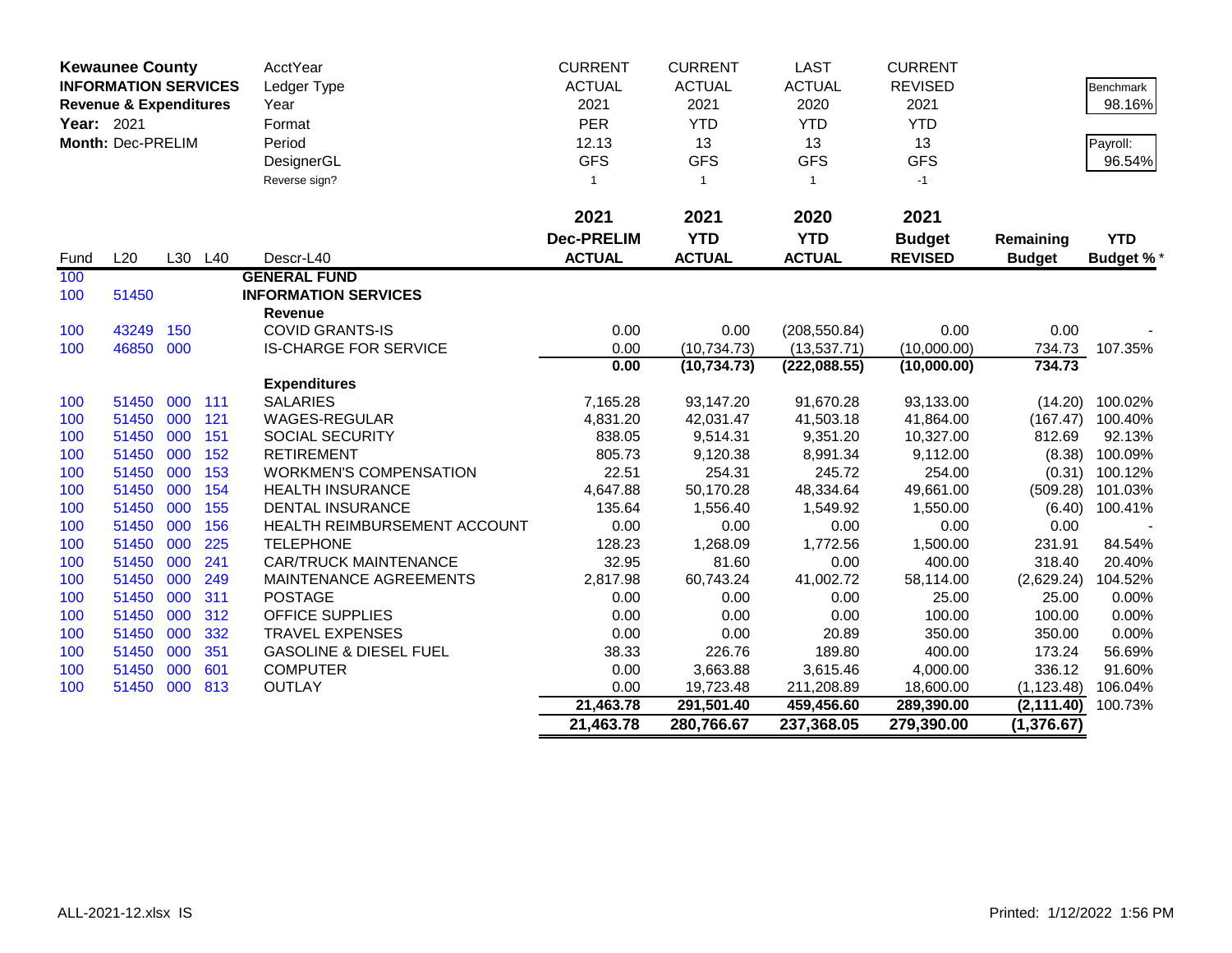|            | <b>Kewaunee County</b><br><b>INFORMATION SERVICES</b><br><b>Revenue &amp; Expenditures</b><br>Year: 2021<br><b>Month: Dec-PRELIM</b> |         |     | AcctYear<br>Ledger Type<br>Year<br>Format<br>Period<br>DesignerGL<br>Reverse sign? | <b>CURRENT</b><br><b>ACTUAL</b><br>2021<br><b>PER</b><br>12.13<br><b>GFS</b> | <b>CURRENT</b><br><b>ACTUAL</b><br>2021<br><b>YTD</b><br>13<br><b>GFS</b><br>-1 | <b>LAST</b><br><b>ACTUAL</b><br>2020<br><b>YTD</b><br>13<br><b>GFS</b> | <b>CURRENT</b><br><b>REVISED</b><br>2021<br><b>YTD</b><br>13<br><b>GFS</b><br>$-1$ |               | <b>Benchmark</b><br>98.16%<br>Payroll:<br>96.54% |
|------------|--------------------------------------------------------------------------------------------------------------------------------------|---------|-----|------------------------------------------------------------------------------------|------------------------------------------------------------------------------|---------------------------------------------------------------------------------|------------------------------------------------------------------------|------------------------------------------------------------------------------------|---------------|--------------------------------------------------|
|            |                                                                                                                                      |         |     |                                                                                    | 2021                                                                         | 2021                                                                            | 2020                                                                   | 2021                                                                               |               |                                                  |
|            |                                                                                                                                      |         |     |                                                                                    | <b>Dec-PRELIM</b>                                                            | <b>YTD</b>                                                                      | <b>YTD</b>                                                             | <b>Budget</b>                                                                      | Remaining     | <b>YTD</b>                                       |
| Fund       | L20                                                                                                                                  | L30 L40 |     | Descr-L40                                                                          | <b>ACTUAL</b>                                                                | <b>ACTUAL</b>                                                                   | <b>ACTUAL</b>                                                          | <b>REVISED</b>                                                                     | <b>Budget</b> | <b>Budget %*</b>                                 |
| 110<br>110 | 51313                                                                                                                                |         |     | <b>AVI EQUIPMENT FUND</b><br><b>AVI EQUIPMENT MAINTENANCE</b><br><b>Revenue</b>    |                                                                              |                                                                                 |                                                                        |                                                                                    |               |                                                  |
| 110        | 41100                                                                                                                                | 000     |     | <b>GENERAL PROPERTY TAXES</b>                                                      | 0.00                                                                         | (6,000.00)                                                                      | (6,000.00)                                                             | (6,000.00)                                                                         | 0.00          | 100.00%                                          |
| 110        | 49200                                                                                                                                | 000     |     | TRANSFER FROM OTHER FUNDS                                                          | 0.00                                                                         | 0.00                                                                            | 0.00                                                                   | 0.00                                                                               | 0.00          |                                                  |
| 110        | 49202                                                                                                                                | 000     |     | <b>TRANSFER FROM FUND BALANCE</b>                                                  | 0.00                                                                         | 0.00                                                                            | 0.00                                                                   | 0.00                                                                               | 0.00          |                                                  |
|            |                                                                                                                                      |         |     |                                                                                    | 0.00                                                                         | (6,000.00)                                                                      | (6,000.00)                                                             | (6,000.00)                                                                         | 0.00          | 100.00%                                          |
|            |                                                                                                                                      |         |     | <b>Expenditures</b>                                                                |                                                                              |                                                                                 |                                                                        |                                                                                    |               |                                                  |
| 110        | 51313                                                                                                                                | 000     | 601 | AVI EQUIPMENT MAINTENANCE                                                          | 0.00                                                                         | 247.50                                                                          | 1,680.00                                                               | 6,000.00                                                                           | 5,752.50      | 4.13%                                            |
| 110        | 51313                                                                                                                                | 000     | 813 | <b>OUTLAY</b>                                                                      | 0.00                                                                         | 3,557.00                                                                        | 0.00                                                                   | 0.00                                                                               | (3,557.00)    |                                                  |
|            |                                                                                                                                      |         |     |                                                                                    | 0.00                                                                         | 3,804.50                                                                        | 1,680.00                                                               | 6,000.00                                                                           | 2,195.50      | 63.41%                                           |
|            |                                                                                                                                      |         |     |                                                                                    | 0.00                                                                         | (2, 195.50)                                                                     | (4,320.00)                                                             | 0.00                                                                               | 2,195.50      |                                                  |
|            |                                                                                                                                      |         |     |                                                                                    | 21,463.78                                                                    | 278,571.17                                                                      | 233,048.05                                                             | 279,390.00                                                                         | 818.83        |                                                  |
| 110        |                                                                                                                                      |         |     | <b>FUND BALANCE - Beginning of year</b><br><b>AVI EQUIPMENT FUND</b>               |                                                                              | (2,952.88)                                                                      |                                                                        |                                                                                    |               |                                                  |
|            |                                                                                                                                      |         |     |                                                                                    |                                                                              |                                                                                 |                                                                        |                                                                                    |               |                                                  |
|            |                                                                                                                                      |         |     | <b>INTEGRITY CHECK:</b><br><b>Total Expenditures (report)</b>                      | 21,463.78                                                                    | 295,305.90                                                                      | 461,136.60                                                             | 295,390.00                                                                         |               |                                                  |
| 100        | 51450                                                                                                                                |         |     | <b>Total Dept expenditures(G/L)</b>                                                | 21,463.78                                                                    | 291,501.40                                                                      | 459,456.60                                                             | 289,390.00                                                                         |               |                                                  |
| 110        | 50000.599*                                                                                                                           |         |     | <b>Total Dept expenditures(G/L)</b>                                                | 0.00                                                                         | 3,804.50                                                                        | 1,680.00                                                               | 6,000.00                                                                           |               |                                                  |
|            |                                                                                                                                      |         |     |                                                                                    | 0.00                                                                         | 0.00                                                                            | 0.00                                                                   | 0.00                                                                               |               |                                                  |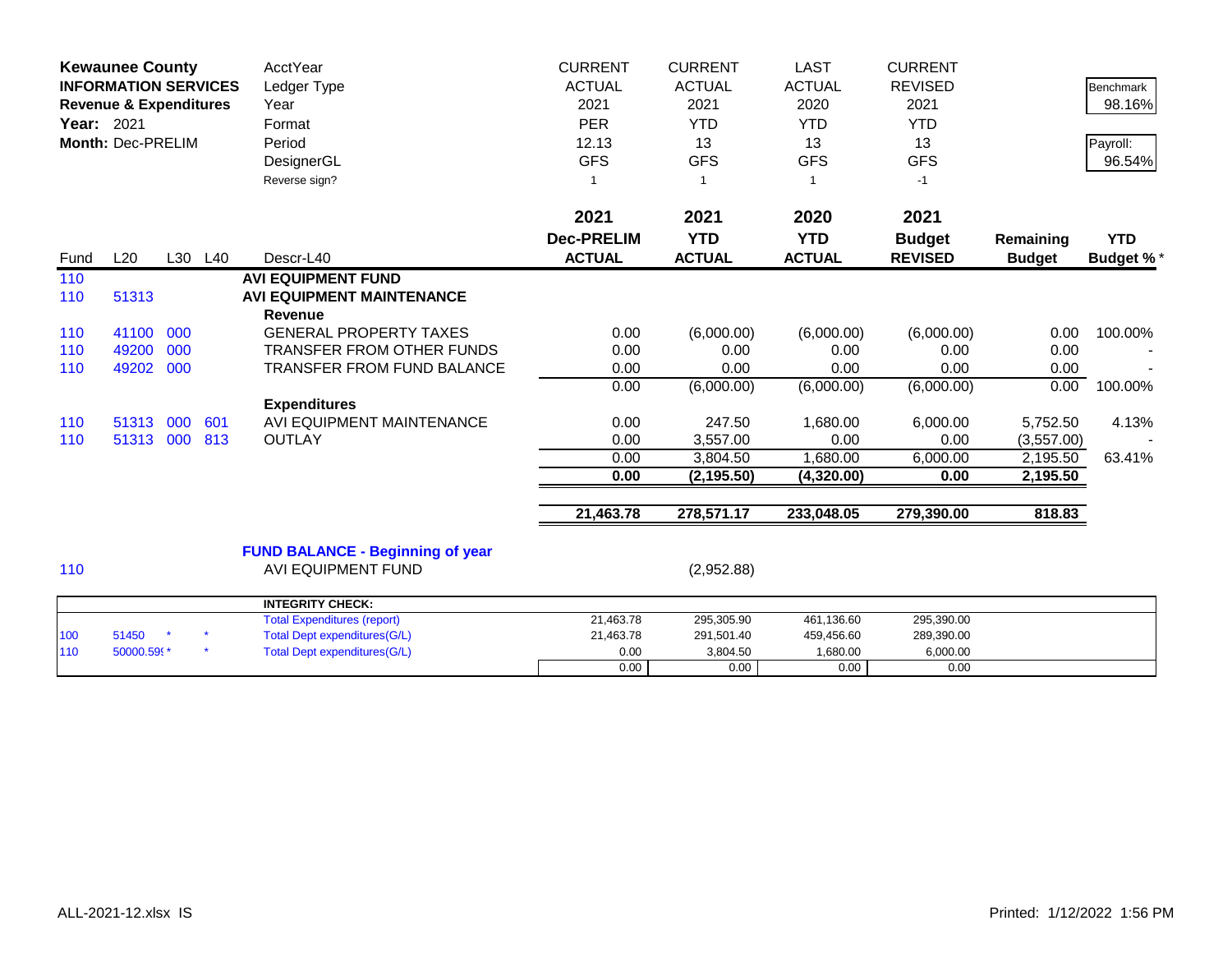|            | <b>Kewaunee County</b>            |     |         | AcctYear                                 | <b>CURRENT</b>          | <b>CURRENT</b> | <b>LAST</b>   | <b>CURRENT</b> |               |                    |
|------------|-----------------------------------|-----|---------|------------------------------------------|-------------------------|----------------|---------------|----------------|---------------|--------------------|
|            |                                   |     |         | <b>LAND AND WATER CONSER\Ledger Type</b> | <b>ACTUAL</b>           | <b>ACTUAL</b>  | <b>ACTUAL</b> | <b>REVISED</b> |               | <b>Benchmark</b>   |
|            | <b>Revenue &amp; Expenditures</b> |     |         | Year                                     | 2021                    | 2021           | 2020          | 2021           |               | 98.16%             |
| Year: 2021 |                                   |     |         | Format                                   | <b>PER</b>              | <b>YTD</b>     | <b>YTD</b>    | <b>YTD</b>     |               |                    |
|            | Month: Dec-PRELIM                 |     |         | Period                                   | 12.13                   | 13             | 13            | 13             |               |                    |
|            |                                   |     |         | DesignerGL                               | <b>GFS</b>              | <b>GFS</b>     | <b>GFS</b>    | <b>GFS</b>     |               | Payroll:<br>96.54% |
|            |                                   |     |         |                                          | $\overline{\mathbf{1}}$ |                |               |                |               |                    |
|            |                                   |     |         | Reverse sign?                            |                         | $\mathbf{1}$   | $\mathbf{1}$  | $-1$           |               |                    |
|            |                                   |     |         |                                          | 2021                    | 2021           | 2020          | 2021           |               |                    |
|            |                                   |     |         |                                          | <b>Dec-PRELIM</b>       | <b>YTD</b>     | <b>YTD</b>    | <b>Budget</b>  | Remaining     | <b>YTD</b>         |
| Fund       | L20                               |     | L30 L40 | Descr-L40                                | <b>ACTUAL</b>           | <b>ACTUAL</b>  | <b>ACTUAL</b> | <b>REVISED</b> | <b>Budget</b> | <b>Budget %*</b>   |
| 240        |                                   |     |         | <b>LAND CONSERVATION FUND</b>            |                         |                |               |                |               |                    |
| 240        | 56101                             |     |         | <b>LAND AND WATER CONSERVATION</b>       |                         |                |               |                |               |                    |
|            |                                   |     |         | Revenue                                  |                         |                |               |                |               |                    |
| 240        | 41100                             | 000 |         | <b>GENERAL PROPERTY TAXES</b>            | 0.00                    | (345, 260.00)  | (371, 571.00) | (345, 260.00)  | 0.00          | 100.00%            |
| 240        | 43249                             | 160 |         | <b>COVID GRANTS-LCZ</b>                  | 0.00                    | 0.00           | (78.94)       | 0.00           | 0.00          |                    |
| 240        | 43585                             | 000 |         | LAND CONSERVATION STATE AID              | 0.00                    | 0.00           | (149, 985.00) | (157, 771.00)  | (157, 771.00) | 0.00%              |
| 240        | 44300                             | 000 |         | <b>BUILDING PERMITS</b>                  | (400.00)                | (5,975.00)     | (5,375.00)    | (1,500.00)     | 4,475.00      | 398.33%            |
| 240        | 44401                             | 000 |         | MISC/OTHER ZONING                        | (100.00)                | (1,550.00)     | (1,450.00)    | (1,500.00)     | 50.00         | 103.33%            |
| 240        | 44403                             | 000 |         | <b>SANITARY PERMITS</b>                  | (1,700.00)              | (39,000.00)    | (37,950.00)   | (20,000.00)    | 19,000.00     | 195.00%            |
| 240        | 44404                             | 000 |         | <b>WISCONSIN FUND GRANT APP</b>          | 0.00                    | (400.00)       | (400.00)      | 0.00           | 400.00        |                    |
| 240        | 44406                             | 000 |         | SEPTIC SYSTEM SURCHARGE                  | 0.00                    | (49, 190.00)   | (48, 880.00)  | (48,500.00)    | 690.00        | 101.42%            |
| 240        | 44407                             | 000 |         | SOIL TEST FEES                           | (250.00)                | (2,400.00)     | (2,000.00)    | (1,500.00)     | 900.00        | 160.00%            |
| 240        | 44500                             | 000 |         | ANIMAL WASTE STORAGE FAC                 | (800.00)                | (3,300.00)     | (12,000.00)   | (4,000.00)     | (700.00)      | 82.50%             |
| 240        | 44510                             | 000 |         | <b>WASTEWATER IRRIGATION PERMIT</b>      | 0.00                    | 0.00           | (1,534.50)    | 0.00           | 0.00          |                    |
| 240        | 45110                             | 005 |         | <b>GROUNDWATER ORDINANCE VIOLTN</b>      | 0.00                    | 0.00           | 0.00          | 0.00           | 0.00          |                    |
| 240        | 45110                             | 151 |         | NR151 ORDINANCE VIOLATION                | 0.00                    | (500.00)       | (16,696.75)   | 0.00           | 500.00        |                    |
| 240        | 46820                             | 033 |         | TREE PLANTER COLLECTIONS                 | 0.00                    | (1, 135.51)    | (943.68)      | (1,300.00)     | (164.49)      | 87.35%             |
| 240        | 46820                             | 054 |         | NON-METALLIC MINING PERMIT               | 0.00                    | (17,306.00)    | (17,306.00)   | (17,743.00)    | (437.00)      | 97.54%             |
| 240        | 46820                             | 066 |         | <b>WELL TESTING</b>                      | 0.00                    | 0.00           | (2,994.00)    | (5,393.00)     | (5,393.00)    | 0.00%              |
| 240        | 46820                             | 076 |         | <b>FPP/WLI WALKOVER FEES</b>             | (2,532.00)              | (47, 914.00)   | (35, 278.00)  | (30,000.00)    | 17,914.00     | 159.71%            |
| 240        | 48103                             | 000 |         | NR 243 INTEREST                          | 0.00                    | 0.00           | 0.00          | 0.00           | 0.00          |                    |
| 240        | 48301                             | 000 |         | SALE OF COUNTY PROPERTY                  | 0.00                    | 0.00           | 0.00          | 0.00           | 0.00          |                    |
| 240        | 48400                             | 000 |         | MISCELLANEOUS REVENUE                    | 0.00                    | 0.00           | 0.00          | 0.00           | 0.00          |                    |
| 240        | 49200                             | 000 |         | TRANSFER FROM OTHER FUNDS                | 0.00                    | 0.00           | 0.00          | 0.00           | 0.00          |                    |
| 240        | 49202 000                         |     |         | TRANSFER FROM FUND BALANCE               | 0.00                    | 0.00           | 0.00          | 0.00           | 0.00          |                    |
|            |                                   |     |         |                                          | (5,782.00)              | (513, 930.51)  | (704, 442.87) | (634, 467.00)  | (120, 536.49) | 81.00%             |
|            |                                   |     |         | <b>Expenditures</b>                      |                         |                |               |                |               |                    |
| 240        | 56101 000 111                     |     |         | <b>SALARIES</b>                          | 19,008.00               | 268,565.53     | 292,240.00    | 297,062.00     | 28,496.47     | 90.41%             |
| 240        | 56101 000 121                     |     |         | WAGES-REGULAR                            | 9,473.42                | 86,847.87      | 92,403.03     | 87,512.00      | 664.13        | 99.24%             |
| 240        | 56101                             | 000 | 141     | BOARD OF ADJUSTMENT PER DIEM             | 0.00                    | 480.00         | 320.00        | 0.00           | (480.00)      |                    |
| 240        | 56101                             | 000 | 151     | <b>SOCIAL SECURITY</b>                   | 1,945.81                | 25,286.50      | 27,516.22     | 29,420.00      | 4,133.50      | 85.95%             |
| 240        | 56101                             | 000 | 152     | <b>RETIREMENT</b>                        | 1,843.41                | 23,911.37      | 25,800.15     | 25,959.00      | 2,047.63      | 92.11%             |
| 240        | 56101 000 153                     |     |         | <b>WORKMEN'S COMPENSATION</b>            | 757.16                  | 10,640.14      | 11,311.83     | 11,752.00      | 1,111.86      | 90.54%             |
| 240        | 56101                             | 000 | 154     | <b>HEALTH INSURANCE</b>                  | 9,078.23                | 125,072.04     | 138,288.98    | 141,032.00     | 15,959.96     | 88.68%             |
| 240        | 56101 000 155                     |     |         | DENTAL INSURANCE                         | 345.05                  | 4,765.38       | 5,447.32      | 5,105.00       | 339.62        | 93.35%             |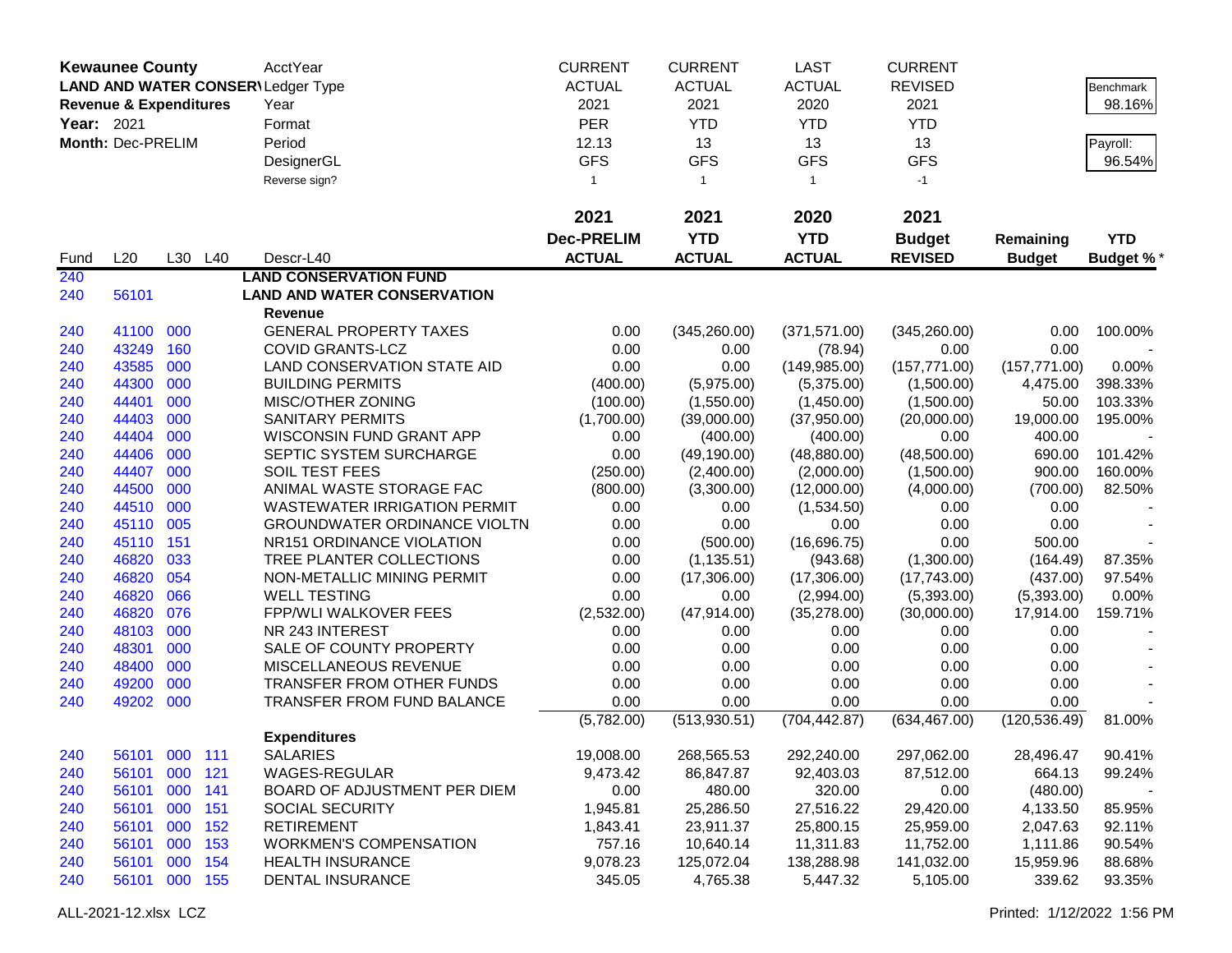|            | <b>Kewaunee County</b>            |     |     | AcctYear                             | <b>CURRENT</b>    | <b>CURRENT</b> | <b>LAST</b>   | <b>CURRENT</b> |               |                  |
|------------|-----------------------------------|-----|-----|--------------------------------------|-------------------|----------------|---------------|----------------|---------------|------------------|
|            |                                   |     |     | LAND AND WATER CONSER\Ledger Type    | <b>ACTUAL</b>     | <b>ACTUAL</b>  | <b>ACTUAL</b> | <b>REVISED</b> |               | Benchmark        |
|            | <b>Revenue &amp; Expenditures</b> |     |     | Year                                 | 2021              | 2021           | 2020          | 2021           |               | 98.16%           |
| Year: 2021 |                                   |     |     | Format                               | PER               | <b>YTD</b>     | <b>YTD</b>    | <b>YTD</b>     |               |                  |
|            | Month: Dec-PRELIM                 |     |     | Period                               | 12.13             | 13             | 13            | 13             |               | Payroll:         |
|            |                                   |     |     | DesignerGL                           | <b>GFS</b>        | <b>GFS</b>     | <b>GFS</b>    | <b>GFS</b>     |               | 96.54%           |
|            |                                   |     |     | Reverse sign?                        | 1                 | $\overline{1}$ | $\mathbf{1}$  | $-1$           |               |                  |
|            |                                   |     |     |                                      |                   |                |               |                |               |                  |
|            |                                   |     |     |                                      | 2021              | 2021           | 2020          | 2021           |               |                  |
|            |                                   |     |     |                                      | <b>Dec-PRELIM</b> | <b>YTD</b>     | <b>YTD</b>    | <b>Budget</b>  | Remaining     | <b>YTD</b>       |
| Fund       | L20                               | L30 | L40 | Descr-L40                            | <b>ACTUAL</b>     | <b>ACTUAL</b>  | <b>ACTUAL</b> | <b>REVISED</b> | <b>Budget</b> | <b>Budget %*</b> |
| 240        | 56101                             | 000 | 156 | HEALTH REIMBURSEMENT ACCOUNT         | 0.00              | 0.00           | 0.00          | 0.00           | 0.00          |                  |
| 240        | 56101                             | 000 | 213 | <b>ACCOUNTING &amp; AUDITING</b>     | 0.00              | 1,375.00       | 1,329.00      | 1,329.00       | (46.00)       | 103.46%          |
| 240        | 56101                             | 000 | 225 | <b>TELEPHONE</b>                     | 411.45            | 2,943.35       | 2,995.56      | 4,900.00       | 1,956.65      | 60.07%           |
| 240        | 56101                             | 000 | 241 | <b>CAR/TRUCK MAINTENANCE</b>         | 0.00              | 508.45         | 343.00        | 850.00         | 341.55        | 59.82%           |
| 240        | 56101                             | 000 | 242 | MACHY & EQUIP MAINT/REPAIRS          | 0.00              | 0.00           | 0.00          | 250.00         | 250.00        | 0.00%            |
| 240        | 56101                             | 000 | 249 | MAINTENANCE AGREEMENTS               | 0.00              | 2,977.33       | 3,021.19      | 3,200.00       | 222.67        | 93.04%           |
| 240        | 56101                             | 000 | 254 | <b>INVESTIGATIONS</b>                | 0.00              | 0.00           | 0.00          | 400.00         | 400.00        | 0.00%            |
| 240        | 56101                             | 000 | 296 | <b>CONTRACTED SERVICES</b>           | 0.00              | 0.00           | 0.00          | 1,000.00       | 1,000.00      | 0.00%            |
| 240        | 56101                             | 000 | 311 | <b>POSTAGE</b>                       | 0.00              | 2,210.00       | 2,200.00      | 2,200.00       | (10.00)       | 100.45%          |
| 240        | 56101 076                         |     | 311 | POSTAGE-WALKOVER                     | 0.00              | 245.00         | 245.00        | 245.00         | 0.00          | 100.00%          |
| 240        | 56101                             | 000 | 312 | OFFICE SUPPLIES                      | 205.00            | 1,746.89       | 1,862.46      | 1,900.00       | 153.11        | 91.94%           |
| 240        | 56101                             | 000 | 313 | <b>PRINTING</b>                      | 0.00              | 0.00           | 0.00          | 100.00         | 100.00        | 0.00%            |
| 240        | 56101                             | 000 | 314 | <b>WELL TESTING</b>                  | 0.00              | 0.00           | 2,994.00      | 5,393.00       | 5,393.00      | 0.00%            |
| 240        | 56101                             | 151 | 314 | SURFACE WATER TESTING                | 0.00              | 0.00           | 58.75         | 250.00         | 250.00        | 0.00%            |
| 240        | 56101                             | 000 | 315 | NON-METALLIC MINING                  | 0.00              | 2,080.00       | 2,080.00      | 2,130.00       | 50.00         | 97.65%           |
| 240        | 56101                             | 000 | 321 | PUBLICATIONS OF LEGAL NOTICE         | 0.00              | 63.33          | 72.06         | 350.00         | 286.67        | 18.09%           |
| 240        | 56101                             | 000 | 322 | <b>SUBSCRIPTIONS</b>                 | 0.00              | 0.00           | 0.00          | 100.00         | 100.00        | 0.00%            |
| 240        | 56101                             | 000 | 324 | MEMBERSHIP DUES                      | 0.00              | 1,692.00       | 1,668.00      | 1,650.00       | (42.00)       | 102.55%          |
| 240        | 56101                             | 000 | 332 | <b>TRAVEL EXPENSES</b>               | 0.00              | 237.69         | 177.42        | 1,450.00       | 1,212.31      | 16.39%           |
| 240        | 56101                             | 000 | 336 | <b>TRAINING</b>                      | 0.00              | 10.00          | 105.00        | 1,500.00       | 1,490.00      | 0.67%            |
| 240        | 56101                             | 000 | 351 | <b>GASOLINE &amp; DIESEL FUEL</b>    | 106.73            | 3,447.30       | 3,371.54      | 5,000.00       | 1,552.70      | 68.95%           |
| 240        | 56101                             | 000 | 432 | <b>TREE PLANTER</b>                  | 0.00              | 698.98         | 696.73        | 728.00         | 29.02         | 96.01%           |
| 240        | 56101                             | 000 | 533 | <b>EQUIPMENT RENTAL &amp; LEASES</b> | 83.96             | 1,015.21       | 769.09        | 1,100.00       | 84.79         | 92.29%           |
| 240        | 56101                             | 000 | 733 | MEETING/BANQUET                      | 0.00              | 0.00           | 0.00          | 0.00           | 0.00          |                  |
| 240        | 56101                             | 000 | 734 | <b>LICENSE</b>                       | 0.00              | 0.00           | 40.80         | 600.00         | 600.00        | 0.00%            |
| 240        | 56101                             | 000 | 813 | <b>OUTLAY</b>                        | 0.00              | 0.00           | 33,540.88     | 0.00           | 0.00          |                  |
| 240        | 59200                             | 000 | 601 | TRANSFER TO OTHER FUNDS              | 0.00              | 0.00           | 0.00          | 0.00           | 0.00          |                  |
|            |                                   |     |     |                                      | 43,258.22         | 566,819.36     | 650,898.01    | 634,467.00     | 67,647.64     | 89.34%           |
|            |                                   |     |     |                                      | 37,476.22         | 52,888.85      | (53, 544.86)  | 0.00           | (52,888.85)   |                  |
| 240        | 56104                             |     |     | <b>WILDLIFE DAMAGE ABATEMENT</b>     |                   |                |               |                |               |                  |
|            |                                   |     |     | Revenue                              |                   |                |               |                |               |                  |
| 240        | 43582 000                         |     |     | WILDLIFE DAMAGE ABATEMENT            | 0.00              | 0.00           | (31,868.31)   | (15,919.00)    | (15,919.00)   | 0.00%            |
|            |                                   |     |     |                                      | 0.00              | 0.00           | (31,868.31)   | (15,919.00)    | (15, 919.00)  | 0.00%            |
|            |                                   |     |     | <b>Expenditures</b>                  |                   |                |               |                |               |                  |
|            |                                   |     |     |                                      |                   |                |               |                |               |                  |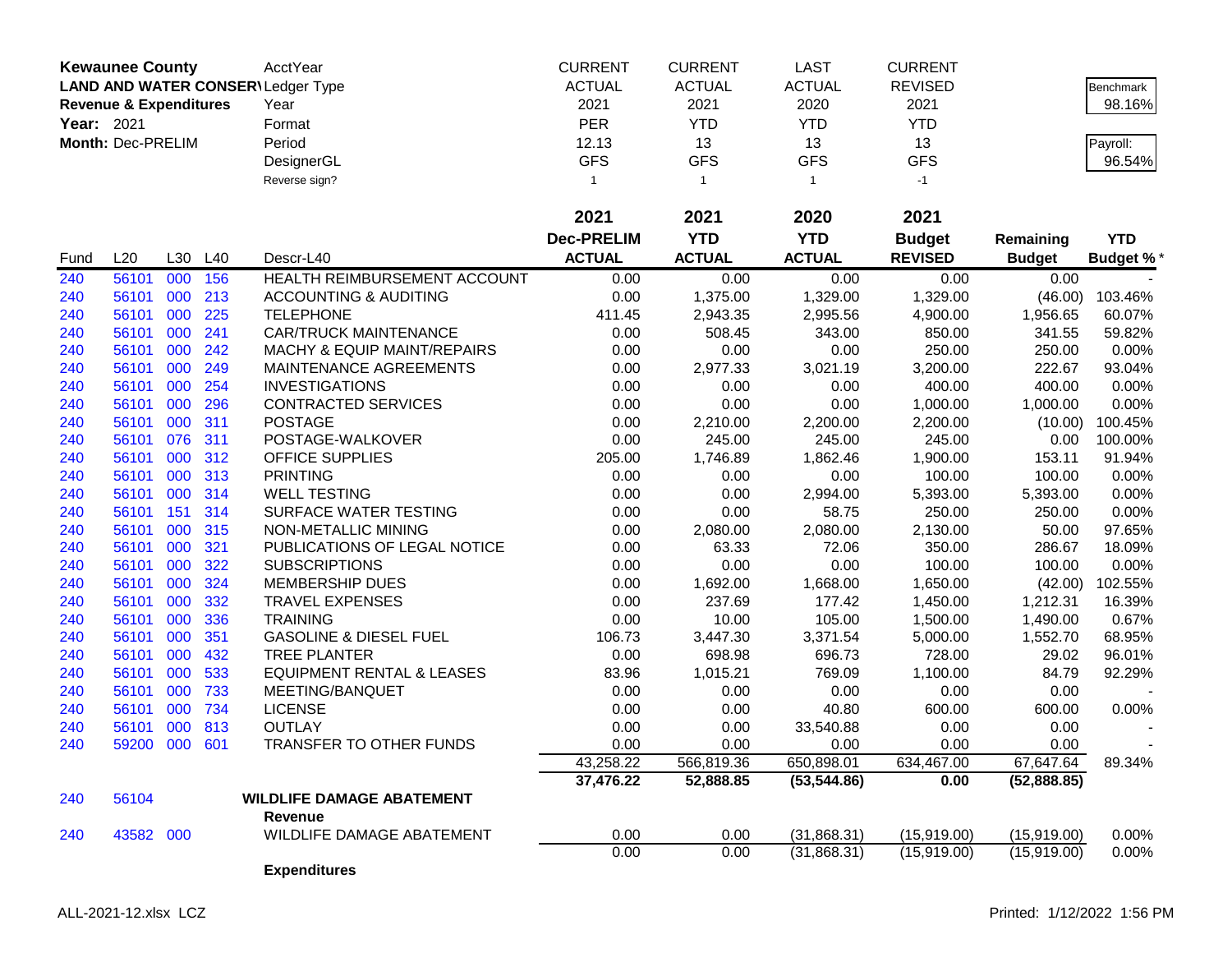|            | <b>Kewaunee County</b><br>LAND AND WATER CONSER\Ledger Type |            |         | AcctYear                                         | <b>CURRENT</b>    | <b>CURRENT</b>               | <b>LAST</b>   | <b>CURRENT</b> |                        |                  |
|------------|-------------------------------------------------------------|------------|---------|--------------------------------------------------|-------------------|------------------------------|---------------|----------------|------------------------|------------------|
|            |                                                             |            |         |                                                  | <b>ACTUAL</b>     | <b>ACTUAL</b>                | <b>ACTUAL</b> | <b>REVISED</b> |                        | Benchmark        |
|            | <b>Revenue &amp; Expenditures</b>                           |            |         | Year                                             | 2021              | 2021                         | 2020          | 2021           |                        | 98.16%           |
| Year: 2021 |                                                             |            |         | Format                                           | PER               | <b>YTD</b>                   | <b>YTD</b>    | <b>YTD</b>     |                        |                  |
|            | Month: Dec-PRELIM                                           |            |         | Period                                           | 12.13             | 13                           | 13            | 13             |                        | Payroll:         |
|            |                                                             |            |         | DesignerGL                                       | <b>GFS</b>        | <b>GFS</b>                   | <b>GFS</b>    | <b>GFS</b>     |                        | 96.54%           |
|            |                                                             |            |         | Reverse sign?                                    | 1                 | $\overline{1}$               | $\mathbf{1}$  | $-1$           |                        |                  |
|            |                                                             |            |         |                                                  | 2021              | 2021                         | 2020          | 2021           |                        |                  |
|            |                                                             |            |         |                                                  | <b>Dec-PRELIM</b> | <b>YTD</b>                   | <b>YTD</b>    | <b>Budget</b>  | Remaining              | <b>YTD</b>       |
| Fund       | L20                                                         |            | L30 L40 | Descr-L40                                        | <b>ACTUAL</b>     | <b>ACTUAL</b>                | <b>ACTUAL</b> | <b>REVISED</b> | <b>Budget</b>          | <b>Budget %*</b> |
| 240        | 56104                                                       | 000        | 144     | <b>CLAIM REVIEWER</b>                            | 0.00              | 12,570.03                    | 24,501.24     | 8,861.00       | (3,709.03)             | 141.86%          |
| 240        | 56104                                                       | 000        | 147     | <b>DEER PROCESSING</b>                           | 0.00              | 1,800.69                     | 1,290.00      | 5,200.00       | 3,399.31               | 34.63%           |
| 240        | 56104                                                       | 000        | 312     | <b>OFFICE SUPPLIES</b>                           | 0.00              | 0.00                         | 0.00          | 0.00           | 0.00                   |                  |
| 240        | 56104                                                       | 000        | 332     | <b>TRAVEL EXPENSES</b>                           | 0.00              | 3,161.62                     | 4,522.45      | 1,106.00       | (2,055.62)             | 285.86%          |
| 240        | 56104                                                       | 000        | 425     | <b>ABATEMENT COSTS</b>                           | 0.00              | 0.00                         | 1,554.62      | 752.00         | 752.00                 | 0.00%            |
|            |                                                             |            |         |                                                  | 0.00              | 17,532.34                    | 31,868.31     | 15,919.00      | (1,613.34)             | 110.13%          |
|            |                                                             |            |         |                                                  | 0.00              | 17,532.34                    | 0.00          | 0.00           | (17, 532.34)           |                  |
| 240        | 56109                                                       |            |         | <b>SWRM GRANT COST SHARING</b>                   |                   |                              |               |                |                        |                  |
|            |                                                             |            |         | Revenue                                          |                   |                              |               |                |                        |                  |
| 240        | 43588                                                       | 000        |         | <b>SWRM GRANT REVENUE</b>                        | (1,428.00)        | (3,608.50)                   | (101, 129.25) | (40,000.00)    | (36, 391.50)           | 9.02%            |
|            |                                                             |            |         |                                                  | (1,428.00)        | (3,608.50)                   | (101, 129.25) | (40,000.00)    | (36, 391.50)           | 9.02%            |
|            |                                                             |            |         | <b>Expenditures</b>                              |                   |                              |               |                |                        |                  |
| 240        | 56109                                                       | 000        | 601     | <b>SWRM COST SHARING</b>                         | 1,428.00          | 3,608.50                     | 101,129.25    | 40,000.00      | 36,391.50              | 9.02%            |
|            |                                                             |            |         |                                                  | 1,428.00          | 3,608.50                     | 101,129.25    | 40,000.00      | 36,391.50              | 9.02%            |
|            |                                                             |            |         |                                                  | 0.00              | 0.00                         | 0.00          | 0.00           | 0.00                   |                  |
|            |                                                             |            |         | <b>LAND CONSERVATION-OTHER</b><br><b>Revenue</b> |                   |                              |               |                |                        |                  |
|            |                                                             |            |         | NUTRIENT MGT-FARMER ED GRANT                     |                   |                              | (10,656.84)   | (10,900.00)    |                        |                  |
| 240<br>240 | 43585<br>43590                                              | 117<br>000 |         | <b>TARGETED MANAGEMENT</b>                       | 0.00<br>0.00      | (15,689.16)<br>(108, 279.30) | 0.00          | 0.00           | 4,789.16<br>108,279.30 | 143.94%          |
| 240        | 43594                                                       | 000        |         | <b>GROUNDWATER EDUCATION</b>                     | 0.00              | (110.00)                     | 0.00          | (476.00)       | (366.00)               | 23.11%           |
| 240        | 43595                                                       | 000        |         | COASTAL MGT-INVASIVE SPECIES                     | 0.00              | (4,075.74)                   | (14, 923.92)  | 0.00           | 4,075.74               |                  |
| 240        | 43595                                                       | 010        |         | COASTAL MGT-WELL TESTING                         | (13, 445.00)      | (13, 445.00)                 | 0.00          | 0.00           | 13,445.00              |                  |
| 240        | 48501                                                       | 010        |         | DONATIONS-COASTL MGT MATCH                       | 0.00              | (3,000.00)                   | 0.00          | 0.00           | 3,000.00               |                  |
|            |                                                             |            |         |                                                  | (13, 445.00)      | (144, 599.20)                | (25,580.76)   | (11, 376.00)   | 133,223.20 ########    |                  |
|            |                                                             |            |         | <b>Expenditures</b>                              |                   |                              |               |                |                        |                  |
| 240        | 56117                                                       | 000        | 601     | NUTRIENT MGMT-FARMER EDUCTN                      | 750.00            | 17,338.52                    | 11,289.56     | 10,900.00      | (6,438.52)             | 159.07%          |
| 240        | 56110 000                                                   |            | 601     | TARGETED RUNOFF MANAGEMENT                       | 0.00              | 108,279.30                   | 0.00          | 0.00           | (108, 279.30)          |                  |
| 240        | 56113 000 601                                               |            |         | <b>GROUNDWATER EDUCATION</b>                     | 0.00              | 0.00                         | 108.00        | 476.00         | 476.00                 | 0.00%            |
| 240        | 56119 000                                                   |            | 601     | <b>COASTL MGT-INVASIVE SPECIES</b>               | 29.54             | 4,058.46                     | 15,332.40     | 0.00           | (4,058.46)             |                  |
| 240        | 56119 010 601                                               |            |         | COASTL MGT-WELL TESTING                          | 0.00              | 16,445.00                    | 0.00          | 0.00           | (16, 445.00)           |                  |
|            |                                                             |            |         |                                                  | 779.54            | 146,121.28                   | 26,729.96     | 11,376.00      | (134, 745.28)          | 1284.47%         |
|            |                                                             |            |         |                                                  | (12,665.46)       | 1,522.08                     | 1,149.20      | 0.00           | (1,522.08)             |                  |
|            |                                                             |            |         | <b>TOTAL LAND CONSERVATION FUND</b>              | 24,810.76         | 71,943.27                    | (52, 395.66)  | 0.00           | (71, 943.27)           |                  |
|            |                                                             |            |         |                                                  |                   |                              |               |                |                        |                  |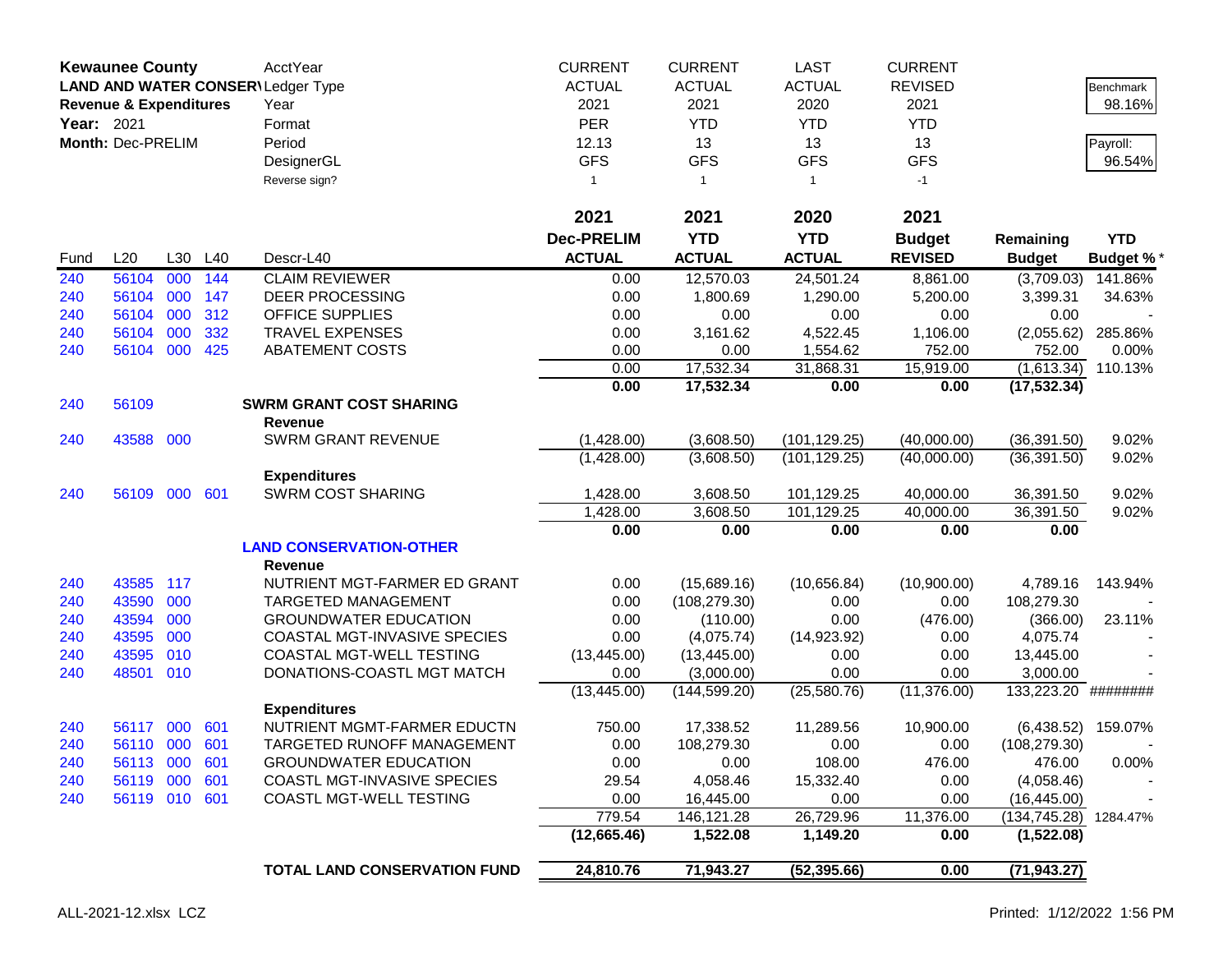|            | <b>Kewaunee County</b><br>LAND AND WATER CONSER\Ledger Type<br><b>Revenue &amp; Expenditures</b><br>Year: 2021<br>Month: Dec-PRELIM |  |         | <b>AcctYear</b><br>Year<br>Format<br>Period<br>DesignerGL<br>Reverse sign?                 | <b>CURRENT</b><br><b>ACTUAL</b><br>2021<br><b>PER</b><br>12.13<br><b>GFS</b><br>1 | <b>CURRENT</b><br><b>ACTUAL</b><br>2021<br><b>YTD</b><br>13<br><b>GFS</b><br>$\mathbf{1}$ | <b>LAST</b><br><b>ACTUAL</b><br>2020<br><b>YTD</b><br>13<br><b>GFS</b><br>-1 | <b>CURRENT</b><br><b>REVISED</b><br>2021<br><b>YTD</b><br>13<br><b>GFS</b><br>$-1$ |                            | Benchmark<br>98.16%<br>Payroll:<br>96.54% |
|------------|-------------------------------------------------------------------------------------------------------------------------------------|--|---------|--------------------------------------------------------------------------------------------|-----------------------------------------------------------------------------------|-------------------------------------------------------------------------------------------|------------------------------------------------------------------------------|------------------------------------------------------------------------------------|----------------------------|-------------------------------------------|
| Fund       | L20                                                                                                                                 |  | L30 L40 | Descr-L40                                                                                  | 2021<br><b>Dec-PRELIM</b><br><b>ACTUAL</b>                                        | 2021<br><b>YTD</b><br><b>ACTUAL</b>                                                       | 2020<br><b>YTD</b><br><b>ACTUAL</b>                                          | 2021<br><b>Budget</b><br><b>REVISED</b>                                            | Remaining<br><b>Budget</b> | <b>YTD</b><br><b>Budget %*</b>            |
| 100        | 56105                                                                                                                               |  |         | <b>WISCONSIN FUND GRANT PROGRAM</b>                                                        |                                                                                   |                                                                                           |                                                                              |                                                                                    |                            |                                           |
| 100        | 43586 000                                                                                                                           |  |         | <b>Revenue</b><br>WISCONSIN FUND GRANT PROGRAM                                             | 0.00<br>0.00                                                                      | 0.00<br>0.00                                                                              | (39, 458.00)<br>(39, 458.00)                                                 | 0.00<br>0.00                                                                       | 0.00<br>0.00               |                                           |
| 100        | 56105 000 601                                                                                                                       |  |         | <b>Expenditures</b><br>WISCONSIN FUND GRANT PROGRAM                                        | 0.00                                                                              | 0.00                                                                                      | 39,458.00                                                                    | 0.00                                                                               | 0.00                       |                                           |
|            |                                                                                                                                     |  |         |                                                                                            | 0.00<br>0.00<br>0.00                                                              | 0.00<br>0.00<br>0.00                                                                      | 39,458.00<br>0.00<br>0.00                                                    | 0.00<br>0.00<br>0.00                                                               | 0.00<br>0.00<br>0.00       |                                           |
|            |                                                                                                                                     |  |         | <b>Total General Fund</b>                                                                  | 0.00                                                                              | 0.00                                                                                      | 0.00                                                                         | 0.00                                                                               | 0.00                       |                                           |
|            |                                                                                                                                     |  |         | <b>Total Department</b>                                                                    | 24,810.76                                                                         | 71,943.27                                                                                 | (52, 395.66)                                                                 | 0.00                                                                               | (71, 943.27)               |                                           |
| 240        |                                                                                                                                     |  |         | <b>FUND BALANCE - Beginning of year</b><br><b>LAND CONSERVATION FUND</b>                   |                                                                                   | (191, 434.38)                                                                             |                                                                              |                                                                                    |                            |                                           |
|            |                                                                                                                                     |  |         | <b>INTEGRITY CHECK:</b>                                                                    |                                                                                   |                                                                                           |                                                                              |                                                                                    |                            |                                           |
| 100<br>240 | [56400,56 *<br>50000.599*                                                                                                           |  |         | <b>Total (report)</b><br><b>Total Dept expenditures(Zon)</b><br><b>Total Dept Exp (LC)</b> | 45,465.76<br>0.00<br>45,465.76                                                    | 734,081.48<br>0.00<br>734,081.48                                                          | 850,083.53<br>39,458.00<br>810,625.53                                        | 701,762.00<br>0.00<br>701,762.00                                                   |                            |                                           |
|            |                                                                                                                                     |  |         |                                                                                            | 0.00                                                                              | (0.00)                                                                                    | 0.00                                                                         | 0.00                                                                               |                            |                                           |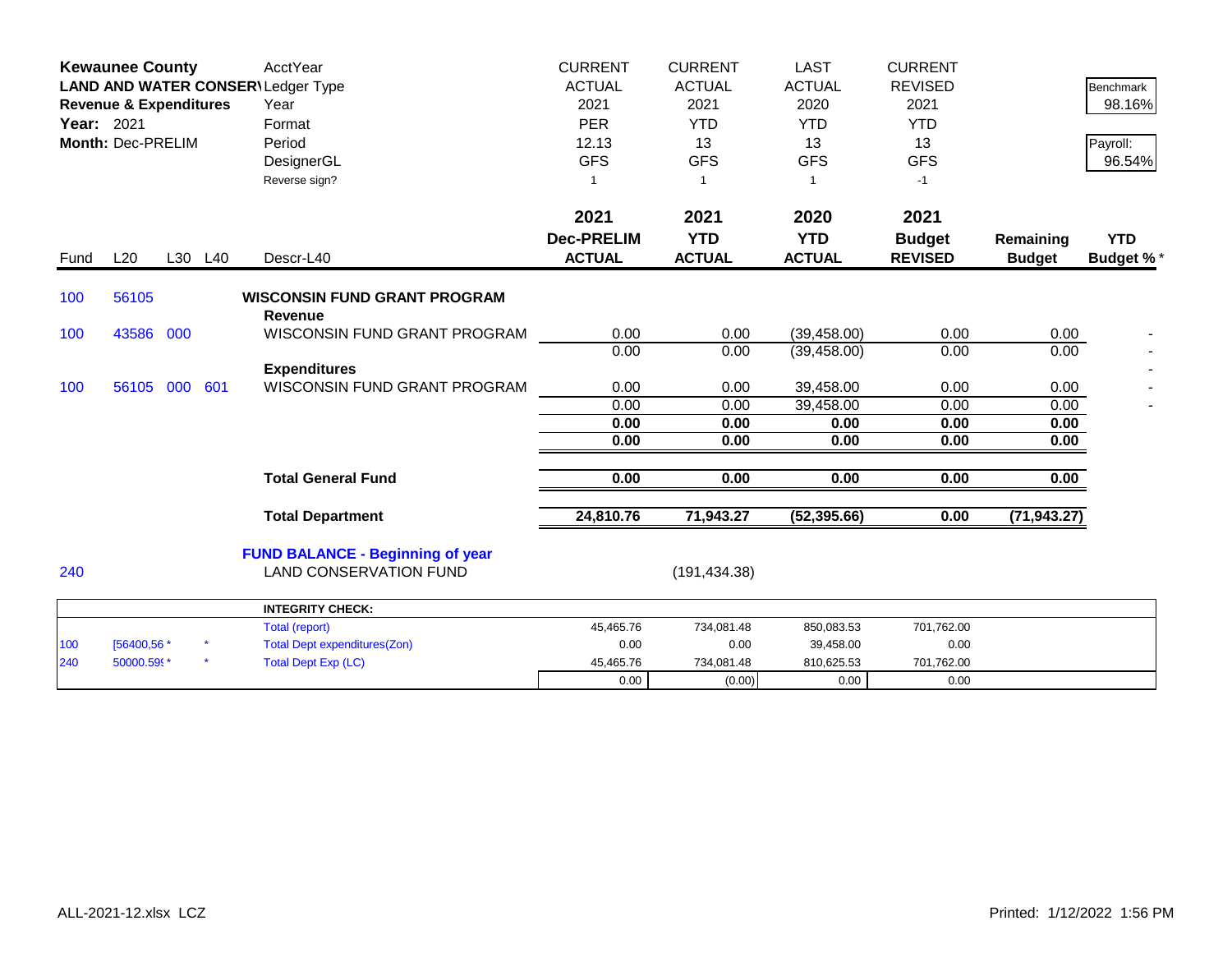|                   | <b>Kewaunee County</b>            |            |            | AcctYear                                                 | <b>CURRENT</b>    | <b>CURRENT</b> | <b>LAST</b>   | <b>CURRENT</b> |               |                  |
|-------------------|-----------------------------------|------------|------------|----------------------------------------------------------|-------------------|----------------|---------------|----------------|---------------|------------------|
|                   | <b>LAND INFORMATION FUND</b>      |            |            | Ledger Type                                              | <b>ACTUAL</b>     | <b>ACTUAL</b>  | <b>ACTUAL</b> | <b>REVISED</b> |               | <b>Benchmark</b> |
|                   | <b>Revenue &amp; Expenditures</b> |            |            | Year                                                     | 2021              | 2021           | 2020          | 2021           |               | 98.16%           |
| <b>Year: 2021</b> |                                   |            |            | Format                                                   | <b>PER</b>        | <b>YTD</b>     | <b>YTD</b>    | <b>YTD</b>     |               |                  |
|                   | Month: Dec-PRELIM                 |            |            | Period                                                   | 12.13             | 13             | 13            | 13             |               | Payroll:         |
|                   |                                   |            |            | DesignerGL                                               | <b>GFS</b>        | <b>GFS</b>     | <b>GFS</b>    | <b>GFS</b>     |               | 96.54%           |
|                   |                                   |            |            | Reverse sign?                                            | $\mathbf{1}$      | $\mathbf{1}$   | $\mathbf{1}$  | $-1$           |               |                  |
|                   |                                   |            |            |                                                          |                   |                |               |                |               |                  |
|                   |                                   |            |            |                                                          | 2021              | 2021           | 2020          | 2021           |               |                  |
|                   |                                   |            |            |                                                          | <b>Dec-PRELIM</b> | <b>YTD</b>     | <b>YTD</b>    | <b>Budget</b>  | Remaining     | <b>YTD</b>       |
| Fund              | L20                               |            | L30 L40    | Descr-L40                                                | <b>ACTUAL</b>     | <b>ACTUAL</b>  | <b>ACTUAL</b> | <b>REVISED</b> | <b>Budget</b> | <b>Budget %*</b> |
| 245               |                                   |            |            | <b>LAND INFORMATION FUND</b>                             |                   |                |               |                |               |                  |
| 245               | 51730                             |            |            | <b>LAND INFORMATION OFFICE</b>                           |                   |                |               |                |               |                  |
|                   |                                   |            |            | Revenue                                                  |                   |                |               |                |               |                  |
| 245               | 41100 000                         |            |            | <b>GENERAL PROPERTY TAXES</b>                            | 0.00              | (112, 749.00)  | (110, 733.00) | (112, 749.00)  | 0.00          | 100.00%          |
| 245               | 43249                             | 170        |            | <b>COVID GRANTS-LIO</b>                                  | 0.00              | 0.00           | (5,950.00)    | 0.00           | 0.00          |                  |
| 245               | 46132                             | 000        |            | LIO RETAINED FEES                                        | (3,328.00)        | (36, 640.00)   | (36,056.00)   | (27,000.00)    | 9,640.00      | 135.70%          |
| 245               | 46132                             | 057        |            | <b>STRATEGIC INITIATIVE</b>                              | 0.00              | (95,000.00)    | (20,000.00)   | (50,000.00)    | 45,000.00     | 190.00%          |
| 245               | 46133                             | 043        |            | LAND INFORMATION GRANT-TRNG                              | 0.00              | (1,000.00)     | (1,000.00)    | (1,000.00)     | 0.00          | 100.00%          |
| 245               | 46133                             | 059        |            | <b>BASE BUDGET</b>                                       | 0.00              | (68, 392.00)   | (73,688.00)   | (70,000.00)    | (1,608.00)    | 97.70%           |
| 245               | 48302                             | 000        |            | SALE OF MAPS & PLATS                                     | 0.00              | (46.21)        | (78.24)       | (100.00)       | (53.79)       | 46.21%           |
| 245               | 48303                             | 000        |            | SALE OF DIGITAL DATA                                     | (400.00)          | (500.00)       | (500.00)      | (750.00)       | (250.00)      | 66.67%           |
| 245               | 49200                             | 000        |            | TRANSFER FROM OTHER FUNDS                                | 0.00              | 0.00           | 0.00          | 0.00           | 0.00          |                  |
| 245               | 49202 000                         |            |            | <b>TRANSFER FROM FUND BALANCE</b>                        | 0.00              | 0.00           | 0.00          | (8,000.00)     | (8,000.00)    | 0.00%            |
|                   |                                   |            |            |                                                          | (3,728.00)        | (314, 327.21)  | (248,005.24)  | (269, 599.00)  | 44,728.21     | 116.59%          |
|                   |                                   |            |            | <b>Expenditures</b>                                      |                   |                |               |                |               |                  |
| 245               | 51730                             |            |            | <b>LAND INFORMATION OFFICE</b>                           |                   |                |               |                |               |                  |
| 245               | 51730                             | 000        | 111        | <b>SALARIES</b>                                          | 5,590.40          | 72,675.20      | 71,489.60     | 72,669.00      | (6.20)        | 100.01%          |
| 245               | 51730                             | 000        | 121        | WAGES-REGULAR                                            | 5,644.80          | 49,109.76      | 48,501.45     | 48,925.00      | (184.76)      | 100.38%          |
| 245<br>245        | 51730<br>51730                    | 000<br>000 | 141<br>144 | LOCAL ASSESSORS' PER DIEM<br><b>COUNTY SURVEYOR FEES</b> | 0.00<br>0.00      | 0.00<br>0.00   | 0.00<br>0.00  | 0.00<br>0.00   | 0.00<br>0.00  |                  |
| 245               | 51730                             | 000        | 151        | SOCIAL SECURITY                                          | 815.34            | 8,868.31       | 8,913.61      | 9,302.00       | 433.69        | 95.34%           |
| 245               | 51730                             | 000        | 152        | <b>RETIREMENT</b>                                        | 753.68            | 8,215.93       | 8,102.07      | 8,208.00       | (7.93)        | 100.10%          |
| 245               | 51730                             | 000        | 153        | <b>WORKMEN'S COMPENSATION</b>                            | 21.07             | 229.15         | 221.42        | 229.00         | (0.15)        | 100.07%          |
| 245               | 51730                             | 000        | 154        | <b>HEALTH INSURANCE</b>                                  | 1,888.88          | 20,389.12      | 19,643.08     | 20,182.00      | (207.12)      | 101.03%          |
| 245               | 51730                             | 000        | 155        | <b>DENTAL INSURANCE</b>                                  | 107.68            | 1,235.40       | 1,230.24      | 1,230.00       | (5.40)        | 100.44%          |
| 245               | 51730                             | 000        | 156        | HEALTH REIMBURSEMENT ACCOUNT                             | 0.00              | 0.00           | 0.00          | 0.00           | 0.00          |                  |
| 245               | 51730 000                         |            | 225        | <b>TELEPHONE</b>                                         | 62.33             | 374.49         | 379.69        | 479.00         | 104.51        | 78.18%           |
| 245               | 51730 000                         |            | 249        | MAINTENANCE AGREEMENTS                                   | 0.00              | 23,320.00      | 21,400.00     | 25,000.00      | 1,680.00      | 93.28%           |
| 245               | 51730 000                         |            | 296        | <b>GIS CONSULTANT</b>                                    | 1,495.25          | 7,821.60       | 1,878.75      | 10,000.00      | 2,178.40      | 78.22%           |
| 245               | 51730 000                         |            | 297        | <b>GIS HOSTING FEES</b>                                  | 0.00              | 9,250.00       | 9,250.00      | 9,250.00       | 0.00          | 100.00%          |
| 245               | 51730 000                         |            | 311        | <b>POSTAGE</b>                                           | 0.74              | 59.77          | 54.22         | 150.00         | 90.23         | 39.85%           |
| 245               | 51730 000                         |            | 312        | <b>OFFICE SUPPLIES</b>                                   | 1,841.99          | 4,636.85       | 8,867.81      | 2,750.00       | (1,886.85)    | 168.61%          |
| 245               | 51730 000                         |            | 314        | <b>COUNTY SURVEYOR SUPPLIES</b>                          | 0.00              | 0.00           | 100.00        | 100.00         | 100.00        | 0.00%            |
| 245               | 51730 000                         |            | 324        | <b>MEMBERSHIP DUES</b>                                   | 0.00              | 135.00         | 125.00        | 175.00         | 40.00         | 77.14%           |
| 245               | 51730 000                         |            | 332        | <b>TRAVEL EXPENSES</b>                                   | 0.00              | 369.04         | 279.74        | 750.00         | 380.96        | 49.21%           |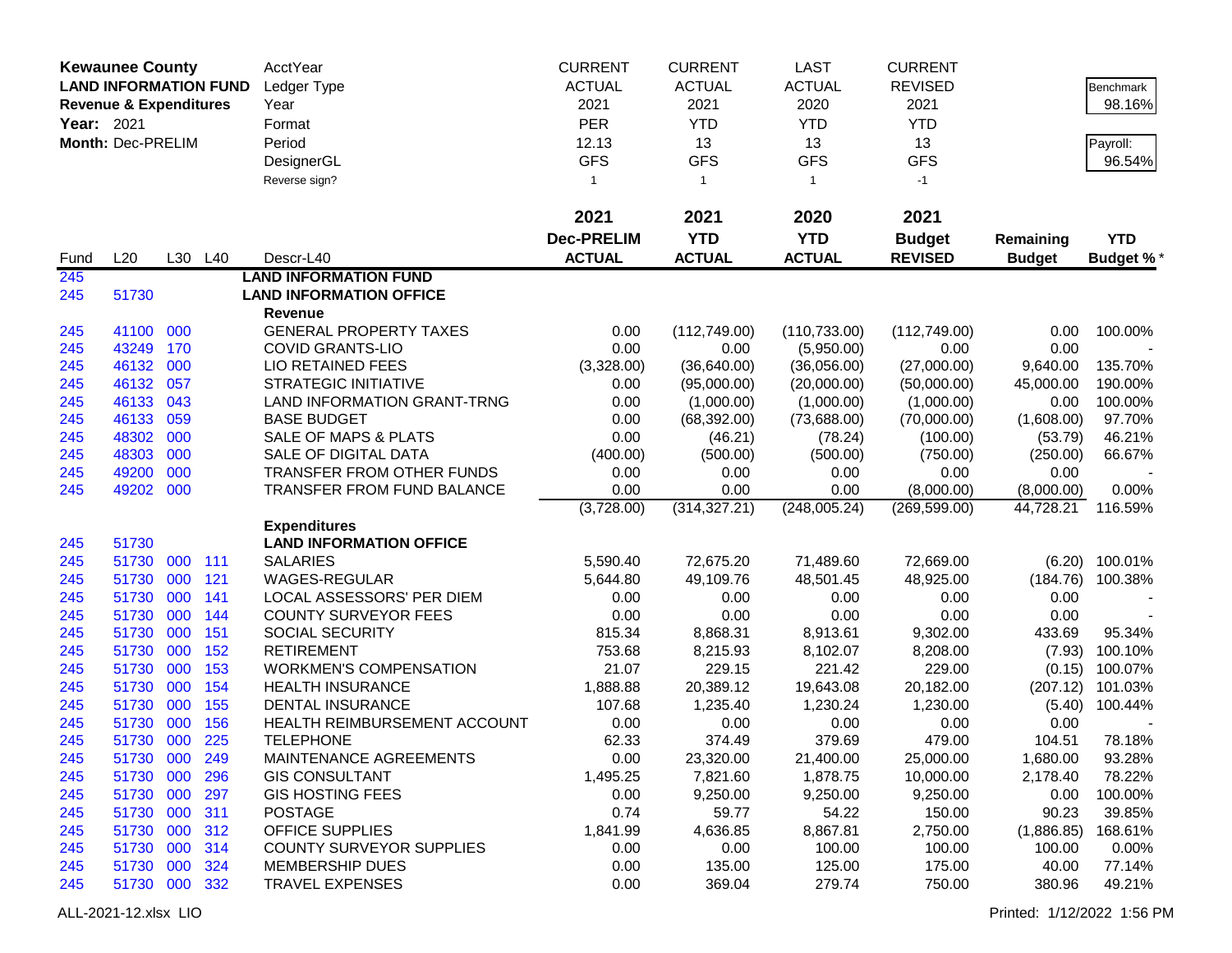| <b>Kewaunee County</b><br><b>LAND INFORMATION FUND</b><br><b>Revenue &amp; Expenditures</b><br>Year: 2021<br>Month: Dec-PRELIM |             |     |     | AcctYear<br>Ledger Type<br>Year<br>Format<br>Period<br>DesignerGL<br>Reverse sign? | <b>CURRENT</b><br><b>ACTUAL</b><br>2021<br><b>PER</b><br>12.13<br><b>GFS</b> | <b>CURRENT</b><br><b>ACTUAL</b><br>2021<br><b>YTD</b><br>13<br><b>GFS</b> | <b>LAST</b><br><b>ACTUAL</b><br>2020<br><b>YTD</b><br>13<br><b>GFS</b> | <b>CURRENT</b><br><b>REVISED</b><br>2021<br><b>YTD</b><br>13<br><b>GFS</b><br>$-1$ |               | <b>Benchmark</b><br>98.16%<br>Payroll:<br>96.54% |
|--------------------------------------------------------------------------------------------------------------------------------|-------------|-----|-----|------------------------------------------------------------------------------------|------------------------------------------------------------------------------|---------------------------------------------------------------------------|------------------------------------------------------------------------|------------------------------------------------------------------------------------|---------------|--------------------------------------------------|
|                                                                                                                                |             |     |     |                                                                                    | 2021                                                                         | 2021                                                                      | 2020                                                                   | 2021                                                                               |               |                                                  |
|                                                                                                                                |             |     |     |                                                                                    | <b>Dec-PRELIM</b>                                                            | <b>YTD</b>                                                                | <b>YTD</b>                                                             | <b>Budget</b>                                                                      | Remaining     | <b>YTD</b>                                       |
| Fund                                                                                                                           | L20         | L30 | L40 | Descr-L40                                                                          | <b>ACTUAL</b>                                                                | <b>ACTUAL</b>                                                             | <b>ACTUAL</b>                                                          | <b>REVISED</b>                                                                     | <b>Budget</b> | <b>Budget %*</b>                                 |
| 245                                                                                                                            | 51730       | 000 | 336 | <b>TRAINING</b>                                                                    | 0.00                                                                         | 100.00                                                                    | 1,500.00                                                               | 1,000.00                                                                           | 900.00        | 10.00%                                           |
| 245                                                                                                                            | 51730       | 000 | 339 | LOCAL ASSESSORS' TRAVEL                                                            | 0.00                                                                         | 0.00                                                                      | 0.00                                                                   | 0.00                                                                               | 0.00          |                                                  |
| 245                                                                                                                            | 51730       | 000 | 608 | <b>BASE BUDGET GRANT PROJECTS</b>                                                  | 0.00                                                                         | 0.00                                                                      | 0.00                                                                   | 0.00                                                                               | 0.00          |                                                  |
| 245                                                                                                                            | 51730       | 000 | 609 | <b>OTHER PROJECTS</b>                                                              | 0.00                                                                         | 30,750.00                                                                 | 39,800.00                                                              | 50,000.00                                                                          | 19,250.00     | 61.50%                                           |
| 245                                                                                                                            | 51730       | 000 | 813 | <b>OUTLAY</b>                                                                      | 0.00                                                                         | 1,313.45                                                                  | 0.00                                                                   | 1,200.00                                                                           | (113.45)      | 109.45%                                          |
| 245                                                                                                                            | 59200       | 000 | 601 | TRANSFER TO OTHER FUNDS                                                            | 0.00                                                                         | 8,000.00                                                                  | 8,000.00                                                               | 8,000.00                                                                           | 0.00          | 100.00%                                          |
| 245                                                                                                                            | 59202 000   |     | 601 | TRANSFER TO FUND BALANCE                                                           | 0.00                                                                         | 0.00                                                                      | 0.00                                                                   | 0.00                                                                               | 0.00          |                                                  |
|                                                                                                                                |             |     |     |                                                                                    | 18,222.16                                                                    | 246,853.07                                                                | 249,736.68                                                             | 269,599.00                                                                         | 22,745.93     | 91.56%                                           |
|                                                                                                                                |             |     |     |                                                                                    | 14,494.16                                                                    | (67, 474.14)                                                              | 1,731.44                                                               | 0.00                                                                               | 67,474.14     |                                                  |
|                                                                                                                                |             |     |     |                                                                                    | 14,494.16                                                                    | (67, 474.14)                                                              | 1,731.44                                                               | 0.00                                                                               | 67,474.14     |                                                  |
|                                                                                                                                |             |     |     | <b>FUND BALANCE - Beginning of year</b>                                            |                                                                              |                                                                           |                                                                        |                                                                                    |               |                                                  |
| 245                                                                                                                            |             |     |     | <b>LAND INFORMATION FUND</b>                                                       |                                                                              | (124, 562.16)                                                             |                                                                        |                                                                                    |               |                                                  |
|                                                                                                                                |             |     |     | <b>INTEGRITY CHECK:</b>                                                            |                                                                              |                                                                           |                                                                        |                                                                                    |               |                                                  |
|                                                                                                                                |             |     |     | Total (report)                                                                     | 14,494.16                                                                    | (67, 474.14)                                                              | 1,731.44                                                               | 0.00                                                                               |               |                                                  |
| 245                                                                                                                            | [40000.59 * |     |     | <b>Total Dept (G/L)</b>                                                            | 14.494.16                                                                    | (67.474.14)                                                               | 1,731.44                                                               | 0.00                                                                               |               |                                                  |

0.00 0.00 0.00 0.00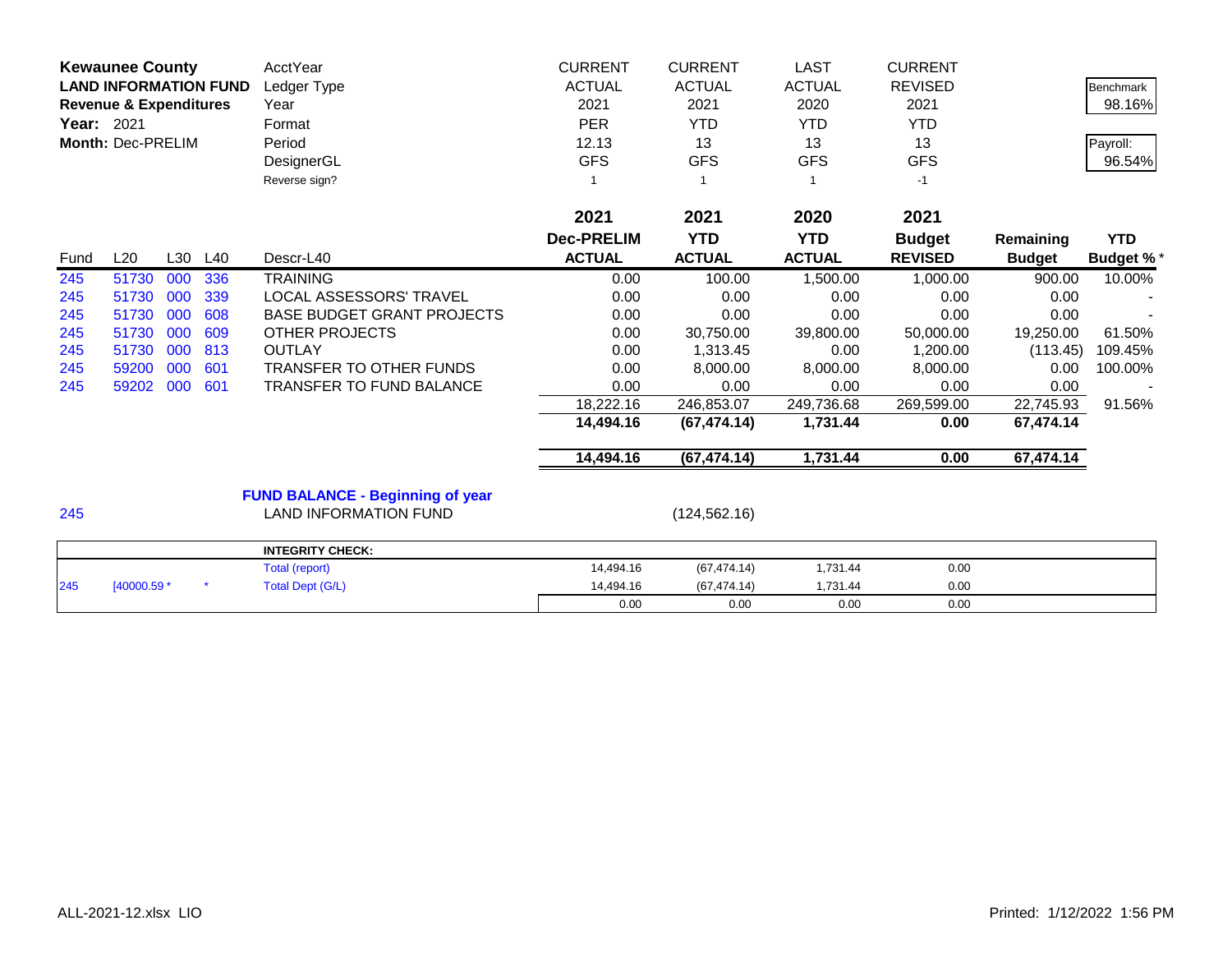|            | <b>Kewaunee County</b>            |            |            | AcctYear                                   | <b>CURRENT</b>    | <b>CURRENT</b>    | <b>LAST</b>       | <b>CURRENT</b>    |                |                  |
|------------|-----------------------------------|------------|------------|--------------------------------------------|-------------------|-------------------|-------------------|-------------------|----------------|------------------|
|            |                                   |            |            | <b>COURTHOUSE MAINTENANC Ledger Type</b>   | <b>ACTUAL</b>     | <b>ACTUAL</b>     | <b>ACTUAL</b>     | <b>REVISED</b>    |                | Benchmark        |
|            | <b>Revenue &amp; Expenditures</b> |            |            | Year                                       | 2021              | 2021              | 2020              | 2021              |                | 98.16%           |
| Year: 2021 |                                   |            |            | Format                                     | <b>PER</b>        | <b>YTD</b>        | <b>YTD</b>        | <b>YTD</b>        |                |                  |
|            | Month: Dec-PRELIM                 |            |            | Period                                     | 12.13             | 13                | 13                | 13                |                | Payroll:         |
|            |                                   |            |            | DesignerGL                                 | <b>GFS</b>        | <b>GFS</b>        | <b>GFS</b>        | <b>GFS</b>        |                | 96.54%           |
|            |                                   |            |            | Reverse sign?                              | 1                 | $\overline{1}$    | $\mathbf{1}$      | $-1$              |                |                  |
|            |                                   |            |            |                                            | 2021              | 2021              | 2020              | 2021              |                |                  |
|            |                                   |            |            |                                            | <b>Dec-PRELIM</b> | <b>YTD</b>        | <b>YTD</b>        | <b>Budget</b>     | Remaining      | <b>YTD</b>       |
| Fund       | L20                               |            | L30 L40    | Descr-L40                                  | <b>ACTUAL</b>     | <b>ACTUAL</b>     | <b>ACTUAL</b>     | <b>REVISED</b>    | <b>Budget</b>  | <b>Budget %*</b> |
| 100        |                                   |            |            | <b>GENERAL FUND</b>                        |                   |                   |                   |                   |                |                  |
| 100        |                                   |            |            | <b>MAINTENANCE</b>                         |                   |                   |                   |                   |                |                  |
| 100        | 51602                             |            |            | <b>COURTHOUSE MAINTENANCE</b>              |                   |                   |                   |                   |                |                  |
|            |                                   |            |            | <b>Revenue</b>                             |                   |                   |                   |                   |                |                  |
| 100        | 43249                             | 180        |            | <b>COVID GRANTS-MNT</b>                    | 0.00              | 0.00              | (6, 542.08)       | 0.00              | 0.00           |                  |
| 100        | 48201                             | 000        |            | RENT ON COUNTY BLDGS & OFF                 | 0.00              | 0.00              | 0.00              | 0.00              | 0.00           |                  |
|            |                                   |            |            |                                            | 0.00              | 0.00              | (6, 542.08)       | 0.00              | 0.00           |                  |
|            |                                   |            |            | <b>Expenditures</b>                        |                   |                   |                   |                   |                |                  |
| 100        | 51602                             | 000        | 111        | <b>SALARIES</b>                            | 4,640.00          | 60,320.00         | 59,342.40         | 60,322.00         | 2.00           | 100.00%          |
| 100        | 51602<br>51602                    | 000        | 121        | WAGES-REGULAR<br>WAGES-TEMPORARY EMPLOYEES | 10,727.05         | 103,868.08        | 98,970.37         | 103,834.00        | (34.08)        | 100.03%          |
| 100<br>100 | 51602                             | 000<br>000 | 125<br>151 | SOCIAL SECURITY                            | 0.00<br>1,101.83  | 0.00<br>11,675.41 | 0.00<br>11,116.22 | 0.00<br>12,558.00 | 0.00<br>882.59 | 92.97%           |
| 100        | 51602                             | 000        | 152        | <b>RETIREMENT</b>                          | 922.35            | 10,046.83         | 9,775.97          | 10,039.00         | (7.83)         | 100.08%          |
| 100        | 51602                             | 000        | 153        | <b>WORKMEN'S COMPENSATION</b>              | 593.30            | 6,392.36          | 5,928.77          | 6,403.00          | 10.64          | 99.83%           |
| 100        | 51602                             | 000        | 154        | <b>HEALTH INSURANCE</b>                    | 3,781.91          | 51,486.75         | 48,334.64         | 49,661.00         | (1,825.75)     | 103.68%          |
| 100        | 51602                             | 000        | 155        | DENTAL INSURANCE                           | 150.93            | 1,704.74          | 1,549.92          | 1,550.00          | (154.74)       | 109.98%          |
| 100        | 51602                             | 000        | 156        | HEALTH REIMBURSEMENT ACCOUNT               | 0.00              | 0.00              | 0.00              | 0.00              | 0.00           |                  |
| 100        | 51602                             | 000        | 222        | <b>ELECTRIC</b>                            | 3,416.25          | 20,760.76         | 22,772.61         | 26,900.00         | 6,139.24       | 77.18%           |
| 100        | 51602                             | 000        | 224        | GAS                                        | 6,580.20          | 24,693.31         | 11,551.72         | 15,500.00         | (9, 193.31)    | 159.31%          |
| 100        | 51602                             | 000        | 225        | <b>TELEPHONE</b>                           | 74.34             | 697.45            | 734.44            | 800.00            | 102.55         | 87.18%           |
| 100        | 51602                             | 000        | 235        | <b>SNOW REMOVAL</b>                        | 0.00              | 800.00            | 685.00            | 1,600.00          | 800.00         | 50.00%           |
| 100        | 51602                             | 000        | 241        | <b>CAR/TRUCK MAINTENANCE</b>               | 99.35             | 722.88            | 98.95             | 400.00            | (322.88)       | 180.72%          |
| 100        | 51602                             | 000        | 242        | <b>MACHY &amp; EQUIP MAINT/REPAIRS</b>     | 0.00              | 72.58             | 336.94            | 900.00            | 827.42         | 8.06%            |
| 100        | 51602                             | 000        | 245        | <b>GROUNDS &amp; GROUND IMPROVEMENT</b>    | 300.00            | 300.00            | 300.00            | 300.00            | 0.00           | 100.00%          |
| 100        | 51602                             | 000        | 247        | <b>BUILDING MAINTENANCE</b>                | 170.23            | 6,224.48          | 10,052.01         | 4,000.00          | (2,224.48)     | 155.61%          |
| 100        | 51602                             | 000        | 249        | MAINTENANCE AGREEMENTS                     | 0.00              | 12,324.18         | 9,660.32          | 10,500.00         | (1,824.18)     | 117.37%          |
| 100        | 51602 000                         |            | 297        | <b>REFUSE COLLECTION</b>                   | 126.88            | 1,552.98          | 1,246.56          | 1,400.00          |                | (152.98) 110.93% |
| 100        | 51602 000 312                     |            |            | OFFICE SUPPLIES                            | 0.00              | 0.00              | 0.00              | 0.00              | 0.00           |                  |
| 100        | 51602 000 314                     |            |            | SMALL ITEMS OF EQUIPMENT                   | 24.97             | 79.94             | 200.00            | 200.00            | 120.06         | 39.97%           |
| 100        | 51602 000                         |            | 332        | <b>TRAVEL EXPENSES</b>                     | 0.00              | 0.00              | 0.00              | 0.00              | 0.00           |                  |
| 100        | 51602 000                         |            | 344        | HOUSEHOLD & JANITORIAL SUPP                | 2,346.73          | 11,450.59         | 12,127.06         | 8,000.00          | (3,450.59)     | 143.13%          |
| 100        | 51602 000                         |            | 351        | <b>GASOLINE &amp; DIESEL FUEL</b>          | 155.34            | 1,390.03          | 1,094.95          | 1,400.00          | 9.97           | 99.29%           |
| 100        | 51602 000 813                     |            |            | <b>OUTLAY</b>                              | 0.00              | 2,794.45          | 21,806.33         | 13,550.00         | 10,755.55      | 20.62%           |
|            |                                   |            |            |                                            | 35,211.66         | 329,357.80        | 327,685.18        | 329,817.00        | 459.20         | 99.86%           |
|            |                                   |            |            |                                            | 35,211.66         | 329,357.80        | 321,143.10        | 329,817.00        | 459.20         |                  |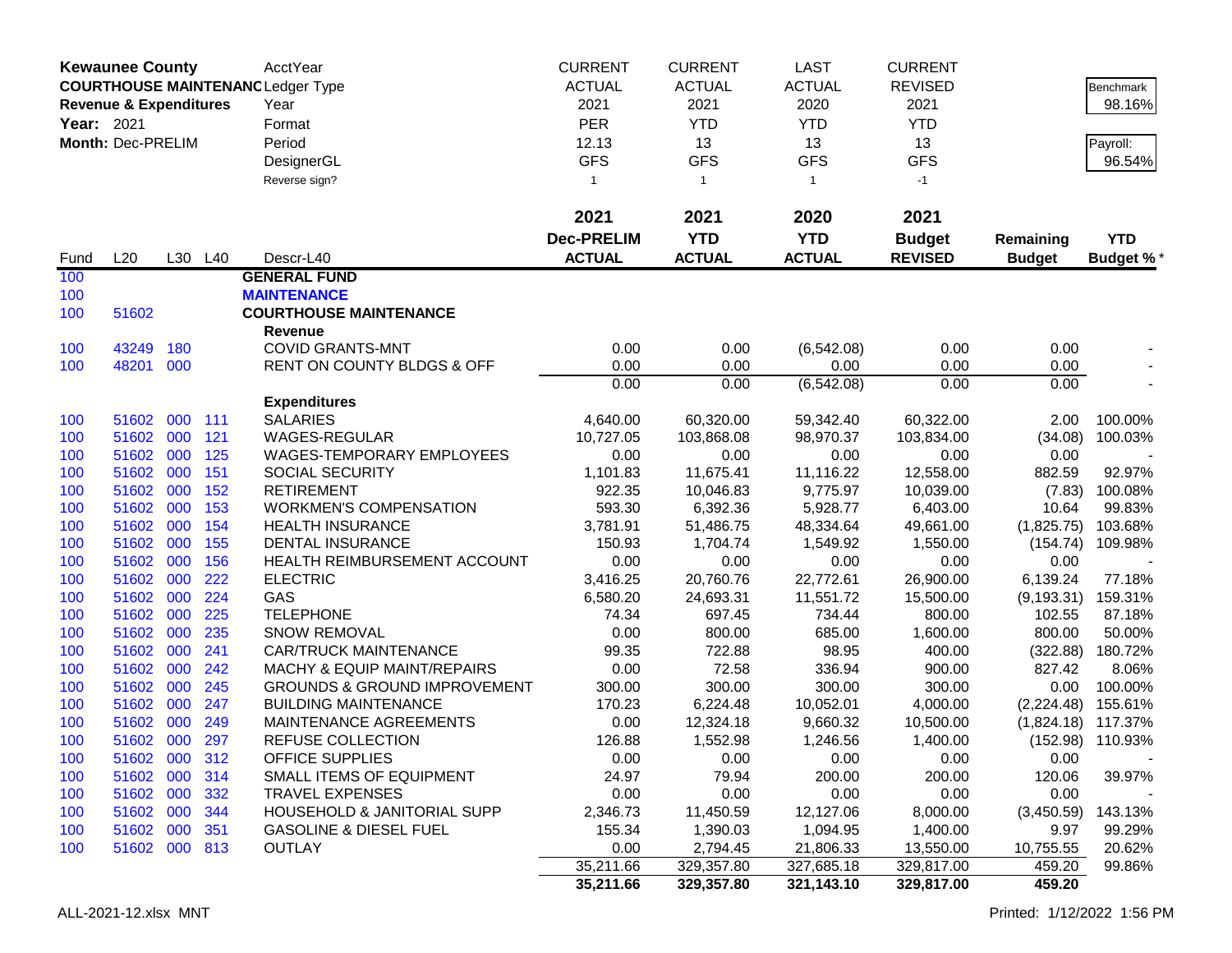|            | <b>Kewaunee County</b>            |     |     | AcctYear                                 | <b>CURRENT</b>    | <b>CURRENT</b> | <b>LAST</b>   | <b>CURRENT</b> |               |                  |
|------------|-----------------------------------|-----|-----|------------------------------------------|-------------------|----------------|---------------|----------------|---------------|------------------|
|            |                                   |     |     | <b>COURTHOUSE MAINTENANC Ledger Type</b> | <b>ACTUAL</b>     | <b>ACTUAL</b>  | <b>ACTUAL</b> | <b>REVISED</b> |               | <b>Benchmark</b> |
|            | <b>Revenue &amp; Expenditures</b> |     |     | Year                                     | 2021              | 2021           | 2020          | 2021           |               | 98.16%           |
| Year: 2021 |                                   |     |     | Format                                   | PER               | <b>YTD</b>     | <b>YTD</b>    | <b>YTD</b>     |               |                  |
|            | Month: Dec-PRELIM                 |     |     | Period                                   | 12.13             | 13             | 13            | 13             |               | Payroll:         |
|            |                                   |     |     | DesignerGL                               | <b>GFS</b>        | <b>GFS</b>     | <b>GFS</b>    | <b>GFS</b>     |               | 96.54%           |
|            |                                   |     |     | Reverse sign?                            | $\mathbf{1}$      | $\overline{1}$ | $\mathbf{1}$  | $-1$           |               |                  |
|            |                                   |     |     |                                          |                   |                |               |                |               |                  |
|            |                                   |     |     |                                          | 2021              | 2021           | 2020          | 2021           |               |                  |
|            |                                   |     |     |                                          | <b>Dec-PRELIM</b> | <b>YTD</b>     | <b>YTD</b>    | <b>Budget</b>  | Remaining     | <b>YTD</b>       |
| Fund       | L20                               | L30 | L40 | Descr-L40                                | <b>ACTUAL</b>     | <b>ACTUAL</b>  | <b>ACTUAL</b> | <b>REVISED</b> | <b>Budget</b> | <b>Budget %*</b> |
| 100        | 51605                             |     |     | <b>ADMINISTRATION CENTER</b>             |                   |                |               |                |               |                  |
|            |                                   |     |     | <b>Expenditures</b>                      |                   |                |               |                |               |                  |
| 100        | 51605                             | 000 | 221 | <b>WATER &amp; SEWER</b>                 | 584.53            | 3,629.19       | 3,472.50      | 4,100.00       | 470.81        | 88.52%           |
| 100        | 51605                             | 000 | 222 | <b>ELECTRIC</b>                          | 4,104.75          | 38,176.08      | 29,668.92     | 34,500.00      | (3,676.08)    | 110.66%          |
| 100        | 51605                             | 000 | 224 | GAS                                      | 3,420.48          | 11,669.02      | 6,541.97      | 9,900.00       | (1,769.02)    | 117.87%          |
| 100        | 51605                             | 000 | 235 | <b>SNOW REMOVAL</b>                      | 0.00              | 1,275.00       | 1,485.00      | 1,800.00       | 525.00        | 70.83%           |
| 100        | 51605                             | 000 | 245 | <b>GROUNDS &amp; GROUND IMPROVEMENT</b>  | 0.00              | 0.00           | 0.00          | 400.00         | 400.00        | 0.00%            |
| 100        | 51605                             | 000 | 247 | <b>BUILDING MAINTENANCE</b>              | 3,500.01          | 7,183.17       | 4,283.32      | 5,000.00       | (2, 183.17)   | 143.66%          |
| 100        | 51605                             | 000 | 249 | MAINTENANCE AGREEMENTS                   | 242.90            | 14,154.20      | 13,248.62     | 13,000.00      | (1, 154.20)   | 108.88%          |
| 100        | 51605                             | 000 | 297 | <b>REFUSE COLLECTION</b>                 | 253.75            | 3,105.88       | 2,495.11      | 2,800.00       | (305.88)      | 110.92%          |
| 100        | 51605                             | 000 | 314 | <b>SMALL ITEMS OF EQUIPMENT</b>          | 0.00              | 0.00           | 300.00        | 300.00         | 300.00        | 0.00%            |
| 100        | 51605                             | 000 | 344 | <b>HOUSEHOLD &amp; JANITORIAL SUPP</b>   | 0.00              | 3.25           | 0.00          | 0.00           | (3.25)        |                  |
| 100        | 51605                             | 000 | 355 | <b>HVAC MAINTENANCE</b>                  | 47.94             | 47.94          | 1,379.55      | 1,000.00       | 952.06        | 4.79%            |
| 100        | 51605                             | 000 | 360 | <b>BOILER REPAIRS</b>                    | 0.00              | 0.00           | 0.00          | 0.00           | 0.00          |                  |
| 100        | 51605                             | 000 | 813 | <b>OUTLAY</b>                            | 1,211.95          | 108,883.75     | 5,945.00      | 117,275.00     | 8,391.25      | 92.84%           |
|            |                                   |     |     |                                          | 13,366.31         | 188,127.48     | 68,819.99     | 190,075.00     | 1,947.52      | 98.98%           |
|            |                                   |     |     |                                          | 13,366.31         | 188,127.48     | 68,819.99     | 190,075.00     | 1,947.52      |                  |
| 100        | 55111                             |     |     | <b>JAIL MUSEUM</b>                       |                   |                |               |                |               |                  |
|            |                                   |     |     | <b>Expenditures</b>                      |                   |                |               |                |               |                  |
| 100        | 55111                             | 000 | 222 | <b>ELECTRIC</b>                          | 154.23            | 1,141.38       | 976.10        | 1,000.00       | (141.38)      | 114.14%          |
| 100        | 55111                             | 000 | 224 | GAS                                      | 141.87            | 869.32         | 618.28        | 900.00         | 30.68         | 96.59%           |
| 100        | 55111                             | 000 | 247 | <b>BUILDING MAINTENANCE</b>              | 0.00              | 950.79         | 857.54        | 700.00         | (250.79)      | 135.83%          |
| 100        | 55111                             | 000 | 350 | <b>GENERAL REPAIRS</b>                   | 0.00              | 0.00           | 0.00          | 0.00           | 0.00          |                  |
| 100        | 55111                             | 000 | 813 | <b>OUTLAY</b>                            | 0.00              | 0.00           | 0.00          | 0.00           | 0.00          |                  |
|            |                                   |     |     |                                          | 296.10            | 2,961.49       | 2,451.92      | 2,600.00       | (361.49)      | 113.90%          |
|            |                                   |     |     |                                          | 296.10            | 2,961.49       | 2,451.92      | 2,600.00       | (361.49)      |                  |
|            |                                   |     |     |                                          | 48,874.07         | 520,446.77     | 392,415.01    | 522,492.00     | 2,045.23      |                  |
|            |                                   |     |     |                                          |                   |                |               |                |               |                  |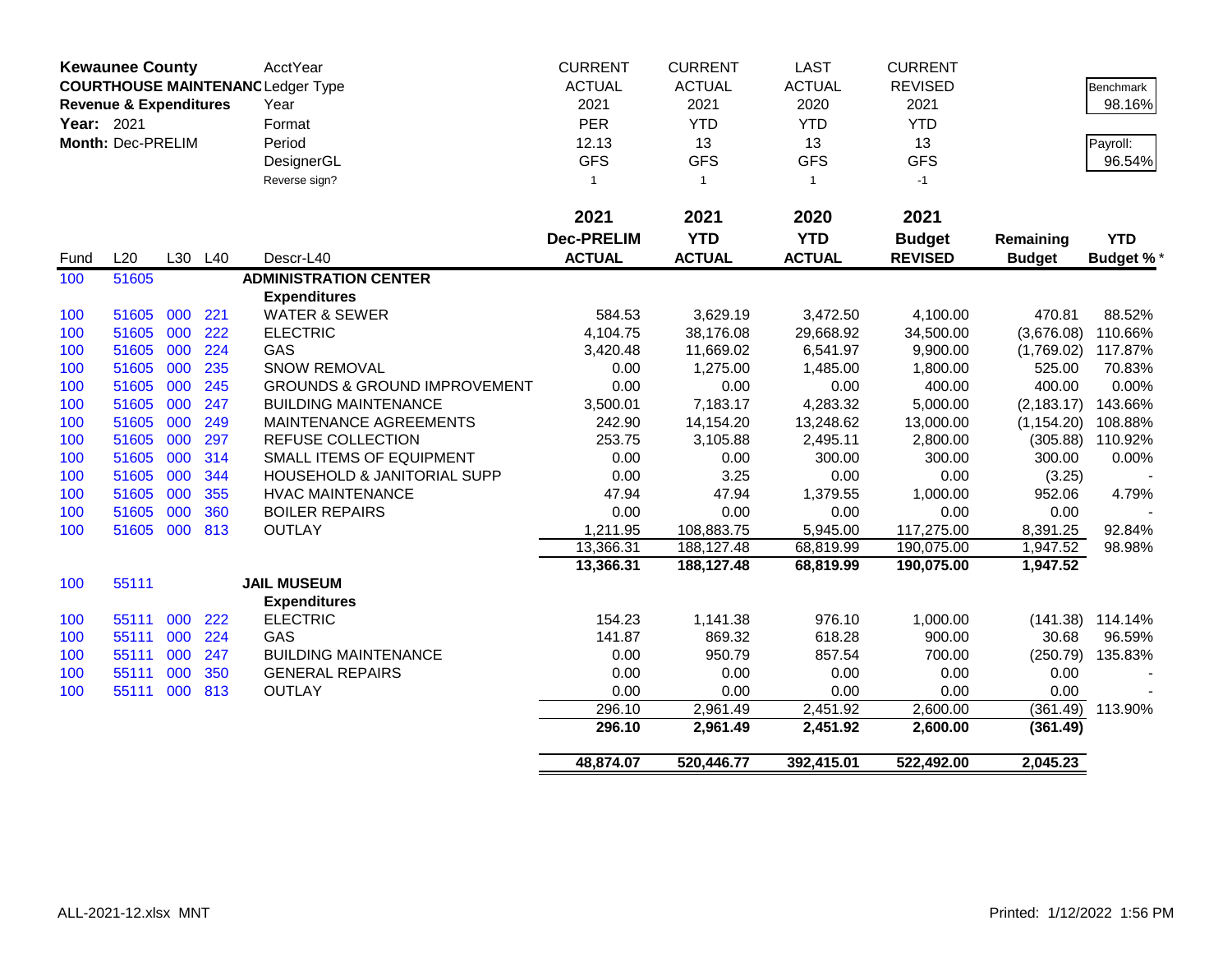|      | <b>Kewaunee County</b><br><b>COURTHOUSE MAINTENANC Ledger Type</b><br><b>Revenue &amp; Expenditures</b><br>Year: 2021<br>Month: Dec-PRELIM |     |         | <b>AcctYear</b><br>Year<br>Format<br>Period<br>DesignerGL<br>Reverse sign? | <b>CURRENT</b><br><b>ACTUAL</b><br>2021<br><b>PER</b><br>12.13<br><b>GFS</b><br>1 | <b>CURRENT</b><br><b>ACTUAL</b><br>2021<br><b>YTD</b><br>13<br><b>GFS</b><br>$\overline{1}$ | <b>LAST</b><br><b>ACTUAL</b><br>2020<br><b>YTD</b><br>13<br><b>GFS</b><br>$\mathbf 1$ | <b>CURRENT</b><br><b>REVISED</b><br>2021<br><b>YTD</b><br>13<br><b>GFS</b><br>$-1$ |                      | <b>Benchmark</b><br>98.16%<br>Payroll:<br>96.54% |
|------|--------------------------------------------------------------------------------------------------------------------------------------------|-----|---------|----------------------------------------------------------------------------|-----------------------------------------------------------------------------------|---------------------------------------------------------------------------------------------|---------------------------------------------------------------------------------------|------------------------------------------------------------------------------------|----------------------|--------------------------------------------------|
|      |                                                                                                                                            |     |         |                                                                            | 2021                                                                              | 2021                                                                                        | 2020                                                                                  | 2021                                                                               |                      |                                                  |
|      |                                                                                                                                            |     |         |                                                                            | <b>Dec-PRELIM</b>                                                                 | <b>YTD</b>                                                                                  | <b>YTD</b>                                                                            | <b>Budget</b>                                                                      | Remaining            | <b>YTD</b>                                       |
| Fund | L20                                                                                                                                        |     | L30 L40 | Descr-L40                                                                  | <b>ACTUAL</b>                                                                     | <b>ACTUAL</b>                                                                               | <b>ACTUAL</b>                                                                         | <b>REVISED</b>                                                                     | <b>Budget</b>        | <b>Budget %*</b>                                 |
| 130  |                                                                                                                                            |     |         | <b>VEHICLE REPLACEMENT FUND</b>                                            |                                                                                   |                                                                                             |                                                                                       |                                                                                    |                      |                                                  |
|      |                                                                                                                                            |     |         | <b>Revenue</b>                                                             |                                                                                   |                                                                                             |                                                                                       |                                                                                    |                      |                                                  |
| 130  | 47410                                                                                                                                      | 000 |         | CO CAR MILEAGE CHARGES                                                     | (72.80)                                                                           | (1,857.28)                                                                                  | (801.51)                                                                              | (7,000.00)                                                                         | (5, 142.72)          | 26.53%                                           |
| 130  | 49200                                                                                                                                      | 000 |         | TRANSFER FROM OTHER FUNDS                                                  | 0.00                                                                              | 0.00                                                                                        | 0.00                                                                                  | 0.00                                                                               | 0.00                 |                                                  |
| 130  | 49202                                                                                                                                      | 000 |         | <b>TRANSFER FROM FUND BALANCE</b>                                          | 0.00                                                                              | 0.00                                                                                        | 0.00                                                                                  | 0.00                                                                               | 0.00                 |                                                  |
|      |                                                                                                                                            |     |         |                                                                            | (72.80)                                                                           | (1,857.28)                                                                                  | (801.51)                                                                              | (7,000.00)                                                                         | (5, 142.72)          |                                                  |
|      |                                                                                                                                            |     |         | <b>Expenditures</b>                                                        |                                                                                   |                                                                                             |                                                                                       |                                                                                    |                      |                                                  |
| 130  | 51932                                                                                                                                      | 000 | 241     | <b>CAR/TRUCK MAINTENANCE</b>                                               | 48.35                                                                             | 339.50                                                                                      | 465.99                                                                                | 1,000.00                                                                           | 660.50               | 33.95%                                           |
| 130  | 51932                                                                                                                                      | 000 | 351     | <b>GASOLINE</b>                                                            | 0.00                                                                              | 369.61                                                                                      | 142.25                                                                                | 1,000.00                                                                           | 630.39               | 36.96%                                           |
| 130  | 51932                                                                                                                                      | 000 | 813     | <b>OUTLAY</b>                                                              | 0.00                                                                              | 0.00                                                                                        | 0.00                                                                                  | 0.00                                                                               | 0.00                 |                                                  |
| 130  | 59200                                                                                                                                      | 000 | 601     | TRANSFER TO OTHER FUNDS                                                    | 0.00                                                                              | 0.00                                                                                        | 0.00                                                                                  | 0.00                                                                               | 0.00                 |                                                  |
| 130  | 59202                                                                                                                                      | 000 | 601     | TRANSFER TO FUND BALANCE                                                   | 0.00<br>48.35                                                                     | 0.00<br>709.11                                                                              | 0.00<br>608.24                                                                        | 5,000.00                                                                           | 5,000.00             | 0.00%                                            |
|      |                                                                                                                                            |     |         |                                                                            |                                                                                   | (1, 148.17)                                                                                 |                                                                                       | 7,000.00<br>0.00                                                                   | 6,290.89<br>1,148.17 | 10.13%                                           |
|      |                                                                                                                                            |     |         |                                                                            | (24.45)                                                                           |                                                                                             | (193.27)                                                                              |                                                                                    |                      |                                                  |
|      |                                                                                                                                            |     |         |                                                                            | 48,849.62                                                                         | 519,298.60                                                                                  | 392,221.74                                                                            | 522,492.00                                                                         | 3,193.40             |                                                  |
|      |                                                                                                                                            |     |         | <b>FUND BALANCE - Beginning of year</b>                                    |                                                                                   |                                                                                             |                                                                                       |                                                                                    |                      |                                                  |
| 130  |                                                                                                                                            |     |         | <b>VEHICLE REPLACEMENT FUND</b>                                            |                                                                                   | (37, 325.72)                                                                                |                                                                                       |                                                                                    |                      |                                                  |
|      |                                                                                                                                            |     |         | <b>INTEGRITY CHECK:</b>                                                    |                                                                                   |                                                                                             |                                                                                       |                                                                                    |                      |                                                  |
|      |                                                                                                                                            |     |         | <b>Total Expenditures (report)</b>                                         | 48,922.42                                                                         | 521,155.88                                                                                  | 399,565.33                                                                            | 529,492.00                                                                         |                      |                                                  |
|      | [100,130] [51602,51 *                                                                                                                      |     |         | <b>Total Dept expenditures(G/L)</b>                                        | 48,922.42                                                                         | 521,155.88                                                                                  | 399,565.33                                                                            | 529,492.00                                                                         |                      |                                                  |
|      |                                                                                                                                            |     |         |                                                                            | 0.00                                                                              | 0.00                                                                                        | 0.00                                                                                  | 0.00                                                                               |                      |                                                  |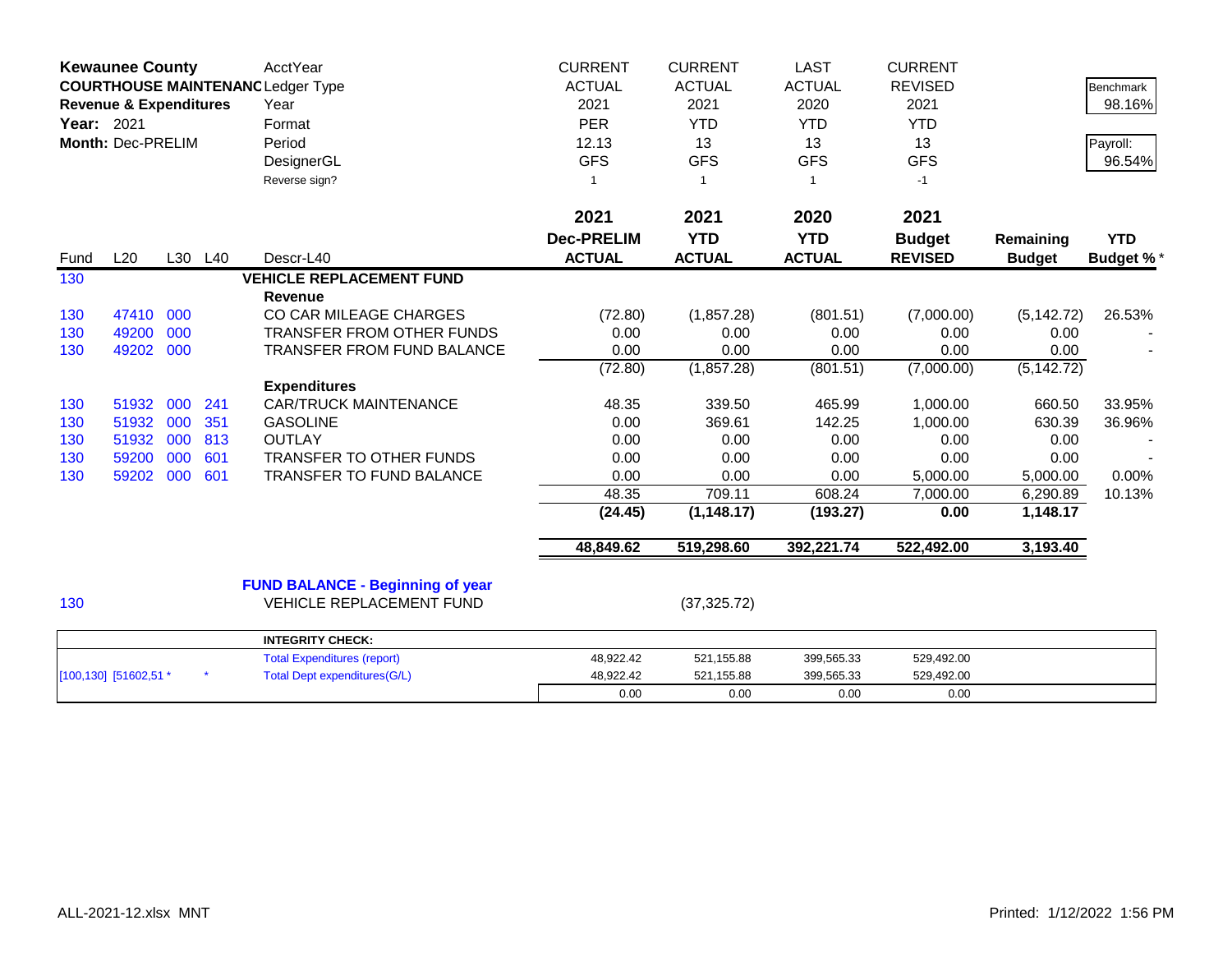|            | <b>Kewaunee County</b>            |     |         | AcctYear                                      | <b>CURRENT</b>    | <b>CURRENT</b> | <b>LAST</b>   | <b>CURRENT</b> |               |            |
|------------|-----------------------------------|-----|---------|-----------------------------------------------|-------------------|----------------|---------------|----------------|---------------|------------|
|            |                                   |     |         | <b>PROMOTION &amp; RECREATION Ledger Type</b> | <b>ACTUAL</b>     | <b>ACTUAL</b>  | <b>ACTUAL</b> | <b>REVISED</b> |               | Benchmark  |
|            | <b>Revenue &amp; Expenditures</b> |     |         | Year                                          | 2021              | 2021           | 2020          | 2021           |               | 98.16%     |
| Year: 2021 |                                   |     |         | Format                                        | PER               | <b>YTD</b>     | <b>YTD</b>    | <b>YTD</b>     |               |            |
|            | Month: Dec-PRELIM                 |     |         | Period                                        | 12.13             | 13             | 13            | 13             |               | Payroll:   |
|            |                                   |     |         | DesignerGL                                    | <b>GFS</b>        | <b>GFS</b>     | <b>GFS</b>    | <b>GFS</b>     |               | 96.54%     |
|            |                                   |     |         | Reverse sign?                                 | $\mathbf{1}$      | $\overline{1}$ | $\mathbf{1}$  | $-1$           |               |            |
|            |                                   |     |         |                                               |                   |                |               |                |               |            |
|            |                                   |     |         |                                               | 2021              | 2021           | 2020          | 2021           |               |            |
|            |                                   |     |         |                                               | <b>Dec-PRELIM</b> | <b>YTD</b>     | <b>YTD</b>    | <b>Budget</b>  | Remaining     | <b>YTD</b> |
| Fund       | L20                               |     | L30 L40 | Descr-L40                                     | <b>ACTUAL</b>     | <b>ACTUAL</b>  | <b>ACTUAL</b> | <b>REVISED</b> | <b>Budget</b> | Budget %*  |
| 100        |                                   |     |         | <b>GENERAL FUND</b>                           |                   |                |               |                |               |            |
| 100        |                                   |     |         | <b>PROMOTION &amp; RECREATION</b>             |                   |                |               |                |               |            |
| 100        | 55200                             |     |         | <b>COUNTY PARKS</b>                           |                   |                |               |                |               |            |
|            |                                   |     |         | Revenue                                       |                   |                |               |                |               |            |
| 100        | 43249                             | 190 |         | <b>COVID GRANTS-P&amp;R</b>                   | 0.00              | 0.00           | (26, 219.14)  | 0.00           | 0.00          |            |
| 100        | 43604                             | 000 |         | <b>PARKS - STATE AID</b>                      | 0.00              | 0.00           | (11, 879.00)  | (884.00)       | (884.00)      | 0.00%      |
| 100        | 46205                             | 000 |         | ANIMAL FEED REVENUE                           | 0.00              | 0.00           | 0.00          | 0.00           | 0.00          |            |
| 100        | 46720                             | 000 |         | PARK FACILITIES RENTAL                        | 0.00              | (3,716.00)     | (1,400.00)    | (2,500.00)     | 1,216.00      | 148.64%    |
| 100        | 46724                             | 000 |         | MISCELLANEOUS PARK REVENUE                    | (2,621.12)        | (10, 114.54)   | (108.84)      | (7,376.00)     | 2,738.54      | 137.13%    |
|            |                                   |     |         |                                               | (2,621.12)        | (13,830.54)    | (39,606.98)   | (10,760.00)    | 3,070.54      | 128.54%    |
|            |                                   |     |         | <b>Expenditures</b>                           |                   |                |               |                |               |            |
| 100        | 55200                             | 000 | 111     | <b>SALARIES</b>                               | 4,870.40          | 63,315.20      | 62,296.00     | 63,324.00      | 8.80          | 99.99%     |
| 100        | 55200                             | 000 | 121     | WAGES-REGULAR                                 | 11,818.37         | 98,266.04      | 92,055.57     | 94,098.00      | (4, 168.04)   | 104.43%    |
| 100        | 55200                             | 000 | 122     | WAGES-OVERTIME                                | 55.49             | 1,202.46       | 1,102.97      | 0.00           | (1,202.46)    |            |
| 100        | 55200                             | 000 | 125     | WAGES-TEMPORARY EMPLOYEES                     | 3,316.41          | 52,285.07      | 50,326.19     | 49,951.00      | (2,334.07)    | 104.67%    |
| 100        | 55200                             | 000 | 151     | <b>SOCIAL SECURITY</b>                        | 1,420.95          | 15,321.36      | 14,699.39     | 15,152.00      | (169.36)      | 101.12%    |
| 100        | 55200                             | 000 | 152     | <b>RETIREMENT</b>                             | 1,131.84          | 11,252.47      | 10,497.42     | 11,383.00      | 130.53        | 98.85%     |
| 100        | 55200                             | 000 | 153     | <b>WORKMEN'S COMPENSATION</b>                 | 684.05            | 7,075.30       | 4,853.26      | 5,263.00       | (1,812.30)    | 134.43%    |
| 100        | 55200                             | 000 | 154     | <b>HEALTH INSURANCE</b>                       | 5,658.88          | 71,092.58      | 67,520.60     | 73,950.00      | 2,857.42      | 96.14%     |
| 100        | 55200                             | 000 | 155     | <b>DENTAL INSURANCE</b>                       | 292.03            | 3,517.62       | 3,367.26      | 2,325.00       | (1, 192.62)   | 151.30%    |
| 100        | 55200                             | 000 | 156     | HEALTH REIMBURSEMENT ACCOUNT                  | 0.00              | 0.00           | 0.00          | 0.00           | 0.00          |            |
| 100        | 55200                             | 000 | 211     | MEDICAL SERVICES/VETERNARIAN                  | 0.00              | 4,451.82       | 4,254.62      | 2,000.00       | (2,451.82)    | 222.59%    |
| 100        | 55200                             | 000 | 221     | <b>WATER &amp; SEWER</b>                      | 1,188.00          | 2,195.00       | 2,179.00      | 2,400.00       | 205.00        | 91.46%     |
| 100        | 55200                             | 000 | 222     | <b>ELECTRIC</b>                               | 1,048.46          | 6,678.60       | 5,341.78      | 6,500.00       | (178.60)      | 102.75%    |
| 100        | 55200                             | 000 | 224     | GAS                                           | 0.00              | 729.84         | 1,269.53      | 1,700.00       | 970.16        | 42.93%     |
| 100        | 55200                             | 000 | 225     | <b>TELEPHONE</b>                              | 168.39            | 1,651.39       | 1,377.02      | 1,654.00       | 2.61          | 99.84%     |
| 100        | 55200 000                         |     | 241     | <b>CAR/TRUCK MAINTENANCE</b>                  | 0.00              | 379.93         | 0.00          | 0.00           | (379.93)      |            |
| 100        | 55200 000                         |     | 242     | <b>MACHY &amp; EQUIP MAINT/REPAIRS</b>        | 275.53            | 3,238.19       | 4,964.19      | 4,500.00       | 1,261.81      | 71.96%     |
| 100        | 55200 000                         |     | 245     | <b>GROUNDS &amp; GROUND IMPROVEMENT</b>       | 626.73            | 20,766.24      | 22,023.99     | 19,000.00      | (1,766.24)    | 109.30%    |
| 100        | 55200 000                         |     | 249     | MAINTENANCE AGREEMENTS                        | 0.00              | 373.01         | 206.38        | 254.00         | (119.01)      | 146.85%    |
| 100        | 55200 000                         |     | 297     | REFUSE COLLECTION                             | 122.65            | 1,611.65       | 2,041.70      | 2,400.00       | 788.35        | 67.15%     |
| 100        | 55200 000                         |     | 311     | <b>POSTAGE</b>                                | 116.00            | 252.48         | 165.39        | 400.00         | 147.52        | 63.12%     |
| 100        | 55200 000                         |     | 312     | <b>OFFICE SUPPLIES</b>                        | 78.43             | 996.96         | 1,078.40      | 4,250.00       | 3,253.04      | 23.46%     |
| 100        | 55200 000                         |     | 321     | PUBLICATIONS OF LEGAL NOTICE                  | 0.00              | 31.54          | 0.00          | 300.00         | 268.46        | 10.51%     |
| 100        | 55200 000 324                     |     |         | <b>MEMBERSHIP DUES</b>                        | 0.00              | 150.00         | 250.00        | 250.00         | 100.00        | 60.00%     |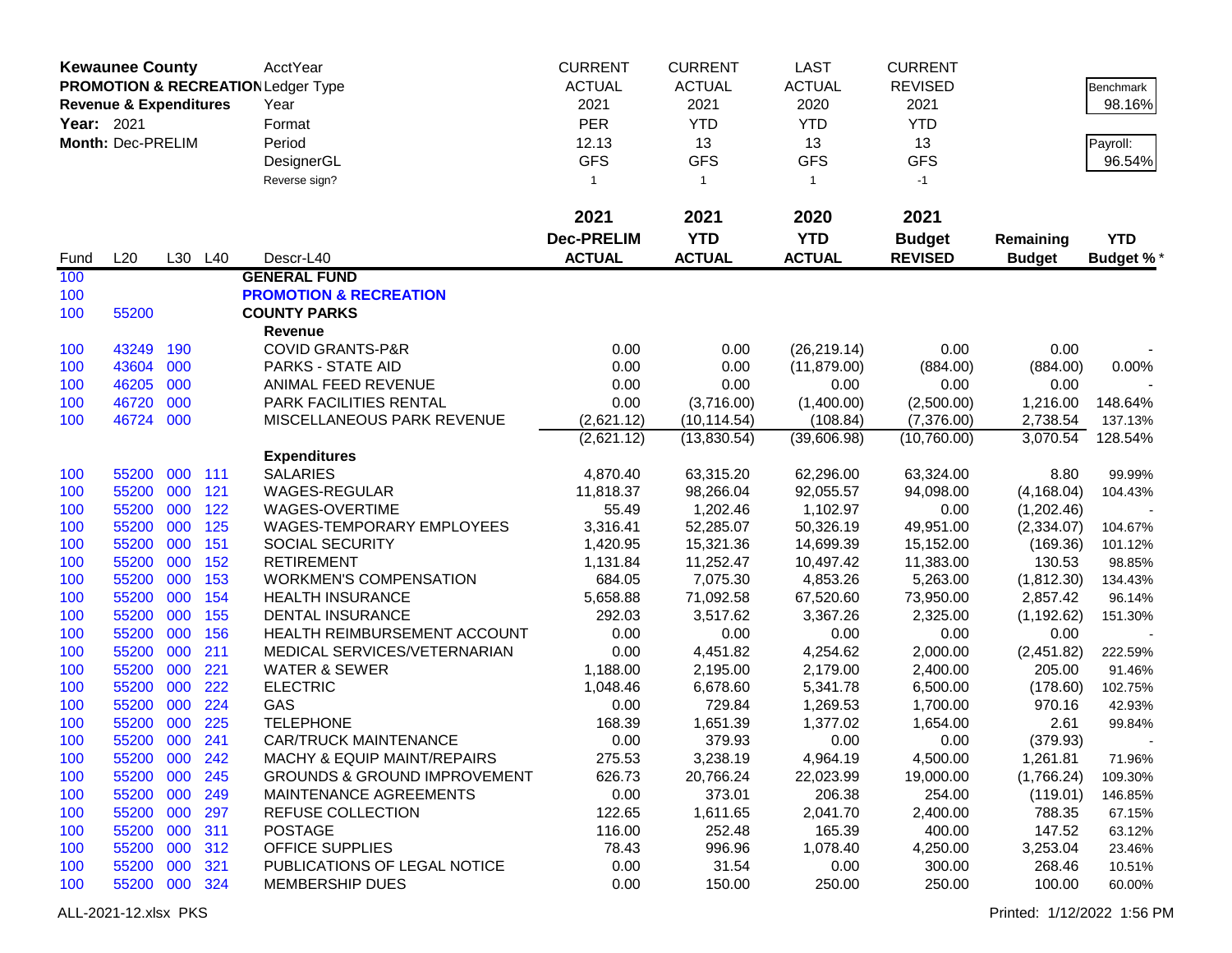|                   | <b>Kewaunee County</b>            |     |         | AcctYear                                      | <b>CURRENT</b>    | <b>CURRENT</b> | <b>LAST</b>   | <b>CURRENT</b> |               |                  |
|-------------------|-----------------------------------|-----|---------|-----------------------------------------------|-------------------|----------------|---------------|----------------|---------------|------------------|
|                   |                                   |     |         | <b>PROMOTION &amp; RECREATION Ledger Type</b> | <b>ACTUAL</b>     | <b>ACTUAL</b>  | <b>ACTUAL</b> | <b>REVISED</b> |               | <b>Benchmark</b> |
|                   | <b>Revenue &amp; Expenditures</b> |     |         | Year                                          | 2021              | 2021           | 2020          | 2021           |               | 98.16%           |
| <b>Year: 2021</b> |                                   |     |         | Format                                        | <b>PER</b>        | <b>YTD</b>     | <b>YTD</b>    | <b>YTD</b>     |               |                  |
|                   | Month: Dec-PRELIM                 |     |         | Period                                        | 12.13             | 13             | 13            | 13             |               | Payroll:         |
|                   |                                   |     |         | DesignerGL                                    | <b>GFS</b>        | <b>GFS</b>     | <b>GFS</b>    | <b>GFS</b>     |               | 96.54%           |
|                   |                                   |     |         | Reverse sign?                                 | $\mathbf{1}$      | $\overline{1}$ | $\mathbf{1}$  | $-1$           |               |                  |
|                   |                                   |     |         |                                               |                   |                |               |                |               |                  |
|                   |                                   |     |         |                                               | 2021              | 2021           | 2020          | 2021           |               |                  |
|                   |                                   |     |         |                                               | <b>Dec-PRELIM</b> | <b>YTD</b>     | <b>YTD</b>    | <b>Budget</b>  | Remaining     | <b>YTD</b>       |
| Fund              | L20                               | L30 | L40     | Descr-L40                                     | <b>ACTUAL</b>     | <b>ACTUAL</b>  | <b>ACTUAL</b> | <b>REVISED</b> | <b>Budget</b> | <b>Budget %*</b> |
| 100               | 55200                             | 000 | 332     | <b>TRAVEL EXPENSES</b>                        | 0.00              | 38.64          | 0.00          | 450.00         | 411.36        | 8.59%            |
| 100               | 55200                             | 000 | 343     | <b>ANIMAL FEED</b>                            | 0.00              | 1,329.39       | 1,340.67      | 2,500.00       | 1,170.61      | 53.18%           |
| 100               | 55200                             | 000 | 344     | HOUSEHOLD & JANITORIAL SUPP                   | 27.64             | 3,724.92       | 4,057.86      | 2,000.00       | (1,724.92)    | 186.25%          |
| 100               | 55200                             | 000 | 351     | <b>GASOLINE &amp; DIESEL FUEL</b>             | 381.41            | 8,589.35       | 6,699.54      | 6,500.00       | (2,089.35)    | 132.14%          |
| 100               | 55200                             | 000 | 734     | <b>LICENSE</b>                                | 0.00              | 127.13         | 172.13        | 600.00         | 472.87        | 21.19%           |
| 100               | 55200 000                         |     | 813     | <b>OUTLAY</b>                                 | 0.00              | 43,982.31      | 85,953.53     | 73,700.00      | 29,717.69     | 59.68%           |
|                   |                                   |     |         |                                               | 33,281.66         | 424,626.49     | 450,094.39    | 446,804.00     | 22,177.51     | 95.04%           |
|                   |                                   |     |         |                                               | 30,660.54         | 410,795.95     | 410,487.41    | 436,044.00     | 25,248.05     |                  |
| 100               | 55300                             |     |         | <b>FAIRS &amp; EXHIBITS</b>                   |                   |                |               |                |               |                  |
|                   |                                   |     |         | Revenue                                       |                   |                |               |                |               |                  |
| 100               | 41240                             | 000 |         | <b>GRANDSTAND SURCHARGE</b>                   | 0.00              | (65.00)        | 0.00          | 0.00           | 65.00         |                  |
| 100               | 48200                             | 000 |         | <b>FAIRGROUND RENTALS</b>                     | (300.00)          | (20, 328.57)   | (17, 370.00)  | (18,500.00)    | 1,828.57      | 109.88%          |
| 100               | 48200                             | 300 |         | <b>RENT-RACING</b>                            | 0.00              | (11,500.00)    | (12,069.48)   | (15,000.00)    | (3,500.00)    | 76.67%           |
| 100               | 48200                             | 310 |         | <b>RENT-RACING DEPOSITS</b>                   | 0.00              | (1,000.00)     | (1,000.00)    | (1,000.00)     | 0.00          | 100.00%          |
| 100               | 48400                             | 553 |         | MISC REVENUE-FAIR                             | 0.00              | (3,686.25)     | 0.00          | 0.00           | 3,686.25      |                  |
| 100               | 48501                             | 580 |         | <b>BLDG MAINT-SHOW RING</b>                   | 0.00              | 0.00           | 0.00          | 0.00           | 0.00          |                  |
|                   |                                   |     |         |                                               | (300.00)          | (36, 579.82)   | (30, 439.48)  | (34,500.00)    | 2,079.82      | 106.03%          |
|                   |                                   |     |         | <b>Expenditures</b>                           |                   |                |               |                |               |                  |
| 100               | 55300                             | 000 | 121     | <b>WAGES-REGULAR</b>                          | 0.00              | 1,641.24       | 448.08        | 16,816.00      | 15,174.76     | 9.76%            |
| 100               | 55300                             | 000 | 122     | WAGES-OVERTIME                                | 0.00              | 1,755.49       | 0.00          | 0.00           | (1,755.49)    |                  |
| 100               | 55300                             | 000 | 125     | WAGES-TEMPORARY EMPLOYEES                     | 1,100.93          | 17,286.71      | 14,243.95     | 4,000.00       | (13, 286.71)  | 432.17%          |
| 100               | 55300                             | 000 | 151     | SOCIAL SECURITY                               | 75.09             | 1,488.50       | 1,032.40      | 1,669.00       | 180.50        | 89.19%           |
| 100               | 55300                             | 000 | 152     | <b>RETIREMENT</b>                             | 73.21             | 1,176.49       | 905.27        | 1,473.00       | 296.51        | 79.87%           |
| 100               | 55300                             | 000 | 153     | <b>WORKMEN'S COMPENSATION</b>                 | 42.13             | 806.43         | 560.19        | 851.00         | 44.57         | 94.76%           |
| 100               | 55300                             | 000 | 154     | <b>HEALTH INSURANCE</b>                       | 0.00              | 194.28         | 167.44        | 0.00           | (194.28)      |                  |
| 100               | 55300                             | 000 | 155     | DENTAL INSURANCE                              | 33.92             | 395.28         | 394.93        | 379.00         | (16.28)       | 104.30%          |
| 100               | 55300                             | 000 | 221     | <b>WATER &amp; SEWER</b>                      | 90.08             | 2,842.04       | 1,672.90      | 2,700.00       | (142.04)      | 105.26%          |
| 100               | 55300                             | 000 | 222     | <b>ELECTRIC</b>                               | 219.71            | 7,024.08       | 3,797.63      | 1,700.00       | (5,324.08)    | 413.18%          |
| 100               | 55300                             | 000 | 224     | GAS                                           | 238.85            | 1,212.67       | 777.66        | 1,300.00       | 87.33         | 93.28%           |
| 100               | 55300 000                         |     | 225     | <b>TELEPHONE</b>                              | 0.00              | 0.00           | 0.00          | 0.00           | 0.00          |                  |
| 100               | 55300 000                         |     | 242     | <b>MACHY &amp; EQUIP MAINT/REPAIRS</b>        | 186.89            | 743.28         | 954.05        | 750.00         | 6.72          | 99.10%           |
| 100               | 55300                             | 000 | 245     | <b>GROUNDS &amp; GROUND IMPROVEMENT</b>       | 228.93            | 11,544.57      | 22,354.32     | 15,000.00      | 3,455.43      | 76.96%           |
| 100               | 55300                             | 000 | 247     | <b>BUILDING MAINTENANCE</b>                   | 100.77            | 179.38         | 6,186.49      | 1,500.00       | 1,320.62      | 11.96%           |
| 100               | 55300                             |     | 580 247 | <b>BLDG MAINT-SHOW RING</b>                   | 0.00              | 0.00           | 0.00          | 0.00           | 0.00          |                  |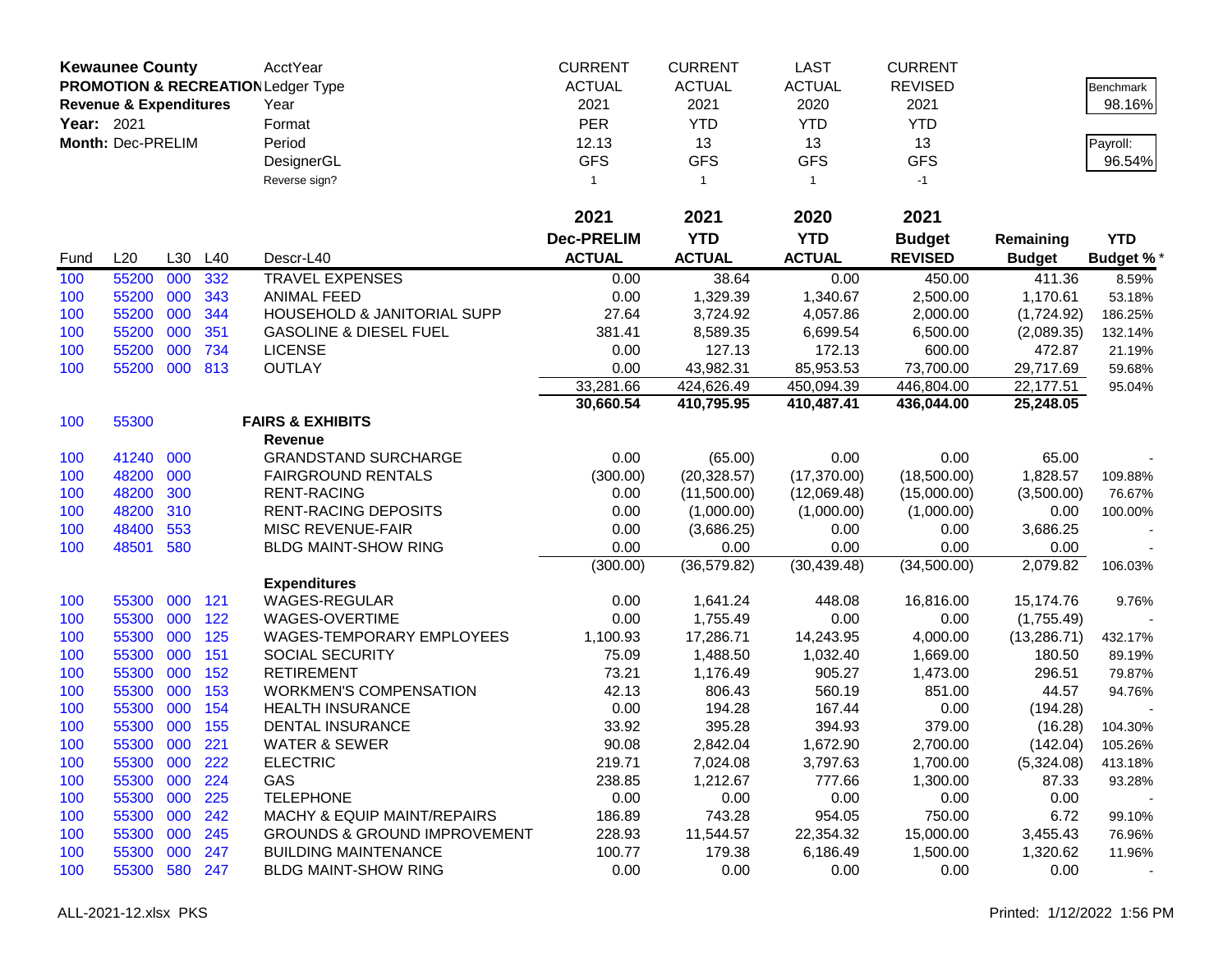| <b>Kewaunee County</b><br><b>ACTUAL</b><br><b>ACTUAL</b><br><b>ACTUAL</b><br><b>PROMOTION &amp; RECREATION Ledger Type</b><br><b>REVISED</b><br>2021<br>2021<br>2020<br><b>Revenue &amp; Expenditures</b><br>Year<br>2021<br>Year: 2021<br><b>PER</b><br><b>YTD</b><br><b>YTD</b><br><b>YTD</b><br>Format<br>Period<br>12.13<br>13<br>13<br>Month: Dec-PRELIM<br>13<br>Payroll: | Benchmark<br>98.16%<br>96.54% |
|---------------------------------------------------------------------------------------------------------------------------------------------------------------------------------------------------------------------------------------------------------------------------------------------------------------------------------------------------------------------------------|-------------------------------|
|                                                                                                                                                                                                                                                                                                                                                                                 |                               |
|                                                                                                                                                                                                                                                                                                                                                                                 |                               |
|                                                                                                                                                                                                                                                                                                                                                                                 |                               |
|                                                                                                                                                                                                                                                                                                                                                                                 |                               |
| <b>GFS</b><br><b>GFS</b><br><b>GFS</b><br><b>GFS</b><br>DesignerGL                                                                                                                                                                                                                                                                                                              |                               |
| Reverse sign?<br>$-1$<br>$\mathbf{1}$<br>$\mathbf{1}$<br>$\mathbf{1}$                                                                                                                                                                                                                                                                                                           |                               |
|                                                                                                                                                                                                                                                                                                                                                                                 |                               |
| 2021<br>2021<br>2020<br>2021                                                                                                                                                                                                                                                                                                                                                    |                               |
| <b>YTD</b><br><b>Dec-PRELIM</b><br><b>YTD</b><br><b>Budget</b><br>Remaining                                                                                                                                                                                                                                                                                                     | <b>YTD</b>                    |
| <b>ACTUAL</b><br>L20<br><b>ACTUAL</b><br><b>ACTUAL</b><br><b>REVISED</b><br>L30<br>L40<br>Descr-L40<br><b>Budget</b><br>Fund                                                                                                                                                                                                                                                    | <b>Budget %*</b>              |
| 55300<br>000<br>249<br>MAINTENANCE AGREEMENTS<br>1,894.74<br>1,704.85<br>(94.74)<br>100<br>0.00<br>1,800.00                                                                                                                                                                                                                                                                     | 105.26%                       |
| 000<br><b>OFFICE SUPPLIES</b><br>55300<br>312<br>0.00<br>0.00<br>0.00<br>0.00<br>0.00<br>100                                                                                                                                                                                                                                                                                    |                               |
| 55300<br>000<br>314<br>0.00<br>0.00<br>0.00<br>0.00<br>100<br>SMALL ITEMS OF EQUIPMENT<br>0.00                                                                                                                                                                                                                                                                                  |                               |
| 000<br>0.00<br>55300<br>324<br>MEMBERSHIP DUES<br>0.00<br>0.00<br>0.00<br>0.00<br>100                                                                                                                                                                                                                                                                                           |                               |
| 55300<br>332<br>000<br><b>TRAVEL EXPENSES</b><br>113.68<br>1,043.28<br>1,142.03<br>1,000.00<br>(43.28)<br>100                                                                                                                                                                                                                                                                   | 104.33%                       |
| 55300<br>000<br>344<br>0.00<br>100<br>HOUSEHOLD & JANITORIAL SUPP<br>1,374.46<br>1,289.30<br>2,400.00<br>1.025.54                                                                                                                                                                                                                                                               | 57.27%                        |
| 55300<br>000<br>351<br><b>GASOLINE &amp; DIESEL FUEL</b><br>0.00<br>518.52<br>1,300.00<br>100<br>1,300.01<br>(0.01)                                                                                                                                                                                                                                                             | 100.00%                       |
| 55300<br>000<br>355<br>PLUMBING & ELECTRICAL<br>0.00<br>199.90<br>0.00<br>0.00<br>100<br>(199.90)                                                                                                                                                                                                                                                                               |                               |
| 55300<br>000<br>810<br><b>TRACK GRADING(WEEKLY)</b><br>0.00<br>5,334.51<br>6,928.76<br>8,000.00<br>2,665.49<br>100                                                                                                                                                                                                                                                              | 66.68%                        |
| 55300<br>000<br>813<br><b>OUTLAY</b><br>4,630.29<br>30,370.00<br>100<br>30,595.87<br>0.00<br>(225.87)                                                                                                                                                                                                                                                                           | 100.74%                       |
| 55300<br>814<br>100<br>000<br>TRACK CLAY REPLACEMENT<br>0.00<br>7,536.94<br>0.00<br>8,000.00<br>463.06                                                                                                                                                                                                                                                                          | 94.21%                        |
| 65,078.77<br>7,134.48<br>97,570.15<br>3,437.85<br>101,008.00                                                                                                                                                                                                                                                                                                                    | 96.60%                        |
| 6,834.48<br>66,508.00<br>5,517.67<br>60,990.33<br>34,639.29                                                                                                                                                                                                                                                                                                                     |                               |
| 55301<br><b>FAIRGROUNDS BUILDING</b><br>100                                                                                                                                                                                                                                                                                                                                     |                               |
| <b>Expenditures</b>                                                                                                                                                                                                                                                                                                                                                             |                               |
| <b>WAGES-REGULAR</b><br>363.77<br>3,871.41<br>2,606.34<br>100<br>55301<br>000 121<br>3,278.00<br>(593.41)                                                                                                                                                                                                                                                                       | 118.10%                       |
| 000<br>55301<br>125<br>WAGES-TEMPORARY EMPLOYEES<br>0.00<br>0.00<br>0.00<br>0.00<br>100<br>0.00                                                                                                                                                                                                                                                                                 |                               |
| 55301<br>000<br>151<br>SOCIAL SECURITY<br>24.20<br>178.45<br>0.00<br>251.00<br>72.55<br>100                                                                                                                                                                                                                                                                                     | 71.10%                        |
| 55301<br>000<br>152<br><b>RETIREMENT</b><br>24.55<br>175.18<br>0.00<br>0.00<br>(175.18)<br>100                                                                                                                                                                                                                                                                                  |                               |
| 55301<br>000<br>153<br><b>WORKMEN'S COMPENSATION</b><br>14.19<br>101.25<br>0.00<br>128.00<br>100<br>26.75                                                                                                                                                                                                                                                                       | 79.10%                        |
| 55301<br>000<br>154<br>745.27<br>0.00<br>100<br><b>HEALTH INSURANCE</b><br>134.29<br>0.00<br>(745.27)                                                                                                                                                                                                                                                                           |                               |
| 7.66<br>55301<br>000<br>155<br>44.90<br>0.00<br>0.00<br>100<br><b>DENTAL INSURANCE</b><br>(44.90)                                                                                                                                                                                                                                                                               |                               |
| 000<br>221<br>109.20<br>1,300.00<br>100<br>55301<br><b>WATER &amp; SEWER</b><br>1,229.88<br>1,243.48<br>70.12                                                                                                                                                                                                                                                                   | 94.61%                        |
| 55301<br>000<br>222<br>4,584.11<br>100<br><b>ELECTRIC</b><br>19,603.95<br>28,809.11<br>18,000.00<br>(1,603.95)                                                                                                                                                                                                                                                                  | 108.91%                       |
| 55301<br>224<br>3,320.47<br>000<br>GAS<br>871.42<br>3,608.01<br>4,000.00<br>391.99<br>100                                                                                                                                                                                                                                                                                       | 90.20%                        |
| 55301<br>000<br>235<br><b>SNOW REMOVAL</b><br>0.00<br>221.62<br>196.09<br>350.00<br>128.38<br>100                                                                                                                                                                                                                                                                               | 63.32%                        |
| 55301<br>000<br>247<br><b>BUILDING MAINTENANCE</b><br>118.52<br>100<br>1,581.06<br>3,722.76<br>1,500.00<br>(81.06)                                                                                                                                                                                                                                                              | 105.40%                       |
| 55301<br>000<br>297<br><b>REFUSE COLLECTION</b><br>275.62<br>2,738.42<br>100<br>3,011.97<br>2,753.00<br>(258.97)                                                                                                                                                                                                                                                                | 109.41%                       |
| 000<br>0.00<br>0.00<br>55301<br>344<br>HOUSEHOLD & JANITORIAL SUPP<br>0.00<br>0.00<br>0.00<br>100                                                                                                                                                                                                                                                                               |                               |
| 55301<br>000<br>355<br>0.00<br>0.00<br>0.00<br>100<br><b>HVAC MAINTENANCE</b><br>0.00<br>0.00                                                                                                                                                                                                                                                                                   |                               |
| 6,527.53<br>34,372.95<br>42,636.67<br>31,560.00<br>(2,812.95)                                                                                                                                                                                                                                                                                                                   | 108.91%                       |
| 6,527.53<br>34,372.95<br>31,560.00<br>(2,812.95)<br>42,636.67                                                                                                                                                                                                                                                                                                                   |                               |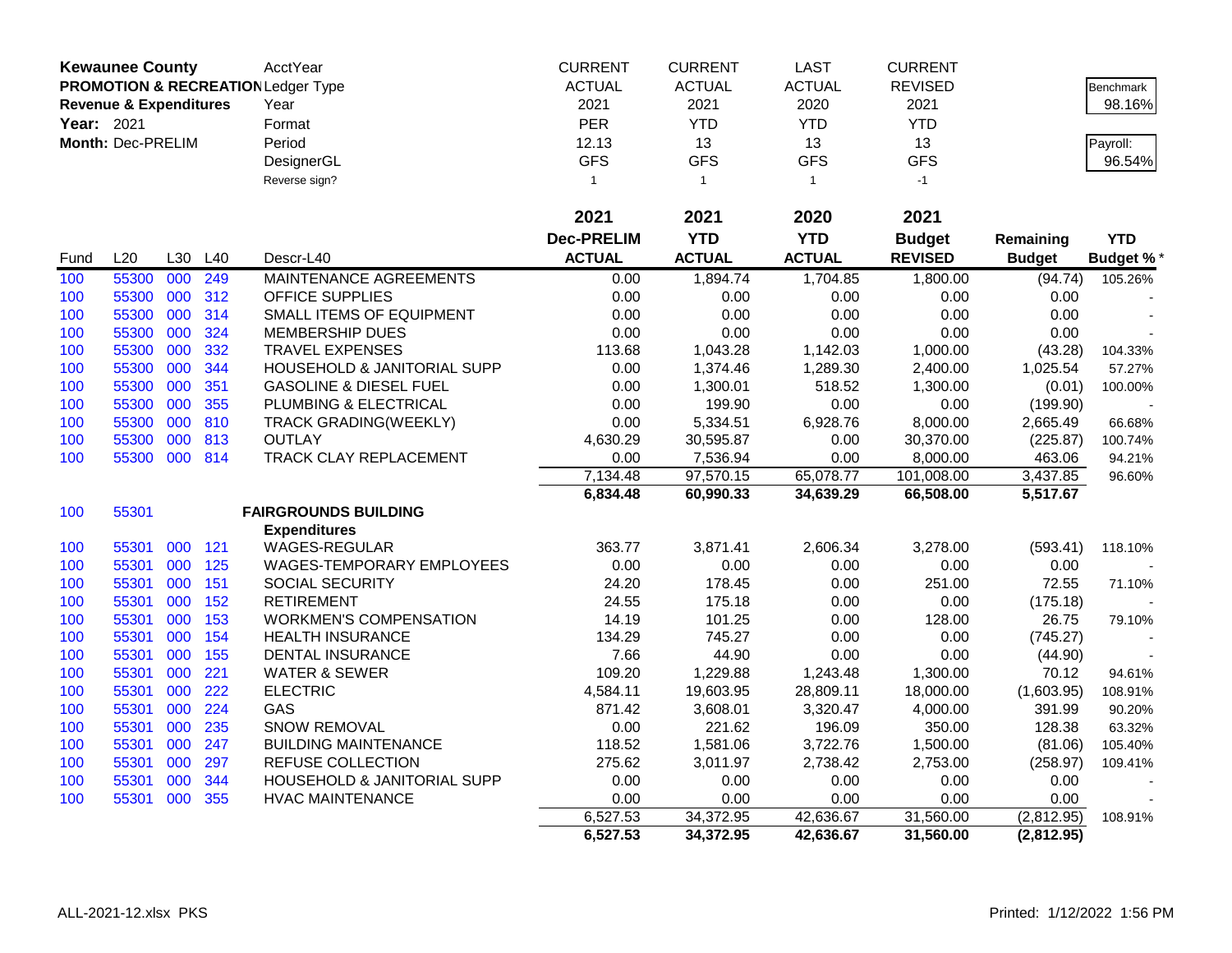|            | <b>Kewaunee County</b>            |     |     | AcctYear                                      | <b>CURRENT</b>    | <b>CURRENT</b> | <b>LAST</b>   | <b>CURRENT</b> |               |            |
|------------|-----------------------------------|-----|-----|-----------------------------------------------|-------------------|----------------|---------------|----------------|---------------|------------|
|            |                                   |     |     | <b>PROMOTION &amp; RECREATION Ledger Type</b> | <b>ACTUAL</b>     | <b>ACTUAL</b>  | <b>ACTUAL</b> | <b>REVISED</b> |               | Benchmark  |
|            | <b>Revenue &amp; Expenditures</b> |     |     | Year                                          | 2021              | 2021           | 2020          | 2021           |               | 98.16%     |
| Year: 2021 |                                   |     |     | Format                                        | PER               | <b>YTD</b>     | <b>YTD</b>    | <b>YTD</b>     |               |            |
|            | Month: Dec-PRELIM                 |     |     | Period                                        | 12.13             | 13             | 13            | 13             |               | Payroll:   |
|            |                                   |     |     | DesignerGL                                    | <b>GFS</b>        | <b>GFS</b>     | <b>GFS</b>    | <b>GFS</b>     |               | 96.54%     |
|            |                                   |     |     | Reverse sign?                                 | $\mathbf{1}$      | $\mathbf{1}$   | $\mathbf{1}$  | $-1$           |               |            |
|            |                                   |     |     |                                               |                   |                |               |                |               |            |
|            |                                   |     |     |                                               | 2021              | 2021           | 2020          | 2021           |               |            |
|            |                                   |     |     |                                               | <b>Dec-PRELIM</b> | <b>YTD</b>     | <b>YTD</b>    | <b>Budget</b>  | Remaining     | <b>YTD</b> |
| Fund       | L20                               | L30 | L40 | Descr-L40                                     | <b>ACTUAL</b>     | <b>ACTUAL</b>  | <b>ACTUAL</b> | <b>REVISED</b> | <b>Budget</b> | Budget %*  |
| 100        | 56700                             |     |     | <b>INDUSTRIAL DEVELOPMENT</b>                 |                   |                |               |                |               |            |
|            |                                   |     |     | <b>Revenue</b>                                |                   |                |               |                |               |            |
| 100        | 48505                             | 000 |     | <b>SIGN DONATIONS</b>                         | 0.00              | 0.00           | 0.00          | 0.00           | 0.00          |            |
|            |                                   |     |     |                                               | 0.00              | 0.00           | 0.00          | 0.00           | 0.00          |            |
|            |                                   |     |     | <b>Expenditures</b>                           |                   |                |               |                |               |            |
| 100        | 56700                             | 000 | 363 | <b>SIGNS</b>                                  | 0.00              | 0.00           | 0.00          | 0.00           | 0.00          |            |
| 100        | 56700                             | 000 | 601 | <b>SIGN RENTAL FEES</b>                       | 0.00              | 450.00         | 450.00        | 450.00         | 0.00          | 100.00%    |
|            |                                   |     |     |                                               | 0.00              | 450.00         | 450.00        | 450.00         | 0.00          | 100.00%    |
|            |                                   |     |     |                                               | 0.00              | 450.00         | 450.00        | 450.00         | 0.00          |            |
| 100        | 55441                             |     |     | <b>WINTER PARK RECREATION FAC</b><br>Revenue  |                   |                |               |                |               |            |
| 100        | 46720                             | 010 |     | WINTER PARK-BLDG RENTAL                       | 0.00              | 0.00           | 0.00          | (500.00)       | (500.00)      | 0.00%      |
| 100        | 46721                             | 000 |     | <b>WINTER PARK-REVENUE</b>                    | 0.00              | 0.00           | 0.00          | 0.00           | 0.00          |            |
| 100        | 46721                             | 005 |     | <b>WINTER PARK-TICKET SALES</b>               | 0.00              | (45, 235.10)   | (49, 947.80)  | (45, 235.00)   | 0.10          | 100.00%    |
| 100        | 46721                             | 010 |     | WINTER PARK-WPA LOAN REPMT                    | 0.00              | (19, 822.98)   | (19, 822.98)  | (19,823.00)    | (0.02)        | 100.00%    |
| 100        | 46721                             | 020 |     | WINTER PARK-DISC GOLF                         | 0.00              | (283.32)       | (694.27)      | (750.00)       | (466.68)      | 37.78%     |
| 100        | 48501                             | 000 |     | WINTER PARK-DONATION/SPONSOR                  | 0.00              | (1,000.00)     | (1,000.00)    | (1,000.00)     | 0.00          | 100.00%    |
|            |                                   |     |     |                                               | 0.00              | (66, 341.40)   | (71, 465.05)  | (67, 308.00)   | (966.60)      | 98.56%     |
|            |                                   |     |     | <b>Expenditures</b>                           |                   |                |               |                |               |            |
| 100        | 55441                             | 000 | 121 | <b>WAGES-REGULAR</b>                          | 2,317.20          | 10,092.85      | 7,550.74      | 9,162.00       | (930.85)      | 110.16%    |
| 100        | 55441                             | 000 | 122 | WAGES-OVERTIME                                | 14.64             | 1,736.17       | 1,004.00      | 0.00           | (1,736.17)    |            |
| 100        | 55441                             | 000 | 125 | WAGES-TEMPORARY EMPLOYEES                     | 3,605.21          | 18,659.61      | 15,348.01     | 18,500.00      | (159.61)      | 100.86%    |
| 100        | 55441                             | 000 | 151 | SOCIAL SECURITY                               | 430.03            | 2,243.72       | 1,755.40      | 2,665.00       | 421.28        | 84.19%     |
| 100        | 55441                             | 000 | 152 | <b>RETIREMENT</b>                             | 189.17            | 778.66         | 580.09        | 600.00         | (178.66)      | 129.78%    |
| 100        | 55441                             | 000 | 153 | <b>WORKMEN'S COMPENSATION</b>                 | 227.22            | 1,186.42       | 915.07        | 705.00         | (481.42)      | 168.29%    |
| 100        | 55441                             | 000 | 154 | <b>HEALTH INSURANCE</b>                       | 1,095.41          | 5,129.66       | 4,578.62      | 6,430.00       | 1,300.34      | 79.78%     |
| 100        | 55441                             | 000 | 155 | DENTAL INSURANCE                              | 39.05             | 172.39         | 146.87        | 236.00         | 63.61         | 73.05%     |
| 100        | 55441                             | 000 | 221 | <b>WATER &amp; SEWER</b>                      | 448.00            | 1,253.00       | 805.00        | 1,000.00       | (253.00)      | 125.30%    |
| 100        | 55441                             | 000 | 222 | <b>ELECTRIC</b>                               | 657.82            | 6,135.01       | 3,516.81      | 6,000.00       | (135.01)      | 102.25%    |
| 100        | 55441                             | 000 | 224 | GAS                                           | 241.16            | 966.61         | 776.08        | 1,200.00       | 233.39        | 80.55%     |
| 100        | 55441                             | 000 | 242 | <b>MACHY &amp; EQUIP MAINT/REPAIRS</b>        | 3,296.34          | 3,824.51       | 1,515.48      | 4,000.00       | 175.49        | 95.61%     |
| 100        | 55441                             | 000 | 351 | <b>GASOLINE &amp; DIESEL FUEL</b>             | 297.11            | 1,302.30       | 1,350.51      | 1,600.00       | 297.70        | 81.39%     |
| 100        | 55441                             | 000 | 601 | WINTER PARK RECREATION FAC                    | 2,694.66          | 7,386.00       | 6,300.99      | 8,700.00       | 1,314.00      | 84.90%     |
| 100        | 55441                             | 020 | 601 | WINTER PARK-DISC GOLF                         | 0.00              | 188.00         | 0.00          | 0.00           | (188.00)      |            |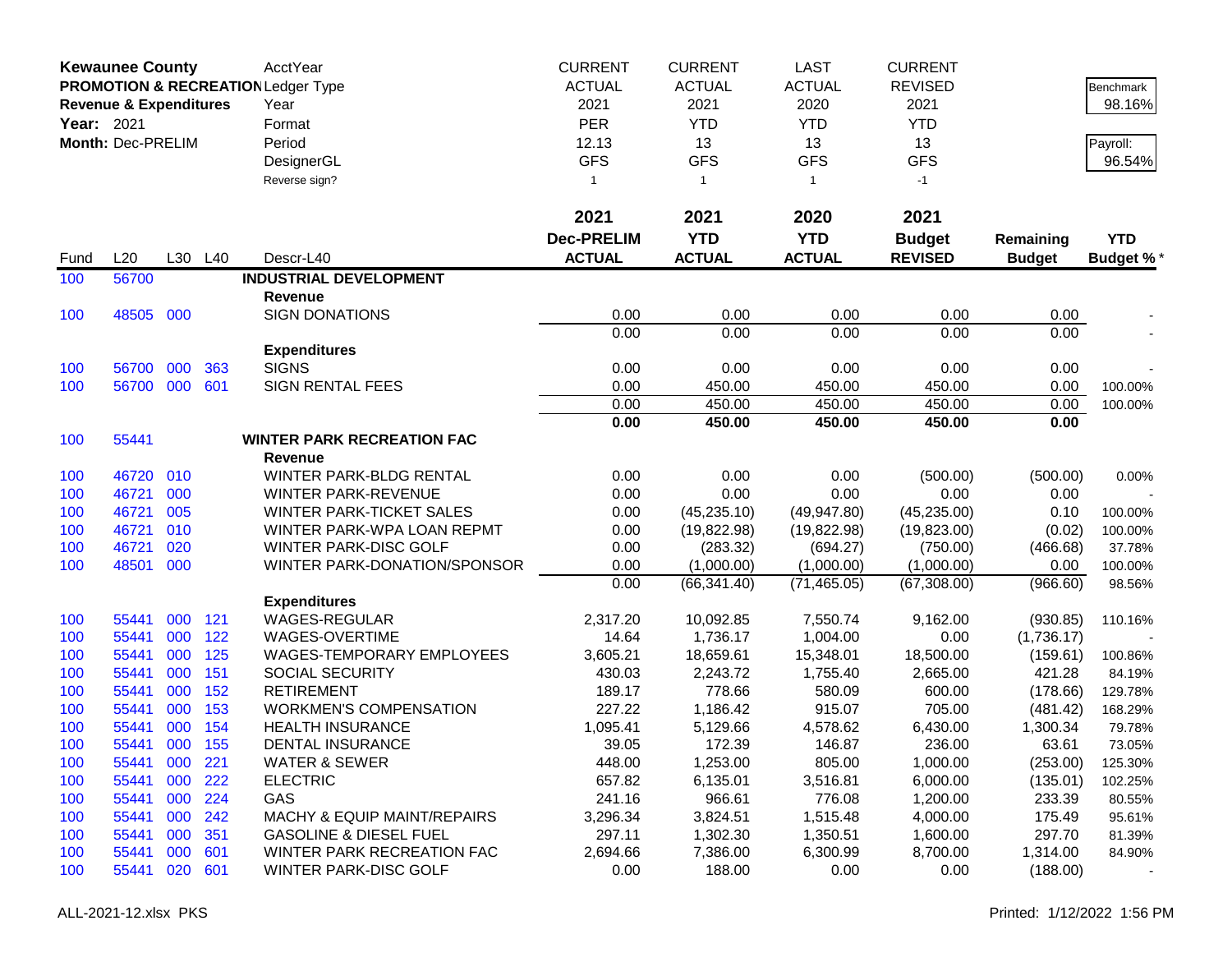|                   | <b>Kewaunee County</b>            |            |            | AcctYear                                      | <b>CURRENT</b>    | <b>CURRENT</b>        | <b>LAST</b>           | <b>CURRENT</b>        |                      |                  |
|-------------------|-----------------------------------|------------|------------|-----------------------------------------------|-------------------|-----------------------|-----------------------|-----------------------|----------------------|------------------|
|                   |                                   |            |            | <b>PROMOTION &amp; RECREATION Ledger Type</b> | <b>ACTUAL</b>     | <b>ACTUAL</b>         | <b>ACTUAL</b>         | <b>REVISED</b>        |                      | <b>Benchmark</b> |
|                   | <b>Revenue &amp; Expenditures</b> |            |            | Year                                          | 2021              | 2021                  | 2020                  | 2021                  |                      | 98.16%           |
| <b>Year: 2021</b> |                                   |            |            | Format                                        | <b>PER</b>        | <b>YTD</b>            | <b>YTD</b>            | <b>YTD</b>            |                      |                  |
|                   | Month: Dec-PRELIM                 |            |            | Period                                        | 12.13             | 13                    | 13                    | 13                    |                      | Payroll:         |
|                   |                                   |            |            | DesignerGL                                    | <b>GFS</b>        | <b>GFS</b>            | <b>GFS</b>            | <b>GFS</b>            |                      | 96.54%           |
|                   |                                   |            |            | Reverse sign?                                 | 1                 | $\overline{1}$        | $\mathbf{1}$          | $-1$                  |                      |                  |
|                   |                                   |            |            |                                               |                   |                       |                       |                       |                      |                  |
|                   |                                   |            |            |                                               | 2021              | 2021                  | 2020                  | 2021                  |                      |                  |
|                   |                                   |            |            |                                               | <b>Dec-PRELIM</b> | <b>YTD</b>            | <b>YTD</b>            | <b>Budget</b>         | Remaining            | <b>YTD</b>       |
| Fund              | L20                               | L30        | L40        | Descr-L40                                     | <b>ACTUAL</b>     | <b>ACTUAL</b>         | <b>ACTUAL</b>         | <b>REVISED</b>        | <b>Budget</b>        | <b>Budget %*</b> |
| 100               | 55441                             | 000        | 813        | <b>OUTLAY</b>                                 | 0.00              | 0.00                  | 0.00                  | 0.00                  | 0.00                 |                  |
|                   |                                   |            |            |                                               | 15,553.02         | 61,054.91             | 46,143.67             | 60,798.00             | (256.91)             | 100.42%          |
|                   |                                   |            |            |                                               | 15,553.02         | (5,286.49)            | (25, 321.38)          | (6, 510.00)           | (1,223.51)           |                  |
| 100               | 55440                             |            |            | <b>SNOWMOBILE TRAILS</b>                      |                   |                       |                       |                       |                      |                  |
|                   |                                   |            |            | <b>Revenue</b>                                |                   |                       |                       |                       |                      |                  |
| 100               | 43570 000                         |            |            | <b>SNOWMOBILE AIDS</b>                        | (26,685.00)       | (53, 370.00)          | (84, 505.19)          | (53,370.00)           | 0.00                 | 100.00%          |
|                   |                                   |            |            |                                               | (26,685.00)       | (53,370.00)           | (84, 505.19)          | (53,370.00)           | 0.00                 | 100.00%          |
|                   |                                   |            |            | <b>Expenditures</b>                           |                   |                       |                       |                       |                      |                  |
| 100               | 55440                             | 000        | 610        | <b>ALGOMA SNOWRIDERS</b>                      | 0.00              | 14,970.00             | 29,824.47             | 14,850.00             | (120.00)             | 100.81%          |
| 100               | 55440                             | 000        | 620        | <b>DENMARK NORSEMEN CLUB</b>                  | 0.00              | 3,930.00              | 6,436.15              | 4,530.00              | 600.00               | 86.75%           |
| 100               | 55440                             | 000        | 640        | <b>KEWAUNEE MOONRIDERS</b>                    | 0.00              | 18,600.00             | 27,996.95             | 18,480.00             | (120.00)             | 100.65%          |
| 100               | 55440                             | 000        | 650        | MIDNITE TRAIL RIDERS                          | 0.00              | 750.00                | 1,087.05              | 600.00                | (150.00)             | 125.00%          |
| 100               | 55440                             | 000        | 660        | <b>RED RIVER RIDERS</b>                       | 0.00              | 6,360.00              | 7,829.57              | 6,000.00              | (360.00)             | 106.00%          |
| 100               | 55440                             | 000        | 670        | SPARTAN SNOWMOBILE CLUB                       | 0.00              | 8,760.00              | 11,331.00             | 8,910.00              | 150.00               | 98.32%           |
|                   |                                   |            |            |                                               | 0.00              | 53,370.00             | 84,505.19             | 53,370.00             | 0.00                 | 100.00%          |
|                   |                                   |            |            |                                               | (26, 685.00)      | 0.00                  | 0.00                  | 0.00                  | 0.00                 |                  |
|                   |                                   |            |            | <b>OTHER PARKS &amp; TRAILS</b>               |                   |                       |                       |                       |                      |                  |
|                   |                                   |            |            | <b>Revenue</b>                                |                   |                       |                       |                       |                      |                  |
| 100               | 43577                             | 000        |            | ATV TRAIL MAINTENANCE                         | 0.00              | (7,750.75)            | (15,000.00)           | (9,500.00)            | (1,749.25)           | 81.59%           |
| 100               | 43583                             | 000        |            | ATV-EROSION CONTROL GRANT                     | 0.00              | 3,805.84              | (10, 555.84)          | 0.00                  | (3,805.84)           |                  |
| 100               | 46206                             | 000        |            | OFF-ROAD REGISTRATION-RIVER                   | 0.00              | 0.00                  | (10.00)               | 0.00                  | 0.00                 |                  |
| 100               | 43578                             | 000        |            | AHNAPEE TRAIL GRANT                           | 0.00              | (17,880.45)           | (3,726.94)            | (14,206.00)           | 3,674.45             | 125.87%          |
| 100               | 48501                             | 578        |            | AHNAPEE TRAIL DONATIONS                       | 0.00              | (10,527.00)           | 0.00                  | (10,527.00)           | 0.00                 | 100.00%          |
| 100               | 48501                             | 066        |            | <b>ICE RINK DONATIONS</b>                     | 0.00              | 0.00                  | 0.00                  | 0.00                  | 0.00                 |                  |
| 100               | 43569                             | 650        |            | PEKAREK BRIDGE GRANT                          | 0.00              | 0.00                  | (61,900.00)           | 0.00                  | 0.00                 |                  |
| 100               | 43615                             | 002        |            | <b>WEST ALASKA LAKE GRANTS</b>                | 0.00              | (3,750.00)            | 0.00                  | (7,500.00)            | (3,750.00)           | 50.00%           |
| 100               | 43619                             | 001        |            | HEIDMANN LAKE IMPRVMT GRANT                   | 0.00              | (3,750.00)            | 0.00                  | (7,500.00)            | (3,750.00)           | 50.00%           |
|                   |                                   |            |            |                                               | 0.00              | (39, 852.36)          | (91, 192.78)          | (49, 233.00)          | (9,380.64)           |                  |
|                   |                                   |            |            | <b>Expenditures</b><br>ATV TRAIL MAINTENANCE  | 9,500.00          |                       |                       |                       |                      |                  |
| 100               | 55447<br>55444                    | 000<br>000 | 601<br>601 | <b>AHNAPEE TRAIL</b>                          | 500.47            | 11,401.84             | 27,118.00<br>5,393.74 | 9,500.00              | (1,901.84)           | 120.02%          |
| 100               | 54921                             | 000        | 601        | <b>DANA FARM</b>                              | 349.17            | 23,620.20<br>8,674.46 | 15,752.75             | 23,500.00<br>8,163.00 | (120.20)<br>(511.46) | 100.51%          |
| 100               | 55450                             | 650        | 601        | PEKAREK BRIDGE PROJECT                        | 0.00              | 0.00                  | 61,900.00             | 0.00                  | 0.00                 | 106.27%          |
| 100<br>100        | 55478                             | 000        | 601        | WEST ALASKA LAKE PROJECTS                     | 0.00              | 14,468.00             | 0.00                  | 32,816.00             | 18,348.00            | 44.09%           |
|                   |                                   |            |            |                                               |                   |                       |                       |                       |                      |                  |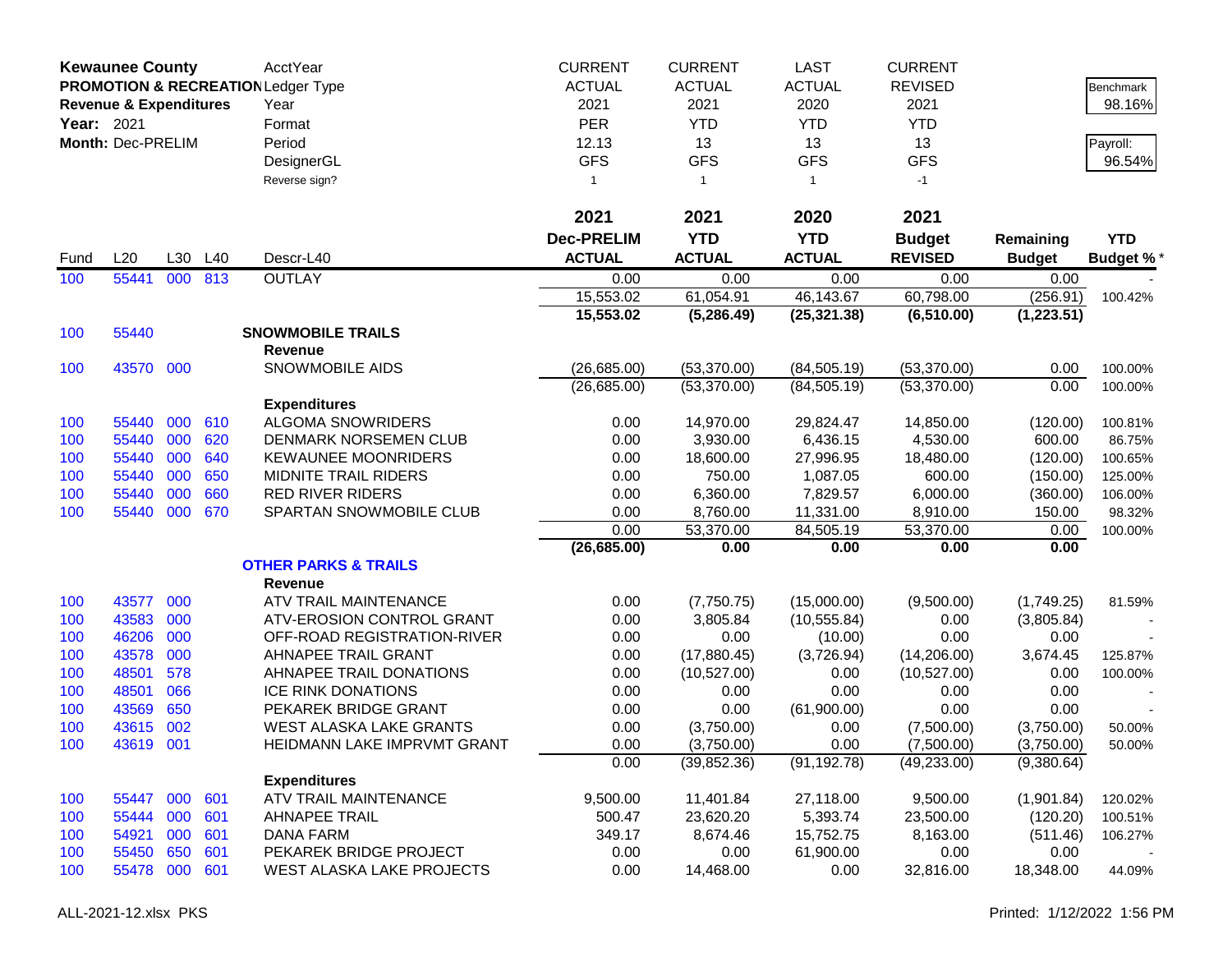|            | <b>Kewaunee County</b>            |     |     | AcctYear                                      | <b>CURRENT</b>       | <b>CURRENT</b>         | <b>LAST</b>            | <b>CURRENT</b>    |                          |                 |
|------------|-----------------------------------|-----|-----|-----------------------------------------------|----------------------|------------------------|------------------------|-------------------|--------------------------|-----------------|
|            |                                   |     |     | <b>PROMOTION &amp; RECREATION Ledger Type</b> | <b>ACTUAL</b>        | <b>ACTUAL</b>          | <b>ACTUAL</b>          | <b>REVISED</b>    |                          | Benchmark       |
|            | <b>Revenue &amp; Expenditures</b> |     |     | Year                                          | 2021                 | 2021                   | 2020                   | 2021              |                          | 98.16%          |
| Year: 2021 |                                   |     |     | Format                                        | <b>PER</b>           | <b>YTD</b>             | <b>YTD</b>             | <b>YTD</b>        |                          |                 |
|            | Month: Dec-PRELIM                 |     |     | Period                                        | 12.13                | 13                     | 13                     | 13                |                          | Payroll:        |
|            |                                   |     |     | DesignerGL                                    | <b>GFS</b>           | <b>GFS</b>             | <b>GFS</b>             | <b>GFS</b>        |                          | 96.54%          |
|            |                                   |     |     | Reverse sign?                                 | $\mathbf{1}$         | $\mathbf{1}$           | $\mathbf{1}$           | $-1$              |                          |                 |
|            |                                   |     |     |                                               |                      |                        |                        |                   |                          |                 |
|            |                                   |     |     |                                               | 2021                 | 2021                   | 2020                   | 2021              |                          |                 |
|            |                                   |     |     |                                               | <b>Dec-PRELIM</b>    | <b>YTD</b>             | <b>YTD</b>             | <b>Budget</b>     | Remaining                | <b>YTD</b>      |
| Fund       | L20                               | L30 | L40 | Descr-L40                                     | <b>ACTUAL</b>        | <b>ACTUAL</b>          | <b>ACTUAL</b>          | <b>REVISED</b>    | <b>Budget</b>            | <b>Budget %</b> |
| 100        | 55479                             | 001 | 601 | HEIDMANN LAKE-IMPROVEMENTS                    | 0.00                 | 14,468.00              | 0.00                   | 25,056.00         | 10,588.00                | 57.74%          |
|            |                                   |     |     |                                               | 10,349.64            | 72,632.50              | 110,164.49             | 99,035.00         | 26,402.50                | 73.34%          |
|            |                                   |     |     |                                               | 10,349.64            | 32,780.14              | 18,971.71              | 49,802.00         | 17,021.86                |                 |
|            |                                   |     |     | <b>GENERAL FUND</b>                           | 43,240.21            | 534,102.88             | 481,863.70             | 577,854.00        | 43,751.12                |                 |
|            |                                   |     |     |                                               |                      |                        |                        |                   |                          |                 |
| 229        |                                   |     |     | <b>RYAN PARK FUND</b>                         |                      |                        |                        |                   |                          |                 |
| 229        | 55466                             |     |     | <b>RYAN PARK</b>                              |                      |                        |                        |                   |                          |                 |
|            |                                   |     |     | Revenue                                       |                      |                        |                        |                   |                          |                 |
| 229        | 43602                             | 000 |     | <b>RYAN PARK REVENUE</b>                      | 0.00                 | (4,600.00)             | (1, 155.00)            | (3,655.00)        | 945.00                   | 125.85%         |
| 229        | 49202 000                         |     |     | <b>TRANSFER FROM FUND BALANCE</b>             | 0.00                 | 0.00                   | 0.00                   | (18,000.00)       | (18,000.00)              | 0.00%           |
|            |                                   |     |     | <b>Expenditures</b>                           | 0.00                 | (4,600.00)             | (1, 155.00)            | (21,655.00)       | (17,055.00)              | 21.24%          |
| 229        | 55466                             | 000 | 601 | <b>RYAN PARK EXPENSES</b>                     | 300.00               | 2,111.19               | 333.54                 | 3,655.00          | 1,543.81                 | 57.76%          |
| 229        | 55466                             | 000 | 813 | <b>OUTLAY</b>                                 | 17,724.00            | 17,724.00              | 0.00                   | 18,000.00         | 276.00                   | 98.47%          |
|            |                                   |     |     |                                               | 18,024.00            | 19,835.19              | 333.54                 | 21,655.00         | 1,819.81                 | 91.60%          |
|            |                                   |     |     |                                               | 18,024.00            | 15,235.19              | (821.46)               | 0.00              | (15, 235.19)             |                 |
|            |                                   |     |     |                                               |                      |                        |                        |                   |                          |                 |
| 230        |                                   |     |     | <b>BOAT LAUNCH FUND</b>                       |                      |                        |                        |                   |                          |                 |
| 230        | 55467                             |     |     | <b>BOAT LAUNCH SERVICES</b>                   |                      |                        |                        |                   |                          |                 |
|            |                                   |     |     | Revenue                                       |                      |                        |                        |                   |                          |                 |
| 230        | 46204                             | 000 |     | <b>BOAT LAUNCH FEES</b>                       | (107.64)             | (8, 124.41)            | (10, 817.43)           | (8,000.00)        | 124.41                   | 101.56%         |
| 230        | 48501                             | 000 |     | <b>DONATIONS</b>                              | 0.00                 | 0.00                   | 0.00                   | 0.00              | 0.00                     |                 |
| 230        | 48503                             | 000 |     | CO LAKES ASSN-DONATIONS                       | 0.00                 | 0.00                   | 0.00                   | (6,000.00)        | (6,000.00)               | 0.00%           |
| 230        | 49200                             | 000 |     | TRANSFER FROM OTHER FUNDS                     | 0.00                 | 0.00                   | 0.00                   | 0.00              | 0.00                     |                 |
| 230        | 49202                             | 000 |     | TRANSFER FROM FUND BALANCE                    | 0.00                 | 0.00                   | 0.00                   | (36,872.00)       | (36,872.00)              | 0.00%           |
|            |                                   |     |     |                                               | (107.64)             | (8, 124.41)            | (10, 817.43)           | (50, 872.00)      | (42, 747.59)             | 15.97%          |
|            |                                   |     |     | <b>Expenditures</b>                           |                      |                        |                        |                   |                          |                 |
| 230        | 55467                             | 000 | 601 | <b>BOAT LAUNCH EXPENSES</b>                   | 1,047.92             | 6,169.00               | 4,100.90               | 8,000.00          | 1,831.00                 | 77.11%          |
| 230        | 59200 000 601                     |     |     | TRANSFER TO OTHER FUNDS                       | 1,872.00             | 42,872.00              | 0.00                   | 42,872.00         | 0.00                     | 100.00%         |
|            |                                   |     |     |                                               | 2,919.92<br>2,812.28 | 49,041.00<br>40,916.59 | 4,100.90<br>(6,716.53) | 50,872.00<br>0.00 | 1,831.00<br>(40, 916.59) | 96.40%          |
|            |                                   |     |     |                                               |                      |                        |                        |                   |                          |                 |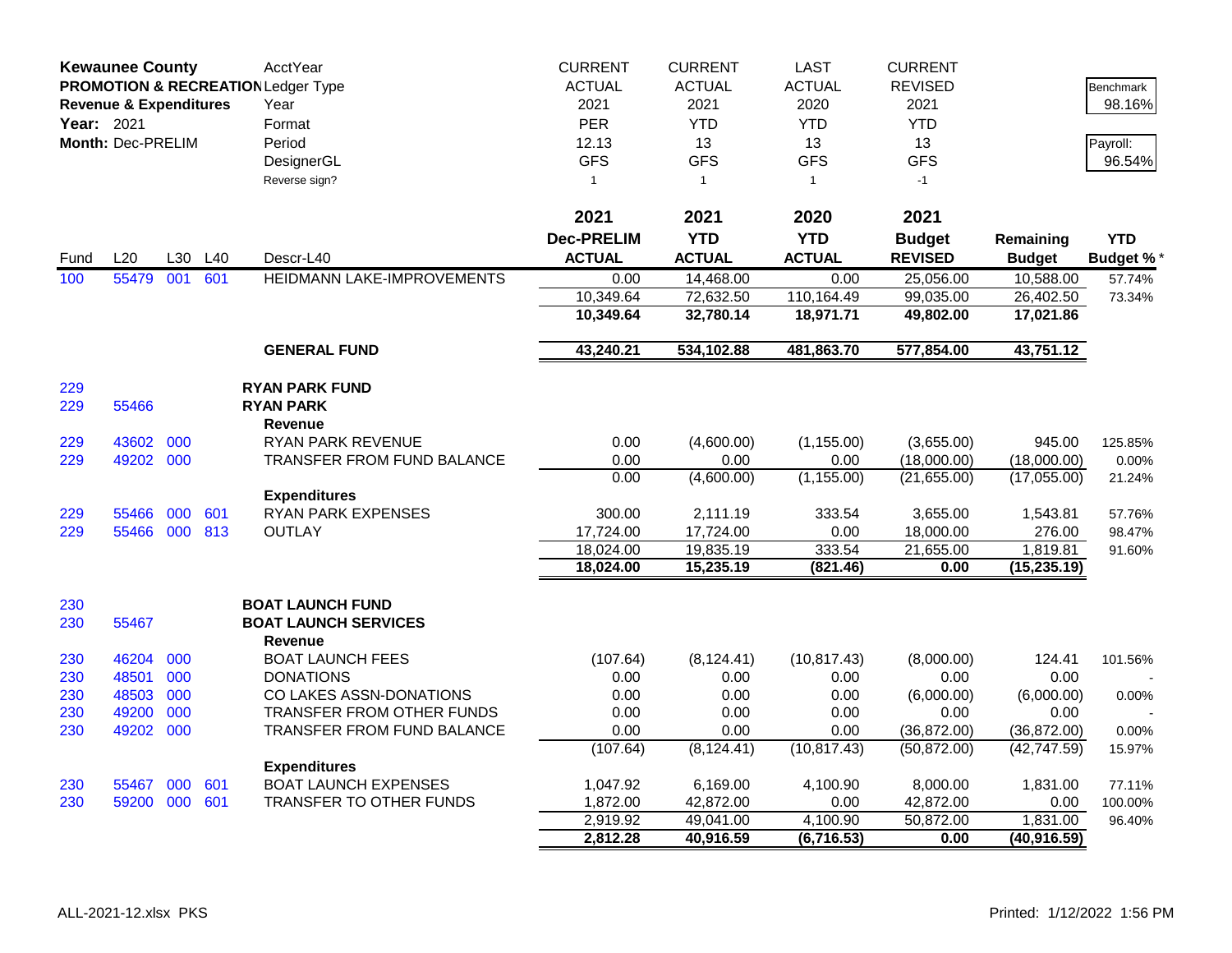|                                 | <b>Kewaunee County</b><br><b>PROMOTION &amp; RECREATION Ledger Type</b><br><b>Revenue &amp; Expenditures</b><br>Year: 2021<br>Month: Dec-PRELIM |                   |                   | <b>AcctYear</b><br>Year<br>Format<br>Period<br>DesignerGL<br>Reverse sign?                                                                                                   | <b>LAST</b><br><b>ACTUAL</b><br>2020<br><b>YTD</b><br>13<br><b>GFS</b><br>$\mathbf{1}$ | <b>CURRENT</b><br><b>REVISED</b><br>2021<br><b>YTD</b><br>13<br><b>GFS</b><br>$-1$ |                                                 | Benchmark<br>98.16%<br>Payroll:<br>96.54%        |                                                             |                                        |
|---------------------------------|-------------------------------------------------------------------------------------------------------------------------------------------------|-------------------|-------------------|------------------------------------------------------------------------------------------------------------------------------------------------------------------------------|----------------------------------------------------------------------------------------|------------------------------------------------------------------------------------|-------------------------------------------------|--------------------------------------------------|-------------------------------------------------------------|----------------------------------------|
| Fund                            | L20                                                                                                                                             |                   | L30 L40           | Descr-L40                                                                                                                                                                    | 2021<br><b>Dec-PRELIM</b><br><b>ACTUAL</b>                                             | 2021<br><b>YTD</b><br><b>ACTUAL</b>                                                | 2020<br><b>YTD</b><br><b>ACTUAL</b>             | 2021<br><b>Budget</b><br><b>REVISED</b>          | Remaining<br><b>Budget</b>                                  | <b>YTD</b><br><b>Budget %*</b>         |
| 231<br>231                      | 55465                                                                                                                                           |                   |                   | OFF-ROAD REGISTRATION FUND<br><b>RIVERVIEW ATV PARK</b><br>Revenue                                                                                                           |                                                                                        |                                                                                    |                                                 |                                                  |                                                             |                                        |
| 231<br>231                      | 43604<br>46206 000                                                                                                                              | 000               |                   | ATV PARK-STATE AID<br>RIVERVIEW REGISTRATION FEES                                                                                                                            | (3,200.00)<br>0.00<br>(3,200.00)                                                       | (3,200.00)<br>(5,888.05)<br>(9,088.05)                                             | 0.00<br>(5,494.25)<br>(5,494.25)                | 0.00<br>(5,000.00)<br>(5,000.00)                 | 3,200.00<br>888.05<br>4,088.05                              | 117.76%<br>181.76%                     |
| 231<br>231<br>231               | 55465<br>55465<br>59200                                                                                                                         | 000<br>000<br>000 | 601<br>813<br>601 | <b>Expenditures</b><br><b>RIVERVIEW MAINT &amp; IMPRMNTS</b><br><b>OUTLAY</b><br><b>TRANSFER TO OTHER FUNDS</b>                                                              | 100.00<br>0.00<br>0.00<br>100.00<br>(3, 100.00)                                        | 4,092.23<br>4,400.00<br>0.00<br>8,492.23<br>(595.82)                               | 5,433.45<br>0.00<br>0.00<br>5,433.45<br>(60.80) | 1,500.00<br>3,500.00<br>0.00<br>5,000.00<br>0.00 | (2,592.23)<br>(900.00)<br>0.00<br>(3,492.23)<br>595.82      | 272.82%<br>125.71%<br>169.84%          |
| 232<br>232                      | 55473                                                                                                                                           |                   |                   | <b>BRUEMMER PARK FUND</b><br><b>BRUEMMER PARK IMPROVEMENTS</b><br><b>Revenue</b>                                                                                             |                                                                                        |                                                                                    |                                                 |                                                  |                                                             |                                        |
| 232<br>232<br>232               | 46723<br>48501<br>49200                                                                                                                         | 000<br>000<br>000 |                   | <b>BRUEMMER PARK DONATIONS</b><br>DONATIONS-CAPITAL<br>TRANSFER FROM OTHER FUNDS                                                                                             | 0.00<br>0.00<br>0.00<br>0.00                                                           | (150.00)<br>0.00<br>0.00<br>(150.00)                                               | (750.00)<br>0.00<br>0.00<br>(750.00)            | 0.00<br>0.00<br>0.00<br>0.00                     | 150.00<br>0.00<br>0.00<br>150.00                            |                                        |
| 232<br>232                      | 55473<br>55473 000 813                                                                                                                          | 000               | 601               | <b>Expenditures</b><br><b>BRUEMMER PARK IMPROVEMENTS</b><br><b>OUTLAY</b>                                                                                                    | 0.00<br>0.00<br>0.00<br>0.00                                                           | 0.00<br>0.00<br>0.00<br>(150.00)                                                   | 0.00<br>0.00<br>0.00<br>(750.00)                | 0.00<br>0.00<br>0.00<br>0.00                     | 0.00<br>0.00<br>0.00<br>150.00                              |                                        |
|                                 |                                                                                                                                                 |                   |                   |                                                                                                                                                                              | 60,976.49                                                                              | 589,508.84                                                                         | 473,514.91                                      | 577,854.00                                       | (11, 654.84)                                                |                                        |
| 100<br>100<br>100<br>100<br>229 | 34511<br>34512<br>34513<br>37030                                                                                                                |                   |                   | <b>FUND BALANCE - Beginning of year</b><br>FB ASSIGND-FAIRGROUNDS<br><b>FB ASSIGND-PARKS</b><br>FB ASSIGND-RACE TRACK CLAY<br>FB RESTRICT-SHOW RING<br><b>RYAN PARK FUND</b> |                                                                                        | (33,693.09)<br>(35, 712.63)<br>(1,960.10)<br>0.00<br>(40, 492.36)                  |                                                 | (33,693.09)<br>(35,712.63)<br>#REF!<br>0.00      | <b>P&amp;R Admin from RLF</b><br><b>Show Ring donations</b> | 100.55300.000.245<br>100.55300.000.814 |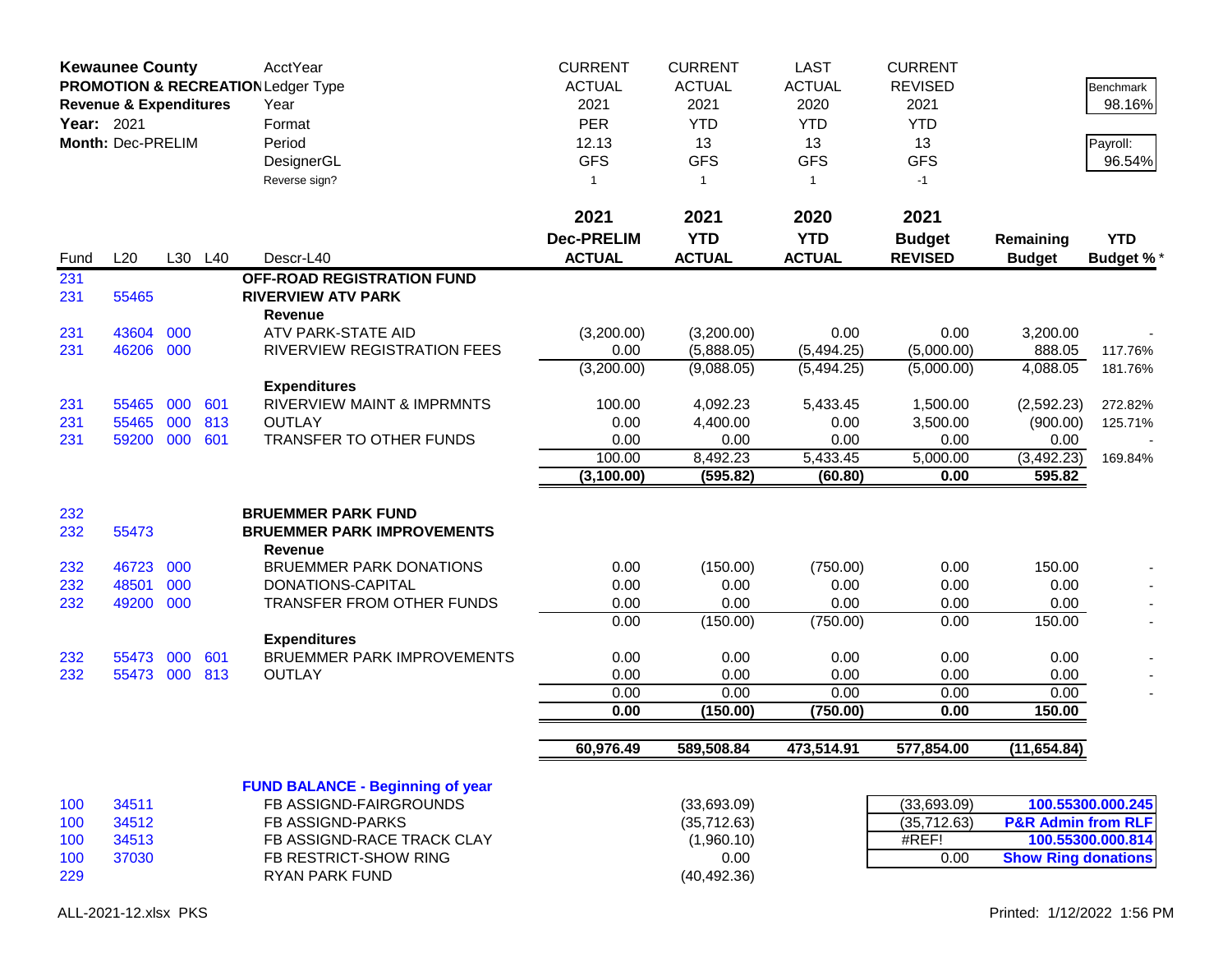| <b>Kewaunee County</b>                        | AcctYear                             | <b>CURRENT</b>    | <b>CURRENT</b> | LAST          | <b>CURRENT</b> |               |                  |
|-----------------------------------------------|--------------------------------------|-------------------|----------------|---------------|----------------|---------------|------------------|
| <b>PROMOTION &amp; RECREATION Ledger Type</b> |                                      | <b>ACTUAL</b>     | <b>ACTUAL</b>  | <b>ACTUAL</b> | <b>REVISED</b> |               | <b>Benchmark</b> |
| <b>Revenue &amp; Expenditures</b>             | Year                                 | 2021              | 2021           | 2020          | 2021           |               | 98.16%           |
| <b>Year: 2021</b>                             | Format                               | <b>PER</b>        | <b>YTD</b>     | YTD.          | <b>YTD</b>     |               |                  |
| Month: Dec-PRELIM                             | Period                               | 12.13             | 13             | 13            | 13             |               | Payroll:         |
|                                               | DesignerGL                           | <b>GFS</b>        | <b>GFS</b>     | <b>GFS</b>    | <b>GFS</b>     |               | 96.54%           |
|                                               | Reverse sign?                        |                   |                |               | $-1$           |               |                  |
|                                               |                                      | 2021              | 2021           | 2020          | 2021           |               |                  |
|                                               |                                      | <b>Dec-PRELIM</b> | <b>YTD</b>     | <b>YTD</b>    | <b>Budget</b>  | Remaining     | <b>YTD</b>       |
| L20<br>L30<br>L40<br>Fund                     | Descr-L40                            | <b>ACTUAL</b>     | <b>ACTUAL</b>  | <b>ACTUAL</b> | <b>REVISED</b> | <b>Budget</b> | <b>Budget %*</b> |
| 230                                           | <b>BOAT LAUNCH FUND</b>              |                   | (34, 543.93)   |               |                |               |                  |
| 231                                           | OFF-ROAD REGISTRATION FUND           |                   | (11,366.26)    |               |                |               |                  |
| 232                                           | <b>BRUEMMER PARK FUND</b>            |                   | (4,736.42)     |               |                |               |                  |
|                                               | <b>INTEGRITY CHECK:</b>              |                   |                |               |                |               |                  |
|                                               | <b>Total Expenditures (report)</b>   | 92,018.25         | 778,573.42     | 808,941.07    | 827,680.00     |               |                  |
| 100<br>[55200.55 *                            | Total Dept expenditures (G/L)        | 72,846.33         | 744,077.00     | 799,073.18    | 793,025.00     |               |                  |
| $\star$<br>[229.232,2] 50000.59 *             | <b>Total Dept expenditures (G/L)</b> | 19,171.92         | 34,496.42      | 9,867.89      | 34,655.00      |               |                  |
|                                               | <b>Total G/L</b>                     | 92,018.25         | 778,573.42     | 808,941.07    | 827,680.00     |               |                  |
|                                               |                                      |                   |                |               |                |               |                  |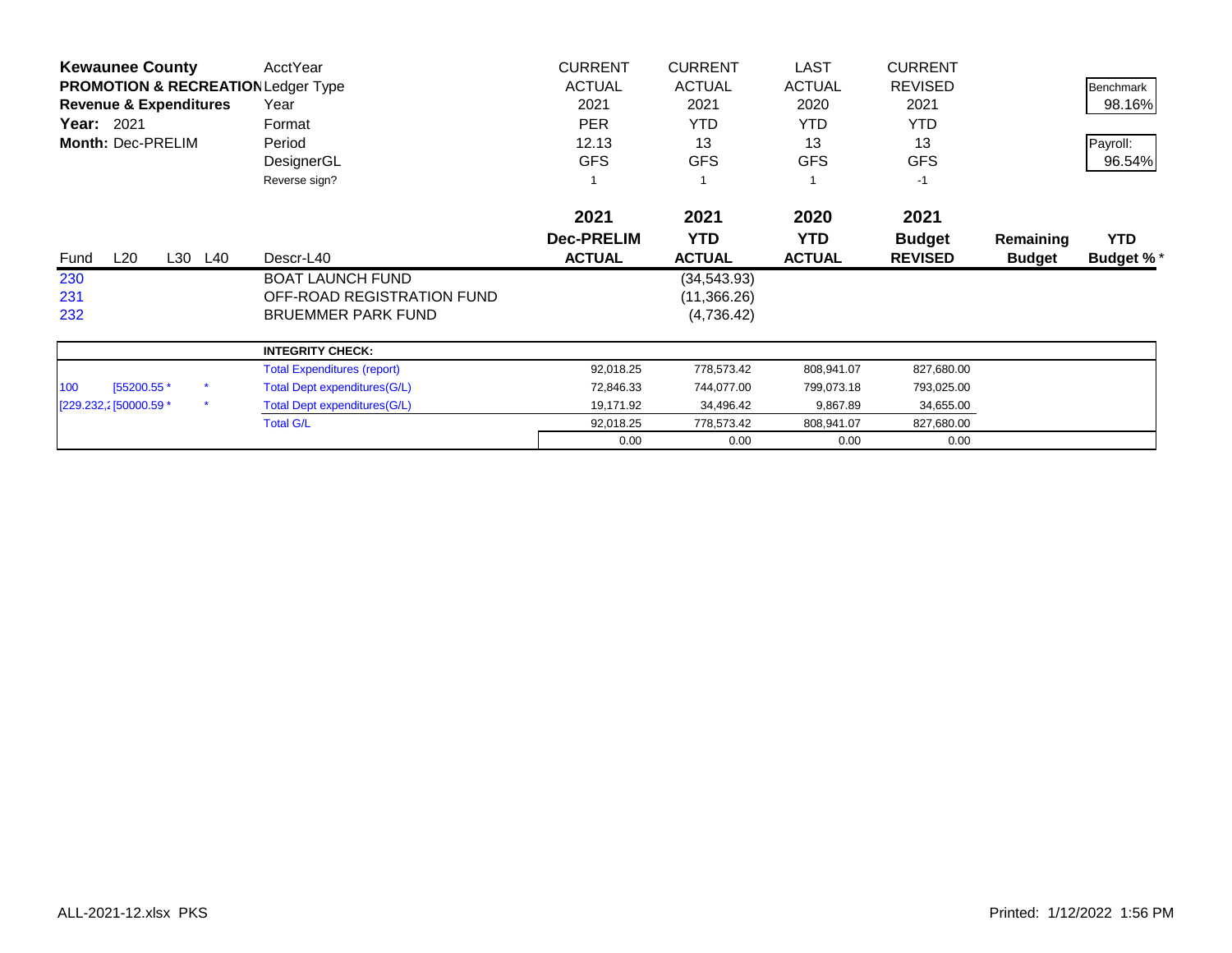|                   | <b>Kewaunee County</b>            |            |            | AcctYear                                               | <b>CURRENT</b>    | <b>CURRENT</b>   | <b>LAST</b>      | <b>CURRENT</b>       |                    |                  |
|-------------------|-----------------------------------|------------|------------|--------------------------------------------------------|-------------------|------------------|------------------|----------------------|--------------------|------------------|
|                   | <b>PUBLIC HEALTH</b>              |            |            | Ledger Type                                            | <b>ACTUAL</b>     | <b>ACTUAL</b>    | <b>ACTUAL</b>    | <b>REVISED</b>       |                    | Benchmark        |
|                   | <b>Revenue &amp; Expenditures</b> |            |            | Year                                                   | 2021              | 2021             | 2020             | 2021                 |                    | 98.16%           |
| <b>Year: 2021</b> |                                   |            |            | Format                                                 | <b>PER</b>        | <b>YTD</b>       | <b>YTD</b>       | <b>YTD</b>           |                    |                  |
|                   | Month: Dec-PRELIM                 |            |            | Period                                                 | 12.13             | 13               | 13               | 13                   |                    | Payroll:         |
|                   |                                   |            |            | DesignerGL                                             | <b>GFS</b>        | <b>GFS</b>       | <b>GFS</b>       | <b>GFS</b>           |                    | 96.54%           |
|                   |                                   |            |            | Reverse sign?                                          | $\mathbf{1}$      | $\mathbf{1}$     | $\mathbf{1}$     | $-1$                 |                    |                  |
|                   |                                   |            |            |                                                        |                   |                  |                  |                      |                    |                  |
|                   |                                   |            |            |                                                        | 2021              | 2021             | 2020             | 2021                 |                    |                  |
|                   |                                   |            |            |                                                        | <b>Dec-PRELIM</b> | <b>YTD</b>       | <b>YTD</b>       | <b>Budget</b>        | Remaining          | <b>YTD</b>       |
| Fund              | L20                               | L30        | L40        | Descr-L40                                              | <b>ACTUAL</b>     | <b>ACTUAL</b>    | <b>ACTUAL</b>    | <b>REVISED</b>       | <b>Budget</b>      | Budget %*        |
| 100               |                                   |            |            | <b>GENERAL FUND</b>                                    |                   |                  |                  |                      |                    |                  |
| 100               | 54100                             |            |            | <b>PUBLIC HEALTH</b>                                   |                   |                  |                  |                      |                    |                  |
|                   |                                   |            |            | Revenue                                                |                   |                  |                  |                      |                    |                  |
| 100               | 43551                             | 038        |            | PRENATAL CARE COORDINATION                             | (586.73)          | (1,503.63)       | (1,090.73)       | (2,500.00)           | (996.37)           | 60.15%           |
| 100               | 43551                             | 042        |            | <b>RADON TEST KITS</b>                                 | (8.00)            | (192.00)         | (64.00)          | (100.00)             | 92.00              | 192.00%          |
| 100               | 43551                             | 054        |            | CAR SEAT PROGRAM GRANT                                 | 0.00              | (550.00)         | 0.00             | 0.00                 | 550.00             |                  |
| 100               | 46250                             | 089        |            | <b>NURSE FEES</b>                                      | (55.36)           | (187.98)         | (115.56)         | 0.00                 | 187.98             |                  |
| 100               | 46510                             | 040        |            | PUB HEALTH NURSE SERVICES                              | (2,908.14)        | (17,589.11)      | (21, 804.81)     | (15,000.00)          | 2,589.11           | 117.26%          |
| 100               | 46510                             | 044        |            | <b>HEPATITIS B</b>                                     | 0.00              | 0.00             | 0.00             | (900.00)             | (900.00)           | 0.00%            |
| 100               | 46510                             | 065        |            | T.B. SKIN TESTS                                        | (80.00)           | (432.00)         | (880.00)         | (1,200.00)           | (768.00)           | 36.00%           |
| 100               | 46510                             | 070        |            | <b>SHARPS COLLECTIONS</b>                              | (36.00)           | (400.00)         | (314.00)         | (350.00)             | 50.00              | 114.29%          |
| 100               | 48510 001                         |            |            | BACK-TO-SCHOOL DONATIONS                               | 0.00              | (3,445.00)       | (3,765.00)       | (3,000.00)           | 445.00             | 114.83%          |
|                   |                                   |            |            |                                                        | (3,674.23)        | (24, 299.72)     | (28,034.10)      | (23,050.00)          | 1,249.72           | 105.42%          |
|                   |                                   |            |            | <b>Expenditures</b>                                    |                   |                  |                  |                      |                    |                  |
| 100               | 54100                             |            | 000 111    | <b>SALARIES</b>                                        | 6,380.80          | 82,950.40        | 81,577.60        | 82,926.00            | (24.40)            | 100.03%          |
| 100               | 54100                             | 000        | 121        | <b>WAGES-REGULAR</b>                                   | 4,269.54          | 20,815.61        | 44,198.57        | 63,918.00            | 43,102.39          | 32.57%           |
| 100               | 54100                             | 000        | 122        | WAGES-OVERTIME                                         | 0.00              | 0.00             | 560.35           | 0.00                 | 0.00               |                  |
| 100               | 54100                             | 000        | 149        | <b>INTERPRETERS</b>                                    | 0.00              | 0.00             | 66.00            | 200.00               | 200.00             | 0.00%            |
| 100               | 54100                             | 000        | 151        | SOCIAL SECURITY                                        | 753.34            | 7,369.40         | 9,164.95         | 11,570.00            | 4,200.60           | 63.69%           |
| 100               | 54100                             | 000        | 152        | <b>RETIREMENT</b>                                      | 712.39            | 6,997.67         | 8,535.19         | 10,208.00            | 3,210.33           | 68.55%           |
| 100               | 54100                             | 000        | 153        | <b>WORKMEN'S COMPENSATION</b>                          | 347.79            | 3,741.56         | 3,916.86         | 5,069.00             | 1,327.44           | 73.81%           |
| 100               | 54100                             | 000        | 154        | <b>HEALTH INSURANCE</b>                                | 2,672.53          | 25,608.06        | 24,167.32        | 32,434.00            | 6,825.94           | 78.95%           |
| 100               | 54100                             | 000        | 155        | <b>DENTAL INSURANCE</b>                                | 75.90             | 854.57           | 871.09           | 1,012.00             | 157.43             | 84.44%           |
| 100               | 54100                             | 000        | 156        | HEALTH REIMBURSEMENT ACCOUNT                           | 0.00              | 0.00             | 0.00             | 0.00                 | 0.00               |                  |
| 100               | 54100                             | 000<br>000 | 225<br>249 | <b>TELEPHONE</b>                                       | 186.47            | 1,346.66         | 1,545.51         | 1,800.00             | 453.34             | 74.81%           |
| 100               | 54100                             | 000        | 253        | MAINTENANCE AGREEMENTS<br><b>TESTING-ANIMAL RABIES</b> | 0.00              | 0.00             | 0.00<br>700.60   | 0.00                 | 0.00               |                  |
| 100               | 54100                             |            |            |                                                        | 130.00            | 905.00           |                  | 500.00               | (405.00)           | 181.00%          |
| 100               | 54100 000 296                     |            |            | CONTRACTED SERVICES/SHARPS<br><b>POSTAGE</b>           | 0.00              | 168.80           | 425.85           | 250.00               | 81.20              | 67.52%           |
| 100<br>100        | 54100<br>54100                    | 000<br>000 | 311<br>312 | OFFICE SUPPLIES                                        | 84.27<br>33.60    | 547.05<br>387.10 | 371.60<br>677.52 | 1,000.00<br>1,500.00 | 452.95<br>1,112.90 | 54.71%<br>25.81% |
| 100               | 54100                             | 000        | 320        | <b>RADON TEST KITS</b>                                 | 0.00              | 344.00           | 0.00             | 100.00               | (244.00)           | 344.00%          |
| 100               | 54100                             | 000        | 322        | <b>SUBSCRIPTIONS</b>                                   | 0.00              | 0.00             | 106.00           | 100.00               | 100.00             | 0.00%            |
| 100               | 54100                             | 000        | 324        | <b>MEMBERSHIP DUES</b>                                 | 105.00            | 615.00           | 410.00           | 500.00               | (115.00)           | 123.00%          |
| 100               | 54100                             | 000        | 328        | BACK-TO-SCHOOL SUPPLIES                                | 0.00              | 6,072.12         | 3,958.71         | 0.00                 | (6,072.12)         |                  |
| 100               | 54100 000 332                     |            |            | <b>TRAVEL EXPENSES</b>                                 | 58.80             | 311.80           | 2,046.19         | 3,200.00             | 2,888.20           | 9.74%            |
|                   |                                   |            |            |                                                        |                   |                  |                  |                      |                    |                  |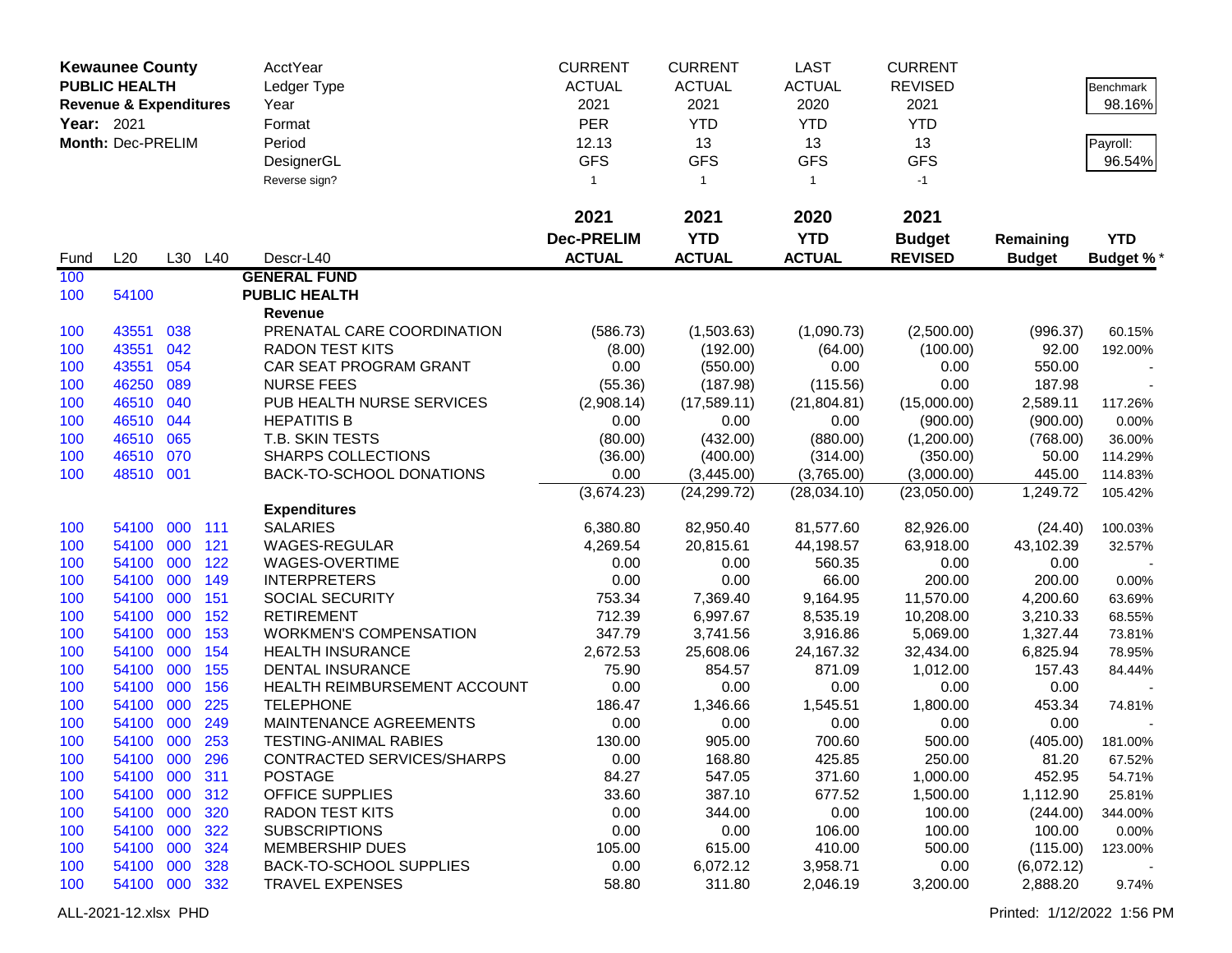|            | <b>Kewaunee County</b>            |         |     | AcctYear                                      | <b>CURRENT</b>    | <b>CURRENT</b> | LAST          | <b>CURRENT</b> |               |                    |
|------------|-----------------------------------|---------|-----|-----------------------------------------------|-------------------|----------------|---------------|----------------|---------------|--------------------|
|            | <b>PUBLIC HEALTH</b>              |         |     | Ledger Type                                   | <b>ACTUAL</b>     | <b>ACTUAL</b>  | <b>ACTUAL</b> | <b>REVISED</b> |               | Benchmark          |
|            | <b>Revenue &amp; Expenditures</b> |         |     | Year                                          | 2021              | 2021           | 2020          | 2021           |               | 98.16%             |
| Year: 2021 |                                   |         |     | Format                                        | <b>PER</b>        | <b>YTD</b>     | <b>YTD</b>    | <b>YTD</b>     |               |                    |
|            | Month: Dec-PRELIM                 |         |     | Period                                        | 12.13             | 13             | 13            | 13             |               |                    |
|            |                                   |         |     | DesignerGL                                    | <b>GFS</b>        | <b>GFS</b>     | <b>GFS</b>    | <b>GFS</b>     |               | Payroll:<br>96.54% |
|            |                                   |         |     |                                               |                   |                |               |                |               |                    |
|            |                                   |         |     | Reverse sign?                                 | 1                 | $\overline{1}$ | $\mathbf{1}$  | $-1$           |               |                    |
|            |                                   |         |     |                                               | 2021              | 2021           | 2020          | 2021           |               |                    |
|            |                                   |         |     |                                               | <b>Dec-PRELIM</b> | <b>YTD</b>     | <b>YTD</b>    | <b>Budget</b>  | Remaining     | <b>YTD</b>         |
| Fund       | L20                               | L30     | L40 | Descr-L40                                     | <b>ACTUAL</b>     | <b>ACTUAL</b>  | <b>ACTUAL</b> | <b>REVISED</b> | <b>Budget</b> | <b>Budget %*</b>   |
| 100        | 54100                             | 000     | 338 | <b>FLUORIDE VARNISH</b>                       | 0.00              | 76.44          | 0.00          | 100.00         | 23.56         | 76.44%             |
| 100        | 54100                             | 000     | 342 | <b>MEDICAL SUPPLIES</b>                       | 221.20            | 6,241.44       | 813.95        | 2,000.00       | (4,241.44)    | 312.07%            |
| 100        | 54100                             | 000     | 348 | <b>EDUCATIONAL MATERIALS</b>                  | 0.00              | 580.01         | 162.93        | 300.00         | (280.01)      | 193.34%            |
| 100        | 54100                             | 000     | 533 | <b>EQUIPMENT RENTAL &amp; LEASES</b>          | 209.14            | 2,595.04       | 2,242.55      | 2,200.00       | (395.04)      | 117.96%            |
| 100        | 54100                             | 000     | 813 | <b>OUTLAY</b>                                 | 0.00              | 0.00           | 0.00          | 0.00           | 0.00          |                    |
|            |                                   |         |     |                                               | 16,240.77         | 168,527.73     | 186,519.34    | 220,887.00     | 52,359.27     | 76.30%             |
|            |                                   |         |     |                                               | 12,566.54         | 144,228.01     | 158,485.24    | 197,837.00     | 53,608.99     |                    |
| 100        | 54111                             |         |     | <b>COMMUNICABLE DISEASE PRVNTN</b>            |                   |                |               |                |               |                    |
|            |                                   |         |     | <b>Revenue</b>                                |                   |                |               |                |               |                    |
| 100        | 43551                             | 032     |     | COMMUNICABLE DISEASE PRVNTN                   | 0.00              | (3,400.00)     | (3,396.00)    | (3,400.00)     | 0.00          | 100.00%            |
|            |                                   |         |     |                                               | 0.00              | (3,400.00)     | (3,396.00)    | (3,400.00)     | 0.00          | 100.00%            |
|            |                                   |         |     | <b>Expenditures</b>                           |                   |                |               |                |               |                    |
| 100        | 54111                             | 000     | 121 | <b>WAGES-REGULAR</b>                          | 0.00              | 2,544.68       | 2,327.16      | 2,653.00       | 108.32        | 95.92%             |
| 100        | 54111                             | 000     | 151 | SOCIAL SECURITY                               | 0.00              | 194.68         | 178.05        | 203.00         | 8.32          | 95.90%             |
| 100        | 54111                             | 000     | 152 | <b>RETIREMENT</b>                             | 0.00              | 171.79         | 157.06        | 179.00         | 7.21          | 95.97%             |
| 100        | 54111                             | 000     | 153 | <b>WORKMEN'S COMPENSATION</b>                 | 0.00              | 99.23          | 88.70         | 103.00         | 3.77          | 96.34%             |
| 100        | 54111                             | 000     | 154 | <b>HEALTH INSURANCE</b>                       | 0.00              | 0.00           | 0.00          | 0.00           | 0.00          |                    |
| 100        | 54111                             | 000     | 155 | <b>DENTAL INSURANCE</b>                       | 0.00              | 0.00           | 0.00          | 0.00           | 0.00          |                    |
| 100        | 54111                             | 000     | 312 | <b>OFFICE SUPPLIES</b>                        | 0.00              | 0.00           | 140.50        | 0.00           | 0.00          |                    |
| 100        | 54111                             | 000     | 332 | TRAVEL EXPENSES                               | 0.00              | 0.00           | 0.00          | 37.00          | 37.00         | 0.00%              |
| 100        | 54111                             | 000     | 342 | <b>MEDICAL SUPPLIES</b>                       | 0.00              | 0.00           | 0.00          | 150.00         | 150.00        | 0.00%              |
| 100        | 54111                             | 000     | 348 | <b>EDUCATIONAL MATERIALS</b>                  | 0.00              | 391.30         | 504.76        | 75.00          | (316.30)      | 521.73%            |
| 100        | 54111                             | 000     | 813 | <b>OUTLAY</b>                                 | 0.00              | 0.00           | 0.00          | 0.00           | 0.00          |                    |
|            |                                   |         |     |                                               | 0.00              | 3,401.68       | 3,396.23      | 3,400.00       | (1.68)        | 100.05%            |
|            |                                   |         |     |                                               | 0.00              | 1.68           | 0.23          | 0.00           | (1.68)        |                    |
| 100        | 54106                             |         |     | <b>IMMUNIZATION PROGRAM</b><br><b>Revenue</b> |                   |                |               |                |               |                    |
| 100        | 43240 710                         |         |     | ARRA IMM FOR CHILD & ADULT                    | 0.00              | 0.00           | 0.00          | 0.00           | 0.00          |                    |
| 100        | 43551                             | 088     |     | PUBLIC HEALTH COVID-19                        | (8,610.00)        | (8,610.00)     | 0.00          | (16,870.00)    | (8,260.00)    | 51.04%             |
| 100        | 46510 010                         |         |     | <b>IMMUNIZATION COLLECTIONS</b>               | (30.00)           | (522.46)       | (2,378.72)    | (900.00)       | (377.54)      | 58.05%             |
|            |                                   |         |     |                                               | (8,640.00)        | (9, 132.46)    | (2,378.72)    | (17,770.00)    | (8,637.54)    | 51.39%             |
|            |                                   |         |     | <b>Expenditures</b>                           |                   |                |               |                |               |                    |
| 100        | 54106                             | 000 121 |     | WAGES-REGULAR                                 | 2,855.78          | 9,675.62       | 13,952.15     | 27,479.00      | 17,803.38     | 35.21%             |
| 100        | 54106                             | 000 122 |     | WAGES-OVERTIME                                | 0.00              | 90.59          | 76.48         | 0.00           | (90.59)       |                    |
|            |                                   |         |     |                                               |                   |                |               |                |               |                    |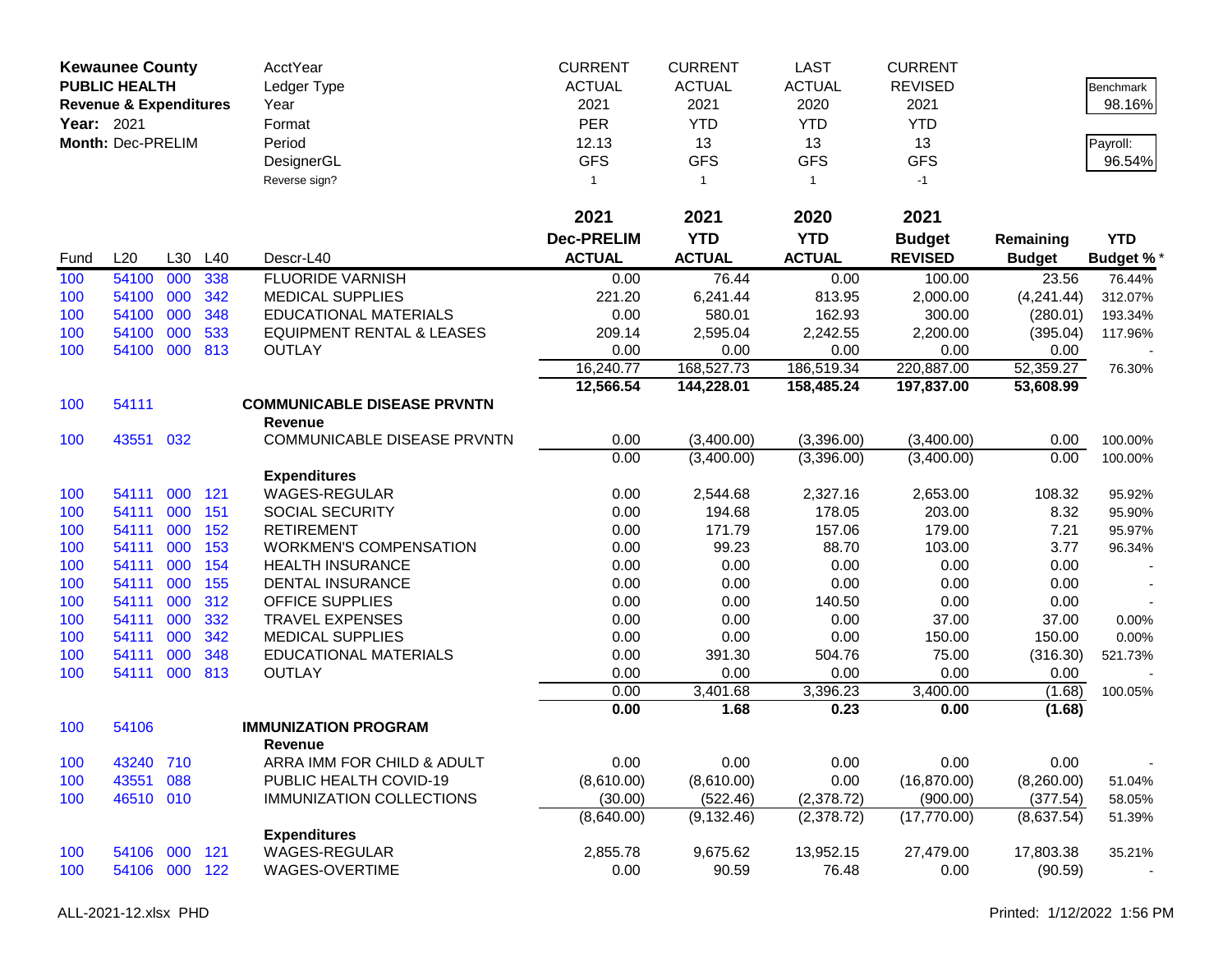|            | <b>Kewaunee County</b>            |     |         | AcctYear                         | <b>CURRENT</b>    | <b>CURRENT</b> | <b>LAST</b>   | <b>CURRENT</b> |               |                  |
|------------|-----------------------------------|-----|---------|----------------------------------|-------------------|----------------|---------------|----------------|---------------|------------------|
|            | <b>PUBLIC HEALTH</b>              |     |         | Ledger Type                      | <b>ACTUAL</b>     | <b>ACTUAL</b>  | <b>ACTUAL</b> | <b>REVISED</b> |               | Benchmark        |
|            | <b>Revenue &amp; Expenditures</b> |     |         | Year                             | 2021              | 2021           | 2020          | 2021           |               | 98.16%           |
| Year: 2021 |                                   |     |         | Format                           | <b>PER</b>        | <b>YTD</b>     | <b>YTD</b>    | <b>YTD</b>     |               |                  |
|            | Month: Dec-PRELIM                 |     |         | Period                           | 12.13             | 13             | 13            | 13             |               | Payroll:         |
|            |                                   |     |         | DesignerGL                       | <b>GFS</b>        | <b>GFS</b>     | <b>GFS</b>    | <b>GFS</b>     |               | 96.54%           |
|            |                                   |     |         | Reverse sign?                    | 1                 | $\overline{1}$ | $\mathbf{1}$  | $-1$           |               |                  |
|            |                                   |     |         |                                  |                   |                |               |                |               |                  |
|            |                                   |     |         |                                  | 2021              | 2021           | 2020          | 2021           |               |                  |
|            |                                   |     |         |                                  | <b>Dec-PRELIM</b> | <b>YTD</b>     | <b>YTD</b>    | <b>Budget</b>  | Remaining     | <b>YTD</b>       |
| Fund       | L20                               |     | L30 L40 | Descr-L40                        | <b>ACTUAL</b>     | <b>ACTUAL</b>  | <b>ACTUAL</b> | <b>REVISED</b> | <b>Budget</b> | <b>Budget %*</b> |
| 100        | 54106                             | 000 | 151     | <b>SOCIAL SECURITY</b>           | 212.09            | 739.39         | 1,073.16      | 1,769.00       | 1,029.61      | 41.80%           |
| 100        | 54106                             | 000 | 152     | <b>RETIREMENT</b>                | 190.13            | 656.57         | 947.43        | 1,663.00       | 1,006.43      | 39.48%           |
| 100        | 54106                             | 000 | 153     | <b>WORKMEN'S COMPENSATION</b>    | 67.72             | 175.85         | 59.25         | 200.00         | 24.15         | 87.93%           |
| 100        | 54106                             | 000 | 154     | <b>HEALTH INSURANCE</b>          | 224.57            | 305.79         | 0.00          | 0.00           | (305.79)      |                  |
| 100        | 54106                             | 000 | 155     | <b>DENTAL INSURANCE</b>          | 12.80             | 15.33          | 0.00          | 0.00           | (15.33)       | $\blacksquare$   |
| 100        | 54106                             | 000 | 156     | HEALTH REIMBURSEMENT ACCOUNT     | 0.00              | 0.00           | 0.00          | 0.00           | 0.00          |                  |
| 100        | 54106                             | 000 | 249     | MAINTENANCE AGREEMENTS           | 0.00              | 0.00           | 0.00          | 0.00           | 0.00          |                  |
| 100        | 54106                             | 000 | 296     | <b>CONTRACTED SERVICES</b>       | 0.00              | 668.75         | 0.00          | 769.00         | 100.25        | 86.96%           |
| 100        | 54106                             | 000 | 311     | <b>POSTAGE</b>                   | 0.00              | 6.44           | 38.32         | 200.00         | 193.56        | 3.22%            |
| 100        | 54106                             | 000 | 312     | <b>OFFICE SUPPLIES</b>           | 48.29             | 53.98          | 0.00          | 200.00         | 146.02        | 26.99%           |
| 100        | 54106                             | 000 | 321     | PUBLICATIONS OF LEGAL NOTICE     | 0.00              | 0.00           | 0.00          | 0.00           | 0.00          |                  |
| 100        | 54106                             | 000 | 332     | <b>TRAVEL EXPENSES</b>           | 505.87            | 874.91         | 429.54        | 976.00         | 101.09        | 89.64%           |
| 100        | 54106                             | 000 | 342     | <b>MEDICAL SUPPLIES</b>          | 1,476.41          | 2,265.56       | 4,650.92      | 6,815.00       | 4,549.44      | 33.24%           |
| 100        | 54106                             | 000 | 348     | EDUCATIONAL MATERIALS            | 0.00              | 0.00           | 0.00          | 0.00           | 0.00          |                  |
|            |                                   |     |         |                                  | 5,593.66          | 15,528.78      | 21,227.25     | 40,071.00      | 24,542.22     | 38.75%           |
|            |                                   |     |         |                                  | (3,046.34)        | 6,396.32       | 18,848.53     | 22,301.00      | 15,904.68     |                  |
| 100        | 54113                             |     |         | <b>WOMEN-INFANTS-CHILDREN-II</b> |                   |                |               |                |               |                  |
|            |                                   |     |         | <b>Revenue</b>                   |                   |                |               |                |               |                  |
| 100        | 43240 024                         |     |         | <b>WIC PROGRAM</b>               | (11, 182.00)      | (53, 136.00)   | (63, 637.00)  | (72,069.00)    | (18,933.00)   | 73.73%           |
|            |                                   |     |         |                                  | (11, 182.00)      | (53, 136.00)   | (63, 637.00)  | (72,069.00)    | (18,933.00)   | 73.73%           |
|            |                                   |     |         | <b>Expenditures</b>              |                   |                |               |                |               |                  |
| 100        | 54113                             | 000 | 121     | WAGES-REGULAR                    | 5,075.20          | 40,761.27      | 41,225.65     | 38,653.00      | (2, 108.27)   | 105.45%          |
| 100        | 54113                             | 000 | 122     | WAGES-OVERTIME                   | 0.00              | 83.27          | 222.38        | 0.00           | (83.27)       |                  |
| 100        | 54113                             | 000 | 149     | <b>INTERPRETERS</b>              | 0.00              | 0.00           | 0.00          | 0.00           | 0.00          |                  |
| 100        | 54113                             | 000 | 151     | <b>SOCIAL SECURITY</b>           | 349.53            | 2,930.51       | 3,091.72      | 2,947.00       | 16.49         | 99.44%           |
| 100        | 54113                             | 000 | 152     | <b>RETIREMENT</b>                | 340.66            | 2,755.06       | 2,798.69      | 2,601.00       | (154.06)      | 105.92%          |
| 100        | 54113 000                         |     | 153     | <b>WORKMEN'S COMPENSATION</b>    | 196.55            | 1,581.98       | 1,513.33      | 1,587.00       | 5.02          | 99.68%           |
| 100        | 54113 000                         |     | 154     | <b>HEALTH INSURANCE</b>          | 1,964.56          | 6,952.61       | 0.00          | 13,883.00      | 6,930.39      | 50.08%           |
| 100        | 54113 000                         |     | 155     | DENTAL INSURANCE                 | 45.51             | 384.93         | 348.02        | 433.00         | 48.07         | 88.90%           |
| 100        | 54113 000                         |     | 156     | HEALTH REIMBURSEMENT ACCOUNT     | 0.00              | 0.00           | 0.00          | 0.00           | 0.00          |                  |
| 100        | 54113 000                         |     | 225     | <b>TELEPHONE</b>                 | 41.54             | 249.61         | 253.11        | 300.00         | 50.39         | 83.20%           |
| 100        | 54113 000                         |     | 296     | <b>CONTRACTED SERVICES</b>       | 1,670.20          | 7,249.42       | 4,740.17      | 7,500.00       | 250.58        | 96.66%           |
| 100        | 54113 000                         |     | 311     | <b>POSTAGE</b>                   | 39.17             | 457.01         | 594.98        | 500.00         | 42.99         | 91.40%           |
| 100        | 54113 000 312                     |     |         | <b>OFFICE SUPPLIES</b>           | 563.70            | 2,259.19       | 1,227.42      | 85.00          | (2, 174.19)   | 2657.87%         |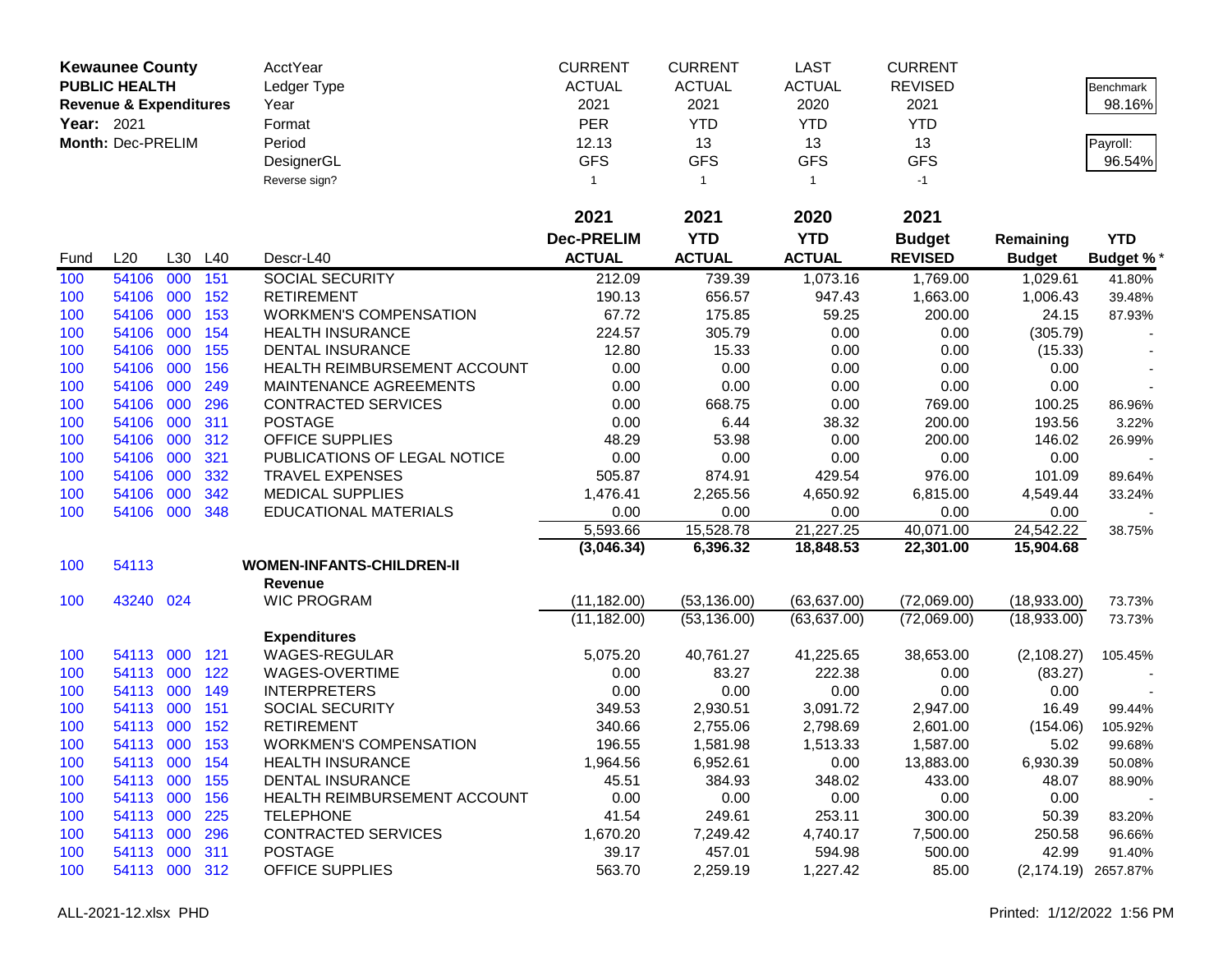|            | <b>Kewaunee County</b><br><b>PUBLIC HEALTH</b><br><b>Revenue &amp; Expenditures</b> |         |     | AcctYear<br>Ledger Type<br>Year                                                          | <b>CURRENT</b><br><b>ACTUAL</b><br>2021 | <b>CURRENT</b><br><b>ACTUAL</b><br>2021 | <b>LAST</b><br><b>ACTUAL</b><br>2020 | <b>CURRENT</b><br><b>REVISED</b><br>2021 |               | Benchmark<br>98.16% |
|------------|-------------------------------------------------------------------------------------|---------|-----|------------------------------------------------------------------------------------------|-----------------------------------------|-----------------------------------------|--------------------------------------|------------------------------------------|---------------|---------------------|
| Year: 2021 |                                                                                     |         |     | Format                                                                                   | <b>PER</b>                              | <b>YTD</b>                              | <b>YTD</b>                           | <b>YTD</b>                               |               |                     |
|            | Month: Dec-PRELIM                                                                   |         |     | Period                                                                                   | 12.13                                   | 13                                      | 13                                   | 13                                       |               |                     |
|            |                                                                                     |         |     | DesignerGL                                                                               | <b>GFS</b>                              | <b>GFS</b>                              | <b>GFS</b>                           | <b>GFS</b>                               |               | Payroll:<br>96.54%  |
|            |                                                                                     |         |     | Reverse sign?                                                                            | $\mathbf{1}$                            | $\mathbf{1}$                            | $\mathbf{1}$                         | $-1$                                     |               |                     |
|            |                                                                                     |         |     |                                                                                          |                                         |                                         |                                      |                                          |               |                     |
|            |                                                                                     |         |     |                                                                                          | 2021                                    | 2021                                    | 2020                                 | 2021                                     |               |                     |
|            |                                                                                     |         |     |                                                                                          | <b>Dec-PRELIM</b>                       | <b>YTD</b>                              | <b>YTD</b>                           | <b>Budget</b>                            | Remaining     | <b>YTD</b>          |
| Fund       | L20                                                                                 | L30     | L40 | Descr-L40                                                                                | <b>ACTUAL</b>                           | <b>ACTUAL</b>                           | <b>ACTUAL</b>                        | <b>REVISED</b>                           | <b>Budget</b> | <b>Budget %*</b>    |
| 100        | 54113                                                                               | 000     | 324 | <b>MEMBERSHIP DUES</b>                                                                   | 0.00                                    | 0.00                                    | 50.00                                | 250.00                                   | 250.00        | 0.00%               |
| 100        | 54113                                                                               | 000     | 332 | <b>TRAVEL EXPENSES</b>                                                                   | 0.00                                    | 260.00                                  | 370.20                               | 700.00                                   | 440.00        | 37.14%              |
| 100        | 54113                                                                               | 000     | 336 | <b>TRAINING</b>                                                                          | 54.00                                   | 54.00                                   | 0.00                                 | 0.00                                     | (54.00)       |                     |
| 100        | 54113                                                                               | 000     | 342 | <b>MEDICAL SUPPLIES</b>                                                                  | 0.00                                    | 878.09                                  | 2,273.61                             | 500.00                                   | (378.09)      | 175.62%             |
| 100        | 54113                                                                               | 000     | 345 | <b>OUTREACH MATERIALS</b>                                                                | 0.00                                    | 1,199.00                                | 1,199.00                             | 0.00                                     | (1, 199.00)   |                     |
| 100        | 54113                                                                               | 000     | 348 | <b>EDUCATIONAL MATERIALS</b>                                                             | 1,081.70                                | 2,220.44                                | 4,472.86                             | 2,130.00                                 | (90.44)       | 104.25%             |
| 100        | 54113                                                                               | 000     | 812 | EQUIPMENT UNDER \$1,000.00                                                               | 0.00                                    | 0.00                                    | 0.00                                 | 0.00                                     | 0.00          |                     |
| 100        | 54113                                                                               | 000 813 |     | OUTLAY / EQUIP OVER \$1,000                                                              | 0.00                                    | 0.00                                    | 4,386.47                             | 0.00                                     | 0.00          |                     |
|            |                                                                                     |         |     |                                                                                          | 11,422.32                               | 70,276.39                               | 68,767.61                            | 72,069.00                                | 1,792.61      | 97.51%              |
|            |                                                                                     |         |     |                                                                                          | 240.32                                  | 17,140.39                               | 5,130.61                             | 0.00                                     | (17, 140.39)  |                     |
| 100        | 54122                                                                               |         |     | <b>CHILD WITH SPEC HEALTH CARE</b><br><b>Revenue</b>                                     |                                         |                                         |                                      |                                          |               |                     |
| 100        | 43551                                                                               | 050     |     | CHILD WITH SPEC HEALTH CARE                                                              | 0.00                                    | (2,029.00)                              | (1,671.00)                           | (2,100.00)                               | (71.00)       | 96.62%              |
|            |                                                                                     |         |     |                                                                                          | 0.00                                    | (2,029.00)                              | (1,671.00)                           | (2,100.00)                               | (71.00)       | 96.62%              |
|            |                                                                                     |         |     | <b>Expenditures</b>                                                                      |                                         |                                         |                                      |                                          |               |                     |
| 100        | 54122                                                                               | 000     | 121 | <b>WAGES-REGULAR</b>                                                                     | 0.00                                    | 1,673.23                                | 1,404.45                             | 1,744.00                                 | 70.77         | 95.94%              |
| 100        | 54122                                                                               | 000     | 151 | SOCIAL SECURITY                                                                          | 0.00                                    | 123.99                                  | 104.45                               | 124.00                                   | 0.01          | 99.99%              |
| 100        | 54122                                                                               | 000     | 152 | <b>RETIREMENT</b>                                                                        | 0.00                                    | 112.95                                  | 94.81                                | 113.00                                   | 0.05          | 99.96%              |
| 100        | 54122                                                                               | 000     | 153 | <b>WORKMEN'S COMPENSATION</b>                                                            | 0.00                                    | 65.27                                   | 53.55                                | 65.00                                    | (0.27)        | 100.42%             |
| 100        | 54122                                                                               | 000     | 154 | <b>HEALTH INSURANCE</b>                                                                  | 0.00                                    | 0.00                                    | 0.00                                 | 358.00                                   | 358.00        | 0.00%               |
| 100        | 54122                                                                               | 000     | 155 | <b>DENTAL INSURANCE</b>                                                                  | 0.00                                    | 16.87                                   | 13.42                                | (342.00)                                 | (358.87)      | $-4.93%$            |
| 100        | 54122                                                                               | 000     | 332 | <b>TRAVEL EXPENSES</b>                                                                   | 0.00                                    | 0.00                                    | 0.00                                 | 1.00                                     | 1.00          | 0.00%               |
| 100        | 54122                                                                               | 000     | 813 | <b>OUTLAY</b>                                                                            | 0.00                                    | 36.68                                   | 0.00                                 | 37.00                                    | 0.32          | 99.14%              |
|            |                                                                                     |         |     |                                                                                          | 0.00                                    | 2,028.99                                | 1,670.68                             | 2,100.00                                 | 71.01         | 96.62%              |
|            |                                                                                     |         |     |                                                                                          | 0.00                                    | (0.01)                                  | (0.32)                               | 0.00                                     | 0.01          |                     |
|            |                                                                                     |         |     | <b>GENERAL FUND</b>                                                                      | 9,760.52                                | 167,766.39                              | 182,464.29                           | 220,138.00                               | 52,371.61     |                     |
|            |                                                                                     |         |     |                                                                                          |                                         |                                         |                                      |                                          |               |                     |
| 220<br>220 | 54104                                                                               |         |     | <b>CHILDHOOD LEAD POISONING FND</b><br><b>CHILDHOOD LEAD POISONING</b><br><b>Revenue</b> |                                         |                                         |                                      |                                          |               |                     |
| 220        | 43551                                                                               | 039     |     | CHILDHOOD LEAD POISONING                                                                 | (12.00)                                 | (1,841.00)                              | (1,953.00)                           | (1,939.00)                               | (98.00)       | 94.95%              |
| 220        | 49202 000                                                                           |         |     | <b>TRANSFER FROM FUND BALANCE</b>                                                        | 0.00                                    | 0.00                                    | 0.00                                 | 0.00                                     | 0.00          |                     |
|            |                                                                                     |         |     |                                                                                          | (12.00)                                 | (1,841.00)                              | (1,953.00)                           | (1,939.00)                               | (98.00)       | 94.95%              |
|            |                                                                                     |         |     |                                                                                          |                                         |                                         |                                      |                                          |               |                     |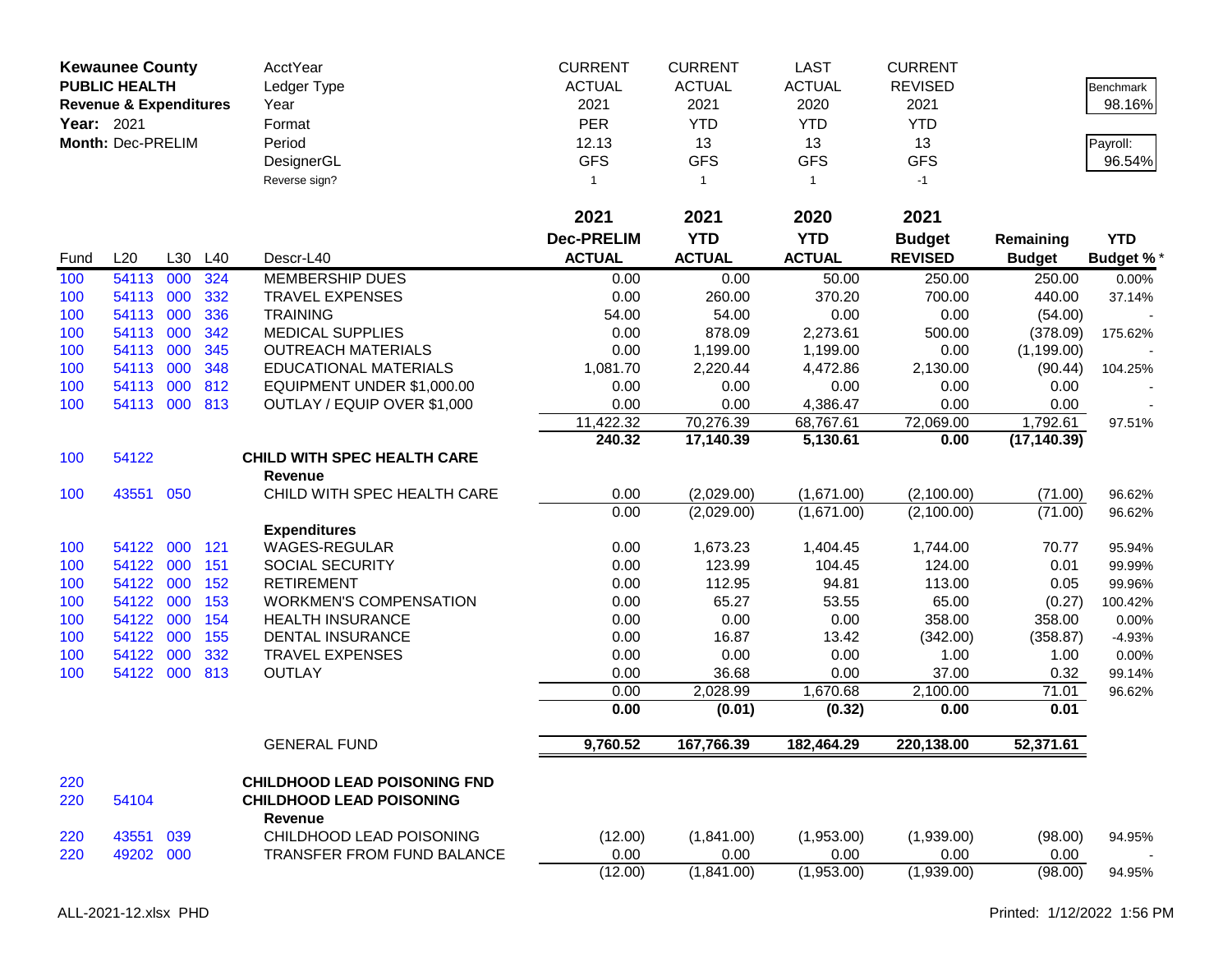|            | <b>Kewaunee County</b>            |     |         | AcctYear                          | <b>CURRENT</b>    | <b>CURRENT</b> | <b>LAST</b>   | <b>CURRENT</b> |               |                  |
|------------|-----------------------------------|-----|---------|-----------------------------------|-------------------|----------------|---------------|----------------|---------------|------------------|
|            | <b>PUBLIC HEALTH</b>              |     |         | Ledger Type                       | <b>ACTUAL</b>     | <b>ACTUAL</b>  | <b>ACTUAL</b> | <b>REVISED</b> |               | Benchmark        |
|            | <b>Revenue &amp; Expenditures</b> |     |         | Year                              | 2021              | 2021           | 2020          | 2021           |               | 98.16%           |
| Year: 2021 |                                   |     |         | Format                            | <b>PER</b>        | <b>YTD</b>     | <b>YTD</b>    | <b>YTD</b>     |               |                  |
|            | Month: Dec-PRELIM                 |     |         | Period                            | 12.13             | 13             | 13            | 13             |               | Payroll:         |
|            |                                   |     |         | DesignerGL                        | <b>GFS</b>        | <b>GFS</b>     | <b>GFS</b>    | <b>GFS</b>     |               | 96.54%           |
|            |                                   |     |         | Reverse sign?                     | 1                 | $\overline{1}$ | $\mathbf{1}$  | $-1$           |               |                  |
|            |                                   |     |         |                                   |                   |                |               |                |               |                  |
|            |                                   |     |         |                                   | 2021              | 2021           | 2020          | 2021           |               |                  |
|            |                                   |     |         |                                   | <b>Dec-PRELIM</b> | <b>YTD</b>     | <b>YTD</b>    | <b>Budget</b>  | Remaining     | <b>YTD</b>       |
| Fund       | L20                               |     | L30 L40 | Descr-L40                         | <b>ACTUAL</b>     | <b>ACTUAL</b>  | <b>ACTUAL</b> | <b>REVISED</b> | <b>Budget</b> | <b>Budget %*</b> |
|            |                                   |     |         | <b>Expenditures</b>               |                   |                |               |                |               |                  |
| 220        | 54104                             | 000 | 121     | WAGES-REGULAR                     | 0.00              | 1,414.66       | 1,580.00      | 1,546.00       | 131.34        | 91.50%           |
| 220        | 54104                             | 000 | 151     | <b>SOCIAL SECURITY</b>            | 0.00              | 107.23         | 120.95        | 118.00         | 10.77         | 90.87%           |
| 220        | 54104                             | 000 | 152     | <b>RETIREMENT</b>                 | 0.00              | 95.49          | 106.72        | 104.00         | 8.51          | 91.82%           |
| 220        | 54104                             | 000 | 153     | <b>WORKMEN'S COMPENSATION</b>     | 0.00              | 46.84          | 2.97          | 3.00           | (43.84)       | 1561.33%         |
| 220        | 54104                             | 000 | 154     | <b>HEALTH INSURANCE</b>           | 0.00              | 72.97          | 0.00          | 0.00           | (72.97)       |                  |
| 220        | 54104                             | 000 | 155     | <b>DENTAL INSURANCE</b>           | 0.00              | 0.00           | 0.00          | 0.00           | 0.00          |                  |
| 220        | 54104                             | 000 | 296     | <b>CONTRACTED SERVICES</b>        | 0.00              | 0.00           | 0.00          | 0.00           | 0.00          |                  |
| 220        | 54104                             | 000 | 311     | <b>POSTAGE</b>                    | 15.49             | 91.94          | 63.74         | 95.00          | 3.06          | 96.78%           |
| 220        | 54104                             | 000 | 312     | OFFICE SUPPLIES                   | 77.78             | 104.78         | 52.62         | 73.00          | (31.78)       | 143.53%          |
| 220        | 54104                             | 000 | 332     | <b>TRAVEL EXPENSES</b>            | 0.00              | 0.00           | 0.00          | 0.00           | 0.00          |                  |
| 220        | 54104                             | 000 | 342     | <b>MEDICAL SUPPLIES</b>           | 0.00              | 0.00           | 0.00          | 0.00           | 0.00          |                  |
| 220        | 54104                             | 000 | 345     | <b>OUTREACH</b>                   | 0.00              | 0.00           | 26.00         | 0.00           | 0.00          |                  |
|            |                                   |     |         |                                   | 93.27             | 1,933.91       | 1,953.00      | 1,939.00       | 5.09          | 99.74%           |
|            |                                   |     |         |                                   | 81.27             | 92.91          | 0.00          | 0.00           | (92.91)       |                  |
| 221        |                                   |     |         | <b>MATERNAL CHILD HEALTH FUND</b> |                   |                |               |                |               |                  |
| 221        | 54108                             |     |         | <b>MATERNAL CHILD HEALTH</b>      |                   |                |               |                |               |                  |
|            |                                   |     |         | <b>Revenue</b>                    |                   |                |               |                |               |                  |
| 221        | 41100                             | 000 |         | <b>GENERAL PROPERTY TAXES</b>     | 0.00              | (3,750.00)     | (5,020.00)    | (3,750.00)     | 0.00          | 100.00%          |
| 221        | 43240                             | 026 |         | <b>MCH PROGRAM</b>                | (3, 109.00)       | (6,891.00)     | (6,690.00)    | (7, 475.00)    | (584.00)      | 92.19%           |
| 221        | 49200                             | 000 |         | TRANSFER FROM OTHER FUNDS         | 0.00              | 0.00           | 0.00          | 0.00           | 0.00          |                  |
| 221        | 49202                             | 000 |         | TRANSFER FROM FUND BALANCE        | 0.00              | 0.00           | 0.00          | (1,856.00)     | (1,856.00)    | 0.00%            |
|            |                                   |     |         |                                   | (3,109.00)        | (10,641.00)    | (11,710.00)   | (13,081.00)    | (2,440.00)    | 81.35%           |
|            |                                   |     |         | <b>Expenditures</b>               |                   |                |               |                |               |                  |
| 221        | 54108                             | 000 | 121     | <b>WAGES-REGULAR</b>              | 0.00              | 7,118.25       | 8,137.30      | 7,346.00       | 227.75        | 96.90%           |
| 221        | 54108                             | 000 | 122     | WAGES-OVERTIME                    | 0.00              | 226.96         | 0.00          | 0.00           | (226.96)      |                  |
| 221        | 54108 000                         |     | 151     | <b>SOCIAL SECURITY</b>            | 0.00              | 561.92         | 622.51        | 562.00         | 0.08          | 99.99%           |
| 221        | 54108                             | 000 | 152     | <b>RETIREMENT</b>                 | 0.00              | 495.80         | 549.25        | 496.00         | 0.20          | 99.96%           |
| 221        | 54108 000                         |     | 153     | <b>WORKMEN'S COMPENSATION</b>     | 0.00              | 286.52         | 262.60        | 287.00         | 0.48          | 99.83%           |
| 221        | 54108                             | 000 | 154     | <b>HEALTH INSURANCE</b>           | 0.00              | 0.00           | 0.00          | 0.00           | 0.00          |                  |
| 221        | 54108                             | 000 | 155     | <b>DENTAL INSURANCE</b>           | 0.00              | 0.00           | 0.00          | 0.00           | 0.00          |                  |
| 221        | 54108                             | 000 | 311     | <b>POSTAGE</b>                    | 0.00              | 0.00           | 0.00          | 0.00           | 0.00          |                  |
| 221        | 54108 000 332                     |     |         | <b>TRAVEL EXPENSES</b>            | 0.00              | 0.00           | 0.00          | 0.00           | 0.00          |                  |
|            |                                   |     |         |                                   |                   |                |               |                |               |                  |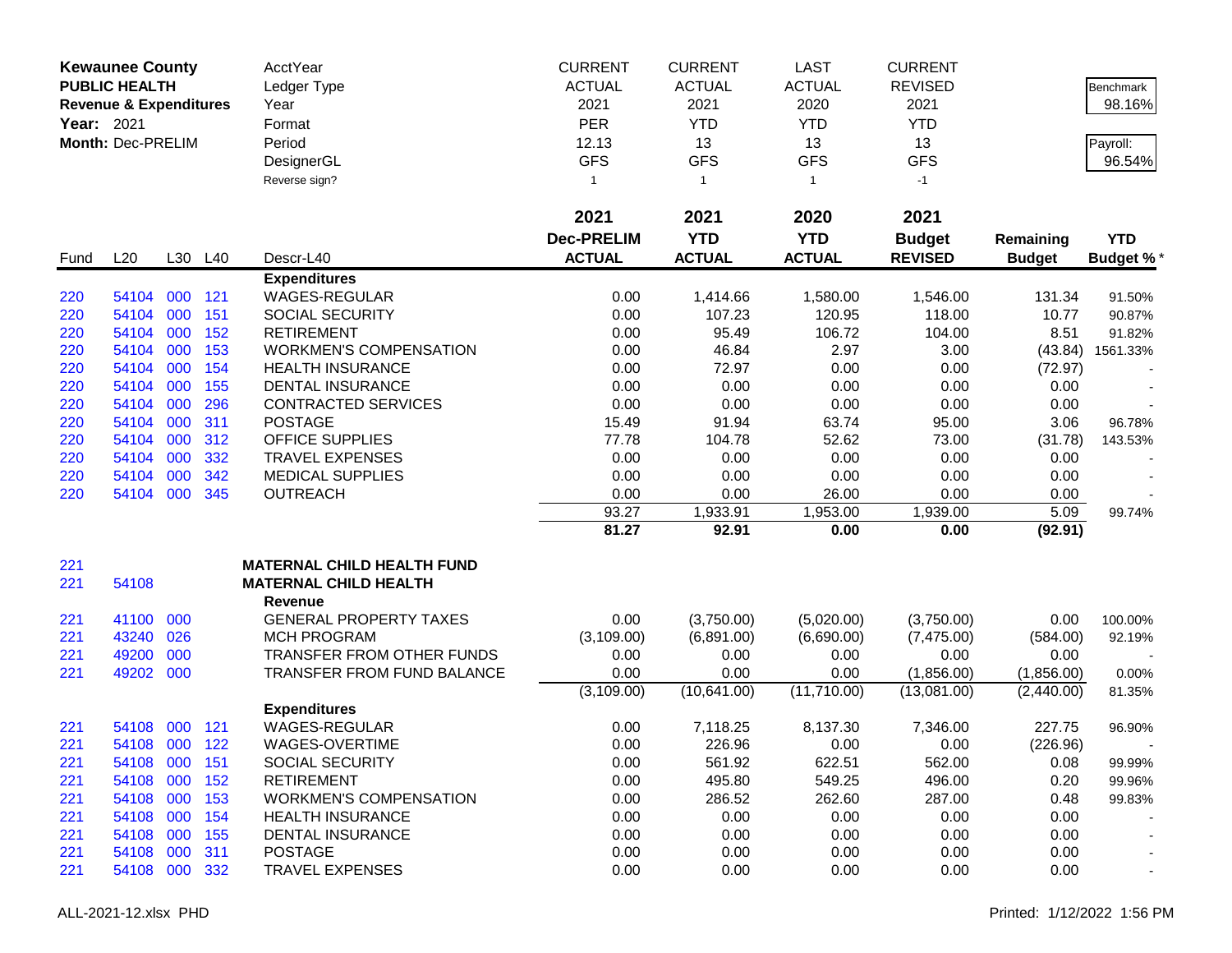| <b>Kewaunee County</b><br><b>PUBLIC HEALTH</b><br><b>Revenue &amp; Expenditures</b><br>Year: 2021<br>Month: Dec-PRELIM |                |            |            | AcctYear<br>Ledger Type<br>Year<br>Format<br>Period<br>DesignerGL<br>Reverse sign? | <b>CURRENT</b><br><b>ACTUAL</b><br>2021<br>PER<br>12.13<br><b>GFS</b><br>$\mathbf{1}$ | <b>CURRENT</b><br><b>ACTUAL</b><br>2021<br><b>YTD</b><br>13<br><b>GFS</b><br>$\overline{1}$ | <b>LAST</b><br><b>ACTUAL</b><br>2020<br><b>YTD</b><br>13<br><b>GFS</b><br>$\mathbf{1}$ | <b>CURRENT</b><br><b>REVISED</b><br>2021<br><b>YTD</b><br>13<br><b>GFS</b><br>$-1$ |                  | Benchmark<br>98.16%<br>Payroll:<br>96.54% |
|------------------------------------------------------------------------------------------------------------------------|----------------|------------|------------|------------------------------------------------------------------------------------|---------------------------------------------------------------------------------------|---------------------------------------------------------------------------------------------|----------------------------------------------------------------------------------------|------------------------------------------------------------------------------------|------------------|-------------------------------------------|
|                                                                                                                        |                |            |            |                                                                                    | 2021                                                                                  | 2021                                                                                        | 2020                                                                                   | 2021                                                                               |                  |                                           |
|                                                                                                                        |                |            |            |                                                                                    | <b>Dec-PRELIM</b>                                                                     | <b>YTD</b>                                                                                  | <b>YTD</b>                                                                             | <b>Budget</b>                                                                      | Remaining        | <b>YTD</b>                                |
| Fund                                                                                                                   | L20            | L30        | L40        | Descr-L40                                                                          | <b>ACTUAL</b>                                                                         | <b>ACTUAL</b>                                                                               | <b>ACTUAL</b>                                                                          | <b>REVISED</b>                                                                     | <b>Budget</b>    | <b>Budget %*</b>                          |
| 221                                                                                                                    | 54108          | 000        | 348        | <b>EDUCATIONAL MATERIALS</b>                                                       | 683.25                                                                                | 4,053.66                                                                                    | 2,136.75                                                                               | 4,390.00                                                                           | 336.34           | 92.34%                                    |
| 221                                                                                                                    | 59202          | 000        | 601        | TRANSFER TO FUND BALANCE                                                           | 0.00                                                                                  | 0.00                                                                                        | 0.00                                                                                   | 0.00                                                                               | 0.00             |                                           |
|                                                                                                                        |                |            |            |                                                                                    | 683.25                                                                                | 12,743.11                                                                                   | 11,708.41                                                                              | 13,081.00                                                                          | 337.89           | 97.42%                                    |
|                                                                                                                        |                |            |            |                                                                                    | (2, 425.75)                                                                           | 2,102.11                                                                                    | (1.59)                                                                                 | 0.00                                                                               | (2, 102.11)      |                                           |
| 222                                                                                                                    |                |            |            | <b>PREVENTION PROGRAM FUND</b>                                                     |                                                                                       |                                                                                             |                                                                                        |                                                                                    |                  |                                           |
| 222                                                                                                                    | 54110          |            |            | <b>PREVENTION PROGRAM-I</b>                                                        |                                                                                       |                                                                                             |                                                                                        |                                                                                    |                  |                                           |
|                                                                                                                        |                |            |            | Revenue                                                                            |                                                                                       |                                                                                             |                                                                                        |                                                                                    |                  |                                           |
| 222                                                                                                                    | 43240          | 025        |            | PREVENTION PROGRAM                                                                 | (4,413.00)                                                                            | (9,826.00)                                                                                  | (5,738.00)                                                                             | (9,226.00)                                                                         | 600.00           | 106.50%                                   |
| 222                                                                                                                    | 48501          | 000        |            | <b>DONATIONS</b>                                                                   | 0.00                                                                                  | 0.00                                                                                        | (500.00)                                                                               | 0.00                                                                               | 0.00             |                                           |
| 222                                                                                                                    | 49200          | 000        |            | TRANSFER FROM OTHER FUNDS                                                          | 0.00                                                                                  | 0.00                                                                                        | 0.00                                                                                   | 0.00                                                                               | 0.00             |                                           |
| 222                                                                                                                    | 49202          | 000        |            | TRANSFER FROM FUND BALANCE                                                         | 0.00                                                                                  | 0.00                                                                                        | 0.00                                                                                   | 0.00                                                                               | 0.00             |                                           |
|                                                                                                                        |                |            |            |                                                                                    | (4, 413.00)                                                                           | (9,826.00)                                                                                  | (6,238.00)                                                                             | (9,226.00)                                                                         | 600.00           | 106.50%                                   |
|                                                                                                                        |                |            |            | <b>Expenditures</b>                                                                |                                                                                       |                                                                                             |                                                                                        |                                                                                    |                  |                                           |
| 222                                                                                                                    | 54110          | 000        | 121        | <b>WAGES-REGULAR</b>                                                               | 0.00                                                                                  | 2,438.79                                                                                    | 2,679.16                                                                               | 2,439.00                                                                           | 0.21             | 99.99%                                    |
| 222                                                                                                                    | 54110          | 000        | 151        | <b>SOCIAL SECURITY</b>                                                             | 0.00                                                                                  | 185.96                                                                                      | 204.95                                                                                 | 186.00                                                                             | 0.04             | 99.98%                                    |
| 222                                                                                                                    | 54110          | 000        | 152        | <b>RETIREMENT</b>                                                                  | 0.00                                                                                  | 164.59                                                                                      | 180.91                                                                                 | 164.00                                                                             | (0.59)           | 100.36%                                   |
| 222                                                                                                                    | 54110          | 000        | 153        | <b>WORKMEN'S COMPENSATION</b>                                                      | 0.00                                                                                  | 89.59                                                                                       | 76.65                                                                                  | 90.00                                                                              | 0.41             | 99.54%                                    |
| 222<br>222                                                                                                             | 54110<br>54110 | 000<br>000 | 154<br>155 | <b>HEALTH INSURANCE</b><br>DENTAL INSURANCE                                        | 0.00<br>0.00                                                                          | 47.71<br>0.00                                                                               | 0.00<br>0.00                                                                           | 48.00                                                                              | 0.29             | 99.40%<br>0.00%                           |
| 222                                                                                                                    | 54110          | 000        | 225        | <b>TELEPHONE</b>                                                                   | 0.00                                                                                  | 0.00                                                                                        | 0.00                                                                                   | (150.00)<br>0.00                                                                   | (150.00)<br>0.00 |                                           |
| 222                                                                                                                    | 54110          | 000        | 311        | <b>POSTAGE</b>                                                                     | 0.00                                                                                  | 0.00                                                                                        | 0.00                                                                                   | 0.00                                                                               | 0.00             |                                           |
| 222                                                                                                                    | 54110          | 000        | 312        | <b>OFFICE SUPPLIES</b>                                                             | 0.00                                                                                  | 0.00                                                                                        | 0.00                                                                                   | 150.00                                                                             | 150.00           | 0.00%                                     |
| 222                                                                                                                    | 54110          | 000        | 332        | <b>TRAVEL EXPENSES</b>                                                             | 0.00                                                                                  | 599.30                                                                                      | 872.89                                                                                 | 599.00                                                                             | (0.30)           | 100.05%                                   |
| 222                                                                                                                    | 54110          | 000        | 342        | <b>MEDICAL SUPPLIES</b>                                                            | 0.00                                                                                  | 0.00                                                                                        | 0.00                                                                                   | 0.00                                                                               | 0.00             |                                           |
| 222                                                                                                                    | 54110          | 000        | 348        | <b>EDUCATIONAL MATERIALS</b>                                                       | 102.80                                                                                | 6,270.91                                                                                    | 2,016.47                                                                               | 5,700.00                                                                           | (570.91)         | 110.02%                                   |
| 222                                                                                                                    | 54110          | 000        | 813        | <b>OUTLAY</b>                                                                      | 0.00                                                                                  | 0.00                                                                                        | 0.00                                                                                   | 0.00                                                                               | 0.00             |                                           |
|                                                                                                                        |                |            |            |                                                                                    | 102.80                                                                                | 9,796.85                                                                                    | 6,031.03                                                                               | 9,226.00                                                                           | (570.85)         | 106.19%                                   |
|                                                                                                                        |                |            |            |                                                                                    | (4,310.20)                                                                            | (29.15)                                                                                     | (206.97)                                                                               | 0.00                                                                               | 29.15            |                                           |
|                                                                                                                        |                |            |            |                                                                                    |                                                                                       |                                                                                             |                                                                                        |                                                                                    |                  |                                           |
| 223                                                                                                                    |                |            |            | <b>VACCINE IMMUNIZTN PRGM FUND</b>                                                 |                                                                                       |                                                                                             |                                                                                        |                                                                                    |                  |                                           |
| 223                                                                                                                    | 54114          |            |            | <b>VACCINE IMMUNIZATION PROGRAM</b>                                                |                                                                                       |                                                                                             |                                                                                        |                                                                                    |                  |                                           |
| 223                                                                                                                    | 43551          | 028        |            | Revenue<br><b>IMMUNIZATION PROGRAM</b>                                             | (1,724.00)                                                                            | (5,980.00)                                                                                  | (6,049.00)                                                                             | (5,991.00)                                                                         | (11.00)          | 99.82%                                    |
|                                                                                                                        |                |            |            |                                                                                    |                                                                                       |                                                                                             |                                                                                        |                                                                                    |                  |                                           |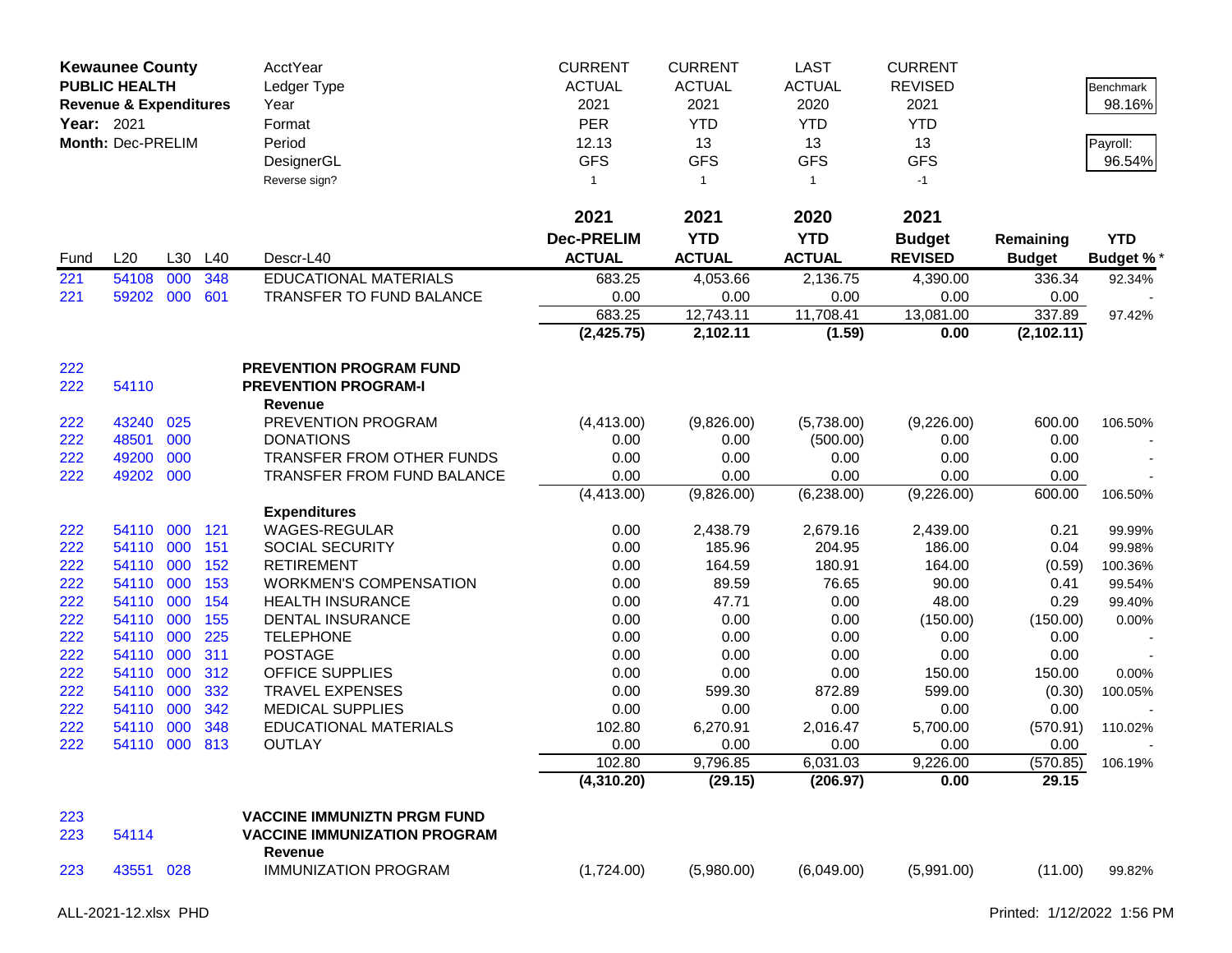|                   | <b>Kewaunee County</b>            |         |     | <b>AcctYear</b>                | <b>CURRENT</b>    | <b>CURRENT</b> | <b>LAST</b>   | <b>CURRENT</b> |               |                  |
|-------------------|-----------------------------------|---------|-----|--------------------------------|-------------------|----------------|---------------|----------------|---------------|------------------|
|                   | <b>PUBLIC HEALTH</b>              |         |     | Ledger Type                    | <b>ACTUAL</b>     | <b>ACTUAL</b>  | <b>ACTUAL</b> | <b>REVISED</b> |               | <b>Benchmark</b> |
|                   | <b>Revenue &amp; Expenditures</b> |         |     | Year                           | 2021              | 2021           | 2020          | 2021           |               | 98.16%           |
| <b>Year: 2021</b> |                                   |         |     | Format                         | <b>PER</b>        | <b>YTD</b>     | <b>YTD</b>    | <b>YTD</b>     |               |                  |
|                   | Month: Dec-PRELIM                 |         |     | Period                         | 12.13             | 13             | 13            | 13             |               | Payroll:         |
|                   |                                   |         |     | DesignerGL                     | <b>GFS</b>        | <b>GFS</b>     | <b>GFS</b>    | <b>GFS</b>     |               | 96.54%           |
|                   |                                   |         |     | Reverse sign?                  | 1                 | $\overline{1}$ | $\mathbf{1}$  | $-1$           |               |                  |
|                   |                                   |         |     |                                |                   |                |               |                |               |                  |
|                   |                                   |         |     |                                | 2021              | 2021           | 2020          | 2021           |               |                  |
|                   |                                   |         |     |                                | <b>Dec-PRELIM</b> | <b>YTD</b>     | <b>YTD</b>    | <b>Budget</b>  | Remaining     | <b>YTD</b>       |
| Fund              | L20                               | L30     | L40 | Descr-L40                      | <b>ACTUAL</b>     | <b>ACTUAL</b>  | <b>ACTUAL</b> | <b>REVISED</b> | <b>Budget</b> | <b>Budget %</b>  |
| 223               | 49202                             | 000     |     | TRANSFER FROM FUND BALANCE     | 0.00              | 0.00           | 0.00          | 0.00           | 0.00          |                  |
|                   |                                   |         |     |                                | (1,724.00)        | (5,980.00)     | (6,049.00)    | (5,991.00)     | (11.00)       | 99.82%           |
|                   |                                   |         |     | <b>Expenditures</b>            |                   |                |               |                |               |                  |
| 223               | 54114                             | 000     | 121 | WAGES-REGULAR                  | 0.00              | 4,917.44       | 3,686.97      | 3,771.00       | (1, 146.44)   | 130.40%          |
| 223               | 54114                             | 000     | 122 | WAGES-OVERTIME                 | 0.00              | 0.00           | 111.63        | 1,147.00       | 1,147.00      | 0.00%            |
| 223               | 54114                             | 000     | 151 | <b>SOCIAL SECURITY</b>         | 0.00              | 376.16         | 290.59        | 376.00         | (0.16)        | 100.04%          |
| 223               | 54114                             | 000     | 152 | <b>RETIREMENT</b>              | 0.00              | 331.94         | 256.43        | 332.00         | 0.06          | 99.98%           |
| 223               | 54114                             | 000     | 153 | <b>WORKMEN'S COMPENSATION</b>  | 0.00              | 191.82         | 144.81        | 192.00         | 0.18          | 99.91%           |
| 223               | 54114                             | 000     | 154 | <b>HEALTH INSURANCE</b>        | 0.00              | 0.00           | 0.00          | 0.00           | 0.00          |                  |
| 223               | 54114                             | 000     | 155 | <b>DENTAL INSURANCE</b>        | 0.00              | 0.00           | 0.00          | 0.00           | 0.00          |                  |
| 223               | 54114                             | 000     | 311 | <b>POSTAGE</b>                 | 0.00              | 0.00           | 0.00          | 0.00           | 0.00          |                  |
| 223               | 54114                             | 000     | 312 | <b>OFFICE SUPPLIES</b>         | 10.99             | 10.99          | 169.93        | 11.00          | 0.01          | 99.91%           |
| 223               | 54114                             | 000     | 332 | <b>TRAVEL EXPENSES</b>         | 0.00              | 0.00           | 0.00          | 0.00           | 0.00          |                  |
| 223               | 54114                             | 000     | 342 | <b>CLINIC SUPPLIES</b>         | 0.00              | 162.44         | 1,387.84      | 162.00         | (0.44)        | 100.27%          |
| 223               | 54114                             | 000     | 813 | <b>OUTLAY</b>                  | 0.00              | 0.00           | 0.00          | 0.00           | 0.00          |                  |
|                   |                                   |         |     |                                | 10.99             | 5,990.79       | 6,048.20      | 5,991.00       | 0.21          | 100.00%          |
|                   |                                   |         |     |                                | (1,713.01)        | 10.79          | (0.80)        | 0.00           | (10.79)       |                  |
| 226               |                                   |         |     | <b>BIOTERRORISM GRANT FUND</b> |                   |                |               |                |               |                  |
| 226               | 54126                             |         |     | <b>BIOTERRORISM GRANT-I</b>    |                   |                |               |                |               |                  |
|                   |                                   |         |     | <b>Revenue</b>                 |                   |                |               |                |               |                  |
| 226               | 43240                             | 063     |     | <b>BIOTERRORISM GRANT</b>      | (5, 143.00)       | (43, 455.00)   | (24, 398.00)  | (35,078.00)    | 8,377.00      | 123.88%          |
| 226               | 43240                             | 072     |     | <b>PREPAREDNESS</b>            | 0.00              | 0.00           | 0.00          | 0.00           | 0.00          |                  |
| 226               | 49202                             | 000     |     | TRANSFER FROM FUND BALANCE     | 0.00              | 0.00           | 0.00          | 0.00           | 0.00          |                  |
|                   |                                   |         |     |                                | (5, 143.00)       | (43, 455.00)   | (24, 398.00)  | (35,078.00)    | 8,377.00      | 123.88%          |
|                   |                                   |         |     | <b>Expenditures</b>            |                   |                |               |                |               |                  |
| 226               | 54126                             | 000 111 |     | <b>SALARIES</b>                | 0.00              | 0.00           | 0.00          | 0.00           | 0.00          |                  |
| 226               | 54126                             | 000 121 |     | WAGES-REGULAR                  | 1,634.64          | 26,073.83      | 2,850.53      | 27,613.00      | 1,539.17      | 94.43%           |
| 226               | 54126                             | 000     | 122 | WAGES-OVERTIME                 | 7.30              | 124.07         | 35.89         | 0.00           | (124.07)      |                  |
| 226               | 54126                             | 000     | 151 | <b>SOCIAL SECURITY</b>         | 124.57            | 2,003.12       | 220.80        | 2,113.00       | 109.88        | 94.80%           |
| 226               | 54126                             | 000     | 152 | <b>RETIREMENT</b>              | 109.97            | 1,767.44       | 195.23        | 1,864.00       | 96.56         | 94.82%           |
| 226               | 54126                             | 000     | 153 | <b>WORKMEN'S COMPENSATION</b>  | 3.08              | 95.27          | 23.04         | 457.00         | 361.73        | 20.85%           |
| 226               | 54126                             | 000 154 |     | <b>HEALTH INSURANCE</b>        | 0.00              | 0.00           | 0.00          | 0.00           | 0.00          |                  |
| 226               | 54126 000 155                     |         |     | DENTAL INSURANCE               | 0.00              | 0.00           | 0.00          | 0.00           | 0.00          | $\blacksquare$   |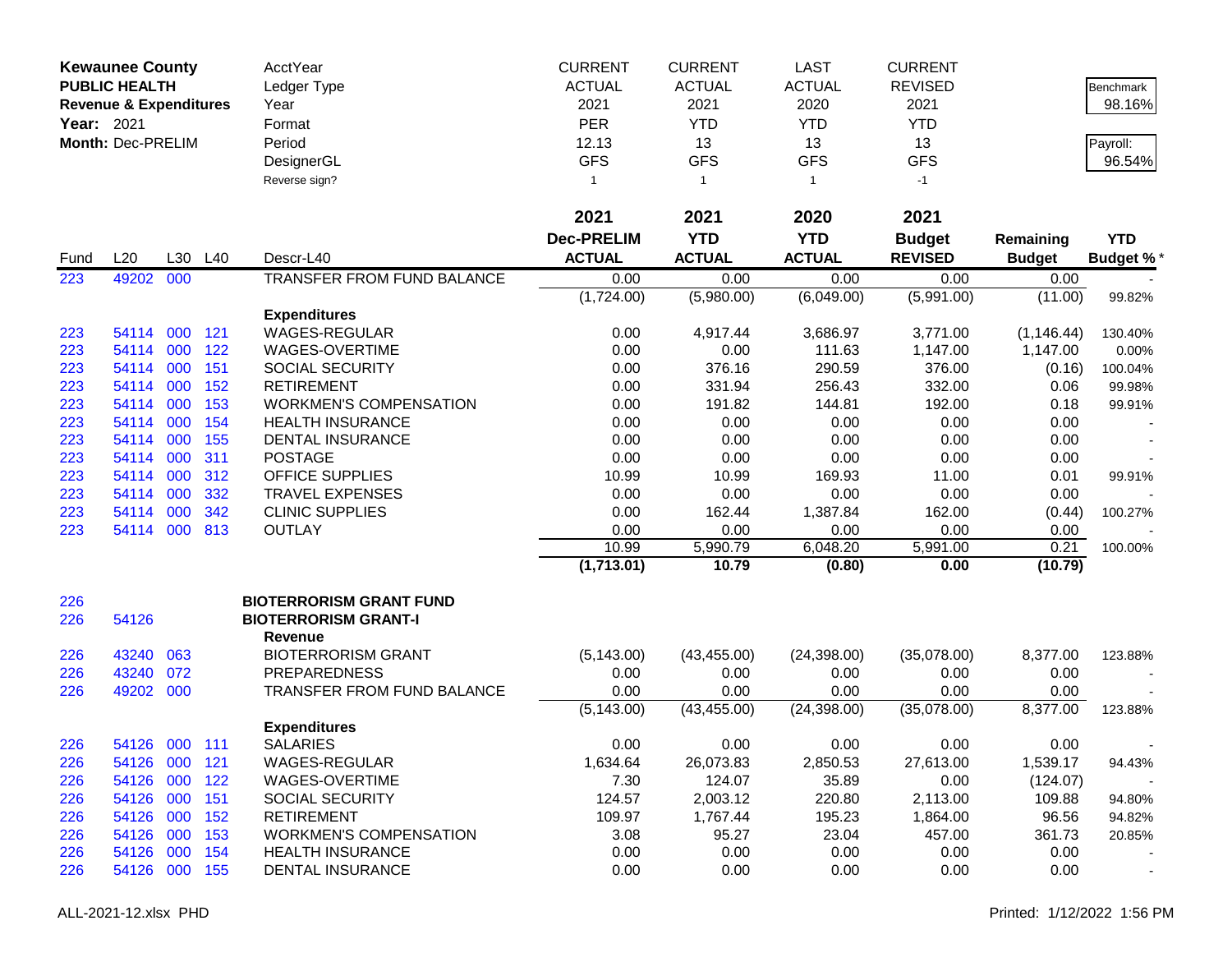| Year: 2021 | <b>Kewaunee County</b><br><b>PUBLIC HEALTH</b><br><b>Revenue &amp; Expenditures</b><br>Month: Dec-PRELIM |         |         | AcctYear<br>Ledger Type<br>Year<br>Format<br>Period<br>DesignerGL | <b>CURRENT</b><br><b>ACTUAL</b><br>2021<br><b>PER</b><br>12.13<br><b>GFS</b> | <b>CURRENT</b><br><b>ACTUAL</b><br>2021<br><b>YTD</b><br>13<br><b>GFS</b> | <b>LAST</b><br><b>ACTUAL</b><br>2020<br><b>YTD</b><br>13<br><b>GFS</b> | <b>CURRENT</b><br><b>REVISED</b><br>2021<br><b>YTD</b><br>13<br><b>GFS</b> |               | Benchmark<br>98.16%<br>Payroll:<br>96.54% |
|------------|----------------------------------------------------------------------------------------------------------|---------|---------|-------------------------------------------------------------------|------------------------------------------------------------------------------|---------------------------------------------------------------------------|------------------------------------------------------------------------|----------------------------------------------------------------------------|---------------|-------------------------------------------|
|            |                                                                                                          |         |         | Reverse sign?                                                     | $\mathbf{1}$                                                                 | $\mathbf{1}$                                                              | $\mathbf{1}$                                                           | $-1$                                                                       |               |                                           |
|            |                                                                                                          |         |         |                                                                   | 2021                                                                         | 2021                                                                      | 2020                                                                   | 2021                                                                       |               |                                           |
|            |                                                                                                          |         |         |                                                                   | <b>Dec-PRELIM</b>                                                            | <b>YTD</b>                                                                | <b>YTD</b>                                                             | <b>Budget</b>                                                              | Remaining     | <b>YTD</b>                                |
| Fund       | L20                                                                                                      |         | L30 L40 | Descr-L40                                                         | <b>ACTUAL</b>                                                                | <b>ACTUAL</b>                                                             | <b>ACTUAL</b>                                                          | <b>REVISED</b>                                                             | <b>Budget</b> | <b>Budget %*</b>                          |
| 226        | 54126                                                                                                    | 000     | 225     | <b>TELEPHONE</b>                                                  | 0.00                                                                         | 0.00                                                                      | 0.00                                                                   | 0.00                                                                       | 0.00          |                                           |
| 226        | 54126                                                                                                    | 000     | 296     | CONTRACTED SERVICES                                               | 0.00                                                                         | 0.00                                                                      | 0.00                                                                   | 0.00                                                                       | 0.00          |                                           |
| 226        | 54126                                                                                                    | 000     | 311     | <b>POSTAGE</b>                                                    | 0.00                                                                         | 0.00                                                                      | 0.00                                                                   | 0.00                                                                       | 0.00          |                                           |
| 226        | 54126                                                                                                    | 000     | 312     | OFFICE SUPPLIES                                                   | 0.00                                                                         | 588.81                                                                    | 0.00                                                                   | 250.00                                                                     | (338.81)      | 235.52%                                   |
| 226        | 54126                                                                                                    | 000     | 332     | <b>TRAVEL EXPENSES</b>                                            | 0.00                                                                         | 63.70                                                                     | 0.00                                                                   | 500.00                                                                     | 436.30        | 12.74%                                    |
| 226        | 54126                                                                                                    | 000     | 342     | <b>MEDICAL SUPPLIES</b>                                           | 0.00                                                                         | 0.00                                                                      | 0.00                                                                   | 831.00                                                                     | 831.00        | 0.00%                                     |
| 226        | 54126                                                                                                    | 000     | 345     | OTHER OPER SUPPL-MASS CARE                                        | 0.00                                                                         | 3,742.05                                                                  | 0.00                                                                   | 1,450.00                                                                   | (2,292.05)    | 258.07%                                   |
| 226        | 54126                                                                                                    |         | 000 813 | <b>OUTLAY</b>                                                     | 0.00                                                                         | 10,386.12                                                                 | 0.00                                                                   | 0.00                                                                       | (10, 386.12)  |                                           |
| 226        | 54134                                                                                                    |         |         | <b>BIOTERRORISM GRANT-II</b>                                      |                                                                              |                                                                           |                                                                        |                                                                            |               |                                           |
| 226        | 54134                                                                                                    | 000 111 |         | <b>SALARIES</b>                                                   | 0.00                                                                         | 0.00                                                                      | 0.00                                                                   | 0.00                                                                       | 0.00          |                                           |
| 226        | 54134                                                                                                    | 000     | 121     | WAGES-REGULAR                                                     | 0.00                                                                         | 0.00                                                                      | 14,240.95                                                              | 0.00                                                                       | 0.00          |                                           |
| 226        | 54134 000                                                                                                |         | 122     | WAGES-OVERTIME                                                    | 0.00                                                                         | 0.00                                                                      | 121.77                                                                 | 0.00                                                                       | 0.00          |                                           |
| 226        | 54134 000                                                                                                |         | 151     | SOCIAL SECURITY                                                   | 0.00                                                                         | 0.00                                                                      | 1,098.75                                                               | 0.00                                                                       | 0.00          |                                           |
| 226        | 54134                                                                                                    | 000     | 152     | <b>RETIREMENT</b>                                                 | 0.00                                                                         | 0.00                                                                      | 969.50                                                                 | 0.00                                                                       | 0.00          |                                           |
| 226        | 54134                                                                                                    | 000     | 153     | <b>WORKMEN'S COMPENSATION</b>                                     | 0.00                                                                         | 0.00                                                                      | 285.39                                                                 | 0.00                                                                       | 0.00          |                                           |
| 226        | 54134                                                                                                    | 000     | 154     | <b>HEALTH INSURANCE</b>                                           | 0.00                                                                         | 0.00                                                                      | 0.00                                                                   | 0.00                                                                       | 0.00          |                                           |
| 226        | 54134                                                                                                    | 000     | 155     | <b>DENTAL INSURANCE</b>                                           | 0.00                                                                         | 0.00                                                                      | 0.00                                                                   | 0.00                                                                       | 0.00          |                                           |
| 226        | 54134                                                                                                    | 000     | 225     | <b>TELEPHONE</b>                                                  | 0.00                                                                         | 0.00                                                                      | 0.00                                                                   | 0.00                                                                       | 0.00          |                                           |
| 226        | 54134                                                                                                    | 000     | 296     | CONTRACTED SERVICES                                               | 0.00                                                                         | 0.00                                                                      | 0.00                                                                   | 0.00                                                                       | 0.00          |                                           |
| 226        | 54134                                                                                                    | 000     | 311     | <b>POSTAGE</b>                                                    | 0.00                                                                         | 0.00                                                                      | 0.00                                                                   | 0.00                                                                       | 0.00          |                                           |
| 226        | 54134                                                                                                    | 000     | 312     | OFFICE SUPPLIES                                                   | 0.00                                                                         | 0.00                                                                      | 610.25                                                                 | 0.00                                                                       | 0.00          |                                           |
| 226        | 54134                                                                                                    | 000     | 332     | <b>TRAVEL EXPENSES</b>                                            | 0.00                                                                         | 0.00                                                                      | 298.71                                                                 | 0.00                                                                       | 0.00          |                                           |
| 226        | 54134                                                                                                    | 000     | 342     | <b>MEDICAL SUPPLIES</b>                                           | 0.00                                                                         | 0.00                                                                      | 326.80                                                                 | 0.00                                                                       | 0.00          |                                           |
| 226        | 54134 000                                                                                                |         | 345     | OTHER OPER SUPPL-MASS CARE                                        | 0.00                                                                         | 0.00                                                                      | 3,120.06                                                               | 0.00                                                                       | 0.00          |                                           |
|            |                                                                                                          |         |         |                                                                   | 1,879.56                                                                     | 44,844.41                                                                 | 24,397.67                                                              | 35,078.00                                                                  | (9,766.41)    | 127.84%                                   |
|            |                                                                                                          |         |         |                                                                   | (3,263.44)                                                                   | 1,389.41                                                                  | (0.33)                                                                 | 0.00                                                                       | (1,389.41)    |                                           |
| 227        |                                                                                                          |         |         | PUBLIC HEALTH EMERGENCY RESP                                      |                                                                              |                                                                           |                                                                        |                                                                            |               |                                           |
| 227        | 54129                                                                                                    | 000     |         | <b>DPH PHEP COVID19</b>                                           |                                                                              |                                                                           |                                                                        |                                                                            |               |                                           |
|            |                                                                                                          |         |         | Revenue                                                           |                                                                              |                                                                           |                                                                        |                                                                            |               |                                           |
| 227        | 43551 088                                                                                                |         |         | PUBLIC HEALTH COVID-19                                            | (61, 869.00)                                                                 | (200, 584.00)                                                             | (204, 092.00)                                                          | (241, 403.00)                                                              | (40, 819.00)  | 83.09%                                    |
|            |                                                                                                          |         |         |                                                                   | (61,869.00)                                                                  | (200, 584.00)                                                             | (204, 092.00)                                                          | (241, 403.00)                                                              | (40, 819.00)  | 83.09%                                    |
|            |                                                                                                          |         |         | <b>Expenditures</b>                                               |                                                                              |                                                                           |                                                                        |                                                                            |               |                                           |
| 227        | 54129 000 121                                                                                            |         |         | WAGES-REGULAR                                                     | 0.00                                                                         | 7,848.88                                                                  | 0.00                                                                   | 9,900.00                                                                   | 2,051.12      | 79.28%                                    |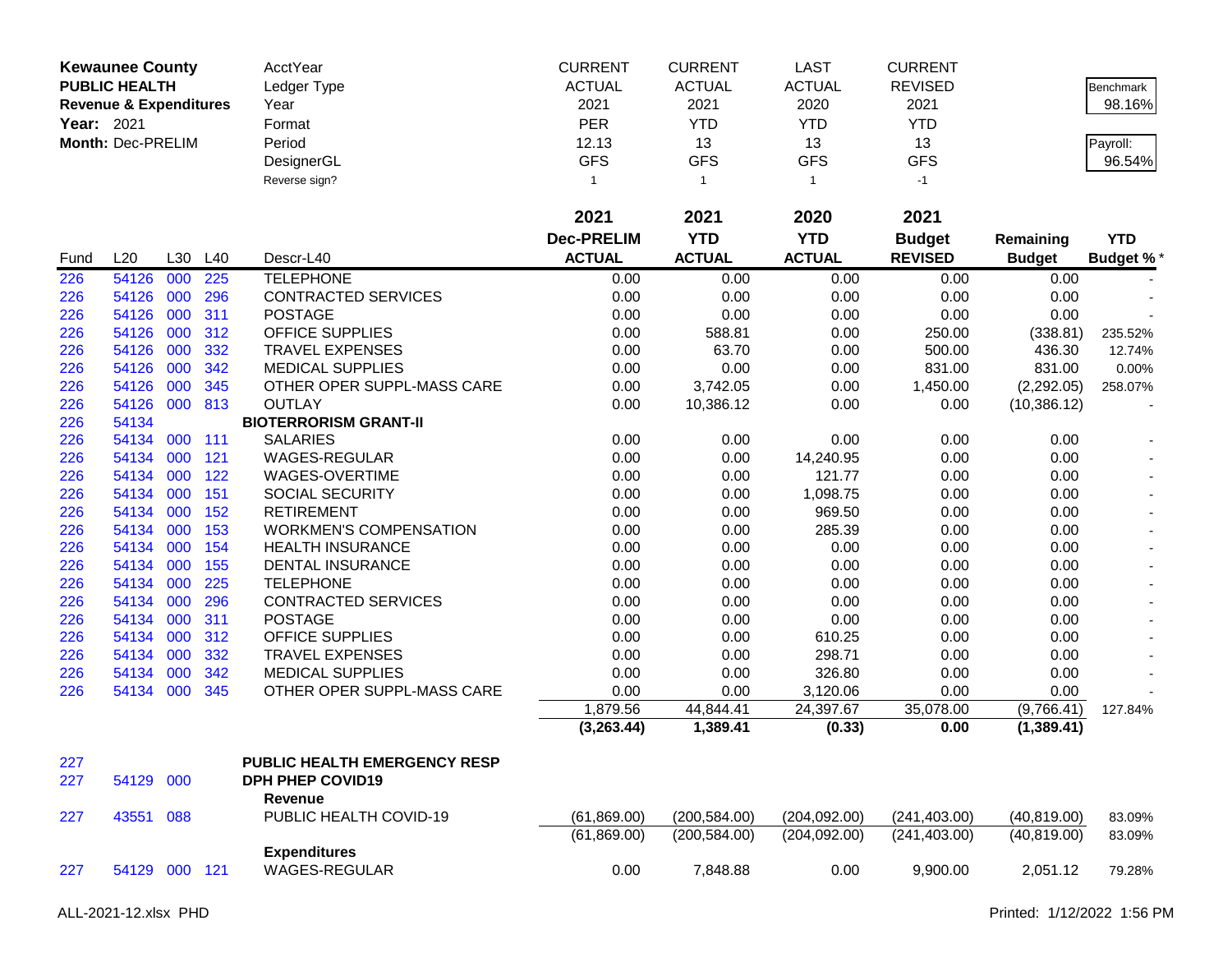|            | <b>Kewaunee County</b>            |            |            | AcctYear                                    | <b>CURRENT</b>    | <b>CURRENT</b>       | LAST            | <b>CURRENT</b>       |                  |                    |
|------------|-----------------------------------|------------|------------|---------------------------------------------|-------------------|----------------------|-----------------|----------------------|------------------|--------------------|
|            | <b>PUBLIC HEALTH</b>              |            |            | Ledger Type                                 | <b>ACTUAL</b>     | <b>ACTUAL</b>        | <b>ACTUAL</b>   | <b>REVISED</b>       |                  | Benchmark          |
|            | <b>Revenue &amp; Expenditures</b> |            |            | Year                                        | 2021              | 2021                 | 2020            | 2021                 |                  | 98.16%             |
| Year: 2021 |                                   |            |            | Format                                      | PER               | <b>YTD</b>           | <b>YTD</b>      | <b>YTD</b>           |                  |                    |
|            | Month: Dec-PRELIM                 |            |            | Period                                      | 12.13             | 13                   | 13              | 13                   |                  | Payroll:           |
|            |                                   |            |            | DesignerGL                                  | <b>GFS</b>        | <b>GFS</b>           | <b>GFS</b>      | <b>GFS</b>           |                  | 96.54%             |
|            |                                   |            |            | Reverse sign?                               | 1                 | $\overline{1}$       | $\mathbf{1}$    | $-1$                 |                  |                    |
|            |                                   |            |            |                                             |                   |                      |                 |                      |                  |                    |
|            |                                   |            |            |                                             | 2021              | 2021                 | 2020            | 2021                 |                  |                    |
|            |                                   |            |            |                                             | <b>Dec-PRELIM</b> | <b>YTD</b>           | <b>YTD</b>      | <b>Budget</b>        | Remaining        | <b>YTD</b>         |
| Fund       | L20                               |            | L30 L40    | Descr-L40                                   | <b>ACTUAL</b>     | <b>ACTUAL</b>        | <b>ACTUAL</b>   | <b>REVISED</b>       | <b>Budget</b>    | <b>Budget %*</b>   |
| 227        | 54129                             | 000        | 122        | <b>WAGES-OVERTIME</b>                       | 0.00              | 0.00                 | 0.00            | 0.00                 | 0.00             |                    |
| 227        | 54129                             | 000        | 151        | <b>SOCIAL SECURITY</b>                      | 0.00              | 594.82               | 0.00            | 757.00               | 162.18           | 78.58%             |
| 227        | 54129                             | 000        | 152        | <b>RETIREMENT</b>                           | 0.00              | 529.81               | 0.00            | 668.00               | 138.19           | 79.31%             |
| 227        | 54129                             | 000        | 153        | <b>WORKMEN'S COMPENSATION</b>               | 0.00              | 150.09               | 0.00            | 18.00                | (132.09)         | 833.83%            |
| 227        | 54129                             | 000        | 154        | <b>HEALTH INSURANCE</b>                     | 0.00              | 416.55               | 0.00            | 0.00                 | (416.55)         |                    |
| 227        | 54129                             | 000        | 155        | <b>DENTAL INSURANCE</b>                     | 0.00              | 0.00                 | 0.00            | 0.00                 | 0.00             |                    |
| 227        | 54129                             | 000        | 225        | <b>TELEPHONE</b>                            | 0.00              | 0.00                 | 332.46          | 885.00               | 885.00           | 0.00%              |
| 227        | 54129                             | 000        | 296        | <b>CONTRACTED SERVICES</b>                  | 0.00              | 0.00                 | 657.15          | 0.00                 | 0.00             |                    |
| 227        | 54129                             | 000        | 311        | <b>POSTAGE</b>                              | 0.00              | 0.00                 | 0.00            | 0.00                 | 0.00             |                    |
| 227        | 54129                             | 000        | 312        | OFFICE SUPPLIES                             | 0.00              | 424.60               | 949.39          | 350.00               | (74.60)          | 121.31%            |
| 227        | 54129                             | 000        | 332        | <b>TRAVEL EXPENSES</b>                      | 0.00              | 0.00                 | 265.66          | 500.00               | 500.00           | 0.00%              |
| 227        | 54129                             | 000        | 342        | <b>MEDICAL SUPPLIES</b>                     | 0.00              | 688.90               | 5,112.91        | 10,000.00            | 9,311.10         | 6.89%              |
| 227        | 54129                             | 000        | 345        | OTHER OPER SUPPLIES                         | 0.00              | 5,423.42             | 5,485.80        | 12,000.00            | 6,576.58         | 45.20%             |
| 227        | 54129                             | 000        | 813        | <b>OUTLAY</b>                               | 0.00              | 0.00                 | 6,034.87        | 0.00                 | 0.00             |                    |
|            |                                   |            |            |                                             | 0.00              | 16,077.07            | 18,838.24       | 35,078.00            | 19,000.93        | 45.83%             |
|            |                                   |            |            |                                             | (61, 869.00)      | (184, 506.93)        | (185, 253.76)   | (206, 325.00)        | (21, 818.07)     |                    |
| 227        | 54129 802                         |            |            | <b>COVID19 ELC CARES</b>                    |                   |                      |                 |                      |                  |                    |
|            |                                   |            |            | <b>Expenditures</b>                         |                   |                      |                 |                      |                  |                    |
| 227        | 54129                             |            | 802 111    | <b>SALARIES</b>                             | 0.00              | 2,000.00             | 0.00            | 2,000.00             | 0.00             | 100.00%            |
| 227        | 54129                             | 802        | 121        | WAGES-REGULAR                               | 8,311.87          | 61,936.68            | 2,131.53        | 67,812.00            | 5,875.32         | 91.34%             |
| 227        | 54129                             | 802<br>802 | 122<br>151 | WAGES-OVERTIME                              | 103.73            | 3,775.48             | (11.90)         | 3,830.00             | 54.52            | 98.58%             |
| 227        | 54129                             | 802        |            | <b>SOCIAL SECURITY</b><br><b>RETIREMENT</b> | 613.39            | 5,022.05             | 165.04          | 5,492.00             | 469.95           | 91.44%             |
| 227<br>227 | 54129<br>54129                    | 802        | 152<br>153 | <b>WORKMEN'S COMPENSATION</b>               | 561.00<br>179.50  | 4,563.54<br>1,363.18 | 143.08<br>61.48 | 4,969.00<br>1,493.00 | 405.46<br>129.82 | 91.84%             |
| 227        | 54129                             | 802        | 154        | <b>HEALTH INSURANCE</b>                     | 1,580.07          | 10,664.77            | (202.74)        | 9,930.00             | (734.77)         | 91.30%<br>107.40%  |
| 227        | 54129                             | 802        | 155        | DENTAL INSURANCE                            | 35.87             | 56.11                | (0.66)          | 20.00                | (36.11)          |                    |
| 227        | 54129                             | 802        | 224        | <b>GAS &amp; ELECTRIC</b>                   | 0.00              | 6,000.00             | 0.00            | 6,000.00             | 0.00             | 280.55%<br>100.00% |
| 227        | 54129                             | 802        | 225        | <b>TELEPHONE</b>                            | 344.58            | 2,717.19             | 0.00            | 2,890.00             | 172.81           | 94.02%             |
| 227        | 54129                             | 802        | 296        | <b>CONTRACTED SERVICES</b>                  | 9,978.75          | 53,097.15            | 0.00            | 49,870.00            | (3,227.15)       | 106.47%            |
| 227        | 54129                             |            | 802 311    | <b>POSTAGE</b>                              | 0.00              | 0.00                 | 0.00            | 0.00                 | 0.00             |                    |
| 227        | 54129                             |            | 802 312    | <b>OFFICE SUPPLIES</b>                      | 25.79             | 1,129.19             | 0.00            | 1,684.00             | 554.81           | 67.05%             |
| 227        | 54129                             | 802        | 332        | <b>TRAVEL EXPENSES</b>                      | 149.17            | 3,508.78             | 0.00            | 3,790.00             | 281.22           | 92.58%             |
| 227        | 54129                             | 802        | 342        | <b>MEDICAL SUPPLIES</b>                     | 0.00              | 1,795.23             | 0.00            | 2,550.00             | 754.77           | 70.40%             |
| 227        | 54129                             | 802 345    |            | OTHER OPER SUPPLIES                         | 0.00              | 2,085.16             | 0.00            | 2,090.00             | 4.84             | 99.77%             |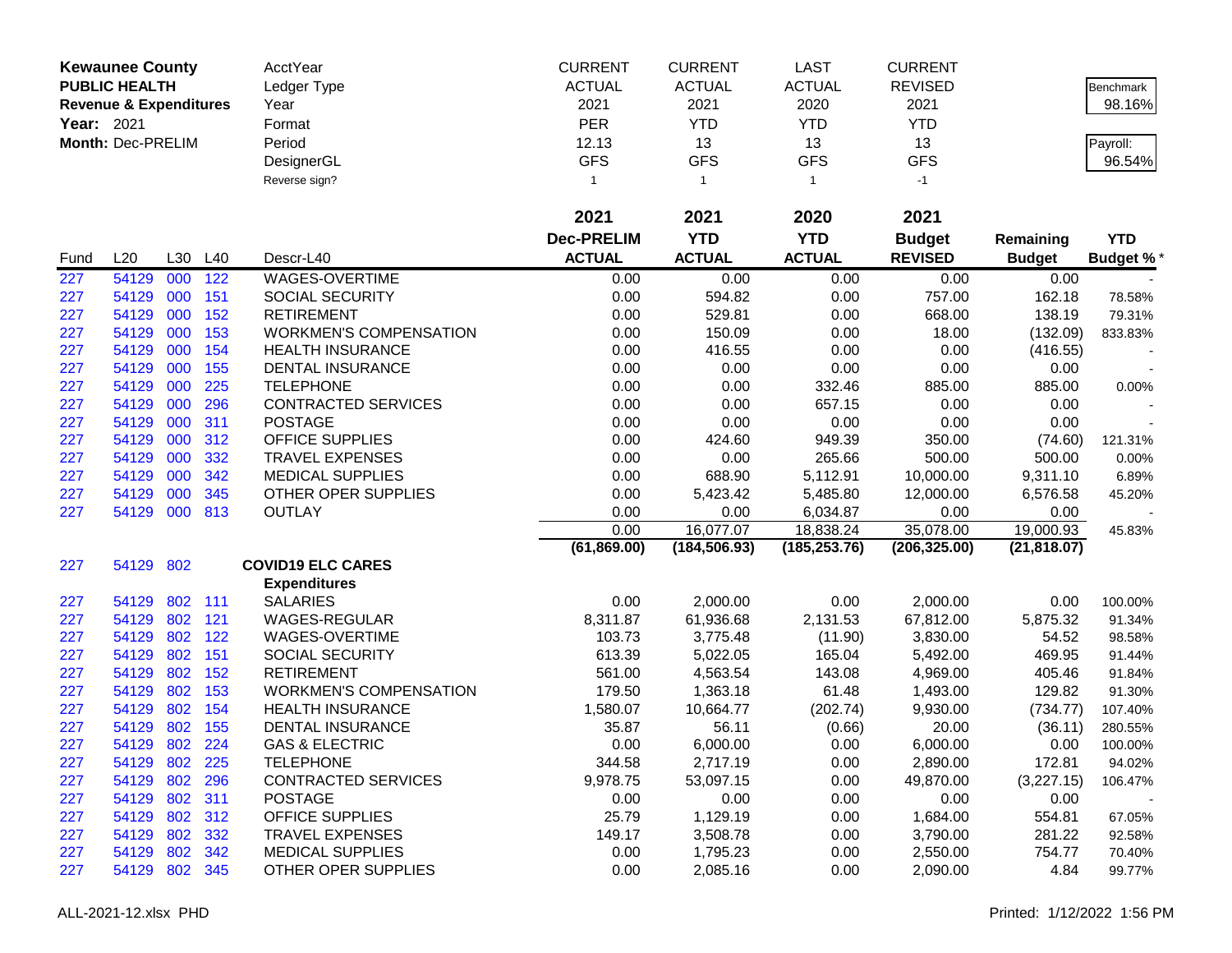|            | <b>Kewaunee County</b><br><b>PUBLIC HEALTH</b> |         |         | AcctYear<br>Ledger Type       | <b>CURRENT</b><br><b>ACTUAL</b> | <b>CURRENT</b><br><b>ACTUAL</b> | <b>LAST</b><br><b>ACTUAL</b> | <b>CURRENT</b><br><b>REVISED</b> |               | Benchmark        |
|------------|------------------------------------------------|---------|---------|-------------------------------|---------------------------------|---------------------------------|------------------------------|----------------------------------|---------------|------------------|
|            | <b>Revenue &amp; Expenditures</b>              |         |         | Year                          | 2021                            | 2021                            | 2020                         | 2021                             |               | 98.16%           |
| Year: 2021 |                                                |         |         | Format                        | PER                             | <b>YTD</b>                      | <b>YTD</b>                   | <b>YTD</b>                       |               |                  |
|            | Month: Dec-PRELIM                              |         |         | Period                        | 12.13                           | 13                              | 13                           | 13                               |               | Payroll:         |
|            |                                                |         |         | DesignerGL                    | <b>GFS</b>                      | <b>GFS</b>                      | <b>GFS</b>                   | <b>GFS</b>                       |               | 96.54%           |
|            |                                                |         |         | Reverse sign?                 | 1                               | $\overline{1}$                  | $\mathbf{1}$                 | $-1$                             |               |                  |
|            |                                                |         |         |                               | 2021                            | 2021                            | 2020                         | 2021                             |               |                  |
|            |                                                |         |         |                               | <b>Dec-PRELIM</b>               | <b>YTD</b>                      | <b>YTD</b>                   | <b>Budget</b>                    | Remaining     | <b>YTD</b>       |
| Fund       | L20                                            |         | L30 L40 | Descr-L40                     | <b>ACTUAL</b>                   | <b>ACTUAL</b>                   | <b>ACTUAL</b>                | <b>REVISED</b>                   | <b>Budget</b> | <b>Budget %*</b> |
| 227        | 54129                                          | 802     | 813     | <b>OUTLAY</b>                 | 0.00                            | 4,266.42                        | 0.00                         | 4,270.00                         | 3.58          | 99.92%           |
|            |                                                |         |         |                               | 21,883.72                       | 163,980.93                      | 2,285.83                     | 168,690.00                       | 4,709.07      | 97.21%           |
| 227        | 54129                                          | 803     |         | <b>COVID19 TEST COORD</b>     |                                 |                                 |                              |                                  |               |                  |
|            |                                                |         |         | <b>Expenditures</b>           |                                 |                                 |                              |                                  |               |                  |
| 227        | 54129                                          | 803 121 |         | WAGES-REGULAR                 | 607.59                          | 607.59                          | 3,152.50                     | 0.00                             | (607.59)      |                  |
| 227        | 54129                                          | 803     | 122     | WAGES-OVERTIME                | 0.00                            | 0.00                            | 0.00                         | 0.00                             | 0.00          |                  |
| 227        | 54129                                          | 803     | 151     | <b>SOCIAL SECURITY</b>        | 45.14                           | 45.14                           | 241.18                       | 0.00                             | (45.14)       |                  |
| 227        | 54129                                          | 803     | 152     | <b>RETIREMENT</b>             | 41.02                           | 41.02                           | 212.81                       | 0.00                             | (41.02)       |                  |
| 227        | 54129                                          | 803     | 153     | <b>WORKMEN'S COMPENSATION</b> | 17.74                           | 17.74                           | 121.04                       | 0.00                             | (17.74)       |                  |
| 227        | 54129                                          | 803     | 154     | <b>HEALTH INSURANCE</b>       | 95.03                           | 95.03                           | 0.00                         | 0.00                             | (95.03)       |                  |
| 227        | 54129                                          | 803     | 155     | <b>DENTAL INSURANCE</b>       | 5.42                            | 5.42                            | 0.00                         | 0.00                             | (5.42)        |                  |
| 227        | 54129                                          | 803     | 225     | <b>TELEPHONE</b>              | 441.00                          | 441.00                          | 0.00                         | 0.00                             | (441.00)      |                  |
| 227        | 54129                                          | 803     | 296     | <b>CONTRACTED SERVICES</b>    | 0.00                            | 0.00                            | 0.00                         | 0.00                             | 0.00          |                  |
| 227        | 54129                                          | 803     | 311     | <b>POSTAGE</b>                | 0.00                            | 0.00                            | 0.00                         | 0.00                             | 0.00          |                  |
| 227        | 54129                                          | 803     | 312     | <b>OFFICE SUPPLIES</b>        | 4,146.47                        | 5,081.35                        | 0.00                         | 935.00                           | (4, 146.35)   | 543.46%          |
| 227        | 54129                                          | 803     | 332     | <b>TRAVEL EXPENSES</b>        | 465.78                          | 465.78                          | 95.45                        | 0.00                             | (465.78)      |                  |
| 227        | 54129                                          | 803     | 342     | <b>MEDICAL SUPPLIES</b>       | 0.00                            | 0.00                            | 0.00                         | 0.00                             | 0.00          |                  |
| 227        | 54129                                          | 803     | 345     | OTHER OPER SUPPLIES           | 1,177.31                        | 1,177.31                        | 80.74                        | 0.00                             | (1, 177.31)   |                  |
| 227        | 54129                                          | 803     | 813     | <b>OUTLAY</b>                 | 7,687.78                        | 44,388.64                       | 8,700.00                     | 36,700.00                        | (7,688.64)    | 120.95%          |
|            |                                                |         |         |                               | 14,730.28                       | 52,366.02                       | 12,603.72                    | 37,635.00                        | (14, 731.02)  | 139.14%          |
| 227        | 54129                                          | 804     |         | <b>COVID19 PLANNING</b>       |                                 |                                 |                              |                                  |               |                  |
|            |                                                |         |         | <b>Expenditures</b>           |                                 |                                 |                              |                                  |               |                  |
| 227        | 54129                                          | 804     | 121     | <b>WAGES-REGULAR</b>          | 0.00                            | 0.00                            | 3,674.74                     | 0.00                             | 0.00          |                  |
| 227        | 54129                                          | 804     | 122     | WAGES-OVERTIME                | 0.00                            | 0.00                            | 0.00                         | 0.00                             | 0.00          |                  |
| 227        | 54129                                          | 804     | 151     | SOCIAL SECURITY               | 0.00                            | 0.00                            | 277.57                       | 0.00                             | 0.00          |                  |
| 227        | 54129                                          | 804     | 152     | <b>RETIREMENT</b>             | 0.00                            | 0.00                            | 248.03                       | 0.00                             | 0.00          |                  |
| 227        | 54129                                          | 804     | 153     | <b>WORKMEN'S COMPENSATION</b> | 0.00                            | 0.00                            | 67.15                        | 0.00                             | 0.00          |                  |
| 227        | 54129                                          | 804 154 |         | HEALTH INSURANCE              | 0.00                            | 0.00                            | 262.01                       | 0.00                             | 0.00          | $\blacksquare$   |
| 227        | 54129 804                                      |         | 155     | <b>DENTAL INSURANCE</b>       | 0.00                            | 0.00                            | 0.00                         | 0.00                             | 0.00          |                  |
| 227        | 54129                                          | 804     | 225     | <b>TELEPHONE</b>              | 0.00                            | 0.00                            | 0.00                         | 0.00                             | 0.00          |                  |
| 227        | 54129                                          | 804     | 296     | <b>CONTRACTED SERVICES</b>    | 0.00                            | 0.00                            | 0.00                         | 0.00                             | 0.00          |                  |
| 227        | 54129                                          | 804     | 311     | <b>POSTAGE</b>                | 0.00                            | 0.00                            | 0.00                         | 0.00                             | 0.00          |                  |
| 227        | 54129                                          | 804 312 |         | <b>OFFICE SUPPLIES</b>        | 0.00                            | 0.00                            | 0.00                         | 0.00                             | 0.00          |                  |
| 227        | 54129 804 332                                  |         |         | <b>TRAVEL EXPENSES</b>        | 0.00                            | 0.00                            | 0.00                         | 0.00                             | 0.00          |                  |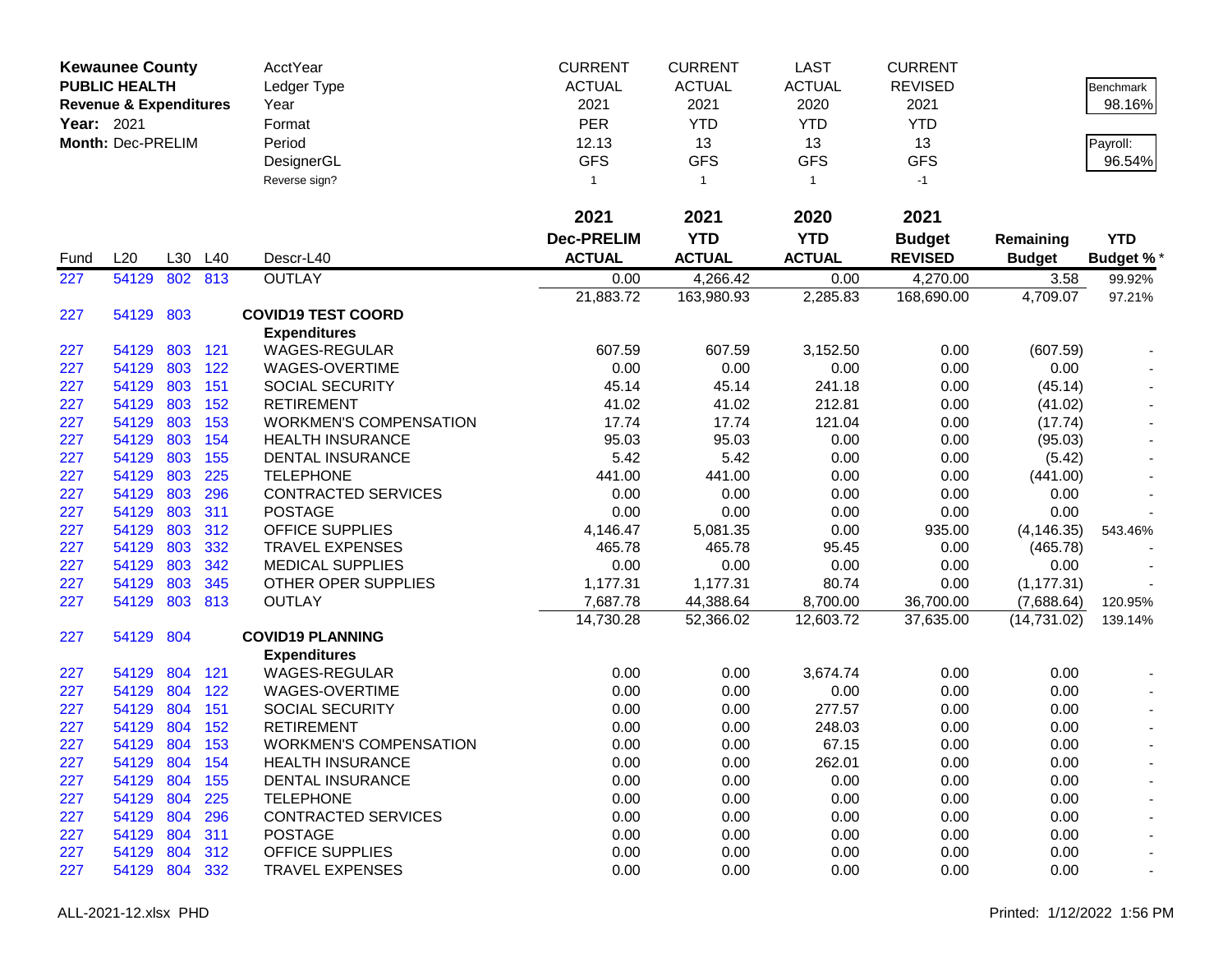|                   | <b>Kewaunee County</b>            |         |         | AcctYear                       | <b>CURRENT</b>    | <b>CURRENT</b> | LAST          | <b>CURRENT</b> |               |                  |
|-------------------|-----------------------------------|---------|---------|--------------------------------|-------------------|----------------|---------------|----------------|---------------|------------------|
|                   | <b>PUBLIC HEALTH</b>              |         |         | Ledger Type                    | <b>ACTUAL</b>     | <b>ACTUAL</b>  | <b>ACTUAL</b> | <b>REVISED</b> |               | <b>Benchmark</b> |
|                   | <b>Revenue &amp; Expenditures</b> |         |         | Year                           | 2021              | 2021           | 2020          | 2021           |               | 98.16%           |
| <b>Year: 2021</b> |                                   |         |         | Format                         | <b>PER</b>        | <b>YTD</b>     | <b>YTD</b>    | <b>YTD</b>     |               |                  |
|                   | Month: Dec-PRELIM                 |         |         | Period                         | 12.13             | 13             | 13            | 13             |               | Payroll:         |
|                   |                                   |         |         | DesignerGL                     | <b>GFS</b>        | <b>GFS</b>     | <b>GFS</b>    | <b>GFS</b>     |               | 96.54%           |
|                   |                                   |         |         |                                | 1                 |                | $\mathbf{1}$  |                |               |                  |
|                   |                                   |         |         | Reverse sign?                  |                   | $\overline{1}$ |               | $-1$           |               |                  |
|                   |                                   |         |         |                                | 2021              | 2021           | 2020          | 2021           |               |                  |
|                   |                                   |         |         |                                | <b>Dec-PRELIM</b> | <b>YTD</b>     | <b>YTD</b>    | <b>Budget</b>  | Remaining     | <b>YTD</b>       |
| Fund              | L20                               | L30     | L40     | Descr-L40                      | <b>ACTUAL</b>     | <b>ACTUAL</b>  | <b>ACTUAL</b> | <b>REVISED</b> | <b>Budget</b> | <b>Budget %*</b> |
| 227               | 54129                             | 804     | 342     | <b>MEDICAL SUPPLIES</b>        | 0.00              | 0.00           | 0.00          | 0.00           | 0.00          |                  |
| 227               | 54129                             | 804     | 345     | OTHER OPER SUPPLIES            | 0.00              | 0.00           | 0.00          | 0.00           | 0.00          |                  |
| 227               | 54129                             | 804     | 813     | <b>OUTLAY</b>                  | 0.00              | 0.00           | 23,921.00     | 0.00           | 0.00          |                  |
|                   |                                   |         |         |                                | 0.00              | 0.00           | 28,450.50     | 0.00           | 0.00          |                  |
| 227               | 54129 805                         |         |         | <b>COVID19 CONTACT TRACING</b> |                   |                |               |                |               |                  |
|                   |                                   |         |         | <b>Expenditures</b>            |                   |                |               |                |               |                  |
| 227               | 54129                             |         | 805 121 | WAGES-REGULAR                  | 0.00              | 0.00           | 33,055.03     | 0.00           | 0.00          |                  |
| 227               | 54129                             | 805     | 122     | WAGES-OVERTIME                 | 0.00              | 0.00           | 3,105.96      | 0.00           | 0.00          |                  |
| 227               | 54129                             | 805     | 151     | SOCIAL SECURITY                | 0.00              | 0.00           | 2,743.74      | 0.00           | 0.00          |                  |
| 227               | 54129                             | 805     | 152     | <b>RETIREMENT</b>              | 0.00              | 0.00           | 2,440.80      | 0.00           | 0.00          |                  |
| 227               | 54129                             | 805     | 153     | <b>WORKMEN'S COMPENSATION</b>  | 0.00              | 0.00           | 908.15        | 0.00           | 0.00          |                  |
| 227               | 54129                             | 805     | 154     | <b>HEALTH INSURANCE</b>        | 0.00              | 0.00           | 781.65        | 0.00           | 0.00          |                  |
| 227               | 54129                             | 805     | 155     | DENTAL INSURANCE               | 0.00              | 0.00           | 49.26         | 0.00           | 0.00          |                  |
| 227               | 54129                             | 805     | 225     | <b>TELEPHONE</b>               | 0.00              | 0.00           | 1,031.62      | 0.00           | 0.00          |                  |
| 227               | 54129                             | 805     | 296     | <b>CONTRACTED SERVICES</b>     | 0.00              | 0.00           | 26,722.08     | 0.00           | 0.00          |                  |
| 227               | 54129                             | 805     | 311     | <b>POSTAGE</b>                 | 0.00              | 0.00           | 0.00          | 0.00           | 0.00          |                  |
| 227               | 54129                             | 805     | 312     | <b>OFFICE SUPPLIES</b>         | 0.00              | 0.00           | 1,500.84      | 0.00           | 0.00          |                  |
| 227               | 54129                             | 805     | 332     | <b>TRAVEL EXPENSES</b>         | 0.00              | 0.00           | 158.13        | 0.00           | 0.00          |                  |
| 227               | 54129                             | 805     | 342     | <b>MEDICAL SUPPLIES</b>        | 0.00              | 0.00           | 0.00          | 0.00           | 0.00          |                  |
| 227               | 54129                             | 805     | 345     | OTHER OPER SUPPLIES            | 0.00              | 0.00           | 192.00        | 0.00           | 0.00          |                  |
| 227               | 54129                             | 805     | 813     | <b>OUTLAY</b>                  | 0.00              | 0.00           | 54,033.38     | 0.00           | 0.00          |                  |
|                   |                                   |         |         |                                | 0.00              | 0.00           | 126,722.64    | 0.00           | 0.00          |                  |
|                   |                                   |         |         | PUBLIC HEALTH EMERGENCY RESP   | (25, 255.00)      | 31,840.02      | (15, 191.07)  | 0.00           | (31, 840.02)  |                  |
|                   |                                   |         |         |                                |                   |                |               |                |               |                  |
| 228               |                                   |         |         | FIT FAMILIES FUND              |                   |                |               |                |               |                  |
| 228               | 54135                             |         |         | <b>FIT FAMILIES-I</b>          |                   |                |               |                |               |                  |
|                   |                                   |         |         | Revenue                        |                   |                |               |                |               |                  |
| 228               | 43240                             | 096     |         | <b>FIT FAMILIES</b>            | (553.00)          | (15, 174.00)   | (15, 193.00)  | (15, 198.00)   | (24.00)       | 99.84%           |
|                   |                                   |         |         |                                | (553.00)          | (15, 174.00)   | (15, 193.00)  | (15, 198.00)   | (24.00)       | 99.84%           |
|                   |                                   |         |         | <b>Expenditures</b>            |                   |                |               |                |               |                  |
| 228               | 54135                             | 000 121 |         | WAGES-REGULAR                  | 0.00              | 12,013.95      | 0.00          | 9,316.00       | (2,697.95)    | 128.96%          |
| 228               | 54135                             |         | 000 122 | WAGES-OVERTIME                 | 0.00              | 35.69          | 0.00          | 0.00           | (35.69)       |                  |
| 228               | 54135                             |         | 000 149 | <b>INTERPRETERS</b>            | 0.00              | 0.00           | 0.00          | 0.00           | 0.00          | $\sim$           |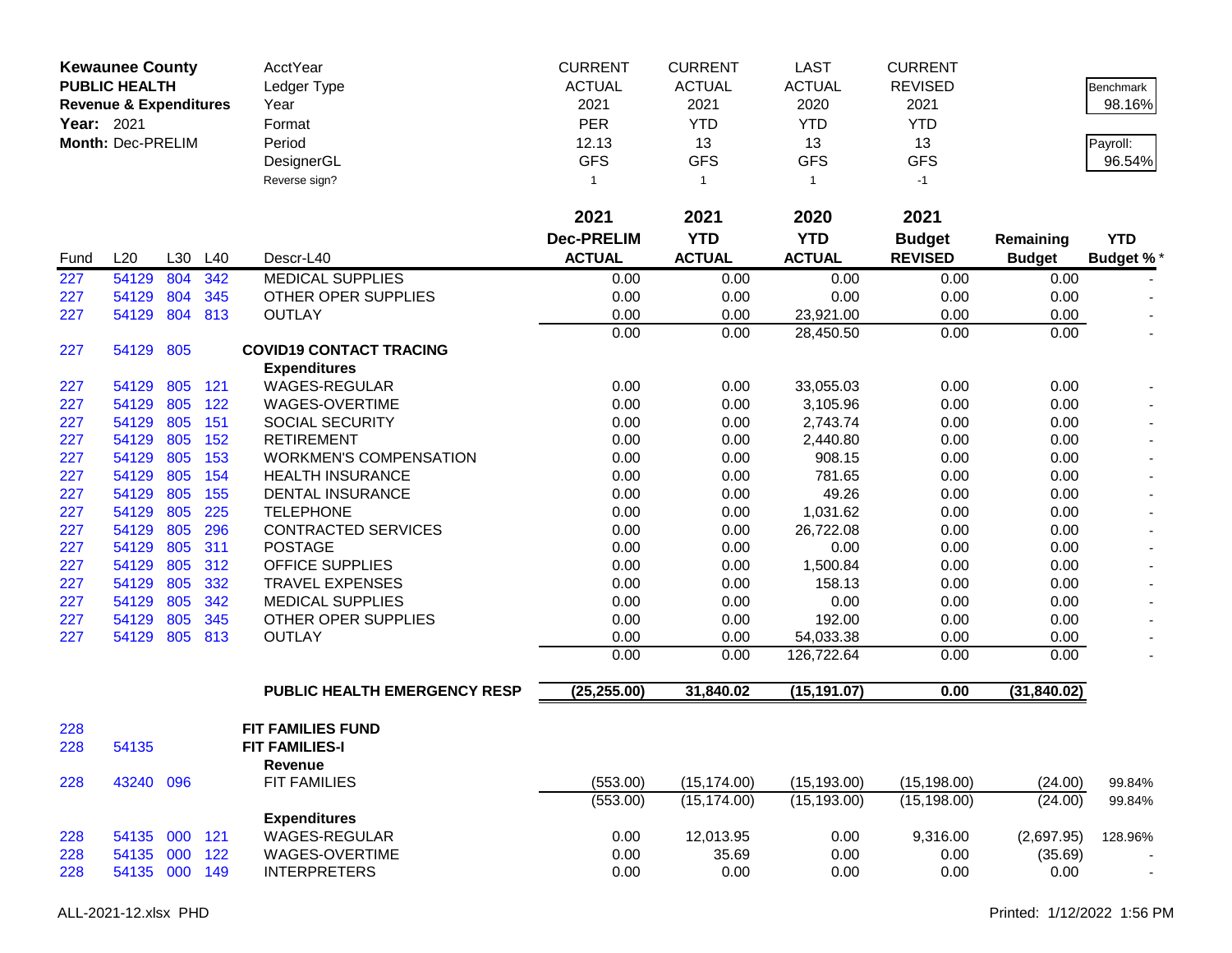|      | <b>Kewaunee County</b>            |         |     | AcctYear                                | <b>CURRENT</b>    | <b>CURRENT</b> | <b>LAST</b>                         | <b>CURRENT</b> |                            |                 |
|------|-----------------------------------|---------|-----|-----------------------------------------|-------------------|----------------|-------------------------------------|----------------|----------------------------|-----------------|
|      | <b>PUBLIC HEALTH</b>              |         |     | Ledger Type                             | <b>ACTUAL</b>     | <b>ACTUAL</b>  | <b>ACTUAL</b>                       | <b>REVISED</b> |                            | Benchmark       |
|      | <b>Revenue &amp; Expenditures</b> |         |     | Year                                    | 2021              | 2021           | 2020                                | 2021           |                            | 98.16%          |
|      | Year: 2021                        |         |     | Format                                  | <b>PER</b>        | <b>YTD</b>     | <b>YTD</b>                          | <b>YTD</b>     |                            |                 |
|      | Month: Dec-PRELIM                 |         |     | Period                                  | 12.13             | 13             | 13                                  | 13             |                            | Payroll:        |
|      |                                   |         |     | DesignerGL                              | <b>GFS</b>        | <b>GFS</b>     | <b>GFS</b>                          | <b>GFS</b>     |                            | 96.54%          |
|      |                                   |         |     | Reverse sign?                           | $\mathbf{1}$      | $\mathbf{1}$   | $\mathbf{1}$                        | $-1$           |                            |                 |
|      |                                   |         |     |                                         | 2021              | 2021           | 2020                                | 2021           |                            |                 |
|      |                                   |         |     |                                         |                   |                |                                     |                |                            |                 |
|      |                                   |         |     |                                         | <b>Dec-PRELIM</b> | <b>YTD</b>     | <b>YTD</b>                          | <b>Budget</b>  | Remaining                  | <b>YTD</b>      |
| Fund | L20                               | L30 L40 |     | Descr-L40                               | <b>ACTUAL</b>     | <b>ACTUAL</b>  | <b>ACTUAL</b>                       | <b>REVISED</b> | <b>Budget</b>              | <b>Budget %</b> |
| 228  | 54135                             | 000     | 151 | <b>SOCIAL SECURITY</b>                  | 0.00              | 891.53         | 0.00                                | 713.00         | (178.53)                   | 125.04%         |
| 228  | 54135                             | 000     | 152 | <b>RETIREMENT</b>                       | 0.00              | 813.37         | 0.00                                | 628.00         | (185.37)                   | 129.52%         |
| 228  | 54135                             | 000     | 153 | <b>WORKMEN'S COMPENSATION</b>           | 0.00              | 469.99         | 0.00                                | 312.00         | (157.99)                   | 150.64%         |
| 228  | 54135                             | 000     | 154 | <b>HEALTH INSURANCE</b>                 | 0.00              | 139.42         | 0.00                                | 2,984.00       | 2,844.58                   | 4.67%           |
| 228  | 54135                             | 000     | 155 | DENTAL INSURANCE                        | 0.00              | 119.04         | 0.00                                | 93.00          | (26.04)                    | 128.00%         |
| 228  | 54135                             | 000     | 311 | <b>POSTAGE</b>                          | 0.74              | 41.25          | 0.57                                | 202.00         | 160.75                     | 20.42%          |
| 228  | 54135                             | 000     | 313 | <b>PRINTING</b>                         | 0.00              | 31.78          | 0.00                                | 0.00           | (31.78)                    |                 |
| 228  | 54135                             | 000     | 328 | <b>INCENTIVE ITEMS</b>                  | 0.00              | 596.91         | 28.74                               | 750.00         | 153.09                     | 79.59%          |
| 228  | 54135                             | 000     | 332 | <b>TRAVEL EXPENSES</b>                  | 0.00              | 0.00           | 0.00                                | 200.00         | 200.00                     | 0.00%           |
| 228  | 54135                             | 000     | 345 | OTHER OPERATING SUPPLIES                | 0.00              | 0.00           | 0.00                                | 0.00           | 0.00                       |                 |
| 228  | 54136                             |         |     | <b>FIT FAMILIES-II</b>                  |                   |                |                                     |                |                            |                 |
| 228  | 54136                             | 000     | 121 | <b>WAGES-REGULAR</b>                    | 0.00              | 0.00           | 11,987.76                           | 0.00           | 0.00                       |                 |
| 228  | 54136                             | 000     | 122 | WAGES-OVERTIME                          | 0.00              | 0.00           | 287.55                              | 0.00           | 0.00                       |                 |
| 228  | 54136                             | 000     | 149 | <b>INTERPRETERS</b>                     | 0.00              | 0.00           | 0.00                                | 0.00           | 0.00                       |                 |
| 228  | 54136                             | 000     | 151 | <b>SOCIAL SECURITY</b>                  | 0.00              | 0.00           | 914.59                              | 0.00           | 0.00                       |                 |
| 228  | 54136                             | 000     | 152 | <b>RETIREMENT</b>                       | 0.00              | 0.00           | 828.56                              | 0.00           | 0.00                       |                 |
| 228  | 54136                             | 000     | 153 | <b>WORKMEN'S COMPENSATION</b>           | 0.00              | 0.00           | 445.10                              | 0.00           | 0.00                       |                 |
| 228  | 54136                             | 000     | 154 | HEALTH INSURANCE                        | 0.00              | 0.00           | 0.00                                | 0.00           | 0.00                       |                 |
| 228  | 54136                             | 000     | 155 | DENTAL INSURANCE                        | 0.00              | 0.00           | 108.95                              | 0.00           | 0.00                       |                 |
| 228  | 54136                             | 000     | 311 | <b>POSTAGE</b>                          | 0.00              | 0.00           | 45.69                               | 0.00           | 0.00                       |                 |
| 228  | 54136                             | 000     | 313 | <b>PRINTING</b>                         | 0.00              | 0.00           | 0.00                                | 0.00           | 0.00                       |                 |
| 228  | 54136                             | 000     | 328 | <b>INCENTIVE ITEMS</b>                  | 0.00              | 0.00           | 385.50                              | 0.00           | 0.00                       |                 |
| 228  | 54136                             | 000     | 332 | <b>TRAVEL EXPENSES</b>                  | 0.00              | 0.00           | 31.94                               | 0.00           | 0.00                       |                 |
| 228  | 54136                             | 000     | 345 | OTHER OPERATING SUPPLIES                | 0.00              | 0.00           | 106.75                              | 0.00           | 0.00                       |                 |
|      |                                   |         |     |                                         | 0.74              | 15,152.93      | 15,171.70                           | 15,198.00      | 45.07                      | 99.70%          |
|      |                                   |         |     |                                         | (552.26)          | (21.07)        | (21.30)                             | 0.00           | 21.07                      |                 |
|      |                                   |         |     | PUBLIC HEALTH                           | (27, 677.87)      | 203, 151.41    | 167,042.23                          | 220,138.00     | 16,986.59                  |                 |
|      |                                   |         |     |                                         |                   |                |                                     |                | 123,138 Indirect Cost 2021 |                 |
|      |                                   |         |     | <b>FUND BALANCE - Beginning of year</b> |                   |                |                                     |                | 112,791 Indirect Cost 2020 |                 |
| 100  | 37010                             |         |     | FB RESTRCT-BACK-2-SCHOOL                |                   |                | (4,053.33) Credit balance is normal |                |                            |                 |
|      |                                   |         |     |                                         |                   |                |                                     |                |                            |                 |

220 CHILDHOOD LEAD POISONING FND (2,825.81) Credit balance is normal<br>221 MATERNAL CHILD HEALTH FUND (2,846.47) Credit balance is normal 221 MATERNAL CHILD HEALTH FUND (2,846.47) Credit balance is normal<br>222 PREVENTION PROGRAM FUND (207.89) Credit balance is normal PREVENTION PROGRAM FUND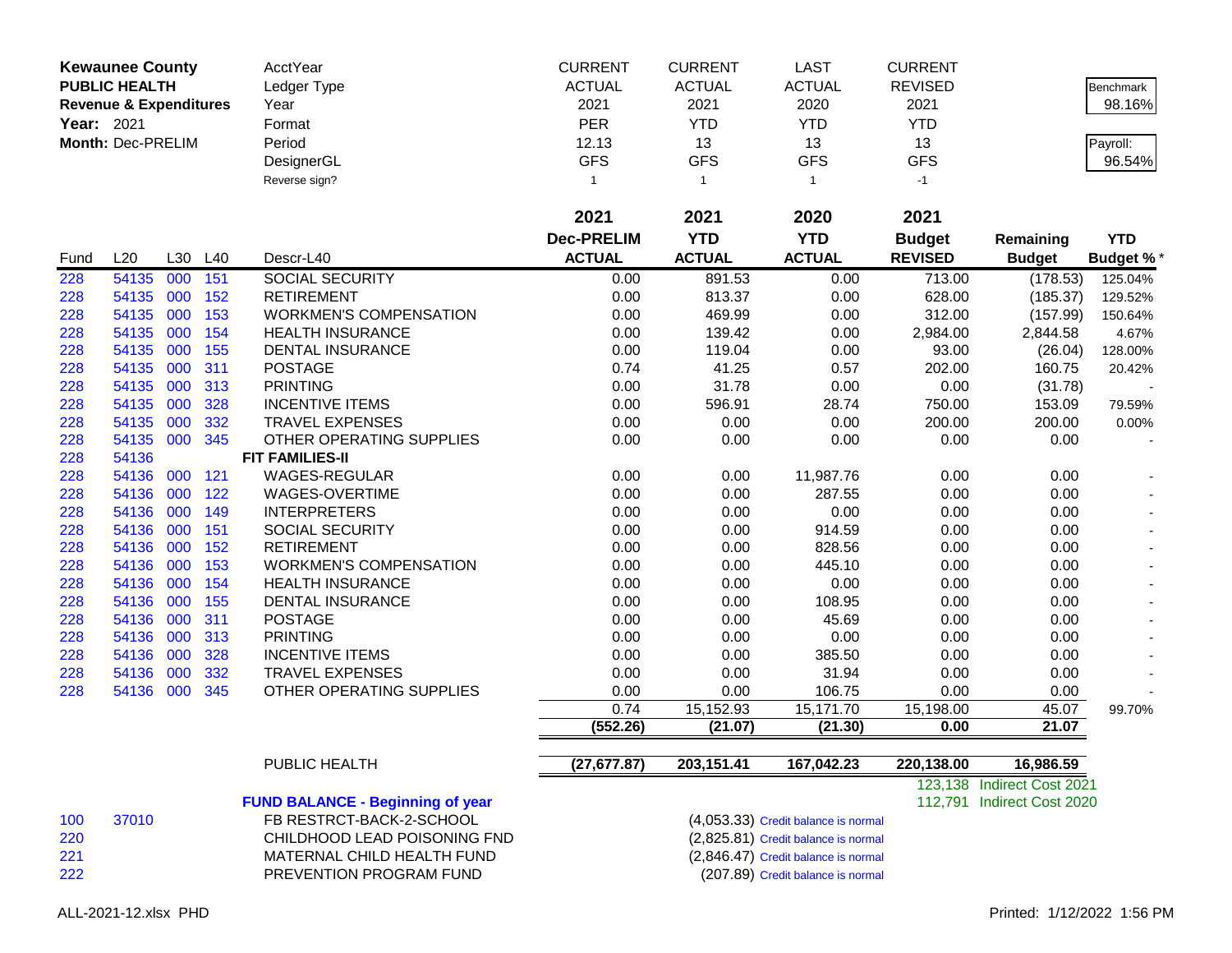|                        | <b>Kewaunee County</b>            |         | AcctYear                            | <b>CURRENT</b>    | <b>CURRENT</b> | <b>LAST</b>                          | <b>CURRENT</b> |               |                  |
|------------------------|-----------------------------------|---------|-------------------------------------|-------------------|----------------|--------------------------------------|----------------|---------------|------------------|
|                        | <b>PUBLIC HEALTH</b>              |         | Ledger Type                         | <b>ACTUAL</b>     | <b>ACTUAL</b>  | <b>ACTUAL</b>                        | <b>REVISED</b> |               | <b>Benchmark</b> |
|                        | <b>Revenue &amp; Expenditures</b> |         | Year                                | 2021              | 2021           | 2020                                 | 2021           |               | 98.16%           |
| <b>Year: 2021</b>      |                                   |         | Format                              | <b>PER</b>        | <b>YTD</b>     | <b>YTD</b>                           | <b>YTD</b>     |               |                  |
|                        | Month: Dec-PRELIM                 |         | Period                              | 12.13             | 13             | 13                                   | 13             |               | Payroll:         |
|                        |                                   |         | DesignerGL                          | <b>GFS</b>        | <b>GFS</b>     | <b>GFS</b>                           | <b>GFS</b>     |               | 96.54%           |
|                        |                                   |         | Reverse sign?                       |                   |                |                                      | $-1$           |               |                  |
|                        |                                   |         |                                     | 2021              | 2021           | 2020                                 | 2021           |               |                  |
|                        |                                   |         |                                     | <b>Dec-PRELIM</b> | <b>YTD</b>     | YTD.                                 | <b>Budget</b>  | Remaining     | <b>YTD</b>       |
| Fund                   | L20                               | L30 L40 | Descr-L40                           | <b>ACTUAL</b>     | <b>ACTUAL</b>  | <b>ACTUAL</b>                        | <b>REVISED</b> | <b>Budget</b> | <b>Budget %*</b> |
| 223                    |                                   |         | <b>VACCINE IMMUNIZTN PRGM FUND</b>  |                   |                | (1,425.85) Credit balance is normal  |                |               |                  |
| 226                    |                                   |         | <b>BIOTERRORISM GRANT FUND</b>      |                   |                | (5,966.22) Credit balance is normal  |                |               |                  |
| 227                    |                                   |         | PUBLIC HEALTH EMERGENCY RESP        |                   |                | (49,450.97) Credit balance is normal |                |               |                  |
| 228                    |                                   |         | FIT FAMILIES FUND                   |                   |                | 5.22 Credit balance is normal        |                |               |                  |
|                        |                                   |         | <b>OTHER Account balances:</b>      |                   |                |                                      |                |               |                  |
| 100                    | 26560                             |         | RESTR DEP-GIVING TREE SARA          |                   |                | (2,339.00) Credit balance is normal  |                |               |                  |
| 100                    | 26565                             |         | RESTR DEP-DIAPER DRIVE PHD          |                   |                | (1,018.85) Credit balance is normal  |                |               |                  |
|                        |                                   |         | <b>INTEGRITY CHECK:</b>             |                   |                |                                      |                |               |                  |
|                        |                                   |         | <b>Total Expenditures (report)</b>  | 72,641.36         | 582,649.59     | 535,792.05                           | 660,443.00     | 77,793.41     |                  |
| [100,220.2] 54100.54 * |                                   |         | <b>Total Dept expenditures(G/L)</b> | 72,641.36         | 582,649.59     | 535,792.05                           | 660,443.00     | 77,793.41     |                  |
| [220.228] [59200,59 *  |                                   | $\star$ | <b>Transfers OUT</b>                | 0.00              | 0.00           | 0.00                                 | 0.00           | 0.00          |                  |
|                        |                                   |         |                                     | 0.00              | 0.00           | 0.00                                 | 0.00           | 0.00          |                  |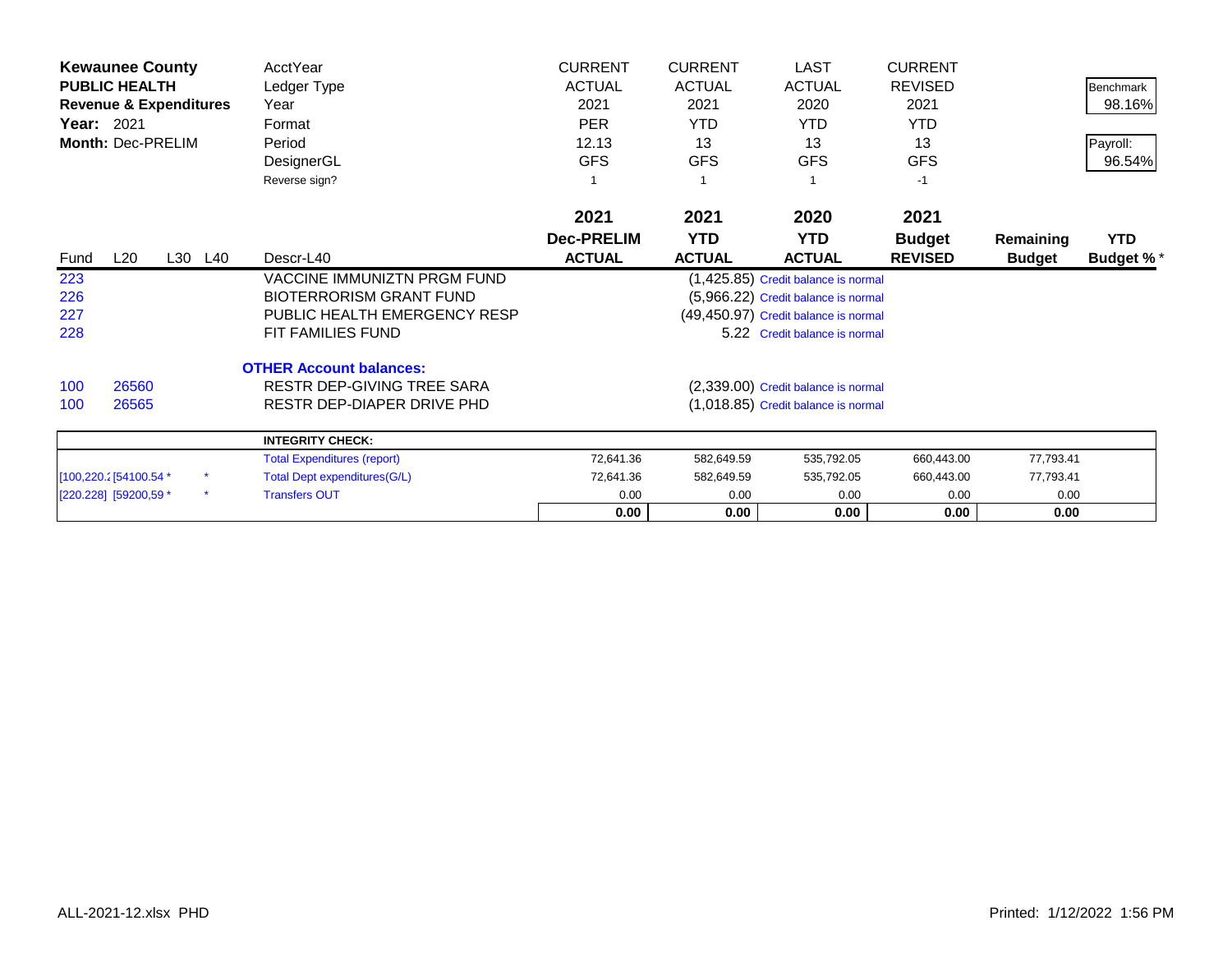|            | <b>Kewaunee County</b><br><b>REGISTER IN PROBATE</b><br><b>Revenue &amp; Expenditures</b><br><b>Year: 2021</b><br>Month: Dec-PRELIM |            | AcctYear<br>Ledger Type<br>Year<br>Format<br>Period<br>DesignerGL<br>Reverse sign? |                                                          | <b>CURRENT</b><br><b>ACTUAL</b><br>2021<br><b>PER</b><br>12.13<br><b>GFS</b><br>$\mathbf{1}$ | <b>CURRENT</b><br><b>ACTUAL</b><br>2021<br><b>YTD</b><br>13<br><b>GFS</b><br>$\overline{1}$ | <b>LAST</b><br><b>ACTUAL</b><br>2020<br><b>YTD</b><br>13<br><b>GFS</b><br>$\mathbf{1}$ | <b>CURRENT</b><br><b>REVISED</b><br>2021<br><b>YTD</b><br>13<br><b>GFS</b><br>$-1$ |                   | Benchmark<br>98.16%<br>Payroll:<br>96.54% |
|------------|-------------------------------------------------------------------------------------------------------------------------------------|------------|------------------------------------------------------------------------------------|----------------------------------------------------------|----------------------------------------------------------------------------------------------|---------------------------------------------------------------------------------------------|----------------------------------------------------------------------------------------|------------------------------------------------------------------------------------|-------------------|-------------------------------------------|
|            |                                                                                                                                     |            |                                                                                    |                                                          | 2021                                                                                         | 2021                                                                                        | 2020                                                                                   | 2021                                                                               |                   |                                           |
|            |                                                                                                                                     |            |                                                                                    |                                                          | <b>Dec-PRELIM</b>                                                                            | <b>YTD</b>                                                                                  | <b>YTD</b>                                                                             | <b>Budget</b>                                                                      | Remaining         | <b>YTD</b>                                |
| Fund       | L20                                                                                                                                 |            | L30 L40                                                                            | Descr-L40                                                | <b>ACTUAL</b>                                                                                | <b>ACTUAL</b>                                                                               | <b>ACTUAL</b>                                                                          | <b>REVISED</b>                                                                     | <b>Budget</b>     | <b>Budget %*</b>                          |
| 100<br>100 | 51230                                                                                                                               |            |                                                                                    | <b>GENERAL FUND</b><br><b>REGISTER IN PROBATE</b>        |                                                                                              |                                                                                             |                                                                                        |                                                                                    |                   |                                           |
|            |                                                                                                                                     |            |                                                                                    | Revenue                                                  |                                                                                              |                                                                                             |                                                                                        |                                                                                    |                   |                                           |
| 100        | 43249                                                                                                                               | 210        |                                                                                    | <b>COVID GRANTS-RIP</b>                                  | 0.00                                                                                         | 0.00                                                                                        | 0.00                                                                                   | 0.00                                                                               | 0.00              |                                           |
| 100        | 46150                                                                                                                               | 000        |                                                                                    | <b>REGISTER IN PROBATE</b>                               | (1,966.88)                                                                                   | (8,787.12)                                                                                  | (10, 162.07)                                                                           | (10,500.00)                                                                        | (1,712.88)        | 83.69%                                    |
| 100        | 46151 000                                                                                                                           |            |                                                                                    | <b>GUARDIAN AD LITEM REIMBURSE</b>                       | (2,870.00)                                                                                   | (42, 476.48)                                                                                | (35,716.15)                                                                            | (27,500.00)                                                                        | 14,976.48         | 154.46%                                   |
|            |                                                                                                                                     |            |                                                                                    |                                                          | (4,836.88)                                                                                   | (51, 263.60)                                                                                | (45,878.22)                                                                            | (38,000.00)                                                                        | 13,263.60         | 134.90%                                   |
|            |                                                                                                                                     |            |                                                                                    | <b>Expenditures</b>                                      |                                                                                              |                                                                                             |                                                                                        |                                                                                    |                   |                                           |
| 100        | 51230                                                                                                                               | 000        | 111                                                                                | <b>SALARIES</b>                                          | 4,320.00                                                                                     | 56,160.00                                                                                   | 55,244.80                                                                              | 56,156.00                                                                          | (4.00)            | 100.01%                                   |
| 100        | 51230                                                                                                                               | 000        | 121                                                                                | WAGES-REGULAR                                            | 6,415.60                                                                                     | 47,290.97                                                                                   | 67,152.12                                                                              | 65,903.00                                                                          | 18,612.03         | 71.76%                                    |
| 100        | 51230                                                                                                                               | 000        | 122                                                                                | WAGES-OVERTIME                                           | 0.00                                                                                         | 0.00                                                                                        | 41.93                                                                                  | 0.00                                                                               | 0.00              |                                           |
| 100        | 51230                                                                                                                               | 000        | 142                                                                                | JURY PER DIEM                                            | 0.00                                                                                         | 0.00                                                                                        | 0.00                                                                                   | 50.00                                                                              | 50.00             | 0.00%                                     |
| 100        | 51230                                                                                                                               | 000        | 143                                                                                | <b>WITNESS FEES</b>                                      | 0.00                                                                                         | 0.00                                                                                        | 0.00                                                                                   | 400.00                                                                             | 400.00            | 0.00%                                     |
| 100        | 51230                                                                                                                               | 000        | 149                                                                                | <b>INTERPRETERS</b>                                      | 0.00                                                                                         | 0.00                                                                                        | 49.50                                                                                  | 600.00                                                                             | 600.00            | 0.00%                                     |
| 100        | 51230                                                                                                                               | 000        | 151                                                                                | SOCIAL SECURITY                                          | 745.82                                                                                       | 7,214.82                                                                                    | 8,605.05                                                                               | 9,338.00                                                                           | 2,123.18          | 77.26%                                    |
| 100        | 51230<br>51230                                                                                                                      | 000<br>000 | 152<br>153                                                                         | <b>RETIREMENT</b>                                        | 628.29<br>20.10                                                                              | 6,385.60                                                                                    | 8,267.69<br>226.25                                                                     | 8,239.00                                                                           | 1,853.40          | 77.50%                                    |
| 100        | 51230                                                                                                                               | 000        | 154                                                                                | <b>WORKMEN'S COMPENSATION</b><br><b>HEALTH INSURANCE</b> | 4,647.88                                                                                     | 194.55<br>46,031.88                                                                         | 48,334.64                                                                              | 230.00<br>49,661.00                                                                | 35.45<br>3,629.12 | 84.59%                                    |
| 100<br>100 | 51230                                                                                                                               | 000        | 155                                                                                | <b>DENTAL INSURANCE</b>                                  | 121.66                                                                                       | 832.04                                                                                      | 1,390.08                                                                               | 1,390.00                                                                           | 557.96            | 92.69%<br>59.86%                          |
| 100        | 51230                                                                                                                               | 000        | 156                                                                                | HEALTH REIMBURSEMENT ACCOUNT                             | 0.00                                                                                         | 0.00                                                                                        | 0.00                                                                                   | 0.00                                                                               | 0.00              |                                           |
| 100        | 51230                                                                                                                               | 000        | 209                                                                                | <b>GUARDIAN AD LITEM FEES</b>                            | 4,297.50                                                                                     | 21,281.50                                                                                   | 12,036.60                                                                              | 15,000.00                                                                          | (6,281.50)        | 141.88%                                   |
| 100        | 51230                                                                                                                               | 000        | 211                                                                                | <b>MEDICAL SERVICES</b>                                  | 1,700.00                                                                                     | 14,740.00                                                                                   | 20,437.50                                                                              | 12,000.00                                                                          | (2,740.00)        | 122.83%                                   |
| 100        | 51230                                                                                                                               | 000        | 212                                                                                | <b>LEGAL FEES</b>                                        | 420.00                                                                                       | 1,008.30                                                                                    | (1, 175.32)                                                                            | 400.00                                                                             | (608.30)          | 252.08%                                   |
| 100        | 51230                                                                                                                               | 000        | 225                                                                                | <b>TELEPHONE</b>                                         | 83.08                                                                                        | 499.23                                                                                      | 506.26                                                                                 | 805.00                                                                             | 305.77            | 62.02%                                    |
| 100        | 51230                                                                                                                               | 000        | 255                                                                                | PAPER SERVICE                                            | 65.00                                                                                        | 65.00                                                                                       | 115.00                                                                                 | 300.00                                                                             | 235.00            | 21.67%                                    |
| 100        | 51230                                                                                                                               | 000        | 311                                                                                | <b>POSTAGE</b>                                           | 77.10                                                                                        | 955.27                                                                                      | 894.57                                                                                 | 1,400.00                                                                           | 444.73            | 68.23%                                    |
| 100        | 51230 000 312                                                                                                                       |            |                                                                                    | <b>OFFICE SUPPLIES</b>                                   | 0.00                                                                                         | 424.60                                                                                      | 436.77                                                                                 | 1,100.00                                                                           | 675.40            | 38.60%                                    |
| 100        | 51230 000                                                                                                                           |            | 321                                                                                | PUBLICATIONS OF LEGAL NOTICE                             | 0.00                                                                                         | 0.00                                                                                        | 53.54                                                                                  | 50.00                                                                              | 50.00             | $0.00\%$                                  |
| 100        | 51230                                                                                                                               | 000        | 324                                                                                | <b>MEMBERSHIP DUES</b>                                   | 0.00                                                                                         | 115.00                                                                                      | 115.00                                                                                 | 115.00                                                                             | 0.00              | 100.00%                                   |
| 100        | 51230 000                                                                                                                           |            | 332                                                                                | TRAVEL EXPENSES                                          | 0.00                                                                                         | 354.93                                                                                      | 0.00                                                                                   | 1,200.00                                                                           | 845.07            | 29.58%                                    |
| 100        | 51230 000                                                                                                                           |            | 339                                                                                | <b>JURY EXPENSES &amp; MILEAGE</b>                       | 0.00                                                                                         | 0.00                                                                                        | 0.00                                                                                   | 100.00                                                                             | 100.00            | 0.00%                                     |
| 100        | 51230 000                                                                                                                           |            | 340                                                                                | <b>WITNESS TRAVEL</b>                                    | 0.00                                                                                         | 0.00                                                                                        | 0.00                                                                                   | 50.00                                                                              | 50.00             | 0.00%                                     |
| 100        | 51230 000 533                                                                                                                       |            |                                                                                    | <b>EQUIPMENT RENTAL &amp; LEASES</b>                     | 65.04                                                                                        | 857.79                                                                                      | 832.13                                                                                 | 950.00                                                                             | 92.21             | 90.29%                                    |
| 100        | 51230 000 813                                                                                                                       |            |                                                                                    | <b>OUTLAY</b>                                            | 0.00                                                                                         | 0.00                                                                                        | 0.00                                                                                   | 0.00                                                                               | 0.00              |                                           |
|            |                                                                                                                                     |            |                                                                                    |                                                          | 23,607.07                                                                                    | 204,411.48                                                                                  | 223,564.11                                                                             | 225,437.00                                                                         | 21,025.52         | 90.67%                                    |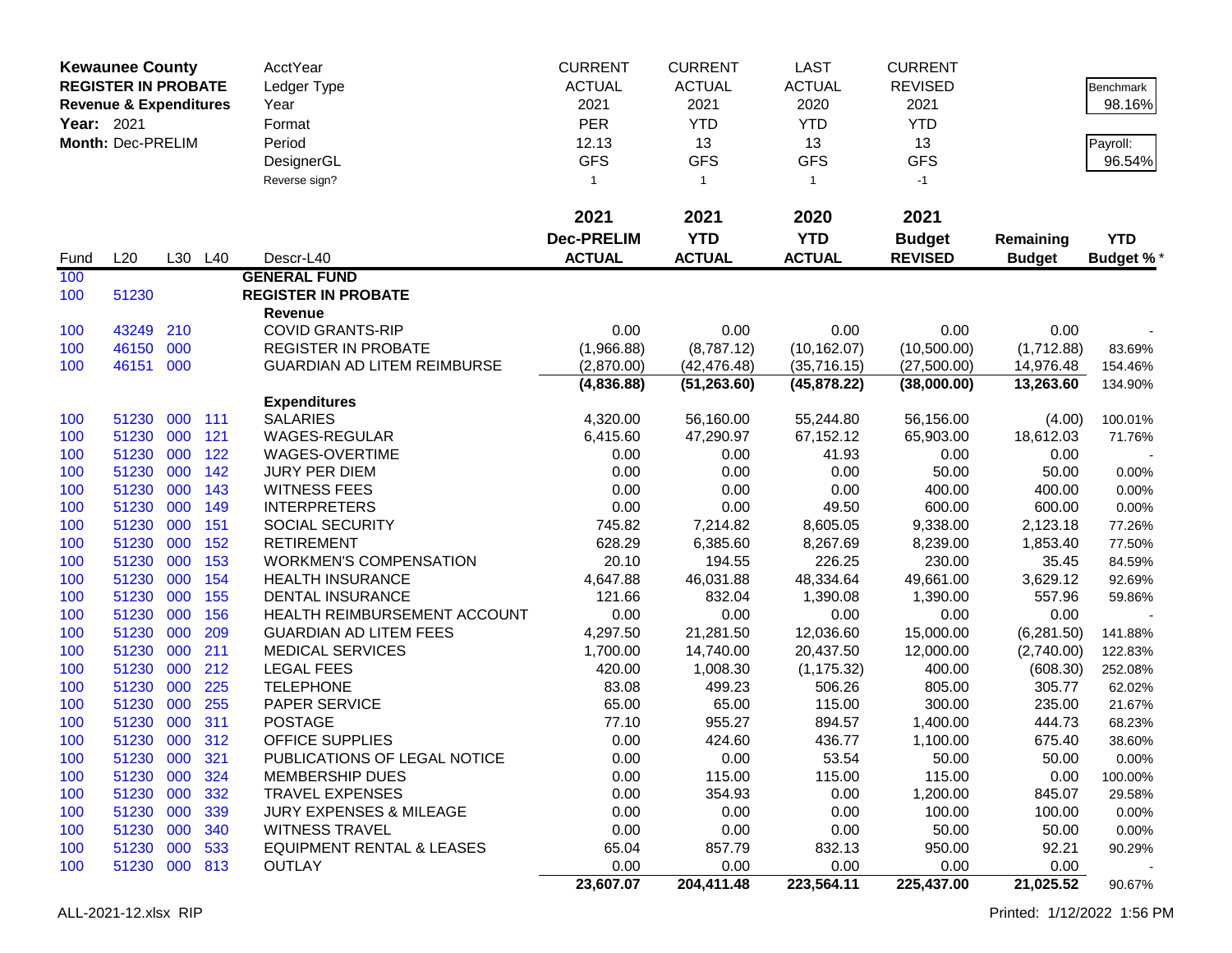| <b>Kewaunee County</b>            | AcctYear      | <b>CURRENT</b>    | <b>CURRENT</b> | <b>LAST</b>   | <b>CURRENT</b> |               |                  |
|-----------------------------------|---------------|-------------------|----------------|---------------|----------------|---------------|------------------|
| <b>REGISTER IN PROBATE</b>        | Ledger Type   | <b>ACTUAL</b>     | <b>ACTUAL</b>  | <b>ACTUAL</b> | <b>REVISED</b> |               | Benchmark        |
| <b>Revenue &amp; Expenditures</b> | Year          | 2021              | 2021           | 2020          | 2021           |               | 98.16%           |
| <b>Year: 2021</b>                 | Format        | <b>PER</b>        | YTD            | YTD           | YTD            |               |                  |
| Month: Dec-PRELIM                 | Period        | 12.13             | 13             | 13            | 13             |               | Payroll:         |
|                                   | DesignerGL    | <b>GFS</b>        | <b>GFS</b>     | <b>GFS</b>    | <b>GFS</b>     |               | 96.54%           |
|                                   | Reverse sign? |                   |                |               | -1             |               |                  |
|                                   |               | 2021              | 2021           | 2020          | 2021           |               |                  |
|                                   |               | <b>Dec-PRELIM</b> | YTD            | YTD           | <b>Budget</b>  | Remaining     | <b>YTD</b>       |
| L20<br>L30<br>L40<br>Fund         | Descr-L40     | <b>ACTUAL</b>     | <b>ACTUAL</b>  | <b>ACTUAL</b> | <b>REVISED</b> | <b>Budget</b> | <b>Budget %*</b> |
|                                   |               | 18,770.19         | 153,147.88     | 177,685.89    | 187,437.00     | 34,289.12     |                  |
|                                   |               |                   |                |               |                |               |                  |

|                 |       |  | <b>INTEGRITY CHECK:</b>            |           |            |            |            |  |
|-----------------|-------|--|------------------------------------|-----------|------------|------------|------------|--|
|                 |       |  | <b>Total Expenditures (report)</b> | 23,607.07 | 204,411.48 | 223,564.11 | 225,437.00 |  |
| 10 <sub>0</sub> | 51230 |  | Total Dept expenditures(G/L)       | 23.607.07 | 204.411.48 | 223.564.11 | 225,437.00 |  |
|                 |       |  |                                    | 0.00      | 0.00       | 0.00       | 0.00       |  |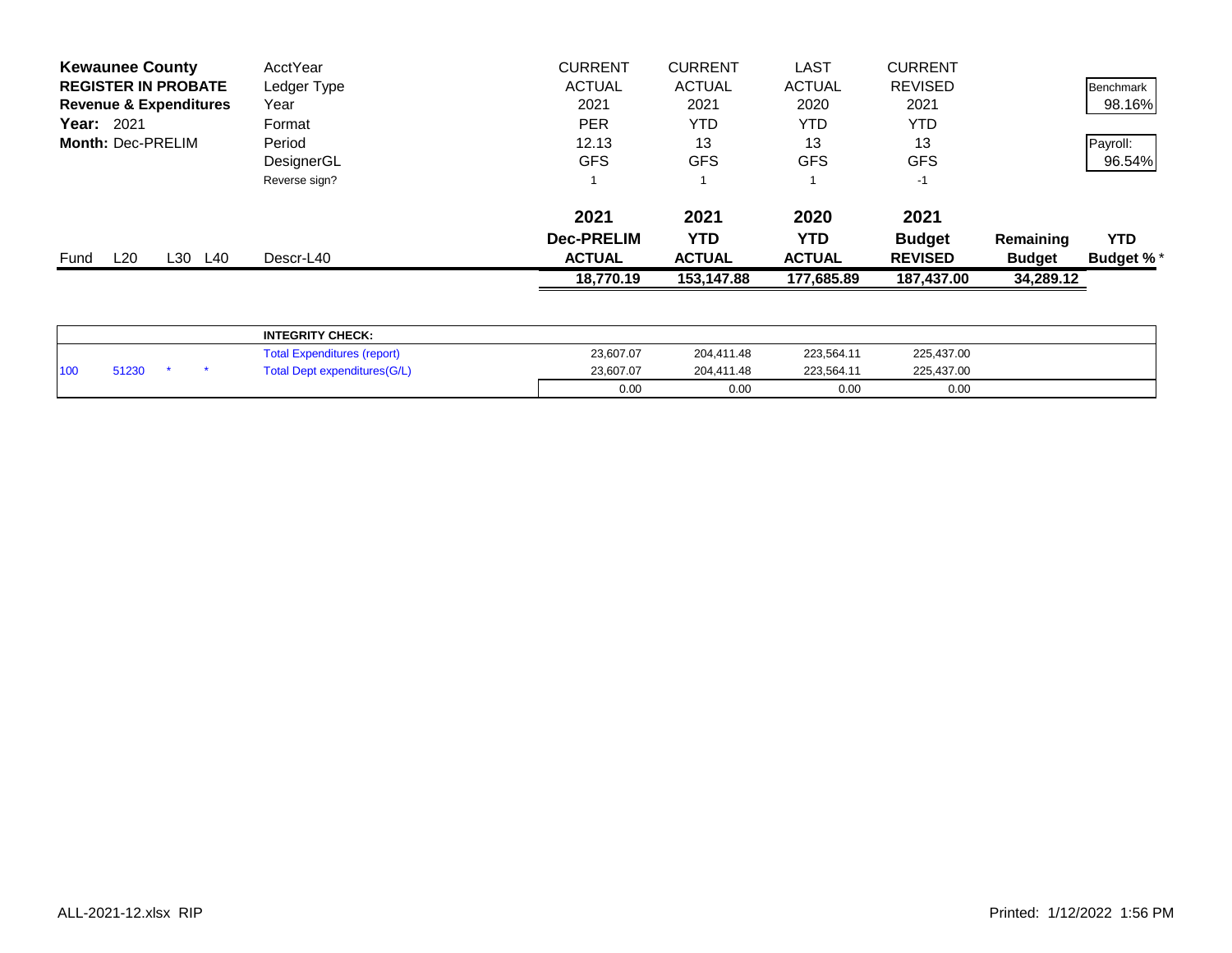|            | <b>Kewaunee County</b>            |     |         | AcctYear                             | <b>CURRENT</b>    | <b>CURRENT</b> | <b>LAST</b>   | <b>CURRENT</b> |               |                  |
|------------|-----------------------------------|-----|---------|--------------------------------------|-------------------|----------------|---------------|----------------|---------------|------------------|
|            | <b>REGISTER OF DEEDS</b>          |     |         | Ledger Type                          | <b>ACTUAL</b>     | <b>ACTUAL</b>  | <b>ACTUAL</b> | <b>REVISED</b> |               | Benchmark        |
|            | <b>Revenue &amp; Expenditures</b> |     |         | Year                                 | 2021              | 2021           | 2020          | 2021           |               | 98.16%           |
| Year: 2021 |                                   |     |         | Format                               | <b>PER</b>        | <b>YTD</b>     | <b>YTD</b>    | <b>YTD</b>     |               |                  |
|            | Month: Dec-PRELIM                 |     |         | Period                               | 12.13             | 13             | 13            | 13             |               | Payroll:         |
|            |                                   |     |         | DesignerGL                           | <b>GFS</b>        | <b>GFS</b>     | <b>GFS</b>    | <b>GFS</b>     |               | 96.54%           |
|            |                                   |     |         | Reverse sign?                        | 1                 | $\overline{1}$ | $\mathbf{1}$  | $-1$           |               |                  |
|            |                                   |     |         |                                      |                   |                |               |                |               |                  |
|            |                                   |     |         |                                      | 2021              | 2021           | 2020          | 2021           |               |                  |
|            |                                   |     |         |                                      | <b>Dec-PRELIM</b> | <b>YTD</b>     | <b>YTD</b>    | <b>Budget</b>  | Remaining     | <b>YTD</b>       |
| Fund       | L20                               |     | L30 L40 | Descr-L40                            | <b>ACTUAL</b>     | <b>ACTUAL</b>  | <b>ACTUAL</b> | <b>REVISED</b> | <b>Budget</b> | <b>Budget %*</b> |
| 100        |                                   |     |         | <b>GENERAL FUND</b>                  |                   |                |               |                |               |                  |
| 100        | 51710                             |     |         | <b>REGISTER OF DEEDS</b>             |                   |                |               |                |               |                  |
|            |                                   |     |         | <b>Revenue</b>                       |                   |                |               |                |               |                  |
| 100        | 41230                             | 000 |         | REAL ESTATE TRANSFER FEES            | (8,758.86)        | (72, 704.84)   | (49, 280.40)  | (41,000.00)    | 31,704.84     | 177.33%          |
| 100        | 43249                             | 220 |         | <b>COVID GRANTS-ROD</b>              | 0.00              | 0.00           | (29.04)       | 0.00           | 0.00          |                  |
| 100        | 46131                             | 000 |         | REGISTER OF DEEDS FEES               | (22, 234.00)      | (150, 043.00)  | (157, 948.00) | (115,000.00)   | 35,043.00     | 130.47%          |
| 100        | 48400 245                         |     |         | ROD MISCELLANEOUS REVENUE            | 0.00              | 0.00           | 0.00          | 0.00           | 0.00          |                  |
|            |                                   |     |         |                                      | (30,992.86)       | (222, 747.84)  | (207, 257.44) | (156,000.00)   | 66,747.84     | 142.79%          |
|            |                                   |     |         | <b>Expenditures</b>                  |                   |                |               |                |               |                  |
| 100        | 51710                             | 000 | 111     | <b>SALARIES</b>                      | 5,358.52          | 69,661.00      | 65,132.00     | 69,661.00      | 0.00          | 100.00%          |
| 100        | 51710                             | 000 | 121     | <b>WAGES-REGULAR</b>                 | 5,695.21          | 47,467.92      | 47,149.44     | 47,276.00      | (191.92)      | 100.41%          |
| 100        | 51710                             | 000 | 122     | WAGES-OVERTIME                       | 0.00              | 0.00           | 0.00          | 0.00           | 0.00          |                  |
| 100        | 51710                             | 000 | 125     | <b>WAGES-TEMPORARY EMPLOYEES</b>     | 660.00            | 6,787.50       | 6,963.75      | 7,419.00       | 631.50        | 91.49%           |
| 100        | 51710                             | 000 | 151     | SOCIAL SECURITY                      | 835.88            | 8,879.30       | 8,563.09      | 9,513.00       | 633.70        | 93.34%           |
| 100        | 51710                             | 000 | 152     | <b>RETIREMENT</b>                    | 725.38            | 7,901.84       | 7,564.85      | 7,893.00       | (8.84)        | 100.11%          |
| 100        | 51710                             | 000 | 153     | <b>WORKMEN'S COMPENSATION</b>        | 21.95             | 233.05         | 220.18        | 234.00         | 0.95          | 99.59%           |
| 100        | 51710                             | 000 | 154     | <b>HEALTH INSURANCE</b>              | 3,268.38          | 35,279.70      | 33,988.86     | 34,921.00      | (358.70)      | 101.03%          |
| 100        | 51710                             | 000 | 155     | DENTAL INSURANCE                     | 121.66            | 1,395.90       | 1,390.08      | 1,390.00       | (5.90)        | 100.42%          |
| 100        | 51710                             | 000 | 156     | HEALTH REIMBURSEMENT ACCOUNT         | 0.00              | 0.00           | 0.00          | 0.00           | 0.00          |                  |
| 100        | 51710                             | 000 | 225     | <b>TELEPHONE</b>                     | 83.08             | 499.23         | 506.26        | 600.00         | 100.77        | 83.21%           |
| 100        | 51710                             | 000 | 249     | MAINTENANCE AGREEMENTS               | 0.00              | 11,314.83      | 11,124.85     | 11,270.00      | (44.83)       | 100.40%          |
| 100        | 51710                             | 000 | 311     | <b>POSTAGE</b>                       | 70.84             | 621.03         | 837.31        | 1,300.00       | 678.97        | 47.77%           |
| 100        | 51710                             | 000 | 312     | <b>OFFICE SUPPLIES</b>               | 145.14            | 988.93         | 1,407.74      | 1,200.00       | 211.07        | 82.41%           |
| 100        | 51710                             | 000 | 322     | <b>SUBSCRIPTIONS</b>                 | 0.00              | 0.00           | 0.00          | 20.00          | 20.00         | 0.00%            |
| 100        | 51710                             | 000 | 324     | <b>MEMBERSHIP DUES</b>               | 0.00              | 125.00         | 125.00        | 125.00         | 0.00          | 100.00%          |
| 100        | 51710                             | 000 | 332     | <b>TRAVEL EXPENSES</b>               | 0.00              | 447.68         | 736.53        | 1,600.00       | 1,152.32      | 27.98%           |
| 100        | 51710 000                         |     | 533     | <b>EQUIPMENT RENTAL &amp; LEASES</b> | 89.23             | 842.03         | 825.65        | 875.00         | 32.97         | 96.23%           |
| 100        | 51710 000 813                     |     |         | OUTLAY                               | 0.00              | 0.00           | 3,206.02      | 0.00           | $0.00\,$      |                  |
|            |                                   |     |         |                                      | 17,075.27         | 192,444.94     | 189,741.61    | 195,297.00     | 2,852.06      | 98.54%           |
|            |                                   |     |         |                                      | (13, 917.59)      | (30, 302.90)   | (17, 515.83)  | 39,297.00      | 69,599.90     |                  |
|            |                                   |     |         | <b>INTEGRITY CHECK:</b>              |                   |                |               |                |               |                  |
|            |                                   |     |         | <b>Total Expenditures (report)</b>   | 17,075.27         | 192,444.94     | 189,741.61    | 195,297.00     |               |                  |
|            | [100,246] [51710,51 *             |     |         | <b>Total Dept expenditures(G/L)</b>  | 17,075.27         | 192,444.94     | 189,741.61    | 195,297.00     |               |                  |

0.00 0.00 0.00 0.00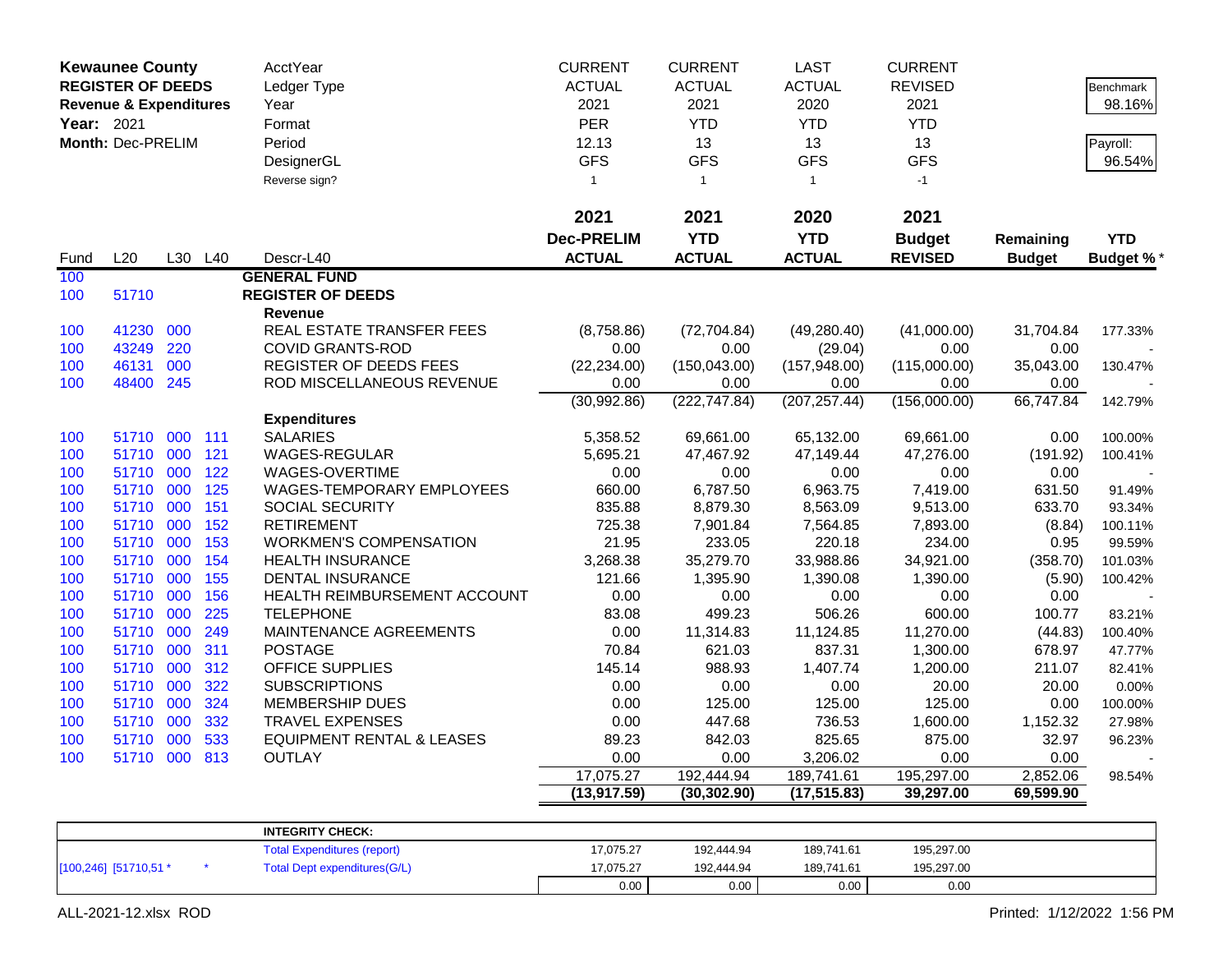|                | <b>Kewaunee County</b>            |     |         | AcctYear                          | <b>CURRENT</b>    | <b>CURRENT</b> | <b>LAST</b>   | <b>CURRENT</b> |               |                  |
|----------------|-----------------------------------|-----|---------|-----------------------------------|-------------------|----------------|---------------|----------------|---------------|------------------|
| <b>SHERIFF</b> |                                   |     |         | Ledger Type                       | <b>ACTUAL</b>     | <b>ACTUAL</b>  | <b>ACTUAL</b> | <b>REVISED</b> |               | Benchmark        |
|                | <b>Revenue &amp; Expenditures</b> |     |         | Year                              | 2021              | 2021           | 2020          | 2021           |               | 98.16%           |
| Year: 2021     |                                   |     |         | Format                            | <b>PER</b>        | <b>YTD</b>     | <b>YTD</b>    | <b>YTD</b>     |               |                  |
|                | Month: Dec-PRELIM                 |     |         | Period                            | 12.13             | 13             | 13            | 13             |               | Payroll:         |
|                |                                   |     |         | DesignerGL                        | <b>GFS</b>        | <b>GFS</b>     | <b>GFS</b>    | <b>GFS</b>     |               | 96.54%           |
|                |                                   |     |         | Reverse sign?                     | $\mathbf{1}$      | $\overline{1}$ | $\mathbf{1}$  | $-1$           |               |                  |
|                |                                   |     |         |                                   |                   |                |               |                |               |                  |
|                |                                   |     |         |                                   | 2021              | 2021           | 2020          | 2021           |               |                  |
|                |                                   |     |         |                                   | <b>Dec-PRELIM</b> | <b>YTD</b>     | <b>YTD</b>    | <b>Budget</b>  | Remaining     | <b>YTD</b>       |
| Fund           | L20                               |     | L30 L40 | Descr-L40                         | <b>ACTUAL</b>     | <b>ACTUAL</b>  | <b>ACTUAL</b> | <b>REVISED</b> | <b>Budget</b> | <b>Budget %*</b> |
| 100            |                                   |     |         | <b>GENERAL FUND</b>               |                   |                |               |                |               |                  |
| 100            | 52100                             |     |         | <b>SHERIFF</b>                    |                   |                |               |                |               |                  |
|                |                                   |     |         | Revenue                           |                   |                |               |                |               |                  |
| 100            | 43249                             | 230 |         | <b>COVID GRANTS-SHF</b>           | 0.00              | (69,025.73)    | (44, 210.65)  | (86,000.00)    | (16, 974.27)  | 80.26%           |
| 100            | 43522                             | 000 |         | <b>HIGHWAY SAFETY</b>             | 0.00              | 0.00           | (15,705.57)   | 0.00           | 0.00          |                  |
| 100            | 43523                             | 000 |         | <b>TRAINING REIMBURSEMENT</b>     | 0.00              | (5,600.00)     | (8,007.40)    | (5,500.00)     | 100.00        | 101.82%          |
| 100            | 43523                             | 010 |         | SEATBELT ENFORCEMENT GRANT        | (2,394.70)        | (2,394.70)     | 0.00          | 0.00           | 2,394.70      |                  |
| 100            | 43523                             | 015 |         | SPEEDING ENFORCEMENT GRANT        | 0.00              | 0.00           | 0.00          | 0.00           | 0.00          |                  |
| 100            | 43526                             | 000 |         | DOJ ANTI-DRUG GRANTS              | 0.00              | (2,925.80)     | (5,315.28)    | (4,000.00)     | (1,074.20)    | 73.15%           |
| 100            | 43527                             | 000 |         | <b>BULLETPROOF VEST GRANT</b>     | 0.00              | 0.00           | (2,377.50)    | (2,000.00)     | (2,000.00)    | 0.00%            |
| 100            | 43530                             | 000 |         | INTERNET CRIME AGAINST CHLDN      | 0.00              | 0.00           | 0.00          | 0.00           | 0.00          |                  |
| 100            | 43528                             | 000 |         | <b>SCHOOL LIAISON OFFICER</b>     | 0.00              | (57, 207.00)   | (87,710.20)   | (111, 345.00)  | (54, 138.00)  | 51.38%           |
| 100            | 43557                             | 000 |         | <b>SCAAP GRANT</b>                | 0.00              | 0.00           | 0.00          | 0.00           | 0.00          |                  |
| 100            | 46202                             | 000 |         | FALSE ALARM COLLECTIONS           | 0.00              | 0.00           | 0.00          | 0.00           | 0.00          |                  |
| 100            | 46211                             | 000 |         | SHERIFF FEES                      | (1,404.35)        | (19,075.19)    | (14,059.92)   | (25,000.00)    | (5,924.81)    | 76.30%           |
| 100            | 46212                             | 000 |         | <b>TRAFFIC PATROL FEES</b>        | (480.00)          | (3,250.00)     | (2,690.00)    | (7,000.00)     | (3,750.00)    | 46.43%           |
| 100            | 48508                             | 000 |         | DONATIONS-SHERIFF DEPT            | (1,000.00)        | (2,713.00)     | (1,000.00)    | (5,000.00)     | (2,287.00)    | 54.26%           |
| 100            | 48508                             | 005 |         | SHF-CORE MATTERS DONATIONS        | 0.00              | (25.00)        | (500.00)      | (500.00)       | (475.00)      | 5.00%            |
| 100            | 48508                             | 025 |         | SHF-NARCAN DONATIONS              | 0.00              | (1,000.00)     | 0.00          | 0.00           | 1,000.00      |                  |
|                |                                   |     |         |                                   | (5,279.05)        | (163, 216.42)  | (181, 576.52) | (246, 345.00)  | (83, 128.58)  | 66.26%           |
|                |                                   |     |         | <b>Expenditures</b>               |                   |                |               |                |               |                  |
| 100            | 52100                             | 000 | 111     | <b>SALARIES</b>                   | 18,891.76         | 260,151.00     | 251,442.80    | 255,471.00     | (4,680.00)    | 101.83%          |
| 100            | 52100                             | 000 | 121     | WAGES-REGULAR                     | 106,731.14        | 1,004,179.19   | 1,041,846.76  | 1,049,904.00   | 45,724.81     | 95.64%           |
| 100            | 52100 000                         |     | 122     | WAGES-OVERTIME                    | 22,978.61         | 90,450.76      | 82,484.88     | 80,000.00      | (10, 450.76)  | 113.06%          |
| 100            | 52100 000                         |     | 125     | WAGES-TEMPORARY EMPLOYEES         | 0.00              | 0.00           | 0.00          | 0.00           | 0.00          |                  |
| 100            | 52100 000                         |     | 149     | <b>INTERPRETERS</b>               | 462.00            | 2,086.45       | 783.75        | 1,200.00       | (886.45)      | 173.87%          |
| 100            | 52100 000 151                     |     |         | SOCIAL SECURITY                   | 10,738.16         | 96,450.71      | 97,910.78     | 105,448.00     | 8,997.29      | 91.47%           |
| 100            | 52100 000 152                     |     |         | <b>RETIREMENT</b>                 | 17,269.83         | 156,444.67     | 158,741.94    | 159,992.00     | 3,547.33      | 97.78%           |
| 100            | 52100 000 153                     |     |         | <b>WORKMEN'S COMPENSATION</b>     | 4,248.35          | 40,050.69      | 36,002.49     | 40,797.00      | 746.31        | 98.17%           |
| 100            | 52100 000 154                     |     |         | <b>HEALTH INSURANCE</b>           | 26,766.43         | 380,920.77     | 386,882.82    | 398,079.00     | 17,158.23     | 95.69%           |
| 100            | 52100 000 155                     |     |         | <b>DENTAL INSURANCE</b>           | 918.54            | 12,932.69      | 13,427.81     | 13,446.00      | 513.31        | 96.18%           |
| 100            | 52100 000                         |     | 156     | HEALTH REIMBURSEMENT ACCOUNT      | 0.00              | 0.00           | 0.00          | 0.00           | 0.00          |                  |
| 100            | 52100 000                         |     | 161     | <b>RECRUITING &amp; SCREENING</b> | 560.73            | 2,406.33       | 4,053.20      | 4,000.00       | 1,593.67      | 60.16%           |
| 100            | 52100 000                         |     | 163     | <b>EMPLOYEE WELLNESS</b>          | 0.00              | 2,547.50       | 0.00          | 2,000.00       | (547.50)      | 127.38%          |
| 100            | 52100 000 211                     |     |         | <b>MEDICAL SERVICES</b>           | 108.10            | 247.01         | 1,258.07      | 1,500.00       | 1,252.99      | 16.47%           |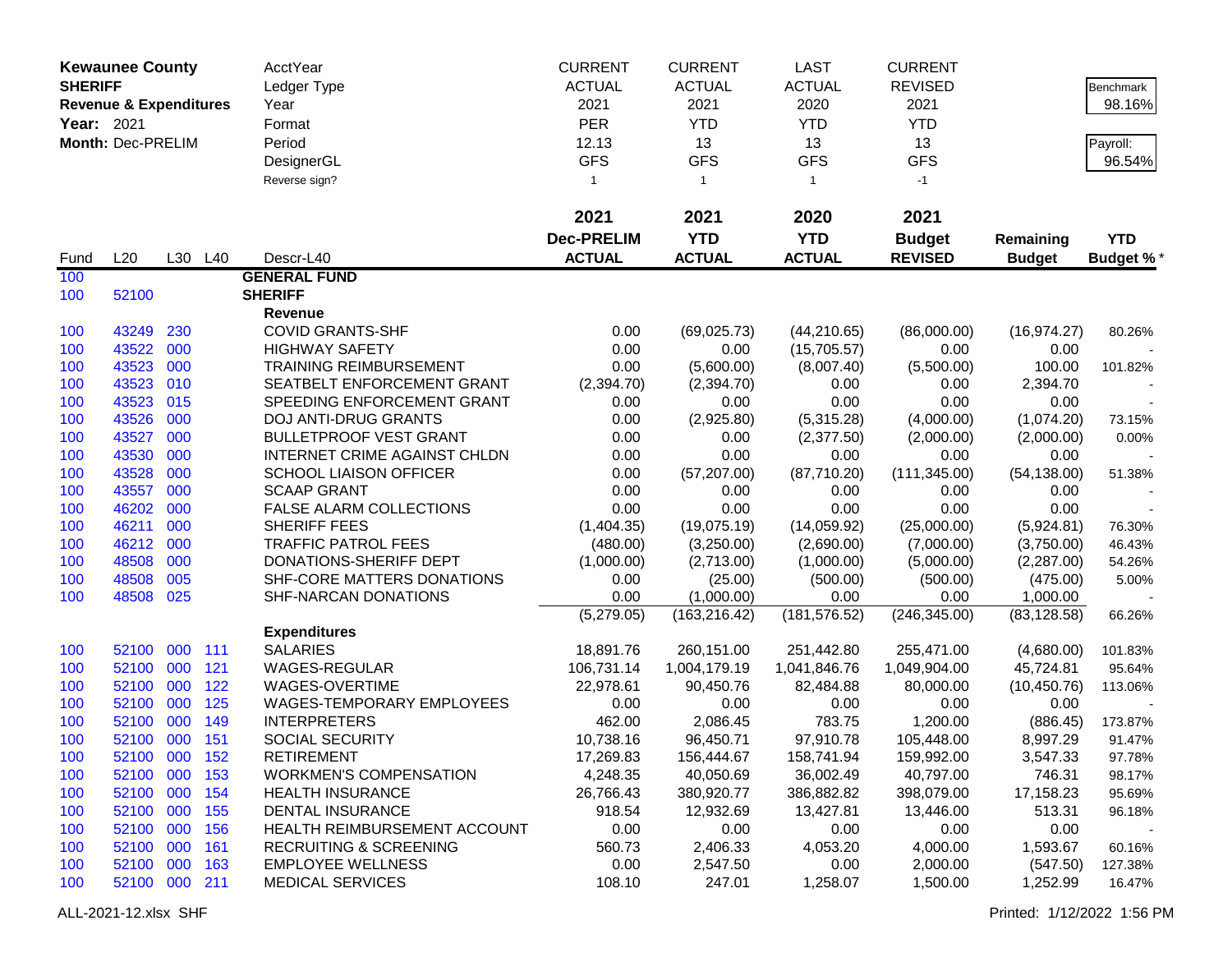|                | <b>Kewaunee County</b>            |     |         | AcctYear                          | <b>CURRENT</b>    | <b>CURRENT</b> | <b>LAST</b>   | <b>CURRENT</b> |               |                  |
|----------------|-----------------------------------|-----|---------|-----------------------------------|-------------------|----------------|---------------|----------------|---------------|------------------|
| <b>SHERIFF</b> |                                   |     |         | Ledger Type                       | <b>ACTUAL</b>     | <b>ACTUAL</b>  | <b>ACTUAL</b> | <b>REVISED</b> |               | Benchmark        |
|                | <b>Revenue &amp; Expenditures</b> |     |         | Year                              | 2021              | 2021           | 2020          | 2021           |               | 98.16%           |
| Year: 2021     |                                   |     |         | Format                            | <b>PER</b>        | <b>YTD</b>     | <b>YTD</b>    | <b>YTD</b>     |               |                  |
|                | Month: Dec-PRELIM                 |     |         | Period                            | 12.13             | 13             | 13            | 13             |               | Payroll:         |
|                |                                   |     |         | DesignerGL                        | <b>GFS</b>        | <b>GFS</b>     | <b>GFS</b>    | <b>GFS</b>     |               | 96.54%           |
|                |                                   |     |         | Reverse sign?                     | $\mathbf{1}$      | $\mathbf{1}$   | $\mathbf{1}$  | $-1$           |               |                  |
|                |                                   |     |         |                                   |                   |                |               |                |               |                  |
|                |                                   |     |         |                                   | 2021              | 2021           | 2020          | 2021           |               |                  |
|                |                                   |     |         |                                   | <b>Dec-PRELIM</b> | <b>YTD</b>     | <b>YTD</b>    | <b>Budget</b>  | Remaining     | <b>YTD</b>       |
| Fund           | L20                               | L30 | L40     | Descr-L40                         | <b>ACTUAL</b>     | <b>ACTUAL</b>  | <b>ACTUAL</b> | <b>REVISED</b> | <b>Budget</b> | <b>Budget %*</b> |
| 100            | 52100                             | 000 | 239     | <b>DRUG TASK FORCE</b>            | 0.00              | 8,000.00       | 8,000.00      | 8,000.00       | 0.00          | 100.00%          |
| 100            | 52100                             | 000 | 241     | <b>CAR/TRUCK MAINTENANCE</b>      | 7,050.72          | 19,953.46      | 20,030.97     | 20,000.00      | 46.54         | 99.77%           |
| 100            | 52100                             | 000 | 254     | <b>INVESTIGATIONS</b>             | 301.00            | 2,060.86       | 2,625.41      | 2,474.00       | 413.14        | 83.30%           |
| 100            | 52100                             | 000 | 314     | SMALL ITEMS OF EQUIPMENT          | 375.11            | 9,026.80       | 2,333.34      | 9,500.00       | 473.20        | 95.02%           |
| 100            | 52100                             | 000 | 322     | <b>SUBSCRIPTIONS</b>              | 159.00            | 213.99         | 159.00        | 400.00         | 186.01        | 53.50%           |
| 100            | 52100                             | 000 | 324     | <b>MEMBERSHIP DUES</b>            | 25.00             | 610.00         | 725.00        | 700.00         | 90.00         | 87.14%           |
| 100            | 52100                             | 000 | 332     | <b>TRAVEL EXPENSES</b>            | 0.00              | 12.00          | 0.00          | 250.00         | 238.00        | 4.80%            |
| 100            | 52100                             | 000 | 339     | TRAINING/SCHOOL EXPENSES          | 416.54            | 15,798.52      | 9,315.48      | 15,000.00      | (798.52)      | 105.32%          |
| 100            | 52100                             | 000 | 342     | <b>MEDICAL SUPPLIES</b>           | 0.00              | 2,432.69       | 0.00          | 3,400.00       | 967.31        | 71.55%           |
| 100            | 52100                             | 000 | 346     | UNIFORM ALLOWANCE                 | 1,881.08          | 19,137.33      | 17,730.82     | 20,000.00      | 862.67        | 95.69%           |
| 100            | 52100                             | 000 | 347     | <b>FIREARM SUPPLIES</b>           | 3,427.65          | 6,508.30       | 6,922.22      | 6,000.00       | (508.30)      | 108.47%          |
| 100            | 52100                             | 000 | 351     | <b>GASOLINE &amp; DIESEL FUEL</b> | 11,110.91         | 56,706.64      | 43,345.33     | 55,000.00      | (1,706.64)    | 103.10%          |
| 100            | 52100                             | 000 | 539     | FIRING RANGE LEASE                | 0.00              | 0.00           | 0.00          | 600.00         | 600.00        | 0.00%            |
| 100            | 52100                             | 005 | 601     | CORE MATTERS PROGRAM              | 0.00              | 420.00         | 0.00          | 0.00           | (420.00)      |                  |
| 100            | 52100                             | 025 | 601     | NARCAN DONATION PROGRAM           | 0.00              | 0.00           | 0.00          | 0.00           | 0.00          |                  |
| 100            | 52100                             | 000 | 716     | <b>TRANSPORTATION OF CLIENTS</b>  | 0.00              | 0.00           | 0.00          | 0.00           | 0.00          |                  |
| 100            | 52100                             | 000 | 813     | <b>OUTLAY</b>                     | 7,575.45          | 355,249.80     | 175,180.19    | 346,241.00     | (9,008.80)    | 102.60%          |
| 100            | 52100                             |     | 000 818 | <b>ERU/SWAT EQUIPMENT</b>         | 27.15             | 1,371.45       | 1,132.52      | 1,500.00       | 128.55        | 91.43%           |
|                |                                   |     |         |                                   | 242,023.26        | 2,546,369.61   | 2,362,335.58  | 2,600,902.00   | 54,532.39     | 97.90%           |
|                |                                   |     |         |                                   | 236,744.21        | 2,383,153.19   | 2,180,759.06  | 2,354,557.00   | (28, 596.19)  |                  |
| 100            | 52102                             |     |         | <b>JAIL DIVISION</b>              |                   |                |               |                |               |                  |
|                |                                   |     |         | <b>Revenue</b>                    |                   |                |               |                |               |                  |
| 100            | 43249                             | 232 |         | <b>COVID GRANTS-JAIL</b>          | 0.00              | (11, 424.12)   | (115, 871.10) | 0.00           | 11,424.12     |                  |
| 100            | 43523                             | 911 |         | NEXTGEN 911 GRANT                 | 0.00              | 8,387.60       | (125, 333.00) | 0.00           | (8,387.60)    |                  |
| 100            | 46240                             | 000 |         | <b>BOARD OF PRISONERS</b>         | (9,000.00)        | (46,080.00)    | (37, 187.43)  | (33,000.00)    | 13,080.00     | 139.64%          |
| 100            | 46241                             | 000 |         | SECURE DETENTION OF JUVENILE      | 0.00              | 0.00           | 0.00          | 0.00           | 0.00          |                  |
| 100            | 46250                             | 080 |         | <b>WARRANT FEES</b>               | (17.49)           | (158.59)       | (540.03)      | (1,400.00)     | (1,241.41)    | 11.33%           |
| 100            | 46250                             | 081 |         | <b>TRANSFER FEES</b>              | 0.00              | (150.00)       | (600.00)      | (600.00)       | (450.00)      | 25.00%           |
| 100            | 46250                             | 082 |         | <b>MONITOR START-UP FEES</b>      | (379.15)          | (2,928.90)     | (2,283.55)    | (3,000.00)     | (71.10)       | 97.63%           |
| 100            | 46250                             | 083 |         | <b>MONITOR FEES</b>               | (5,687.20)        | (46, 919.40)   | (33,587.62)   | (45,000.00)    | 1,919.40      | 104.27%          |
| 100            | 46250                             | 084 |         | <b>LAUNDRY FEES</b>               | (170.00)          | (350.00)       | (145.00)      | (1,000.00)     | (650.00)      | 35.00%           |
| 100            | 46250                             | 085 |         | <b>BOOKING FEES</b>               | (125.00)          | (1,205.01)     | (1,052.80)    | (1,500.00)     | (294.99)      | 80.33%           |
| 100            | 46250                             | 086 |         | PAY FOR STAY                      | (317.85)          | (5,445.09)     | (5,021.70)    | (4,000.00)     | 1,445.09      | 136.13%          |
| 100            | 46250                             | 090 |         | <b>FINGERPRINTING</b>             | (70.00)           | (370.00)       | (280.00)      | (500.00)       | (130.00)      | 74.00%           |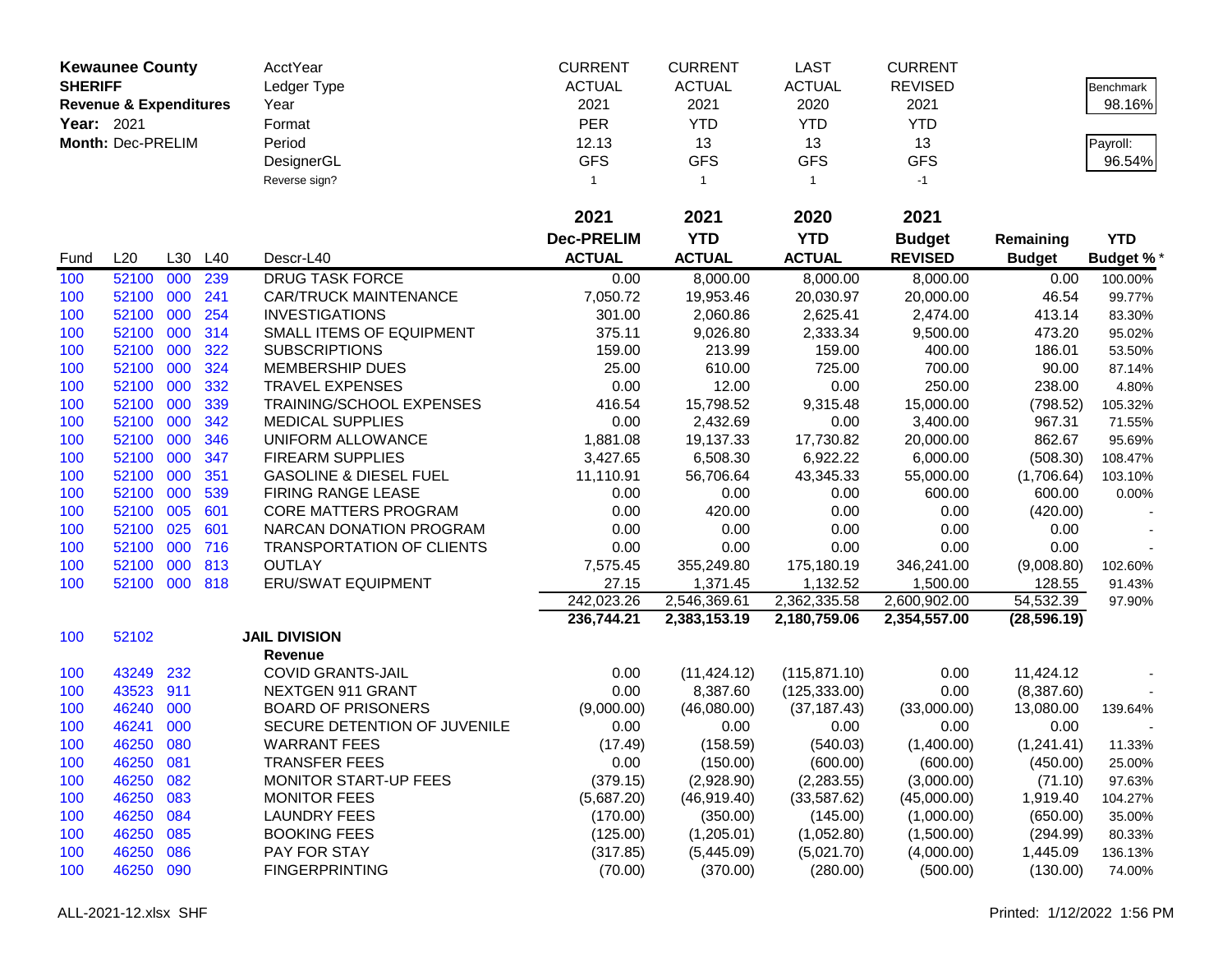|                | <b>Kewaunee County</b>            |         |     | <b>AcctYear</b>                        | <b>CURRENT</b>    | <b>CURRENT</b> | <b>LAST</b>   | <b>CURRENT</b> |               |                  |
|----------------|-----------------------------------|---------|-----|----------------------------------------|-------------------|----------------|---------------|----------------|---------------|------------------|
| <b>SHERIFF</b> |                                   |         |     | Ledger Type                            | <b>ACTUAL</b>     | <b>ACTUAL</b>  | <b>ACTUAL</b> | <b>REVISED</b> |               | Benchmark        |
|                | <b>Revenue &amp; Expenditures</b> |         |     | Year                                   | 2021              | 2021           | 2020          | 2021           |               | 98.16%           |
| Year: 2021     |                                   |         |     | Format                                 | <b>PER</b>        | <b>YTD</b>     | <b>YTD</b>    | <b>YTD</b>     |               |                  |
|                | Month: Dec-PRELIM                 |         |     | Period                                 | 12.13             | 13             | 13            | 13             |               | Payroll:         |
|                |                                   |         |     | DesignerGL                             | <b>GFS</b>        | <b>GFS</b>     | <b>GFS</b>    | <b>GFS</b>     |               | 96.54%           |
|                |                                   |         |     | Reverse sign?                          | 1                 | $\overline{1}$ | $\mathbf{1}$  | $-1$           |               |                  |
|                |                                   |         |     |                                        |                   |                |               |                |               |                  |
|                |                                   |         |     |                                        | 2021              | 2021           | 2020          | 2021           |               |                  |
|                |                                   |         |     |                                        | <b>Dec-PRELIM</b> | <b>YTD</b>     | <b>YTD</b>    | <b>Budget</b>  | Remaining     | <b>YTD</b>       |
| Fund           | L20                               | L30     | L40 | Descr-L40                              | <b>ACTUAL</b>     | <b>ACTUAL</b>  | <b>ACTUAL</b> | <b>REVISED</b> | <b>Budget</b> | <b>Budget %*</b> |
| 100            | 46260                             | 000     |     | <b>DNA TESTING</b>                     | 0.00              | 0.00           | 0.00          | (1,000.00)     | (1,000.00)    | 0.00%            |
| 100            | 48202                             | 000     |     | TELEPHONE COMM SAFETY BLDG             | 0.00              | 0.00           | 0.00          | 0.00           | 0.00          |                  |
|                |                                   |         |     |                                        | (15,766.69)       | (106, 643.51)  | (321, 902.23) | (91,000.00)    | 15,643.51     | 117.19%          |
|                |                                   |         |     | <b>Expenditures</b>                    |                   |                |               |                |               |                  |
| 100            | 52102                             | 000 111 |     | <b>SALARIES</b>                        | 6,390.40          | 83,075.20      | 81,723.20     | 83,072.00      | (3.20)        | 100.00%          |
| 100            | 52102                             | 000     | 121 | WAGES-REGULAR                          | 120,327.42        | 1,018,979.73   | 914,785.81    | 983,396.00     | (35,583.73)   | 103.62%          |
| 100            | 52102 000                         |         | 122 | WAGES-OVERTIME                         | 7,174.09          | 40,799.94      | 33,163.76     | 40,000.00      | (799.94)      | 102.00%          |
| 100            | 52102                             | 000     | 125 | <b>WAGES-TEMPORARY EMPLOYEES</b>       | 1,957.00          | 21,020.42      | 20,688.59     | 23,000.00      | 1,979.58      | 91.39%           |
| 100            | 52102                             | 000     | 151 | SOCIAL SECURITY                        | 9,941.53          | 84,985.28      | 76,926.42     | 83,344.00      | (1,641.28)    | 101.97%          |
| 100            | 52102                             | 000     | 152 | <b>RETIREMENT</b>                      | 11,228.58         | 97,504.36      | 87,269.17     | 89,927.00      | (7, 577.36)   | 108.43%          |
| 100            | 52102                             | 000     | 153 | <b>WORKMEN'S COMPENSATION</b>          | 4,135.20          | 36,700.35      | 29,387.52     | 34,191.00      | (2,509.35)    | 107.34%          |
| 100            | 52102                             | 000     | 154 | <b>HEALTH INSURANCE</b>                | 18,665.84         | 236,513.05     | 214,831.76    | 214,176.00     | (22, 337.05)  | 110.43%          |
| 100            | 52102                             | 000     | 155 | <b>DENTAL INSURANCE</b>                | 879.00            | 11,064.64      | 8,714.64      | 8,691.00       | (2,373.64)    | 127.31%          |
| 100            | 52102                             | 000     | 156 | HEALTH REIMBURSEMENT ACCOUNT           | 0.00              | 0.00           | 0.00          | 0.00           | 0.00          |                  |
| 100            | 52102                             | 000     | 211 | <b>MEDICAL SERVICES</b>                | 2,067.82          | 71,409.22      | 65,229.43     | 80,000.00      | 8,590.78      | 89.26%           |
| 100            | 52102 000                         |         | 221 | <b>WATER &amp; SEWER</b>               | 2,946.14          | 13,974.04      | 9,232.71      | 8,500.00       | (5,474.04)    | 164.40%          |
| 100            | 52102                             | 000     | 222 | <b>ELECTRIC</b>                        | 2,692.66          | 16,775.07      | 15,147.80     | 14,000.00      | (2,775.07)    | 119.82%          |
| 100            | 52102                             | 000     | 224 | GAS                                    | 36.62             | 209.29         | 188.28        | 300.00         | 90.71         | 69.76%           |
| 100            | 52102                             | 000     | 225 | <b>TELEPHONE</b>                       | 3,224.33          | 36,577.59      | 34,759.21     | 35,000.00      | (1,577.59)    | 104.51%          |
| 100            | 52102                             | 000     | 242 | MACHY & EQUIP MAINT/REPAIRS            | 1,520.00          | 4,555.25       | 6,365.74      | 4,500.00       | (55.25)       | 101.23%          |
| 100            | 52102                             | 000     | 247 | <b>BUILDING MAINTENANCE</b>            | 94.97             | 20,718.09      | 1,286.62      | 21,500.00      | 781.91        | 96.36%           |
| 100            | 52102                             | 000     | 249 | MAINTENANCE AGREEMENTS                 | 0.00              | 28,257.35      | 35,846.92     | 30,000.00      | 1,742.65      | 94.19%           |
| 100            | 52102                             | 000     | 258 | <b>HOME MONITORING</b>                 | 1,424.10          | 25,655.55      | 15,685.60     | 25,000.00      | (655.55)      | 102.62%          |
| 100            | 52102                             | 000     | 292 | TIME SYSTEM MONTHLY SERVICE            | 0.00              | 0.00           | 9,768.00      | 10,000.00      | 10,000.00     | 0.00%            |
| 100            | 52102                             | 010     | 293 | BOARD OF PRISONERS-ADULT               | 3,380.00          | 31,781.34      | 7,774.00      | 32,000.00      | 218.66        | 99.32%           |
| 100            | 52102                             | 020     | 293 | BOARD OF PRISONERS-JUVENILE            | 750.00            | 2,140.00       | 720.00        | 4,000.00       | 1,860.00      | 53.50%           |
| 100            | 52102 000                         |         | 294 | <b>FOOD SERVICES</b>                   | 5,660.34          | 30,506.18      | 25,212.65     | 27,000.00      | (3,506.18)    | 112.99%          |
| 100            | 52102 000                         |         | 297 | REFUSE COLLECTION                      | 126.88            | 1,552.98       | 1,246.56      | 1,000.00       | (552.98)      | 155.30%          |
| 100            | 52102 000                         |         | 311 | <b>POSTAGE</b>                         | 93.44             | 886.86         | 1,211.19      | 800.00         | (86.86)       | 110.86%          |
| 100            | 52102 000 312                     |         |     | <b>OFFICE SUPPLIES</b>                 | 504.32            | 10,155.64      | 10,533.45     | 8,000.00       | (2, 155.64)   | 126.95%          |
| 100            | 52102 000                         |         | 313 | <b>PRINTING</b>                        | 0.00              | 2,384.65       | 2,641.32      | 1,000.00       | (1,384.65)    | 238.47%          |
| 100            | 52102 000                         |         | 314 | SMALL ITEMS OF EQUIPMENT               | 724.12            | 1,303.35       | 1,156.93      | 1,000.00       | (303.35)      | 130.34%          |
| 100            | 52102 000                         |         | 344 | <b>HOUSEHOLD &amp; JANITORIAL SUPP</b> | 0.00              | 91.56          | 2,228.66      | 250.00         | 158.44        | 36.62%           |
| 100            | 52102 000                         |         | 345 | <b>LAUNDRY SUPPLIES</b>                | 294.53            | 619.78         | 780.82        | 500.00         | (119.78)      | 123.96%          |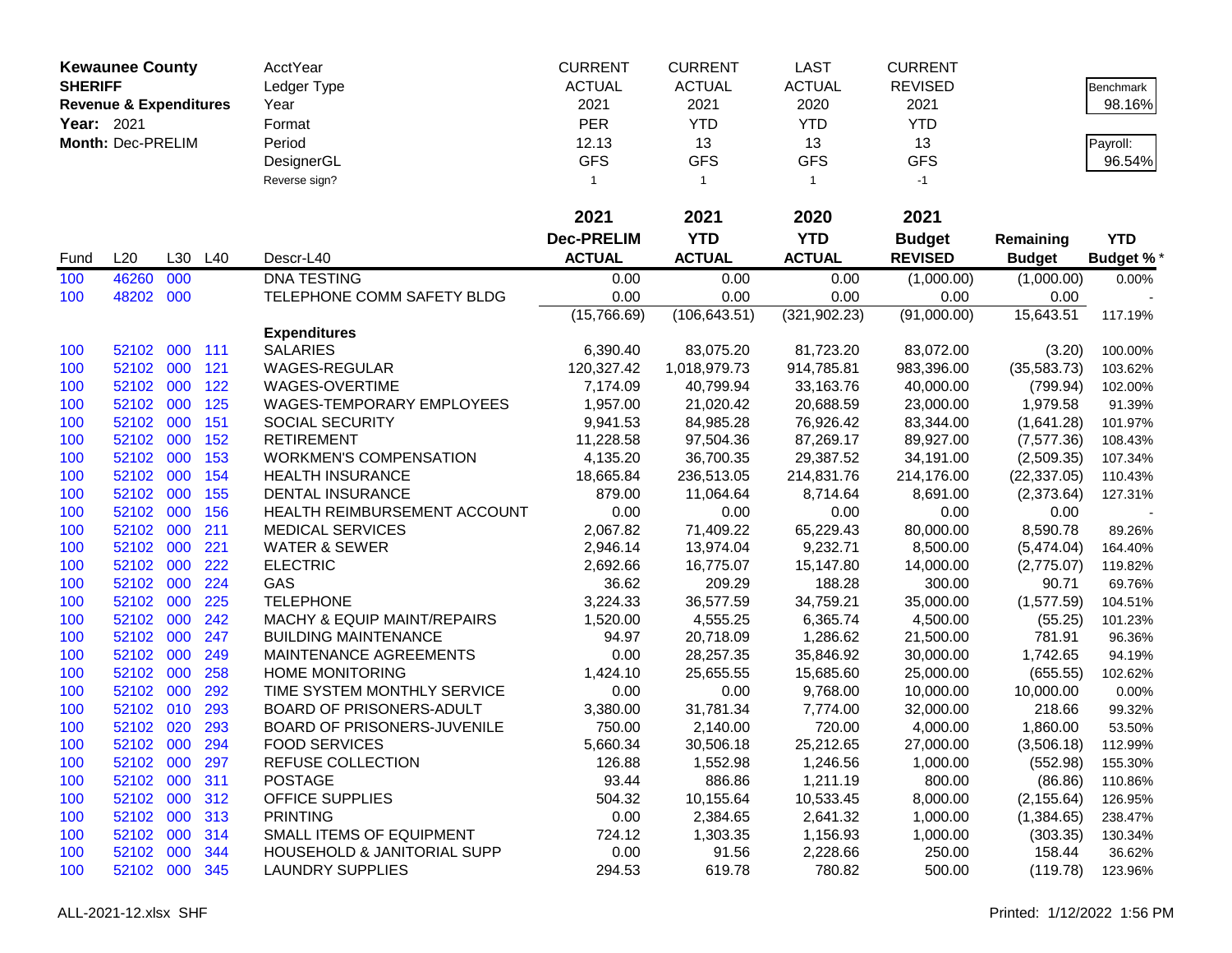| <b>SHERIFF</b>    | <b>Kewaunee County</b>            |     |         | <b>AcctYear</b><br>Ledger Type         | <b>CURRENT</b><br><b>ACTUAL</b> | <b>CURRENT</b><br><b>ACTUAL</b> | <b>LAST</b><br><b>ACTUAL</b> | <b>CURRENT</b><br><b>REVISED</b> |               | <b>Benchmark</b> |
|-------------------|-----------------------------------|-----|---------|----------------------------------------|---------------------------------|---------------------------------|------------------------------|----------------------------------|---------------|------------------|
|                   | <b>Revenue &amp; Expenditures</b> |     |         | Year                                   | 2021                            | 2021                            | 2020                         | 2021                             |               | 98.16%           |
| <b>Year: 2021</b> |                                   |     |         | Format                                 | <b>PER</b>                      | <b>YTD</b>                      | <b>YTD</b>                   | <b>YTD</b>                       |               |                  |
|                   | Month: Dec-PRELIM                 |     |         | Period                                 | 12.13                           | 13                              | 13                           | 13                               |               | Payroll:         |
|                   |                                   |     |         | DesignerGL                             | <b>GFS</b>                      | <b>GFS</b>                      | <b>GFS</b>                   | <b>GFS</b>                       |               | 96.54%           |
|                   |                                   |     |         | Reverse sign?                          | $\mathbf{1}$                    | $\overline{1}$                  | $\mathbf{1}$                 | $-1$                             |               |                  |
|                   |                                   |     |         |                                        |                                 |                                 |                              |                                  |               |                  |
|                   |                                   |     |         |                                        | 2021                            | 2021                            | 2020                         | 2021                             |               |                  |
|                   |                                   |     |         |                                        | <b>Dec-PRELIM</b>               | <b>YTD</b>                      | <b>YTD</b>                   | <b>Budget</b>                    | Remaining     | <b>YTD</b>       |
| Fund              | L20                               |     | L30 L40 | Descr-L40                              | <b>ACTUAL</b>                   | <b>ACTUAL</b>                   | <b>ACTUAL</b>                | <b>REVISED</b>                   | <b>Budget</b> | <b>Budget %*</b> |
| 100               | 52102                             | 000 | 533     | <b>EQUIPMENT RENTAL &amp; LEASES</b>   | 8,349.48                        | 22,871.34                       | 17,618.93                    | 16,000.00                        | (6,871.34)    | 142.95%          |
| 100               | 52102                             | 000 | 716     | <b>TRANSPORTATION OF CLIENTS</b>       | 0.00                            | 158.97                          | 59.44                        | 2,000.00                         | 1,841.03      | 7.95%            |
| 100               | 52102                             | 000 | 813     | <b>OUTLAY</b>                          | 0.00                            | 6,403.04                        | 60,788.15                    | 0.00                             | (6,403.04)    |                  |
| 100               | 52105 000                         |     | 911     | NEXTGEN 911 UPGRADE                    | 0.00                            | (54, 410.85)                    | 401,001.50                   | 0.00                             | 54,410.85     |                  |
|                   |                                   |     |         |                                        | 214,588.81                      | 1,905,219.26                    | 2,193,974.78                 | 1,882,147.00                     | (23,072.26)   | 101.23%          |
|                   |                                   |     |         |                                        | 198,822.12                      | 1,798,575.75                    | 1,872,072.55                 | 1,791,147.00                     | (7, 428.75)   |                  |
| 100               | 52116                             |     |         | <b>EVIDENCE STORAGE FACILITY</b>       |                                 |                                 |                              |                                  |               |                  |
|                   |                                   |     |         | <b>Expenditures</b>                    |                                 |                                 |                              |                                  |               |                  |
| 100               | 52116 000                         |     | 221     | <b>WATER &amp; SEWER</b>               | 286.81                          | 1,894.92                        | 1,994.46                     | 1,500.00                         | (394.92)      | 126.33%          |
| 100               | 52116 000                         |     | 222     | <b>ELECTRIC</b>                        | 171.73                          | 2,039.46                        | 2,619.89                     | 2,500.00                         | 460.54        | 81.58%           |
| 100               | 52116 000                         |     | 224     | GAS                                    | 389.05                          | 2,424.31                        | 1,536.55                     | 4,000.00                         | 1,575.69      | 60.61%           |
| 100               | 52116 000                         |     | 235     | <b>SNOW REMOVAL</b>                    | 0.00                            | 120.00                          | 45.00                        | 300.00                           | 180.00        | 40.00%           |
| 100               | 52116 000                         |     | 247     | <b>BUILDING MAINTENANCE</b>            | 0.00                            | 4,311.56                        | 86.69                        | 1,500.00                         | (2,811.56)    | 287.44%          |
| 100               | 52116 000                         |     | 249     | MAINTENANCE AGREEMENTS                 | 0.00                            | 1,180.80                        | 1,180.80                     | 1,500.00                         | 319.20        | 78.72%           |
| 100               | 52116 000                         |     | 297     | <b>REFUSE COLLECTION</b>               | 0.00                            | 0.00                            | 0.00                         | 0.00                             | 0.00          |                  |
| 100               | 52116                             | 000 | 314     | SMALL ITEMS OF EQUIPMENT               | 0.00                            | 49.00                           | 10.37                        | 100.00                           | 51.00         | 49.00%           |
| 100               | 52116                             | 000 | 344     | HOUSEHOLD & JANITORIAL SUPP            | 0.00                            | 20.52                           | 0.00                         | 100.00                           | 79.48         | 20.52%           |
| 100               | 52116 000                         |     | 355     | PLUMBING & ELECTRICAL                  | 0.00                            | 0.00                            | 0.00                         | 200.00                           | 200.00        | 0.00%            |
| 100               | 52116 000 813                     |     |         | <b>OUTLAY</b>                          | 0.00                            | 0.00                            | 0.00                         | 0.00                             | 0.00          |                  |
|                   |                                   |     |         |                                        | 847.59                          | 12,040.57                       | 7,473.76                     | 11,700.00                        | (340.57)      | 102.91%          |
|                   |                                   |     |         |                                        | 847.59                          | 12,040.57                       | 7,473.76                     | 11,700.00                        | (340.57)      |                  |
|                   |                                   |     |         | <b>GENERAL FUND</b>                    | 436,413.92                      | 4,193,769.51                    | 4,060,305.37                 | 4,157,404.00                     | (36, 365.51)  |                  |
| 250               |                                   |     |         | JAIL ASSESSMENT FUND                   |                                 |                                 |                              |                                  |               |                  |
| 250               | 52104                             |     |         | <b>JAIL ASSESSMENT</b>                 |                                 |                                 |                              |                                  |               |                  |
| 250               | 46201 000                         |     |         | <b>Revenue</b><br>JAIL ASSESSMENT FEES | (812.56)                        | (14, 216.18)                    | (12, 132.05)                 | (14,000.00)                      | 216.18        | 101.54%          |
|                   |                                   |     |         |                                        | (812.56)                        | (14, 216.18)                    | (12, 132.05)                 | (14,000.00)                      | 216.18        | 101.54%          |
|                   |                                   |     |         | <b>Expenditures</b>                    |                                 |                                 |                              |                                  |               |                  |
| 250               | 52104 000 813                     |     |         | <b>OUTLAY</b>                          | 1,691.00                        | 14,172.96                       | 4,281.67                     | 14,000.00                        | (172.96)      | 101.24%          |
| 250               | 59200 000                         |     | 601     | TRANSFER TO OTHER FUNDS                | 0.00                            | 0.00                            | 0.00                         | 0.00                             | 0.00          |                  |
|                   |                                   |     |         |                                        | 1,691.00                        | 14,172.96                       | 4,281.67                     | 14,000.00                        | (172.96)      | 101.24%          |
|                   |                                   |     |         |                                        | 878.44                          | (43.22)                         | (7,850.38)                   | 0.00                             | 43.22         |                  |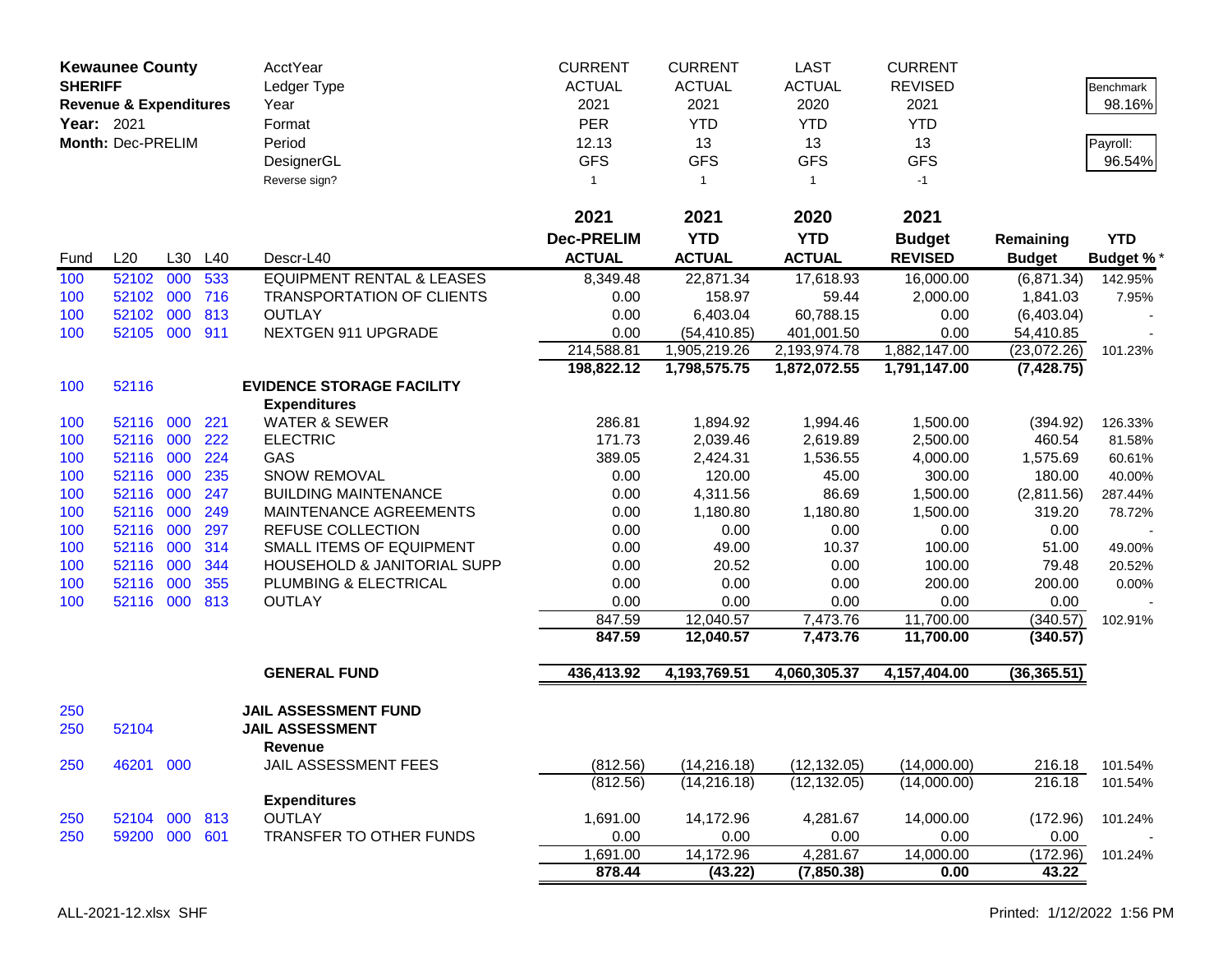|            | <b>Kewaunee County</b><br><b>SHERIFF</b><br><b>Revenue &amp; Expenditures</b><br>Year: 2021<br>Month: Dec-PRELIM |     |         | <b>AcctYear</b><br>Ledger Type<br>Year<br>Format<br>Period<br>DesignerGL<br>Reverse sign? | <b>CURRENT</b><br><b>ACTUAL</b><br>2021<br><b>PER</b><br>12.13<br><b>GFS</b><br>$\mathbf{1}$ | <b>CURRENT</b><br><b>ACTUAL</b><br>2021<br><b>YTD</b><br>13<br><b>GFS</b><br>$\overline{1}$ | <b>LAST</b><br><b>ACTUAL</b><br>2020<br><b>YTD</b><br>13<br><b>GFS</b><br>$\mathbf{1}$ | <b>CURRENT</b><br><b>REVISED</b><br>2021<br><b>YTD</b><br>13<br><b>GFS</b><br>$-1$ |                            | Benchmark<br>98.16%<br>Payroll:<br>96.54% |
|------------|------------------------------------------------------------------------------------------------------------------|-----|---------|-------------------------------------------------------------------------------------------|----------------------------------------------------------------------------------------------|---------------------------------------------------------------------------------------------|----------------------------------------------------------------------------------------|------------------------------------------------------------------------------------|----------------------------|-------------------------------------------|
| Fund       | L20                                                                                                              |     | L30 L40 | Descr-L40                                                                                 | 2021<br><b>Dec-PRELIM</b><br><b>ACTUAL</b>                                                   | 2021<br><b>YTD</b><br><b>ACTUAL</b>                                                         | 2020<br><b>YTD</b><br><b>ACTUAL</b>                                                    | 2021<br><b>Budget</b><br><b>REVISED</b>                                            | Remaining<br><b>Budget</b> | <b>YTD</b><br><b>Budget %*</b>            |
| 255<br>255 | 52106                                                                                                            |     |         | <b>JAIL CANTEEN FUND</b><br><b>JAIL CANTEEN</b>                                           |                                                                                              |                                                                                             |                                                                                        |                                                                                    |                            |                                           |
| 255        | 48305 000                                                                                                        |     |         | Revenue<br>JAIL CANTEEN REVENUE                                                           | (6,654.35)                                                                                   | (34, 894.62)                                                                                | (15, 837.83)                                                                           | (22,000.00)                                                                        | 12,894.62                  | 158.61%                                   |
|            |                                                                                                                  |     |         |                                                                                           | (6,654.35)                                                                                   | (34,894.62)                                                                                 | (15, 837.83)                                                                           | (22,000.00)                                                                        | 12,894.62                  | 158.61%                                   |
|            |                                                                                                                  |     |         | <b>Expenditures</b>                                                                       |                                                                                              |                                                                                             |                                                                                        |                                                                                    |                            |                                           |
| 255        | 52106 000                                                                                                        |     | 295     | <b>CANTEEN EXPENDITURES</b>                                                               | 5,351.88                                                                                     | 27,268.52                                                                                   | 13,473.11                                                                              | 22,000.00                                                                          | (5,268.52)                 | 123.95%                                   |
| 255        | 52106 000 813                                                                                                    |     |         | <b>OUTLAY</b>                                                                             | 0.00                                                                                         | 0.00                                                                                        | 0.00                                                                                   | 0.00                                                                               | 0.00                       |                                           |
|            |                                                                                                                  |     |         |                                                                                           | $\overline{5,}351.88$                                                                        | 27,268.52                                                                                   | 13,473.11                                                                              | 22,000.00                                                                          | (5,268.52)                 | 123.95%                                   |
|            |                                                                                                                  |     |         |                                                                                           | (1, 302.47)                                                                                  | (7,626.10)                                                                                  | (2, 364.72)                                                                            | 0.00                                                                               | 7,626.10                   |                                           |
|            |                                                                                                                  |     |         | <b>KC DRUG TASK FORCE</b>                                                                 |                                                                                              |                                                                                             |                                                                                        |                                                                                    |                            |                                           |
| 258<br>258 | 52150                                                                                                            |     |         | <b>DRUG TASK FORCE</b>                                                                    |                                                                                              |                                                                                             |                                                                                        |                                                                                    |                            |                                           |
|            |                                                                                                                  |     |         | <b>Revenue</b>                                                                            |                                                                                              |                                                                                             |                                                                                        |                                                                                    |                            |                                           |
| 258        | 43526                                                                                                            | 010 |         | <b>DOJ-DRUG TASK FORCE GRANTS</b>                                                         | 0.00                                                                                         | 0.00                                                                                        | 0.00                                                                                   |                                                                                    |                            |                                           |
| 258        | 46211                                                                                                            | 000 |         | DTF FEES-OTHER MUNICIPAL                                                                  | 0.00                                                                                         | (108, 478.28)                                                                               | 0.00                                                                                   |                                                                                    |                            |                                           |
| 258        | 46213 000                                                                                                        |     |         | DTF-REIMBURSEMENTS                                                                        | (161.78)                                                                                     | (2,933.08)                                                                                  | 0.00                                                                                   |                                                                                    |                            |                                           |
|            |                                                                                                                  |     |         |                                                                                           | (161.78)                                                                                     | (111, 411.36)                                                                               | 0.00                                                                                   |                                                                                    |                            |                                           |
|            |                                                                                                                  |     |         | <b>Expenditures</b>                                                                       |                                                                                              |                                                                                             |                                                                                        |                                                                                    |                            |                                           |
| 258        | 52150 000                                                                                                        |     | 225     | <b>TELEPHONE</b>                                                                          | 142.43                                                                                       | 1,736.03                                                                                    | 147.02                                                                                 |                                                                                    |                            |                                           |
| 258        | 52150 000                                                                                                        |     | 241     | <b>CAR/TRUCK MAINTENANCE</b>                                                              | 0.00                                                                                         | 211.03                                                                                      | 0.00                                                                                   |                                                                                    |                            |                                           |
| 258        | 52150                                                                                                            | 000 | 249     | MAINTENANCE AGREEMENTS                                                                    | 0.00                                                                                         | 5,201.70                                                                                    | 0.00                                                                                   |                                                                                    |                            |                                           |
| 258        | 52150                                                                                                            | 000 | 254     | <b>INVESTIGATIONS</b>                                                                     | 0.00                                                                                         | 100.00                                                                                      | 0.00                                                                                   |                                                                                    |                            |                                           |
| 258        | 52150                                                                                                            | 000 | 311     | <b>POSTAGE</b>                                                                            | 0.00                                                                                         | 9.46                                                                                        | 0.00                                                                                   |                                                                                    |                            |                                           |
| 258        | 52150<br>52150 000                                                                                               | 000 | 314     | SMALL ITEMS OF EQUIPMENT<br><b>TRAINING</b>                                               | 0.00                                                                                         | 814.00                                                                                      | 0.00<br>0.00                                                                           |                                                                                    |                            |                                           |
| 258<br>258 | 52150 000 351                                                                                                    |     | 339     | <b>GASOLINE &amp; DIESEL FUEL</b>                                                         | 0.00<br>0.00                                                                                 | 415.00<br>0.00                                                                              | 0.00                                                                                   |                                                                                    |                            |                                           |
| 258        | 52150 000 601                                                                                                    |     |         | PROGRAM/BUY MONEY                                                                         | 0.00                                                                                         | 0.00                                                                                        | 0.00                                                                                   |                                                                                    |                            |                                           |
| 258        | 52150 000 813                                                                                                    |     |         | <b>OUTLAY</b>                                                                             | 0.00                                                                                         | 3,114.98                                                                                    | 0.00                                                                                   |                                                                                    |                            |                                           |
|            |                                                                                                                  |     |         |                                                                                           | 142.43                                                                                       | 11,602.20                                                                                   | 147.02                                                                                 |                                                                                    |                            |                                           |
|            |                                                                                                                  |     |         |                                                                                           | (19.35)                                                                                      | (99,809.16)                                                                                 | 147.02                                                                                 |                                                                                    |                            |                                           |
|            |                                                                                                                  |     |         |                                                                                           |                                                                                              |                                                                                             |                                                                                        |                                                                                    |                            |                                           |
|            |                                                                                                                  |     |         |                                                                                           | 435,970.54                                                                                   | 4,086,291.03                                                                                | 4,050,237.29                                                                           | 4,157,404.00                                                                       | (28, 696.19)               |                                           |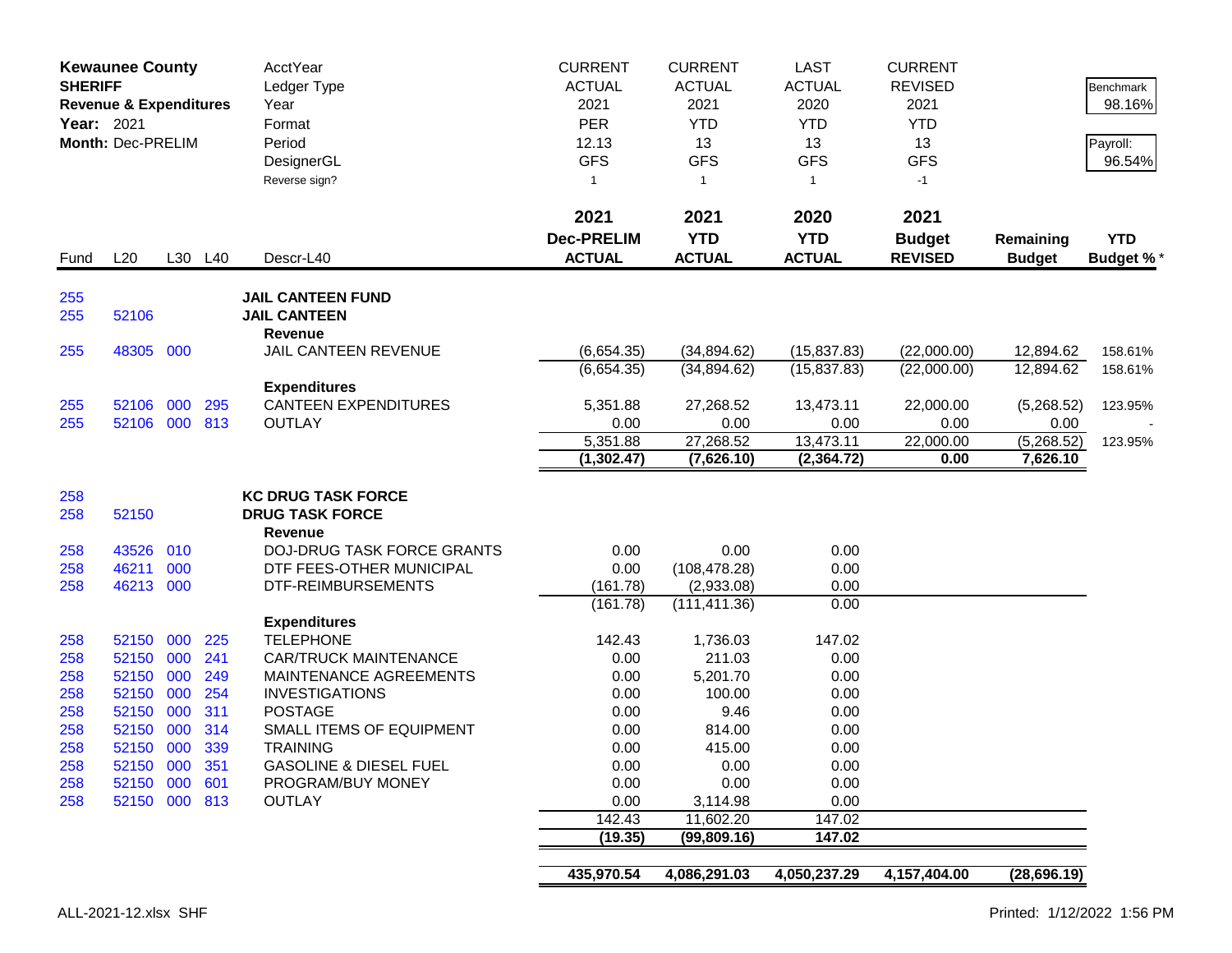| <b>Kewaunee County</b>            |         | AcctYear                                | <b>CURRENT</b>    | <b>CURRENT</b> | <b>LAST</b>   | <b>CURRENT</b> |               |                      |
|-----------------------------------|---------|-----------------------------------------|-------------------|----------------|---------------|----------------|---------------|----------------------|
| <b>SHERIFF</b>                    |         | Ledger Type                             | <b>ACTUAL</b>     | <b>ACTUAL</b>  | <b>ACTUAL</b> | <b>REVISED</b> |               | Benchmark            |
| <b>Revenue &amp; Expenditures</b> |         | Year                                    | 2021              | 2021           | 2020          | 2021           |               | 98.16%               |
| Year: 2021                        |         | Format                                  | <b>PER</b>        | <b>YTD</b>     | <b>YTD</b>    | <b>YTD</b>     |               |                      |
| Month: Dec-PRELIM                 |         | Period                                  | 12.13             | 13             | 13            | 13             |               | Payroll:             |
|                                   |         | DesignerGL                              | <b>GFS</b>        | <b>GFS</b>     | <b>GFS</b>    | <b>GFS</b>     |               | 96.54%               |
|                                   |         | Reverse sign?                           | 1                 |                |               | $-1$           |               |                      |
|                                   |         |                                         | 2021              | 2021           | 2020          | 2021           |               |                      |
|                                   |         |                                         | <b>Dec-PRELIM</b> | <b>YTD</b>     | <b>YTD</b>    | <b>Budget</b>  | Remaining     | <b>YTD</b>           |
| L20<br>Fund                       | L30 L40 | Descr-L40                               | <b>ACTUAL</b>     | <b>ACTUAL</b>  | <b>ACTUAL</b> | <b>REVISED</b> | <b>Budget</b> | <b>Budget %*</b>     |
|                                   |         | <b>FUND BALANCE - Beginning of year</b> |                   |                |               |                |               |                      |
| 100<br>37020                      |         | FB RESTRCT-CORE MATTERS                 |                   | (3,500.00)     |               |                |               | (3,105.00) Remaining |
| 37025<br>100                      |         | FB RESTRCT-NARCAN                       |                   | 0.00           |               |                |               | (1,000.00) Remaining |
| 250                               |         | JAIL ASSESSMENT FUND                    |                   | (32,870.99)    |               |                |               |                      |
| 255                               |         | JAIL CANTEEN FUND                       |                   | (14,969.43)    |               |                |               |                      |
| 258                               |         | <b>KC DRUG TASK FORCE</b>               |                   | 0.00           |               |                |               |                      |
|                                   |         | <b>INTEGRITY CHECK:</b>                 |                   |                |               |                |               |                      |
|                                   |         | <b>Total Expenditures (report)</b>      | 464,502.54        | 4,505,070.92   | 4,581,538.90  | 4,530,749.00   |               |                      |
| [100,250,2 [52100.52 *            |         | <b>Total Dept expenditures(G/L)</b>     | 464,502.54        | 4,505,070.92   | 4,581,538.90  | 4,530,749.00   |               |                      |
|                                   |         |                                         | 0.00              | 0.00           | 0.00          | 0.00           |               |                      |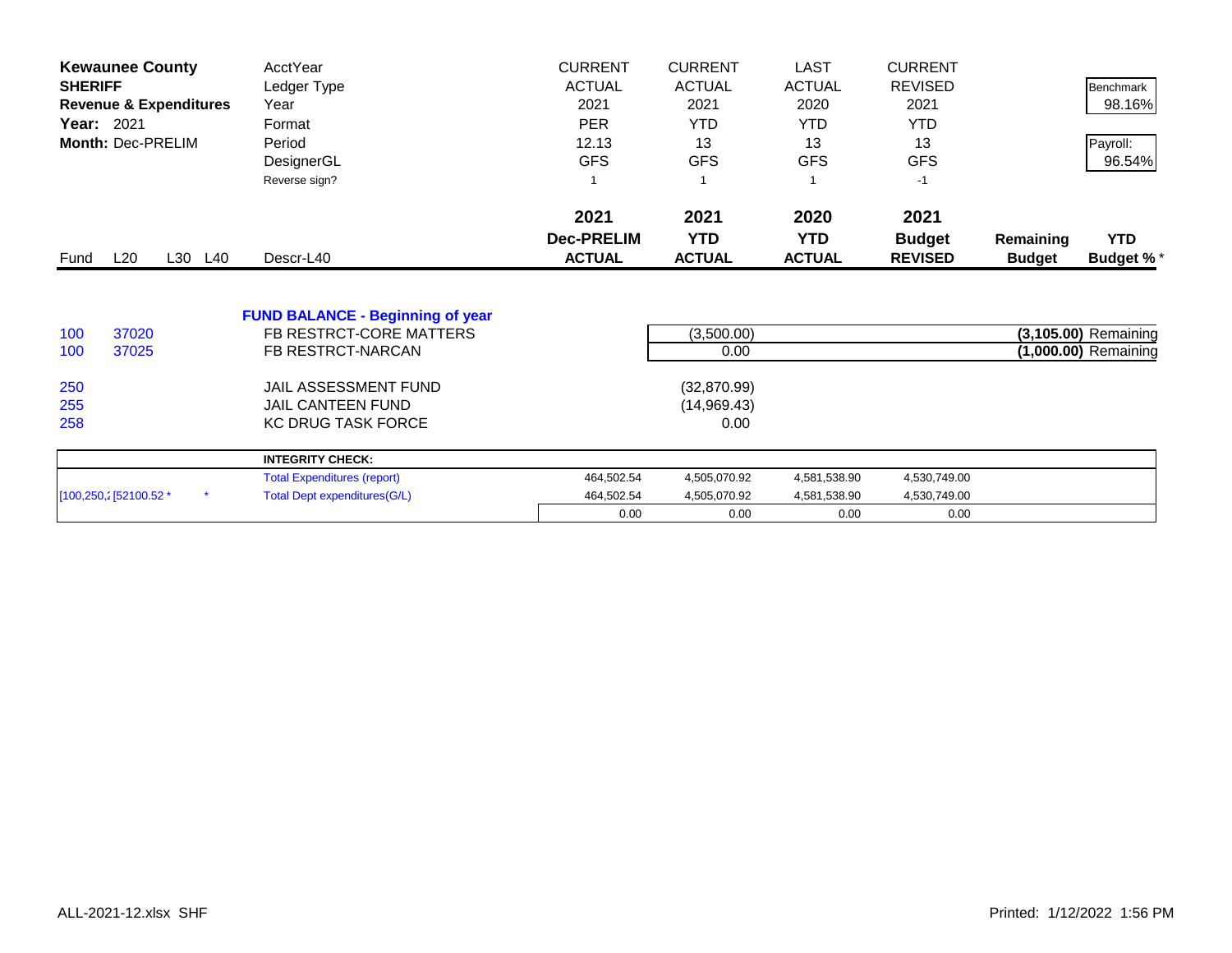|            | <b>Kewaunee County</b>            |     |         | AcctYear                                | <b>CURRENT</b>    | <b>CURRENT</b> | <b>LAST</b>   | <b>CURRENT</b> |               |                  |
|------------|-----------------------------------|-----|---------|-----------------------------------------|-------------------|----------------|---------------|----------------|---------------|------------------|
|            | <b>SOLID WASTE FUND</b>           |     |         | Ledger Type                             | <b>ACTUAL</b>     | <b>ACTUAL</b>  | <b>ACTUAL</b> | <b>REVISED</b> |               | <b>Benchmark</b> |
|            | <b>Revenue &amp; Expenditures</b> |     |         | Year                                    | 2021              | 2021           | 2020          | 2021           |               | 98.16%           |
| Year: 2021 |                                   |     |         | Format                                  | <b>PER</b>        | <b>YTD</b>     | <b>YTD</b>    | <b>YTD</b>     |               |                  |
|            | Month: Dec-PRELIM                 |     |         | Period                                  | 12.13             | 13             | 13            | 13             |               | Payroll:         |
|            |                                   |     |         | DesignerGL                              | <b>GFS</b>        | <b>GFS</b>     | <b>GFS</b>    | <b>GFS</b>     |               | 96.54%           |
|            |                                   |     |         | Reverse sign?                           | $\overline{1}$    | $\overline{1}$ | $\mathbf{1}$  | $-1$           |               |                  |
|            |                                   |     |         |                                         |                   |                |               |                |               |                  |
|            |                                   |     |         |                                         | 2021              | 2021           | 2020          | 2021           |               |                  |
|            |                                   |     |         |                                         | <b>Dec-PRELIM</b> | <b>YTD</b>     | <b>YTD</b>    | <b>Budget</b>  | Remaining     | <b>YTD</b>       |
| Fund       | L20                               |     | L30 L40 | Descr-L40                               | <b>ACTUAL</b>     | <b>ACTUAL</b>  | <b>ACTUAL</b> | <b>REVISED</b> | <b>Budget</b> | <b>Budget %*</b> |
| 600        | 54923                             |     |         | <b>SOLID WASTE FUND</b>                 |                   |                |               |                |               |                  |
|            |                                   |     |         | <b>Revenue</b>                          |                   |                |               |                |               |                  |
| 600        | 46430                             | 000 |         | SOLID WASTE COLLECTIONS                 | (2,701.20)        | (11,691.79)    | (7,599.49)    | (5,000.00)     | 6,691.79      | 233.84%          |
| 600        | 48203                             | 000 |         | <b>RENT-SOLID WASTE</b>                 | 0.00              | (6, 151.00)    | (6,090.00)    | (6,325.00)     | (174.00)      | 97.25%           |
| 600        | 48400                             | 000 |         | <b>MISCELLANEOUS REVENUE</b>            | 0.00              | (17, 149.87)   | (62, 286.98)  | (63,000.00)    | (45, 850.13)  | 27.22%           |
| 600        | 49200                             | 000 |         | TRANSFER FROM OTHER FUNDS               | 0.00              | 0.00           | 0.00          | 0.00           | 0.00          |                  |
|            |                                   |     |         |                                         | (2,701.20)        | (34,992.66)    | (75, 976.47)  | (74, 325.00)   | (39, 332.34)  | 47.08%           |
|            |                                   |     |         | <b>Expenditures</b>                     |                   |                |               |                |               |                  |
| 600        | 54923                             | 000 | 222     | <b>ELECTRIC</b>                         | 466.29            | 3,535.35       | 3,692.72      | 5,000.00       | 1,464.65      | 70.71%           |
| 600        | 54923                             | 000 | 225     | <b>TELEPHONE</b>                        | 4.01              | 47.87          | 244.07        | 300.00         | 252.13        | 15.96%           |
| 600        | 54923                             | 000 | 242     | MACHY & EQUIP MAINT/REPAIRS             | 3,530.46          | 20,161.67      | 5,783.68      | 5,000.00       | (15, 161.67)  | 403.23%          |
| 600        | 54923                             | 000 | 245     | <b>GROUNDS &amp; GROUND IMPROVEMENT</b> | 219.51            | 10,384.87      | 8,565.80      | 10,000.00      | (384.87)      | 103.85%          |
| 600        | 54923                             | 000 | 247     | <b>BUILDING MAINTENANCE</b>             | 0.00              | 0.00           | 0.00          | 0.00           | 0.00          |                  |
| 600        | 54923                             | 000 | 249     | MAINTENANCE AGREEMENTS                  | 0.00              | 1,060.23       | 360.00        | 0.00           | (1,060.23)    |                  |
| 600        | 54923                             | 000 | 288     | <b>LEACHATE SERVICES</b>                | 1,287.60          | 31,778.69      | 9,634.60      | 11,000.00      | (20, 778.69)  | 288.90%          |
| 600        | 54923                             | 000 | 296     | CONTRACTED SERVICES                     | 6,747.50          | 43,117.26      | 50,115.19     | 35,420.00      | (7,697.26)    | 121.73%          |
| 600        | 54923                             | 000 | 311     | <b>POSTAGE</b>                          | 0.00              | 0.00           | 10.79         | 25.00          | 25.00         | 0.00%            |
| 600        | 54923                             | 000 | 312     | OFFICE SUPPLIES                         | 0.00              | 0.00           | 0.00          | 250.00         | 250.00        | 0.00%            |
| 600        | 54923                             | 000 | 314     | <b>SMALL ITEMS OF EQUIPMENT</b>         | 0.00              | 0.00           | 0.00          | 0.00           | 0.00          |                  |
| 600        | 54923                             | 000 | 591     | W KEWAUNEE TOWN ADMIN FEE               | 0.00              | 4,314.73       | 4,276.24      | 4,300.00       | (14.73)       | 100.34%          |
| 600        | 54923                             | 000 | 592     | W KEWAUNEE FIRE COMPENSATION            | 0.00              | 1,500.00       | 1,500.00      | 1,500.00       | 0.00          | 100.00%          |
| 600        | 54923                             | 000 | 735     | <b>LICENSING FEES</b>                   | 0.00              | 1,030.00       | 1,030.00      | 530.00         | (500.00)      | 194.34%          |
| 600        | 54923                             | 000 | 825     | <b>GAS SYSTEM</b>                       | 0.00              | 0.00           | 0.00          | 1,000.00       | 1,000.00      | 0.00%            |
| 600        | 59202                             | 000 | 601     | <b>TRANSFER TO FUND BALANCE</b>         | 0.00              | 0.00           | 0.00          | 0.00           | 0.00          |                  |
|            |                                   |     |         |                                         | 12,255.37         | 116,930.67     | 85,213.09     | 74,325.00      | (42,605.67)   | 157.32%          |
|            |                                   |     |         |                                         | 9,554.17          | 81,938.01      | 9,236.62      | 0.00           | (81,938.01)   |                  |
|            |                                   |     |         |                                         |                   |                |               |                |               |                  |
|            |                                   |     |         | <b>FUND BALANCE - Beginning of year</b> |                   |                |               |                |               |                  |
| 600        |                                   |     |         | <b>SOLID WASTE FUND</b>                 |                   | (102, 436.72)  |               |                |               |                  |
|            |                                   |     |         | <b>INTEGRITY CHECK:</b>                 |                   |                |               |                |               |                  |
|            |                                   |     |         | <b>Total (report)</b>                   | 9,554.17          | 81,938.01      | 9,236.62      | 0.00           |               |                  |
| 600        | 40000.59*                         |     |         | <b>Total Dept (G/L)</b>                 | 9,554.17          | 81,938.01      | 9,236.62      | 0.00           |               |                  |
|            |                                   |     |         |                                         | 0.00              | 0.00           | 0.00          | 0.00           |               |                  |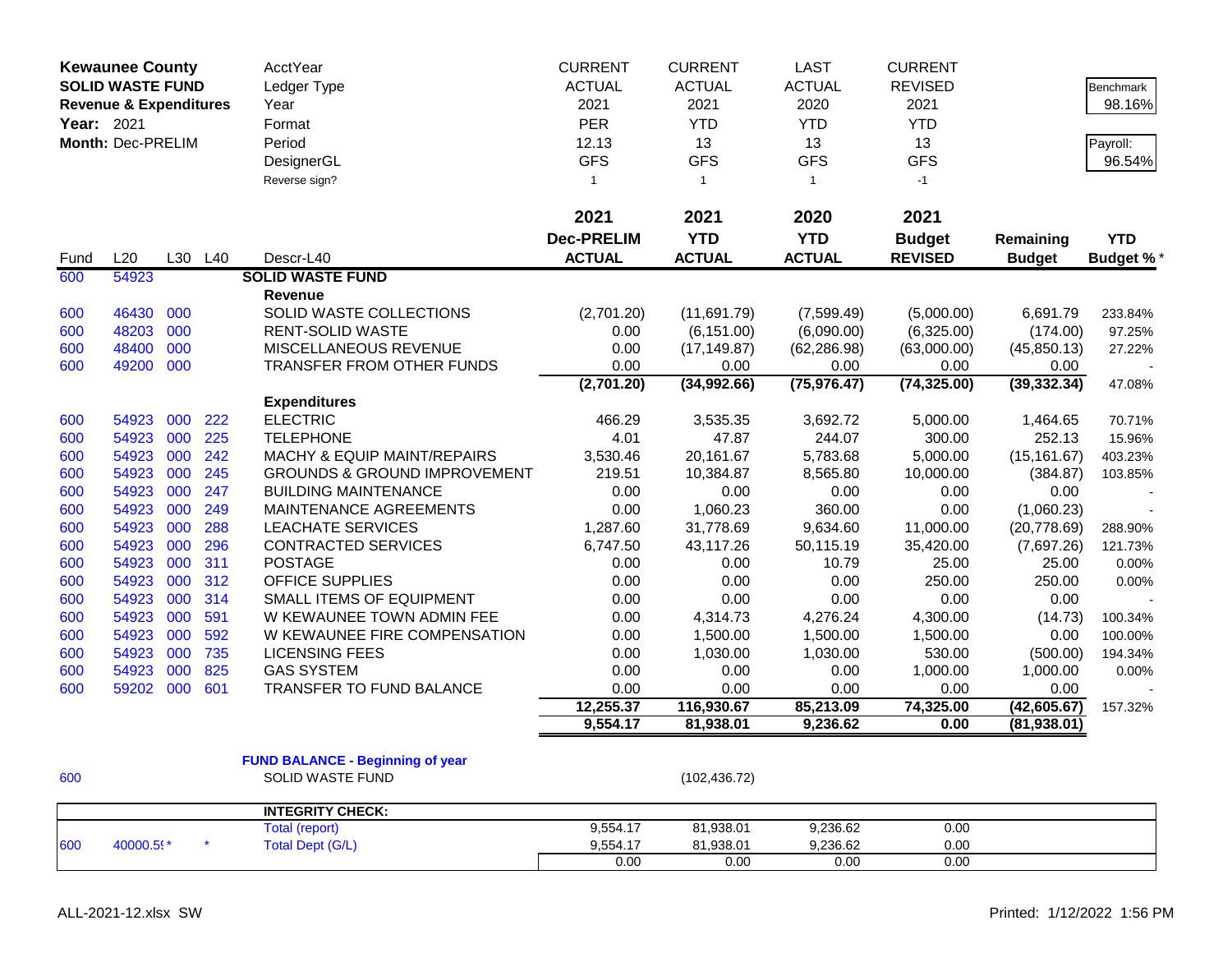|            | <b>Kewaunee County</b>            |     |         | AcctYear                             | <b>CURRENT</b>    | <b>CURRENT</b> | <b>LAST</b>   | <b>CURRENT</b> |               |            |
|------------|-----------------------------------|-----|---------|--------------------------------------|-------------------|----------------|---------------|----------------|---------------|------------|
|            | <b>COUNTY TREASURER</b>           |     |         | Ledger Type                          | <b>ACTUAL</b>     | <b>ACTUAL</b>  | <b>ACTUAL</b> | <b>REVISED</b> |               | Benchmark  |
|            | <b>Revenue &amp; Expenditures</b> |     |         | Year                                 | 2021              | 2021           | 2020          | 2021           |               | 98.16%     |
| Year: 2021 |                                   |     |         | Format                               | <b>PER</b>        | <b>YTD</b>     | <b>YTD</b>    | <b>YTD</b>     |               |            |
|            | Month: Dec-PRELIM                 |     |         | Period                               | 12.13             | 13             | 13            | 13             |               | Payroll:   |
|            |                                   |     |         | DesignerGL                           | <b>GFS</b>        | <b>GFS</b>     | <b>GFS</b>    | <b>GFS</b>     |               | 96.54%     |
|            |                                   |     |         |                                      |                   |                |               |                |               |            |
|            |                                   |     |         | Reverse sign?                        | $\mathbf{1}$      | $\mathbf{1}$   | $\mathbf{1}$  | $-1$           |               |            |
|            |                                   |     |         |                                      | 2021              | 2021           | 2020          | 2021           |               |            |
|            |                                   |     |         |                                      | <b>Dec-PRELIM</b> | <b>YTD</b>     | <b>YTD</b>    | <b>Budget</b>  | Remaining     | <b>YTD</b> |
| Fund       | L20                               |     | L30 L40 | Descr-L40                            | <b>ACTUAL</b>     | <b>ACTUAL</b>  | <b>ACTUAL</b> | <b>REVISED</b> | <b>Budget</b> | Budget %*  |
| 100        |                                   |     |         | <b>GENERAL FUND</b>                  |                   |                |               |                |               |            |
| 100        | 51520                             |     |         | <b>COUNTY TREASURER</b>              |                   |                |               |                |               |            |
|            |                                   |     |         | Revenue                              |                   |                |               |                |               |            |
| 100        | 41150                             | 000 |         | <b>FOREST CROP TAXES</b>             | 0.00              | (14, 242.00)   | (13, 344.00)  | (10,000.00)    | 4,242.00      | 142.42%    |
| 100        | 41160                             | 000 |         | USE VALUE CONVERSION                 | 0.00              | (5,863.27)     | (2, 136.15)   | (2,500.00)     | 3,363.27      | 234.53%    |
| 100        | 41170                             | 000 |         | TAX INCREMENT FROM CITY              | 0.00              | 0.00           | 0.00          | 0.00           | 0.00          |            |
| 100        | 41800                             | 000 |         | <b>INTEREST ON TAXES</b>             | (6,998.09)        | (192, 770.97)  | (162, 315.60) | (115,000.00)   | 77,770.97     | 167.63%    |
| 100        | 43249                             | 240 |         | <b>COVID GRANTS-TRS</b>              | 0.00              | 0.00           | (148.32)      | 0.00           | 0.00          |            |
| 100        | 46120                             | 000 |         | TREASURER TAX SEARCH FEES            | 0.00              | (150.00)       | (100.00)      | (100.00)       | 50.00         | 150.00%    |
| 100        | 48100                             | 000 |         | <b>INTEREST ON INVESTMENTS</b>       | (422.76)          | (10, 505.24)   | (54, 193.08)  | (30,000.00)    | (19, 494.76)  | 35.02%     |
| 100        | 48101                             | 000 |         | <b>DIVIDENDS</b>                     | (409.40)          | (60, 999.87)   | (92, 823.47)  | (76,000.00)    | (15,000.13)   | 80.26%     |
| 100        | 48102                             | 000 |         | UNREALIZED GAIN OR LOSS              | 15,804.85         | 95,893.43      | (19, 774.73)  | 0.00           | (95,893.43)   |            |
| 100        | 48103                             | 000 |         | <b>INVESTMENT FEES &amp; CHARGES</b> | 885.13            | 17,309.02      | 12,107.03     | 9,900.00       | (7,409.02)    | 174.84%    |
| 100        | 48150                             | 000 |         | TRS-STALE CHECK REVENUE              | 0.00              | (9,004.00)     | 0.00          | 0.00           | 9,004.00      |            |
| 100        | 48350                             | 000 |         | GAIN/LOSS ON TAX DEED SALES          | 0.00              | 0.00           | (42, 373.19)  | 0.00           | 0.00          |            |
|            |                                   |     |         |                                      | 8,859.73          | (180, 332.90)  | (375, 101.51) | (223,700.00)   | (43, 367.10)  | 80.61%     |
|            |                                   |     |         | <b>Expenditures</b>                  |                   |                |               |                |               |            |
| 100        | 51520                             | 000 | 111     | <b>SALARIES</b>                      | 5,358.52          | 69,661.00      | 65,132.00     | 69,661.00      | 0.00          | 100.00%    |
| 100        | 51520                             | 000 | 121     | WAGES-REGULAR                        | 5,455.20          | 47,358.07      | 46,715.63     | 47,276.00      | (82.07)       | 100.17%    |
| 100        | 51520                             | 000 | 122     | WAGES-OVERTIME                       | 0.00              | 0.00           | 0.00          | 0.00           | 0.00          |            |
| 100        | 51520                             | 000 | 151     | <b>SOCIAL SECURITY</b>               | 751.04            | 8,184.84       | 7,842.03      | 8,946.00       | 761.16        | 91.49%     |
| 100        | 51520                             | 000 | 152     | <b>RETIREMENT</b>                    | 725.38            | 7,894.17       | 7,551.96      | 7,893.00       | (1.17)        | 100.01%    |
| 100        | 51520                             | 000 | 153     | <b>WORKMEN'S COMPENSATION</b>        | 20.27             | 220.29         | 206.55        | 220.00         | (0.29)        | 100.13%    |
| 100        | 51520                             | 000 | 154     | <b>HEALTH INSURANCE</b>              | 4,647.88          | 50,170.28      | 48,334.64     | 49,661.00      | (509.28)      | 101.03%    |
| 100        | 51520                             | 000 | 155     | <b>DENTAL INSURANCE</b>              | 121.66            | 1,395.90       | 1,390.08      | 1,390.00       | (5.90)        | 100.42%    |
| 100        | 51520                             | 000 | 156     | HEALTH REIMBURSEMENT ACCOUNT         | 0.00              | 0.00           | 0.00          | 0.00           | 0.00          |            |
| 100        | 51520                             | 000 | 225     | <b>TELEPHONE</b>                     | 41.54             | 249.61         | 253.11        | 300.00         | 50.39         | 83.20%     |
| 100        | 51520 000 242                     |     |         | MACHY & EQUIP MAINT/REPAIRS          | 0.00              | 0.00           | 0.00          | 0.00           | 0.00          |            |
| 100        | 51520 000                         |     | 249     | MAINTENANCE AGREEMENTS               | 0.00              | 0.00           | 0.00          | 0.00           | 0.00          |            |
| 100        | 51520                             | 000 | 296     | ACH FEE EXPENSE                      | 0.00              | 0.00           | 0.00          | 0.00           | 0.00          |            |
| 100        | 51520                             | 000 | 311     | <b>POSTAGE</b>                       | (2,400.63)        | 1,707.55       | 4,399.62      | 4,200.00       | 2,492.45      | 40.66%     |
| 100        | 51520                             | 000 | 312     | <b>OFFICE SUPPLIES</b>               | 560.03            | 1,319.42       | 1,512.20      | 1,300.00       | (19.42)       | 101.49%    |
| 100        | 51520                             | 000 | 313     | <b>PRINTING</b>                      | 0.00              | 0.00           | 854.00        | 0.00           | 0.00          |            |
| 100        | 51520                             | 000 | 321     | PUBLICATIONS OF LEGAL NOTICE         | 0.00              | 529.56         | 0.00          | 0.00           | (529.56)      |            |
| 100        | 51520 000 322                     |     |         | <b>SUBSCRIPTIONS</b>                 | 0.00              | 0.00           | 0.00          | 0.00           | 0.00          |            |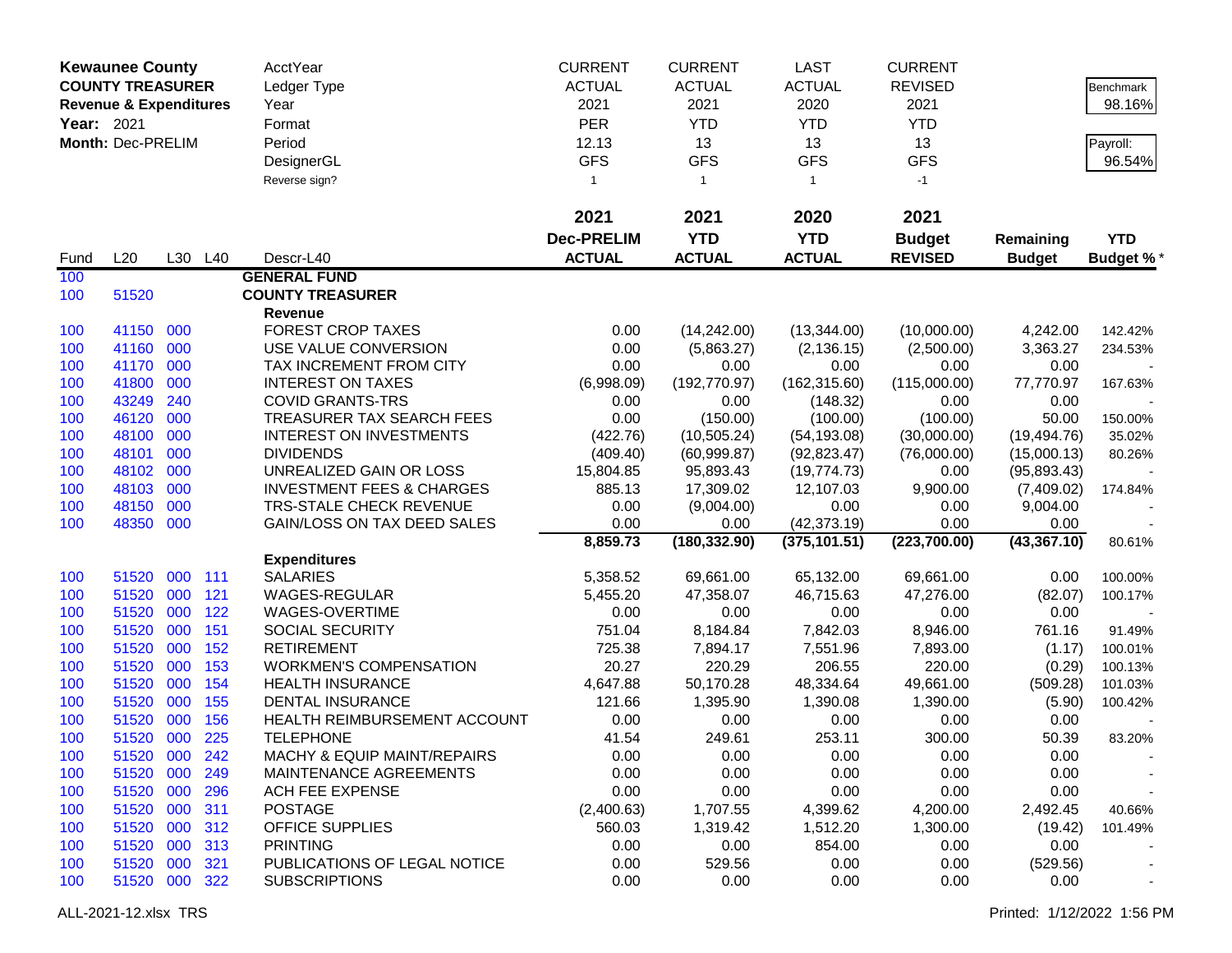| <b>Kewaunee County</b>            | AcctYear                 | <b>CURRENT</b>    | <b>CURRENT</b> | <b>LAST</b>   | <b>CURRENT</b> |               |                  |
|-----------------------------------|--------------------------|-------------------|----------------|---------------|----------------|---------------|------------------|
| <b>COUNTY TREASURER</b>           | Ledger Type              | <b>ACTUAL</b>     | <b>ACTUAL</b>  | <b>ACTUAL</b> | <b>REVISED</b> |               | Benchmark        |
| <b>Revenue &amp; Expenditures</b> | Year                     | 2021              | 2021           | 2020          | 2021           |               | 98.16%           |
| Year: 2021                        | Format                   | <b>PER</b>        | <b>YTD</b>     | <b>YTD</b>    | YTD            |               |                  |
| Month: Dec-PRELIM                 | Period                   | 12.13             | 13             | 13            | 13             |               | Payroll:         |
|                                   | DesignerGL               | <b>GFS</b>        | <b>GFS</b>     | <b>GFS</b>    | <b>GFS</b>     |               | 96.54%           |
|                                   | Reverse sign?            |                   |                |               | $-1$           |               |                  |
|                                   |                          | 2021              | 2021           | 2020          | 2021           |               |                  |
|                                   |                          | <b>Dec-PRELIM</b> | <b>YTD</b>     | YTD.          | <b>Budget</b>  | Remaining     | <b>YTD</b>       |
| L20<br>L30 L40<br>Fund            | Descr-L40                | <b>ACTUAL</b>     | <b>ACTUAL</b>  | <b>ACTUAL</b> | <b>REVISED</b> | <b>Budget</b> | <b>Budget %*</b> |
| 324<br>100<br>51520<br>000        | <b>MEMBERSHIP DUES</b>   | 0.00              | 100.00         | 100.00        | 100.00         | 0.00          | 100.00%          |
| 326<br>51520<br>000<br>100        | TAX DEED ADVERTISING     | (375.00)          | (1, 125.00)    | (875.00)      | 0.00           | 1,125.00      |                  |
| 000<br>332<br>100<br>51520        | <b>TRAVEL EXPENSES</b>   | 0.00              | 734.03         | 35.65         | 1,500.00       | 765.97        | 48.94%           |
| 000<br>339<br>51520<br>100        | LOCAL TREASURERS' TRAVEL | 0.00              | 0.00           | 0.00          | 0.00           | 0.00          |                  |
| 000<br>813<br>51520<br>100        | <b>OUTLAY</b>            | 0.00              | 1,313.45       | 0.00          | 1,200.00       | (113.45)      | 109.45%          |
|                                   |                          | 14,905.89         | 189,713.17     | 183,452.47    | 193,647.00     | 3,933.83      | 97.97%           |
|                                   |                          | 23,765.62         | 9,380.27       | (191.649.04)  | (30,053.00)    | (39, 433.27)  |                  |

| 130 <sup>4</sup>          | REVOLVING LOAN FUND     |             |
|---------------------------|-------------------------|-------------|
| 130 <sup>4</sup><br>11100 | <b>TREASURER'S CASH</b> | (63.533.56) |

|     |       |  | <b>INTEGRITY CHECK:</b>            |           |            |            |            |  |
|-----|-------|--|------------------------------------|-----------|------------|------------|------------|--|
|     |       |  | <b>Total Expenditures (report)</b> | 14.905.89 | 189.713.17 | 183,452.47 | 193,647.00 |  |
| 100 | 51520 |  | Total Dept expenditures(G/L)       | 14,905.89 | 189.713.17 | 183,452.47 | 193,647.00 |  |
|     |       |  |                                    | 0.00      | 0.00       | 0.00       | 0.00       |  |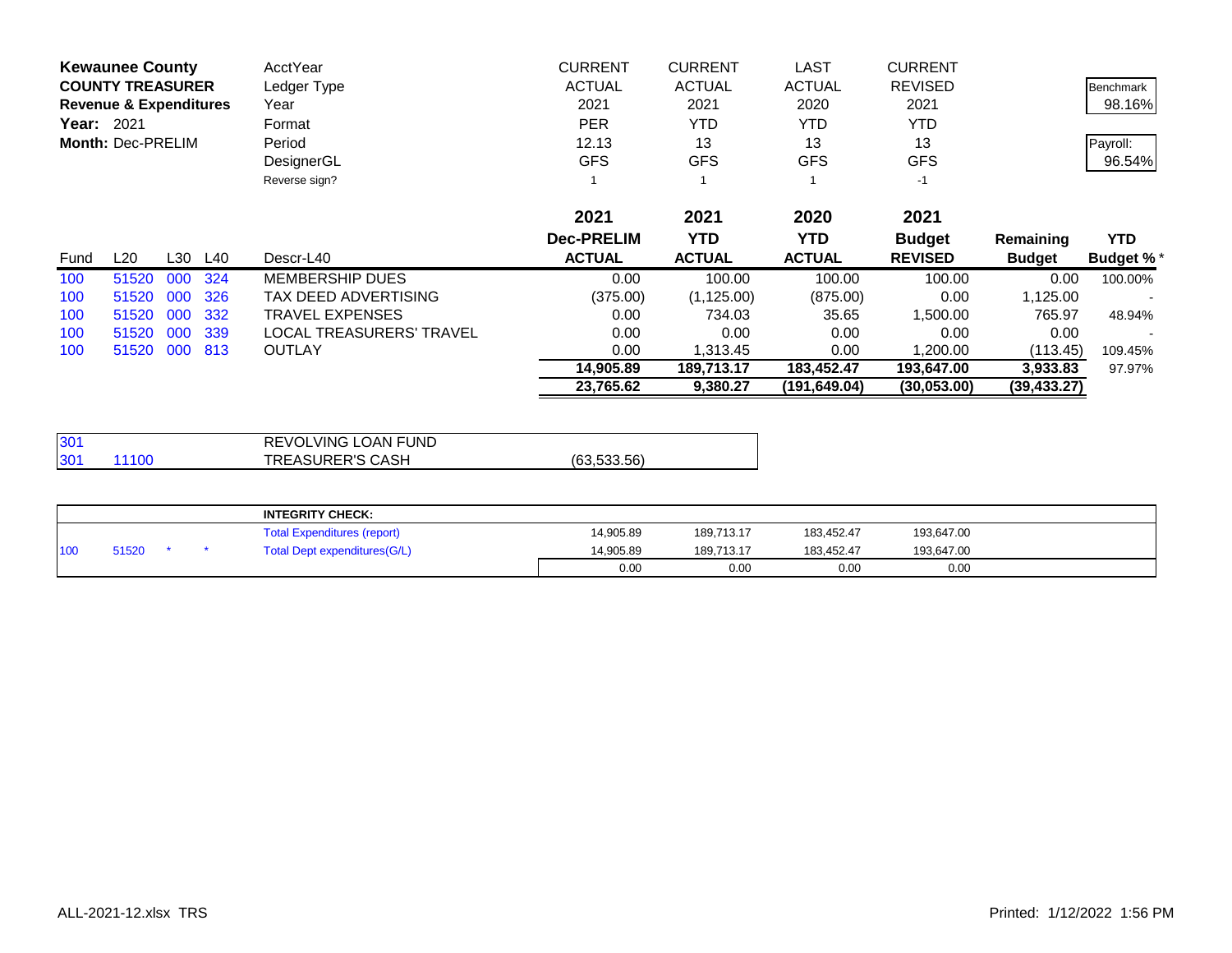|                   | <b>Kewaunee County</b>            |     |     | AcctYear                             | <b>CURRENT</b>    | <b>CURRENT</b> | <b>LAST</b>   | <b>CURRENT</b> |               |                  |
|-------------------|-----------------------------------|-----|-----|--------------------------------------|-------------------|----------------|---------------|----------------|---------------|------------------|
|                   | <b>UNIVERSITY EXTENSION</b>       |     |     | Ledger Type                          | <b>ACTUAL</b>     | <b>ACTUAL</b>  | <b>ACTUAL</b> | <b>REVISED</b> |               | <b>Benchmark</b> |
|                   | <b>Revenue &amp; Expenditures</b> |     |     | Year                                 | 2021              | 2021           | 2020          | 2021           |               | 98.16%           |
| <b>Year: 2021</b> |                                   |     |     | Format                               | <b>PER</b>        | <b>YTD</b>     | <b>YTD</b>    | <b>YTD</b>     |               |                  |
|                   | Month: Dec-PRELIM                 |     |     | Period                               | 12.13             | 13             | 13            | 13             |               | Payroll:         |
|                   |                                   |     |     | DesignerGL                           | <b>GFS</b>        | <b>GFS</b>     | <b>GFS</b>    | <b>GFS</b>     |               | 96.54%           |
|                   |                                   |     |     | Reverse sign?                        | $\mathbf{1}$      | $\mathbf{1}$   | $\mathbf{1}$  | $-1$           |               |                  |
|                   |                                   |     |     |                                      |                   |                |               |                |               |                  |
|                   |                                   |     |     |                                      | 2021              | 2021           | 2020          | 2021           |               |                  |
|                   |                                   |     |     |                                      | <b>Dec-PRELIM</b> | <b>YTD</b>     | <b>YTD</b>    | <b>Budget</b>  | Remaining     | <b>YTD</b>       |
| Fund              | L20                               | L30 | L40 | Descr-L40                            | <b>ACTUAL</b>     | <b>ACTUAL</b>  | <b>ACTUAL</b> | <b>REVISED</b> | <b>Budget</b> |                  |
| 100               |                                   |     |     | <b>GENERAL FUND</b>                  |                   |                |               |                |               | <b>Budget %*</b> |
|                   |                                   |     |     |                                      |                   |                |               |                |               |                  |
| 100               | 55620                             |     |     | <b>UNIVERSITY EXTENSION</b>          |                   |                |               |                |               |                  |
| 100               | 43249                             | 250 |     | Revenue<br><b>COVID GRANTS-UWX</b>   | 0.00              | 0.00           | (688.19)      | 0.00           | 0.00          |                  |
| 100               | 46781                             | 000 |     | UWEX-POSTAGE FROM STATE              | 0.00              | (3,000.00)     | (1,500.00)    | (3,000.00)     | 0.00          | 100.00%          |
| 100               | 48504 000                         |     |     | DONATIONS-UW EXTENSION               | 0.00              | 0.00           | 0.00          | 0.00           | 0.00          |                  |
|                   |                                   |     |     |                                      | 0.00              | (3,000.00)     | (2, 188.19)   | (3,000.00)     | 0.00          | 100.00%          |
|                   |                                   |     |     | <b>Expenditures</b>                  |                   |                |               |                |               |                  |
| 100               | 55620                             | 000 | 121 | WAGES-REGULAR                        | 4,711.21          | 40,355.86      | 80,223.41     | 40,828.00      | 472.14        | 98.84%           |
| 100               | 55620                             | 000 | 122 | WAGES-OVERTIME                       | 0.00              | 0.00           | 0.00          | 0.00           | 0.00          |                  |
| 100               | 55620                             | 000 | 150 | <b>AGENT CONTRACTS</b>               | 49,676.25         | 108,171.25     | 113,776.76    | 116,990.00     | 8,818.75      | 92.46%           |
| 100               | 55620                             | 000 | 151 | SOCIAL SECURITY                      | 312.13            | 2,644.37       | 5,610.94      | 3,123.00       | 478.63        | 84.67%           |
| 100               | 55620                             | 000 | 152 | <b>RETIREMENT</b>                    | 314.08            | 2,720.04       | 5,419.48      | 2,756.00       | 35.96         | 98.70%           |
| 100               | 55620                             | 000 | 153 | <b>WORKMEN'S COMPENSATION</b>        | 8.79              | 76.93          | 149.38        | 77.00          | 0.07          | 99.91%           |
| 100               | 55620                             | 000 | 154 | <b>HEALTH INSURANCE</b>              | 2,323.94          | 24,879.12      | 31,663.31     | 24,830.00      | (49.12)       | 100.20%          |
| 100               | 55620                             | 000 | 155 | <b>DENTAL INSURANCE</b>              | 67.82             | 771.76         | 1,246.07      | 775.00         | 3.24          | 99.58%           |
| 100               | 55620                             | 000 | 156 | HEALTH REIMBURSEMENT ACCOUNT         | 0.00              | 0.00           | 0.00          | 0.00           | 0.00          |                  |
| 100               | 55620                             | 000 | 225 | <b>TELEPHONE</b>                     | 186.95            | 1,123.34       | 1,139.05      | 1,200.00       | 76.66         | 93.61%           |
| 100               | 55620                             | 000 | 296 | <b>CONTRACTED SERVICES</b>           | 0.00              | 2,500.00       | 3,000.00      | 2,500.00       | 0.00          | 100.00%          |
| 100               | 55620                             | 000 | 311 | <b>POSTAGE</b>                       | 452.85            | 3,378.53       | 3,617.88      | 3,700.00       | 321.47        | 91.31%           |
| 100               | 55620                             | 000 | 312 | <b>OFFICE SUPPLIES</b>               | 135.89            | 1,339.79       | 2,233.41      | 1,500.00       | 160.21        | 89.32%           |
| 100               | 55620                             | 000 | 313 | <b>PRINTING</b>                      | 240.00            | 1,788.00       | 1,913.57      | 3,000.00       | 1,212.00      | 59.60%           |
| 100               | 55620                             | 000 | 319 | <b>BULLETINS</b>                     | 0.00              | 0.00           | 0.00          | 0.00           | 0.00          |                  |
| 100               | 55620                             | 000 | 322 | <b>SUBSCRIPTIONS</b>                 | 0.00              | 19.95          | 0.00          | 150.00         | 130.05        | 13.30%           |
| 100               | 55620                             | 000 | 324 | <b>MEMBERSHIP DUES</b>               | 300.00            | 450.00         | 530.00        | 405.00         | (45.00)       | 111.11%          |
| 100               | 55620                             | 000 | 332 | <b>TRAVEL EXPENSES</b>               | 396.98            | 2,623.65       | 1,062.44      | 6,200.00       | 3,576.35      | 42.32%           |
| 100               | 55620                             | 000 | 336 | <b>TRAINING</b>                      | 0.00              | 0.00           | 0.00          | 0.00           | 0.00          |                  |
| 100               | 55620                             | 000 | 341 | <b>SUPPORT FEES</b>                  | 0.00              | 583.40         | 650.00        | 1,500.00       | 916.60        | 38.89%           |
| 100               | 55620                             | 000 | 348 | <b>EDUCATIONAL MATERIALS</b>         | 0.00              | 0.00           | 0.00          | 0.00           | 0.00          |                  |
| 100               | 55620                             | 000 | 533 | <b>EQUIPMENT RENTAL &amp; LEASES</b> | 108.21            | 1,481.82       | 2,319.73      | 3,200.00       | 1,718.18      | 46.31%           |
| 100               | 55620                             | 000 | 813 | <b>OUTLAY</b>                        | 0.00              | 0.00           | 0.00          | 0.00           | 0.00          |                  |
|                   |                                   |     |     |                                      | 59,235.10         | 194,907.81     | 254,555.43    | 212,734.00     | 17,826.19     | 91.62%           |
|                   |                                   |     |     |                                      | 59,235.10         | 191,907.81     | 252,367.24    | 209,734.00     | 17,826.19     |                  |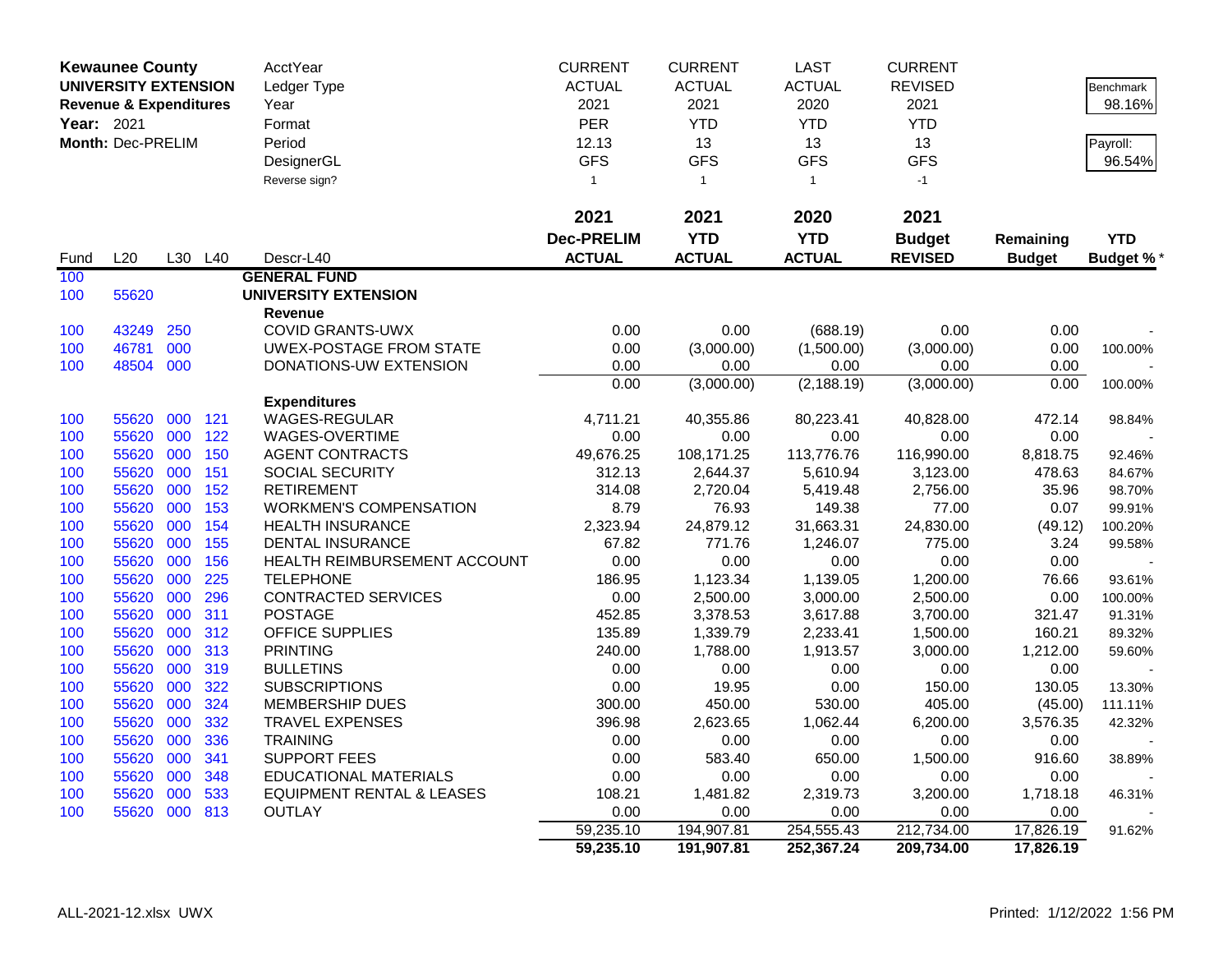| <b>Kewaunee County</b>            |       |         |     | AcctYear                                | <b>CURRENT</b>    | <b>CURRENT</b> | <b>LAST</b>   | <b>CURRENT</b> |               |                  |
|-----------------------------------|-------|---------|-----|-----------------------------------------|-------------------|----------------|---------------|----------------|---------------|------------------|
| <b>UNIVERSITY EXTENSION</b>       |       |         |     | Ledger Type                             | <b>ACTUAL</b>     | <b>ACTUAL</b>  | <b>ACTUAL</b> | <b>REVISED</b> |               | <b>Benchmark</b> |
| <b>Revenue &amp; Expenditures</b> |       |         |     | Year                                    | 2021              | 2021           | 2020          | 2021           |               | 98.16%           |
| Year: 2021                        |       |         |     | Format                                  | <b>PER</b>        | <b>YTD</b>     | <b>YTD</b>    | <b>YTD</b>     |               |                  |
| Month: Dec-PRELIM                 |       |         |     | Period                                  | 12.13             | 13             | 13            | 13             |               | Payroll:         |
|                                   |       |         |     | DesignerGL                              | <b>GFS</b>        | <b>GFS</b>     | <b>GFS</b>    | <b>GFS</b>     |               | 96.54%           |
|                                   |       |         |     | Reverse sign?                           | $\mathbf{1}$      | $\mathbf{1}$   | $\mathbf{1}$  | $-1$           |               |                  |
|                                   |       |         |     |                                         |                   |                |               |                |               |                  |
|                                   |       |         |     |                                         | 2021              | 2021           | 2020          | 2021           |               |                  |
|                                   |       |         |     |                                         | <b>Dec-PRELIM</b> | <b>YTD</b>     | <b>YTD</b>    | <b>Budget</b>  | Remaining     | <b>YTD</b>       |
| Fund                              | L20   | L30 L40 |     | Descr-L40                               | <b>ACTUAL</b>     | <b>ACTUAL</b>  | <b>ACTUAL</b> | <b>REVISED</b> | <b>Budget</b> | <b>Budget %*</b> |
| 235                               |       |         |     | <b>UW EXTENSION PROGRAM FUND</b>        |                   |                |               |                |               |                  |
|                                   |       |         |     | <b>Revenue</b>                          |                   |                |               |                |               |                  |
| 235                               | 46771 | 000     |     | UWX-SUPPLEMENTARY PROG REV              | 0.00              | (20.00)        | (18.30)       | (100.00)       | (80.00)       | 20.00%           |
| 235                               | 46772 | 000     |     | UWX-PESTICIDE CERTIFICATION             | (180.00)          | (320.00)       | (490.00)      | (500.00)       | (180.00)      | 64.00%           |
| 235                               | 46776 | 000     |     | <b>EXTENSION SEMINAR PROG</b>           | 0.00              | 0.00           | (1, 107.65)   | (3,000.00)     | (3,000.00)    | 0.00%            |
| 235                               | 46776 | 012     |     | <b>EXT SEM PROG-AGRICULTURE</b>         | (6.50)            | (2,366.00)     | 0.00          | 0.00           | 2,366.00      |                  |
| 235                               | 46776 | 014     |     | <b>EXT SEM PROG-4H</b>                  | 0.00              | 0.00           | 0.00          | 0.00           | 0.00          |                  |
| 235                               | 46777 | 000     |     | PARENTING & DIVORCE EDUC                | (28.00)           | (700.00)       | (476.00)      | (600.00)       | 100.00        | 116.67%          |
| 235                               | 46778 | 000     |     | FAMILY LIVING PROGRAM                   | 0.00              | 0.00           | (315.00)      | (1,500.00)     | (1,500.00)    | 0.00%            |
| 235                               | 49200 | 000     |     | TRANSFER FROM OTHER FUNDS               | 0.00              | 0.00           | 0.00          | 0.00           | 0.00          |                  |
|                                   |       |         |     |                                         | (214.50)          | (3,406.00)     | (2,406.95)    | (5,700.00)     | (2,294.00)    | 59.75%           |
|                                   |       |         |     | <b>Expenditures</b>                     |                   |                |               |                |               |                  |
| 235                               | 55621 | 000     | 601 | <b>EXTENSION SUPPLEMENTARY</b>          | 0.00              | 54.48          | 18.30         | 100.00         | 45.52         | 54.48%           |
| 235                               | 55622 | 000     | 601 | PESTICIDE CERTIFICATION PROG            | 150.00            | 150.00         | 321.63        | 500.00         | 350.00        | 30.00%           |
| 235                               | 55623 | 000     | 601 | <b>EXTENSION SEMINAR PROG</b>           | 0.00              | 0.00           | 565.65        | 3,000.00       | 3,000.00      | 0.00%            |
| 235                               | 55623 | 012     | 601 | <b>EXT SEM-AGRICULTURE PGM</b>          | 0.00              | 2,149.50       | 0.00          | 0.00           | (2, 149.50)   |                  |
| 235                               | 55623 | 014     | 601 | <b>EXT SEM-4H PGM</b>                   | 0.00              | 539.82         | 0.00          | 0.00           | (539.82)      |                  |
| 235                               | 55624 | 000     | 601 | FAMILY LIVING PROGRAM                   | 0.00              | 0.00           | 369.00        | 1,500.00       | 1,500.00      | 0.00%            |
| 235                               | 55627 | 000     | 601 | PARENTING & DIVORCE EDUC                | 0.00              | 0.00           | 77.00         | 600.00         | 600.00        | 0.00%            |
| 235                               | 59200 | 000     | 601 | TRANSFER TO OTHER FUNDS                 | 0.00              | 0.00           | 0.00          | 0.00           | 0.00          |                  |
|                                   |       |         |     |                                         | 150.00            | 2,893.80       | 1,351.58      | 5,700.00       | 2,806.20      | 50.77%           |
|                                   |       |         |     |                                         | (64.50)           | (512.20)       | (1,055.37)    | 0.00           | 512.20        |                  |
|                                   |       |         |     |                                         | 59,170.60         | 191,395.61     | 251,311.87    | 209,734.00     | 18,338.39     |                  |
|                                   |       |         |     |                                         |                   |                |               |                |               |                  |
|                                   |       |         |     | <b>FUND BALANCE - Beginning of year</b> |                   |                |               |                |               |                  |
| 235                               |       |         |     | UW EXTENSION PROGRAM FUND               |                   | (2, 185.03)    |               |                | (2,697.23)    |                  |
|                                   |       |         |     |                                         |                   |                |               |                |               |                  |
|                                   |       |         |     | <b>INTEGRITY CHECK:</b>                 |                   |                |               |                |               |                  |
|                                   |       |         |     | <b>Total Expenditures (report)</b>      | 59,385.10         | 197,801.61     | 255,907.01    | 218,434.00     |               |                  |
| [100,235] [55620.55 *             |       |         |     | <b>Total Dept expenditures(G/L)</b>     | 59,385.10         | 197,801.61     | 255,907.01    | 218,434.00     |               |                  |
|                                   |       |         |     |                                         | 0.00              | 0.00           | 0.00          | 0.00           |               |                  |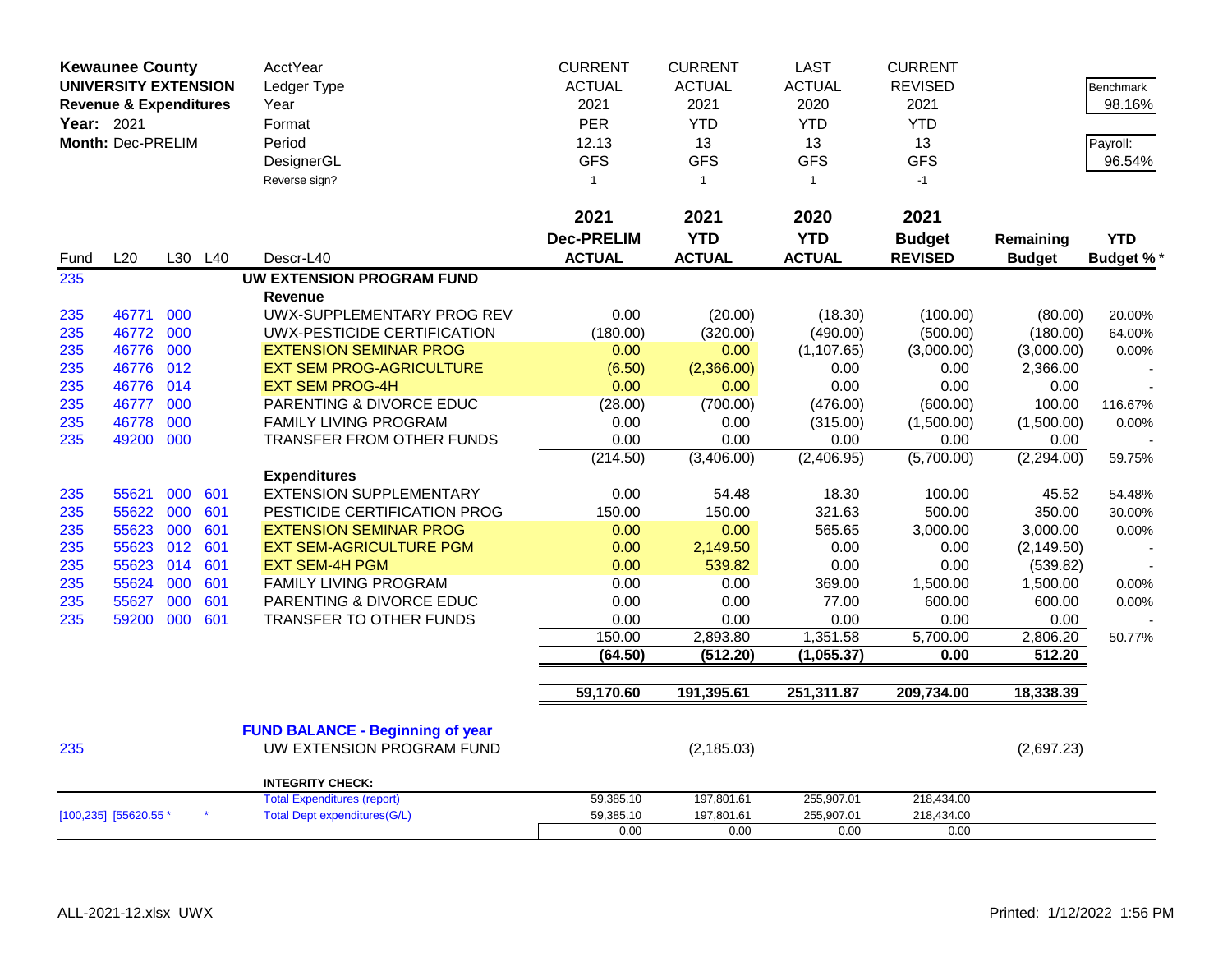|            | <b>Kewaunee County</b>            |            |            | AcctYear                                                       | <b>CURRENT</b>    | <b>CURRENT</b>    | <b>LAST</b>     | <b>CURRENT</b>    |                 |                  |
|------------|-----------------------------------|------------|------------|----------------------------------------------------------------|-------------------|-------------------|-----------------|-------------------|-----------------|------------------|
|            |                                   |            |            | VETERAN SERVICE OFFICE Ledger Type                             | <b>ACTUAL</b>     | <b>ACTUAL</b>     | <b>ACTUAL</b>   | <b>REVISED</b>    |                 | Benchmark        |
|            | <b>Revenue &amp; Expenditures</b> |            |            | Year                                                           | 2021              | 2021              | 2020            | 2021              |                 | 98.16%           |
| Year: 2021 |                                   |            |            | Format                                                         | PER               | <b>YTD</b>        | <b>YTD</b>      | <b>YTD</b>        |                 |                  |
|            | Month: Dec-PRELIM                 |            |            | Period                                                         | 12.13             | 13                | 13              | 13                |                 | Payroll:         |
|            |                                   |            |            | DesignerGL                                                     | <b>GFS</b>        | <b>GFS</b>        | <b>GFS</b>      | <b>GFS</b>        |                 | 96.54%           |
|            |                                   |            |            | Reverse sign?                                                  | -1                | $\mathbf{1}$      | $\mathbf{1}$    | $-1$              |                 |                  |
|            |                                   |            |            |                                                                |                   |                   |                 |                   |                 |                  |
|            |                                   |            |            |                                                                | 2021              | 2021              | 2020            | 2021              |                 |                  |
|            |                                   |            |            |                                                                | <b>Dec-PRELIM</b> | <b>YTD</b>        | <b>YTD</b>      | <b>Budget</b>     | Remaining       | <b>YTD</b>       |
| Fund       | L20                               |            | L30 L40    | Descr-L40                                                      | <b>ACTUAL</b>     | <b>ACTUAL</b>     | <b>ACTUAL</b>   | <b>REVISED</b>    | <b>Budget</b>   | <b>Budget %*</b> |
| 100        |                                   |            |            | <b>GENERAL FUND</b>                                            |                   |                   |                 |                   |                 |                  |
| 100        | 54701                             |            |            | <b>VETERAN SERVICE OFFICE</b>                                  |                   |                   |                 |                   |                 |                  |
|            |                                   |            |            | <b>Revenue</b>                                                 |                   |                   |                 |                   |                 |                  |
| 100        | 43249                             | 260        |            | <b>COVID GRANTS-VET</b>                                        | 0.00              | 0.00              | (334.66)        | 0.00              | 0.00            |                  |
| 100        | 43561                             | 000        |            | VETERANS SERVICE OFFICE GRNT                                   | 0.00              | (10,000.00)       | (10,000.00)     | (10,000.00)       | 0.00            | 100.00%          |
| 100        | 48507                             | 000        |            | <b>VETERANS OFFICE DONATIONS</b>                               | 0.00              | 0.00              | 0.00            | 0.00              | 0.00            |                  |
|            |                                   |            |            |                                                                | 0.00              | (10,000.00)       | (10, 334.66)    | (10,000.00)       | 0.00            | 100.00%          |
|            |                                   |            |            | <b>Expenditures</b>                                            |                   |                   |                 |                   |                 |                  |
| 100        | 54701                             | 000        | 111        | <b>SALARIES</b>                                                | 4,316.80          | 56,118.40         | 55,203.20       | 56,114.00         | (4.40)          | 100.01%          |
| 100        | 54701                             | 000        | 121        | WAGES-REGULAR                                                  | 5,232.00          | 45,205.14         | 44,927.12       | 45,352.00         | 146.86          | 99.68%           |
| 100        | 54701                             | 000        | 151        | <b>SOCIAL SECURITY</b>                                         | 685.34            | 7,342.12          | 7,332.34        | 7,800.00          | 457.88          | 94.13%           |
| 100        | 54701                             | 000        | 152        | <b>RETIREMENT</b>                                              | 640.18            | 6,834.92          | 6,761.22        | 6,849.00          | 14.08           | 99.79%           |
| 100        | 54701                             | 000        | 153        | <b>WORKMEN'S COMPENSATION</b>                                  | 178.15            | 2,274.05          | 1,186.02        | 2,275.00          | 0.95            | 99.96%           |
| 100        | 54701                             | 000        | 154        | <b>HEALTH INSURANCE</b>                                        | 2,323.94          | 26,574.62         | 26,171.82       | 26,505.00         | (69.62)         | 100.26%          |
| 100        | 54701                             | 000        | 155        | <b>DENTAL INSURANCE</b>                                        | 121.66            | 1,132.98          | 614.72          | 615.00            | (517.98)        | 184.22%          |
| 100        | 54701                             | 000        | 156        | HEALTH REIMBURSEMENT ACCOUNT                                   | 0.00              | 0.00              | 0.00            | 0.00              | 0.00            |                  |
| 100        | 54701                             | 000        | 225        | <b>TELEPHONE</b>                                               | 187.50            | 2,099.71          | 2,281.23        | 1,800.00          | (299.71)        | 116.65%          |
| 100        | 54701                             | 000        | 242        | <b>MACHY &amp; EQUIP MAINT/REPAIRS</b>                         | 0.00              | 0.00              | 0.00            | 0.00              | 0.00            |                  |
| 100        | 54701                             | 000        | 249        | MAINTENANCE AGREEMENTS                                         | 0.00              | 898.00            | 898.00          | 898.00            | 0.00            | 100.00%          |
| 100        | 54701                             | 000        | 311        | <b>POSTAGE</b>                                                 | 2.22              | 153.70            | 154.33          | 400.00            | 246.30          | 38.43%           |
| 100        | 54701                             | 000        | 312        | <b>OFFICE SUPPLIES</b>                                         | 0.00              | 1,262.43          | 459.24          | 500.00            | (762.43)        | 252.49%          |
| 100        | 54701                             | 000        | 324        | <b>MEMBERSHIP DUES</b>                                         | 0.00              | 200.00            | 210.00          | 200.00            | 0.00            | 100.00%          |
| 100        | 54701                             | 000        | 326        | PROMOTIONAL MATERIALS                                          | 0.00              | 335.09            | 146.04          | 400.00            | 64.91           | 83.77%           |
| 100        | 54701<br>54701                    | 000<br>000 | 332<br>533 | <b>TRAVEL EXPENSES</b><br><b>EQUIPMENT RENTAL &amp; LEASES</b> | 0.00<br>2.31      | 1,574.43<br>99.12 | 410.00<br>82.20 | 2,500.00<br>75.00 | 925.57          | 62.98%           |
| 100<br>100 | 54701                             | 000        | 813        | <b>OUTLAY</b>                                                  | 0.00              | 0.00              | 2,617.20        | 0.00              | (24.12)<br>0.00 | 132.16%          |
|            |                                   |            |            |                                                                | 13,690.10         | 152,104.71        | 149,454.68      | 152,283.00        | 178.29          | 99.88%           |
|            |                                   |            |            |                                                                | 13,690.10         | 142,104.71        | 139,120.02      | 142,283.00        | 178.29          |                  |
|            |                                   |            |            |                                                                |                   |                   |                 |                   |                 |                  |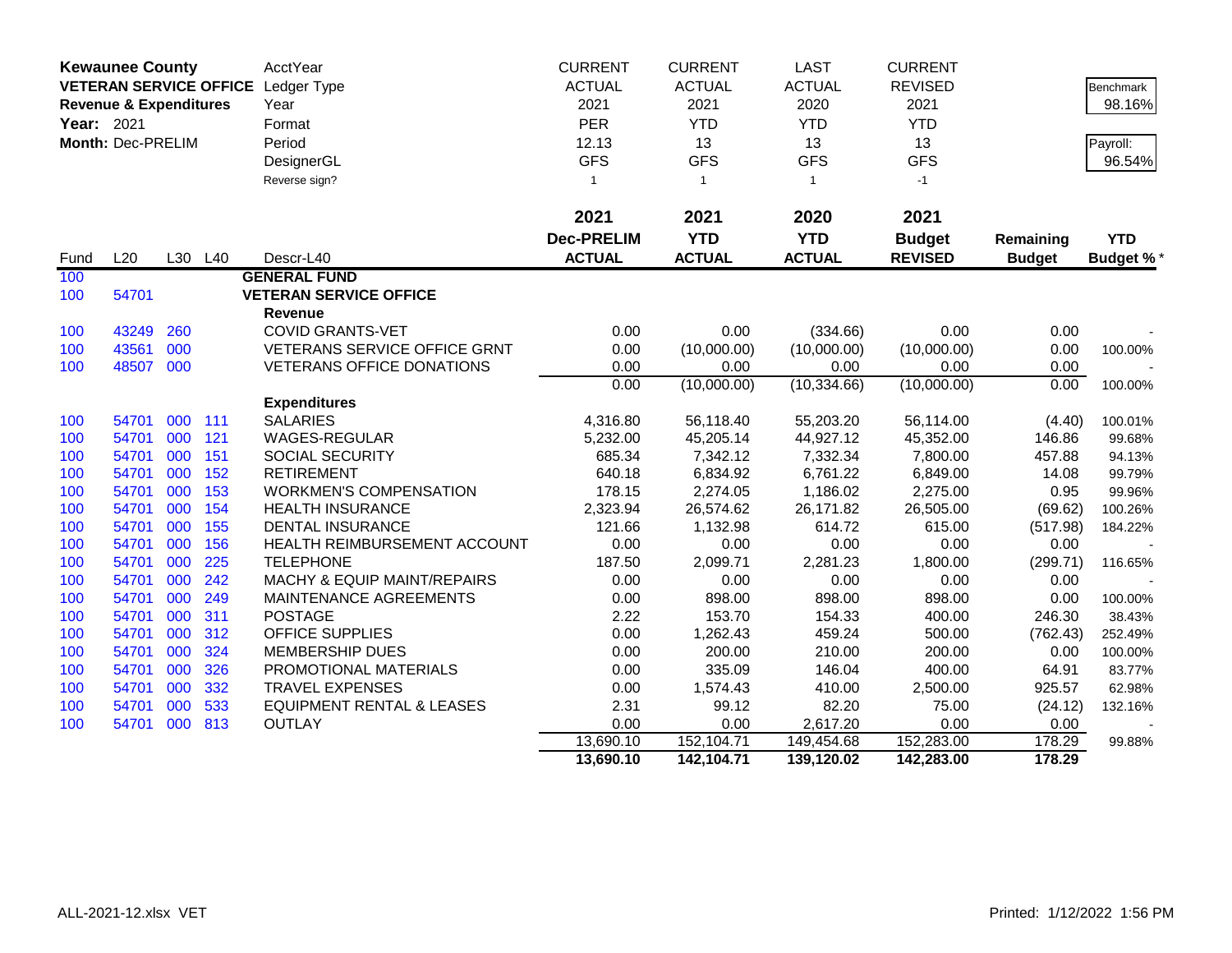|            | <b>Kewaunee County</b>            |         |            | AcctYear                                                  | <b>CURRENT</b>    | <b>CURRENT</b>   | <b>LAST</b>      | <b>CURRENT</b>   |                  |                  |
|------------|-----------------------------------|---------|------------|-----------------------------------------------------------|-------------------|------------------|------------------|------------------|------------------|------------------|
|            |                                   |         |            | VETERAN SERVICE OFFICE Ledger Type                        | <b>ACTUAL</b>     | <b>ACTUAL</b>    | <b>ACTUAL</b>    | <b>REVISED</b>   |                  | <b>Benchmark</b> |
|            | <b>Revenue &amp; Expenditures</b> |         |            | Year                                                      | 2021              | 2021             | 2020             | 2021             |                  | 98.16%           |
| Year: 2021 |                                   |         |            | Format                                                    | <b>PER</b>        | <b>YTD</b>       | <b>YTD</b>       | <b>YTD</b>       |                  |                  |
|            | Month: Dec-PRELIM                 |         |            | Period                                                    | 12.13             | 13               | 13               | 13               |                  | Payroll:         |
|            |                                   |         |            | DesignerGL                                                | <b>GFS</b>        | <b>GFS</b>       | <b>GFS</b>       | <b>GFS</b>       |                  | 96.54%           |
|            |                                   |         |            | Reverse sign?                                             | $\mathbf{1}$      | $\mathbf{1}$     | $\mathbf{1}$     | $-1$             |                  |                  |
|            |                                   |         |            |                                                           |                   |                  |                  |                  |                  |                  |
|            |                                   |         |            |                                                           | 2021              | 2021             | 2020             | 2021             |                  |                  |
|            |                                   |         |            |                                                           | <b>Dec-PRELIM</b> | <b>YTD</b>       | <b>YTD</b>       | <b>Budget</b>    | Remaining        | <b>YTD</b>       |
| Fund       | L20                               | L30     | L40        | Descr-L40                                                 | <b>ACTUAL</b>     | <b>ACTUAL</b>    | <b>ACTUAL</b>    | <b>REVISED</b>   | <b>Budget</b>    | <b>Budget %*</b> |
| 100        | 54703                             |         |            | <b>VETERAN'S RELIEF</b>                                   |                   |                  |                  |                  |                  |                  |
|            |                                   |         |            | <b>Revenue</b>                                            |                   |                  |                  |                  |                  |                  |
| 100        | 46600 000                         |         |            | VETERANS RELIEF TRAVEL REIMB                              |                   |                  | 0.00             |                  |                  |                  |
|            |                                   |         |            |                                                           |                   |                  | 0.00             |                  |                  |                  |
|            |                                   |         |            | <b>Expenditures</b>                                       |                   |                  |                  |                  |                  |                  |
| 100        | 54703                             | 000 141 |            | <b>COMMITTEE MEMBERS PER DIEM</b>                         |                   |                  | 40.00            |                  |                  |                  |
| 100        | 54703 000                         |         | 151        | <b>SOCIAL SECURITY</b>                                    |                   |                  | 3.06             |                  |                  |                  |
| 100        | 54703 000                         |         | 153        | <b>WORKMEN'S COMPENSATION</b>                             |                   |                  | 0.07             |                  |                  |                  |
| 100        | 54703                             | 000     | 339        | <b>COMMISSIONERS TRAVEL</b>                               |                   |                  | 21.28            |                  |                  |                  |
| 100        | 54703 000                         |         | 601        | <b>VETERAN'S COMMISSION AID</b>                           |                   |                  | 4,683.84         |                  |                  |                  |
| 100        | 54703 000 716                     |         |            | <b>TRANSPORTATION OF CLIENTS</b>                          |                   |                  | 0.00             |                  |                  |                  |
|            |                                   |         |            |                                                           |                   |                  | 4,748.25         |                  |                  |                  |
|            |                                   |         |            |                                                           |                   |                  | 4,748.25         |                  |                  |                  |
|            |                                   |         |            | <b>GENERAL FUND</b>                                       | 13,690.10         | 142,104.71       | 143,868.27       | 142,283.00       | 178.29           |                  |
| 120        |                                   |         |            | <b>VETERAN RELIEF&amp;DONATION FUND</b>                   |                   |                  |                  |                  |                  |                  |
| 120        | 54704                             |         |            | <b>VETERAN'S RELIEF &amp; DONATIONS</b><br><b>Revenue</b> |                   |                  |                  |                  |                  |                  |
| 120        | 41100                             | 000     |            | <b>GENERAL PROPERTY TAXES</b>                             | 0.00              | (4,869.00)       | 0.00             | (4,869.00)       | 0.00             | 100.00%          |
| 120        | 48509                             | 000     |            | <b>VETERAN'S RELIEF DONATIONS</b>                         | (250.00)          | (3,780.00)       | (3,700.00)       | (500.00)         | 3,280.00         | 756.00%          |
| 120        | 49202 000                         |         |            | TRANSFER FROM FUND BALANCE                                | 0.00              | 0.00             | 0.00             | 0.00             | 0.00             |                  |
|            |                                   |         |            |                                                           | (250.00)          | (8,649.00)       | (3,700.00)       | (5,369.00)       | 3,280.00         | 161.09%          |
|            |                                   |         |            | <b>Expenditures</b>                                       |                   |                  |                  |                  |                  |                  |
| 120        | 54704                             | 000     | 141        | <b>COMMITTEE MEMBERS PER DIEM</b>                         | 0.00              | 0.00             | 0.00             | 500.00           | 500.00           | 0.00%            |
| 120        | 54704 000                         |         | 151        | <b>SOCIAL SECURITY</b>                                    | 0.00              | 0.00             | 0.00             | 38.00            | 38.00            | 0.00%            |
| 120        | 54704 000                         |         | 153        | <b>WORKMEN'S COMPENSATION</b>                             | 0.00              | 0.00             | 0.00             | 1.00             | 1.00             | 0.00%            |
| 120        | 54704                             | 000     | 324        | <b>MEMBERSHIP DUES</b>                                    | 0.00              | 0.00             | 0.00             | 30.00            | 30.00            | 0.00%            |
| 120        | 54704                             | 000     | 339        | <b>COMMISSIONERS TRAVEL</b>                               | 0.00              | 0.00             | 0.00             | 300.00           | 300.00           | 0.00%            |
| 120        | 54704 000<br>59202 000            |         | 601<br>601 | <b>VETERAN'S RELIEF</b><br>TRANSFER TO FUND BALANCE       | 0.00<br>0.00      | 1,486.52<br>0.00 | 1,469.11<br>0.00 | 4,500.00<br>0.00 | 3,013.48<br>0.00 | 33.03%           |
| 120        |                                   |         |            |                                                           | 0.00              | 1,486.52         | 1,469.11         | 5,369.00         | 3,882.48         | 27.69%           |
|            |                                   |         |            |                                                           | (250.00)          | (7, 162.48)      | (2, 230.89)      | 0.00             | 7,162.48         |                  |
|            |                                   |         |            |                                                           |                   |                  |                  |                  |                  |                  |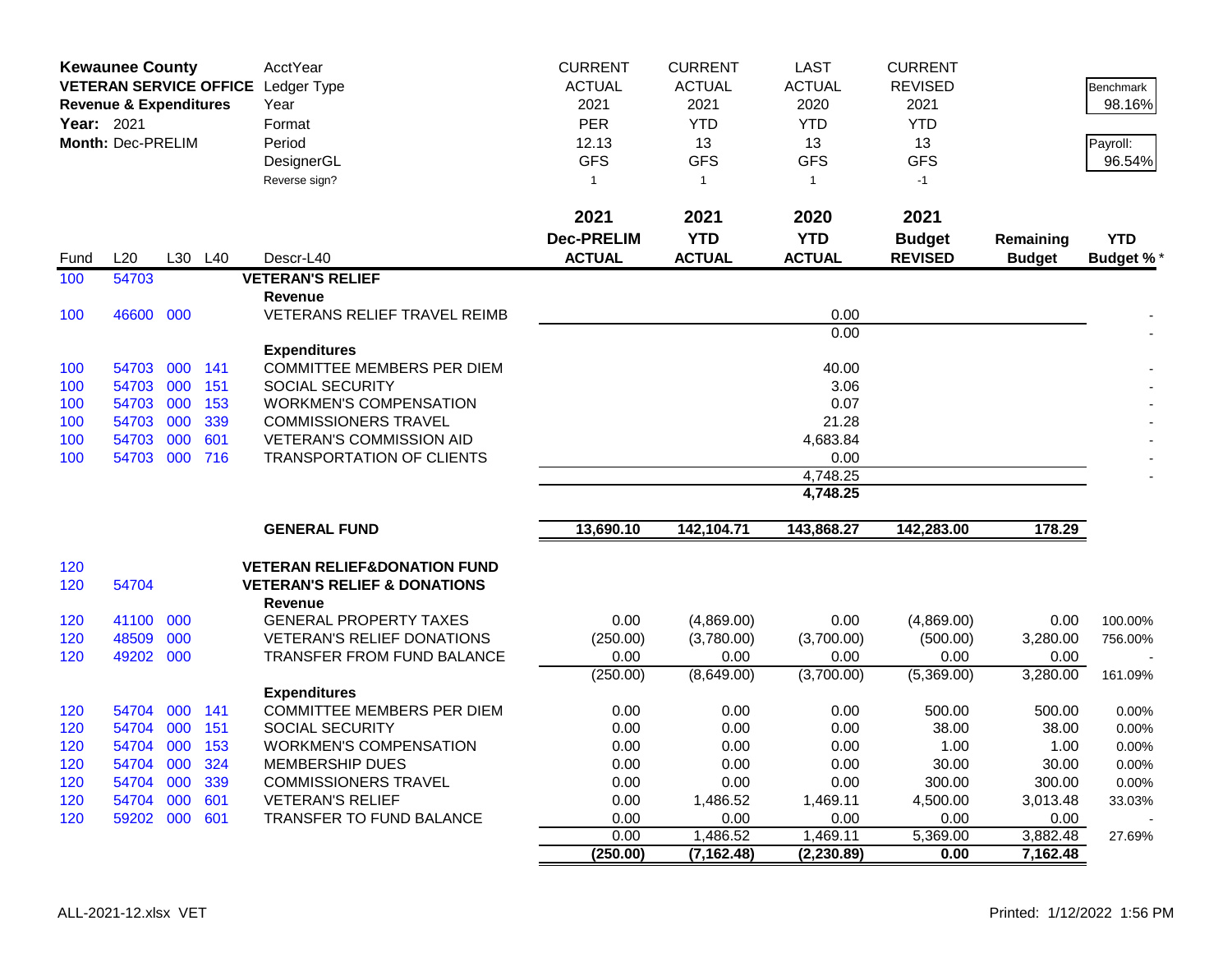|                   | <b>Kewaunee County</b>            |     |         | <b>AcctYear</b>                         | <b>CURRENT</b>      | <b>CURRENT</b> | <b>LAST</b>   | <b>CURRENT</b> |               |                  |
|-------------------|-----------------------------------|-----|---------|-----------------------------------------|---------------------|----------------|---------------|----------------|---------------|------------------|
|                   | <b>VETERAN SERVICE OFFICE</b>     |     |         | Ledger Type                             | <b>ACTUAL</b>       | <b>ACTUAL</b>  | <b>ACTUAL</b> | <b>REVISED</b> |               | <b>Benchmark</b> |
|                   | <b>Revenue &amp; Expenditures</b> |     |         | Year                                    | 2021                | 2021           | 2020          | 2021           |               | 98.16%           |
| <b>Year: 2021</b> |                                   |     |         | Format                                  | <b>PER</b>          | <b>YTD</b>     | <b>YTD</b>    | <b>YTD</b>     |               |                  |
|                   | Month: Dec-PRELIM                 |     |         | Period                                  | 12.13               | 13             | 13            | 13             |               | Payroll:         |
|                   |                                   |     |         | DesignerGL                              | <b>GFS</b>          | <b>GFS</b>     | <b>GFS</b>    | <b>GFS</b>     |               | 96.54%           |
|                   |                                   |     |         | Reverse sign?                           |                     |                | $\mathbf{1}$  | $-1$           |               |                  |
|                   |                                   |     |         |                                         | 2021                | 2021           | 2020          | 2021           |               |                  |
|                   |                                   |     |         |                                         | <b>Dec-PRELIM</b>   | <b>YTD</b>     | <b>YTD</b>    | <b>Budget</b>  | Remaining     | <b>YTD</b>       |
| Fund              | L20                               |     | L30 L40 | Descr-L40                               | <b>ACTUAL</b>       | <b>ACTUAL</b>  | <b>ACTUAL</b> | <b>REVISED</b> | <b>Budget</b> | <b>Budget %*</b> |
| 880               |                                   |     |         | <b>MEMORIAL BRICK FUND</b>              |                     |                |               |                |               |                  |
| 880               | 54704                             |     |         | <b>MEMORIAL BRICKS</b>                  |                     |                |               |                |               |                  |
|                   |                                   |     |         | <b>Revenue</b>                          |                     |                |               |                |               |                  |
| 880               | 46724                             | 000 |         | <b>MEMORIAL BRICK DEPOSITS</b>          | 0.00                | (150.00)       | (600.00)      | (300.00)       | (150.00)      | 50.00%           |
| 880               | 49200 000                         |     |         | <b>TRANSFER FROM OTHER FUNDS</b>        | 0.00                | 0.00           | 0.00          | 0.00           | 0.00          |                  |
|                   |                                   |     |         |                                         | 0.00                | (150.00)       | (600.00)      | (300.00)       | (150.00)      | 50.00%           |
|                   |                                   |     |         | <b>Expenditures</b>                     |                     |                |               |                |               |                  |
| 880               | 54704                             | 000 | 601     | <b>MEMORIAL BRICKS</b>                  | 541.99              | 1,085.11       | 714.40        | 300.00         | (785.11)      | 361.70%          |
|                   |                                   |     |         |                                         | $\overline{541.99}$ | 1,085.11       | 714.40        | 300.00         | (785.11)      | 361.70%          |
|                   |                                   |     |         |                                         | 541.99              | 935.11         | 114.40        | 0.00           | (935.11)      |                  |
|                   |                                   |     |         |                                         | 13,982.09           | 135,877.34     | 141,751.78    | 142,283.00     | 6,405.66      |                  |
|                   |                                   |     |         | <b>FUND BALANCE - Beginning of year</b> |                     |                |               |                |               |                  |
| 120               |                                   |     |         | <b>VETERAN RELIEF&amp;DONATION FUND</b> |                     | (7,687.34)     |               |                | (14, 849.82)  |                  |
| 880               |                                   |     |         | <b>MEMORIAL BRICK FUND</b>              |                     | (10, 830.40)   |               |                | (9,895.29)    |                  |
|                   |                                   |     |         |                                         |                     |                |               |                |               |                  |
|                   |                                   |     |         | <b>INTEGRITY CHECK:</b>                 |                     |                |               |                |               |                  |
|                   |                                   |     |         | <b>Total Expenditures (report)</b>      | 14,232.09           | 154,676.34     | 156,386.44    | 157,952.00     |               |                  |
|                   | [100,120, 8] 54700.54 *           |     |         | <b>Total Dept expenditures(G/L)</b>     | 14,232.09           | 154,676.34     | 156,386.44    | 157,952.00     |               |                  |
|                   |                                   |     |         |                                         | 0.00                | 0.00           | 0.00          | 0.00           |               |                  |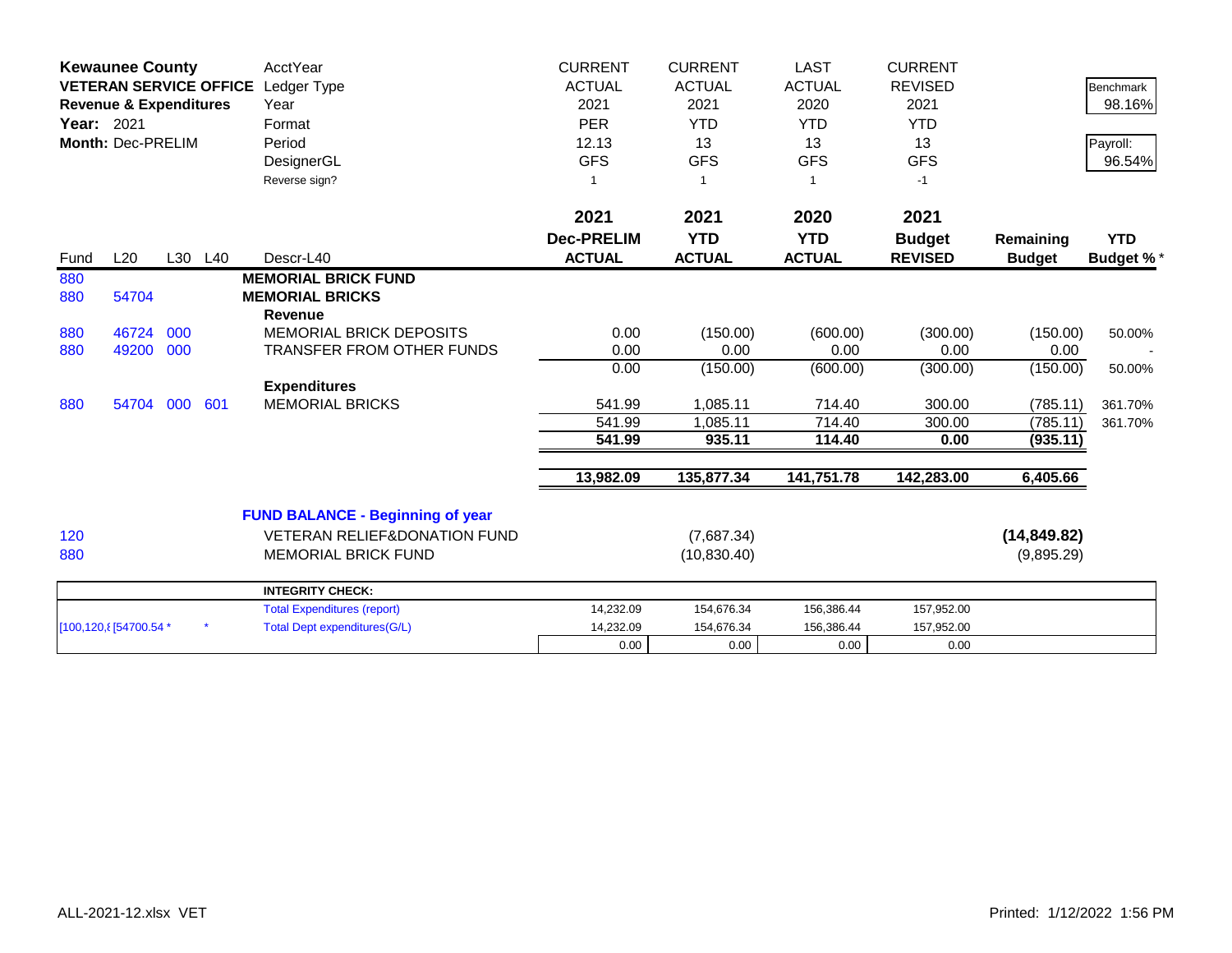|      | <b>Kewaunee County</b><br><b>HEALTH &amp; DENTAL FUNDS</b><br><b>Revenue &amp; Expenditures</b><br>Year: 2021<br>Month: Dec-PRELIM |     |         | AcctYear<br>Ledger Type<br>Year<br>Format<br>Period<br>DesignerGL<br>Reverse sign? | <b>CURRENT</b><br><b>ACTUAL</b><br>2021<br><b>PER</b><br>12.13<br><b>GFS</b><br>1 | <b>CURRENT</b><br><b>ACTUAL</b><br>2021<br><b>YTD</b><br>13<br><b>GFS</b><br>$\mathbf{1}$ | <b>LAST</b><br><b>ACTUAL</b><br>2020<br><b>YTD</b><br>13<br><b>GFS</b><br>1 | <b>CURRENT</b><br><b>REVISED</b><br>2021<br><b>YTD</b><br>13<br><b>GFS</b><br>$-1$ |                            | Benchmark<br>98.16%<br>Payroll:<br>96.54% |
|------|------------------------------------------------------------------------------------------------------------------------------------|-----|---------|------------------------------------------------------------------------------------|-----------------------------------------------------------------------------------|-------------------------------------------------------------------------------------------|-----------------------------------------------------------------------------|------------------------------------------------------------------------------------|----------------------------|-------------------------------------------|
|      |                                                                                                                                    |     |         |                                                                                    | 2021                                                                              | 2021                                                                                      | 2020                                                                        | 2021                                                                               |                            |                                           |
| Fund | L20                                                                                                                                |     | L30 L40 | Descr-L40                                                                          | <b>Dec-PRELIM</b><br><b>ACTUAL</b>                                                | <b>YTD</b><br><b>ACTUAL</b>                                                               | <b>YTD</b><br><b>ACTUAL</b>                                                 | <b>Budget</b><br><b>REVISED</b>                                                    | Remaining<br><b>Budget</b> | <b>YTD</b><br><b>Budget %*</b>            |
| 710  |                                                                                                                                    |     |         | <b>HEALTH SELF INSURANCE FUND</b>                                                  |                                                                                   |                                                                                           |                                                                             |                                                                                    |                            |                                           |
|      |                                                                                                                                    |     |         | Revenue                                                                            |                                                                                   |                                                                                           |                                                                             |                                                                                    |                            |                                           |
| 710  | 47412 000                                                                                                                          |     |         | <b>CHARGES TO DEPARTMENTS</b>                                                      | (259, 349.73)                                                                     | (3, 112, 343.63)                                                                          | (2,999,369.18)                                                              |                                                                                    |                            |                                           |
| 710  | 47900                                                                                                                              | 000 |         | OTHER CHARGES FOR SERVICE                                                          | (2,319.18)                                                                        | (40,793.62)                                                                               | (57, 588.19)                                                                |                                                                                    |                            |                                           |
| 710  | 48411                                                                                                                              | 000 |         | REIMBURSEMNT FROM STOP LOSS                                                        | (28,098.84)                                                                       | (471, 443.60)                                                                             | (785, 539.13)                                                               |                                                                                    |                            |                                           |
|      |                                                                                                                                    |     |         | <b>Expenditures</b>                                                                | (289, 767.75)                                                                     | (3,624,580.85)                                                                            | (3,842,496.50)                                                              |                                                                                    |                            |                                           |
| 710  | 51541                                                                                                                              | 000 | 601     | <b>ADMINISTRATION FEES</b>                                                         | 5,683.56                                                                          | 72,904.77                                                                                 | 73,521.86                                                                   |                                                                                    |                            |                                           |
| 710  | 51935                                                                                                                              | 000 | 601     | <b>HEALTH INSURANCE CLAIMS</b>                                                     | 219,998.45                                                                        | 2,789,105.33                                                                              | 2,890,945.02                                                                |                                                                                    |                            |                                           |
| 710  | 51935                                                                                                                              | 000 | 732     | REIMBURSEMENT/INCENTIVES                                                           | 140.21                                                                            | 8,865.08                                                                                  | 9,788.27                                                                    |                                                                                    |                            |                                           |
| 710  | 51937 000                                                                                                                          |     | 601     | <b>STOP LOSS PREMIUMS</b>                                                          | 85,229.83                                                                         | 974,254.30                                                                                | 914,475.77                                                                  |                                                                                    |                            |                                           |
|      |                                                                                                                                    |     |         |                                                                                    | 311,052.05                                                                        | 3,845,129.48                                                                              | 3,888,730.92                                                                |                                                                                    |                            |                                           |
|      |                                                                                                                                    |     |         |                                                                                    | 21,284.30                                                                         | 220,548.63                                                                                | 46,234.42                                                                   |                                                                                    |                            |                                           |
| 720  |                                                                                                                                    |     |         | DENTAL SELF INSURANCE FUND                                                         |                                                                                   |                                                                                           |                                                                             |                                                                                    |                            |                                           |
|      |                                                                                                                                    |     |         | Revenue                                                                            |                                                                                   |                                                                                           |                                                                             |                                                                                    |                            |                                           |
| 720  | 47412                                                                                                                              | 000 |         | <b>CHARGES TO DEPARTMENTS</b>                                                      | (12,764.34)                                                                       | (154, 996.14)                                                                             | (150, 705.94)                                                               |                                                                                    |                            |                                           |
| 720  | 47900 000                                                                                                                          |     |         | OTHER CHARGES FOR SERVICE                                                          | (275.66)                                                                          | (3,593.18)                                                                                | (5,435.76)                                                                  |                                                                                    |                            |                                           |
|      |                                                                                                                                    |     |         |                                                                                    | (13,040.00)                                                                       | (158, 589.32)                                                                             | (156, 141.70)                                                               |                                                                                    |                            |                                           |
| 720  | 51541                                                                                                                              | 000 | 601     | <b>Expenditures</b><br><b>ADMINISTRATION FEES</b>                                  | 715.35                                                                            | 8,890.50                                                                                  | 8,011.93                                                                    |                                                                                    |                            |                                           |
| 720  | 51936 000                                                                                                                          |     | 601     | DENTAL INSURANCE CLAIMS                                                            | 9,736.50                                                                          | 146,396.30                                                                                | 133,061.62                                                                  |                                                                                    |                            |                                           |
|      |                                                                                                                                    |     |         |                                                                                    | 10,451.85                                                                         | 155,286.80                                                                                | 141,073.55                                                                  |                                                                                    |                            |                                           |
|      |                                                                                                                                    |     |         |                                                                                    | (2,588.15)                                                                        | (3,302.52)                                                                                | (15,068.15)                                                                 |                                                                                    |                            |                                           |
|      |                                                                                                                                    |     |         |                                                                                    |                                                                                   |                                                                                           |                                                                             |                                                                                    |                            |                                           |
|      |                                                                                                                                    |     |         |                                                                                    | 18,696.15                                                                         | 217,246.11                                                                                | 31,166.27                                                                   |                                                                                    |                            |                                           |
|      |                                                                                                                                    |     |         | <b>FUND BALANCE - Beginning of year</b>                                            |                                                                                   |                                                                                           |                                                                             |                                                                                    |                            |                                           |
| 710  |                                                                                                                                    |     |         | HEALTH SELF INSURANCE FUND                                                         |                                                                                   | (266, 724.99)                                                                             | 0.00                                                                        |                                                                                    |                            | 6.86%                                     |
| 720  |                                                                                                                                    |     |         | DENTAL SELF INSURANCE FUND                                                         |                                                                                   | (208, 036.29)                                                                             | 0.00                                                                        |                                                                                    |                            | 147.47%                                   |
|      |                                                                                                                                    |     |         | <b>INTEGRITY CHECK:</b>                                                            |                                                                                   |                                                                                           |                                                                             |                                                                                    |                            |                                           |
|      |                                                                                                                                    |     |         | Total (report)                                                                     | 18,696.15                                                                         | 217,246.11                                                                                | 31,166.27                                                                   |                                                                                    |                            |                                           |
|      | 710.720 [40000.59 *                                                                                                                |     |         | <b>Total Dept (G/L)</b>                                                            | 18,696.15                                                                         | 217,246.11                                                                                | 31,166.27                                                                   |                                                                                    |                            |                                           |
|      |                                                                                                                                    |     |         |                                                                                    | 0.00                                                                              | 0.00                                                                                      | (0.00)                                                                      |                                                                                    |                            |                                           |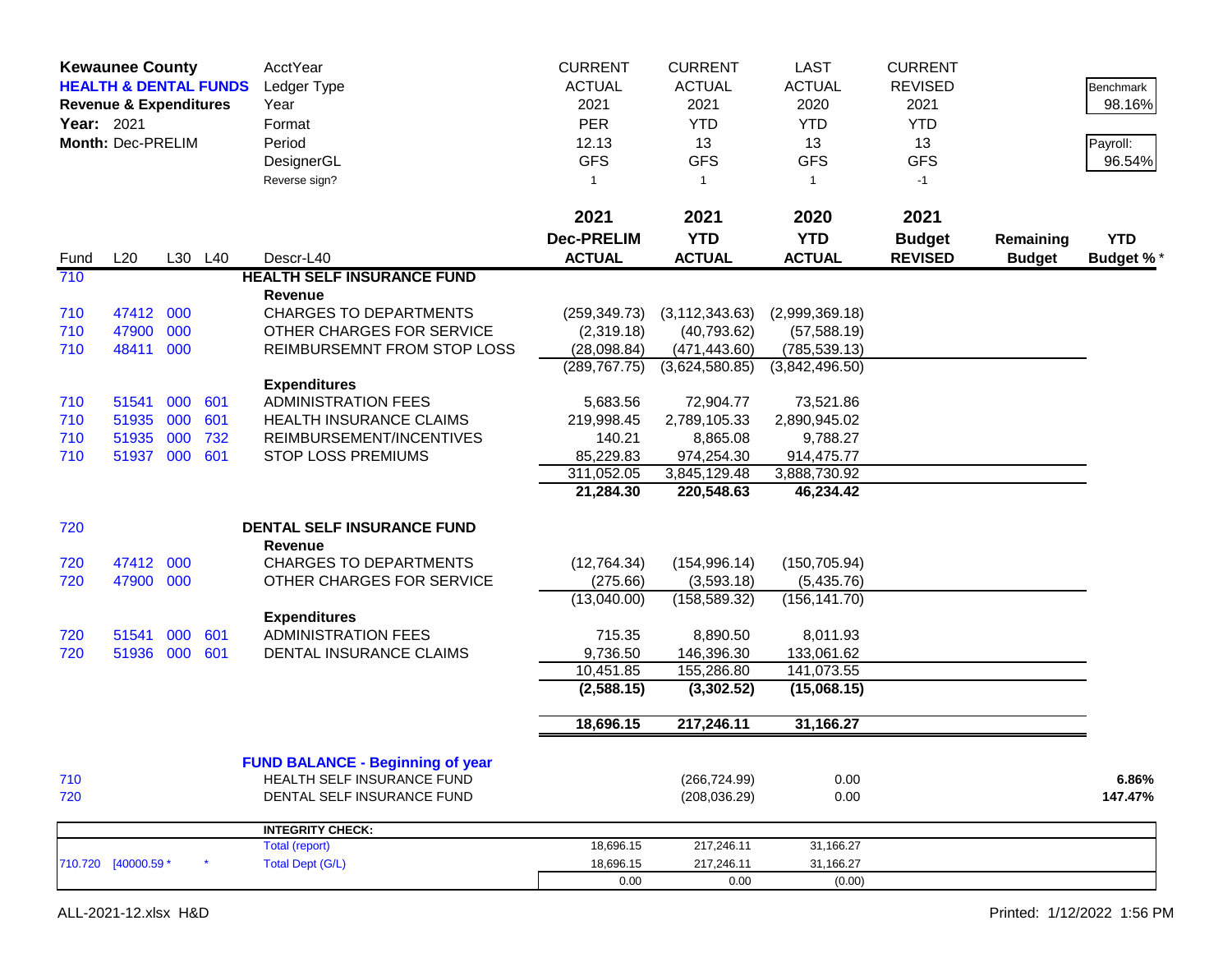|                   | <b>Kewaunee County</b>            |         |            | AcctYear                       | <b>CURRENT</b>    | <b>CURRENT</b> | <b>LAST</b>   | <b>CURRENT</b> |               |                  |
|-------------------|-----------------------------------|---------|------------|--------------------------------|-------------------|----------------|---------------|----------------|---------------|------------------|
|                   | <b>CLOSED / INACTIVE Funds</b>    |         |            | Ledger Type                    | <b>ACTUAL</b>     | <b>ACTUAL</b>  | <b>ACTUAL</b> | <b>REVISED</b> |               | <b>Benchmark</b> |
|                   | <b>Revenue &amp; Expenditures</b> |         |            | Year                           | 2021              | 2021           | 2020          | 2021           |               | 98.16%           |
| <b>Year: 2021</b> |                                   |         |            | Format                         | <b>PER</b>        | <b>YTD</b>     | <b>YTD</b>    | <b>YTD</b>     |               |                  |
|                   | Month: Dec-PRELIM                 |         |            | Period                         | 12.13             | 13             | 13            | 13             |               | Payroll:         |
|                   |                                   |         |            | DesignerGL                     | <b>GFS</b>        | <b>GFS</b>     | <b>GFS</b>    | <b>GFS</b>     |               | 96.54%           |
|                   |                                   |         |            | Reverse sign?                  | 1                 | -1             |               | $-1$           |               |                  |
|                   |                                   |         |            |                                | 2021              | 2021           | 2020          | 2021           |               |                  |
|                   |                                   |         |            |                                | <b>Dec-PRELIM</b> | <b>YTD</b>     | <b>YTD</b>    | <b>Budget</b>  | Remaining     | <b>YTD</b>       |
| Fund              | L20                               | L30 L40 |            | Descr-L40                      | <b>ACTUAL</b>     | <b>ACTUAL</b>  | <b>ACTUAL</b> | <b>REVISED</b> | <b>Budget</b> | <b>Budget %*</b> |
|                   |                                   |         |            | <b>CLOSED / INACTIVE Funds</b> |                   |                |               |                |               |                  |
| 202               | $[40000.1*]$                      |         | $^\star$   | <b>COUNTY ROAD "AB" FUND</b>   |                   | 0.00           | 0.00          |                |               |                  |
| 203               | $[40000.1*$                       |         |            | <b>COUNTY ROAD "DK"</b>        |                   | 0.00           | 0.00          |                |               |                  |
| 210               | $[40000.1*]$                      |         | $\star$    | <b>COMMUNITY PROGRAMS FUND</b> |                   | 0.00           | 0.00          |                |               |                  |
| 224               | $[40000.1*]$                      |         |            | WI WELL WOMEN'S PRGM FUND      |                   | 0.00           | 0.00          |                |               |                  |
| 225               | $[40000.1*]$                      |         |            | PHEP EBOLA2 FUND               |                   | 0.00           | 0.00          |                |               |                  |
| 246               | $[40000.1*]$                      |         | $^{\star}$ | <b>REDACTION FEE FUND</b>      |                   | 0.00           | 0.00          |                |               |                  |
| 260               | $[40000.1*$                       |         |            | DIVORCE COUNSELING FEE FUND    |                   | 0.00           | 0.00          |                |               |                  |
| 270               | [40000.1*                         |         | $\star$    | SPEAKER INDENTIFICATION FUND   |                   | 0.00           | 0.00          |                |               |                  |
| 275               | $[40000.1*]$                      |         |            | <b>WINTER PARK FUND</b>        |                   | 0.00           | 0.00          |                |               |                  |
| 400               | $[40000.1*]$                      |         | *          | CAPITAL PROJECTS FUND          |                   | 0.00           | 0.00          |                |               |                  |
| 800               | $[40000.1*]$                      |         | $^\star$   | PAYROLL LIABILITY FUND         | (no Rev or Exp)   | 0.00           | 0.00          |                |               |                  |
| 850               | $[40000.1*]$                      |         | *          | <b>DOG LICENSE FUND</b>        | (no Rev or Exp)   | 0.00           | 0.00          |                |               |                  |
| 870               | $[40000.1*$                       |         | $\star$    | WAR MEMORIAL FUND              |                   | 0.00           | 0.00          |                |               |                  |
| 875               | $[40000.1*]$                      |         | $^\star$   | <b>FAIR ASSOCIATION FUND</b>   |                   | 0.00           | 0.00          |                |               |                  |
|                   |                                   |         |            |                                |                   | 0.00           | 0.00          |                |               |                  |
|                   |                                   |         |            |                                |                   | 0.00           | 0.00          |                |               |                  |
|                   |                                   |         |            | <b>INTEGRITY CHECK:</b>        |                   |                |               |                |               |                  |
|                   |                                   |         |            |                                |                   |                |               |                |               |                  |

|             |  | <b>INTEGRITY CHECK:</b> |      |      |      |  |
|-------------|--|-------------------------|------|------|------|--|
|             |  | Total (report)          | 0.00 | 0.00 | 0.00 |  |
| [202,2102 * |  | <b>Total (G/L)</b>      | 0.00 | 0.00 | 0.00 |  |
|             |  |                         | 0.00 | 0.00 | 0.00 |  |